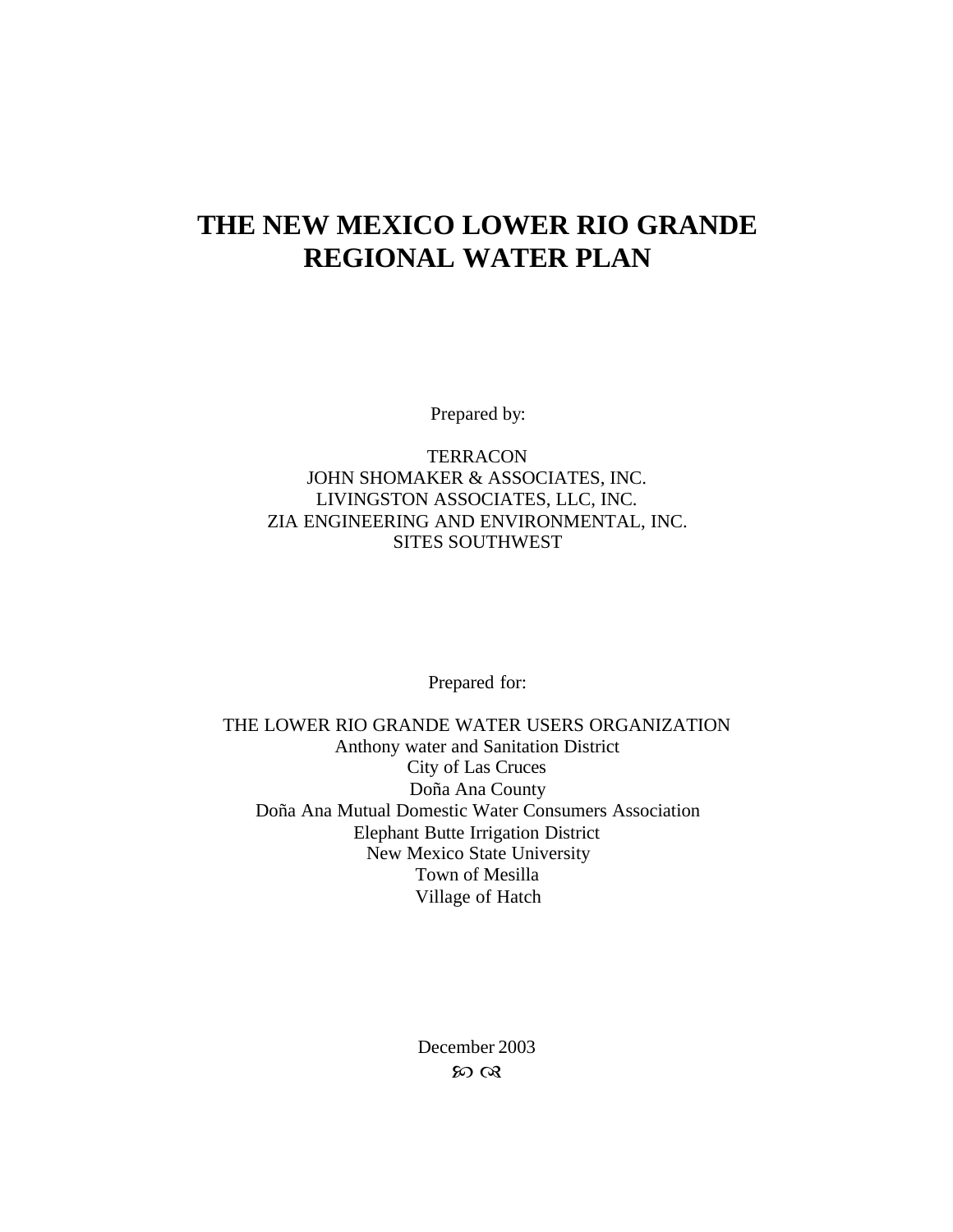# **TABLE OF CONTENTS**

Page No.

| 1.1 |                                                                              |  |
|-----|------------------------------------------------------------------------------|--|
| 1.2 |                                                                              |  |
| 1.3 |                                                                              |  |
| 2.0 | DOCUMENTATION OF PUBLIC INVOLVEMENT IN PLANNING PROCESS 4                    |  |
| 2.1 |                                                                              |  |
| 2.2 |                                                                              |  |
| 2.3 |                                                                              |  |
|     | 3.0 STRATEGY CHOSEN TO MAXIMIZE PUBLIC INVOLVEMENT  6                        |  |
| 3.1 |                                                                              |  |
| 3.2 |                                                                              |  |
|     | 3.2.1                                                                        |  |
|     | 3.2.2                                                                        |  |
| 3.3 |                                                                              |  |
| 3.4 |                                                                              |  |
| 4.0 |                                                                              |  |
| 4.1 |                                                                              |  |
| 4.2 |                                                                              |  |
| 4.3 |                                                                              |  |
| 4.4 |                                                                              |  |
| 4.5 |                                                                              |  |
| 4.6 |                                                                              |  |
| 5.0 |                                                                              |  |
|     |                                                                              |  |
|     | 5.1.1                                                                        |  |
|     |                                                                              |  |
|     |                                                                              |  |
| 5.2 |                                                                              |  |
| 5.3 |                                                                              |  |
| 5.4 |                                                                              |  |
|     | 5.4.1                                                                        |  |
|     | 5.4.2                                                                        |  |
| 5.5 |                                                                              |  |
|     |                                                                              |  |
|     | 5.5.1.1 Responsibilities of the New Mexico Environmental Improvement Board22 |  |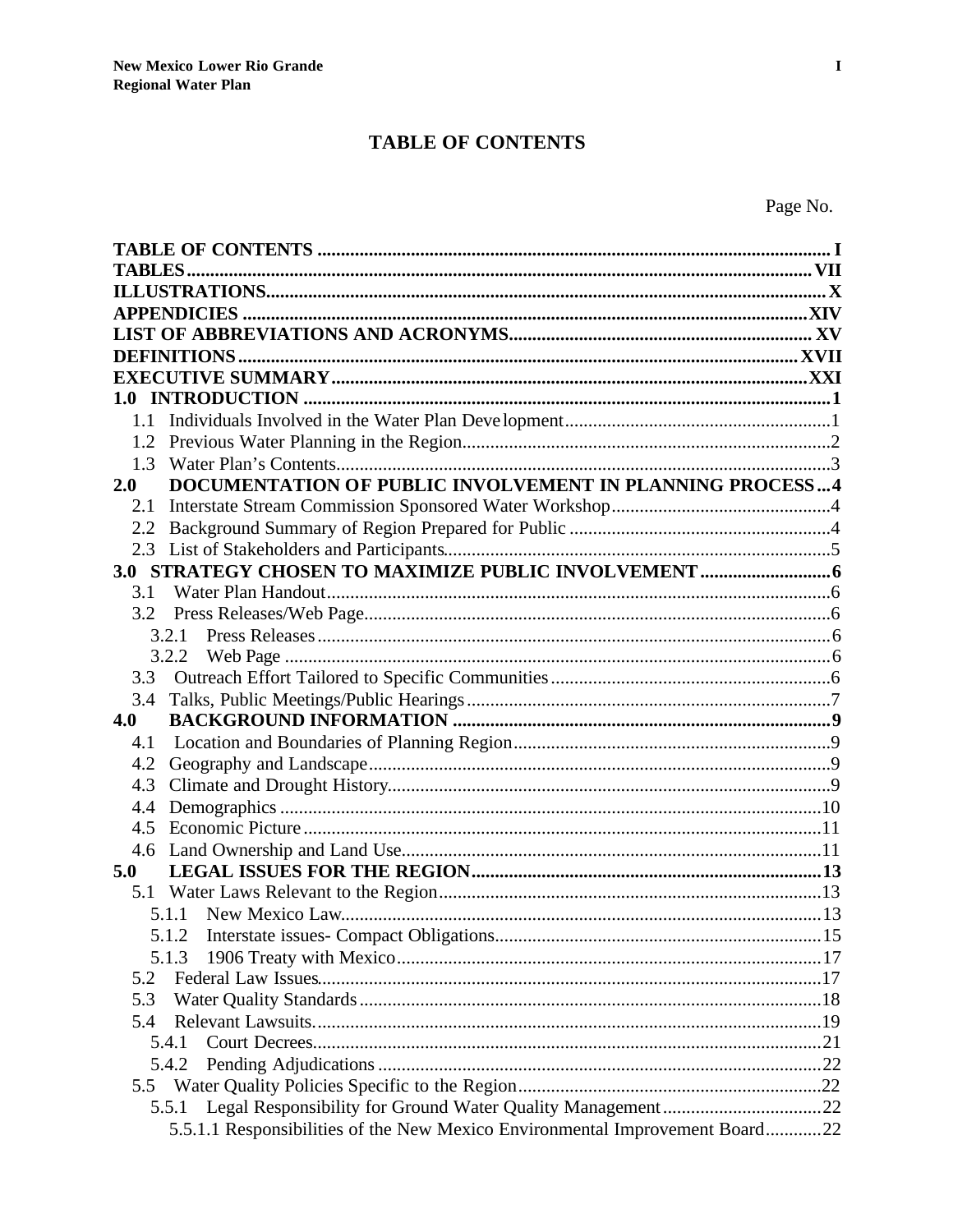| 5.5.1.2 Responsibilities of the New Mexico Water Quality Control Commission23      |  |
|------------------------------------------------------------------------------------|--|
| 5.5.1.3 Administrative Responsibilities of the New Mexico Environment Department24 |  |
|                                                                                    |  |
|                                                                                    |  |
|                                                                                    |  |
|                                                                                    |  |
| 5.5.2 Legal Responsibility for Regional Surface-Water Quality Management 26        |  |
| 5.5.2.1 Elements of State and Federal Legislation of Regional Interest27           |  |
|                                                                                    |  |
|                                                                                    |  |
|                                                                                    |  |
| 5.6.1 Mesilla Valley Administrative Area Guidelines for Review of Water Right      |  |
|                                                                                    |  |
|                                                                                    |  |
| 5.6.3                                                                              |  |
| 5.7                                                                                |  |
|                                                                                    |  |
|                                                                                    |  |
| 5.10                                                                               |  |
| 5.11                                                                               |  |
| 5.12                                                                               |  |
| WATER RESOURCES ASSESSMENT FOR THE PLANNING REGION  43<br>6.0                      |  |
|                                                                                    |  |
|                                                                                    |  |
|                                                                                    |  |
|                                                                                    |  |
|                                                                                    |  |
|                                                                                    |  |
|                                                                                    |  |
|                                                                                    |  |
|                                                                                    |  |
|                                                                                    |  |
|                                                                                    |  |
|                                                                                    |  |
|                                                                                    |  |
|                                                                                    |  |
|                                                                                    |  |
| 6.1.1                                                                              |  |
|                                                                                    |  |
|                                                                                    |  |
|                                                                                    |  |
|                                                                                    |  |
|                                                                                    |  |
|                                                                                    |  |
|                                                                                    |  |
|                                                                                    |  |
|                                                                                    |  |
|                                                                                    |  |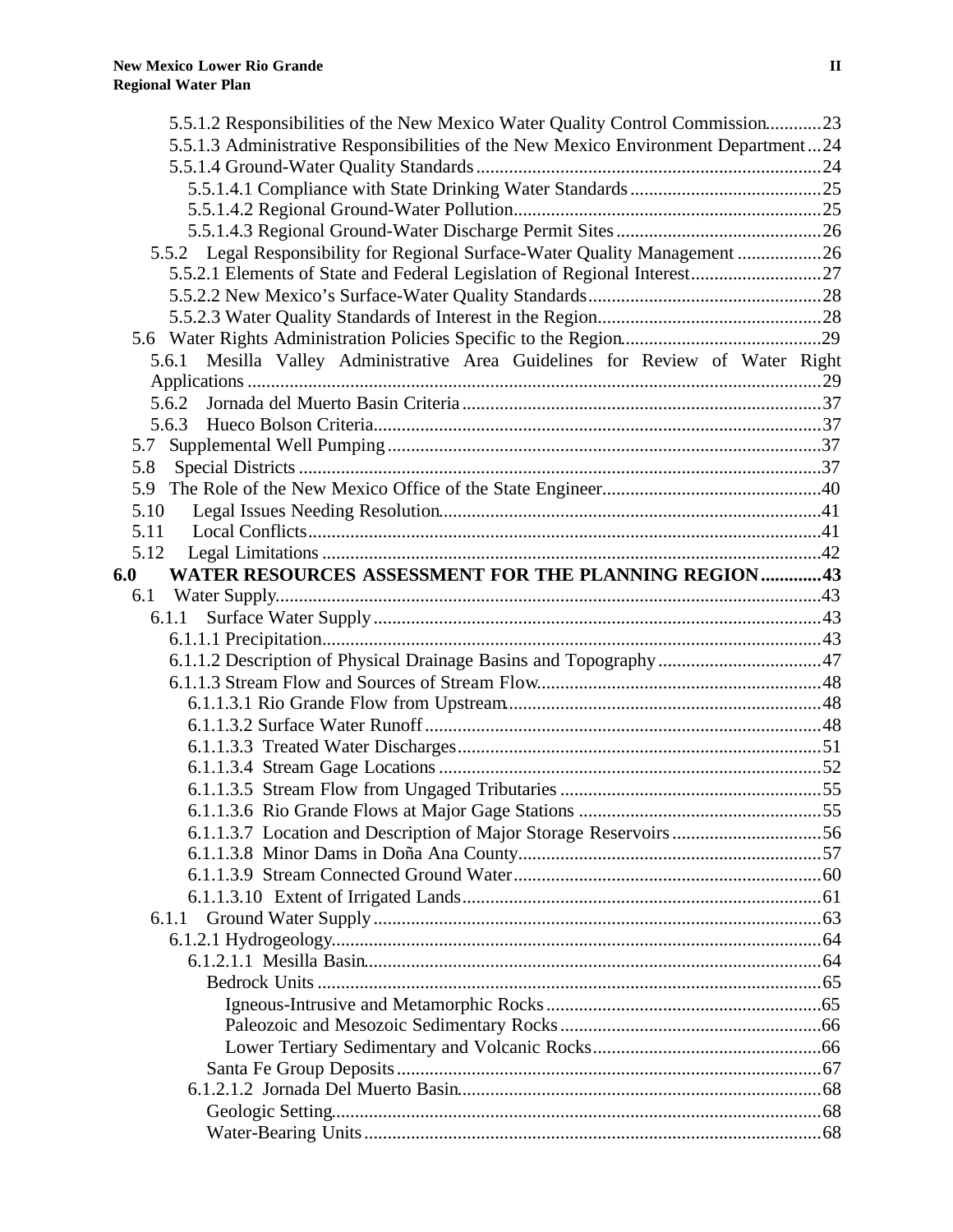| 6.1.2.5.4 Rincon Basin. | .91 |
|-------------------------|-----|
|                         |     |
| 6.2.1                   |     |
|                         |     |
|                         |     |
|                         |     |
|                         |     |
|                         |     |
|                         |     |
|                         |     |
|                         |     |
|                         |     |
|                         |     |
|                         |     |
|                         |     |
|                         |     |
|                         |     |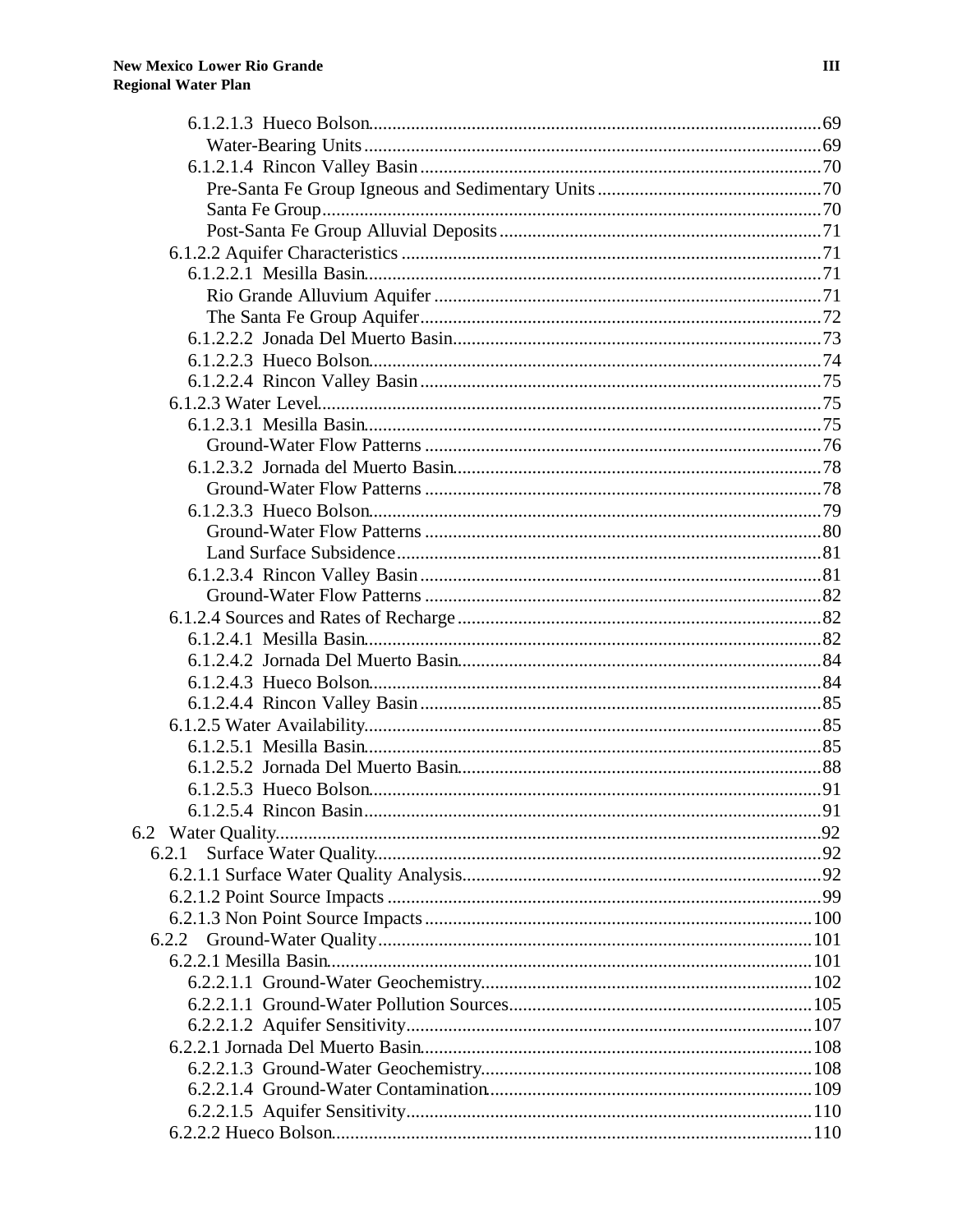| 7.0                                                                               |  |
|-----------------------------------------------------------------------------------|--|
| 7.1                                                                               |  |
| 7.1.1                                                                             |  |
|                                                                                   |  |
| 7.1.1.2 Surface Water Demands Exerted by the Rio Grande Project 117               |  |
| 7.1.1.2.1 Demands Established by the Reclamation Acts of 1902 and 1905 117        |  |
| 7.1.1.2.2 Demands Created by the U.S.-Mexico Treaty of 1906118                    |  |
| 7.1.1.2.3 Demands Created by Contracts between BoR and the Districts118           |  |
|                                                                                   |  |
| 7.1.1.3 Capacity of the Facilities in the Rio Grande Project to Meet Demands119   |  |
|                                                                                   |  |
|                                                                                   |  |
| 7.1.1.6 Surface Water Demands by the Elephant Butte Irrigation District (EBID)123 |  |
| 7.1.1.7 The Effect of Irrigation Return-Flows in Meeting Demands 124              |  |
| 7.1.1.8 Irrigated Acreage in the Elephant Butte Irrigation District 126           |  |
|                                                                                   |  |
| 7.1.1.10 Consumptive Irrigation Demand and District Farm Deliveries  129          |  |
|                                                                                   |  |
| 7.1.2                                                                             |  |
|                                                                                   |  |
| 7.2.1                                                                             |  |
|                                                                                   |  |
|                                                                                   |  |
|                                                                                   |  |
|                                                                                   |  |
| 7224 Commercial                                                                   |  |
|                                                                                   |  |
|                                                                                   |  |
|                                                                                   |  |
|                                                                                   |  |
|                                                                                   |  |
| 7.2.3                                                                             |  |
|                                                                                   |  |
|                                                                                   |  |
|                                                                                   |  |
|                                                                                   |  |
| 7.3.1                                                                             |  |
| 7.3.2                                                                             |  |
|                                                                                   |  |
|                                                                                   |  |
|                                                                                   |  |
|                                                                                   |  |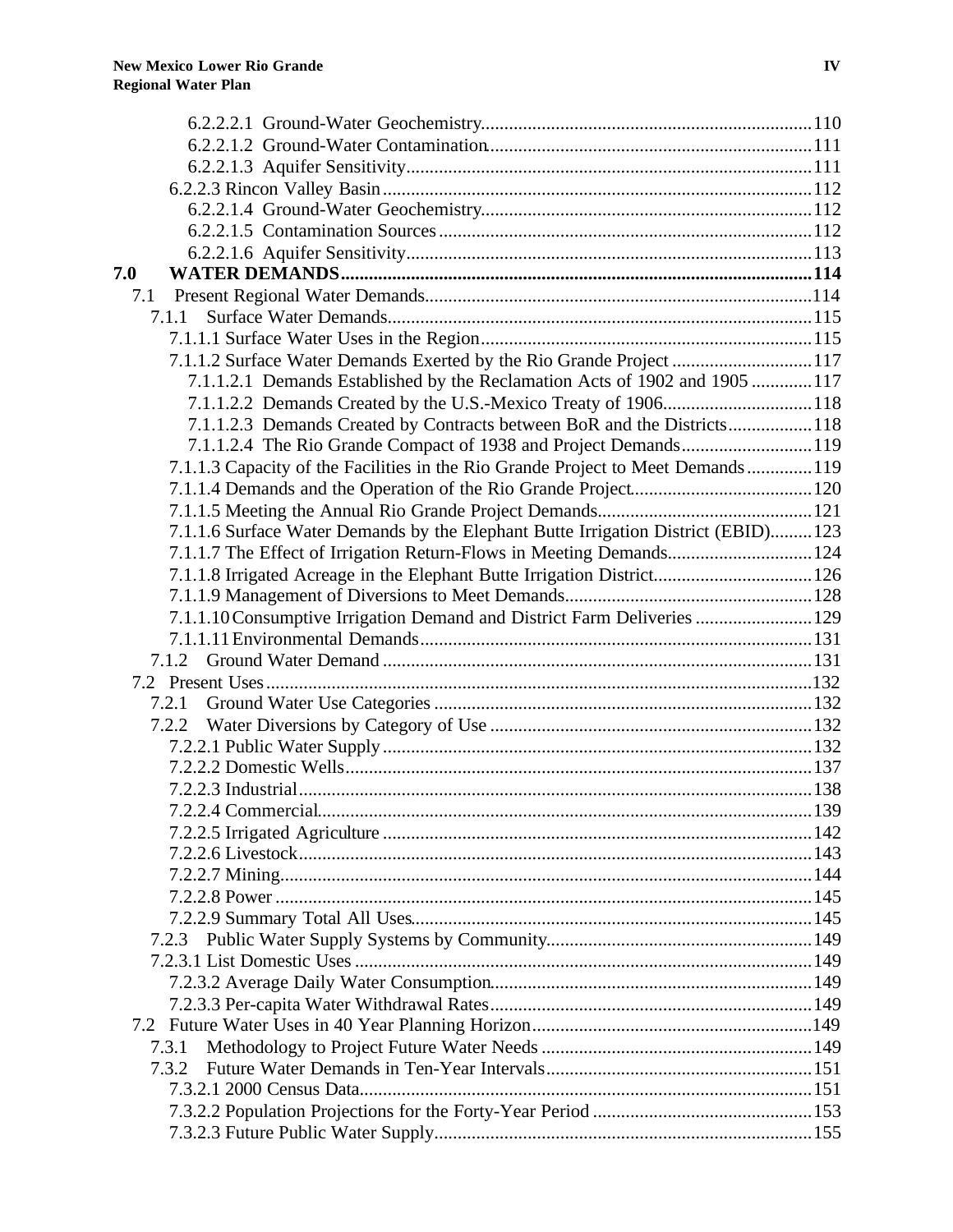| 8.0                                                                               |  |
|-----------------------------------------------------------------------------------|--|
|                                                                                   |  |
| 8.1.1                                                                             |  |
| 8.1.2                                                                             |  |
| 8.1.3                                                                             |  |
| Comparison of Water Rights versus Demand for High, Medium and Low Growth<br>8.1.4 |  |
|                                                                                   |  |
|                                                                                   |  |
|                                                                                   |  |
|                                                                                   |  |
|                                                                                   |  |
|                                                                                   |  |
|                                                                                   |  |
|                                                                                   |  |
|                                                                                   |  |
|                                                                                   |  |
|                                                                                   |  |
|                                                                                   |  |
|                                                                                   |  |
|                                                                                   |  |
|                                                                                   |  |
|                                                                                   |  |
|                                                                                   |  |
|                                                                                   |  |
|                                                                                   |  |
|                                                                                   |  |
|                                                                                   |  |
|                                                                                   |  |
| 8.2.2                                                                             |  |
| 8.2.2.1 Watershed Management                                                      |  |
|                                                                                   |  |
|                                                                                   |  |
|                                                                                   |  |
|                                                                                   |  |
| 8.2.2.6 Leasing of Agricultural Water Use to Municipal, Industrial and            |  |
|                                                                                   |  |
|                                                                                   |  |
|                                                                                   |  |
| 8.2.2.6.3 Water Use for the Environment (King and Maitland, 2003)  190            |  |
|                                                                                   |  |
|                                                                                   |  |
|                                                                                   |  |
|                                                                                   |  |
|                                                                                   |  |
|                                                                                   |  |
|                                                                                   |  |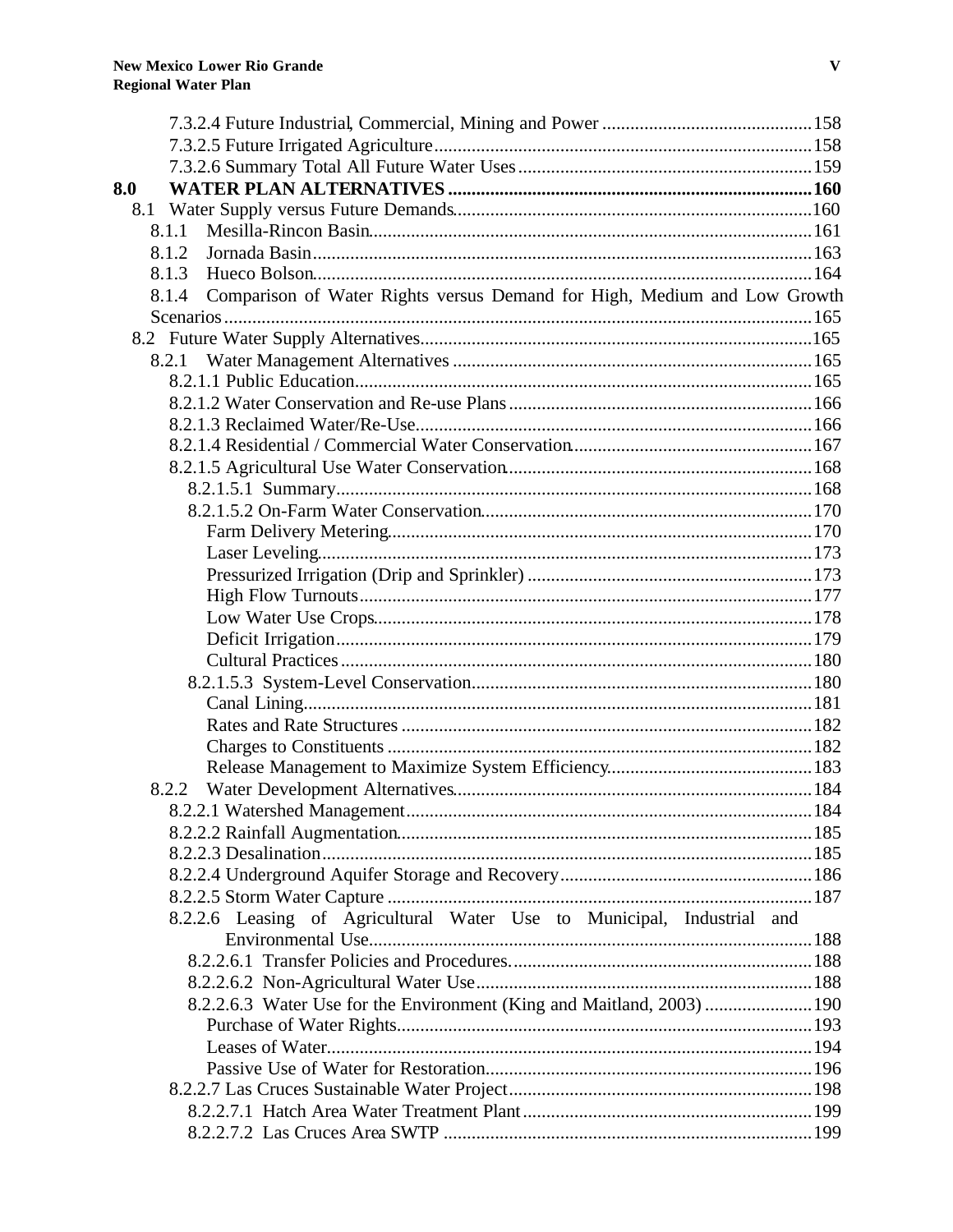| 8.4.4 Alternatives Considered but not Recommended for Further Study or |      |
|------------------------------------------------------------------------|------|
|                                                                        | .207 |
|                                                                        |      |
|                                                                        |      |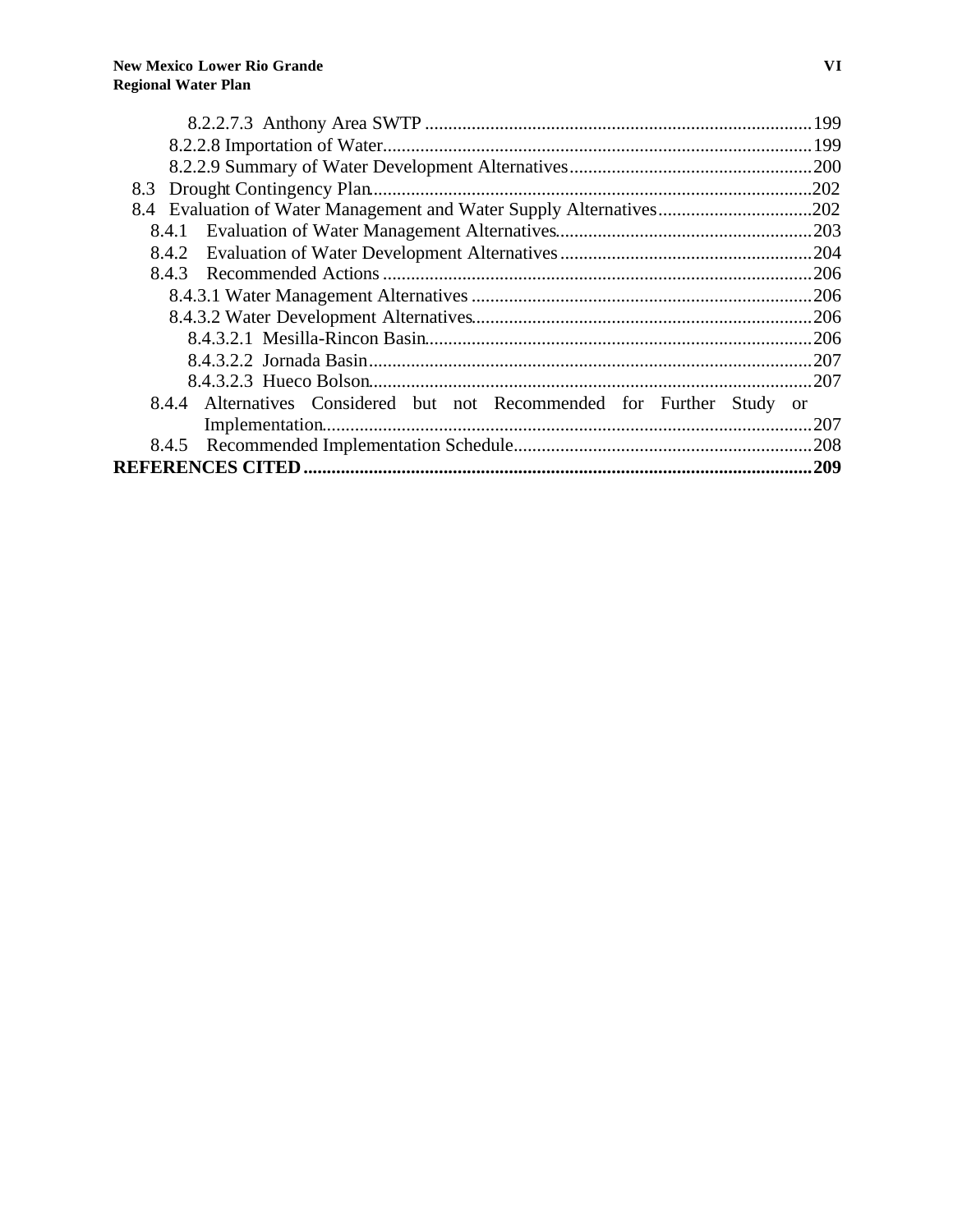# **TABLES**

| Table 1.1: Individuals Involved in the Lower Rio Grande Regional Water Plan<br>Development                                                                                             | $\mathbf{1}$ |
|----------------------------------------------------------------------------------------------------------------------------------------------------------------------------------------|--------------|
| Table 6.1: Identified Precipitation Gages, Doña Ana, Southern Portion of Sierra and<br><b>Western Otero Counties</b>                                                                   | 43           |
| Table 6.2: Caballo Dam, NM-Station 291286, N32 54 W107 18, 4190 ft, 11/1938-<br>07/2000, Southern Portion of Sierra County                                                             | 44           |
| Table 6.3: Hatch, NM-Station 293855, N32 40 W107 09, 4039.0 ft, 07/1946-03/2000,<br>Doña Ana County                                                                                    | 45           |
| Table 6.4: Jornada Experimental Range, NM-Station 294426, N32 37 W106 44, 4265.0 ft,<br>12/1925-04/2000, Doña County                                                                   | 45           |
| Table 6.5: New Mexico State University, NM, Station 290131-N32 17, W106 45-3910.0<br>ft-01/1892-03/1959, Station 298535-N32 17, W106 45-3880.0 ft-04/1959-<br>01/2001, Doña Ana County | 46           |
| Table 6.6: Average Evaporation Rates (Inches)                                                                                                                                          | 47           |
| Table 6.7: Major Basins Along the Rio Grande within the Planning Region                                                                                                                | 49           |
| Table 6.8: Location/Points of Treated Wastewater Discharges, Doña Ana and Southern<br>Portions of Sierra Counties                                                                      | 51           |
| Table 6.9: Identified Surface Water Gages, Doña Ana County and Southern Portions of<br><b>Sierra County</b>                                                                            | 52           |
| Table 6.10 Rio Grande Annual Flow Summary 1930-1995 (ac-ft/yr)                                                                                                                         | 56           |
| Table 6.11 Flood Control and Other Minor Dams in the Planning Region                                                                                                                   | 57           |
| Table 6.12: Summary of the Major Crops Produced the Planning Region                                                                                                                    | 63           |
| Table 6.13: Summary of Aquifer Characteristics of the Rio Grande Alluvium in the<br>Mesilla Basin                                                                                      | 72           |
| Table 6.14: Summary of Aquifer Characteristics of the Hueco Bolson                                                                                                                     | 75           |
| Table 6.15: Average Water Levels in the Hueco Bolson, Doña Ana and otero Counties,<br>New Mexico                                                                                       | 80           |
| Table 6.16: Estimated Amount of Ground Water in Storage in the Jornada Basin                                                                                                           | 89           |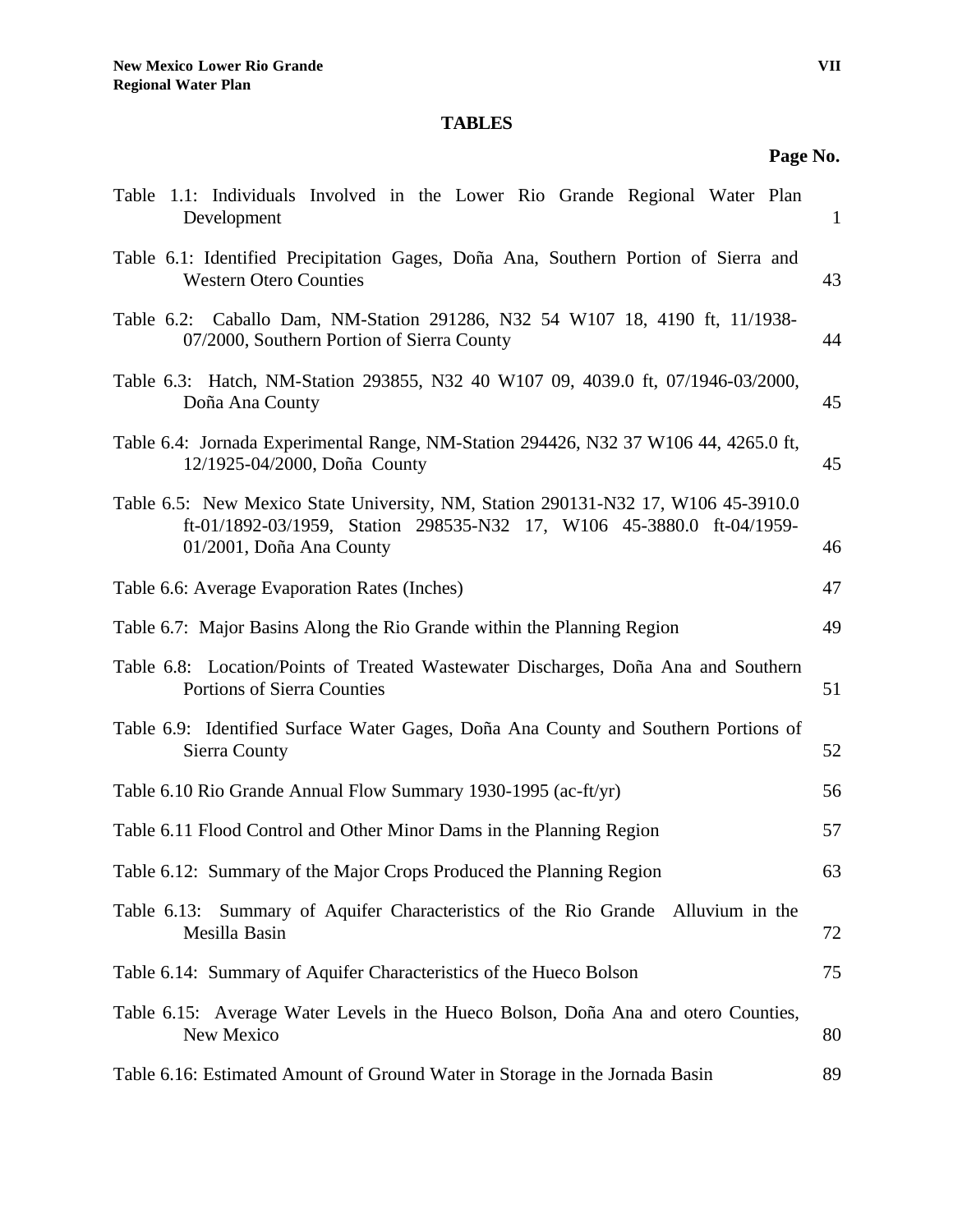| Table 6.17: Estimated Ground Water in Storage and Recoverable Ground Water in Storage<br>in the Year 2000 in the Hueco Basin, New Mexico                                   | 91  |
|----------------------------------------------------------------------------------------------------------------------------------------------------------------------------|-----|
| Table 6.18: Eight Highest Pesticide Concentrations Detected in Rio Grande Surface Water<br>(adopted from USGS Circular 1162: 1998) in the Planning Region                  | 95  |
| Table 6.19: Water Quality Data for Two NAWQA Sites in the Planning Region, Summary<br>of Stream Flow, Physical Properties, and Water-Quality Analytes (Sampled<br>Monthly) | 96  |
| Table 6.20: Summary of Trace Elements of Maximum Concentration in the Planning<br>Region                                                                                   | 98  |
| Table 6.21: Summary of Organic Carbon Analysis (mg/L) in the Planning Region                                                                                               | 99  |
| Table 6.22: Surface Water Quality for the Rio Grande and Drains in the Planning Region <sup>1</sup>                                                                        | 100 |
| Table 6.23. Average Specific Conductance of Irrigation Wells in the Mesilla Valley<br>(Wilson et al., 1981)                                                                | 103 |
| Table 6.24: Water quality in Las Cruces Well No. 40, 22S.03E.6.4333, 1988                                                                                                  | 109 |
| Table 6.25. Specific Conductance Values from 1997 and 1999 for Two Wells in the Hueco<br>Basin, New Mexico                                                                 | 110 |
| Table 7.1: Summary Beneficial Surface Water Uses in the Planning Region                                                                                                    | 116 |
| Table 7.2: Annual Supply for the Rio Grande Project Elephant Butte Reservoir Releases<br>$(Ac-fit)$                                                                        | 121 |
| Table 7.3: Irrigated Acreage in the Elephant Butte District at Five -Year Intervals 1950-<br>1990                                                                          | 126 |
| Table 7.4: Summary of the Basic Annual Water Allotment to EBID Farmers (Ac-ft/acre)                                                                                        | 130 |
| Table 7.5: Public Water Supply Diversions in the Planning Region for 1995                                                                                                  | 133 |
| Table 7.6: Domestic Well Water Supply Diversions Doña Ana County for 1995                                                                                                  | 138 |
| Table 7.7: Industrial Use Diversions in the Planning Region for 1995                                                                                                       | 139 |
| Table 7.8: Commercial Use Diversions in Doña Ana County for 1995                                                                                                           | 140 |
| Table 7.9: Irrigated Agricultural Diversions in Doña Ana County for 1995                                                                                                   | 143 |
| Table 7.10: Livestock Use Diversions in the Planning Region for 1995                                                                                                       | 144 |
| Table 7.11: Mining Use Diversions in the Planning Region for 1995                                                                                                          | 145 |
| Table 7.12: Power Use Diversions in the Planning Region for 1995                                                                                                           | 145 |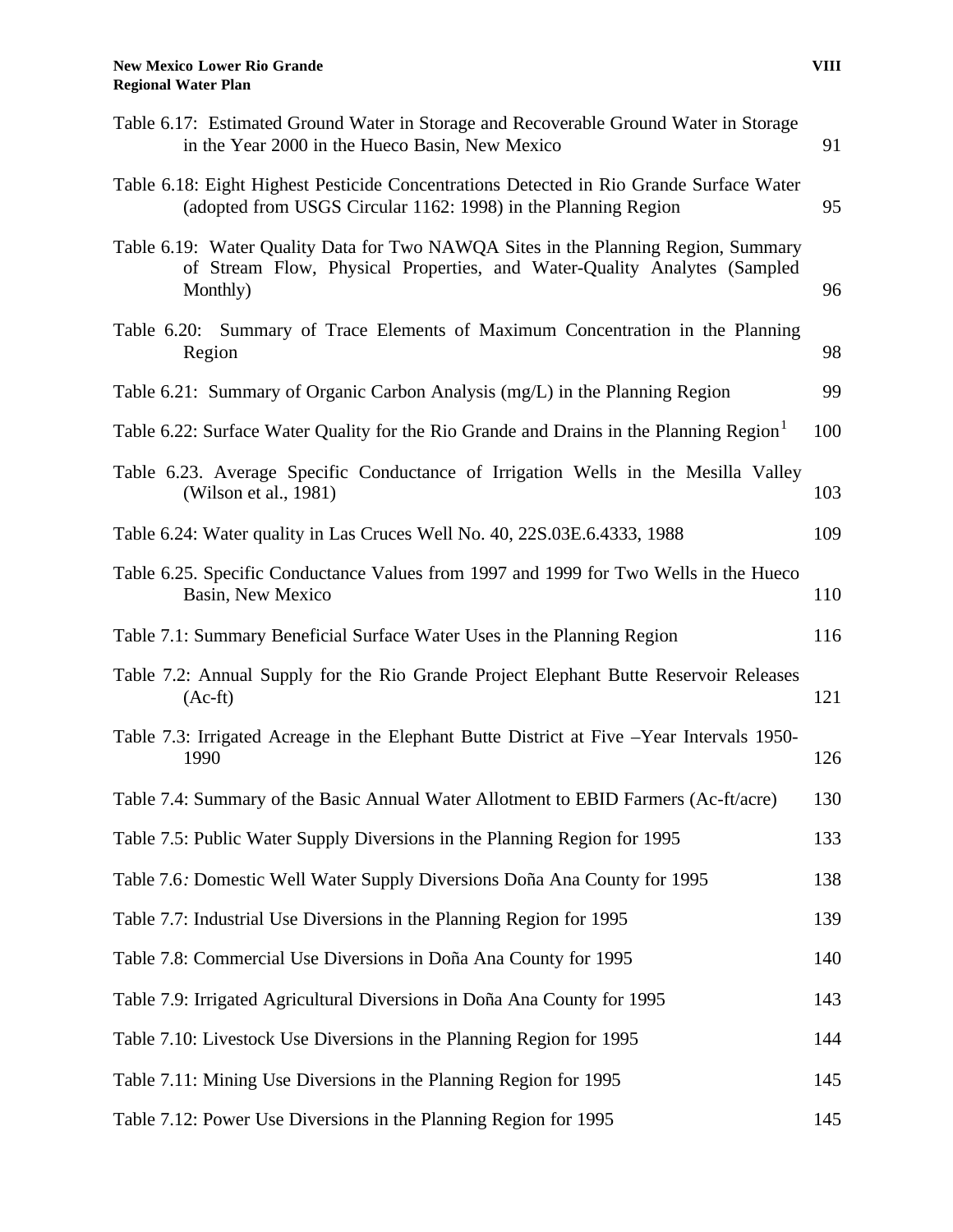| Table 7.13: Summary of Diversions in the Planning Region for 1995                                               | 146 |
|-----------------------------------------------------------------------------------------------------------------|-----|
| Table 7.14: Summary of Water Depletions iN Doña Ana County                                                      | 146 |
| Table 7.15: Rate of Growth in Population by Some Community Areas in the Planning<br>Region (1990 to 2000)       | 152 |
| Table 7.16: Population Growth by Census Tracts in Doña Ana County (1990 to 2000)                                | 152 |
| Table 7.17: Projected Populations in the Planning Region (2000 to 2040)                                         | 153 |
| Table 7.18: Medium Growth Projected Populations in the Planning Region (2000 to 2040)                           | 154 |
| Table 7.19: High Growth Projected Populations in the Planning Region (2000 to 2040)                             | 154 |
| Table 7.20: Low Growth Projected Populations in the Planning Region (2000 to 2040)                              | 155 |
| Table 7.21: Medium Growth Projected Public Supply Demands in the Planning Region for<br>2000 to 2040 (ac-ft/yr) | 156 |
| Table 7.22: High Growth Projected Public Supply Demands in the Planning Region for<br>2000 to 2040 (ac-ft/yr)   | 157 |
| Table 7.23: Low Growth Projected Public Supply Demands in the Planning Region for<br>2000 to 2040 (af-ft/yr)    | 157 |
| Table 7.24: Projected Demands in the Planning Region for 2000 to 2040 (af-ft/yr)                                | 158 |
| Table 7.25: Projected Demands in the Planning Region for 2000 to 2040 (ac-ft/yr)                                | 159 |
| Table 8.1: Mesilla-Rincon Basin - Future Ground Water Demands (ac-ft/yr)                                        | 162 |
| Table 8.2: Jornada Basin – Future Ground-Water Demands (ac-ft/yr)                                               | 163 |
| Table 8.3: Hueco Bolson - Future Ground-Water Demands (ac-ft/yr)                                                | 164 |
| Table 8.4: General characteristics of irrigation system types, based on Cuenca (1989)                           | 173 |
| Table 8.5: Center Pivot Cost as a Function of Size                                                              | 175 |
| Table 8.6: Water Prices in the Western United States by Business Valuation Services<br>(1999)                   | 195 |
| Table 8.4 – Summary of Water Development Alternatives by Basin                                                  | 200 |
| Table 8.5: Evaluation of Water Management Alternatives                                                          | 203 |
| Table 8.6: Evaluation of Water Development Alternatives                                                         | 205 |
| Recommended Implementation Schedule by Basin<br>Table 8.7:                                                      | 208 |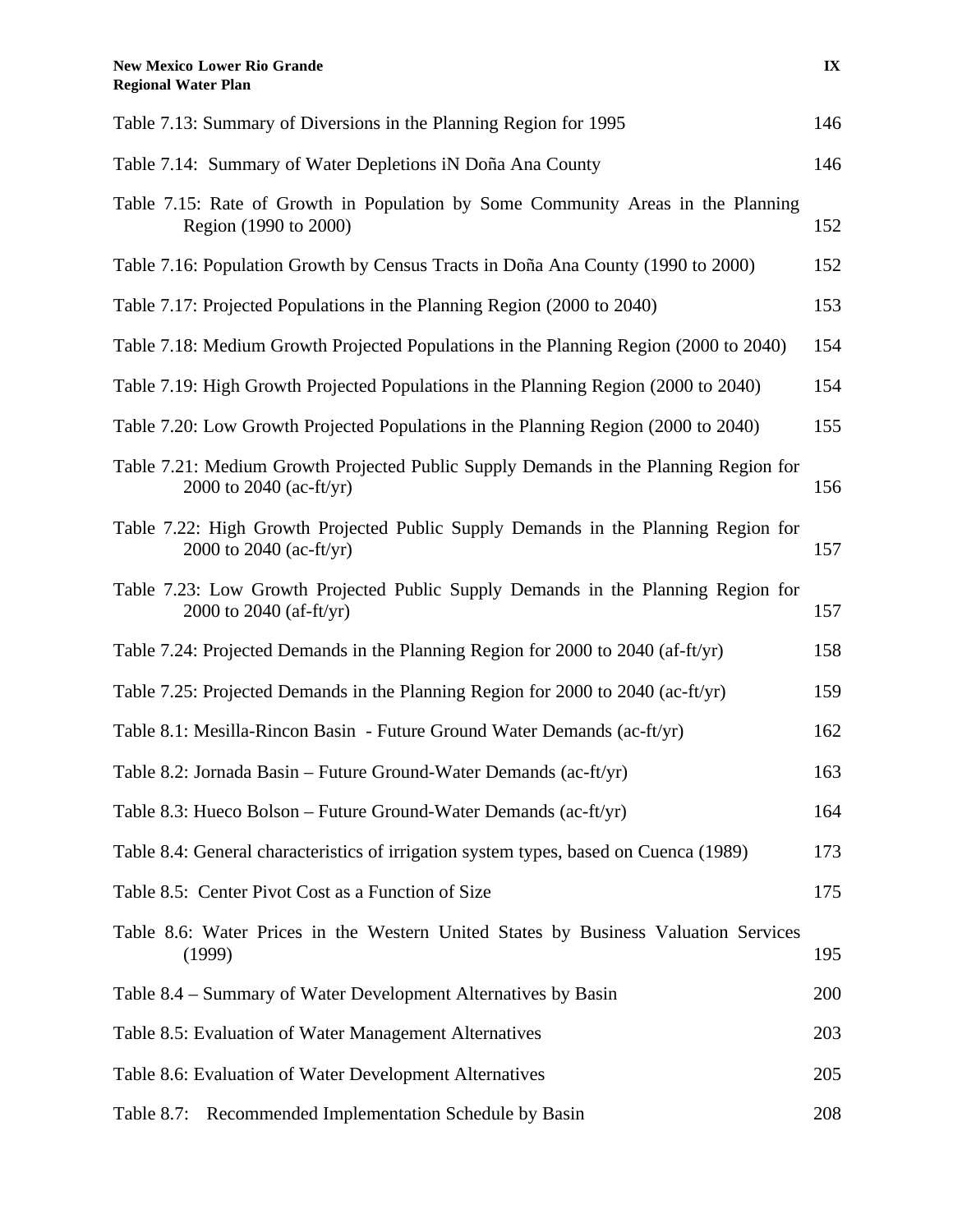- Figure 2.1 Water Planning Region.
- Figure 2.2 General Soils Map.
- Figure 4.1 January Average Daily Minimum Temperature.
- Figure 4.2 July Average Daily Maximum Temperature.
- Figure 4.3 Land Ownership in the Region.
- Figure 4.4 Land Use in the Region.
- Figure 4.5 Population Density.
- Figure 6.1 Caballo Station Precipitation Graph.
- Figure 6.2 Hatch Station Precipitation Graph.
- Figure 6.3 Jornada Station Precipitation Graph.
- Figure 6.4 NMSU Station Precipitation Graph.
- Figure 6.5 Caballo Station Temperature Graph.
- Figure 6.6 Hatch Station Temperature Graph.
- Figure 6.7 Jornada Station Temperature Graph.
- Figure 6.8 NMSU Station Temperature Graph.
- Figure 6.9 Precipitation Contour Map.
- Figure 6.10 Topographic Map of Study Area Including Boundaries of Watershed and EBID.
- Figure 6.11 WWTP Locations Map.
- Figure 6.12 Stream Gage Locations Map.
- Figure 6.13 Rio Grande Flows at Major Gaging Stations.
- Figure 6.14 Map showing location of Mesilla, Jornada, Hueco, and Rincon Basins, Doña Ana County, and parts of Sierra and Otero Counties, New Mexico.
- Figure 6.15 Geologic Map of Doña Ana County.
- Figure 6.16 Generalized Hydrogeologic Cross-Section Across the Northern Part of the Mesilla Basin and the Southern Part of the Jornada Basin, Doña Ana County, New Mexico.
- Figure 6.17 Geologic Cross Section of the Southern Jornada Basin and the Northern Mesilla Valley, Doña Ana County, New Mexico.
- Figure 6.18 Generalized Geologic Cross-Section, West to East, Hueco Basin, Doña Ana County, New Mexico.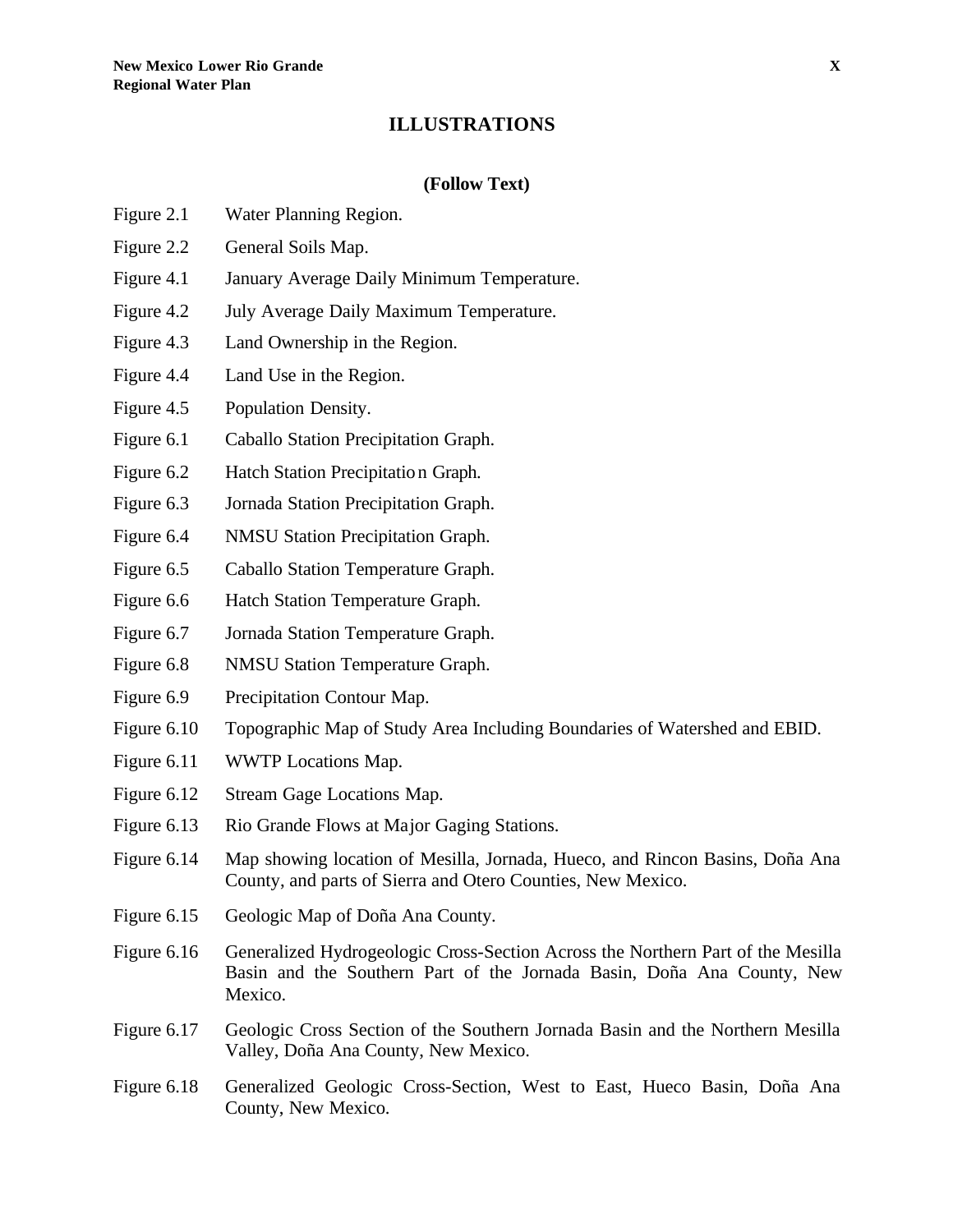- Figure 6.19 Map Showing Thickness of Basin-Fill Deposits, Hueco Basin, Doña Ana County, New Mexico.
- Figure 6.20 Cross-section of the Rincon Valley and Rincon Arroyo Valley, Doña Ana County, New Mexico.
- Figure 6.21 Illustration Showing Hydraulic Conductivity Distribution with Depth, Mesilla Basin, Doña Ana County, New Mexico.
- Figure 6.22 Map Showing Depth to Water Contours, 1995-2000, Mesilla Basin, Doña Ana County, New Mexico.
- Figure 6.23 Map Showing Water-Level Elevation Contours, 1960 and Before, Mesilla Basin, Doña Ana County, New Mexico.
- Figure 6.24 Map Showing Water-Level Elevation Contours, 1978, Mesilla Basin, Doña Ana County, New Mexico.
- Figure 6.25 Map Showing Water-Level Elevation Contours, 1995-2000, Mesilla Basin, Doña Ana County, New Mexico.
- Figure 6.26 Map Showing Water-Level Changes from 1978 to 2000, Mesilla Basin, Doña Ana County, New Mexico.
- Figure 6.27 Map Showing Depth to Water Contours, 1995-2000, Jornada Basin, Doña Ana County, New Mexico.
- Figure 6.28 Map Showing Water-Level Elevation Contours, Pre-1970 Development, Jornada Basin, Doña Ana County, New Mexico.
- Figure 6.29 Map Showing Water-Level Elevation Contours, 1978-1983, Jornada Basin, Doña Ana County, New Mexico.
- Figure 6.30 Map Showing Water-Level Elevation Contours, 1995-2000, Jornada Basin, Doña Ana County, New Mexico.
- Figure 6.31 Map Showing Water-Level Changes from 1962 to 1999, Jornada Basin, Doña Ana County, New Mexico.
- Figure 6.32 Map Showing Depth To Water Contours, 1995-2000, Hueco Basin, Doña Ana County, New Mexico.
- Figure 6.33 Map Showing Water-Level Elevation Contours, 1954, Hueco Basin, Doña Ana County, New Mexico.
- Figure 6.34 Map Showing Water-Level Elevation Contours, 1978-1983, Hueco Basin, Doña Ana County, New Mexico.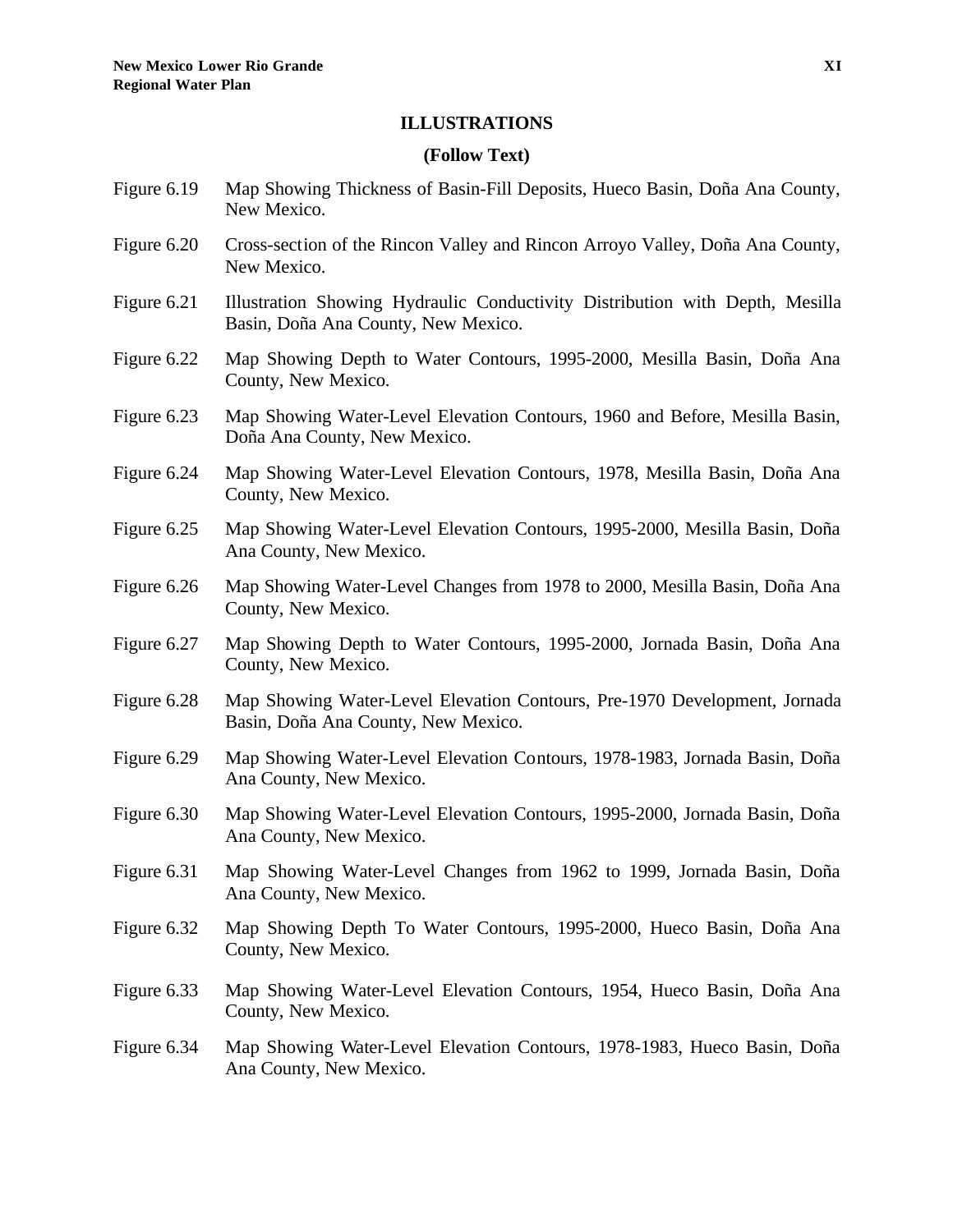- Figure 6.35 Map Showing Water-Level Elevation Contours, 1995-2000, Hueco Basin, Doña Ana County, New Mexico.
- Figure 6.36 Map Showing Water-Level Changes from 1978 to 2000, Hueco Basin, Doña Ana County, New Mexico.
- Figure 6.37 Map Showing Depth to Water Contours, 1995-2000, Rincon Basin, Doña Ana County, New Mexico.
- Figure 6.38 Map Showing Water-Level Elevation Contours, 1960 and Before, Rincon Basin, Doña Ana County, New Mexico.
- Figure 6.39 Map Showing Water-Level Elevation Contours, 1978-1983, Rincon Basin, Doña Ana County, New Mexico.
- Figure 6.40 Map Showing Water-Level Elevation Contours, 1995-2000, Rincon Basin, Doña Ana County, New Mexico.
- Figure 6.41 Map Showing Water-Level Changes from 1978 to 2000, Rincon Basin, Doña Ana County, New Mexico.
- Figure 6.42 Illustration Showing Zones of Recharge for Southern Doña Ana County, New Mexico.
- Figure 6.43 Map Showing Simulated Recharge to the Jornada Basin, Doña Ana County, New Mexico.
- Figure 6.44 Illustration of Recharge/Water Budget for the Hueco Basin.
- Figure 6.45 Map Showing Saturated Thickness of lithofacies I-III Containing Water with a Total Dissolved Solids Concentration less than 1,000 mg/l in the Mesilla Basin, Doña Ana County, New Mexico.
- Figure 6.46 Map Showing Saturated Thickness of lithofacies V Containing Water with a Total Dissolved Solids Concentration less than 1,000 mg/l in the Mesilla Basin, Doña Ana County, New Mexico.
- Figure 6.47 Graph Showing Estimated Operation and Maintenance Costs (in 2001 dollars), Simulated Quantity of Ground Water Pumped from Storage, and Simulated Stream-Flow Depletion from Pumping Six Additional Well Fields Each at 14,529 ac-ft/yr for Four Years in the Mesilla Basin, Doña Ana County, New Mexico.
- Figure 6.48 Graph Showing Estimated Operation and Maintenance Costs (in 2001 dollars), Simulated Quantity of Ground Water Pumped from Storage, And Simulated Stream-Flow Depletion from Pumping Four Additional Well Fields each at 15,000 acre-feet per year for 40 years in the Jornada Basin, Doña Ana County, New Mexico.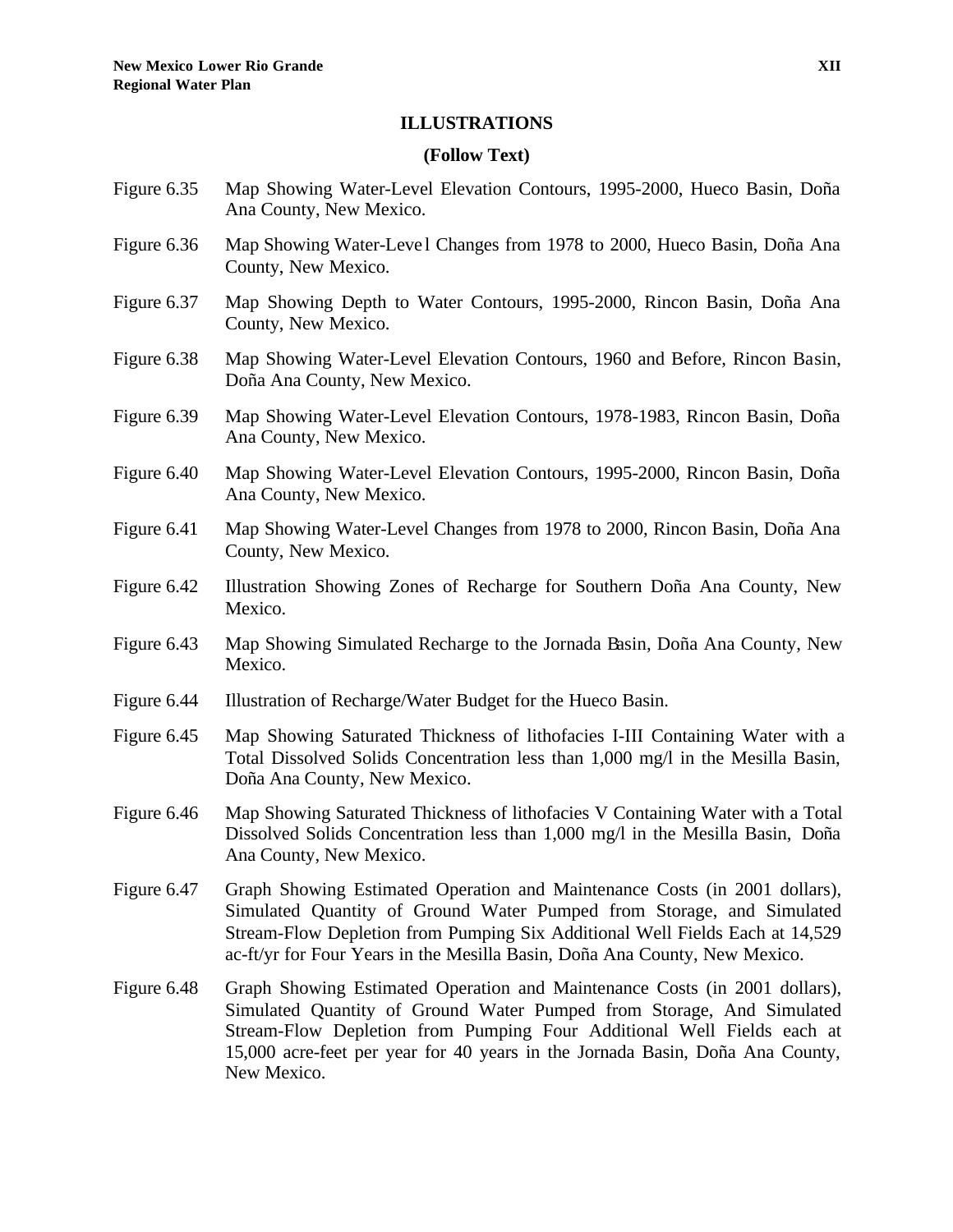- Figure 6.49 Map Showing Specific Conductance, 1960 and Before, Mesilla Basin, Doña Ana County, New Mexico.
- Figure 6.50 Map Showing Specific Conductance, 1978-1983, Mesilla Basin, Doña Ana County, New Mexico.
- Figure 6.51 Map Showing Specific Conductance, 1995, Mesilla Basin, Doña Ana County, New Mexico.
- Figure 6.52 Aquifer Vulnerability Map for Doña Ana County.
- Figure 6.53 Map Showing Specific Conductance, 1960 and Before, Jornada Basin, Doña Ana County, New Mexico.
- Figure 6.54 Map Showing Specific Conductance, 1960 and Before, Hueco Basin, Doña Ana County, New Mexico.
- Figure 6.55 Map Showing Specific Conductance, 1995-2000, Hueco Basin, Doña Ana County, New Mexico.
- Figure 6.56 Map Showing Approximate Thickness of Basin-Fill Deposits that Contain Water Having Dissolved-Solid Concentrations less than 1,000 milligrams per liter, Hueco Basin, Doña Ana County, New Mexico.
- Figure 6.57 Map Showing Specific Conductance, 1960 and Before, Rincon Basin, Doña Ana County, New Mexico.
- Figure 7.1 Map Showing Doña Ana County 2000 Census Tracts
- Figure 7.2 Graph Showing City of Las Cruces Projected Water Demands (High, Medium and Low Growth Scenarios) Through the Year 2040 Versus Total Water Rights
- Figure 7.3 Graph Showing Village of Hatch Projected Water Demands (High, Medium and Low Growth Scenarios) Through the Year 2040 Versus Total Water Rights
- Figure 7.4 Graph Showing Doña Ana Mutual Water Consumers Association Total Projected Water Use Demand Through the Year 2040 Versus Total Water Rights
- Figure 8.1 Hydrologic Schematic of the Rio Grande Between Caballo Dam and Courchesne Bridge (Rio Grande At El Paso Gauging Station).
- Figure 8.2 Center Pivot Irrigation System.
- Figure 8.3 High Flow Turnout on Pecans within the Elephant Butte Irrigation District.
- Figure 8.4 Tentative Structure for Transfers of Water to Special Water User Associations.
- Figure 8.5 Potential Structure for Environmental Water Users Associations.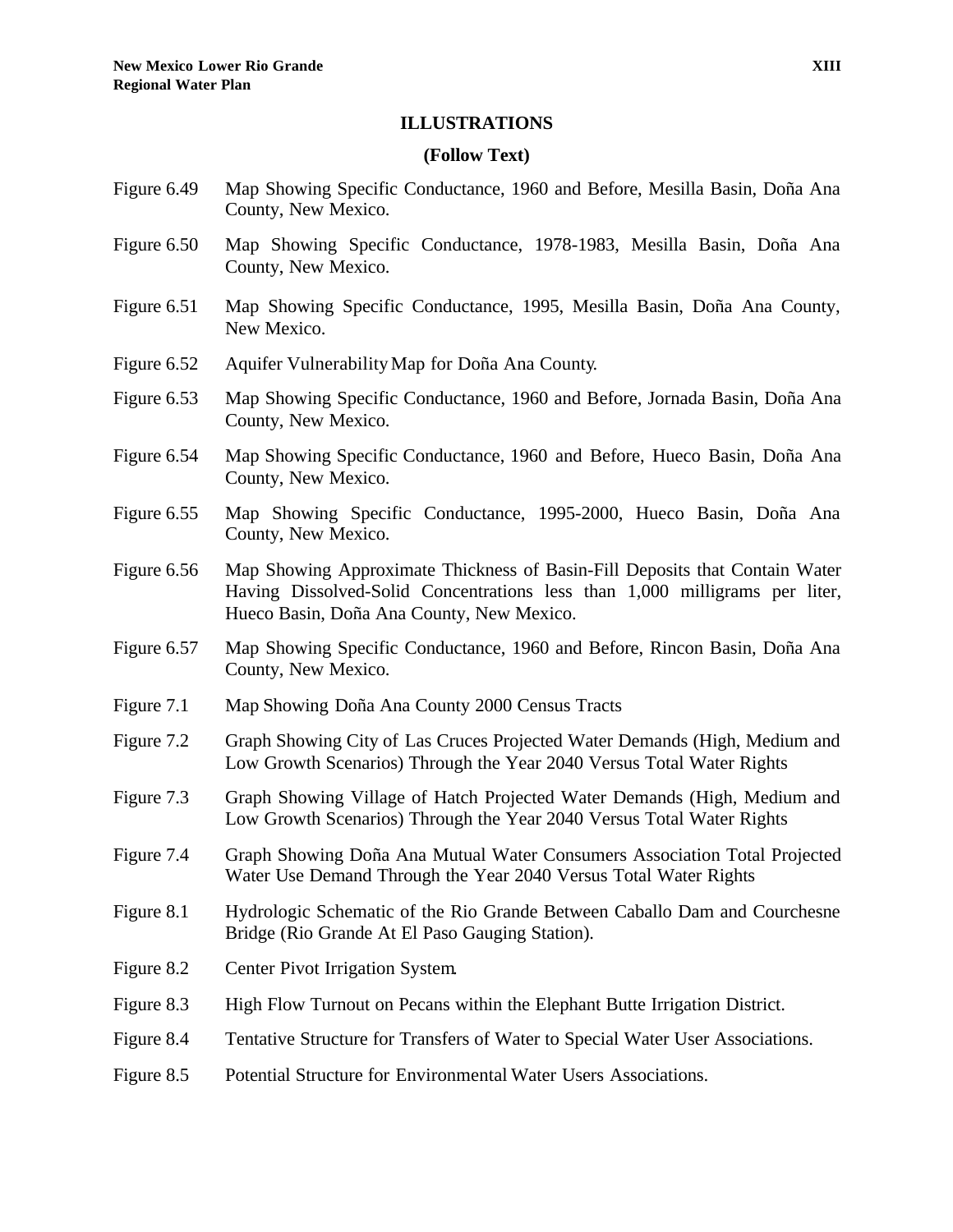#### **APPENDICIES**

#### **(Follow Illustrations)**

- Appendix A. Simplified Geologic Time Scale
- Appendix B. Aquifer Pump Test Inventory (in Excel file "pump tests.xls")
- Appendix C. Water Levels
- Appendix D. Hydrographs
- Appendix E. Water Quality Database
- Appendix F. New Mexico Environment Department List of LUST Sites in Doña Ana County and Wells That Exceed New Mexico Ground-Water Standards (USGS)
- Appendix G. Lithologic Descriptions of Cross-Section (Figure 17) Modified from Hawley (1984)
- Appendix H. Public Participation Documentation
- Appendix I Generic Water Conservation Plan for Municipalities Generic Drought Contingency Plan
- Appendix J New Mexico Office of the State Engineer DRAFT Recommended Informal Criteria for Evaluating Application in the Southern del Muerto Basin, Lower Rio Grande Underground Water Basin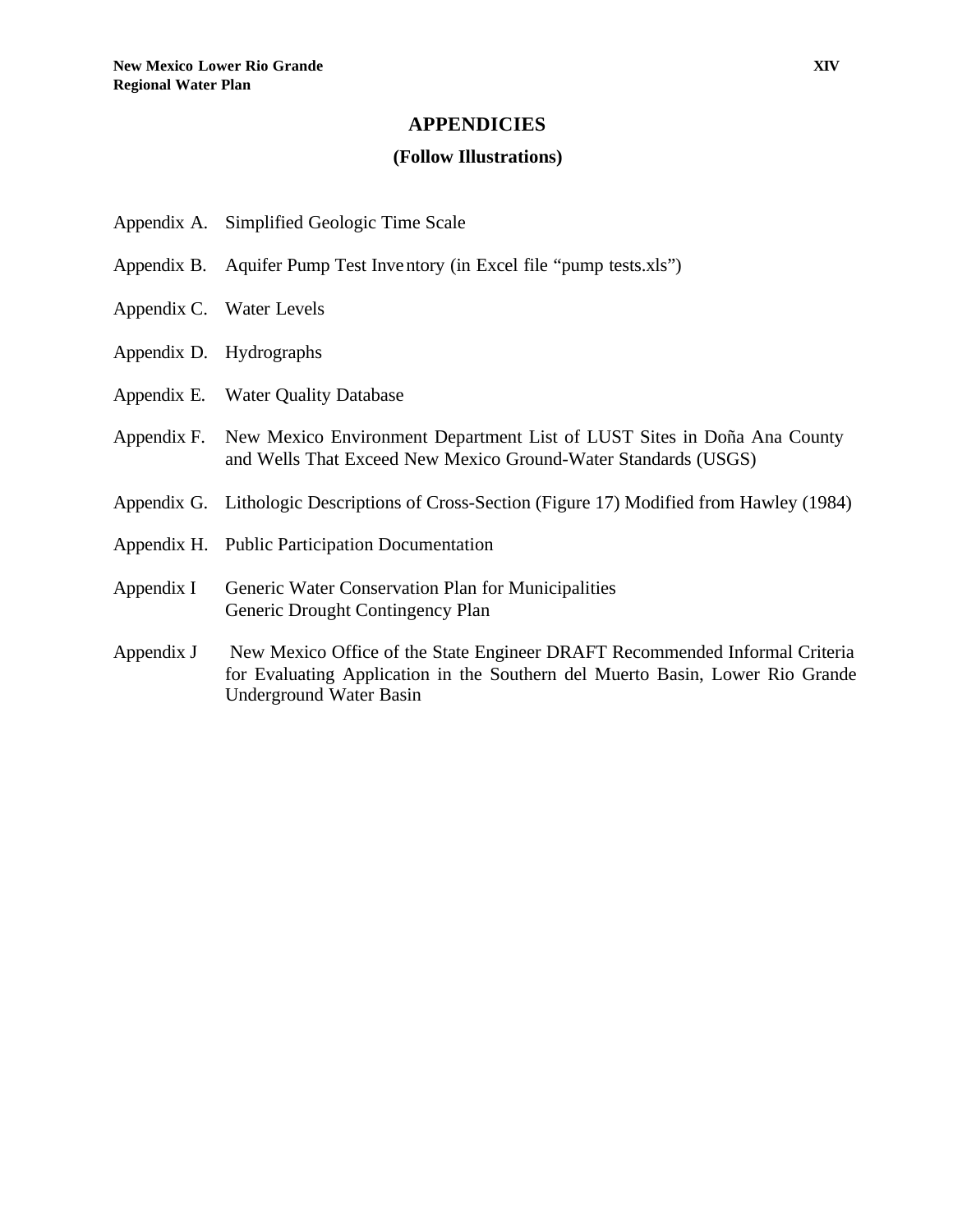# **LIST OF ABBREVIATIONS AND ACRONYMS**

| ac-ft         | acre-feet                                              |
|---------------|--------------------------------------------------------|
| ac-ft/acre    | acre-feet per acre                                     |
| $ac-ft/day$   | acre-feet per day                                      |
| $ac$ -ft/yr   | acre-feet per year                                     |
| ac-ft/acre/yr | acre-feet per acre per year                            |
| AGI           | American Geological Institute                          |
| ASR           | <b>Aquifer Storage and Recovery</b>                    |
| bgl           | below ground level                                     |
| <b>BLM</b>    | <b>Bureau of Land Management</b>                       |
| <b>BoR</b>    | <b>Bureau of Reclamation</b>                           |
| cfs           | cubic feet per second                                  |
| <b>CWA</b>    | Clean Water Act                                        |
| <b>EBID</b>   | <b>Elephant Butte Irrigation District</b>              |
| EPCWID#1      | El Paso County Water Improvement District No. 1        |
| <b>EWUA</b>   | <b>Environmental Water Users Association</b>           |
| Fm            | Formation                                              |
| ft bgl        | feet below ground level                                |
| ft/day        | feet per day                                           |
| $ft^2/day$    | feet squared per day                                   |
| <b>FWPCA</b>  | <b>Federal Water Pollution Control Act</b>             |
| <b>GPCD</b>   | daily per-capita water consumption                     |
| gpm           | gallons per minute                                     |
| gpm/ft        | gallons per minute per foot                            |
| <b>HIA</b>    | <b>High Impact Area</b>                                |
| <b>IBWC</b>   | <b>International Boundary and Water Commission</b>     |
| <b>ISC</b>    | <b>Interstate Stream Commission</b>                    |
| Jornada       | Jornada del Muerto Basin                               |
| <b>JSAI</b>   | John Shomaker & Associates, Inc.                       |
| LRGWUO        | Lower Rio Grande Water Users Organization              |
| <b>LUST</b>   | leaking underground storage tank                       |
| <b>MCL</b>    | maximum contaminant level                              |
| <b>MGD</b>    | million gallons per day                                |
| <b>MVAA</b>   | Mesilla Valley Administrative Area                     |
| mg/1          | milligrams per liter                                   |
| M&I           | Muncipal and Industrial                                |
| <b>MTBE</b>   | methyl-tert-butyl ether                                |
| <b>NAWOA</b>  | <b>National Water Quality Assessment</b>               |
| <b>NMBMMR</b> | New Mexico Bureau of Mines and Mineral Resources       |
| <b>NMED</b>   | New Mexico Environment Department                      |
| <b>NMEIB</b>  | New Mexico Environmental Improvement Board             |
| <b>NMOSE</b>  | New Mexico Office of the State Engineer                |
| <b>NMSA</b>   | <b>New Mexico Statutes Annotated</b>                   |
| <b>NMSU</b>   | New Mexico State University                            |
| <b>NMWQCC</b> | New Mexico Water Quality Control Commission            |
| <b>NPDES</b>  | <b>National Pollution Discharge Elimination System</b> |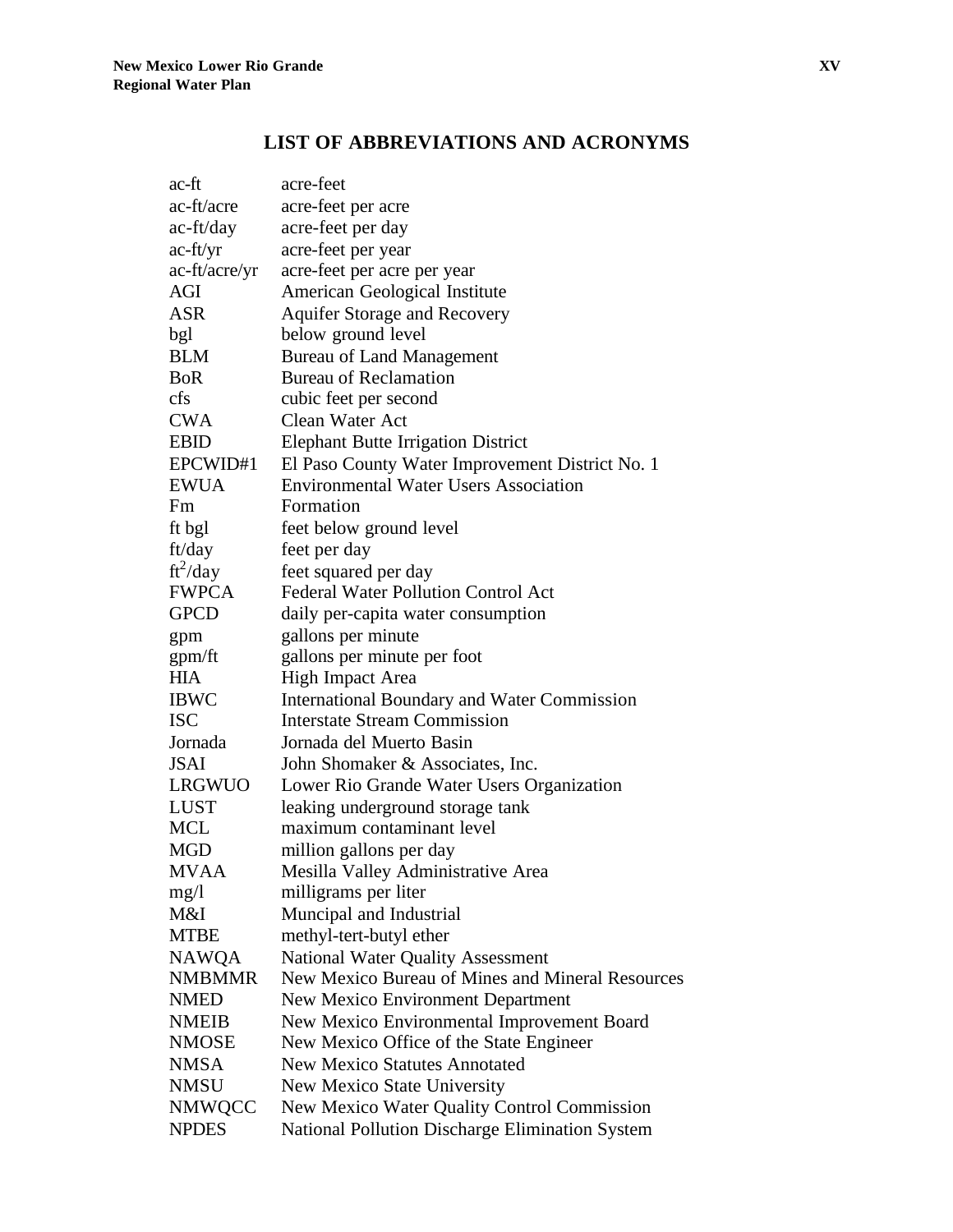| <b>NTU</b>   | <b>Nephelometric Turbidity Units</b>         |
|--------------|----------------------------------------------|
| <b>SWUA</b>  | <b>Special Water User Associations</b>       |
| <b>SWTP</b>  | <b>Surface-water Treatment Plant</b>         |
| spec.        | specific                                     |
| <b>TDS</b>   | total dissolved solids                       |
| <b>USEPA</b> | United State Environmental Protection Agency |
| <b>USGS</b>  | United States Geological Survey              |
| <b>UST</b>   | underground storage tank                     |
| <b>WRA</b>   | water righted acreage                        |
| <b>WRRI</b>  | Water Resource Research Institute            |
| <b>WWTP</b>  | waste water treatment plant                  |
| $\mu$ S/cm   | microSiemens per centimeter                  |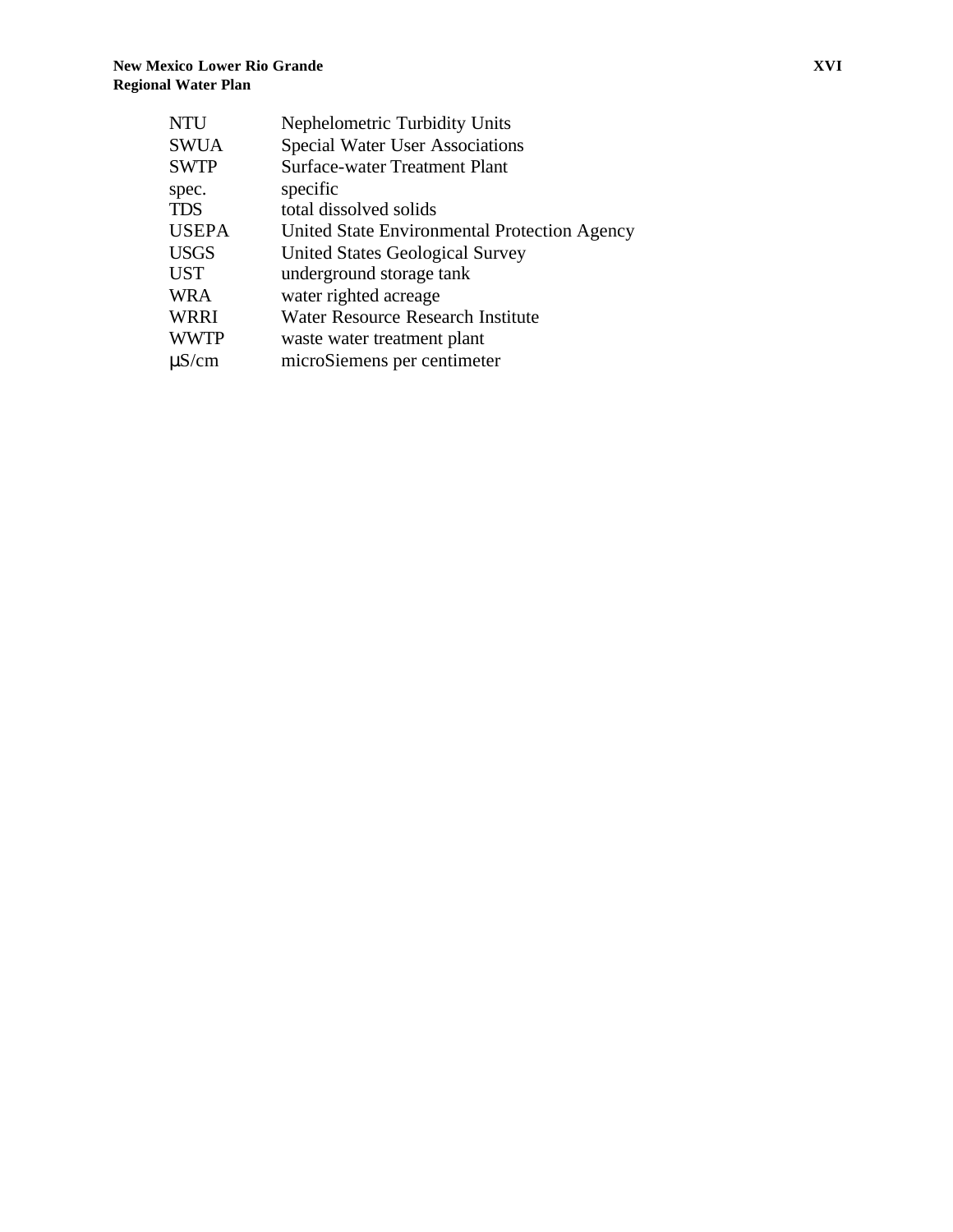### **DEFINITIONS**

Definitions are from Fetter (1989), Gorelick et al. (1993), AGI (1976), and King (2003)

**alluvium:** Sediments deposited by flowing rivers.

- **aquifer:** Rock or sediment in a formation, group of formations, or part of a formation that is saturated and sufficiently permeable to transmit economic quantities of water to wells and springs.
- **aquifer, confined:** An aquifer that is overlain by a confining bed. The confining bed has a significantly lower hydraulic conductivity than the aquifer.
- **aquifer, unconfined**: An aquifer in which there are no confining beds between the zone of saturation and the surface. There will be a water table in an unconfined aquifer.
- **basin:** An extensive depressed area into which the adjacent land drains, and having no surface outlet. However, in the case of this report basin also refers to the areas which have identifiable geologic boundaries, but there are surface outlets (Rincon and Mesilla Basins).
- **bolson:** A basin, depression or valley having no outlet and which, geologically, as a closed basin has received great thicknesses of sediments (e.g., in the sense that it was geologically an undrained basin).
- **cone of depression:** The area around a pumping well where the hydraulic head in the aquifer has been lowered by pumping.
- **contamination, point source:** Contamination whose source area is localized in a large groundwater flow system. Includes: surface impoundments, landfills, injection wells, sewage treatment plants, accidental spills or leaks, illegal dumping, oil and gas production activities, mining and milling, sewage disposal, dairies, and miscellaneous industrial sources.
- **contamination, non-point or distributed:** Contamination whose source area is spatially distributed and large relative to the ground-water flow system. Includes: pesticides and fertilizers in agricultural and urban settings, road chemicals such as paving byproducts and salt, leakage from septic systems and aging sewer systems, and storm-water runoff from urban areas.
- **consumptive use or depletion of water:** Is the amount of water removed from the local hydrologic system, primarily through the process of evapotranspiration (ET), where water is vaporized into the atmosphere, and biomass production, where water is tied up in the formation of plant tissues. ET tends to be much larger than the water used in plant tissue formation, and the latter term is generally neglected in discussion of consumptive use. As water is applied to crop land or landscape vegetation, either by irrigation or precipitation, some water will evaporate directly from the water and soil surfaces during infiltration, and some will be stored in the root zone and be taken up by the crop as consumptive use.
- **deep percolation:** Is water that infiltrates in excess of the water holding capacity in the root zone soil. It percolates beyond the reach of the crop's active roots, and is generally unavailable to the crop. Deep percolation is often considered a loss, since it is water not available for consumptive use by the crop. Deep percolation has both beneficial and detrimental effects on crop growth. It is absolutely necessary to apply excess water to a crop to leach salts from the root zone, but deep percolation also leaches nutrients from the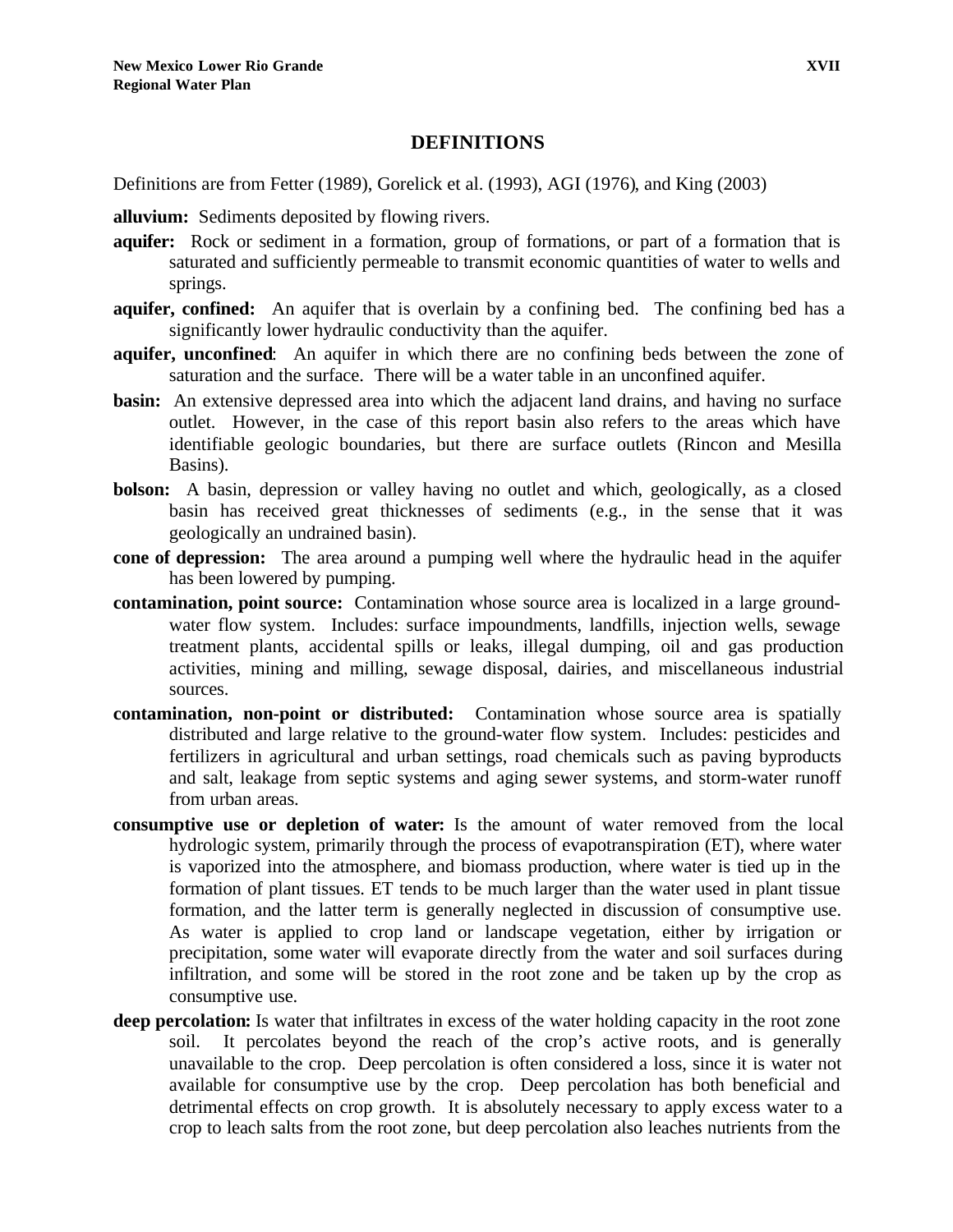root zone. Whether deep percolation is actually a loss to the system depends on the specific hydrology. If deep percolation percolates through the root zone and is captured by a drainage system or ground-water pumping, it is a return flow and remains part of the available water supply, and therefore is not a complete loss. If the ground water is not used because of quality of access constraints, then deep percolation is a loss to the system rather than a return flow.

- **delivery:** Is the flow of water from the irrigation canals to farms through farm turnouts. The diversion of water at International Dam to the Republic of Mexico is also considered a delivery because in the terms of the Treaty of 1906, the diversion at International dam was considered as equivalent to the deliveries to U.S. Project lands, and diminished in the same proportion during shortages. Those small diversions that are pumped from the river are considered both diversion and delivery, since the diversion point is essentially the farm. In general, more water must be diverted than is delivered, because water seeps into unlined and, to a much lesser extent, lined canals. Some diverted water is also returned directly to the river through wasteways as operational spills. A relatively small amount of water is lost to evaporation from the water surface in canals. Operational spills and canal seepage may be recaptured by downstream users as return flows. Canal seepage in some areas is also an important source of ground-water recharge, where it can be recaptured by pumping.
- demand: Is the amount of water required by water users. For irrigated agriculture, the key factor is crop water needs, but the process of delivering water has its losses as described above, so that the actual demand is higher than the crop water need. In municipal and domestic systems, demand is based on landscape irrigation requirements, other outdoor, and indoor uses that vary seasonally, diurnally, and with population growth and attitudes toward water use.
- **drawdown:** A lowering of the water table of an unconfined aquifer caused by pumping of ground water from wells.
- **eolian:** Wind-deposited (sand dunes are eolian deposits).
- **facies:** Mappable stratigraphic body distinguishable from other bodies based on different grain size, mineralogy, and structure.
- **fault:** A fracture or fracture zone along which there has been displacement of the sides relative to one another parallel to the fracture.
- floodplain: The portion of a river valley, adjacent to the river channel, which is built of sediments during the present course of the stream and which is covered with water when the river overflows its banks at flood stages.
- **graben:** A block, generally long compared to its width, that has been downthrown along faults relative to the rocks on either side.
- **ground water:** The water contained in interconnected pores located below the water table in an unconfined or confined aquifer.
- **ground-water basin:** A vague designation pertaining to a ground-water reservoir that is more or less separate from neighboring ground-water reservoirs. A ground-water basin could be separated from adjacent basins by geologic boundaries or hydrologic boundaries.
- **ground-water diversion:** Is the withdrawal of ground water from the aquifers in which it occurs by pumping. Such ground-water diversions may be used at the location from which they are derived, or transported through pipelines or canals to another point of use.
- **hydraulic conductivity:** A value describing the rate at which water can move through a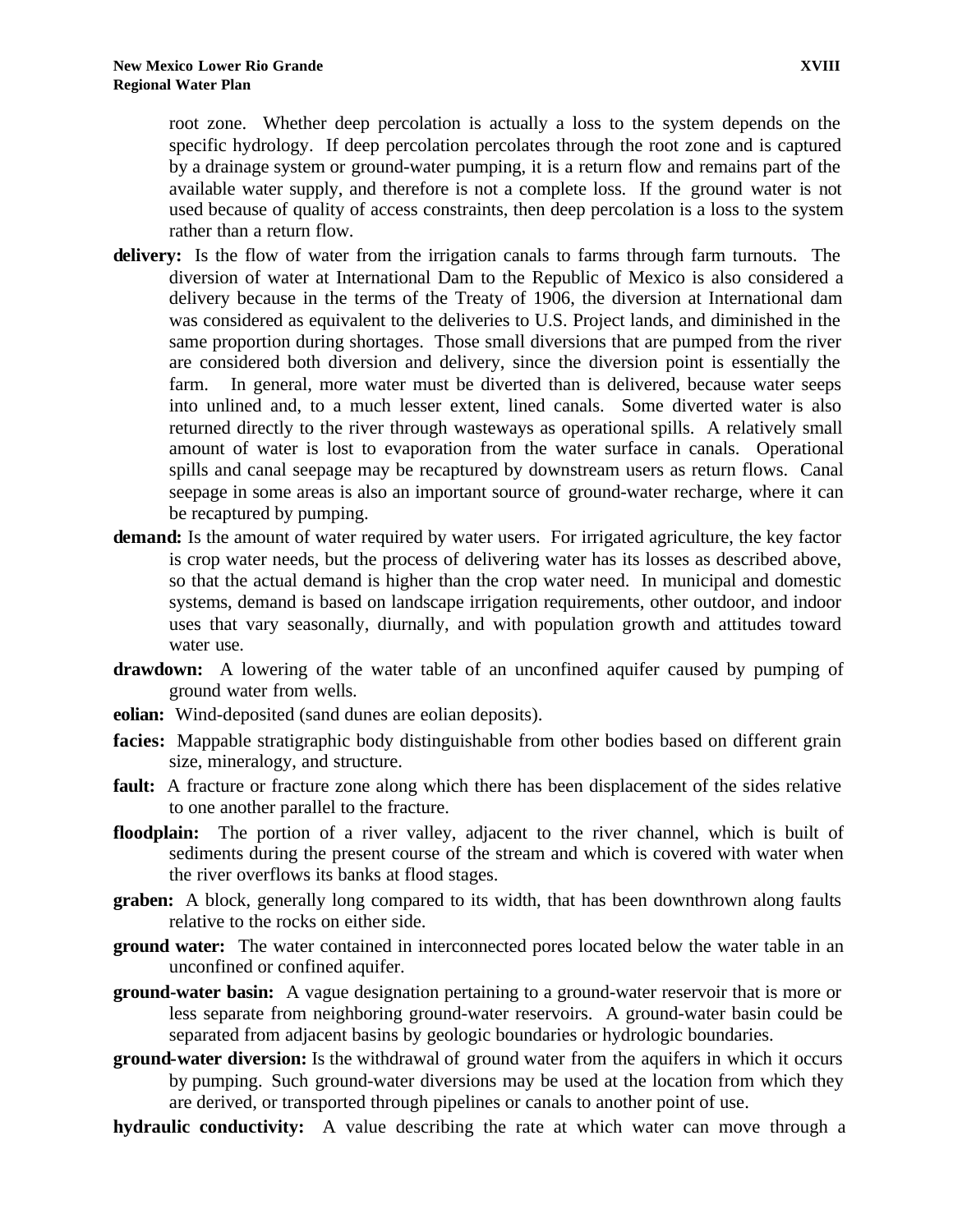permeable medium.

- **horst:** A block of the earth's crust, generally long compared to its width, that has been uplifted along faults relative to the rocks on either side.
- **maximum contaminant level (MCL):** The highest concentration of a solute permissible in a public water supply as specified by the National Interim Primary Drinking Water Standards for the U.S.
- **maximum contaminant level goal (MCLG):** A non-enforceable health goal for solutes in drinking water; set at a level to prevent known or anticipated adverse effects with an adequate margin of safety.
- **observation well:** A non-pumping well used to observe the elevation of the water table.
- **permeability:** The permeability of rock or sediment is its capacity for transmitting a fluid.
- **playa:** The shallow central basin of a desert plain, in which water generally gathers after a rain and is evaporated.
- **recharge area:** An area in which there are downward components of hydraulic head in the aquifer. Infiltration moves downward into the deeper parts of an aquifer in a recharge area.
- **release:** Is the flow of water from storage in Caballo Reservoir into the bed of the Rio Grande. The release is controlled by outlet works gates in Caballo Dam, and the releases are determined by the U.S. Bureau of Reclamation based on current flow in the river at each of the diversion points, orders for water from the irrigation districts and Mexico, and any special considerations for flood control or maintenance on the system. Currently, releases are made from February through October, though this season has historically and will likely continue to be shortened during water-short years. Adjustments to the release are generally made three times a week, but this will likely be more frequent during watershort years. There is also a small release made directly from Caballo into the Bonito Lateral, a small system that predates and is separate from the Rio Grande Project. In 2001, the release to the Bonito Lateral was 1,100 acre-feet, quite small compared to the 786,900 released to the Project irrigation districts.
- **specific capacity:** An expression of the productivity of a well, obtained by dividing the rate of discharge of water from the well by the drawdown of the water level in the well.
- **specific conductance:** A measure of the ability of a sample of water to conduct electricity and serves as a general measure of the concentration of dissolved solids. It is the reciprocal of the resistance in ohm measured between opposite faces of a 1  $\text{cm}^3$  cube of an aqueous solution at a specified temperature.
- **specific yield:** The ratio of the volume of water a rock or soil will yield by gravity drainage to the volume of the rock or soil. Gravity drainage may take months to occur.
- **storage coefficient, storativity:** The volume of water an aquifer releases from or takes into storage per unit surface area of the aquifer per unit change in head. It is equal to the product of specific storage and aquifer thickness. In an unconfined aquifer, the storage coefficient is equal to the specific yield.
- **surface or project water diversion:** Is the flow of water from the river into the canal systems. Diversion occurs primarily at Percha Dam at the northern end of the Rincon Valley, Leasburg Dam at the northern end of the Mesilla Valley, Mesilla Dam south of Las Cruces in the Mesilla Valley, American Dam at the head of the El Paso Valley in Texas, and International Dam just downstream of American Dam, where Mexico makes its diversion. Riverside Dam, south of El Paso in the El Paso Valley, was a diversion point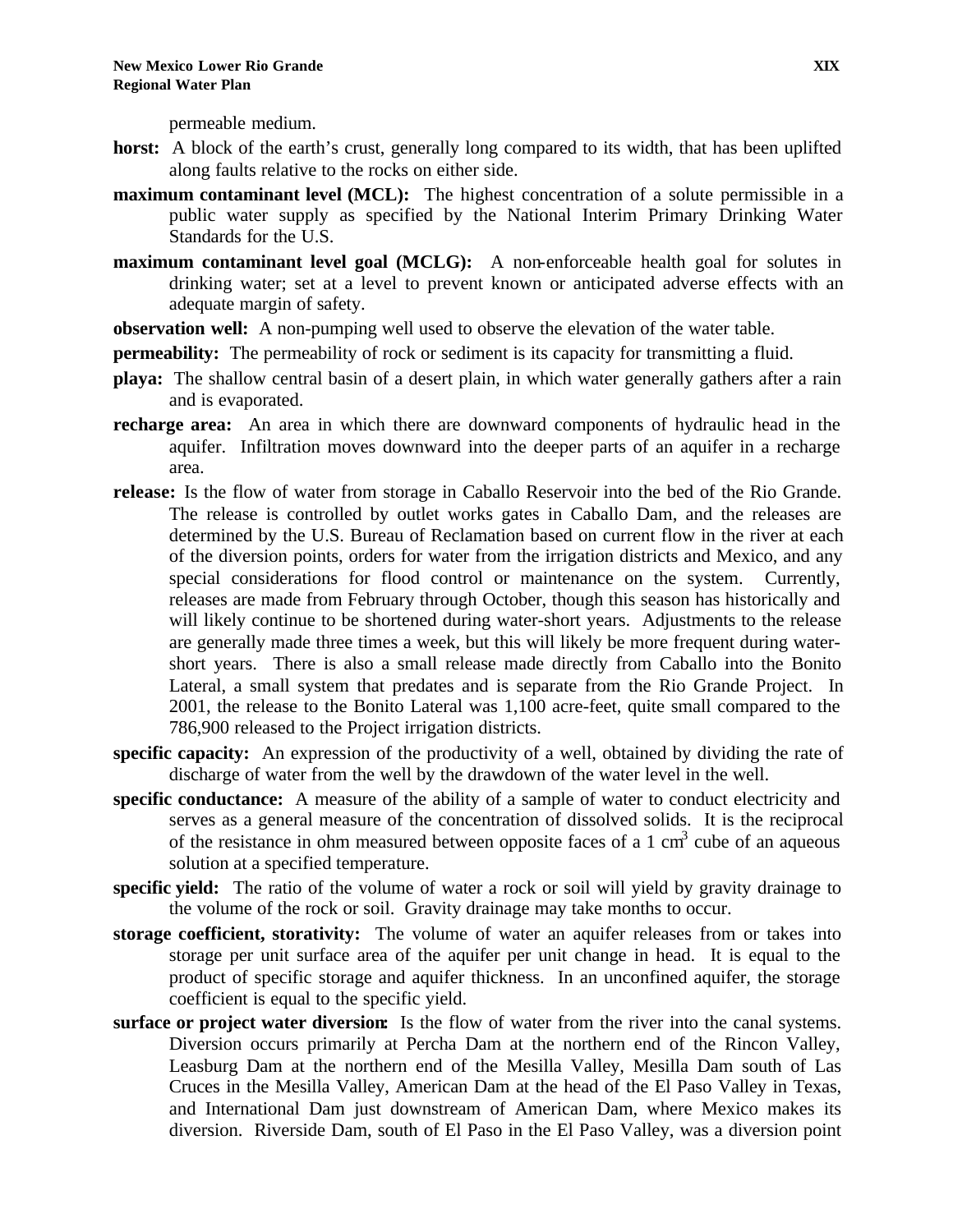until it was damaged by high flows in 1986 and 1987. Riverside Dam has been used only occasionally since then, and water diverted at American Dam can now be conveyed to the canal system formerly serviced by Riverside. The California Extension and the Del Rio Lateral are two small diversions from the river above Mesilla Dam, each diverting water for individual users that are constituents of EBID. A few individuals are also permitted to pump water directly from the river within EBID. Diversion tends to be larger than release, because some of the diverted water returns to the river through drains and wasteways, and is part of the downstream diversion supply. EPCWID has disputed the inclusion of drain water, which tends to be of lower quality than water directly from the reservoir, in their allocation. Local precipitation and other discharges into the river also increase the volume available for diversion.

- **surface Runoff:** Is irrigation water or precipitation that is not captured on the watershed and does not infiltrate into the soil, and runs off the watershed. It is generally collected in drains or other watercourse returning to the river as a return flow, though some may be lost to evapotranspiration in the collection and return systems.
- **transmissivity:** The rate at which water is transmitted through a unit width of an aquifer or confining bed under a unit hydraulic gradient. It is a function of the properties of the water, the aquifer, and the aquifer thickness.
- **vadose zone:** The zone between the land surface and the water table. Saturated bodies, such as perched ground water, may exist in the vadose zone. Also known as the unsaturated zone.
- **water-level elevation:** The elevation of the ground-water surface. In an unconfined aquifer the water-level elevation is the water table. In a confined aquifer (artesian), the water-level elevation is the elevation at which the water rises up in a well, and is often referred to as the potentiometric surface elevation.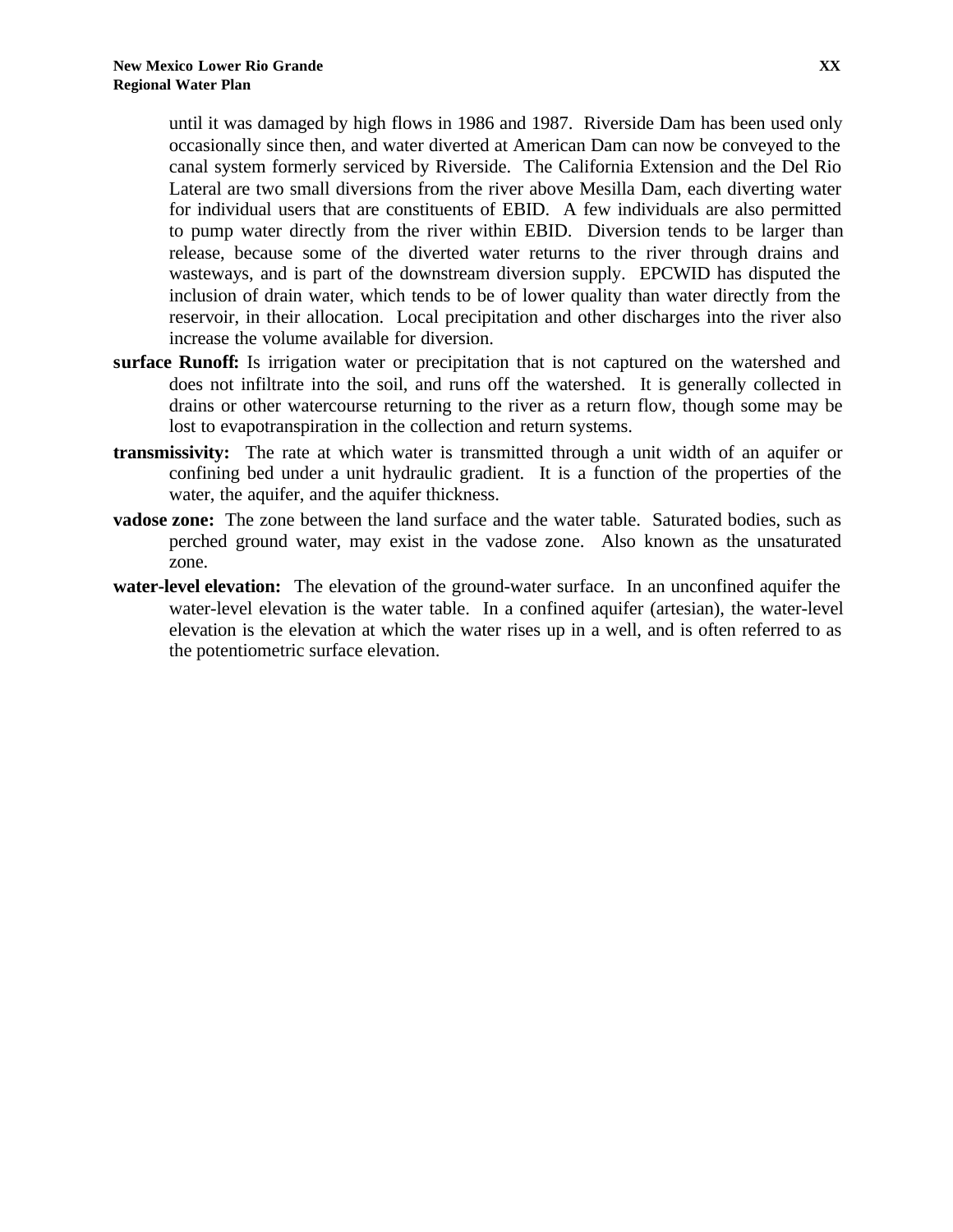#### **EXECUTIVE SUMMARY**

#### **INTRODUCTION**

Terracon, John Shomaker and Associates, Inc., Livingston Associates, LLC, Inc., Zia Engineering and Environmental, Inc., and Sites Southwest have completed the New Mexico Lower Rio Grande Regional Water Plan for the Lower Rio Grande Water Users Organization (LRGWUO). The Planning Region is located in south central New Mexico primarily within Doña Ana County.

The two year effort has built upon the previous water planning efforts in the region (1994), and was designed to bring the technical research up to the standards



required by the Interstate Stream Commission (ISC) Regional Water Planning Template published December 1994 and modified June 1999. This report was completed in general accordance with the proposal dated June 4, 1999 (Terracon Proposal No. P99-048E, and LRGWUO Project No. 98-99-390), and the ISC Regional Water Planning Template.

The New Mexico Lower Rio Grande Regional Water Plan includes, but is not limited to the following items:

- Public Involvement:
- Legal Issues;
- Analysis of the surface and ground-water supply available in the region;
- Population projections to thru 2040;
- Current water use and projected water demand (2040); and
- Strategies for future management of the region's water.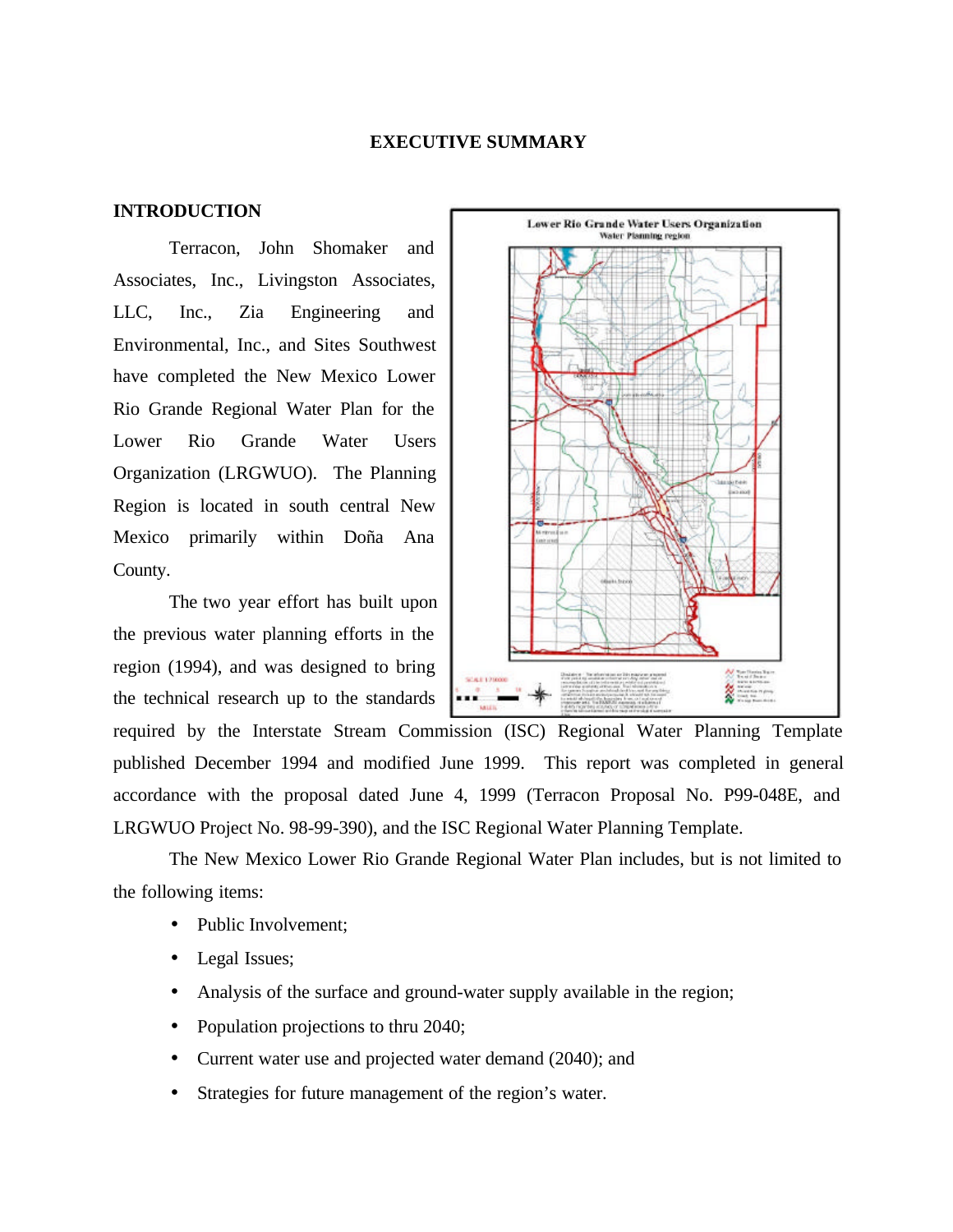# **1.0 INTRODUCTION**

# **1.1 Individuals Involved in the Water Plan Development**

Table 1.1 lists the individuals involved in the preparation of Lower Rio Grande Regional Water Plan.

# **TABLE 1.1: INDIVIDUALS INVOLVED IN THE LOWER RIO GRANDE REGIONAL WATER PLAN DEVELOPMENT**

| <b>Name</b>            | <b>Affiliation</b>                                         | <b>Title</b>                               | <b>Responsibilities</b>                                                      |
|------------------------|------------------------------------------------------------|--------------------------------------------|------------------------------------------------------------------------------|
| Eddie Martinez, P.E.   | Zia Engineering and<br>Environmental, Inc.                 | President / Principal<br>Engineer          | Surface-Water<br>Supply                                                      |
| Mary Wells, P.E.       | Terracon                                                   | Senior Engineer /<br><b>Office Manager</b> | Project Manager                                                              |
| Roger Perry, CPG       | John Shomaker &<br>Associates, Inc.                        | Senior<br>Hydrogeologist                   | <b>Ground Water</b><br>Supply, Quality,<br><b>Alternatives</b><br>Assessment |
| Eddie Livingston, P.E. | Livingston<br>Associates, LLC,<br>Inc.                     | President                                  | Water Demand,<br>Alternatives, Budget                                        |
| Phyllis Taylor         | <b>Sites Southwest</b>                                     | <b>Vice President</b>                      | <b>Public Participation</b><br>Plan & Public<br>Meetings                     |
| Phil King              | <b>New Mexico State</b><br>University                      | <b>Associate Department</b><br>Head; CAGE  | Member of the<br><b>LRGWUO Technical</b><br>Committee/Review                 |
| Gene Paulk, P.E.       | City of Las Cruces                                         | <b>Water Rights</b><br>Manager             | Member of the<br><b>LRGWUO Technical</b><br>Committee/Review                 |
| Jorge Garcia, P.E.     | City of Las Cruces                                         | Director/City Utilities                    | Member of the<br><b>LRGWUO</b> Technical<br>Committee/Review                 |
| <b>Bobby Creel</b>     | New Mexico Water<br><b>Resources Research</b><br>Institute | <b>Assistant Director</b>                  | Member of the<br><b>LRGWUO</b> Technical<br>Committee/Review                 |
| Gary Esslinger         | <b>Elephant Butte</b><br><b>Irrigation District</b>        | Director                                   | Member of the<br><b>LRGWUO</b> Technical<br>Committee/Review                 |
| Len Stokes             | City of Las Cruces                                         | Consultant                                 | Member of the<br>LRGWUO Technical                                            |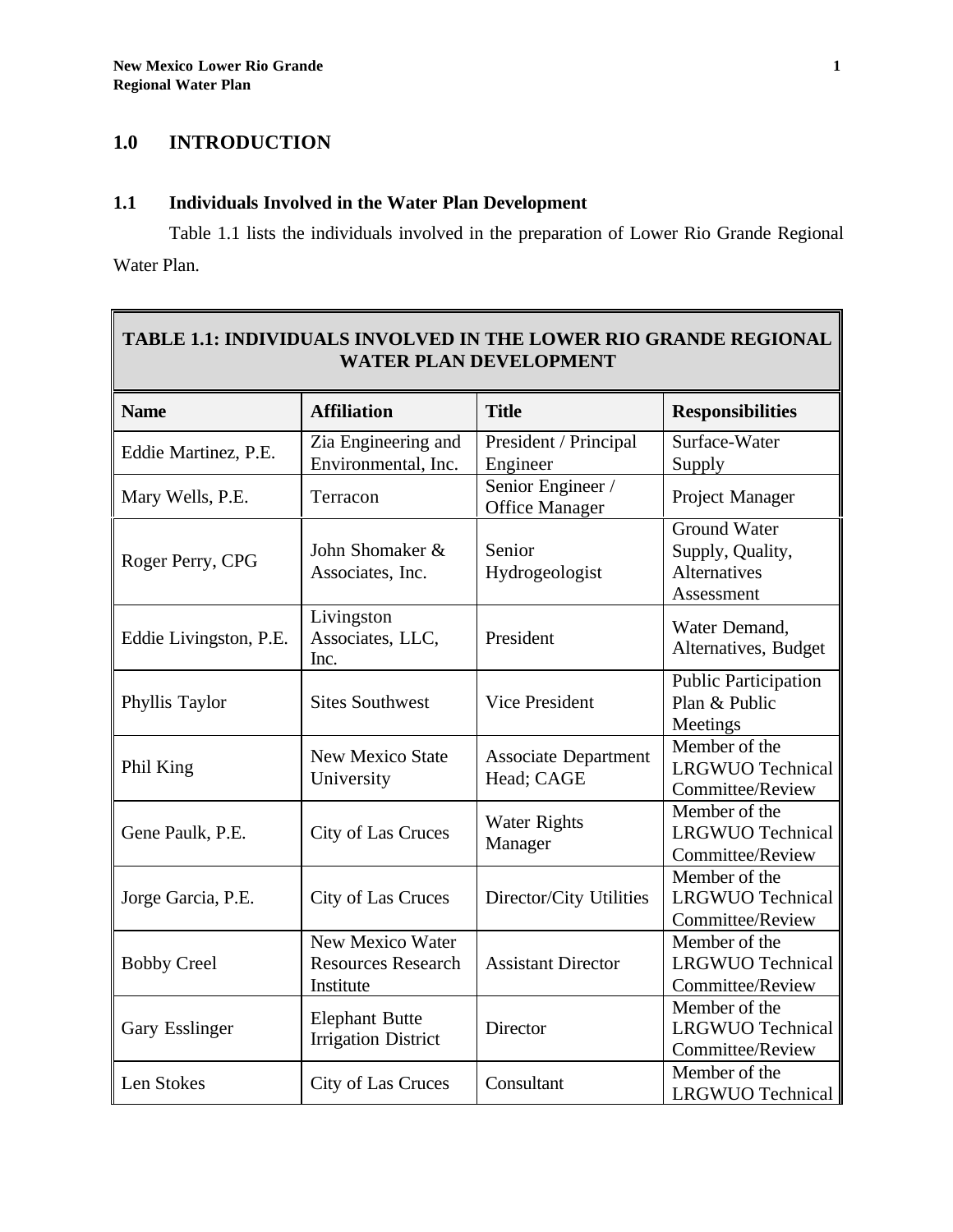| <b>TABLE 1.1: INDIVIDUALS INVOLVED IN THE LOWER RIO GRANDE REGIONAL</b><br><b>WATER PLAN DEVELOPMENT</b> |                                                                      |                              |                                                               |
|----------------------------------------------------------------------------------------------------------|----------------------------------------------------------------------|------------------------------|---------------------------------------------------------------|
| <b>Name</b>                                                                                              | <b>Affiliation</b>                                                   | <b>Title</b>                 | <b>Responsibilities</b>                                       |
|                                                                                                          |                                                                      |                              | Committee/Review                                              |
| <b>Mariano Martinez</b>                                                                                  | Doña Ana Mutual<br><b>Domestic Water</b><br>Consumers<br>Association | <b>General Manager</b>       | Member of the<br><b>LRGWUO</b> Technical<br>Committee/Review  |
| Arnie Castaneda                                                                                          | Village of Mesilla                                                   | <b>Public Works Director</b> | Member of the<br><b>LRGWUO</b> Technical<br>Committee/Review  |
| Cesario Alvillar, Jr.                                                                                    | Village of Mesilla                                                   | <b>Trustee</b>               | Member<br>of<br>the<br>LRGWUO Technical<br>Committee/Review   |
| Juan Fuentes                                                                                             | Village of Mesilla                                                   | <b>Town Clerk</b>            | Member<br>of<br>the<br>LRGWUO Technical<br>Committee/Review   |
| Minerva Rayos                                                                                            | Berino M.D.W.C.A.                                                    | Representative               | Attended LRGWUO<br>Technical<br>Committee/ Review<br>meetings |
| Robert Richardson,<br>P.E.                                                                               | Village of Hatch                                                     | Consultant                   | Member of the<br><b>LRGWUO</b> Technical<br>Committee/Review  |

### **1.2 Previous Water Planning in the Region**

The original impetus for regional water planning came in 1987, when a federal court ruled that New Mexico's prohibition against out-of-state transfer of New Mexico ground water was unconstitutional. As a result of this ruling, it became evident that New Mexico must actively plan for its water future. The resulting plans, with their forty-year horizon, will help to insure the continuity of the water supply. However, regional water plans that were prepared before the current Regional Water Planning Template was adopted followed a diversity of approaches and used a variety of different assumptions to produce projections of water use. Additionally, as has been done in other western states, New Mexico may decide to use the regional water plans as a basis for a State water plan, which can in turn influence litigation, water development, and legislation. For these reasons, regional water plans need to take a uniform approach and have a similar format. To achieve that end the Interstate Stream Commission (ISC) appointed a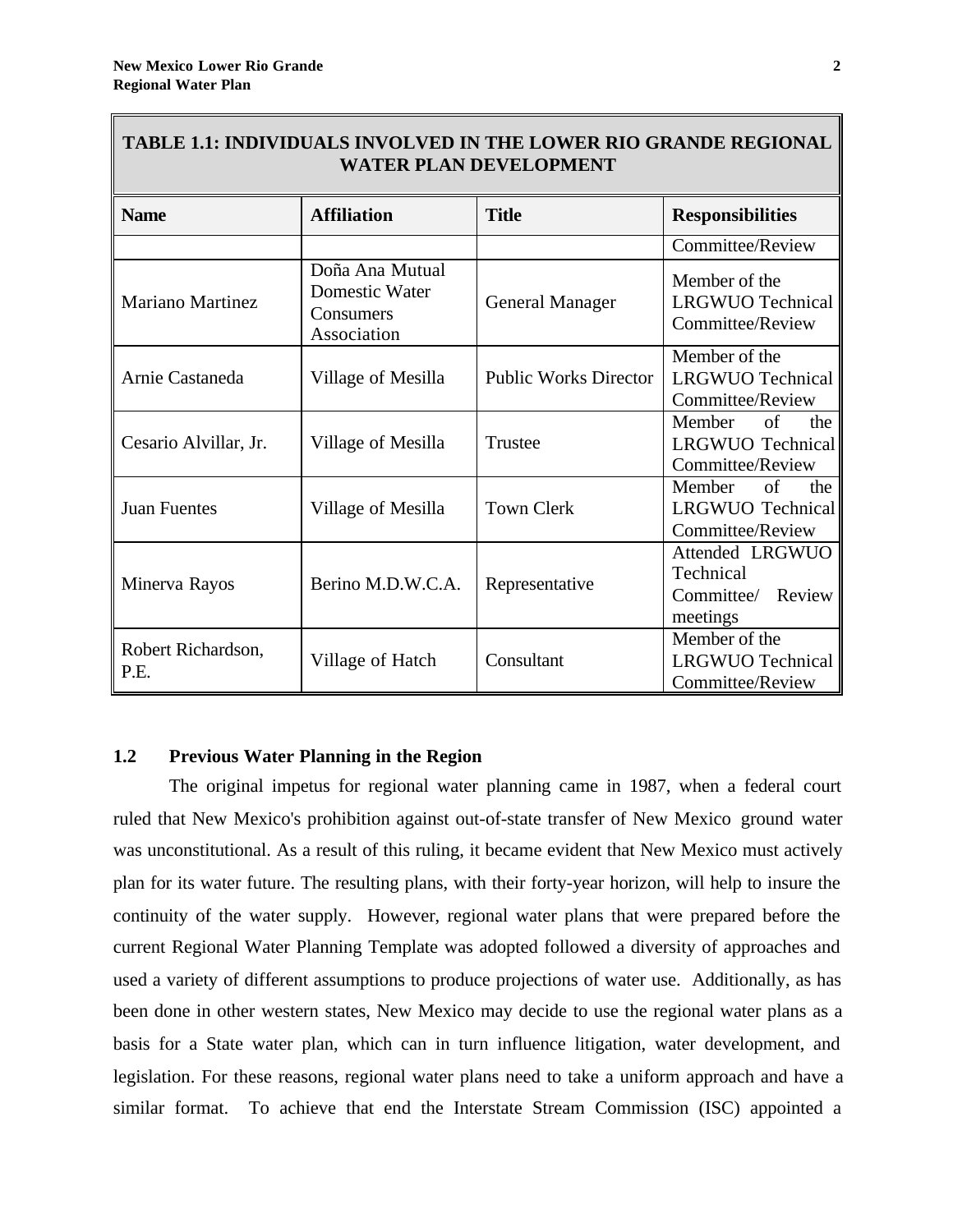subcommittee and volunteer work group well versed in water management issues to develop the template to guide the development of regional water plans.

The Doña Ana County Regional Water Plan was completed in 1994. However, the 1994 plan did not contain all of the information required by the ISC Water Planning Template. Concurrently with water planning for the Lower Rio Grande in New Mexico, are planning efforts for the Tularosa Basin to the east, the Socorro-Sierra region to the north, the Mimbres and Gila to the west and the El Paso area in Texas.

#### **1.3 Water Plan's Contents**

The regional water plan is a two-year effort that builds upon previous water planning efforts in the region. The current effort is designed to bring the technical research up to the standards required by the ISC Regional Water Planning Template. This regional planning includes analysis of the surface and ground-water supply available to the region, demographic analysis, population projections to 2040, current water use and projected water demand, as well as strategies for future management of the region's water.

This report corresponds to the draft template designed by the ISC's "Template Subcommittee," which provides guidance to local water planning efforts. The ISC acknowledges the divergent regional water-use needs and interests in the state of New Mexico and therefore the template provides a useful checklist of items to consider when developing a water plan. The Lower Rio Grande Regional Water Plan contents follow the most recent update (June 24, 1999) of ISC Regional Water Planning Template.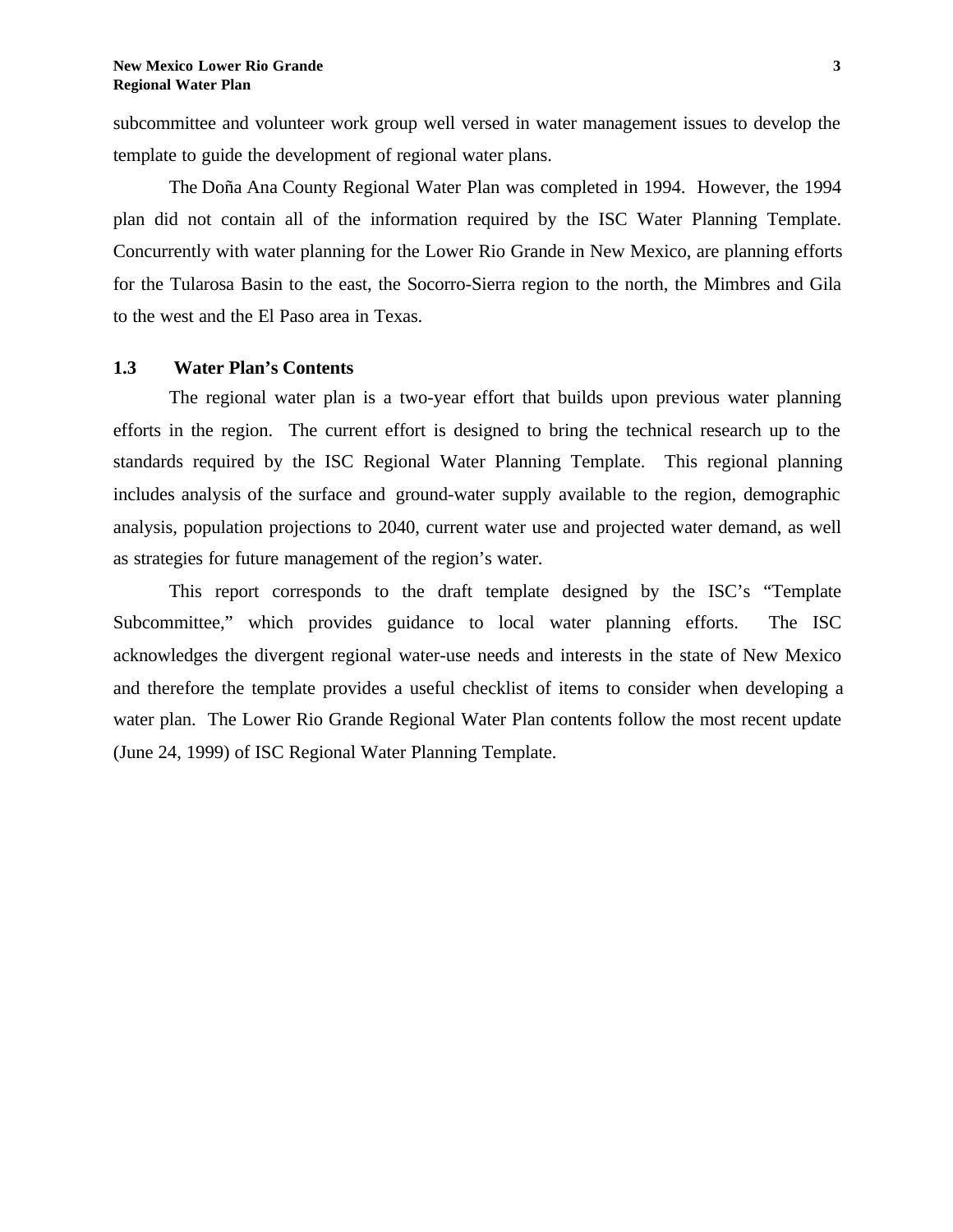# **2.0 DOCUMENTATION OF PUBLIC INVOLVEMENT IN PLANNING PROCESS**

#### **2.1 Interstate Stream Commission Sponsored Water Workshop**

The Interstate Stream Commission did not sponsor a Water Workshop for the Lower Rio Grande Water Users Organization (LRGWUO).

#### **2.2 Background Summary of Region Prepared for Public**

The Planning Region is located in south central New Mexico and lies within the northern extreme of the Chihuahua Desert. The majority of the Planning Region is within Doña Ana County, which is the 16th largest county in the state, and has the second largest population (174,682 residents according to the 2000 Census). The Planning Region is bounded on the west, north, and east by Luna County, Sierra County, and Otero County, respectively, and to the south by the State of Texas and the Republic of Mexico. The Planning Region also includes a portion of Sierra County below Caballo Dam and a portion of Otero County that includes Chaparral. The Planning Region is shown on Figure 2.1. It should be noted that all of Sierra County is included in the Socorro Sierra Planning Region.

The climate of the Planning Region can be described as arid and semi-arid (depending on elevation) with elevations in the Planning Region that range from approximately 3700 to over 9000 feet. The average annual precipitation across the Planning Region varies from 7 to 9 inches. The average annual precipitation, mostly in the form of rain, in Las Cruces is approximately 8 to 8-1/2 inches. It is not uncommon for the temperatures to vary 30 degrees Fahrenheit within a 24 hour period.

The primary geographic feature in the Planning Region is the Rio Grande, flowing from the northwest corner to the southeast corner, creating a valley along the river between mountain ranges on either side. The Rio Grande's fertile soil in the valley provides the basis for the region's agriculture. Soils in the region range from loamy sands to loams and sandy, stony, very gravelly, sandy and silty clay loams. Soils near the mountains are generally formed on alluvial fans. Soils on the mesas and near the Rio Grande are formed on lacustrine (lake sediments), fluvial (water transported sediments) and eoline (wind blown sediments) deposits. A general soil map for the Planning Region is presented as Figure 2.2.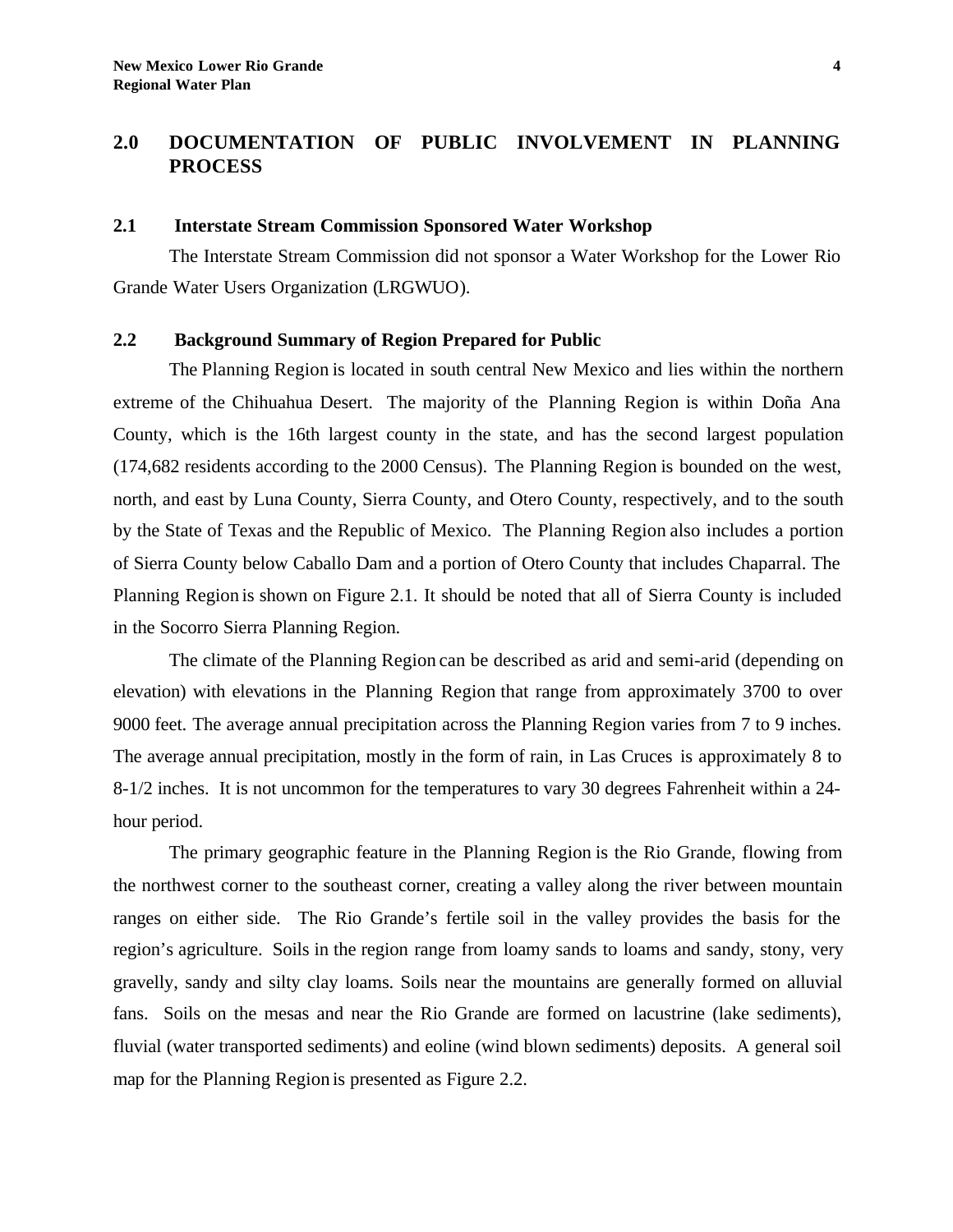#### **2.3 List of Stakeholders and Participants**

Major stakeholders conducted the water planing process in the region, but many others with interest are involved. The LRGWUO is a public entity that was given the mandate to guide the regional planning effort in the Lower Rio Grande region. The LRGWUO is an organization made up of the City of Las Cruces, Doña Ana County, Doña Ana Mutual Domestic Water Consumers Association, the Town of Mesilla, the Anthony Water and Sanitation District, the Village of Hatch, New Mexico State University, and Elephant Butte Irrigation District. The Joint Powers Agreement (JPA 97-046) creating the LRGWUO was approved by Department of Finance and Administration on February 7, 1997.

Each of these groups has constituents, which they represent. LRGWUO participation on the New Mexico/Texas Water Commission has broadened the region to include Texas and El Paso participation and involvement of other federal and state agencies. Such governmental agencies include the International Boundary and Water Commission – U.S. Section, Rio Grande Compact Commission, NM State Engineer, NM Conservation Commission, Texas Water Development Board, U.S. Environmental Protection Agency, U.S. Fish and Wildlife Services, and others. Additionally, special interest groups include Southwest Environment Center, Mesilla Valley Economic Development Alliance, and the League of Woman Voters. Through this planning process and those involved, every citizen in the region has a mechanism for input to the process.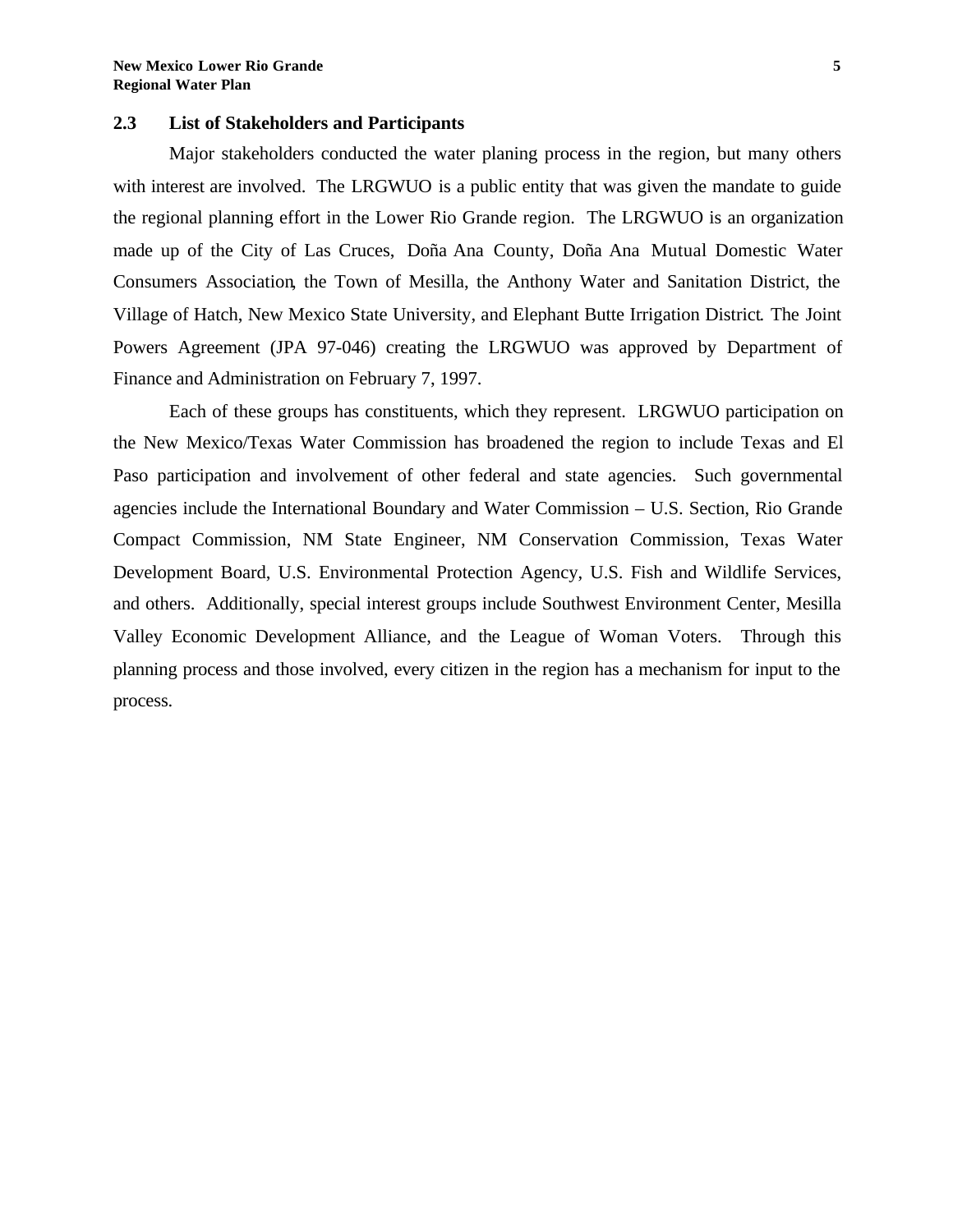#### **3.0 STRATEGY CHOSEN TO MAXIMIZE PUBLIC INVOLVEMENT**

The goal for public participation in the Lower Rio Grande Regional Water Plan was to maximum public involvement and input.

#### **3.1 Water Plan Handout**

A handout (see Appendix H) was developed summarizing water planning activities for the region. The objective of this handout was to summarize for the public the various elements key to the plan. This information was developed to give the public information prior to formal Public Meetings/Hearings so that they could be better prepared to provide ideas and/or additional information that would help in the overall development of the plan.

#### **3.2 Press Releases/Web Page**

#### **3.2.1 Press Releases**

Copies of the Press Releases are included in Appendix H.

#### **3.2.2 Web Page**

A web site (www.lrgwuo-waterplan.com) was established for the Public at the beginning of the planning process to provide information to the public. The web site includes a description of the project, opportunities for public participation, meeting notices, and draft documents that can be viewed on-line, printed out or downloaded. The web site allowed for public comments and questions via email. Information will also posted regarding Public Meeting/Hearing times and places and viewing locations of the Plan. A copy of the handout is also located on the web site.

#### **3.3 Outreach Effort Tailored to Specific Communities**

The core of the public involvement plan focused on three activities:

- Participation and guidance from representatives of the entities that make up the LRGWUO; serving as the volunteer Regional Water Planning Technical Committee;
- Monthly Technical Committee meetings that were open to the public;
- The consulting team for the LRGWUO gave formal presentation and informal talks to various public and technical organizations within the Planning Region (see Appendix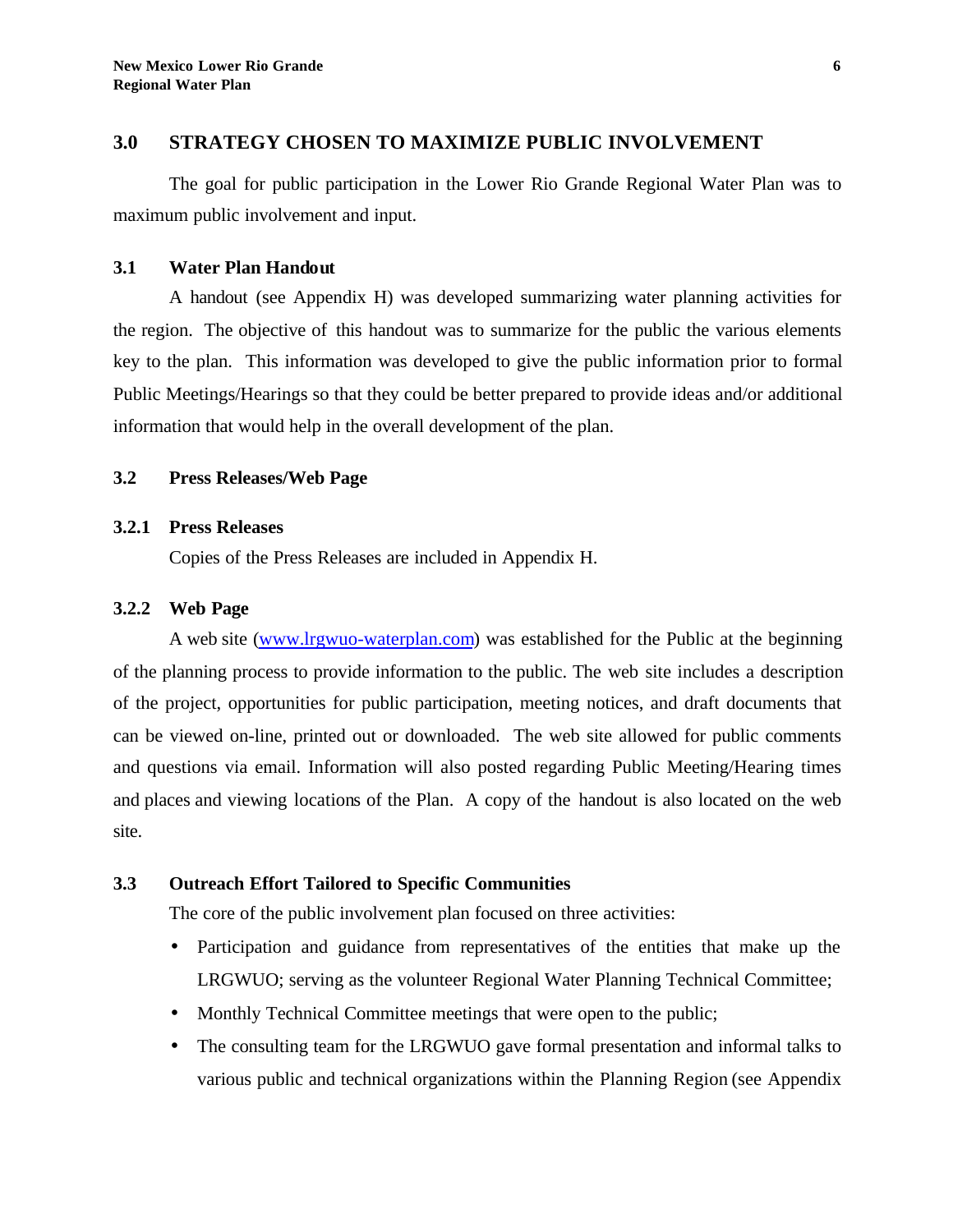H); and

• Public meetings/hearings (August 25, 26 and 28, 2003 and September 4, 2003 and upon finalization of this Plan on December 17, 2003).

The goal of the public involvement effort was to make the citizens of the Planning Region aware of the progress of the regional water planning process and to offer them opportunities to comment and make suggestions.

The LRGUWO Board appointed a Technical Committee to hold meetings (open to the public) to deal with the daily, detailed issues of the planning process, on every third Thursday of each month from 1:30 to 3:30. The focus of the planning activities was to complete technical work and use the meetings to complete public involvement requirements of the Regional Water Planning Template. After quantitative information on the regional water supply and demand was gathered and analyzed, the consultants, the Technical Committee and the public began researching and discussing alternatives for the future use of the region's water. The Technical Committee also participated in the Public Meetings and Hearings.

# **3.4 Talks, Public Meetings/Public Hearings**

Members of the LRGWUO Technical Committee presented portions of the Lower Rio Grande Regional Water Plan through formal presentation and informal talks to various public and technical organizations to get public input during stages of Plan development. Additionally, public meetings will be held in the region in the communities of Hatch, City of Las Cruces, Santa Teresa/Sunland Park and Chaparral. The goal was to obtain public input regarding the regional planning process and educate participants on water quality and water conservation issues. The meetings were held on August 25, 26, and 28, 2003 and September 4, 2003, Chaparral, Santa Teresa, City of Las Cruces, and in Hatch, respectively. A Public Hearing was held upon completion of this Plan at the City of Las Cruces City Council Chambers on December 17, 2003.

The LRGWUO was responsible for copying and distributing the press releases to the list of local media organizations. The radio stations included KRWG, KROL, KVLC, KSNM/ KXDA, KGRT, KPRR, KMVR, and KLAQ. Newspapers receiving press releases include the Albuquerque Journal, Las Cruces Sun News, Bulletin, Sierra County Sentinel, Desert Journal, Sun Country Senior Living, El Paso Times, and the Valley News. Television stations include KMAZ, KDBC, KRWG, KFOX, KTSM 9/ KKWB, and KVIA.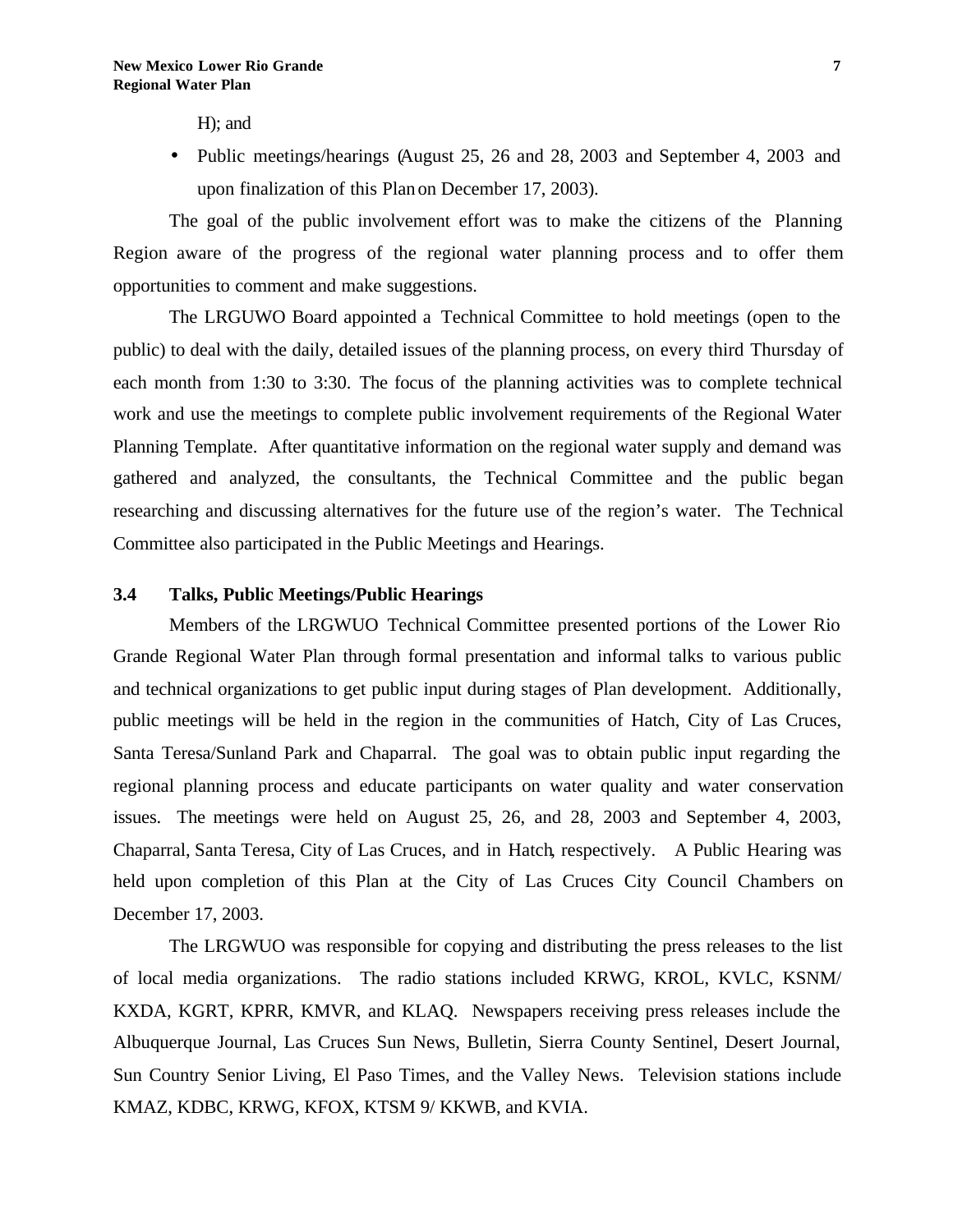The LRGWUO also mailed meeting notices to the mailing list, which the Technical Committee members compiled during the planning phase. Furthermore, members of the LRGWUO posted notices in public locations within each jurisdiction in the region. The handout described above was distributed to LRGWUO member agencies prior to publication the draft Plan and at public meetings to increase public awareness of the project.

The majority of the public meeting time was devoted to answering questions from the public and recording their comments. The public meetings were in an "open house" format that allowed the public participants to view displays, ask questions and provide comments individually. The majority of the meetings included presentations of key information from the Lower Rio Grande Regional Water Plan. Comment sheets were available for written comments and all attendees were encouraged to identify themselves on sign-in sheets. Special arrangements were made to comply with the Americans with Disabilities Act.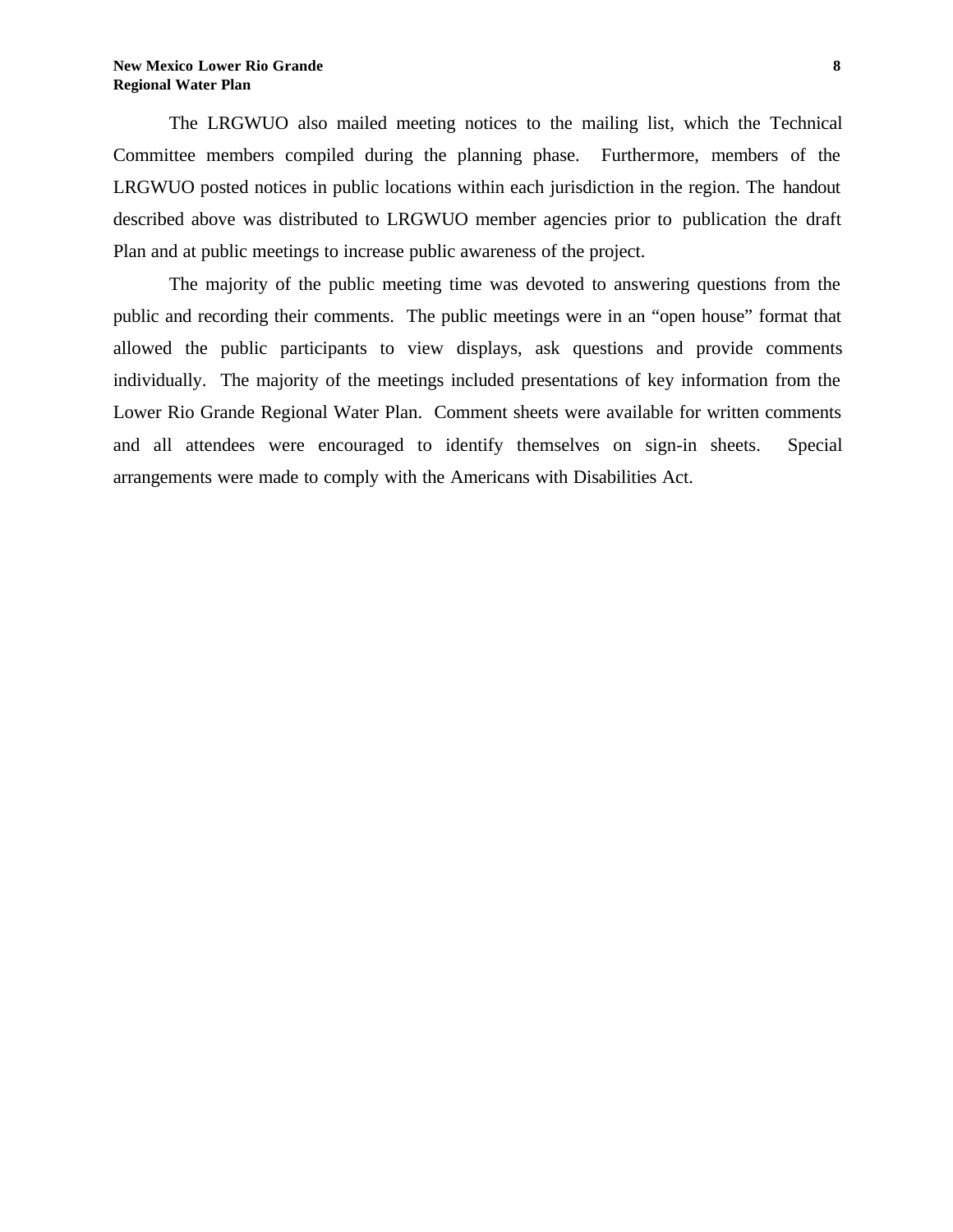#### **4.0 BACKGROUND INFORMATION**

#### **4.1 Location and Boundaries of Planning Region**

The study area is chiefly comprised of the area within Doña Ana County, excluding portions of the Tularosa and Mimbres Basins within in the County. The study area also includes the portion of Sierra County within the boundaries of the Elephant Butte Irrigation District (EBID) and the portion of the Hueco Bolson within Otero County (see Figure 2.1). It should be noted that all of Sierra County is included in the Socorro Sierra Planning Region.

#### **4.2 Geography and Landscape**

The Planning Region lies within the Basin and Range Province, and is characterized by "gently sloping plains broken by rugged mountain ranges and the Rio Grande Valley." Mountain ranges in this area are aligned generally in a north-south direction. A range of mountains including the San Andres, San Augustin, Organ and the Franklin forms the eastern boundary of Doña Ana County (Bullock and Neher, 1980).

Elevations within the Planning Region range between "3,730 feet in the Rio Grande Valley to about 5,000 feet on the upland plains. The Rio Grande Valley is nearly level to very gently sloping and varies in width from less than 1 mile to as much as 5 miles." The upland areas of the mountains are steep to extremely steep, with an elevation ranging between 4,800 to 6,500 feet. A number of individual peaks do exceed 7,000 feet. The highest point found within Planning Region is located in the Organ Mountains at the summit of the Organ Needle (9,012) feet (Bullock and Neher, 1980). The Rio Grande drains the areas adjacent to the river, while the rest of the Planning Region drains to closed basins or playas.

#### **4.3 Climate and Drought History**

The climate of the Planning Region is considered to be mild, arid to semi-arid continental type characterized by fairly hot summers and mild winters with warm spring and autumn seasons. The majority of the annual precipitation occurs in the form of summer or early fall thunderstorms. These storms are usually of short duration and result from an inflow of moist warm air originating in the Gulf of Mexico. Occasionally, precipitation occurs due to an intrusion of tropical pacific fronts entering from the Baja. Rain or snow of light intensity often accompanies frontal activity in the area.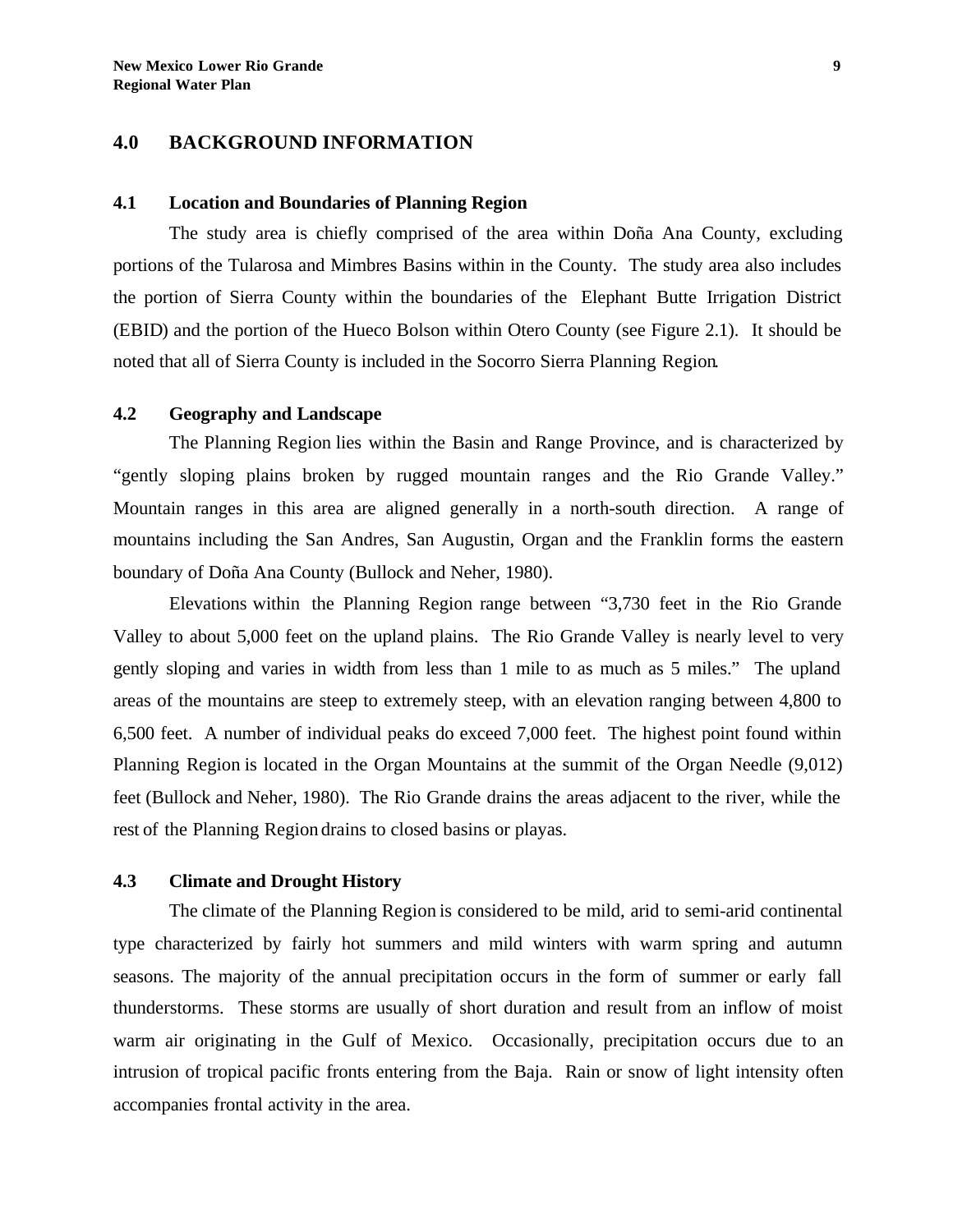The Planning Region is generally arid, with a small amount of semi-arid areas found in higher elevations where the temperatures are cooler and precipitation is greater. Low humidity and sunshine are characteristic of the Planning Region. January average minimum temperatures and July average maximum temperatures are shown on Figures 4.1 and 4.2.

Fall, winter, and spring are the dry seasons because much of the moisture is eastward circulation from the Pacific Ocean and is removed as the air passes over the mountains west of New Mexico. Summer is the rainy season when moisture-laden air from the Gulf of Mexico enters southern New Mexico. Strong surface heating and the upslope flow of the air cause brief, and often heavy, showers. South-central New Mexico mountains have a shielding effect on the southeasterly air flow, and the amount of precipitation received west of these mountains along the Rio Grande Valley is less, especially in Spring (Bullock and Neher, 1980).

The average annual precipitation across the Planning Region varies from 7 to 9 inches. Forty-two thunderstorms occur on average each year between April and October, with few hailstorms. Dust storms are frequent during the spring when "winds are strong and soils are dry, but soil blowing can occur briefly just before a thunderstorm" (Bullock and Neher, 1980).

The average annual snowfall for the Planning Region varies from 2.5 to 5 inches in the lower elevations, with an average "of less than 1 day in winter has 1 inch or more of snow. The average depth of snow cover on these days is 2 inches, but rarely does the snow cover last for 2 consecutive days" (Bullock and Neher, 1980).

The periods of drought in the region are 1907-1911 (based on New Mexico State University (NMSU) data only), and for all nineteen weather gage stations, from 1945-1956 and from 1963-1965. There are other isolated one or two year cycles of below normal precipitation, but not periods to be considered droughts. There were also localized differences in precipitation that caused some stations to be under drought conditions while others were not. One of these periods is 1968-1971, during which the Hatch and Caballo stations were below normal precipitation while the NMSU and Jornada stations were above or near normal for two years of the period. The periods of above normal precipitation for the study area were 1901-1905, 1912- 1914, 1926-1929,1935-1942 and fairly consistently above normal from 1972 through 1998 with several years of near normal precipitation.

#### **4.4 Demographics**

The majority of the population within the Planning Region consists of individuals of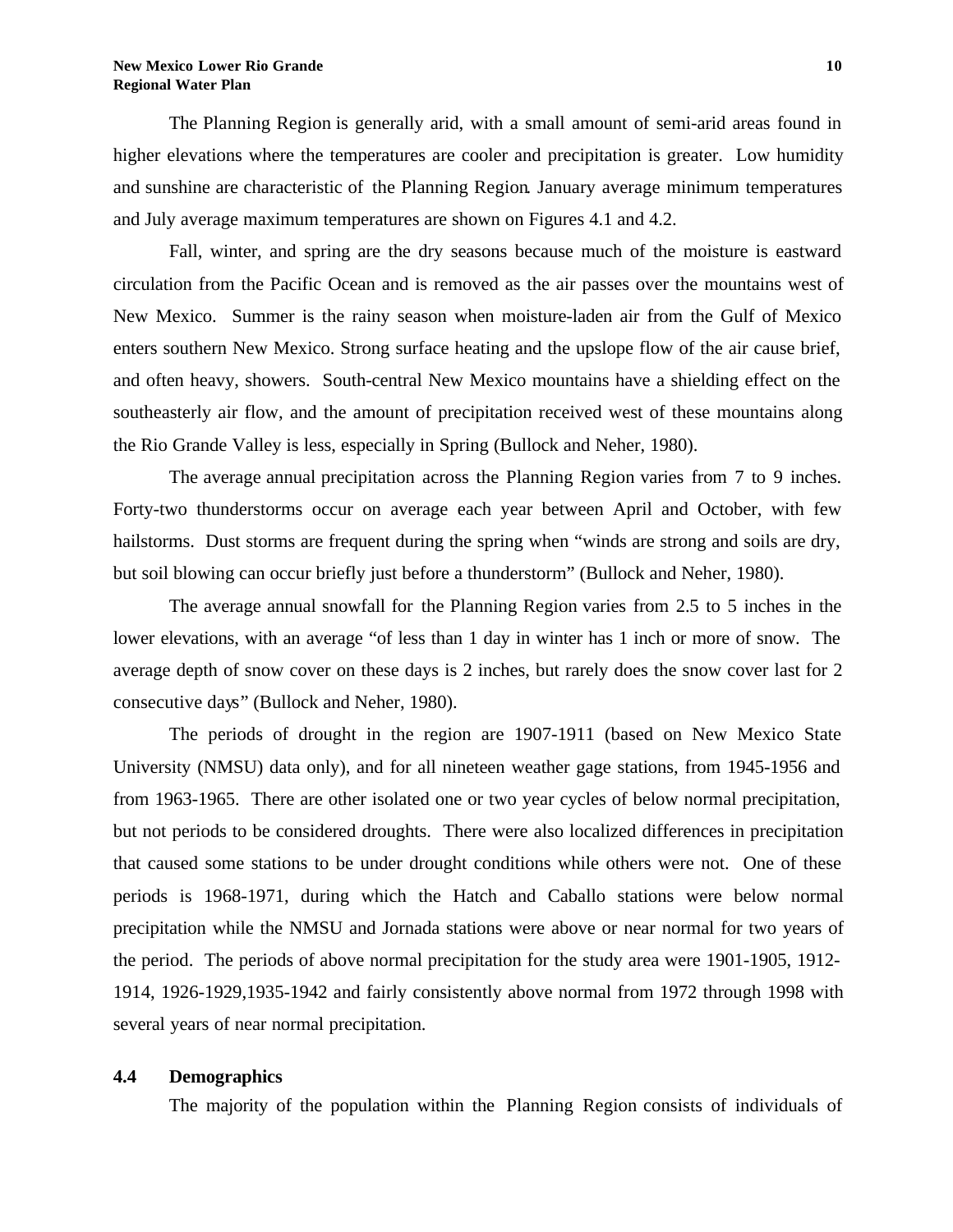Hispanic or Caucasian backgrounds with an approximate 60-percent to 40-percent mix respectively between the two. According to the 2000 census 59.7-percent of the population are between 18 and 65 years of age. The ratio between male and female within the Region is approximately 1:1. The 2000 census report indicates that there are 59,556 households in the Planning Region with an average of 2.85 persons per household compared to an average of 2.92 in 1990 and 3.83 persons per household in 1960. Approximately 68 percent of residents own their own households.

#### **4.5 Economic Picture**

Within the Planning Region, government continues to be the predominant industry followed by services and trade. In general, the economy has experienced a slow but steady growth within each major industry group through the 1990's. Unemployment for the Planning Region area has typically been within the range of eight to ten percent through most of the 1990's. The metropolitan area of Las Cruces does have many high-income individuals working for facilities such as White Sands Missile Range and the New Mexico State University. The median household income for residents of Doña Ana County according to the census division was \$26,379 in 2000.

The economic base of the Mesilla Valley has been very stable over the past several years and no great change is anticipated in the near future. The Planning Region appears to have some potential for attracting agriculture-related light industry for several reasons including the following: low cost of living, available land, available labor force, adequate water and systems, and good transportation facilities. There is also a potential for the development of a retirementrelated industry due to the excellent year-round climate of the area and the relatively low cost of living.

#### **4.6 Land Ownership and Land Use**

The Planning Region has an area of approximately 3,807 square miles. The federal government controls well over 2,785-square miles of land in the county. Of this the Bureau of Land Management (BLM) administers 1,756-square miles (approximately 63-percent), and the military controls 856-square miles (approximately 31-percent). Approximately 908 square miles are used for agricultural purposes, most of which is in the EBID. Land Ownership in the Region is shown on Figure 4.3.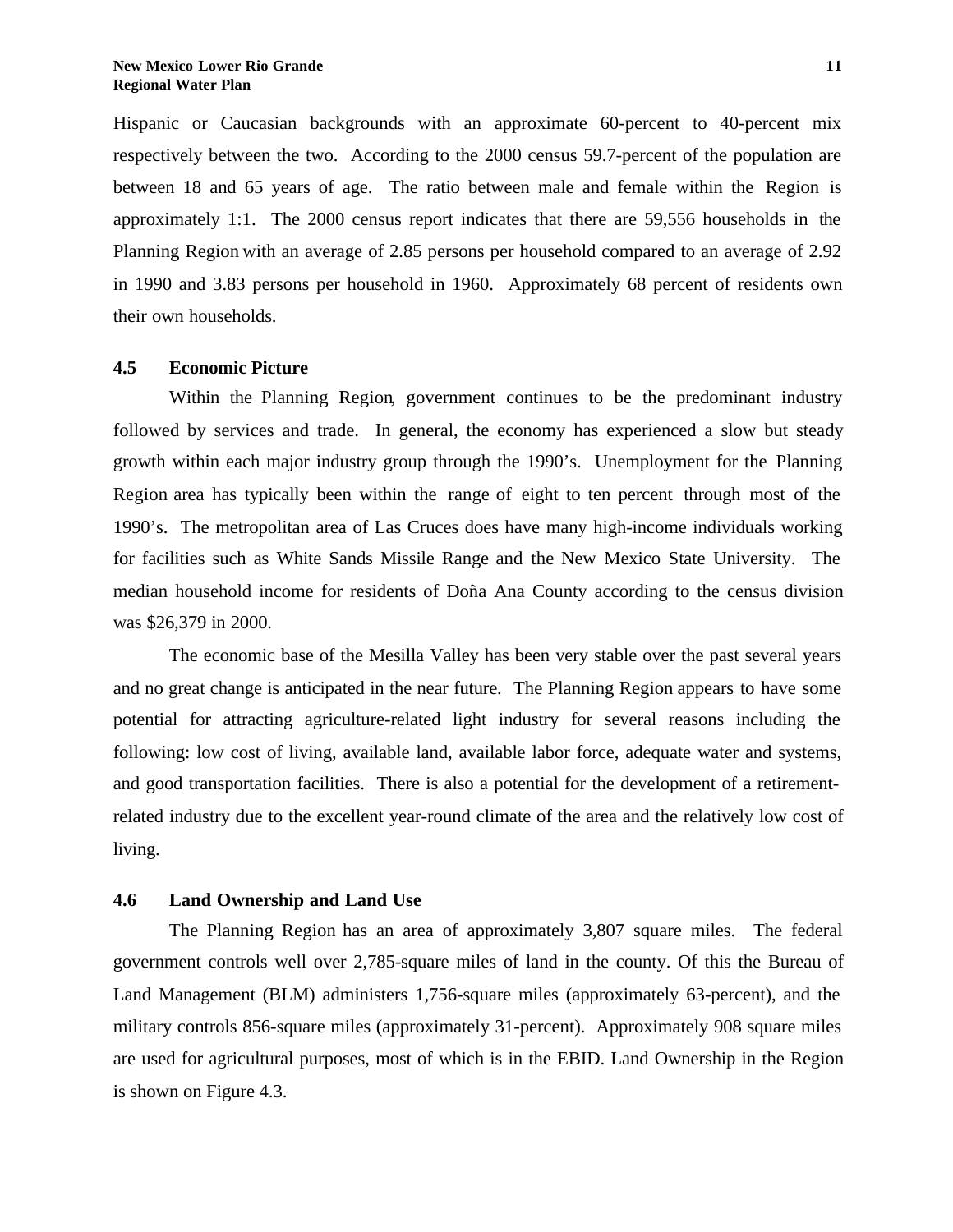Land use statistics for developed lands in the county indicate that approximately 70 percent of land in the Planning Region is used for agricultural purposes, while only approximately 16 percent is residential (2000 Census), Doña Ana County Regional Water Plan (August 30, 1994). Land use in the Planning Region is shown on Figure 4.4.

In the Planning Region, there are approximately 46 persons per square mile. The City of Las Cruces is considered the only metropolitan area in the county. However, as shown on Figure 4.5, the Chaparral and Sunland Park/Santa Teresa areas have relatively high population densities. Current population and predicted growth for various areas within the Planning Region are presented in more detail in Section 7.3.1.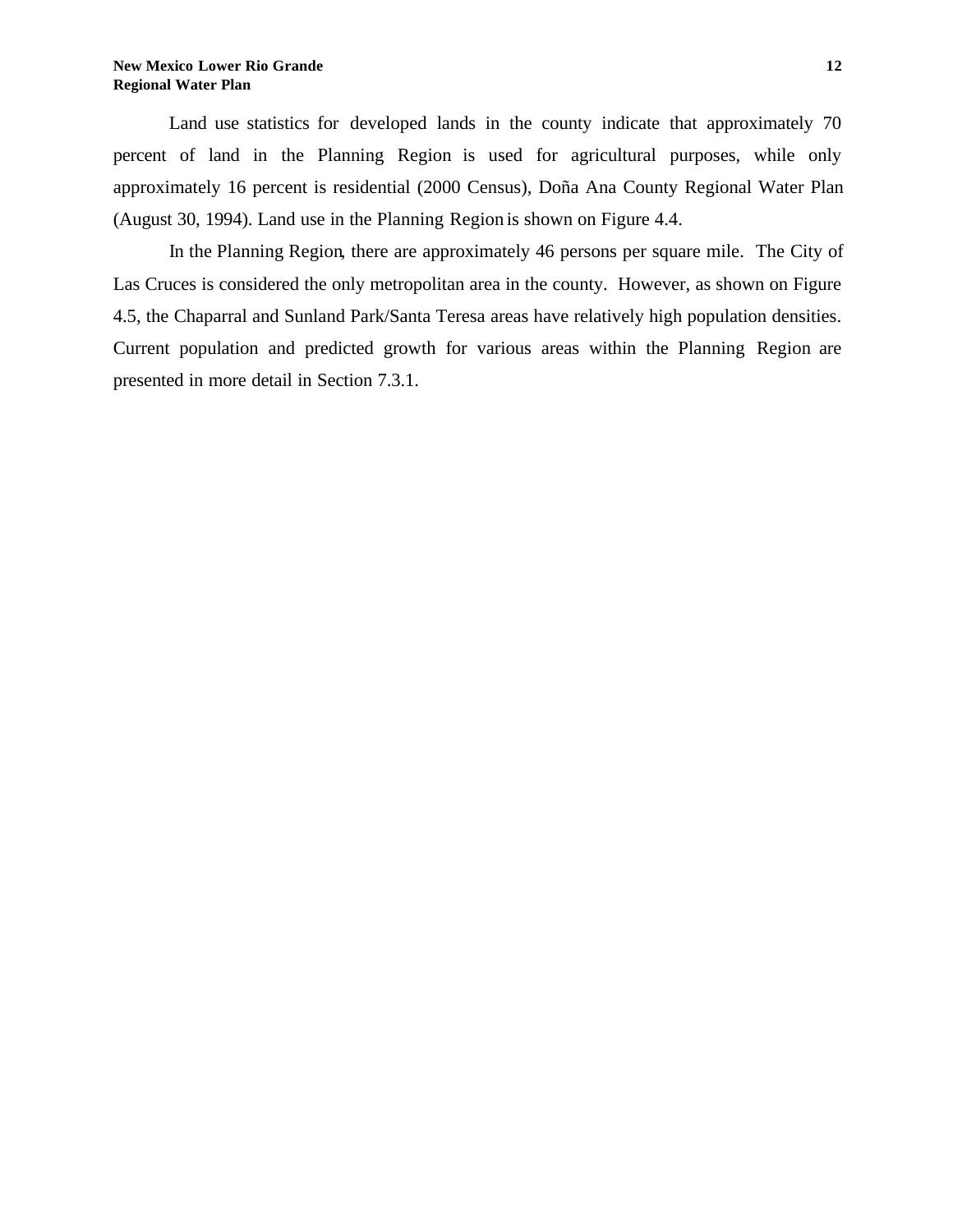### **5.0 LEGAL ISSUES FOR THE REGION**

This section will survey legal issues in the New Mexico Lower Rio Grande Planning Region.

# **5.1 Water Laws Relevant to the Region**

Water laws relevant to the region may be grouped into three categories: New Mexico law, interstate law, and federal law. Issues within each category are present in pending lawsuits and new legislation, where the goals are:

- The quantification of New Mexico's rights to lower Rio Grande water;
- The development of an Operating Agreement between EBID and El Paso Water Improvement District No. 1 (EPCWID#1); and
- The creation of an efficient transfer mechanism to enable Rio Grande Project agricultural water to be used by municipalities and to enable ground water pumpers with junior priorities to purchase "offset water" to assist the State in meeting the needs of appropriators with senior priorities within the region.

#### **5.1.1 New Mexico Law**

A. In 1907, the New Mexico Territorial Legislature adopted the present Surface Water Code. See New Mexico Statutes Annotated (NMSA) 1978, Sec. 72-1-1 (1907) et. seq. The code expressly recognized existing surface-water rights evidenced through the filing of declarations with the Territorial Engineer and later the State Engineer. See NMSA 1978, Sec. 72-1-3 (1959). The Legislature extended the water code in 1931 to apply to underground waters. See NMSA 1978, Sec. 72-12-1 (1939), et seq. These waters are defined as underground streams, channels, artesian basins, lakes, and reservoirs having "reasonably ascertainable boundaries." By extending the water code to these waters, it made them subject to appropriation by the public and to administration and regulation by the State Engineer. The State Engineer declared the Lower Rio Grande Underground Water Basin, bringing its waters under his jurisdiction, on September 11, 1980.

B. Like most western states, New Mexico is governed by the doctrine of prior appropriation. Under Article XVI, Section 3 of the New Mexico Constitution, beneficial use is the "basis, the measure and the limit" of the right to use water. Under this doctrine, the first user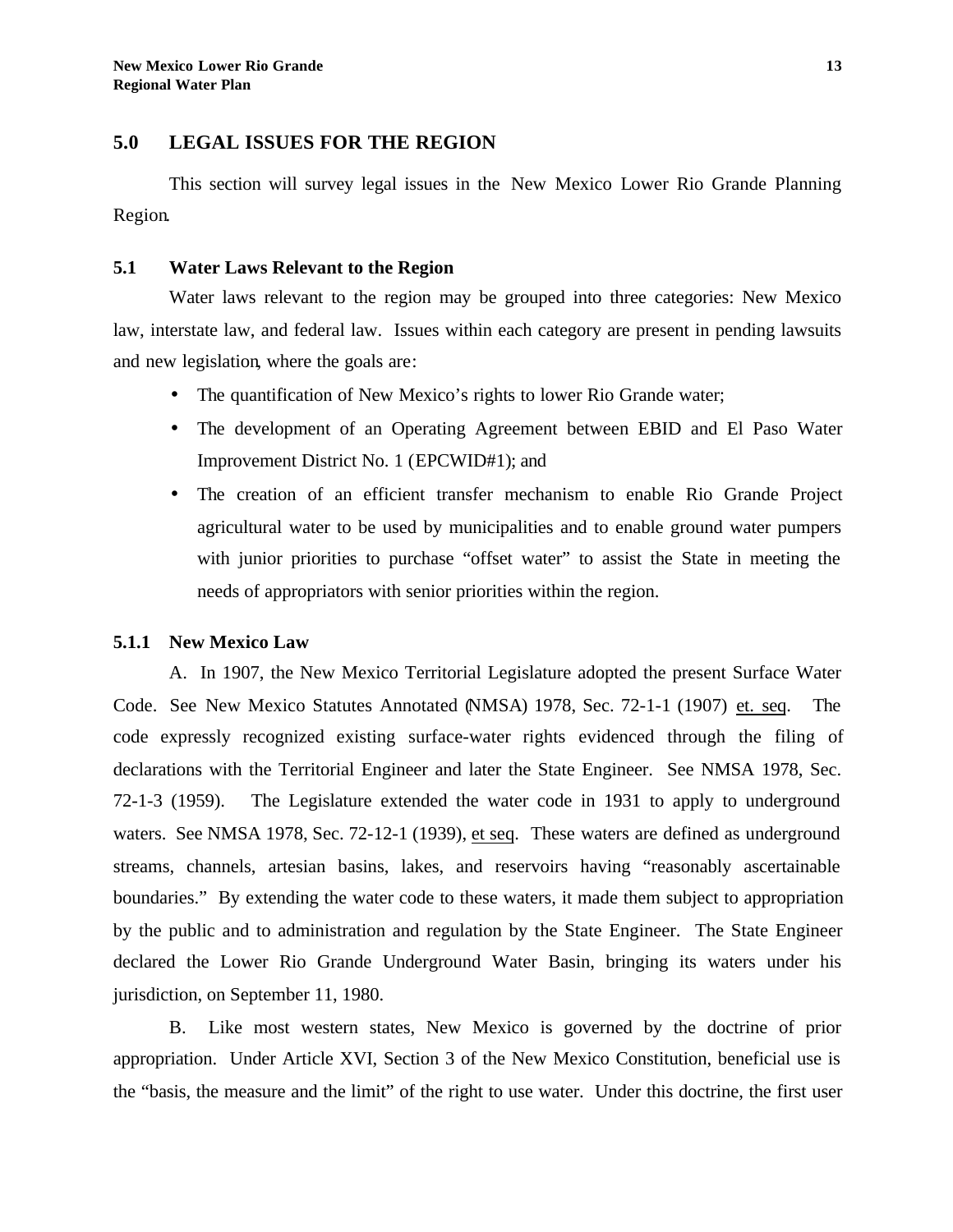in time of water (senior appropriator) has the right to take and use the water against subsequent users (junior appropriator) during periods of drought when there is not enough water to supply water for all appropriators. The priority date of a given right is the critical feature in any adjudication of water rights. The key priority in the lower Rio Grande is 1906 for all surfacewater rights in the Rio Grande Project. Accordingly, a key issue in the lower Rio Grande will be the priority date assigned ground-water users in the pending adjudication as that will determine their requirement to obtain "offset water" for effects that they have on the Rio Grande in the event that they have priorities junior to 1906. The offset requirement arises from New Mexico's conjunctive management of related surface and ground water.

C. Surface and ground water are administered conjunctively in New Mexico requiring ground water pumpers who affect surface flows to acquire offsets to compensate for the effects of their pumping. The offset requirement derives from the principle of conjunctive management created in the case of City of Albuquerque v. Reynolds, 71 N.M. 428, 378 P.2d 73 (1962). Although the Water Code does not expressly contemplate conjunctive administration of surface water and ground water, the New Mexico Supreme Court has held that the surface and groundwater codes are substantively the same, with minor procedural differences, and that the State Engineer is obligated to administer the laws in such a way as to recognize the hydrologic interrelation between surface water and ground water. See City of Albuquerque v. Reynolds, supra.

In its key finding (71 N.M. 437) the Court held:

Under the facts in this case, with the Rio Grande stream flow being fully appropriated, it would indeed be anomalous for the legislature to enact laws designed to permit water, which would otherwise reach the stream in substantial quantities, to be withdrawn by pumps and thereby attempt to deprive the prior appropriators of their vested rights.

D. As has been previously stated, the State Engineer now administers the Lower Rio Grande Underground Water Basin. This means that he has jurisdiction over all new appropriations, transfers, drilling of wells and changes of ownership of water rights. Approval of applications for new appropriations or for a change in point of diversion or purpose or place of use is governed by applicable provisions of the surface and ground-water codes. However, new legislation will allow expedited transfers of Rio Grande Project water to municipal purposes by EBID, with State Engineer streamlined hearings.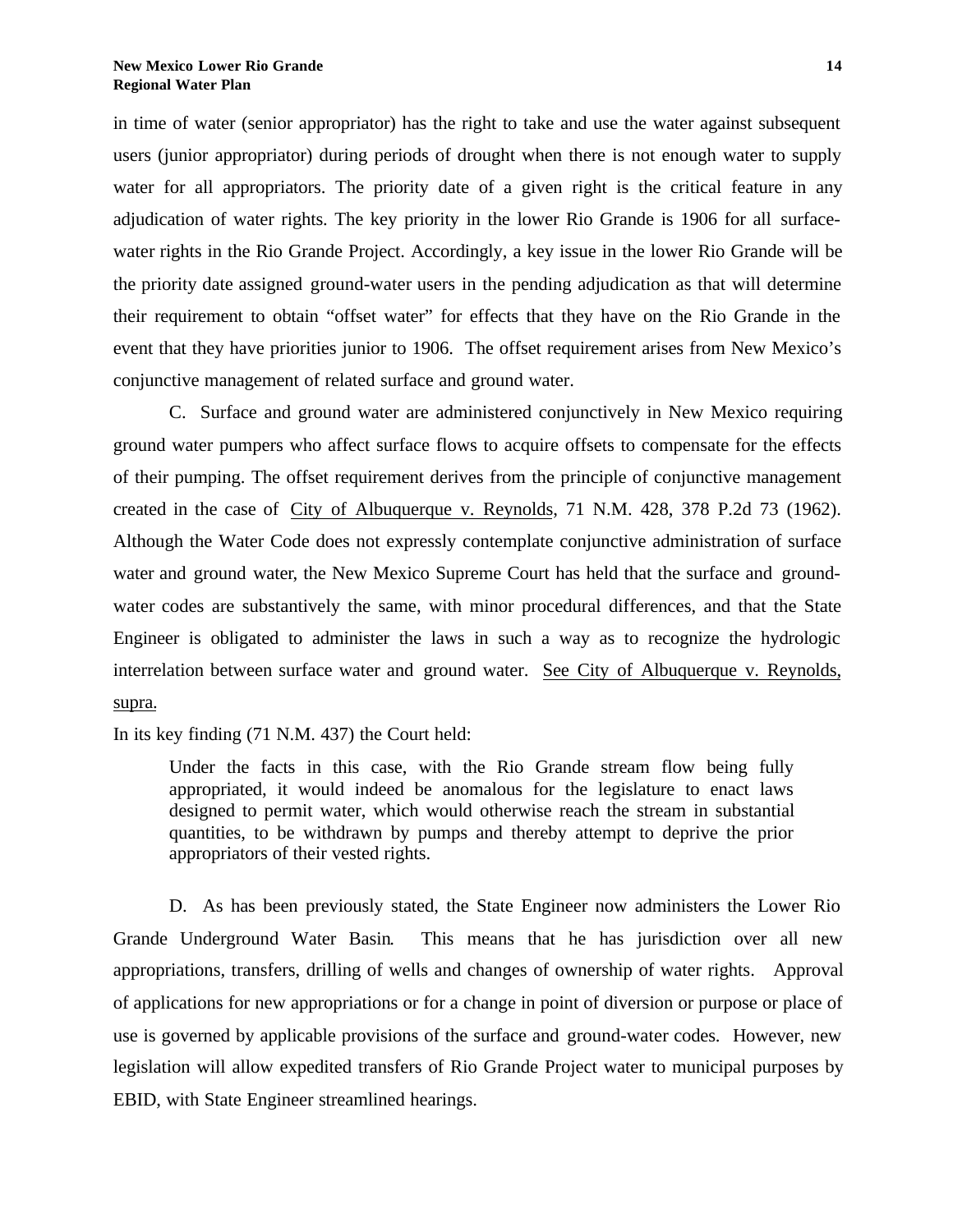E. The State Engineer assumes jurisdiction over underground water basins when he declares a source of water to have reasonable ascertainable boundaries. This was done in the Lower Rio Grande Basin on September 11, 1980. The State Engineer has adopted administrative regulations for the Lower Rio Grande Underground Water Basin.

F. Although the State Engineer is given plenary authority over surface and ground water, he does not have the power to adjudicate water rights. The judiciary adjudicates the water rights. The stream adjudication has commenced for the Lower Rio Grande Basin, see State ex rel. Office of the State Engineer, EBID et al. See section 5.6.2 below. At issue in the adjudication are the elements necessary to quantify the water right of each water user in the basin, i.e., the "priority date, amount, diversion point, purpose and place of use. As to water used for irrigation … the specific tracts of land to which it shall be appurtenant…." See NMSA 1978, Sec. 72-4-19 (1907). Jurisdiction remains in issue by virtue of the United States' continuing efforts to remove its "Quiet Title" claims to federal court despite numerous rulings that the state court possessed jurisdiction over the United States under the McCarran Amendment, 43 U.S.C. 666, which waives the United States' sovereign immunity and allows joinder of the United States to general stream system adjudications.

G. Of particular importance to the adjudication of water rights, is the forfeiture statute (Section 72-5-28). Prior to 1965, an appropriator would automatically forfeit his water right if he failed to apply the water to beneficial use for four successive years. After 1965, the statute was amended to require the state engineer to give notice of the non-use. The water user then has one year to apply the water to beneficial use. Another doctrine, created by the courts, is the abandonment doctrine. Abandonment requires the intent to abandon along with the non-use. See State ex rel. Reynolds v. South Springs Co., 80 N.M. 144, 452 P.2d 478 (1969).

## **5.1.2 Interstate issues- Compact Obligations**

The Rio Grande Compact ("Compact"), is a tri-state agreement between Colorado, New Mexico and Texas, which was approved by Congress in 1939. (53 Stat 785, NMSA 1978, Sec. 72-15-23-25 (1939)). The Compact divides the surface waters of the Rio Grande among the three states. The Compact is administered to include all of the territory drained by the Rio Grande and its tributaries in Colorado, New Mexico, and Texas above Fort Quitman, including a closed basin in Colorado that normally does not contribute to flows of the Rio Grande. Colorado's delivery obligation to New Mexico is measured at the Colorado-New Mexico state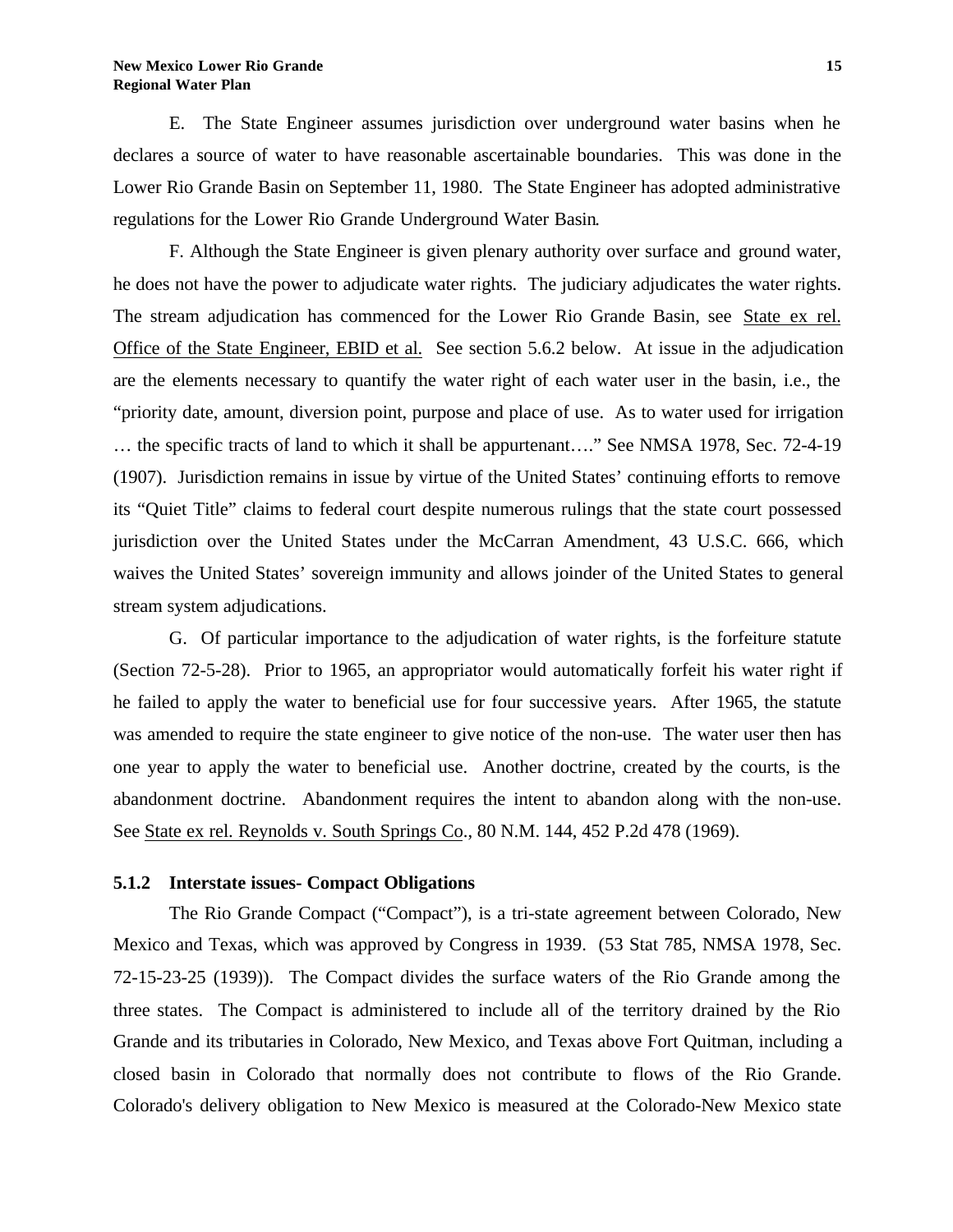line at or near Lobatos. New Mexico's obligation to deliver water is measured at Otowi gage in north central New Mexico, as set forth in Article IV, and is composed of a percentage of the water flow at Otowi gage.

The apportionment in the Rio Grande Compact is an inflow-outflow apportionment, which requires scheduled deliveries based on the "index" inflow stations or gages described above. When the index inflow is a certain amount, the Compact apportions a certain outflow. The apportionment made by the Compact creates delivery obligations for Colorado and New Mexico as a percentage of the annual river flow. The delivery obligations of the two states progressively increase, measured against increased stream flow. For example, if the measured flow at Otowi is 100,000 acre-feet (ac-ft), then 57 percent or 57,000 ac-ft must be delivered below Elephant Butte Dam. If the measured flow is 1,000,000 ac-ft, then 62.1 percent or 621,000 ac-ft must be delivered. This percentage rises to 86.5 percent for water flows measured at Otowi of 3,000,000 ac-ft.

A recurrent legal question has been whether the State of Texas was apportioned a specific amount of water by the Rio Grande Compact through the division of water between the two districts on a 57%/ 43% basis. Courts have been divided on the issue. The first case to consider the issue was El Paso County Water Imp. Dist. No. 1 v. City of El Paso, 133 F. Supp. 894 (W.D. Texas 1955), a suit by a water improvement district, the United States, and others against the City of El Paso to determine rights to the use of Rio Grande water. The court found that such an apportionment had been made.

Subsequently, in City of El Paso v. Reynolds, 563 F. Supp. 379 (1983), a New Mexico district court considered the issue of ground water below Elephant Butte Dam, finding that it was not apportioned. More recently, in Elephant Butte Irrigation Dist. v. Regents of New Mexico State University, the New Mexico Court of Appeals held:

The Rio Grande Compact is unique because Texas agreed to have water delivered at Elephant Butte Dam, approximately 100 miles north of the state border, rather than at the state line. As a result, the compact does not apportion a specific quantity of water between the two states. See City of El Paso ex rel. Public Serv. Bd. v. Reynolds, 563 F. Supp. 379 (D.N.M. 1983). Texas apparently believed that delivery at the dam was preferable because the Rio Grande Project contracts independently apportioned water below the dam for both New Mexico and Texas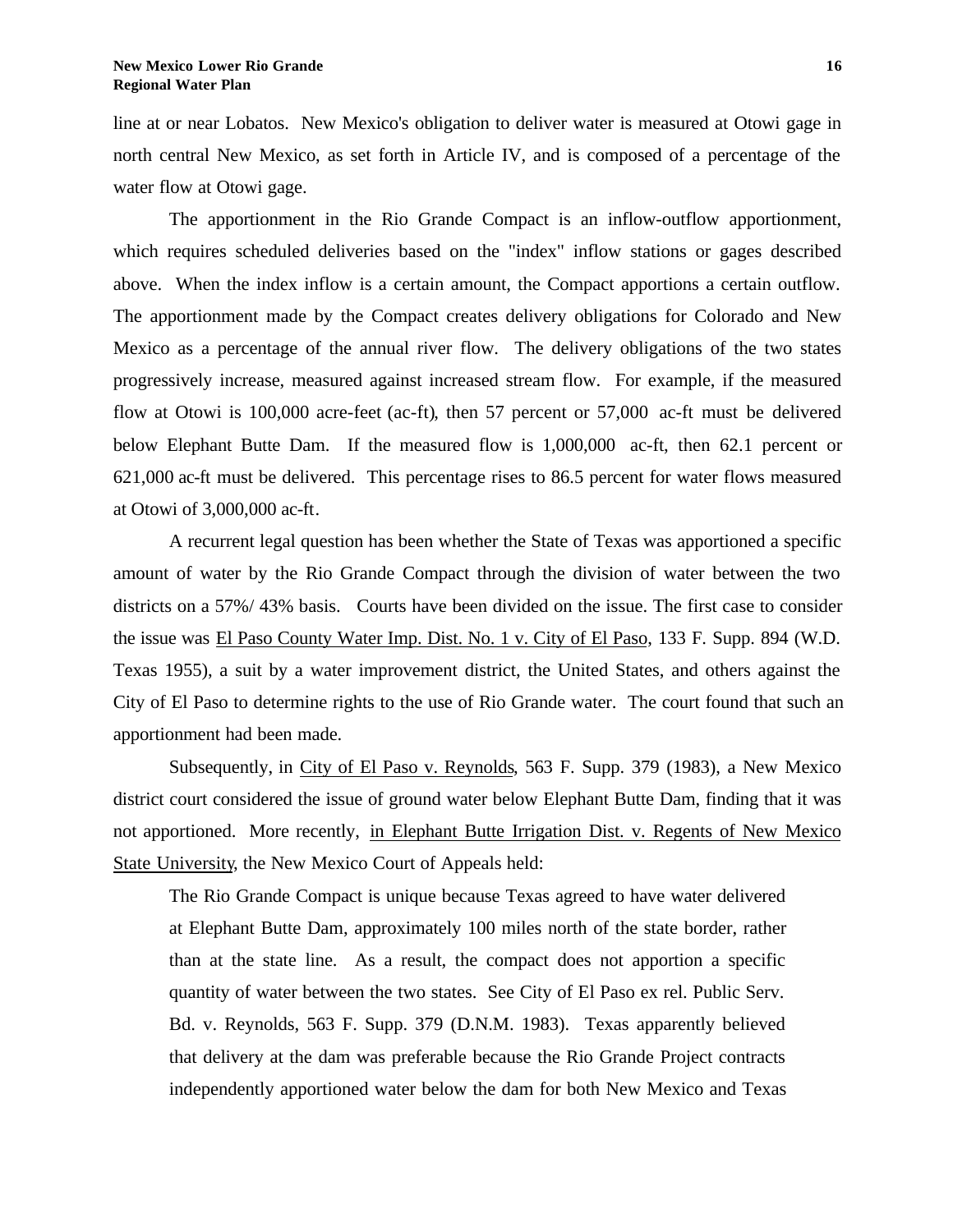users. Id. at 385-86; see also Raymond A. Hill, Development of the Rio Grande Compact of 1938, 14 Nat. Resources J. 163, 173-174 (1974).

## **5.1.3 1906 Treaty with Mexico**

The International Boundary and Water Commission ensures that Mexico receives the 60,000 acre feet of water it is entitled to receive under the Treaty. The Mexican agency that has jurisdiction over municipal use of water in Juarez is the Junta Municipal de Agua y Saneamiento, an agency of the State of Chihuahua.

## **5.2 Federal Law Issues**

**A. United States of America v. Elephant Butte Irrigation District, et al., No. CIV 97-0803 MV-RLP.** In the summer of 1997, the United States filed suit in Federal District Court for New Mexico to "quiet title" to the water rights for the Rio Grande Project. The United States claimed that the actions of the various defendants have clouded title of the United States to water rights for the Project. The United States argued that since it gave proper notice of its appropriation, the United States obtained and holds title to all the waters of the Rio Grande Project, including all return flows and all tributary inflows. The case was dismissed by the Tenth Circuit Court of Appeals and remanded to the district court where it has been stayed.

#### **B. Counterclaim by El Paso County Water Improvement District #1.**

As a result of the quiet title action, EPCWID#1 filed a counterclaim regarding the operation of the Rio Grande Project by the United States. During the mediation phase of the lawsuit, the United States, EBID, EPCWID#1, and other collateral parties attempted to negotiate an Operating Agreement regarding the allocation of water in the Rio Grande Project between the two districts. When the two irrigation districts in the Rio Grande Project took over operation of the Project works in the 1970s, they signed an agreement stating that they would enter into an Operating Agreement with each other and with the United States. To date, no Operating Agreement has been entered into between the parties and the United States continues to administer the Project without a written agreement on a day-to-day basis. The counterclaim was dismissed along with the quiet title action.

**C. EBID vs. United States, et al.; U.S. District Court (New Mexico) No. CIV 00-1309.** Upon dismissal of the quiet title action, EBID immediately filed this suit on September 18, 2000. The lawsuit seeks a judicial determination regarding the legal and contractual relationships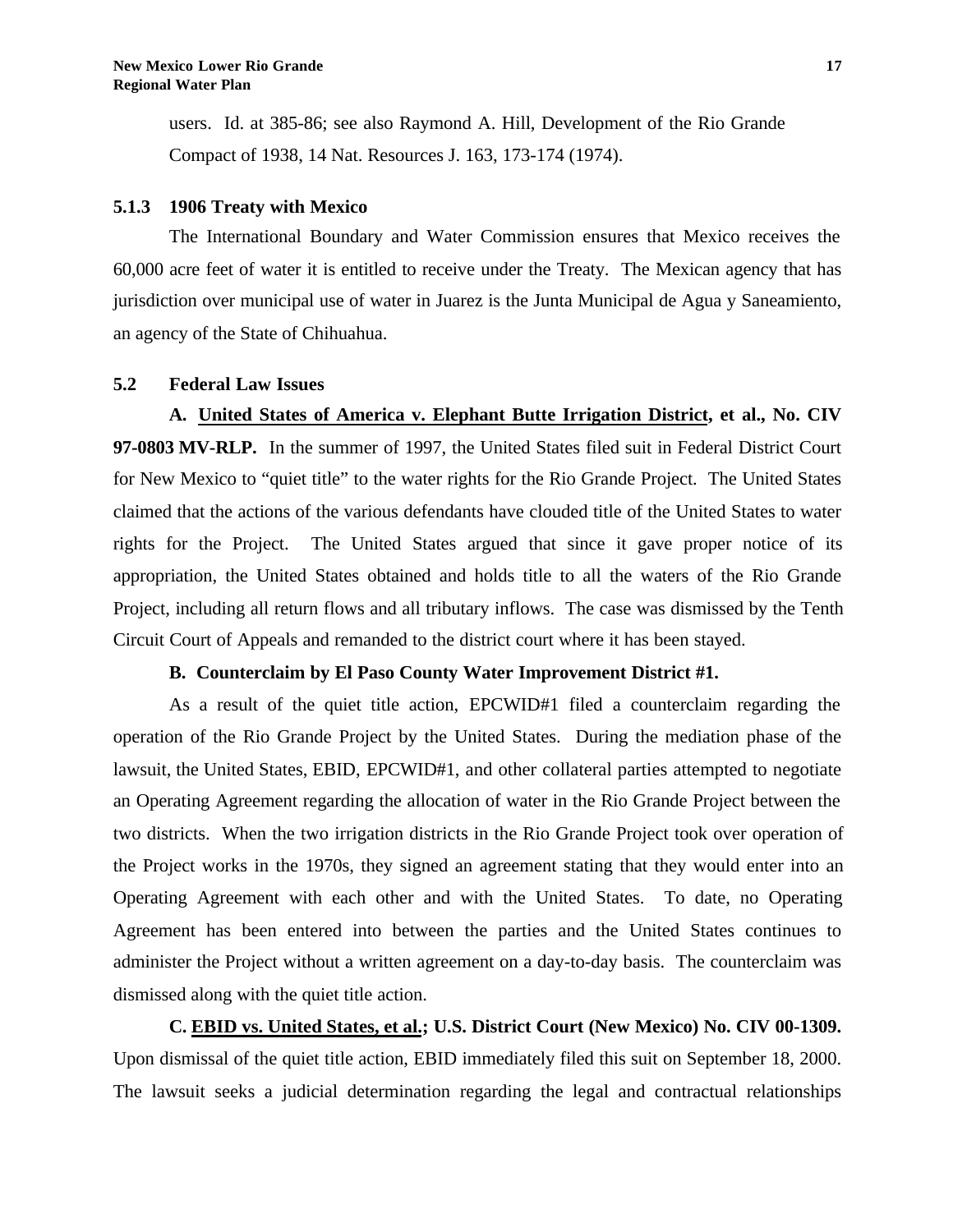**18**

between EBID, the United States, and EPCWID#1 regarding the management and day-to-day control of the operations of the Rio Grande Project (Operating Agreement). Plaintiff EBID requested a declaratory judgment to determine the rights, liabilities and privileges of the parties regarding the operation of the Project, and asked the Court to order an Operating Agreement after a hearing on the issues. Also at issue is the applicability of the 1920 Miscellaneous Purposes Act under which the United States asserts it has authority to regulate transfers of agricultural water to municipal/ industrial use. On July 2, 2003, Judge Black ruled that all claims would be dismissed, except the claim based on the applicability of the 1920 Miscellaneous Purposes Act to the Rio Grande project. The City of Las Cruces was also allowed to intervene. The court also reaffirmed that it would not create an Operating Agreement for the parties in the Project. However, "if the situation becomes such that the lack of an operating agreement causes violations of EBID's or EPCWID#1 from raising such violations as grounds for relief in a different case." In effect, the court is stating it will take jurisdiction of any claims, by either district, that they have that could arise from disagreements over not having an operating agreement, such as how the Project Supply is divided by the United States between the two districts.

**D. Transfer of project drainage and distribution facilities.** Ownership of the canals, laterals and drains in the Rio Grande Project that serve EBID was returned to EBID in 1992 under Title XXXIII of Public Law 102-575 (106 Stat 4600, 4705). Congress did not authorize the conveyance of the diversion dams or Elephant Butte or Caballo Reservoirs. Specifically, the legislation did not transfer any water rights. Since the conveyance, EBID has managed the canals, laterals and drains and permitted various uses through their special use permit process.

#### **5.3 Water Quality Standards**

Water quality for certain specific uses and for wastewater management is controlled by both state and federal laws and regulations. The two principal federal laws involved are the Federal Water Pollution Control Act (FWPCA), more commonly known as the Clean Water Act (CWA), Public Law 92-500 of 1972 and its many amendments over the past 30 years, and the Safe Drinking Water Act of 1974 (SDWA) and its amendments. For both the CWA and the SDWA, there are companion state laws that allow for state primacy over parts of the respective federal legislation. The state does not enjoy complete primacy. For example, the State of New Mexico does not have primacy (control) over the issuance of permits for the disposal of dredge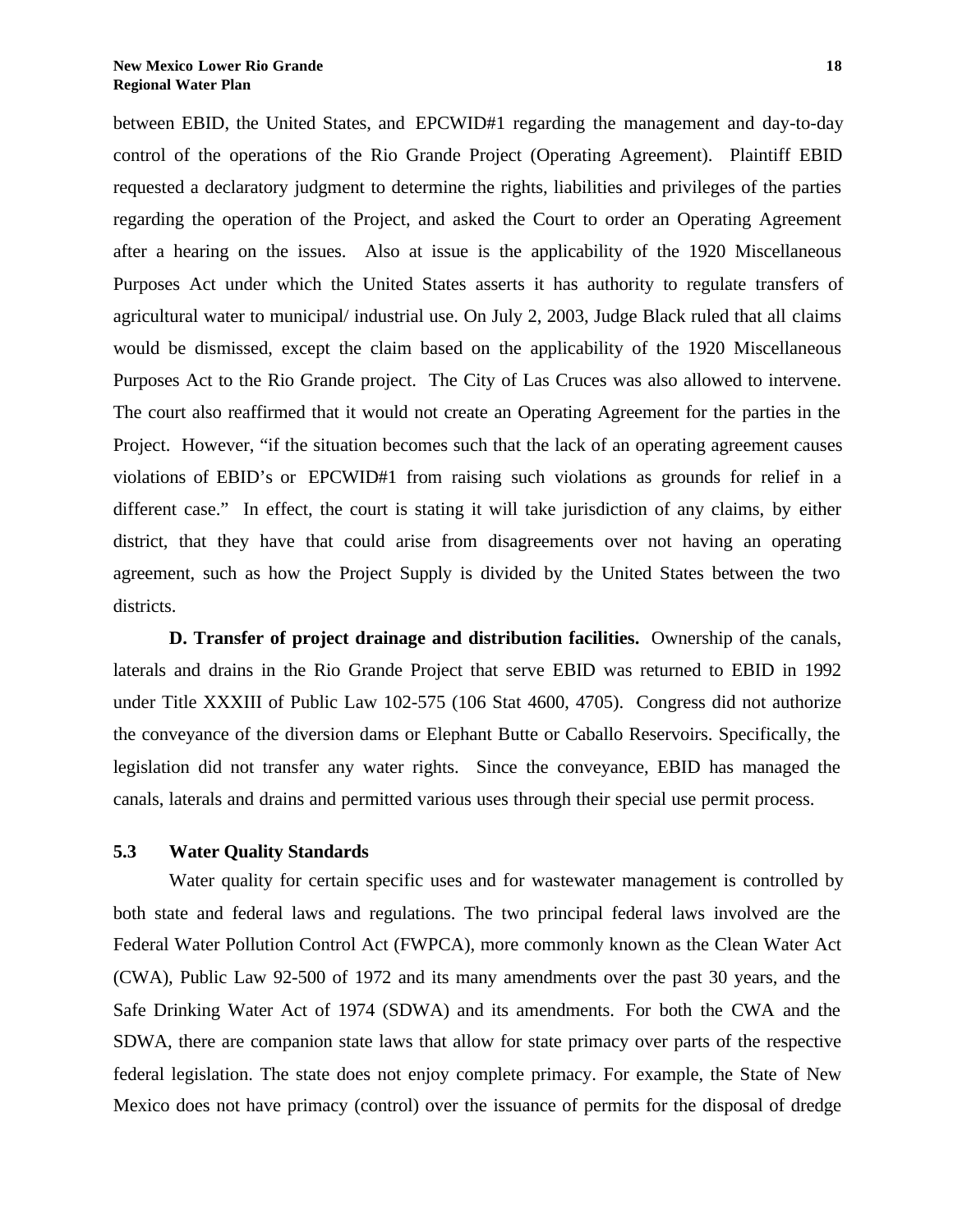and fill materials into navigable waters (Section 404 of the FWPCA), nor for discharge permits for wastewater effluents under the National Pollutant Discharge Elimination System (Section 402 of the CWA).

However, in most cases, state regulations provide the foundation for the control of water quality. In the sub-sections that follow, selected examples of state laws and rules are discussed as they apply to various regional water uses and wastewater discharges. There are other federal laws and comparable state acts of great importance to regional water uses and these laws will also be discussed briefly in sub-sections that follow.

#### **5.4 Relevant Lawsuits.**

**A. United States of America v. Elephant Butte Irrigation District, et al., No. CIV 97- 0803 MV-RLP.** In the summer of 1997 the United States filed suit in Federal District Court for New Mexico to "quiet title" to the water rights for the Rio Grande Project. The United States claimed that the actions of the various defendants have clouded title of the United States to water rights for the Project. Simply put, the United States argued that since it gave proper notice of its appropriation in 1906 and 1908, it obtained and holds title to the waters of the lower Rio Grande, including all return flows and tributary inflows. The issues are the same as those in the stream adjudication brought by EBID in 1986 where ownership of water rights and the quantification of water rights claimed in the basin are at issue. EBID and other New Mexico parties have characterized the action as an attempt to circumvent state court jurisdiction because the United States was unable to have the case removed to federal court. The district court dismissed the lawsuit on August 22, 2000 on abstention grounds under Colorado River Water Conservation District v. United States, 424 U.S. 800 (1976) and Brillhart v. Excess Ins. Co. of America, 316 U.S. 491 (1942). The United States and the City of El Paso appealed to the Tenth Circuit Court of Appeals. In May 2002, the 10th Circuit Court affirmed the district court but remanded to the district court to determine whether the district court should dismiss the case without prejudice or enter a stay. (289 F.3rd 1170). The federal district court has decided to stay the case. In the future, the State of New Mexico will make an offer of judgment to the United States for its claims to storage and diversion of rights. The door remains open for the United States to seek review of actions taken in the State stream adjudication proceeding if it does not get what it believes it is entitled to.

**B. Counterclaim by El Paso County Water Improvement District #1.** As a result of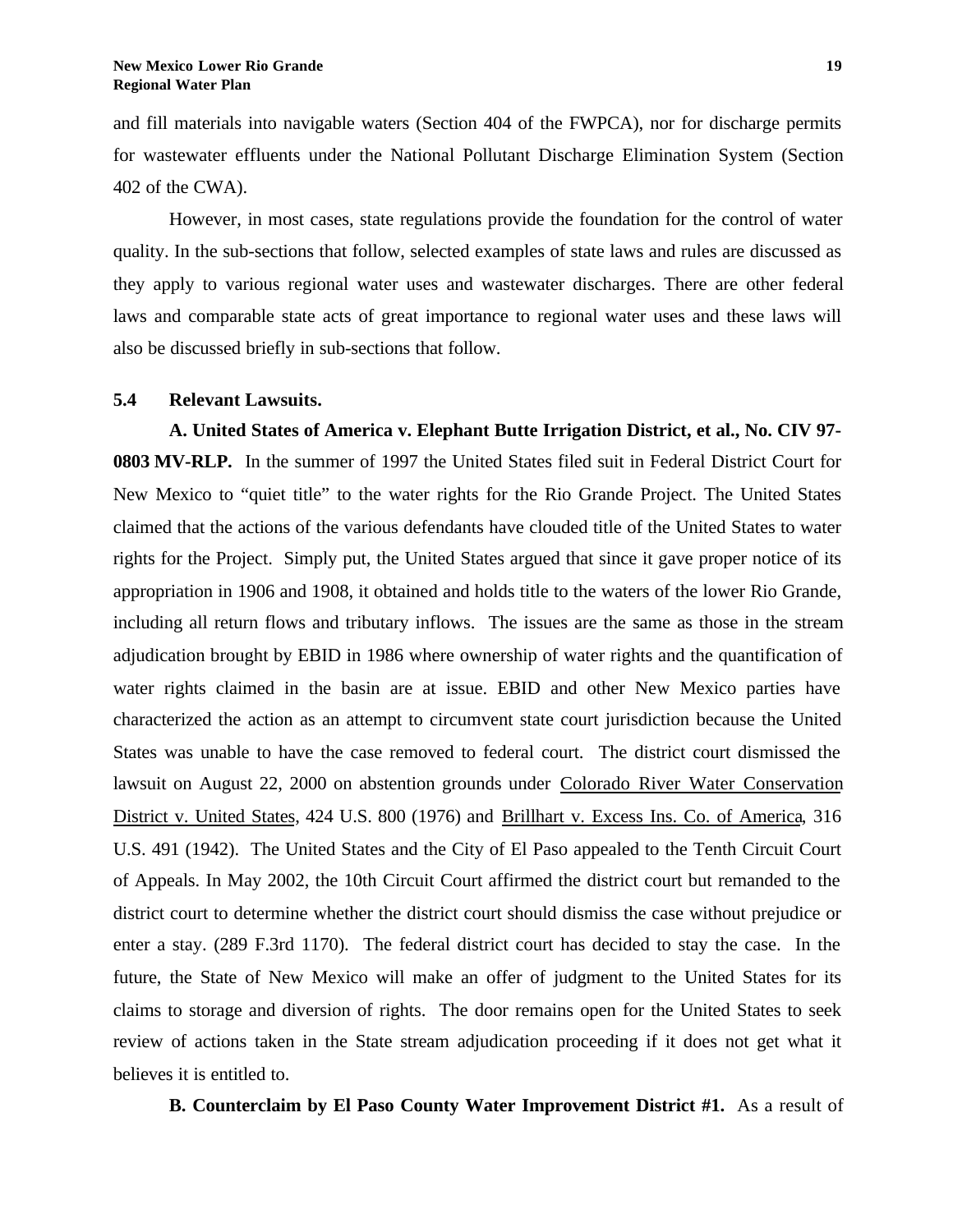the quiet title action, EPCWID#1 filed a counterclaim regarding the operation of the Rio Grande Project by the United States. During the mediation phase of the lawsuit, the United States, EBID, EPCWID#1, and other collateral parties attempted to negotiate an Operating Agreement regarding the allocation of water in the Rio Grande Project between the two districts. When the two irrigation districts in the Rio Grande Project took over operation of the Project works in the 1970s, they signed an agreement stating that they would enter into an Operating Agreement with each other and with the United States. To date, no Operating Agreement has been entered into between the parties and the United States continues to administer the Project without a written agreement on a day-to-day basis. The counterclaim was dismissed along with the quiet title action.

**C. EBID vs. United States, et al.; U.S. District Court (New Mexico) No. CIV 00-1309.** Upon dismissal of the quiet title action, EBID immediately filed this suit on September 18, 2000. The lawsuit seeks a judicial determination regarding the legal and contractual relationships between EBID, the United States, and the EPCWID#1 regarding the management and day-to-day control of the operations of the Rio Grande Project (Operating Agreement). This litigation concerns EBID's request for a declaratory judgment to determine the rights, liabilities and privileges of the parties regarding the operation of the Project, and asks the Court to order an Operating Agreement after a hearing of the issues. The litigation will require the Court to construe numerous contracts entered into over the past 80 years between EBID, the United States, and the EPCWID#1. The litigation also asks the Court to appoint a Special Master in lieu of the Bureau of Reclamation (BoR) to control the Project. The United States has created conflicts of interest in dealing with the Project water supply, and the District feels that the United States can no longer act impartially or fairly toward both the rights of the Plaintiff EBID and the Defendant EPCWID#1. The suit also requests the court to declare that the Act of February 25, 1920 is inapplicable to EBID. The suit was dismissed. However, the claim related to the applicability of the 1920 Reclamation Act, which relates to multiple uses of Project water, and to the transfer of agricultural rights in the Rio Grande Project to municipal purposes was dismissed without prejudice. The City of Las Cruces subsequently sought to intervene to seek a declaration of its interest on that issue, i.e., whether federal approval was necessary for transfers of project water to municipal use in the City of Las Cruces. On July 2, 2003, Judge Black ruled that all claims would be dismissed, except the claim based on the applicability of the 1920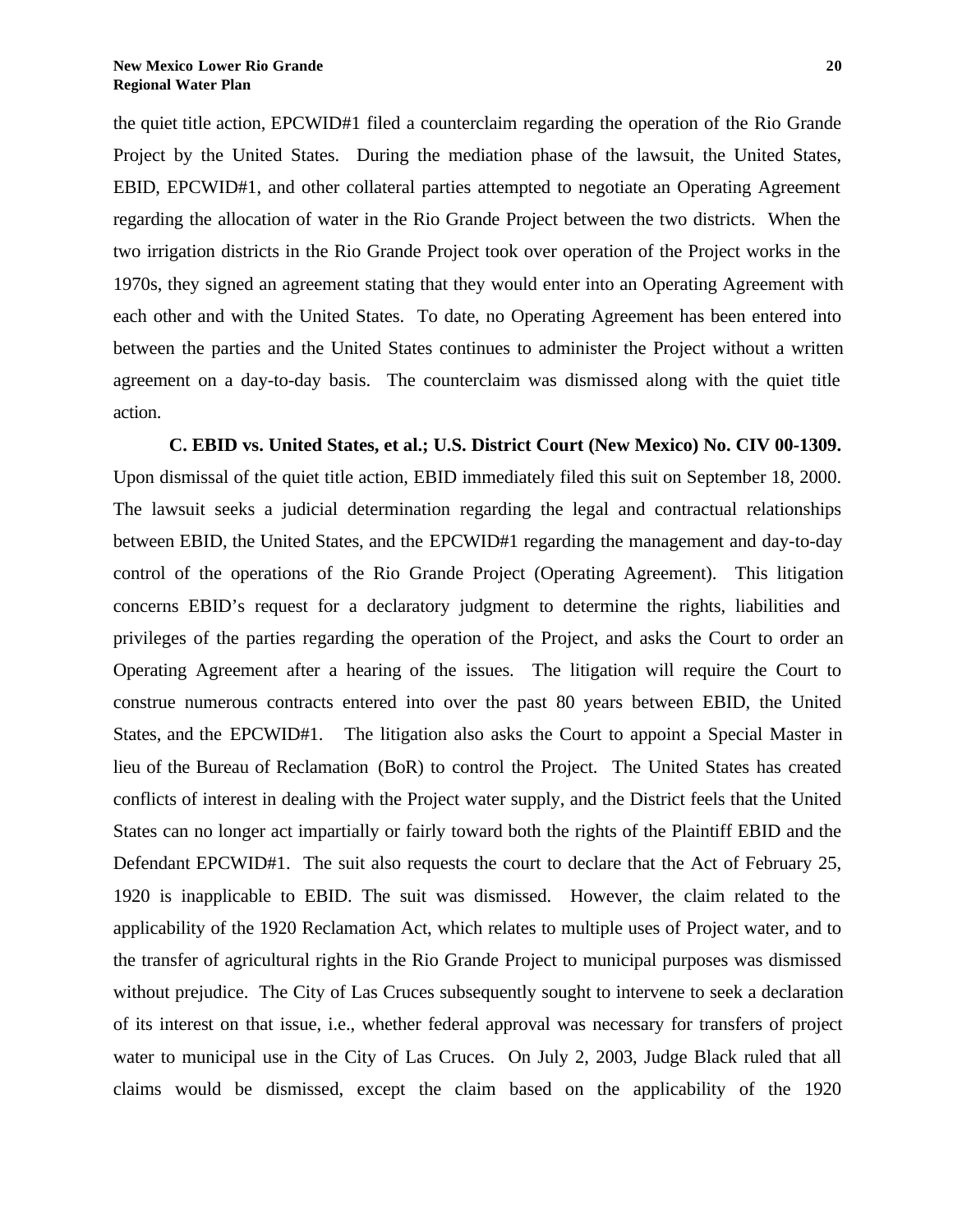Miscellaneous Purposes Act to the Rio Grande project. The City of Las Cruces was also allowed to intervene. The court also reaffirmed that it would not create an Operating Agreement for the parties in the Project. However, "if the situation becomes such that the lack of any operating agreement causes violations of EBID's or EPCWID#1's rights under the reclamation laws, or any other applicable statutes, the Court's decision in this case should not be construed as barring EBID or EPCWID#1 from raising such violation as grounds for relief in a different case." In effect, the court is stating that it will take jurisdiction of any claims by either district that they have, which could arise from disagreements over not having an operating agreement (e.g., such as how the Project Supply is divided by the United States between the two districts).

**D. City of El Paso vs. El Paso County Water Improvement District No. 1 v. United States of America and Elephant Butte Irrigation District, (Western District of Texas) No. EP-01-CA-010-GTE.** EBID was served with a 3rd Party Complaint in this case. This case attempted to bring EBID into Federal District Court in El Paso to litigate the Operating Agreement issues. EPCWID#1 has alleged that it is not getting its fair share of water from the Rio Grande Project because it is taking return flows from EBID. It wants all of its water to come from Elephant Butte and Caballo reservoirs. If this happens, an additional 100,000 acre feet of water could cross the state line without the New Mexico portion of the project getting credit. In addition, EPCWID#1 claims that pumping of ground water by farmers within EBID should be taken off of their surface-water allotment. This could reduce the ability of New Mexico to use its surface-water allotment from the Rio Grande Project from 30% to 60%. El Paso has purchased 800 acres of farmland within EBID. They claim that under a December 1, 1944 contract with the United States, EPCWID#1 and EBID, they are entitled to have water from 2,000 acres within EBID to be delivered to El Paso. El Paso notified EBID of its intention to have the water from their New Mexico farms delivered to El Paso. EBID replied by questioning the validity of the contract. The State Engineer also questioned the legality of the contract in the 1940s. EBID also responded that taking water outside the state would require an export permit by the New Mexico Office of the State Engineer (NMOSE) under NMSA Section 72-12b-1. The court has dismissed this action on jurisdictional grounds.

#### **5.4.1 Court Decrees**

There are no court decrees on the Rio Grande in this part of the river system.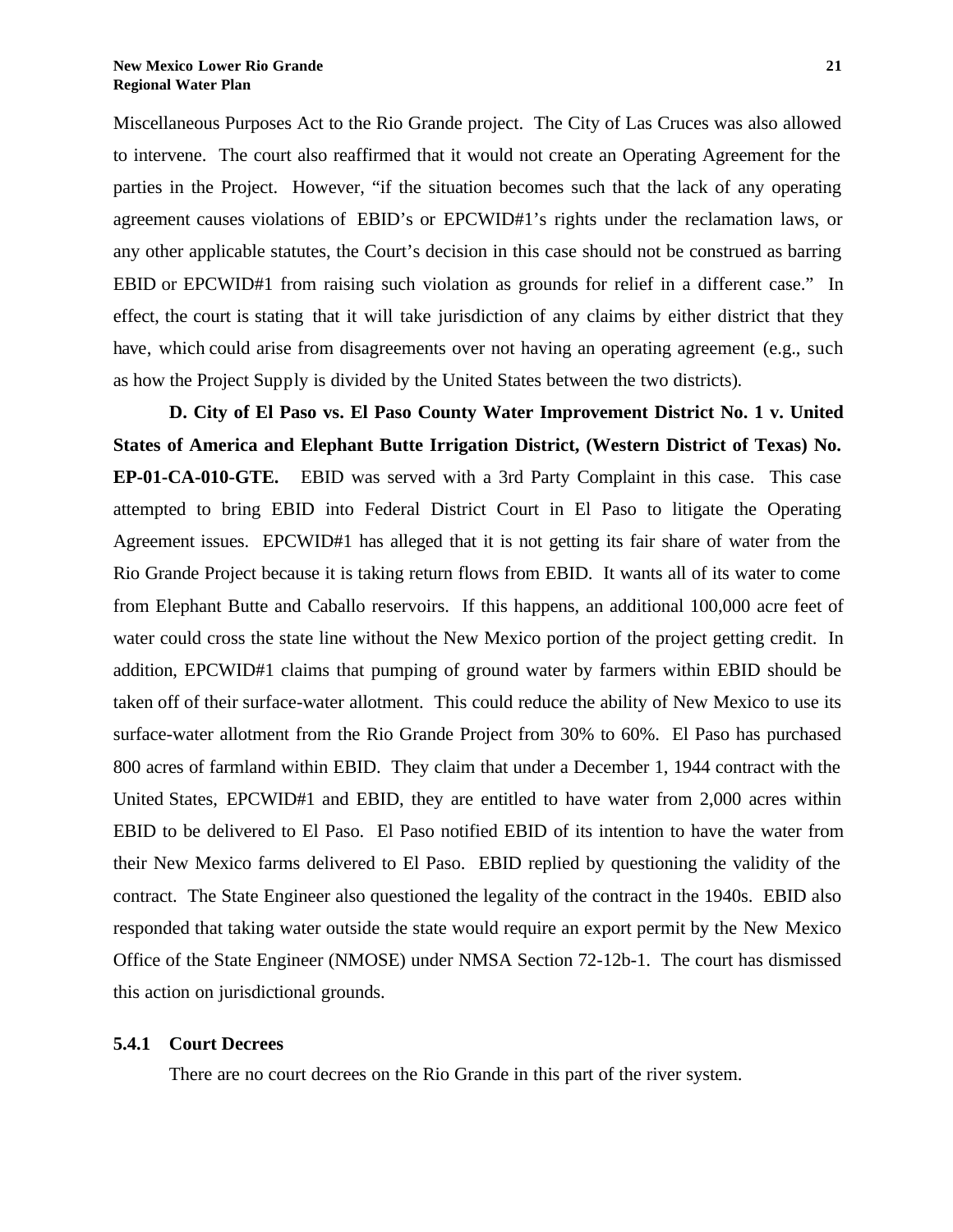#### **5.4.2 Pending Adjudications**

The stream adjudication has commenced for the Lower Rio Grande Basin. State ex rel. Office of the State Engineer v. EBID et al. The statutory stream adjudication was brought by EBID in 1986 in order to quantify all water rights in the Lower Rio Grande. The purpose of the lawsuit is to adjudicate all of the rights to use water from Elephant Butte Reservoir to the Texas state line. Numerous motions to dismiss the adjudication by the State of New Mexico and the United States were litigated for the first ten years. In 1997, State Engineer Tom Turney obtained funding from the legislature to fund the hydrographic survey. The State through an agreement with EBID was re-aligned as the Plaintiff. The hydrographic survey of the LRG was completed in three years. The State is now conducting a supplemental survey of domestic surface-water rights that will be completed in 2003. The adjudication will determine the elements necessary to quantify the water right of each water user in the basin, i.e., the "priority date, amount, purpose, diversion point and place of use. As to water used for irrigation … the specific tracts of land to which it shall be appurtenant...." See NMSA 1978, 72-4-19 (1907). An ongoing issue is the United States' efforts to have its "Quiet Title" claims determined in federal court despite several holdings that the McCarran Amendment waived federal sovereign immunity for the adjudication of those claims in state court.

## **5.5 Water Quality Policies Specific to the Region**

## **5.5.1 Legal Responsibility for Ground Water Quality Management**

While there are federal laws that authorize the issuance of ground-water standards and regulations that relate to water quality, basic responsibility for ground-water quality management rests with the State of New Mexico. There are two separate boards that have responsibility for adopting regulations and setting ground-water standards. These are the New Mexico Environmental Improvement Board (NMEIB) and the New Mexico Water Quality Control Commission (NMWQCC).

#### **5.5.1.1 Responsibilities of the New Mexico Environmental Improvement Board**

The responsibilities of the New Mexico Environment Improvement Board, to protect public health and welfare, do not differ much from those of the NMWQCC. However, the two boards are responsible for different aspects of ground-water quality. The NMEIB is assigned the establishment of safe drinking water standards for public and community water supplies in the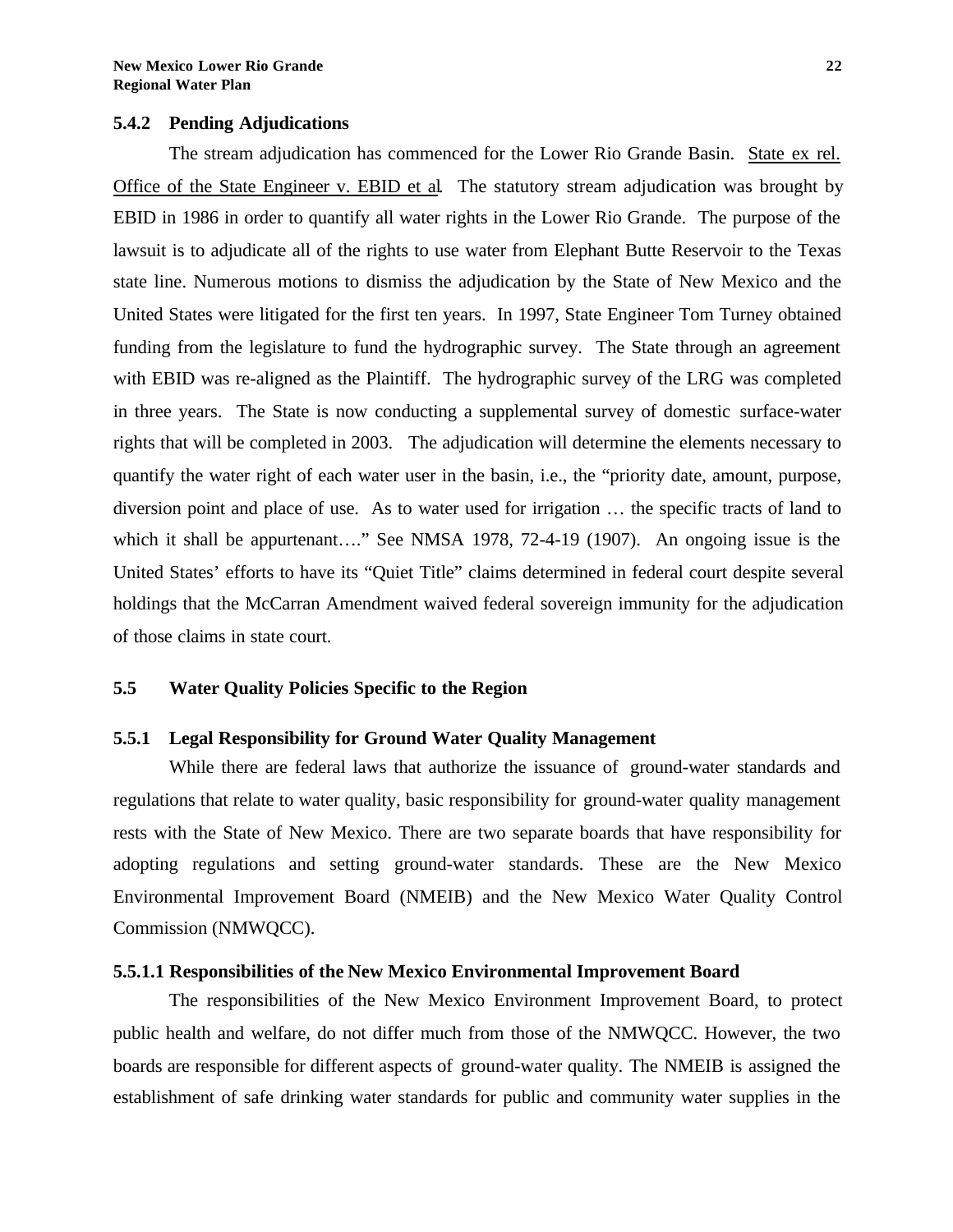state. Drinking water standards apply to water supplies derived from either or both surface and ground water. All of the public and community water supplies in the region use ground water as the sole source of supply. A sole-source aquifer is defined, in United States Environmental Protection Agency (USEPA) regulations, as an aquifer that is the only source of safe drinking water available to a community or region. The NMEIB sets conditions for the designation and special protection afforded sole-source aquifers.

The NMEIB also sets standards for the protection of ground-water quality from leaking underground storage tanks. Setting standards for hazardous waste, the disposal of radioactive materials, and septic tanks also is part of the responsibilities of the NMEIB.

#### **5.5.1.2 Responsibilities of the New Mexico Water Quality Control Commission**

Under the state's Water Quality Act, the NMWQCC must adopt standards for ground water that, at minimum, protect public health or welfare, and that enhance water quality. The Commission must adopt regulations that prevent or abate ground-water pollution. The NMWQCC regulations may not specify the methods used to prevent pollution but may set performance standards based on the best available technology. The Commission has broad permitting powers that it delegates to its constituent agencies. Those state agencies that have representation on the NMWQCC, and that have been delegated regulatory responsibility for ground-water protection under state laws are the Environment Department, the Oil Conservation Commission, the Office of the State Engineer, the Department of Agriculture, and the Bureau of Mines. The involvement of some of the constituent agencies in ground-water quality is limited. For example, the Office of the State Engineer has rules related to well drilling and well plugging after abandonment. The State Engineer may also disapprove of a request to appropriate ground water, if he finds that water quality will be impaired as a result of granting the request. The Oil Conservation Commission's responsibility is limited to prevention of pollution related directly to the petroleum industry.

With respect to ground-water quality management in the region, the authority of the NMWQCC exceeds that of the NMEIB. The NMWQCC sets ground-water standards to protect supplies from the discharge of wastewater effluents. Under the Water Quality Act, the NMWQCC also promulgates a complex set of regulations designed to prevent ground-water pollution. These regulations cover the submission of applications for ground-water discharge plans, for public notice of intent to make a discharge, for abatement plans, compliance plans,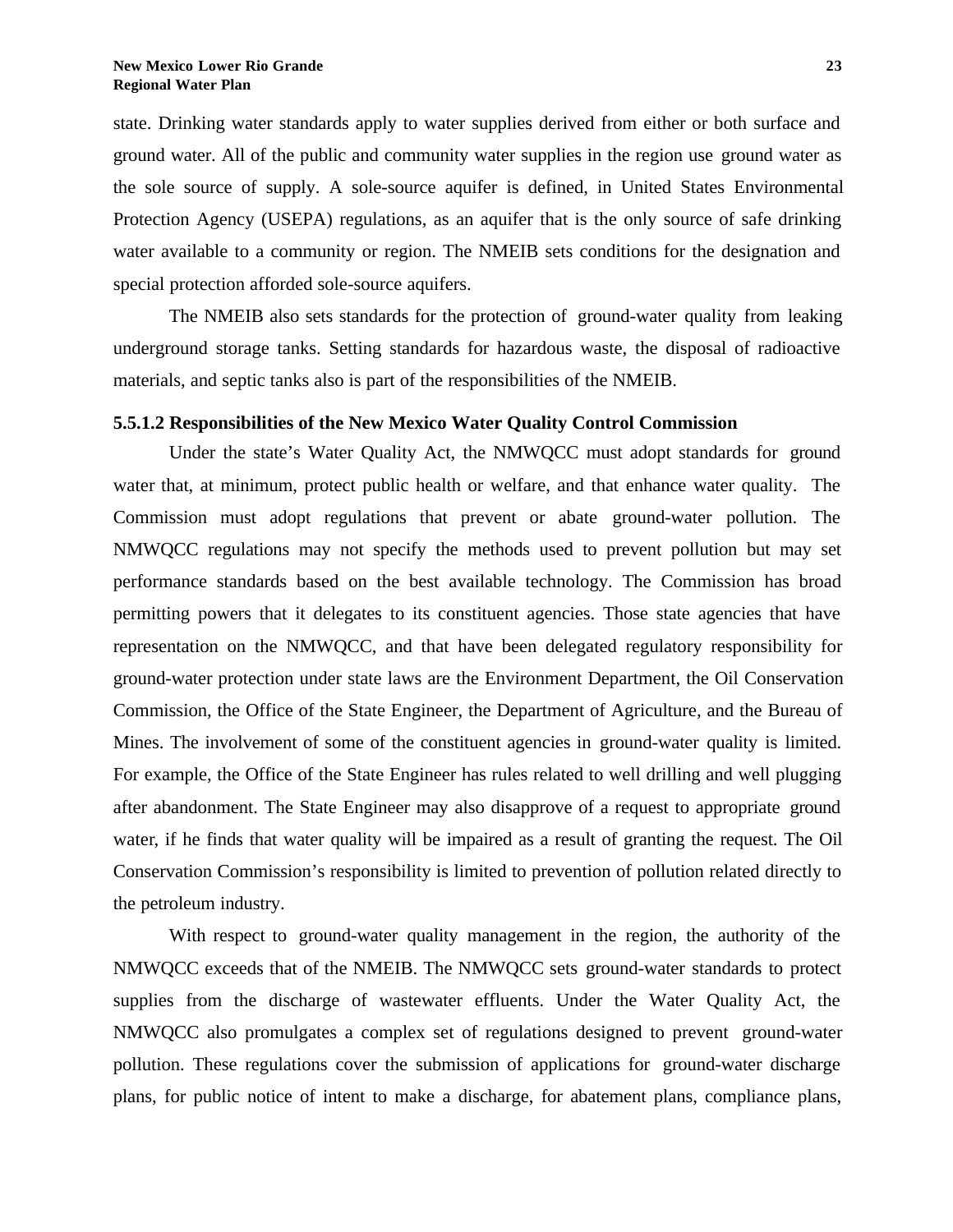variances, monitoring, reporting, and a host of other technical and administrative details.

#### **5.5.1.3 Administrative Responsibilities of the New Mexico Environment Department**

Although two different boards are responsible for the adoption of ground-water standards and regulations, virtually all of the administrative responsibilities are assigned to New Mexico Environment Department (NMED). The exceptions, noted above, are the protection authority delegated by law to the constituent members of the NMWQCC. The NMED operates a number of ground water related programs of regional interest: the Safe Drinking Water Program, Groundwater Protection Bureau, the Hazardous Waste Program, the Super Fund Program, and the Petroleum Storage Tank Bureau.

The NMED is assigned the administration of a permit system to control wastewater discharges that may pollute ground water. Applicants for permits must fill out a comprehensive form and submit an initial filing fee of \$100. Additional fees may be assessed depending on NMED investigative costs. An application must include plans and specifications for collection, transport, treatment, and storage of all wastewater flows, leachates, and sludges. Operational, monitoring, contingency, and closure plans are also required. Monitoring wells up the groundwater gradient and down-gradient are required for any discharge that involves ponds or lagoons. Departmental guidance sheets are available that describe recommended location, design and sampling of monitoring wells.

## **5.5.1.4 Ground-Water Quality Standards**

Standards for ground-water quality, applicable to the region, are derived from at least three sources: ground-water standards adopted by the NMWQCC designed to prevent pollution, drinking water standards adopted by the NMEIB, and the USEPA drinking water standards and health advisories. The state drinking water standards are essentially the same as those promulgated by the USEPA. In the absence of a state standard, reliance is placed on USEPA's standards and health advisories. Between the three sets of standards, over 100 numeric limits, treatment technologies, or narrative standards exist for various organic, inorganic, biological, and radioactive contaminants. USEPA standards are the most comprehensive. The state's groundwater standards include fewer numeric values, particularly for organic contaminants where narrative standards are referenced. In the absence of a state standard, state regulators will look to USEPA standards for guidance.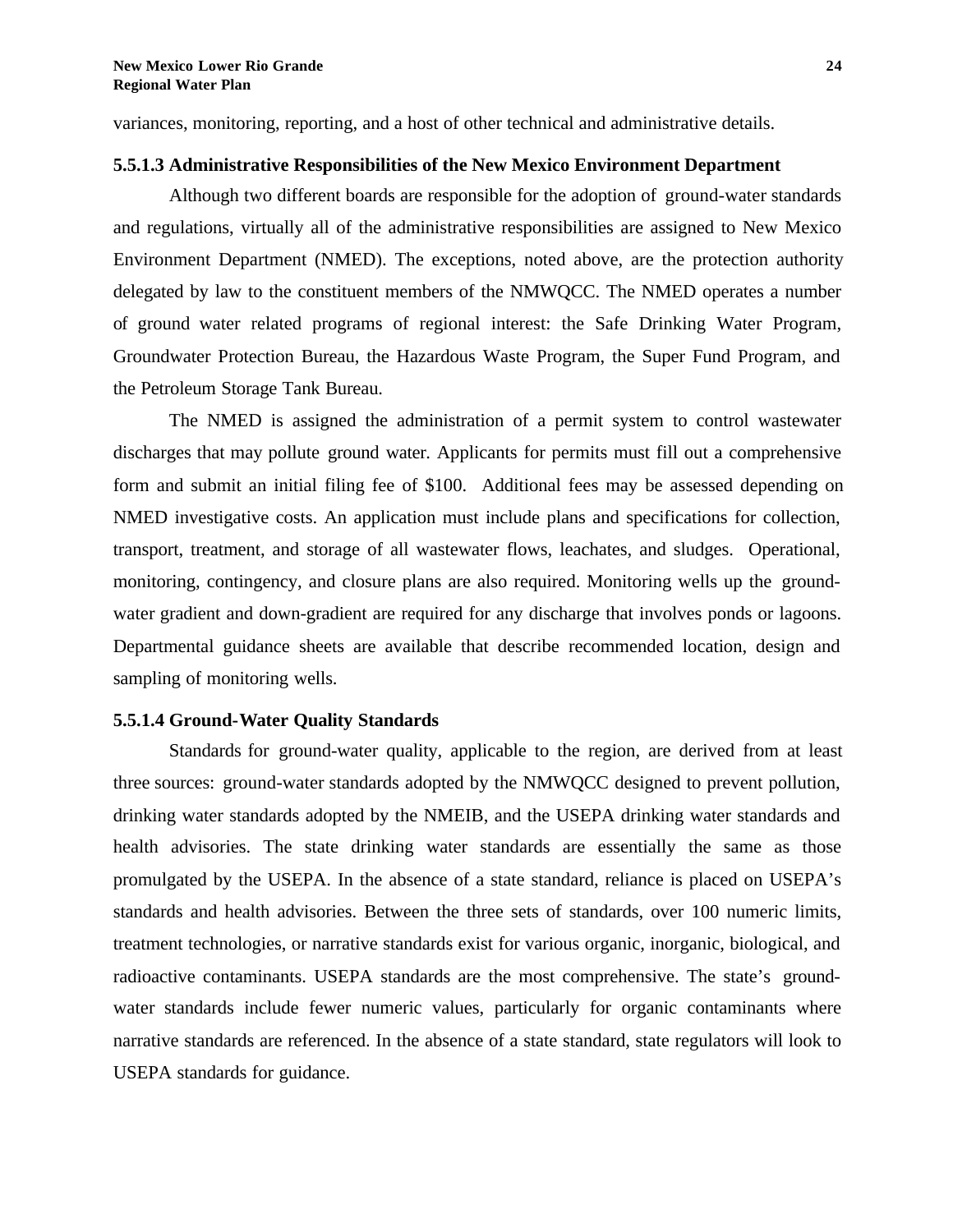### **5.5.1.4.1 Compliance with State Drinking Water Standards**

A large number of public and community water supplies in the region are subject to the state's drinking water standards and regulations. Most of these are listed in tables in the demand sections of this report. By and large most of these supplies are able to meet the state's drinking water standards.

Of special concern in the region is meeting the USEPA revised standard for arsenic of 10 parts per billion. There are at least 15 public or community water supplies in the region that have exceeded the10-microgram level in at least one sample. Most of these water systems serve a limited number of homes. However, two larger community systems have been shown to exceed the 10-ppb limit in one sample: Anthony, New Mexico and Chaparral, New Mexico. Additional testing may show that these two public water supplies can meet the revised USEPA standard. With a few exceptions, there are no regional ground-water quality trends or conditions (other than pollution caused by man) that preclude meeting the standards. There are zones of naturally occurring, high-salinity, ground water in the region. Some are in the Radium Springs area, the alluvial fans on the east and west flanks of the Mesilla Valley south of Anthony, New Mexico, and the salt-water up-flows near the narrows in the Rio Grande just above International Dam at El Paso. Poorer quality geothermal waters are found in the Radium Springs area and in the hills to the east of New Mexico State University.

#### **5.5.1.4.2 Regional Ground-Water Pollution**

In a number of locations in the region, ground-water pollution precludes the use of the available supply. Three of these sites are at old Bureau of Land Management landfills (Mesilla Dam, La Mesa, and Las Cruces). There is an old mine site (Stephenson-Bennett mine) about a mile and a half south of Organ, NM where limited pollution has occurred due to water seepage through mineralized formations. Pollution problems have been discovered at two regional federal facilities: the NASA-White Sands Test Facility on the west side of the San Andres Mountains in the Jornada del Muerto basin.

A more serious ground-water quality problem is the pollution plume in the Walnut Street-Griggs Street area in Las Cruces. Discovered in 1997, a plume of perchloroethylene has been found to cover an area half a mile wide and almost a mile long. It has moved both horizontally and vertically, effecting wells at depths from 100 feet to over 700 feet. One Las Cruces municipal well has been shut down as a result of the plume. The source of the contamination is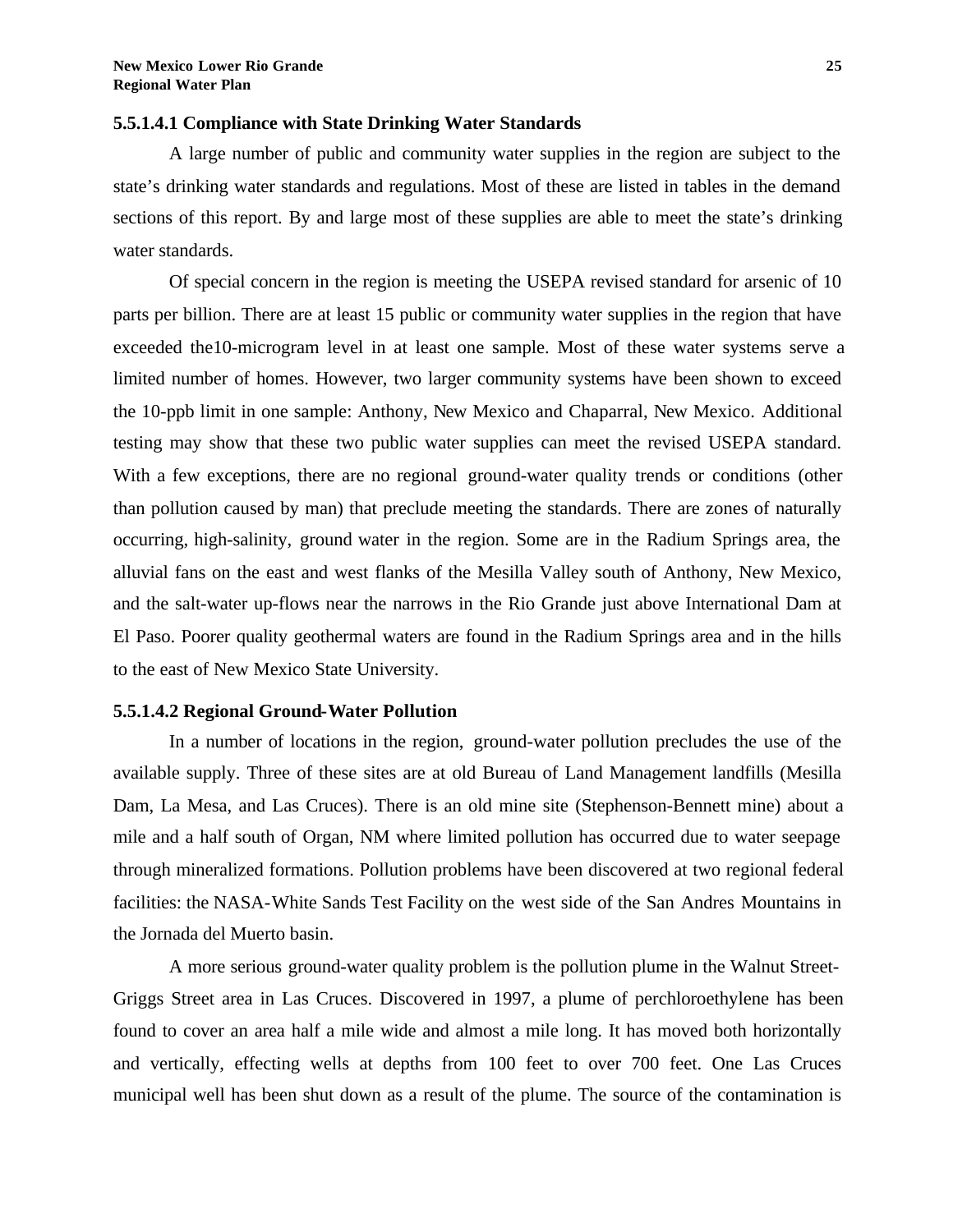unknown, but is being monitored by 16 area wells. The Walnut-Griggs plume is a national Superfund site

## **5.5.1.4.3 Regional Ground-Water Discharge Permit Sites**

At least 100 waste generating locations in the region have permits from the NMED Groundwater Bureau. Most are small facilities such as mobile homes, rural restaurants, and schools. Of the more significant classes of discharge holders are regional dairies with twenty locations. Other locations are ten chile or cheese processing plants, seven Department of Defense or NASA facilities, five sludge or septage disposal sites, and two manufacturing sites and the state prison on the West Mesa outside Las Cruces.

## **5.5.2 Legal Responsibility for Regional Surface-Water Quality Management**

The New Mexico Water Quality Act assigns the NMWQCC the full responsibility for adopting regulations, setting stream standards, hearing water pollution cases, and directing abatement actions by one or more of its constituent agencies. The Commission is the official water pollution control agency for the state. The bulk of the duties of surface-water monitoring, data collection and analysis, investigating instances of water pollution, reporting, and reviewing National Pollution Discharge Elimination System (NPDES) permit applications is allocated to the NMED. The Water Quality Act gives the Commission the task of reviewing and revising the state stream standards every three years (a federal Clean Water Act and USEPA requirement), but the actual work is carried out by the Surface Water Bureau of the NMED.

The USEPA issues NPDES permits in New Mexico after NMED certification. Entities with NPDES permits in the region include the City of Las Cruces, Town of Hatch, Anthony Water and Sanitation District, Sunland Park, Santa Teresa, Alto de Las Flores, Gadsden School District, El Paso Electric, and Cervantes Enterprises.

The International Boundary and Water Commission (IBWC) has no direct water pollution control responsibilities in the region, but does have authority to investigate pollution and to seek abatement in the reach of the Rio Grande below the International Dam at El Paso where the river forms the international boundary. The IBWC has monitored the river and maintained water quality and stream flow records at El Paso for many years. The IBWC data constitutes the best surface-water quality record available in the region.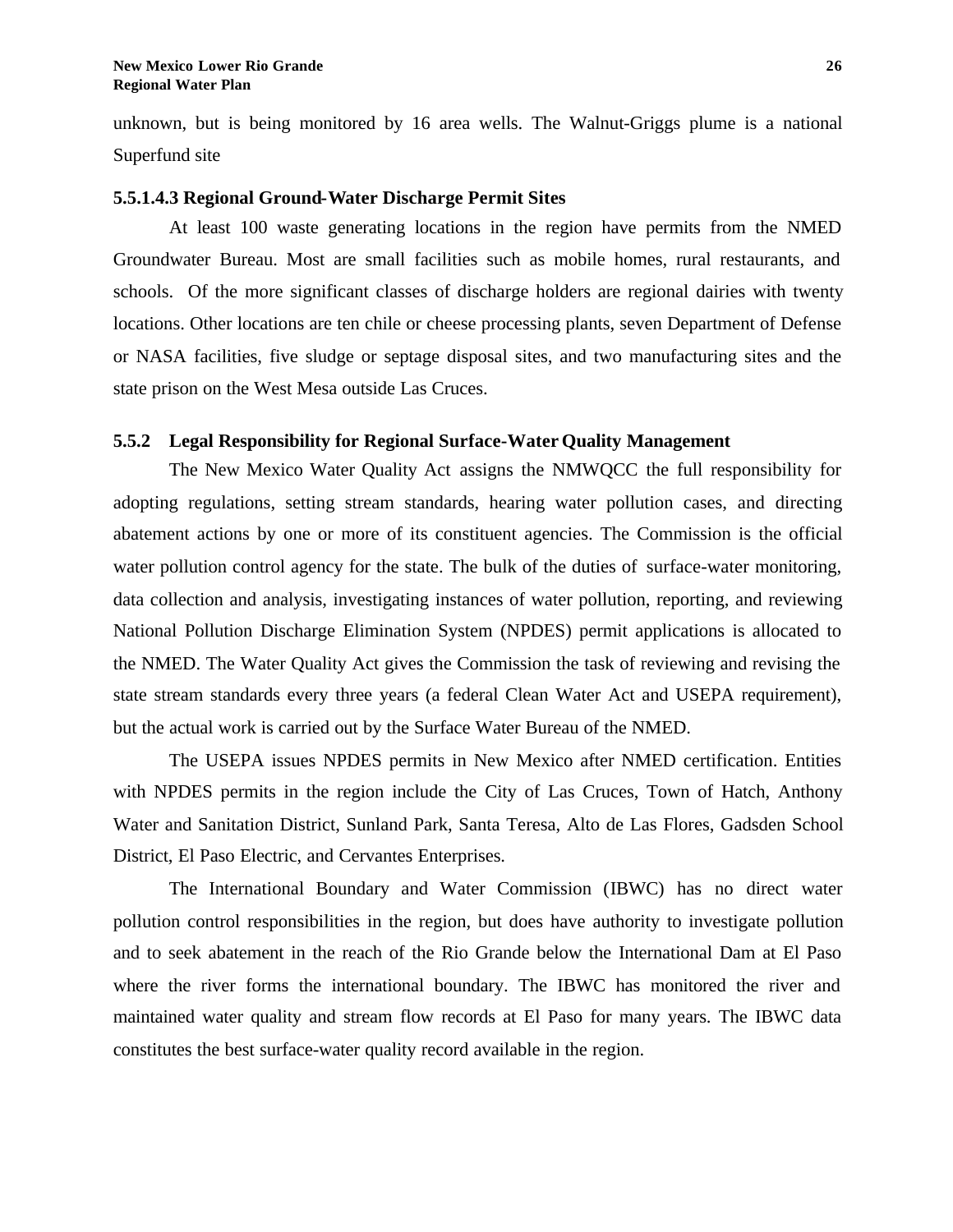#### **5.5.2.1 Elements of State and Federal Legislation of Regional Interest**

Surface water in the region is primarily used for irrigated agriculture. The majority of the surface water is released from Elephant Butte Dam and Caballo Dam for irrigation in New Mexico, Texas, and Mexico. Water is diverted from the Rio Grande at three points into delivery canals along both sides of the river. Both the federal CWA and the state Water Quality Act contain provisions that give understanding to two aspects of irrigated agriculture in the southwest. First, that the right to use water for beneficial purposes is granted to water users, by the state, on a first come basis and that states have primacy for the administration of water use within their boundaries. Second, that inherent in the use of water for irrigation is the build up of salinity in the down-stream direction. The process of irrigation involves the evapotranspiration of a major part of the applied water and the leaching of the residual water from the root zone of the plant, along with the bulk of the dissolved solids originally present in the irrigation supply. In the region, roughly two-thirds of the surface water applied to a plant is lost to evapotranspiration and one-third is flushed to irrigation drains that parallel the Rio Grande. These irrigation return flows, along with the accumulated dissolved constituents, are returned to the Rio Grande along its route in New Mexico and re-diverted as a necessary part of the regional irrigation supply. This same process is repeated again and again as the Rio Grande is used for irrigation and makes its way south through the reach below El Paso, Texas.

In the Congressional declaration of goals and policies in the federal Clean Water Act (Section 101 (g)) there is a clear statement of state authority over water. This section mandates that each state has the right to allocate quantities of water within its own boundaries and that nothing in the CWA should be construed to supersede or abrogate that right.

Section 402 of the federal CWA deals with permits under NPDES and subsection (l) states that the USEPA may not require that a permit be obtained for "discharges composed entirely of return flows from irrigated agriculture". This subsection also prohibits USEPA from requiring that states permit irrigation return flows. As a result, the NMWQCC and the state NMED tend to treat drains and irrigation return flows as "non-point" sources of pollution, but there is no language in statues or regulation that confer this designation.

The New Mexico Water Quality Act contains a similar provision. Section 74-6-4 (Duties and Powers of the Commission), subsection "K", provides that the NMWQCC:

"shall not require a permit respecting the use of water in irrigated agriculture,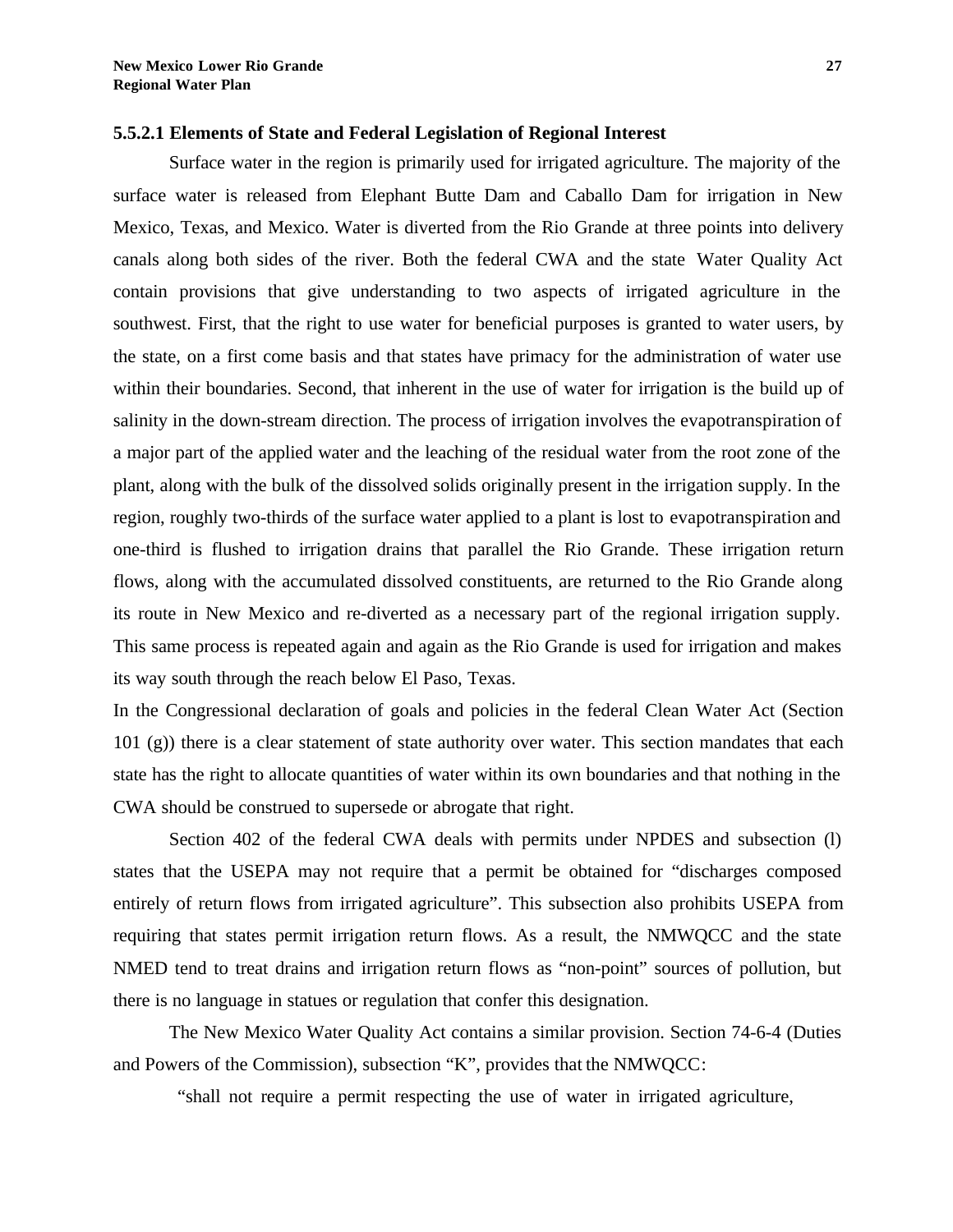except in the case of the employment of a specific practice in connection with such irrigation that documentation or actual case history has shown to be hazardous to public health or the environment."

#### **5.5.2.2 New Mexico's Surface-Water Quality Standards**

The New Mexico Water Quality Standards for Interstate and Intrastate Streams is a complex, comprehensive document that deals with a wide range of water quality issues of interest in the region. New Mexico adopted its original stream standards in 1968 and some elements of the first version remain in effect. A stream standard consists of two elements: a designated use and a narrative or numeric criterion to protect that use. In general, most of New Mexico's streams share some of the same designated uses: irrigation, wildlife habitat, livestock watering, some form of water recreation, and some level of a fishery. Numeric standards exist for each of these uses.

The federal CWA requires that states review their stream standards every three years. This triennial review process was started in New Mexico in late 1997 and the process continued until mid-2002. The problem rests with the USEPA over-sight on state standards. After revision in the triennial review process, the state must submit its revised standards to USEPA for approval. If the Administrator of the USEPA does not approve of a state standard, the Administrator may change the state standard. To prevent this, the NMWQCC has continued to make changes to the standards. The latest change was the NMWQCC adoption in the spring of 2002 of numeric limits for a large number of toxic chemicals.

A significant part of the NM standards is in direct response to requirements in the federal CWA, Section 303. Examples are sections on goals, an anti-degradation policy statement, and on use attainability analysis.

## **5.5.2.3 Water Quality Standards of Interest in the Region**

Numeric standards and designated uses exist for Elephant Butte Reservoir, the Rio Grande downstream to the head-waters of Caballo Reservoir, Caballo Reservoir to Percha Diversion Dam, and the Rio Grande from Percha Diversion Dam to the International Dam at El Paso. Numerical standards are provided for bacterial quality, temperature, and pH. The bacterial standards are designed to permit primary water-contact recreation and are set at a maximum of 100 fecal coliform per 100-ml. sample for the monthly geometric mean count. The reach of the river from Percha dam to the International dam also contains limits for total dissolved solids,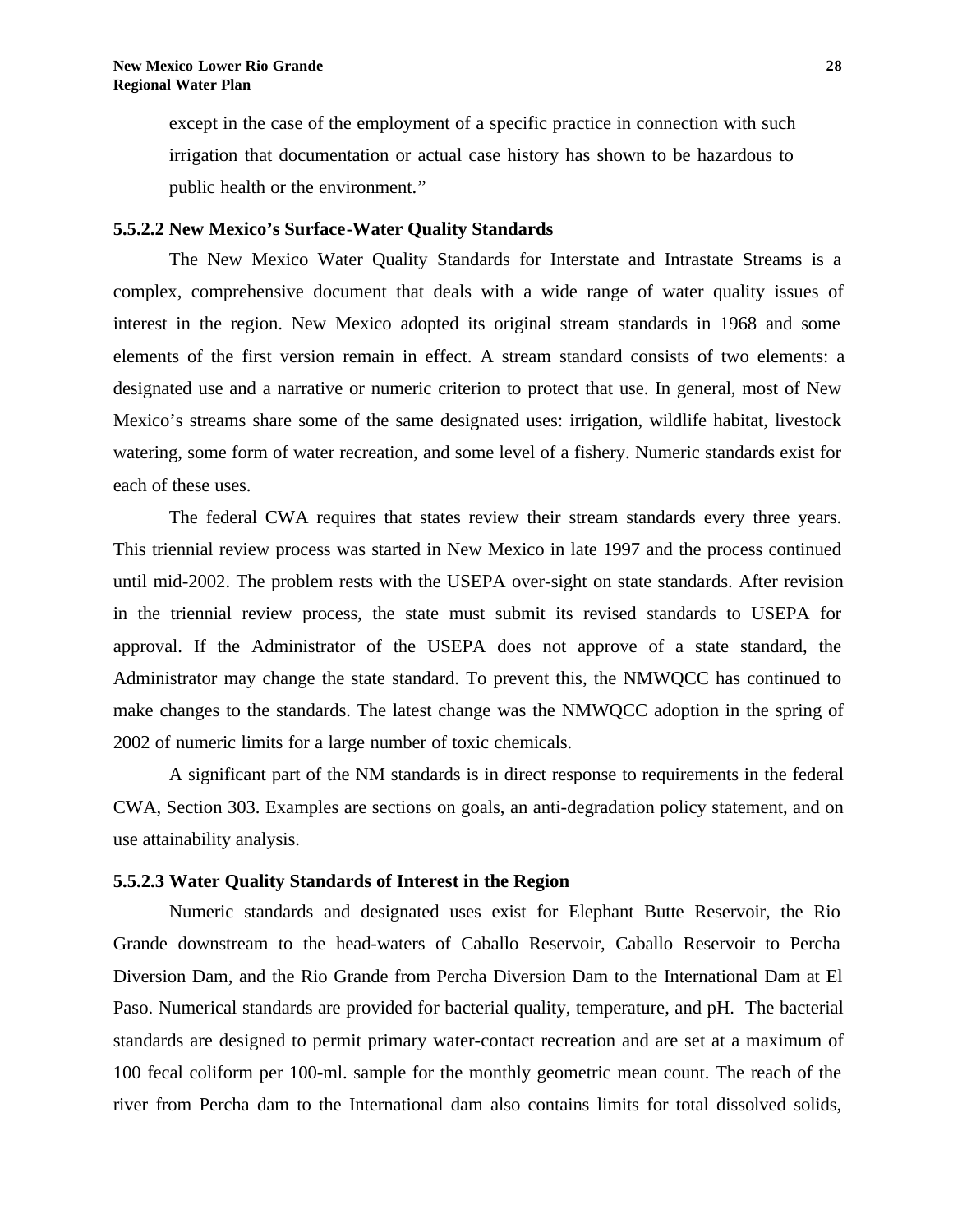sulfates, and chlorides at times when irrigation releases are being made from Elephant Butte Reservoir. These numeric limits were agreed upon by the State of Texas and the State of New Mexico in 1968 and have been in effect since that time.

In 1999, the New Mexico legislature passed a change to the state Water Quality Act that provides for water quality impacts related to natural conditions and the reasonable operation of irrigation and flood control facilities. The legislative language below was incorporated into Section 1105 of the state stream standards:

When changes in dissolved oxygen, temperature, dissolved solids, sediment or turbidity in a water of the State is attributable to natural causes or to the reasonable operation of irrigation and flood control facilities that are not subject to state or federal pollution control permitting, numerical standards for temperature, dissolved solids content, dissolved oxygen, sediment, or turbidity adopted under the Water Quality Act do not apply.

The USEPA objected to this limitation in the stream standards. In April 2001, the NMWQCC resolved USEPA's concerns by submission of the following statement to USEPA:

The Commission interprets this provision to preclude enforcement of the specific numerical standards against listed activities; essentially non-point sources associated with the reasonable operation and maintenance of irrigation and flood control facilities. However, New Mexico measures and will continue to measure these numeric criteria for the purpose of assessing water quality in surface waters of the state affected by such activities. Any exceedances of these numeric criteria will be fully considered in assessing and reporting water quality.

## **5.6 Water Rights Administration Policies Specific to the Region**

## **5.6.1 Mesilla Valley Administrative Area Guidelines for Review of Water Right Applications**

 The State Engineer has identified the following administrative objectives in the guidelines, which were adopted on January 5, 1999.

1. The Rio Grande stream system is fully allocated and existing rights may not be impaired by proposed appropriations. The system within the Mesilla Valley Administrative Area includes the Rio Grande, irrigation canals and laterals, and drains and wastes ways. The primary aquifer within the Mesilla Valley Administrative Area is recognized as a stream-connected system in which ground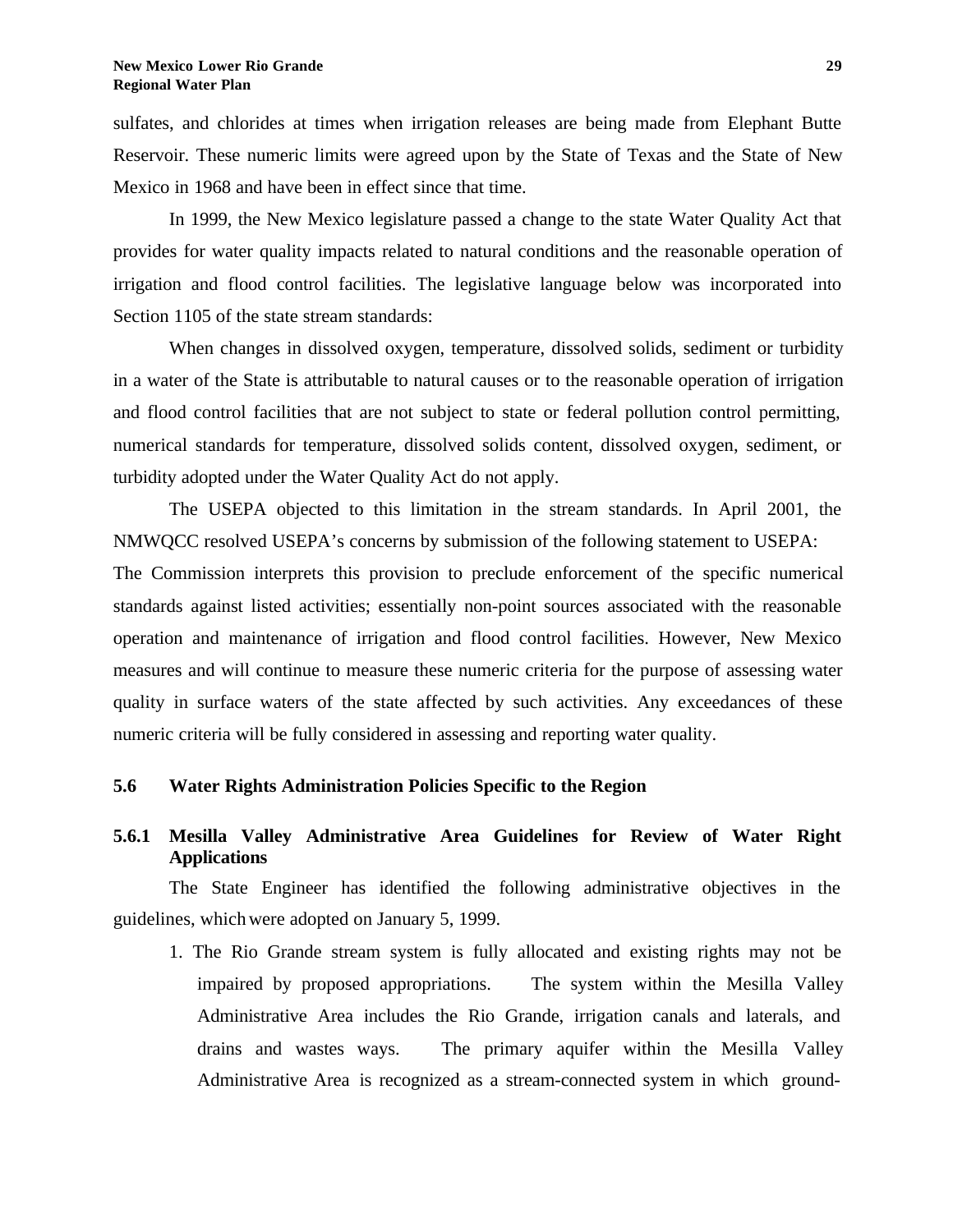water withdrawals will ultimately result in depletions of surface-water sources.

- 2. Local water level decline rates resulting from proposed appropriations should not impair existing rights. Local water level declines refer to drawdown at nearby wells of other ownership.
- 3. The appropriation of water and/or a change in place of use, purpose of use and/or point of diversion shall not be contrary to water conservation within the state nor be detrimental to the public welfare of the state.
- 4. A ground-water appropriation may be granted to the extent that unappropriated water is available to the well from the aquifer at the proposed point of diversion.
- 5. Existing water quality for domestic, municipal, agricultural, industrial and other beneficial uses may not be impaired.
- 6. The existing drains system will not be impaired.

To achieve the above objectives, quantitative standards have been selected. These standards are provided below.

- 1. A surface-water depletion of less than 0.10 acre-foot in any year due to a proposed appropriation will be deemed acceptable and no offset of this impact will be required during that year.
- 2. An average annual local ground water level decline rate of 1.0 foot per year or less due to a proposed appropriation in combination with the exercise of existing water rights will be deemed acceptable when addressing impacts on existing wells of other ownership.
- 3. Wells completed into the flood plain alluvium or within one mile of any surface-water source can have large and immediate surface-water impacts. Depths to ground water within this area are generally less than 100 feet below land surface. This zone adjacent to the surface-water system is referred to as the High Impact Area (HIA) and is shown in Figure 2. The boundaries of the HIA are coincident with the area in which the depth to water is 100 feet or less (New Mexico State Engineer Technical Report No. 43, Plate 16, Wilson and others, 1981).

Administrative criteria have been developed to serve as agency guidelines on how to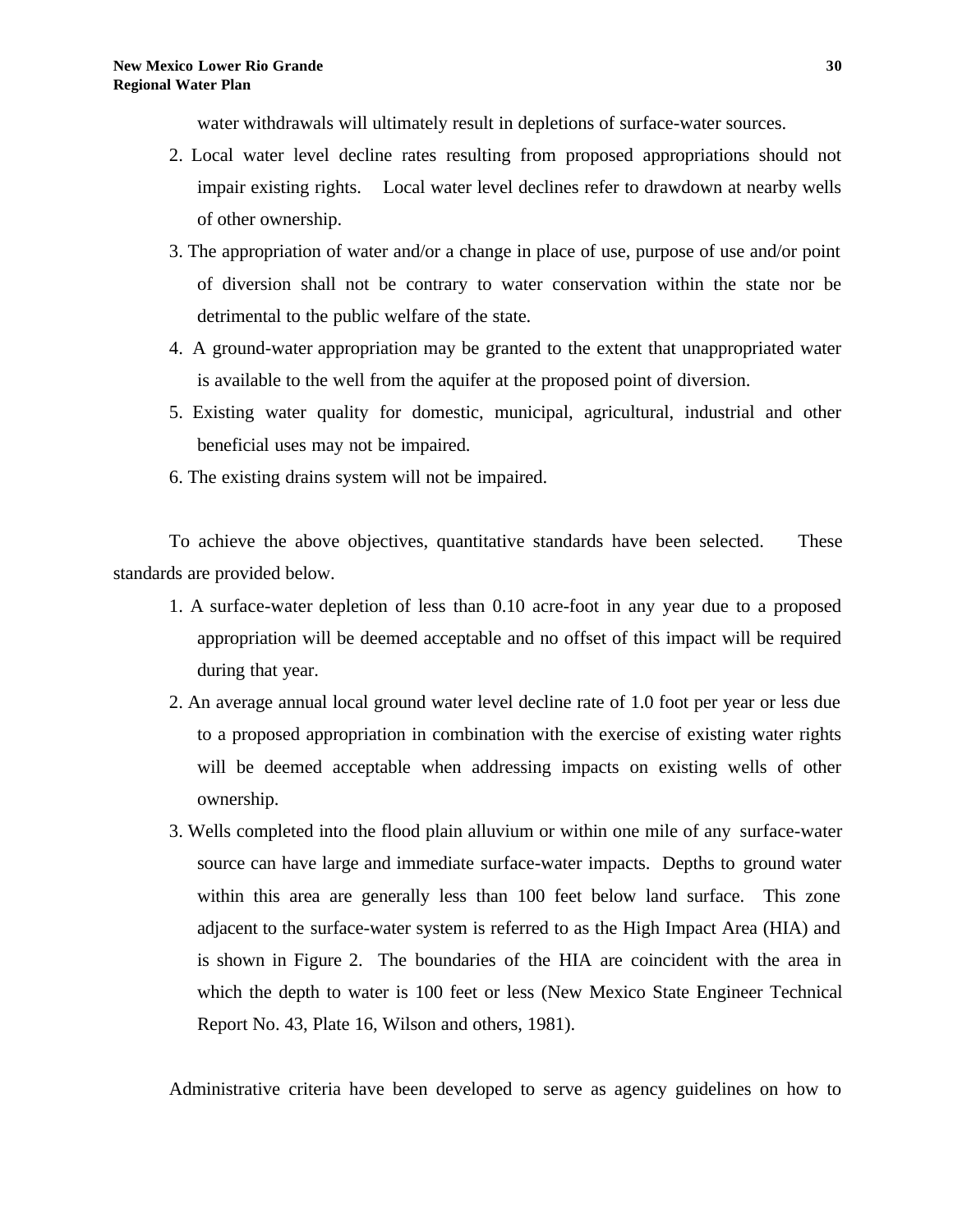process and evaluate pending applications for surface and ground-water appropriations within the Mesilla Valley Administrative Area. Each application will be reviewed on a case-by-case basis.

 1. OFFSET OF SURFACE WATER IMPACTS - Applications within the Mesilla Valley Administrative Area for ground-water appropriations that impact the surface waters beyond acceptable depletions (see B.1.) must offset 100% of the surface water depletions caused by the appropriation. All wells used to appropriate water, other than wells permitted under Mesilla Valley Administrative Area Section 72-12-1 (1998), must meet these requirements. An offset is achieved by acquiring a volume of water through a water right or other contractual obligation in the affected water source and releasing that water to replenish the affected volume in the source that results from exercise of the permitted ground-water appropriation. Offsets must be made before ground-water withdrawals commence tantamount to surface-water effects associated with the full exercise of the permit. Because of the uncertainty in hydrogeologic characteristics, the State Engineer will not require offsets of surface-water depletions when the proposed transfer of water rights results in an increased calculated depletion of less than 3% of the total amount of water diverted and consumed. If offset requirements are not achievable, the application will be denied.

 2. APPLICATION REQUIRED FOR OFFSET - Offsets may be made by filing out an application to change the point of diversion and/or place and/or purpose of use of valid existing water rights. The State Engineer may alternatively consider other methods for offsetting as proposed by an applicant. The amount credited to offset the surface-water effect will be based on the historical use of the water right and the resulting surface-water impact.

 3. APPLICATIONS FILED PRIOR TO IMPLEMENTATION OF THESE CRITERIA - These criteria are intended to allow the numerous applications currently on file with the Office of the State Engineer to be processed. These applications may be approved if the NMOSE staff requires, prior to pumping, sufficient water rights to be transferred by permit to offset the additional depletion on the Rio Grande, and the proposed application does not impair existing water rights, is not contrary to conservation of water within the state, and is not contrary to the public welfare of the State. The applicant shall proceed with due diligence in acquiring offsetting water rights and placing the water to beneficial use.

4. OPTION TO LEASE OFFSET RIGHTS FOR APPROPRIATIONS OUTSIDE OF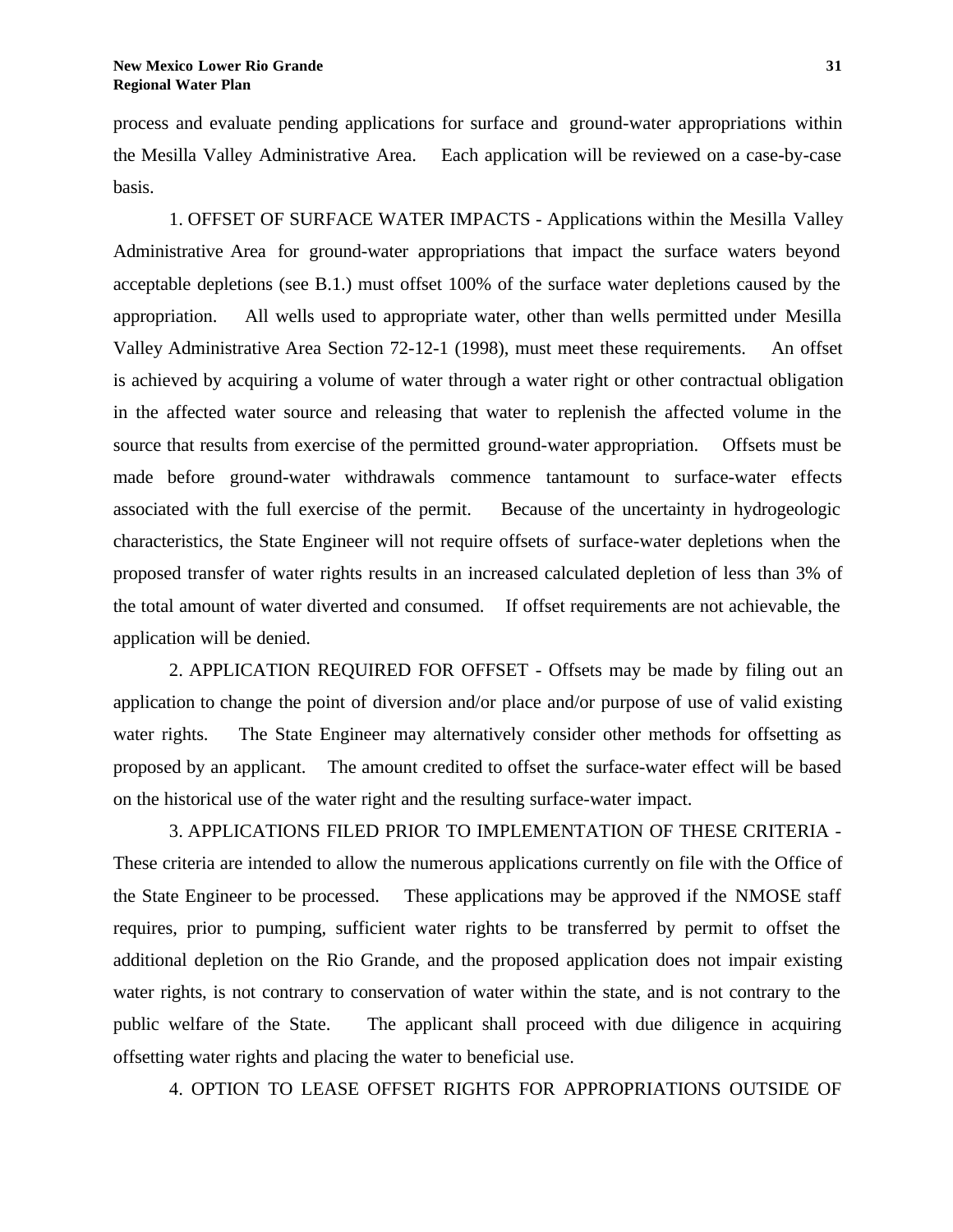HIA - Ground-water appropriations located outside of the HIA may have delayed surface-water depletions. Due to these possible delays, the full amount of water rights acquired for offset purposes may not be needed for those purposes during early pumping time periods. Rights not immediately needed for offset purposes may be leased and used at a different location or for a different use as provided by statute and rules and regulations governing the appropriation and use of water. Alternately, the rights, if not immediately needed, can be left at the original place of use and may continue to be exercised pursuant to their original purpose.

 5. CALCULATION OF SURFACE WATER DEPLETIONS - The calculation of surface-water depletions are necessary for the following situations:

- a. Applications for new ground-water appropriations;
- b. Applications to transfer water rights;
- c. Applications to retire water rights for offset purposes;
- d. Applications for supplemental wells that result in a shift of the pumping center.

Stream effects from discontinuing appropriations in b or c above may persist as surface-water impacts (residual impacts) associated with the recovery of the cone of depression. In the evaluation of the application, calculations will be performed to determine whether the residual impacts plus the impacts from the move-to well maintain an allowable level of surface-water depletion. The allowable surface-water depletion is the amount up to the surface-water depletions associated with the use of the retired water right if the water right had continued to be exercised at its original location (Figure 3). Surface water depletions will be estimated through the use of a superposition model based on a model presented in Frenzel-Kaehler (1992), using the procedures described in Barroll (1998), or such improved successor model and procedures as they become available. The calculated reduction in evapotranspiration (ET) will be treated as a surface-water depletion because of the uncertainty in ET behavior. Within the HIA, the aquifer depletion for irrigation is the product of the irrigated acreage and recognized average consumptive irrigation requirement. For HIA ground-water appropriations other than irrigation, and appropriations for all purposes outside of the HIA, the aquifer depletion is assumed to be equal to the diversion rate until a return flow plan has been accepted by the State Engineer.

 6. CALCULATION ON LOCAL DRAWDOWN IMPACTS - Local drawdown effects that are due to a proposed appropriation will be evaluated on a case-by-case basis to ensure that impacts on the nearest wells of other ownership are maintained at an average annual rate of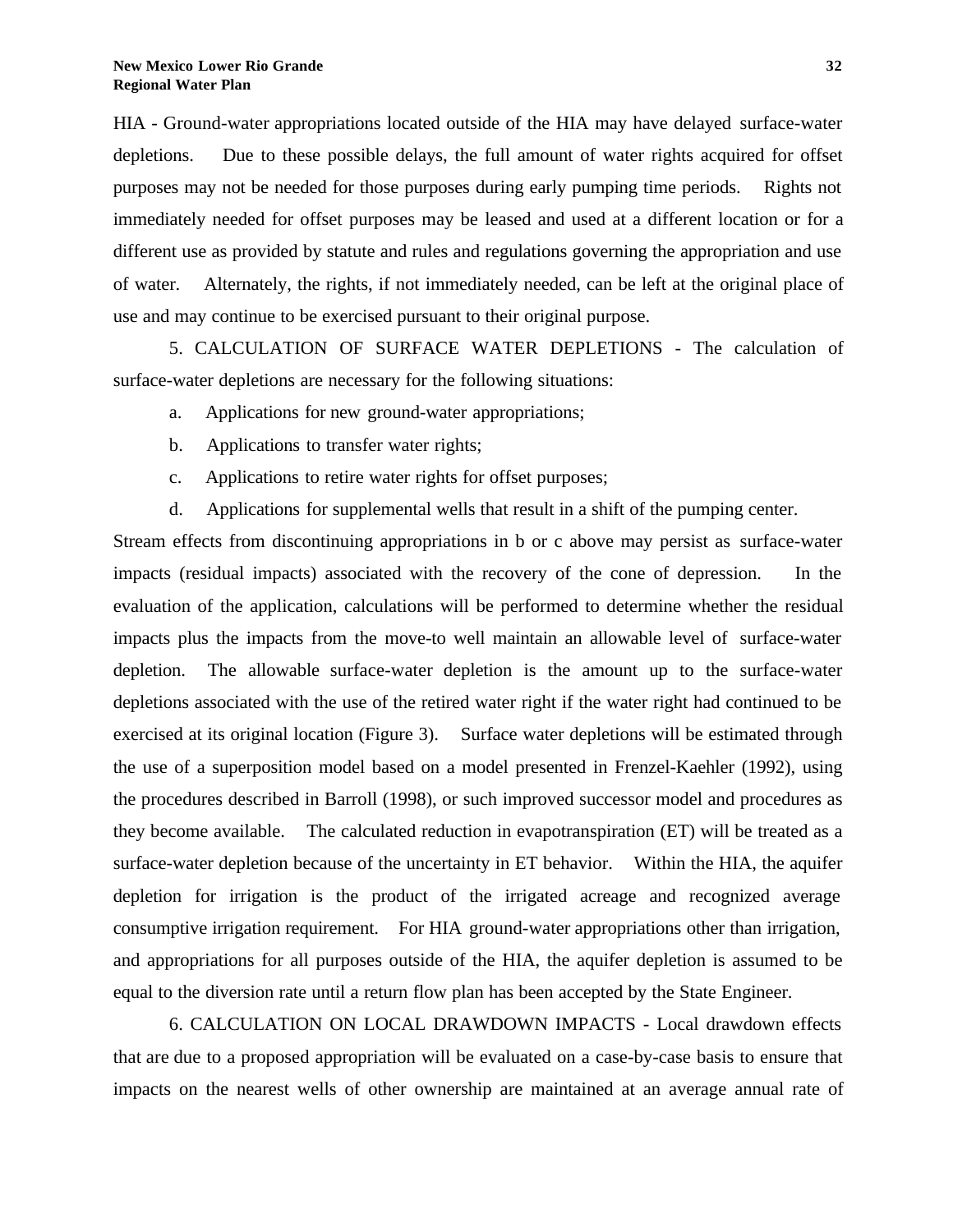decline of 1.0 foot or less (this includes drawdowns due to existing uses, criterion 7). It will be the applicant's burden to show that no impairment results when drawdowns exceed 1 foot per year. In the determination of whether local drawdowns are excessive, available water columns, impacts from existing and proposed uses, and the ability to deepen wells to sustain a freshwater supply will be considered as deemed necessary. Drawdown calculations may be performed using the superposition model, or the Theis equation. The method resulting in the greater impact will govern unless site specific information indicates that a particular method would be more realistic. Aquifer parameters used to calculate drawdowns on nearby wells may be obtained from available ground-water flow models or from site specific information as deemed reasonable. The pumping rate used in the calculations will be the aquifer depletion rate described in the last paragraph of criterion 5. Over 1 foot, average annual drawdown may be allowed based on the facts of the case and the applicant showing that there will be no impairment.

 7. DRAWDOWNS DUE TO EXISTING WELLS - For the purpose of determining the water level decline due to existing rights, estimates included in Papadopulos (1987) or Lang and Maddock (1995) may be considered in addition to impacts from subsequently approved applications.

 8. DIVERSION AND CONSUMPTIVE USE RATES FOR IRRIGATION WELLS [RESERVED]

 9. RETURN FLOW CREDIT - Return flow credits, for other than irrigation uses, permit a water right owner to divert waters beyond the consumptive use amount to the extent that water diverted over and above the recognized consumptive use amount returns back to the system. Return flow credits are only allowed if specifically requested through application. The return flow credit that the State Engineer may grant will be based on demonstration that waters are actually returning to the system. For ground-water appropriations in which credit is sought for returns back to the aquifer, the applicant will be required to address location, timing and quantification of flows back to the aquifer of origination. For surface-water return flow credit, the location and amount measured by the applicant as return flows to the surface-water source per method approved by the State Engineer may be considered for credits. Surface water return flow credits accrued may not be carried over to the following year.

10. AVAILABLE TRANSFER AMOUNTS - For applications to change point of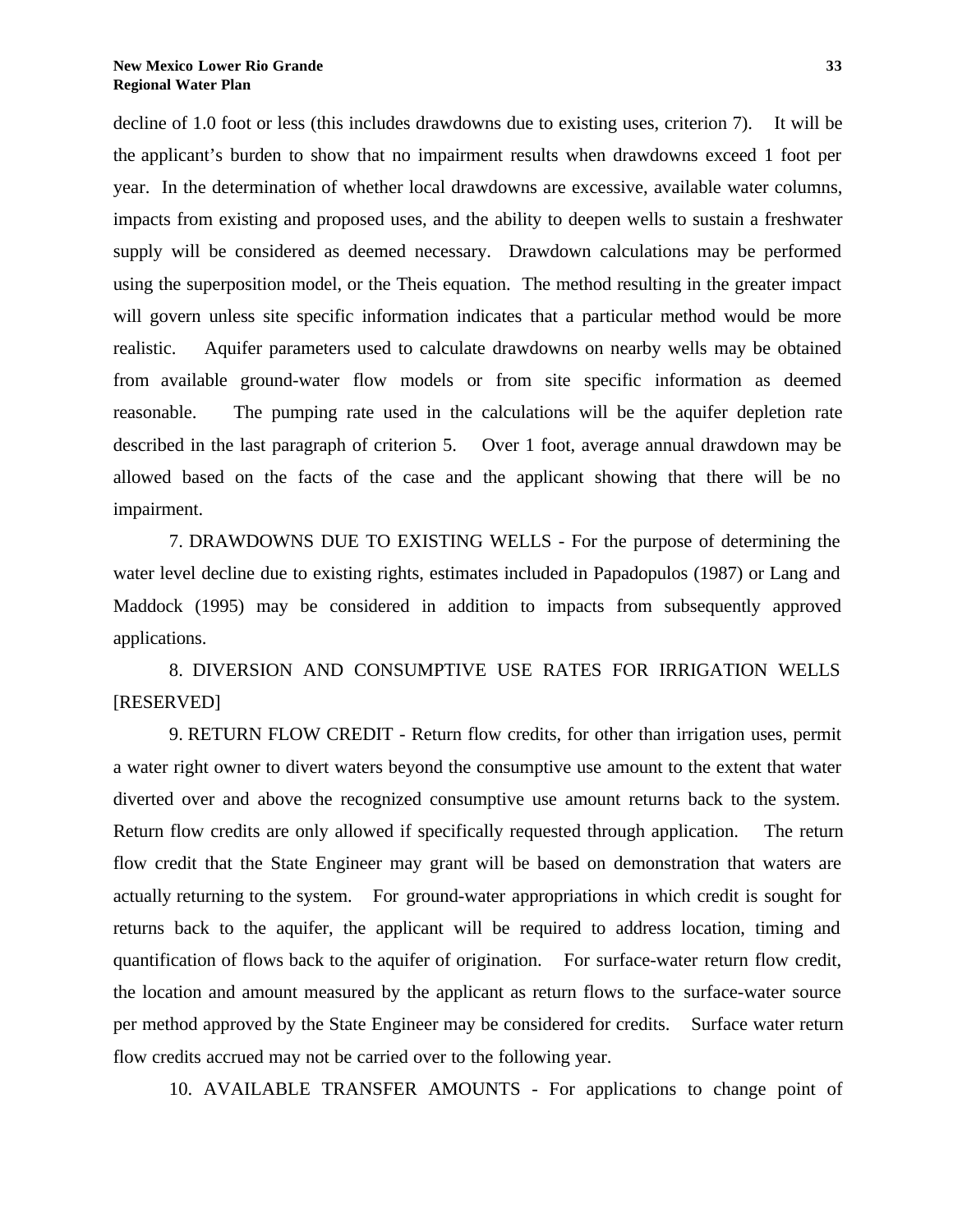diversion and/or place and/or purpose of use, the quantity of water that has been historically available and consumed for beneficial purposes will be taken as the amount which may be considered for transfer to the proposed use. For applications to transfer ground-water rights, the available offset amount will also be limited to the difference between the impacts resulting from the continued use of the move-from well and the residual impacts described in item 5. For applications to transfer rights from irrigation to other purposes, the historical consumptive use will be considered available for transfer. If surface-water rights are to be transferred long distances downstream or upstream, river losses or gains may be considered. Water uses developed from wells permitted under NMSA Section 72-12-1 (1998) shall not qualify as retirement rights.

 11. SUPPLEMENTAL WELLS - Wells will be classified as supplemental only if the well is drilled in the same and only the same underground stream or channel, artesian basin, reservoir or lake and does not increase the appropriation of water to an amount above the existing water right. Application for supplemental well(s) may be granted if applicable criteria have been met. These include but are not limited to the issues of local drawdown effects, surface-water depletions, conservation and public welfare. Applications for supplemental well(s) for declared water rights may be approved, but only as provided for in criteria 14 and 16 below. Application for supplemental well(s) for permitted water rights that have been perfected, or are currently in development, may be approved for the total permitted water right.

 12. CONSERVATION OF WATER - The State Engineer will determine whether an application is contrary to the conservation of water in the state. Water conservation issues will be addressed on a case-by-case basis. Applications and water conservation plans, if any, will be reviewed to ensure that highest and best technology practically available and economically feasible for the intended use will be utilized to ensure conservation of water.

 13. PUBLIC WELFARE - The State Engineer will determine whether an application is detrimental to the public welfare of the state. The state water planning process, statewide and local issues of concern, water quality issues, and information submitted by parties in a protested application will be considered by the State Engineer in making the public welfare determination.

 14. REASONABLE QUANTITY OF WATER SOUGHT - Each application will be reviewed to determine whether the well may reasonably obtain the quantity of water sought. A determination of the availability of water from a particular point in the aquifer will be based on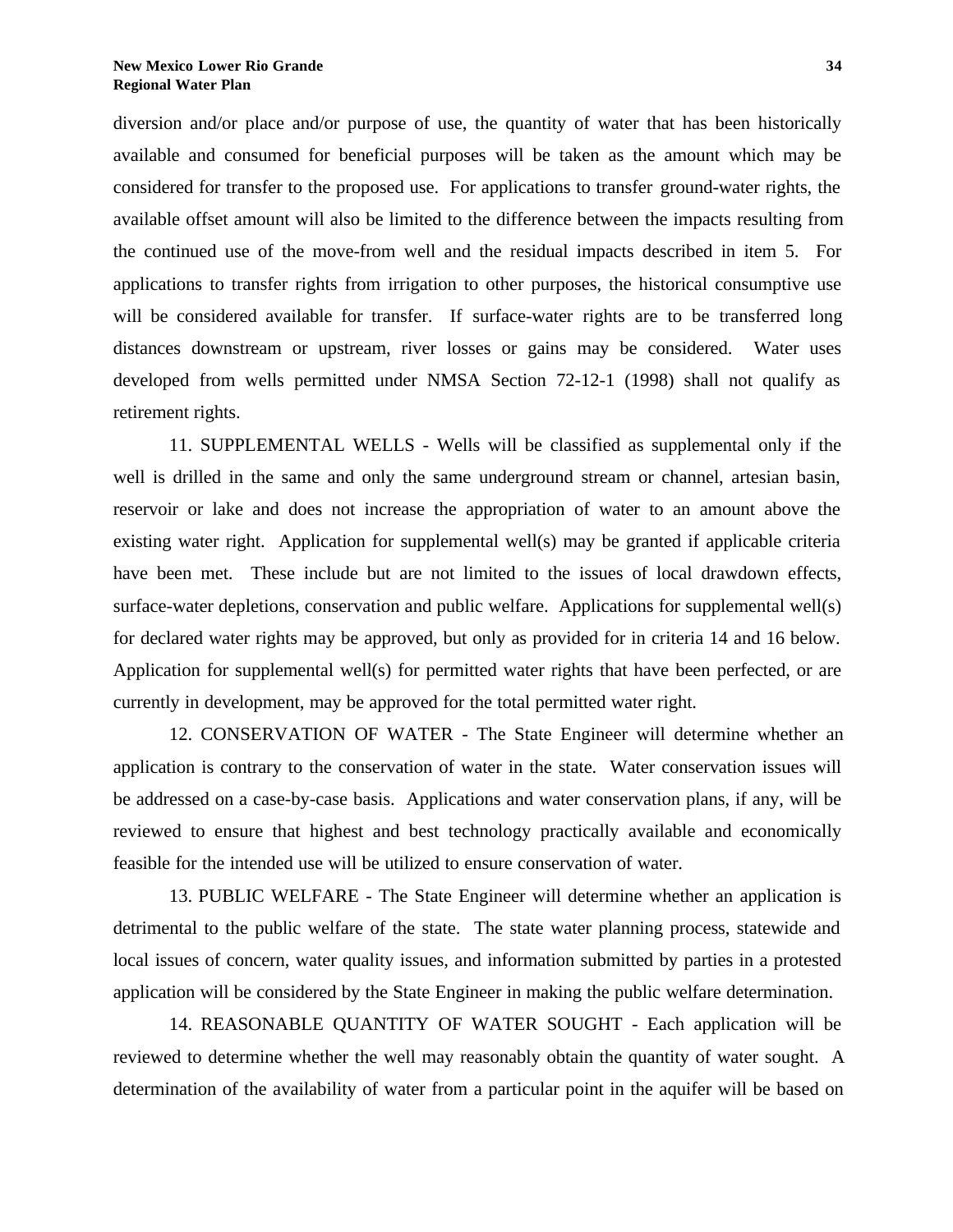the transmissivity/storativity of the aquifer at that location, the proposed well casing diameter, the water column in the well, and the freshwater thickness. In addition, it will be assumed that a well capacity of at least 6 gallons per minute is required per irrigated acre and that a pump can not run more than 60% of the time, unless the applicant demonstrates that a higher percentage is reasonable.

 15. 40 YEAR WATER PLAN - Municipalities, counties, public utilities supplying water to municipalities or counties, and universities must file a 40 YEAR WATER DEVELOPMENT PLAN pursuant to NMSA Section 72-1-9 (1997), when submitting application to appropriate water or an application to change place and/or purpose of use. The plan should support the applicant's request to acquire and hold, unused, water rights provided they can show reasonably projected additional needs within forty years. At a minimum, the plan should include a summary of water rights held by the applicant; quantities of water put to beneficial use; plan of development of water rights sought; conservation measures incorporated by the applicant; and public welfare issues. The State Engineer will review the plan to determine if the proposals appear reasonable.

 16. APPLICATIONS ASSOCIATED WITH PRE-BASIN WATER RIGHTS - An application involving declared water rights for a supplemental well, replacement well, change of point of diversion, place of use, or purpose of use, may be filed by the applicant. The State Engineer will entertain a proposed change only to the extent that beneficial use has occurred. At the time of action on the application, the State Engineer may characterize the amount of declared water rights recognized. When characterizing the amount of declared water right recognized, considerations will be given to:

- a. Date of commencement of works relative to date of declaration of the basin;
- b. Capacities of diversion works and source of supply;
- c. Existence of a water development plan, including feasibility of projected demands, in effect prior to declaration of the basin;
- d. Adherence to and diligence in following that water development plan;
- e. Amount of water beneficially used;
- f. Continuity of actual beneficial use; and
- g. Period of time since the basin was declared.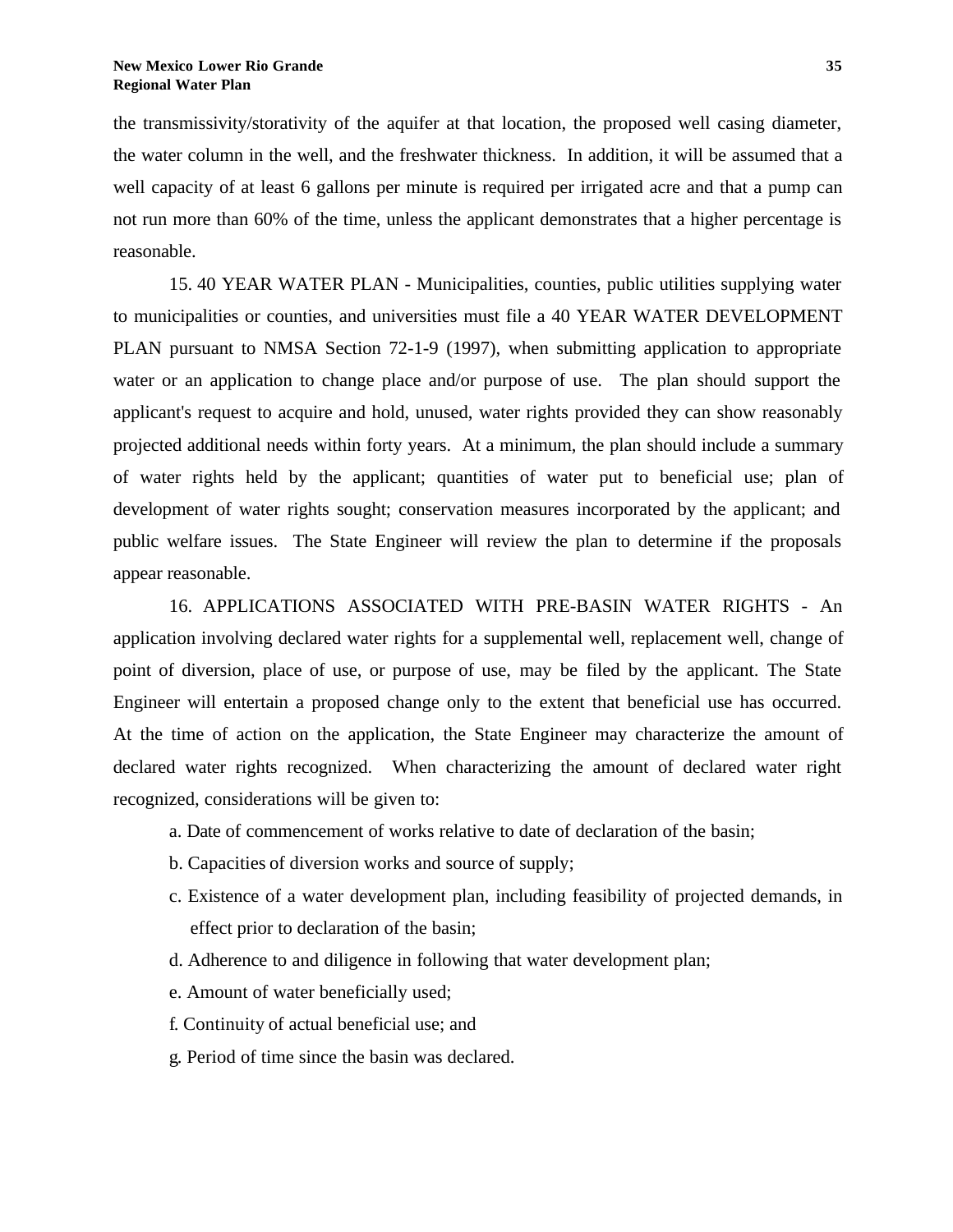17. VERIFICATION OF OWNERSHIP OF TRANSFERRED WATER RIGHTS - Determination of ownership of water rights is not within the jurisdiction of the State Engineer. Unless otherwise notified in writing, the State Engineer will proceed with application processing as if an applicant is the owner or has authorization of the owner of the water right that the applicant proposes to transfer. If a question of water right ownership or owner authorization is raised before final action by the State Engineer, the State Engineer will suspend his decision until the question is resolved by a court of competent jurisdiction or other appropriate legal authority.

 18. DECLARATIONS - Any person, firm or corporation claiming to be the owner of a vested water right from any of the underground sources of the Lower Rio Grande Basin, by application of waters therefrom to beneficial use, may make and file a declaration on a form prescribed by the State Engineer. The declaration shall set forth the beneficial use to which said water has been applied; the date of first application to beneficial use; the continuity thereof; the location of the well; if such water has been used for irrigation purposes, the description of the land upon which such water has been used for irrigation purposes; and the name of the owner. Such records or copies thereof officially certified are prima facie evidence of the truth of their contents. Declarations may be accompanied by affidavits of persons having personal knowledge of the history of the works or by other evidence tending to substantiate the claims and by copies of well logs, if available, but may be rebutted by other evidence. Beneficial uses cited in declarations will be inspected in the field by NMOSE staff and all works and beneficial uses will be documented.

 19. 72-12-1 WELLS - The State Engineer will issue any qualified applicant a permit to drill and use a well as provided in NMSA Section 72-12-1 (1998). With the exception of wells for single household use or livestock use, all wells will be required to be metered and the permittee will be required to submit meter readings to the State Engineer. Permits issued for the drilling and use of wells pursuant to 72-12-1 are subject to such limitations as may be imposed by the courts and lawful municipal and county ordinances, which are more restrictive than applicable State Engineer regulations.

 20. METERING - As a condition of approval on all permits, with the exception of single household domestic permits and/or livestock use, a measuring device or meter is required and the volume of water diverted must be reported to the State Engineer.

21. ADJUDICATION - Applications filed subsequent to the water rights being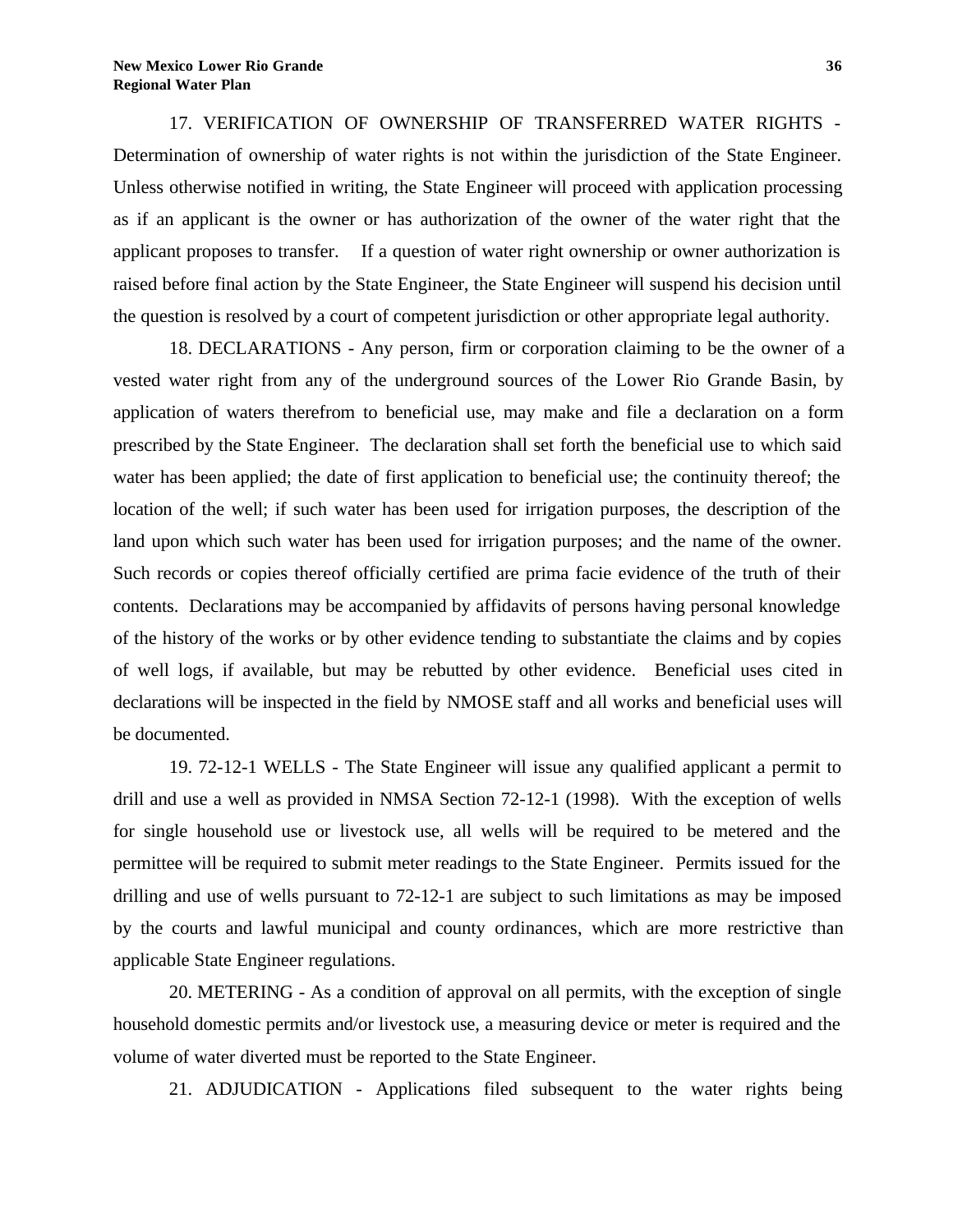adjudicated by a court will also be subject to these criteria.

 22. MAPS - Filing maps, conforming to the State Engineer's latest rules and regulation, will accompany all applications.

 23. STATE ENGINEER OPTION TO REVISE GUIDELINES - As new data become available, or as conditions warrant, the State Engineer may revise these guidelines to best achieve the administrative objectives above. If any part of these guidelines is found by a court to be invalid, the remainder shall remain valid and will continue to be used for evaluation purposes.

#### **5.6.2 Jornada del Muerto Basin Criteria**

The NMOSE has a draft of the recommended informal criteria for evaluating applications in the southern Jornada del Muerto Basin, Lower Rio Grande Underground Water Basin. A copy of the criteria is provided in Appendix J.

#### **5.6.3 Hueco Bolson Criteria**

At present, the State Engineer has not adopted criteria and guidelines for evaluating water rights applications in the Hueco Basin. Evaluations are conducted on a case-by-case basis, using a basin ground-water flow model as appropriate. Because conditions in the Hueco Basin are similar to those in the Tularosa Basin, effects may be compared to the Tularosa Basin criteria where appropriate.

#### **5.7 Supplemental Well Pumping**

The use of supplemental wells by water right holders with EBID surface-water rights mostly came about with the drought in the 1950s when EBID Project water allotments were in the inches. With the recent drought, many pumpers have once again initiated pumping of these wells and others have sought application to obtain supplemental well permits. At this time, the NMOSE has continued to grant permits for supplemental well use constrained with a beneficial use measurement dependent on the crop that is being grown. The actual limitation of the use of supplemental wells will be determined in the stream adjudication.

#### **5.8 Special Districts**

In the legislative session of 2003, an important new law was enacted to create Special Water User Associations under Section 73-10-48(A), which amended the Municipal Water User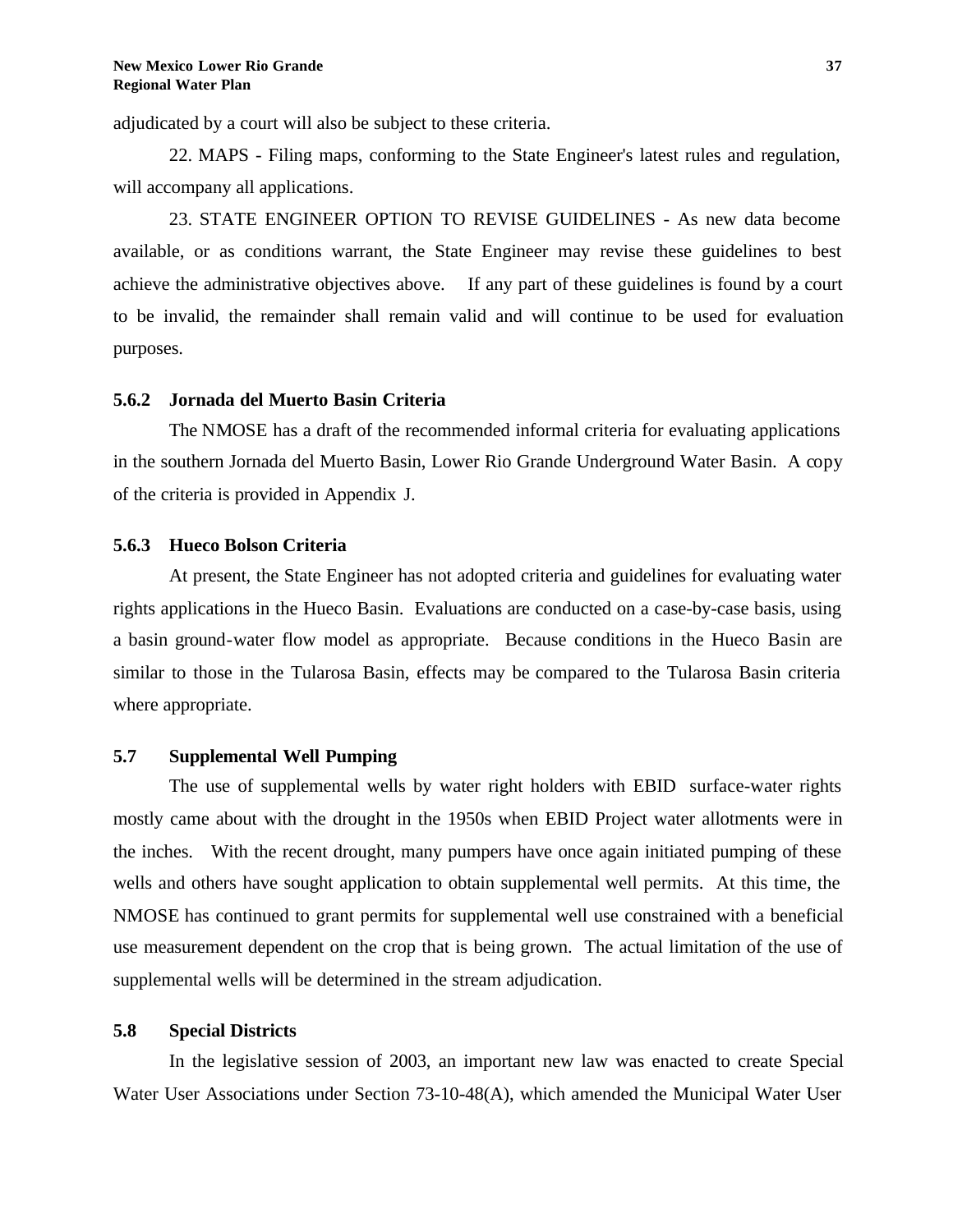Association Statues (MWUA). Special Water User Associations include municipalities, counties, state universities, member-owned water systems, and public utilities supplying water to municipalities or counties, which supply water to lands within the boundaries of Irrigation Districts organized pursuant to chapter, 73, Articles 10 and 11 NMSA 1978, and the ISC. The statute was passed to start the process whereby the City of Las Cruces and other water providers would be able to acquire Project water rights to eventually place in surface-water treatment plants. The statute has several provisions that will be instrumental in creating a streamlined transfer mechanism to provide for the use of agricultural water by municipalities. In a key provision, the statute provides for junior ground water pumpers to obtain offset water to compensate for the effects of their pumping on the Rio Grande and for the purpose of enabling the State to meet the needs of appropriators with senior priorities within New Mexico.

Under this statute, the irrigation district has authority to:

- 1. Assess the Association for total assessed acreage of participating members in the Association.
- 2. Coordinate delivery of annual allotment of project water for all assessed acreage participating in the Association.
- 3. Place the Association as record owner on the irrigation district tax statement for the duration of the participation by district constituents in an Association.

An Association has authority to lease the use of the entire annual allotment of project water for all assessed acreage participating in the Association.

EBID will adopt new regulations to implement the statute. It is anticipated that these regulations will closely resemble the MWUA regulations already in place. Among the more relevant parts that address some of the nuts and bolts problems of implementing the MWUA are:

- 1. An Association may lease the use of annual allotments of project water from owners of tracts of land within EBID boundaries that are concurrent with the Association service area. In all cases where there may be overlapping service areas, among two or more Associations, the EBID Board of Directors will have final approval as to which Association will be authorized to lease the annual allotments of project water within the disputed service area.
- 2. In cooperation with EBID, the Association shall take steps to insure that land from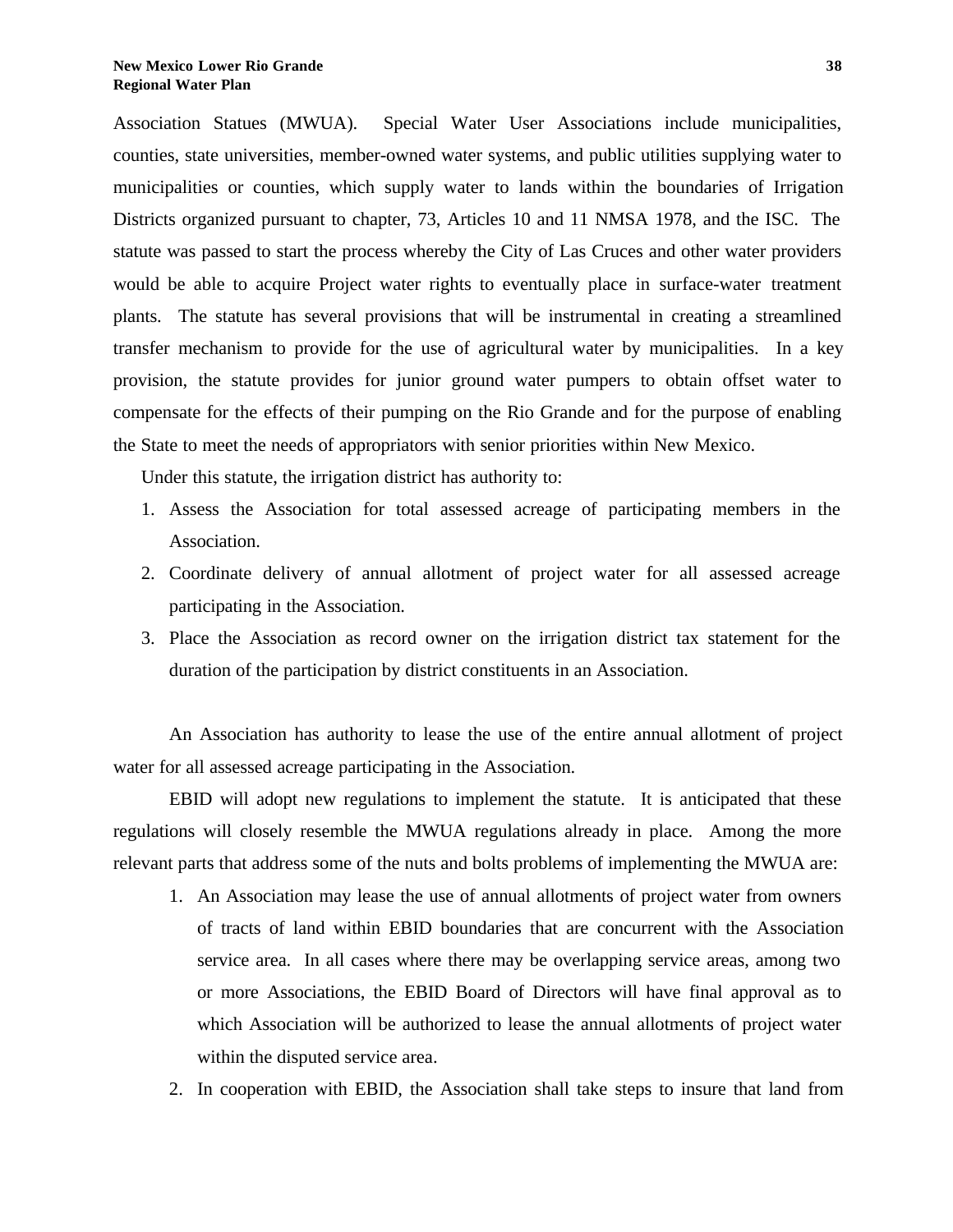which the water has been leased is not irrigated with any water from any source during the term of the lease.

- 3. All assessments, levies and administrative fees must be paid in full prior to February 1 of the current year for all assessed acreage included in the Association.
- 4. The Association must submit to EBID a map indicating its legal service area within EBID boundaries. If those boundaries should change, the Association shall revise the map and submit the revision within 60 days of the approved change.
- 5. The Association agrees that the annual allotment of water shall only be used for the placement of that water in a municipal water treatment plant, which serves an area within the boundaries of EBID. The Association will transfer into the EBID "Agricultural Pool" annual allotments of Project Water that it holds or may acquire. The water may be sold at a rate equal to or less than the assessment charge. This transfer shall occur until such time as the Association utilizes project water in a municipal water treatment plant.
- 6. The Association shall submit to EBID a recorded copy of the lease agreement with the EBID member by September 1 of each year.
- 7. Leases shall be for a minimum of 5 years and a maximum of 40 years and shall include only "water righted acres".
- 8. Partial leases of "water righted" acreage will be allowed if administratively feasible.
- 9. Leases shall be signed by all appropriate parties and recorded with the Office of the County Clerk and shall be binding on the current land owner and all future land owners for the term of the lease.
- 10. Leases shall stipulate that maintenance to the assessed acreage is to continue to insure that fallow land does not become a public nuisance, including but not limited to weed infestation, wind and soil erosion, etc.
- 11. Leased water may not be transferred outside of EBID boundaries. The Association shall be assessed a penalty in the amount of the current approved assessments for the farm or flat rate charges for the applicable tract of land and a deduction from the Association's water account for any unauthorized use of water outside of EBID boundaries, as determined by EBID.
- 12. In addition to administrative fees, the Association shall pay all costs incurred by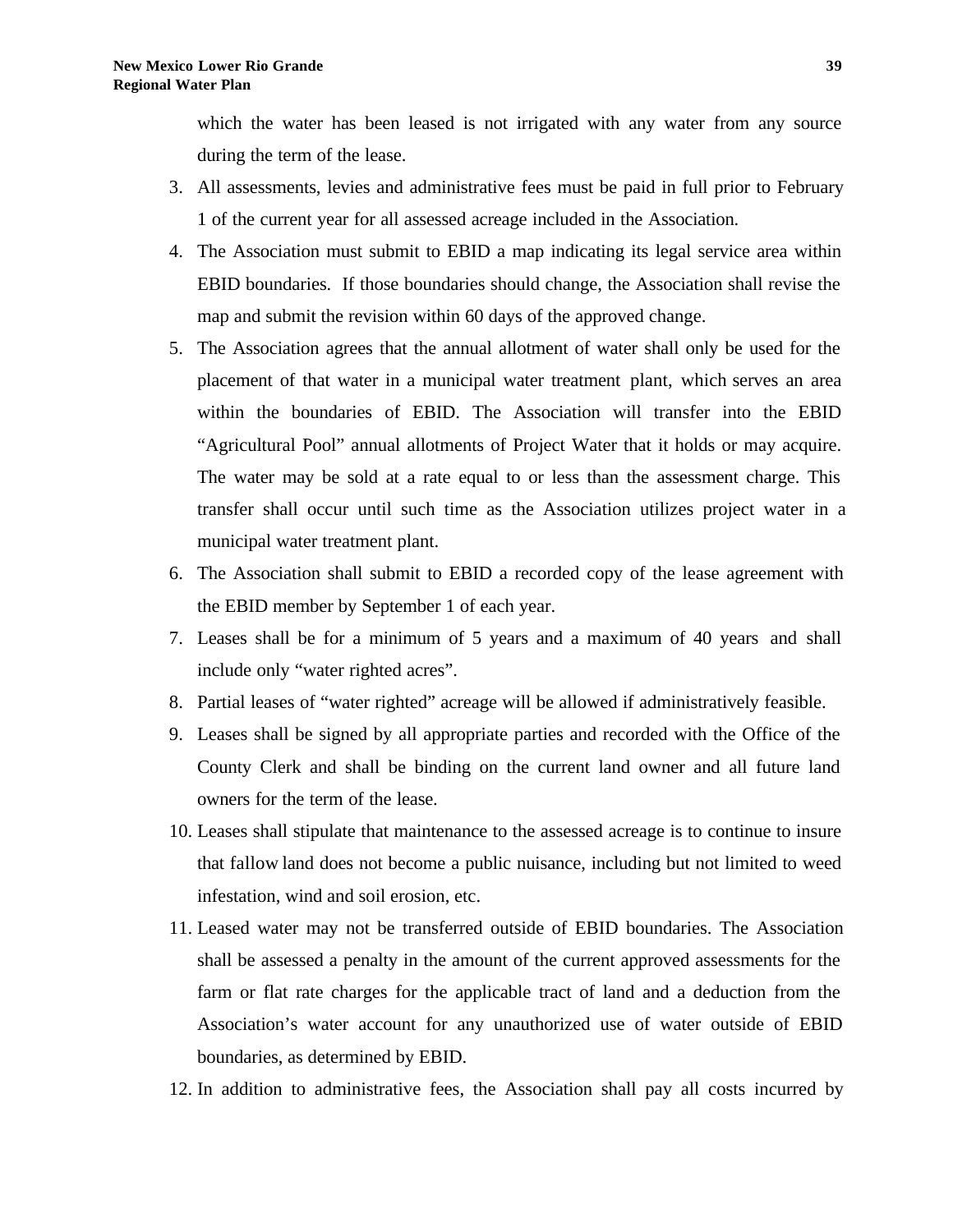EBID associated with the approval of the transfer of water by the Association, including but not limited to the Municipal and Industrial charge for maintenance of Elephant Butte Dam which is charged annually to EBID by the United States.

- 13. EBID shall develop a procedure to analyze the effects of ground-water pumping on Project water supply. The analysis will examine the current effects of ground-water pumping and the effects caused by the use of water under this policy by the Association. Depletions of Project supply by the Association shall be accounted for by a reduction in the amount of Project water ultimately delivered to the Association or by other methods agreed to by EBID.
- 14. The Association may request a variance to any of the conditions in this policy, by written application to the Board. The Association will set forth the specific reason(s) for the variance request and attach whatever materials are necessary to evaluate and justify the variance. The Board, in its sole discretion, has the authority to grant the variance if they find a rational and/or statutory basis to do so.

#### **5.9 The Role of the New Mexico Office of the State Engineer**

The role of the NMOSE and state water administration has mainly been devoted to the quantification of water rights in the Lower Rio Grande through the stream adjudication. Recent activity has centered around how transfers of water use from agricultural to M&I will take place. The SWUA legislation was noted by the NMOSE as the first bill to meet all the major requirements for complex water banking to be successfully implemented. The bill was the result of a collaborative process to provide for expedited transfers of banked water rights from agricultural uses to M&I use. The legislation ensures that the state engineer has the statutory approval and oversight authority to determine that water banking within the district will be according to law and will not result in impairment or increases in net depletions in the stream system. The NMOSE is in the process of developing rules and regulations for the implementation of the SWUA legislation. The NMOSE and ISC also continue to play a role in providing funding for more precise measurement and metering of Project Supply. As more data is available, and ground-water models are refined, the administrative guidelines should be amended by the NMOSE.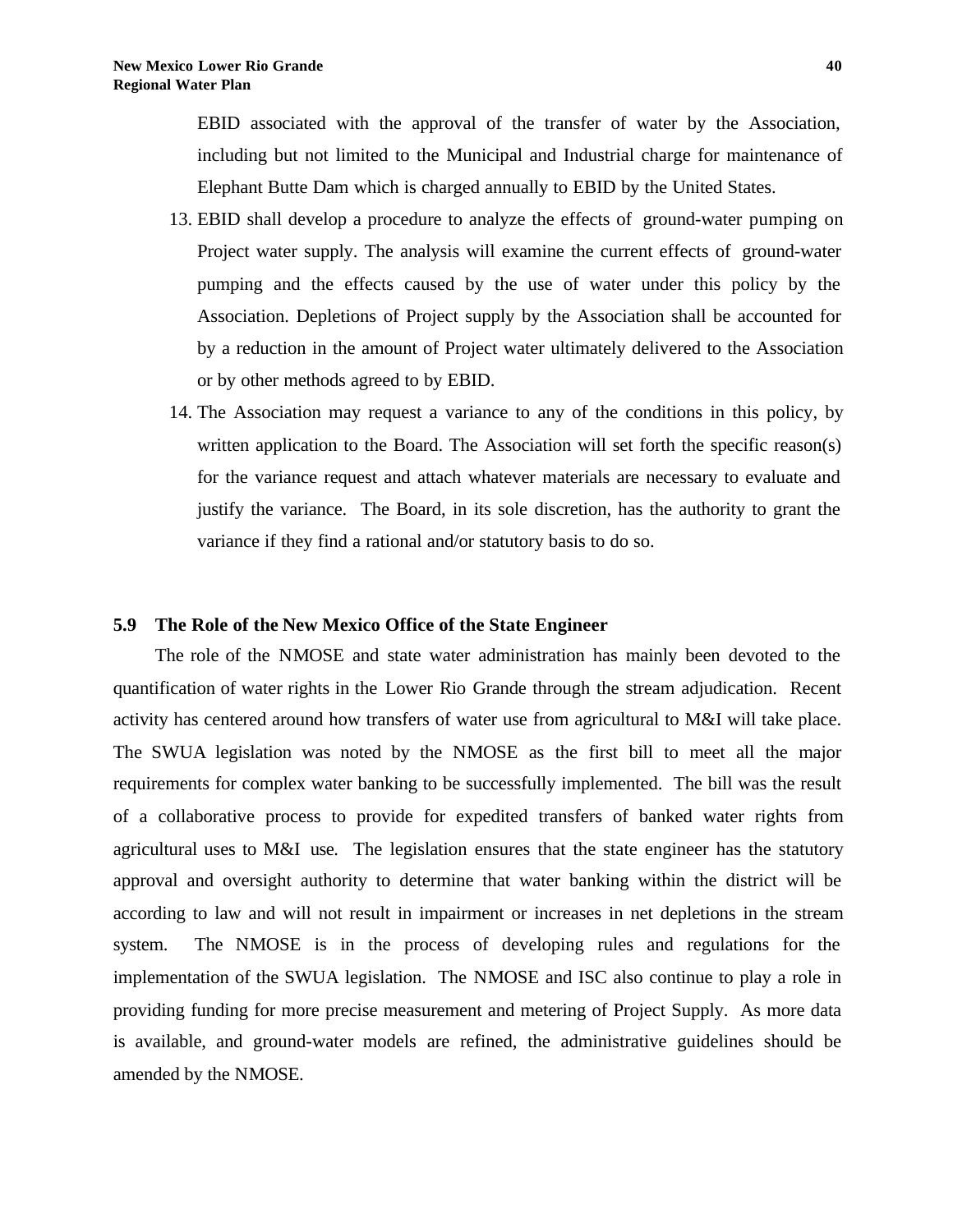## **5.10 Legal Issues Needing Resolution**

The most pressing legal issues center around the quantification of existing surface and ground water rights within the Lower Rio Grande Basin and the ability to transfer water rights when most of the water rights in the Lower Rio Grande have not been adjudicated. Quantification of water rights is the subject of the ongoing Lower Rio Grande stream adjudication. In addition, the issue of the United States' ability to condition any transfer of Rio Grande Project water from agricultural to municipal and industrial uses must to be resolved.

The City of El Paso is proposing a bill in Congress that will exempt the Rio Grande Project from the 1920 Miscellaneous Purposes Act for municipal transfers. EBID and the City of Las Cruces will support the legislation if it exempts the entire Project from the 1920 Act.

Aside from the issues of quantification and transfer, the next set of issues that need resolution revolve around the Operating Agreement for the Rio Grande Project. Not having a written operating agreement in the Project between the United States, EPCWID#1 And EBID has led to numerous claims by Texas entities with respect to Project water. Issues of misallocation of Project supply, under delivery, return flow credits, water quality, year around delivery, carry over storage, supplemental well pumping, Canutillo Wellfield pumping, Project water use in Hudspeth County and credit for the lining of the American Canal have all been raised in the various lawsuits enumerated in section 5.4. It is clear that an Operating Agreement has the potential to resolve many of these issues or simply resolve the issue of project water allocation between the two irrigation districts. EBID continues to suggest that the two districts need to reach agreement on the major points in the operating agreement even if all of the issues are not resolved.

## **5.11 Local Conflicts**

Aside from the conflicts that will arise among junior and senior water users, conflicts have revolved around claims to service area. Doña Ana County and the City of Sunland Park have litigated over the right to serve in the Southern part of Doña Ana County.

In January of 2002, Doña Ana Mutual Domestic Water Users Association filed suit against the City of Las Cruces in a Federal court to protect the Association's service area. Most recently, Doña Ana Mutual Domestic and the City of Las Cruces have settled their issues regarding service area.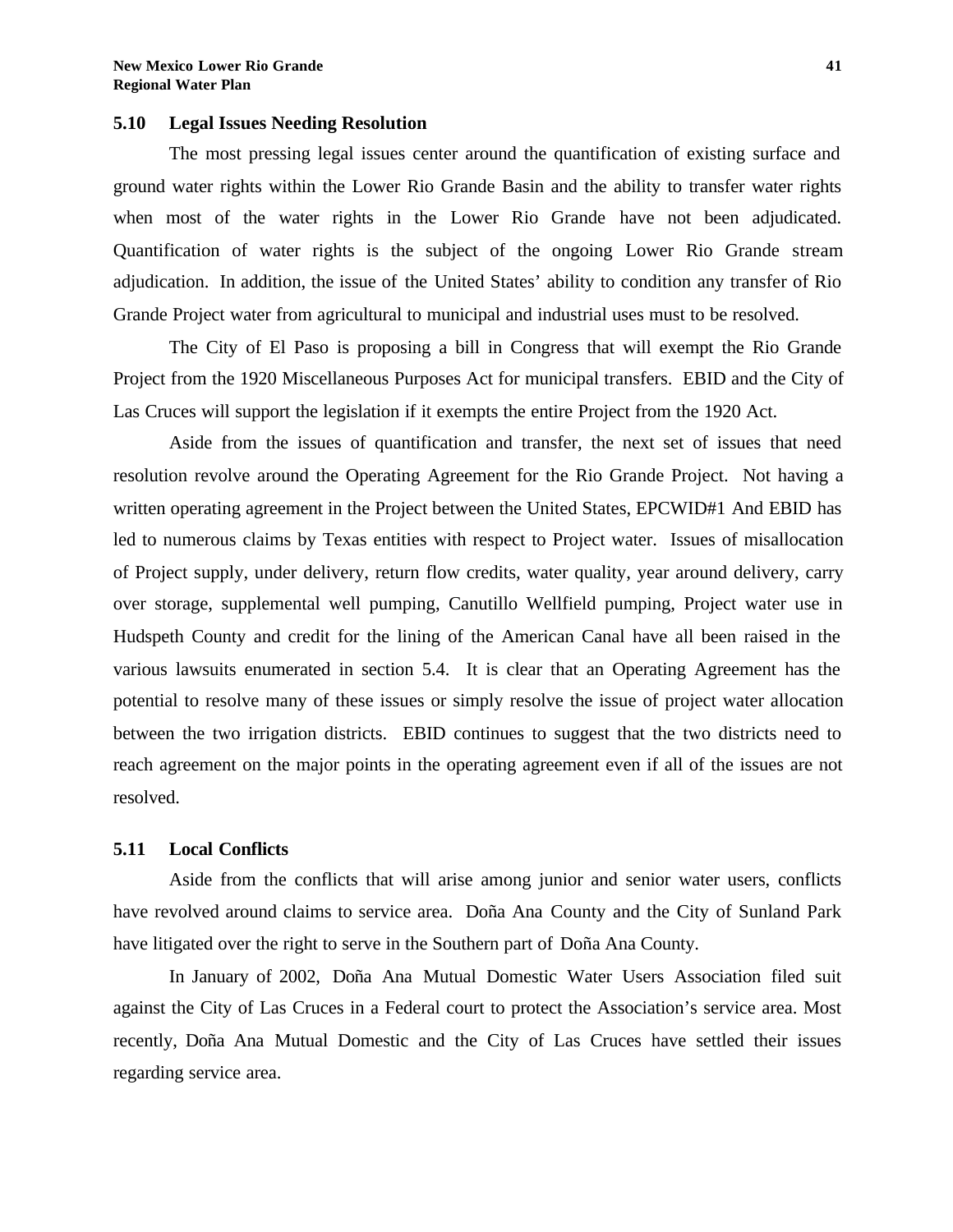### **5.12 Legal Limitations**

Legal limitations on the water supply for the Lower Rio Grande will ultimately be determined in the ongoing stream adjudication. The actual amount of ground-water use in the Lower Rio Grande that can occur without damage to a senior water right holder will ultimately be determined by the court. In order for junior ground-water users to continue to pump, they will have to acquire more senior ground-water rights, switch to surface water and receive water through one of the regional surface-water treatment plants or acquire offsets to their effect on senior water right holders through a mechanism like a Special Water Users Association (SWUA). Surface water allocations in the Project between the two irrigation districts will ultimately be determined in some form of Operating Agreement. Texas entities have alleged that the New Mexico portion of the Project is taking more than their share and seek a larger portion of the allocation of Project supply. The United States may also pose a hurdle in the conversion of Project water to Municipal and Industrial (M&I) use. EBID has initiated litigation to have the court determine whether or not the United States will have a say in these transfers under the 1920 Act.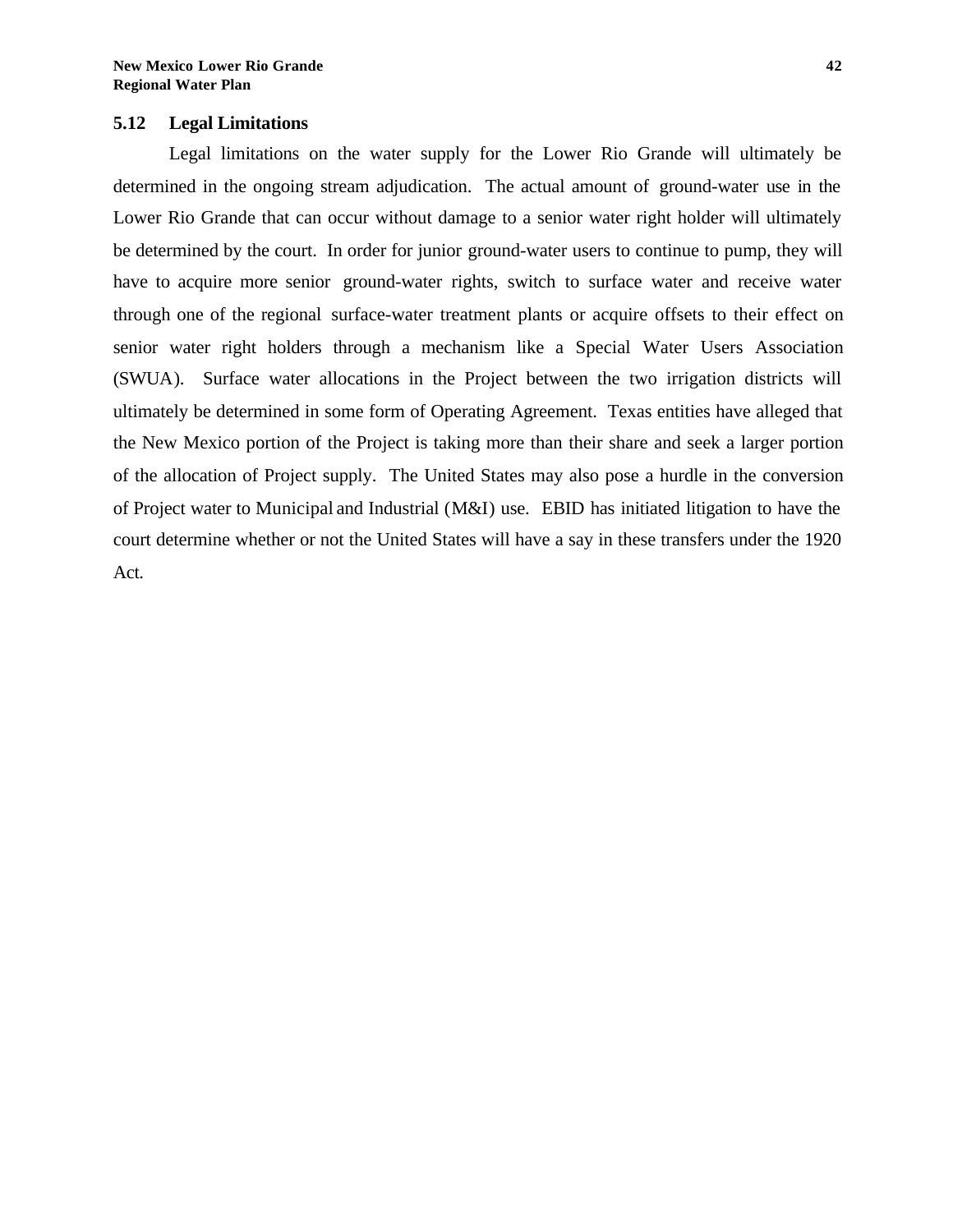## **6.0 WATER RESOURCES ASSESSMENT FOR THE PLANNING REGION**

#### **6.1 Water Supply**

#### **6.1.1 Surface Water Supply**

## **6.1.1.1 Precipitation**

According to the environmental service records of the NMSU Climate Center, the average annual precipitation is approximately 8 to 8-1/2 inches for Las Cruces (NMSU Weather Bulletin 9) and varies from 7 to 9 inches across the Planning Region (Bullock and Neher, 1980). More than half of this annual precipitation usually occurs in the form of thunderstorms between April and October. The more intense of these storms often occur during the period of July through September.

Nineteen weather gage stations were located within the planning area. Of the nineteen stations located, only four had historic data for their period of record (based on discussions with the State Climatologist and the National Weather Service). Consistent data was not available for the remaining fifteen stations. The four stations listed in the planning area are Caballo Dam, Hatch, Jornada Experimental Range and NMSU. The tables below show the locations of the fifteen stations (Table 6.1) and the relevant data for the four stations which have historical data (Tables 6.2 through 6.5). The pan evaporation data available for the study area including the periods of record, monthly average evaporation and the total annual evaporation average are listed in Table 6.6. In addition, graphs of the precipitation and temperatures at each of the four stations listed in Tables 6.2 through 6.5 are included as Figures 6.1 through 6.4 and 6.5 through 6.8, respectively. A precipitation contour map of the study area is also included as Figure 6.9.

| <b>TABLE 6.1: IDENTIFIED PRECIPITATION GAGES, DOÑA ANA, SOUTHERN</b> |
|----------------------------------------------------------------------|
| <b>PORTION OF SIERRA AND WESTERN OTERO COUNTIES</b>                  |

| <b>Station</b> | Latitude           | Longitude           | <b>Elevation</b> (ft) | <b>Period of Record</b> |
|----------------|--------------------|---------------------|-----------------------|-------------------------|
| Afton 6 NE     | N32 07             | W <sub>106</sub> 52 | 4187.9                | 07/1946-12/1999         |
| Caballo        | N32.54             | W <sub>107</sub> 18 | 4190                  | 11/1938-07/2000         |
| Chaparral      | N32 01             | W <sub>106</sub> 25 | 4002.9                | $10/1997$ -Present      |
| Garfield       | N <sub>3</sub> 245 | W <sub>107</sub> 16 | 4103.0                | 07/1946-10/1948         |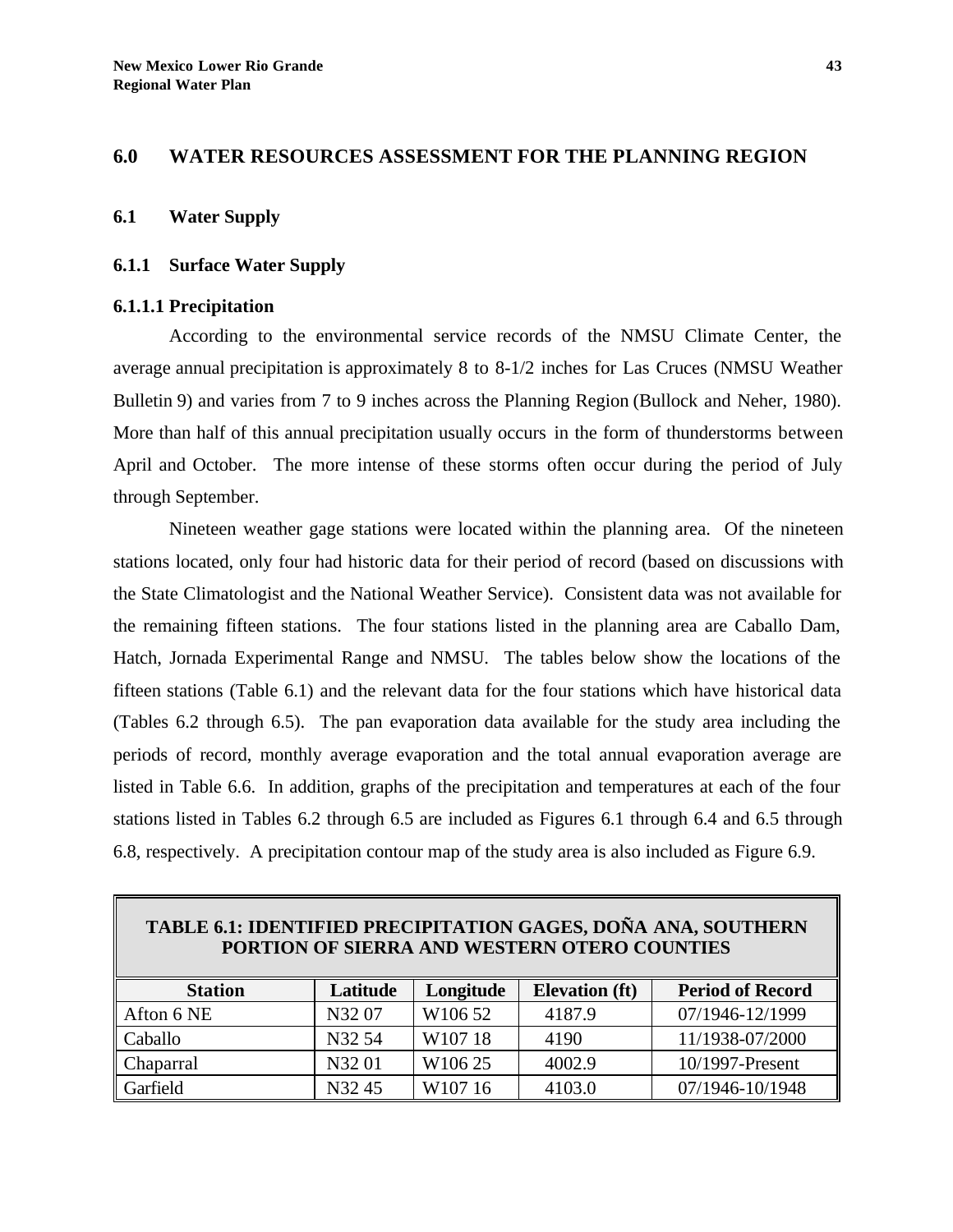| TABLE 6.1: IDENTIFIED PRECIPITATION GAGES, DONA ANA, SOUTHERN |          |           | PORTION OF SIERRA AND WESTERN OTERO COUNTIES |                         |
|---------------------------------------------------------------|----------|-----------|----------------------------------------------|-------------------------|
| <b>Station</b>                                                | Latitude | Longitude | <b>Elevation</b> (ft)                        | <b>Period of Record</b> |
| Hatch                                                         | N3240    | W10709    | 4039.0                                       | 07/1946-03/2000         |
| Jornada Experimental<br>Range                                 | N32 37   | W10644    | 4265.0                                       | 12/1925-04/2000         |
| La Mesa                                                       | N3205    | W10634    |                                              | 07/1947-01/1951         |
| Las Cruces KGRT<br>Radio                                      | N32 16   | W10644    | 3879.9                                       | 09/1975-04/1976         |
| Las Cruces KGRT<br>Radio                                      | N3249    | W10649    | 3895.0                                       | 04/1976-Present         |
| Las Cruces Municipal<br>Airport                               | N32 17   | W106 55   | 4452.9                                       | 10/1948-Present         |

# **TABLE 6.1: IDENTIFIED PRECIPITATION GAGES, DOÑA ANA, SOUTHERN**

# **TABLE 6.2: CABALLO DAM, NM-STATION 291286, N32 54 W107 18, 4190 FT, 11/1938-07/2000, SOUTHERN PORTION OF SIERRA COUNTY**

| <b>Month</b> | Average<br><b>Monthly</b><br><b>Snow</b><br>Fall | Average<br><b>Annual</b><br><b>Total</b><br><b>Snow Fall</b> | <b>Average</b><br><b>Total</b><br><b>Monthly</b><br><b>Precipitation</b> | Average<br><b>Total</b><br>Annual<br>Precipitation | <b>Average</b><br><b>Monthly</b><br><b>Temperature</b><br>(F) |      |      | <b>Average</b><br><b>Annual</b><br><b>Temperature</b><br>(F) |
|--------------|--------------------------------------------------|--------------------------------------------------------------|--------------------------------------------------------------------------|----------------------------------------------------|---------------------------------------------------------------|------|------|--------------------------------------------------------------|
|              | (in)                                             | (in)                                                         | (in)                                                                     | (in)                                               | High                                                          | Low  | High | Low                                                          |
|              |                                                  | 1.0                                                          |                                                                          | 9.62                                               |                                                               |      | 76.8 | 44.4                                                         |
| Jan.         | 0.3                                              |                                                              | 0.41                                                                     |                                                    | 56.6                                                          | 25.7 |      |                                                              |
| Feb.         | 0.0                                              |                                                              | 0.32                                                                     |                                                    | 62.0                                                          | 29.5 |      |                                                              |
| Mar.         | 0.1                                              |                                                              | 0.27                                                                     |                                                    | 68.4                                                          | 35.1 |      |                                                              |
| Apr.         | 0.0                                              |                                                              | 0.20                                                                     |                                                    | 77.1                                                          | 42.2 |      |                                                              |
| May          | 0.0                                              |                                                              | 0.33                                                                     |                                                    | 85.4                                                          | 50.3 |      |                                                              |
| Jun.         | 0.0                                              |                                                              | 0.70                                                                     |                                                    | 94.9                                                          | 59.7 |      |                                                              |
| Jul.         | 0.0                                              |                                                              | 1.79                                                                     |                                                    | 95.4                                                          | 65.6 |      |                                                              |
| Aug.         | 0.0                                              |                                                              | 2.06                                                                     |                                                    | 92.8                                                          | 63.9 |      |                                                              |
| Sep.         | 0.0                                              |                                                              | 1.54                                                                     |                                                    | 87.5                                                          | 56.7 |      |                                                              |
| Oct.         | 0.0                                              |                                                              | 0.93                                                                     |                                                    | 78.1                                                          | 44.7 |      |                                                              |
| Nov.         | 0.2                                              |                                                              | 0.44                                                                     |                                                    | 66.1                                                          | 33.2 |      |                                                              |
| Dec.         | 0.3                                              |                                                              | 0.61                                                                     |                                                    | 56.8                                                          | 26.5 |      |                                                              |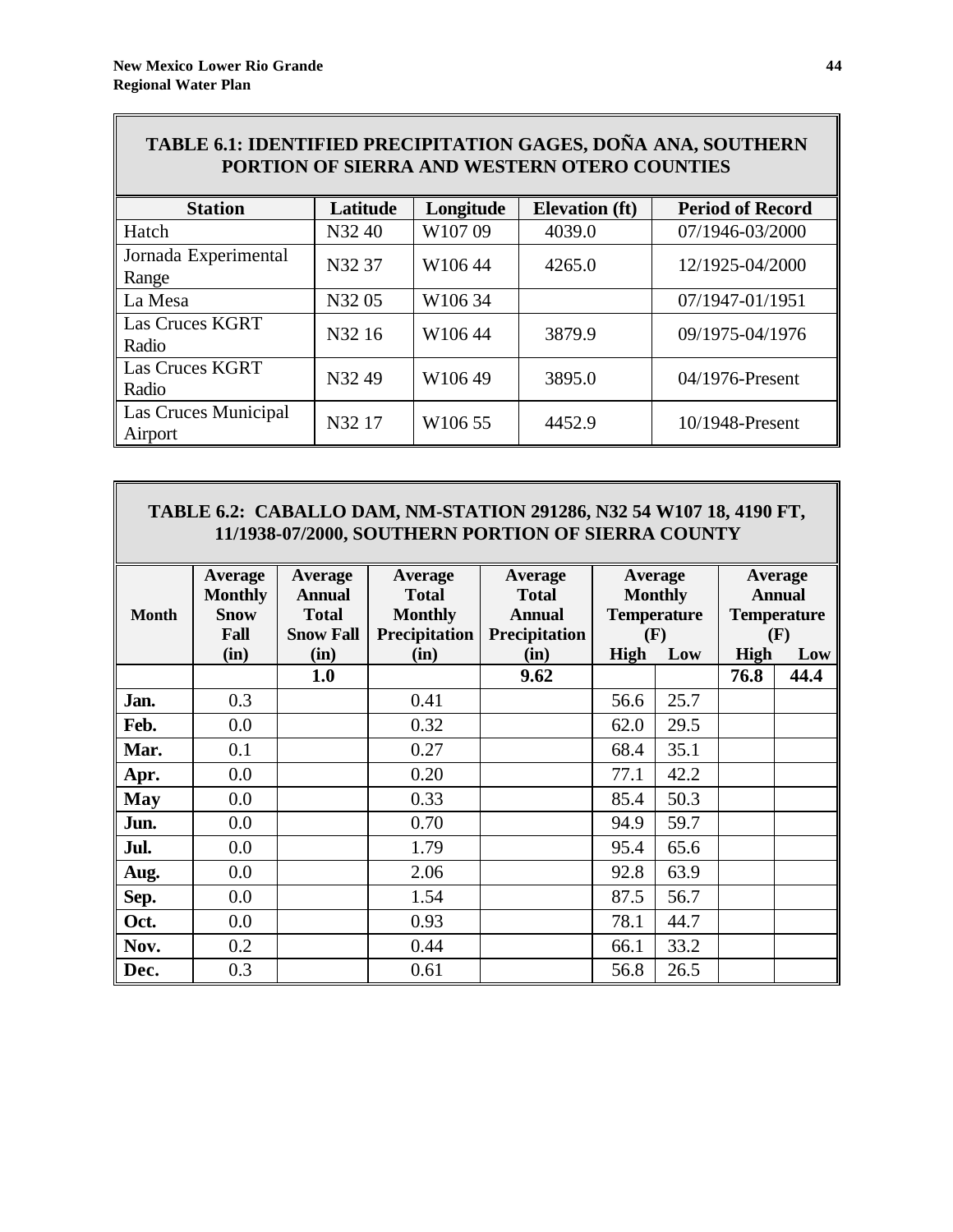| TABLE 6.3: HATCH, NM-STATION 293855, N32 40 W107 09, 4039.0 FT, 07/1946-<br>03/2000, DOÑA ANA COUNTY |                                                                 |                                                                             |                                                                                  |                                                                   |                                                                       |      |             |                                                                     |  |  |  |
|------------------------------------------------------------------------------------------------------|-----------------------------------------------------------------|-----------------------------------------------------------------------------|----------------------------------------------------------------------------------|-------------------------------------------------------------------|-----------------------------------------------------------------------|------|-------------|---------------------------------------------------------------------|--|--|--|
| <b>Month</b>                                                                                         | <b>Average</b><br><b>Monthly</b><br><b>Snow</b><br>Fall<br>(in) | <b>Average</b><br><b>Annual</b><br><b>Total</b><br><b>Snow Fall</b><br>(in) | <b>Average</b><br><b>Total</b><br><b>Monthly</b><br><b>Precipitation</b><br>(in) | Average<br><b>Total</b><br><b>Annual</b><br>Precipitation<br>(in) | Average<br><b>Monthly</b><br><b>Temperature</b><br>(F)<br>High<br>Low |      | <b>High</b> | <b>Average</b><br><b>Annual</b><br><b>Temperature</b><br>(F)<br>Low |  |  |  |
|                                                                                                      |                                                                 | 2.6                                                                         |                                                                                  | 9.77                                                              |                                                                       |      | 77.9        | 41.8                                                                |  |  |  |
| Jan.                                                                                                 | 1.0                                                             |                                                                             | 0.49                                                                             |                                                                   | 58.9                                                                  | 23.5 |             |                                                                     |  |  |  |
| Feb.                                                                                                 | 0.3                                                             |                                                                             | 0.37                                                                             |                                                                   | 63.7                                                                  | 26.7 |             |                                                                     |  |  |  |
| Mar.                                                                                                 | 0.1                                                             |                                                                             | 0.25                                                                             |                                                                   | 70.0                                                                  | 33.4 |             |                                                                     |  |  |  |
| Apr.                                                                                                 | 0.1                                                             |                                                                             | 0.26                                                                             |                                                                   | 78.2                                                                  | 40.7 |             |                                                                     |  |  |  |
| May                                                                                                  | 0.0                                                             |                                                                             | 0.34                                                                             |                                                                   | 86.4                                                                  | 48.5 |             |                                                                     |  |  |  |
| Jun.                                                                                                 | 0.0                                                             |                                                                             | 0.56                                                                             |                                                                   | 95.2                                                                  | 56.9 |             |                                                                     |  |  |  |
| Jul.                                                                                                 | 0.0                                                             |                                                                             | 1.87                                                                             |                                                                   | 95.2                                                                  | 63.0 |             |                                                                     |  |  |  |
| Aug.                                                                                                 | 0.0                                                             |                                                                             | 2.08                                                                             |                                                                   | 92.8                                                                  | 61.2 |             |                                                                     |  |  |  |
| Sep.                                                                                                 | 0.0                                                             |                                                                             | 1.47                                                                             |                                                                   | 87.9                                                                  | 53.7 |             |                                                                     |  |  |  |
| Oct.                                                                                                 | 0.0                                                             |                                                                             | 1.00                                                                             |                                                                   | 79.1                                                                  | 41.1 |             |                                                                     |  |  |  |
| Nov.                                                                                                 | 0.3                                                             |                                                                             | 0.40                                                                             |                                                                   | 68.0                                                                  | 29.6 |             |                                                                     |  |  |  |
| Dec.                                                                                                 | 0.6                                                             |                                                                             | 0.68                                                                             |                                                                   | 59.2                                                                  | 23.6 |             |                                                                     |  |  |  |

# **TABLE 6.3: HATCH, NM-STATION 293855, N32 40 W107 09, 4039.0 FT, 07/1946-**

# **TABLE 6.4: JORNADA EXPERIMENTAL RANGE, NM-STATION 294426, N32 37 W106 44, 4265.0 FT, 12/1925-04/2000, DOÑA COUNTY**

|              | Average        | Average          | Average              | Average              |                    | Average        |                    | Average |
|--------------|----------------|------------------|----------------------|----------------------|--------------------|----------------|--------------------|---------|
|              | <b>Monthly</b> | <b>Annual</b>    | <b>Total</b>         | <b>Total</b>         |                    | <b>Monthly</b> | <b>Annual</b>      |         |
| <b>Month</b> | Snow           | <b>Total</b>     | <b>Monthly</b>       | <b>Annual</b>        | <b>Temperature</b> |                | <b>Temperature</b> |         |
|              | Fall           | <b>Snow Fall</b> | <b>Precipitation</b> | <b>Precipitation</b> |                    | (F)            | (F)                |         |
|              | (in)           | (in)             | (in)                 | (in)                 | <b>High</b>        | Low            | High               | Low     |
|              |                | 2.3              |                      | 10.12                |                    |                | 76.8               | 39.7    |
| Jan.         | 0.8            |                  | 0.52                 |                      | 56.9               | 20.8           |                    |         |
| Feb.         | 0.3            |                  | 0.36                 |                      | 62.2               | 24.5           |                    |         |
| Mar.         | 0.1            |                  | 0.29                 |                      | 68.9               | 29.9           |                    |         |
| Apr.         | 0.0            |                  | 0.21                 |                      | 77.0               | 37.1           |                    |         |
| <b>May</b>   | 0.0            |                  | 0.41                 |                      | 85.4               | 45.2           |                    |         |
| Jun.         | 0.0            |                  | 0.60                 |                      | 94.6               | 55.2           |                    |         |
| Jul.         | 0.0            |                  | 1.94                 |                      | 95.5               | 62.2           |                    |         |
| Aug.         | 0.0            |                  | 2.13                 |                      | 92.3               | 60.4           |                    |         |
| Sep.         | 0.0            |                  | 1.52                 |                      | 87.0               | 52.7           |                    |         |
| Oct.         | 0.0            |                  | 0.93                 |                      | 78.0               | 40.1           |                    |         |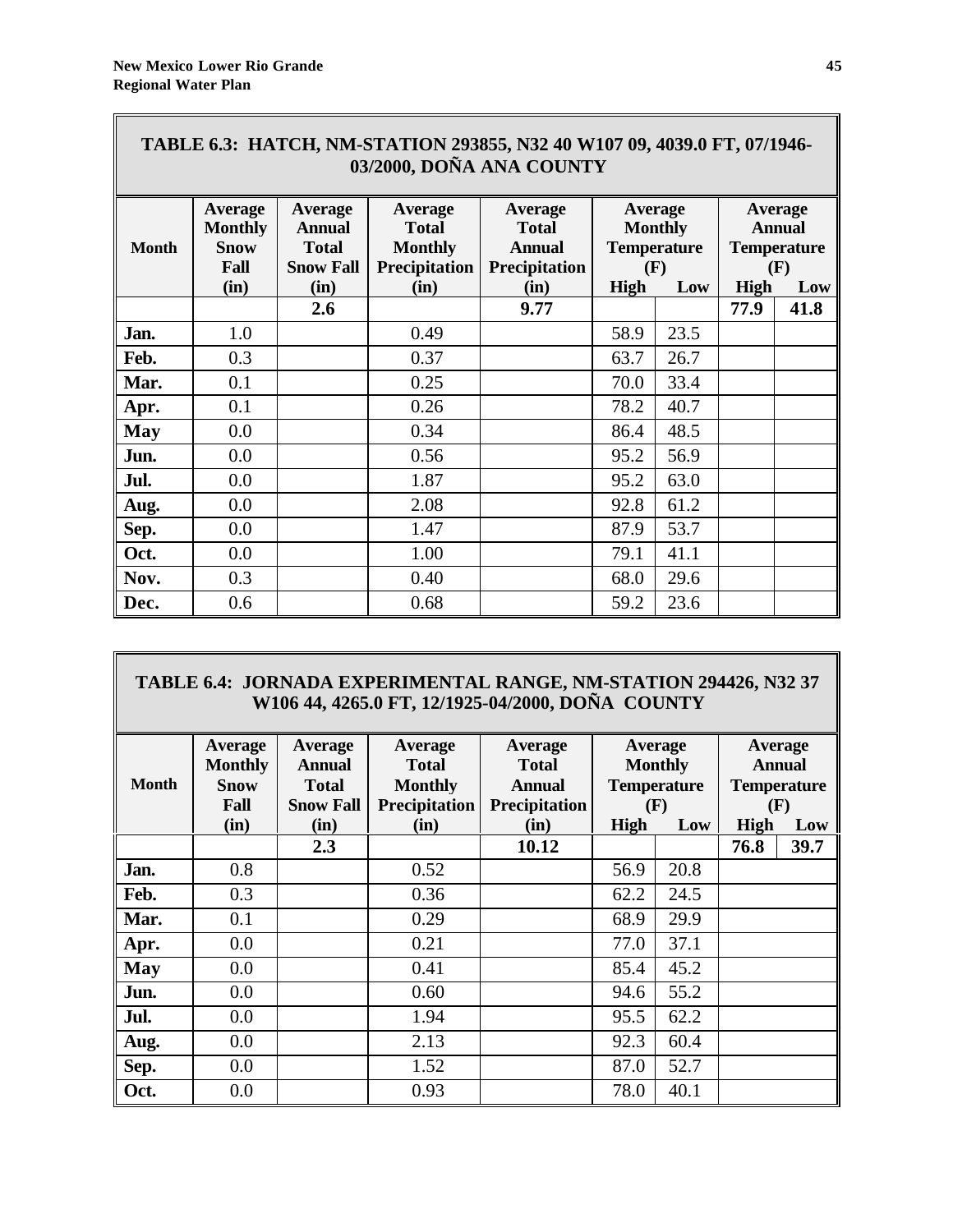| TABLE 6.4: JORNADA EXPERIMENTAL RANGE, NM-STATION 294426, N32 37<br>W106 44, 4265.0 FT, 12/1925-04/2000, DOÑA COUNTY |                                                                                                                                                                                                                                                                                                                                                                                     |      |      |      |             |      |             |     |  |  |
|----------------------------------------------------------------------------------------------------------------------|-------------------------------------------------------------------------------------------------------------------------------------------------------------------------------------------------------------------------------------------------------------------------------------------------------------------------------------------------------------------------------------|------|------|------|-------------|------|-------------|-----|--|--|
| <b>Month</b>                                                                                                         | <b>Average</b><br>Average<br><b>Average</b><br>Average<br>Average<br>Average<br><b>Monthly</b><br><b>Monthly</b><br><b>Annual</b><br><b>Annual</b><br><b>Total</b><br><b>Total</b><br><b>Monthly</b><br><b>Temperature</b><br><b>Snow</b><br><b>Total</b><br><b>Temperature</b><br><b>Annual</b><br><b>Precipitation</b><br>Precipitation<br><b>Snow Fall</b><br>Fall<br>(F)<br>(F) |      |      |      |             |      |             |     |  |  |
|                                                                                                                      | (in)                                                                                                                                                                                                                                                                                                                                                                                | (in) | (in) | (in) | <b>High</b> | Low  | <b>High</b> | Low |  |  |
| Nov.                                                                                                                 | 0.3                                                                                                                                                                                                                                                                                                                                                                                 |      | 0.49 |      | 66.2        | 27.8 |             |     |  |  |
| Dec.                                                                                                                 | 0.1                                                                                                                                                                                                                                                                                                                                                                                 |      | 0.72 |      | 57.1        | 20.8 |             |     |  |  |

# **TABLE 6.5: NEW MEXICO STATE UNIVERSITY, NM, STATION 290131-N32 17, W106 45-3910.0 FT-01/1892-03/1959, STATION 298535-N32 17, W106 45-3880.0 FT-04/1959-01/2001, DOÑA ANA COUNTY**

| <b>Month</b> | <b>Average</b><br><b>Monthly</b><br><b>Total</b><br><b>Snow</b> | <b>Average</b><br><b>Annual</b><br><b>Total</b><br><b>Snow Fall</b> | Average<br><b>Total</b><br><b>Monthly</b><br>Precipitation | <b>Average</b><br><b>Total</b><br><b>Annual</b><br>Precipitation | <b>Average</b><br><b>Monthly</b><br><b>Temperature</b><br>(F) |      | <b>Average</b><br><b>Annual</b><br><b>Temperature</b><br>(F) |      |
|--------------|-----------------------------------------------------------------|---------------------------------------------------------------------|------------------------------------------------------------|------------------------------------------------------------------|---------------------------------------------------------------|------|--------------------------------------------------------------|------|
|              | Fall (in)                                                       | (in)                                                                | (in)                                                       | (in)                                                             | <b>High</b>                                                   | Low  | <b>High</b>                                                  | Low  |
|              |                                                                 | 3.1                                                                 |                                                            | 8.7                                                              |                                                               |      | 76.7                                                         | 44.3 |
| Jan.         | 0.8                                                             |                                                                     | 0.40                                                       |                                                                  | 57.7                                                          | 26.2 |                                                              |      |
| Feb.         | 0.6                                                             |                                                                     | 0.39                                                       |                                                                  | 62.6                                                          | 29.8 |                                                              |      |
| Mar.         | 0.2                                                             |                                                                     | 0.32                                                       |                                                                  | 69.3                                                          | 35.1 |                                                              |      |
| Apr.         | 0.1                                                             |                                                                     | 0.21                                                       |                                                                  | 77.3                                                          | 42.1 |                                                              |      |
| May          | 0.0                                                             |                                                                     | 0.32                                                       |                                                                  | 85.5                                                          | 50.0 |                                                              |      |
| <b>June</b>  | 0.0                                                             |                                                                     | 0.63                                                       |                                                                  | 94.1                                                          | 59.4 |                                                              |      |
| <b>July</b>  | 0.0                                                             |                                                                     | 1.50                                                       |                                                                  | 94.1                                                          | 65.7 |                                                              |      |
| Aug.         | 0.0                                                             |                                                                     | 1.89                                                       |                                                                  | 91.7                                                          | 63.9 |                                                              |      |
| Sept.        | 0.0                                                             |                                                                     | 1.26                                                       |                                                                  | 86.8                                                          | 56.8 |                                                              |      |
| Oct.         | 0.0                                                             |                                                                     | 0.79                                                       |                                                                  | 77.9                                                          | 44.2 |                                                              |      |
| Nov.         | 0.5                                                             |                                                                     | 0.45                                                       |                                                                  | 66.2                                                          | 32.1 |                                                              |      |
| Dec.         | 1.0                                                             |                                                                     | 0.58                                                       |                                                                  | 57.6                                                          | 26.7 |                                                              |      |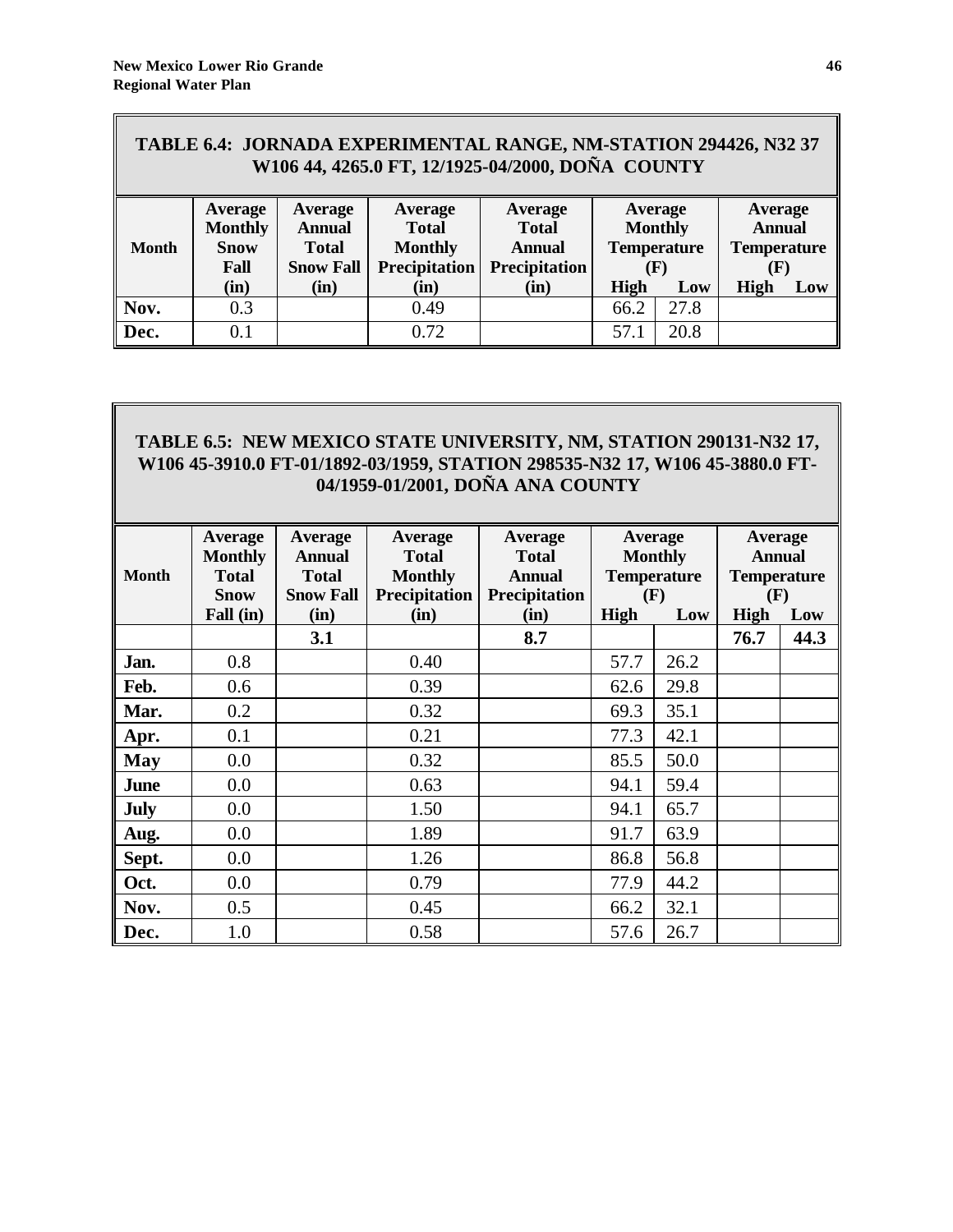| <b>TABLE 6.6: AVERAGE EVAPORATION RATES (INCHES)</b>    |              |                       |                        |                               |             |                        |                        |                                   |                          |                                 |                                  |                       |                                                          |
|---------------------------------------------------------|--------------|-----------------------|------------------------|-------------------------------|-------------|------------------------|------------------------|-----------------------------------|--------------------------|---------------------------------|----------------------------------|-----------------------|----------------------------------------------------------|
|                                                         | J.<br>A<br>N | $\mathbf F$<br>E<br>B | M<br>$\mathbf{A}$<br>R | $\mathbf{A}$<br>P<br>$\bf{R}$ | M<br>A<br>Y | J<br>$\mathbf{U}$<br>N | $\mathbf{J}$<br>U<br>L | $\mathbf{A}$<br>$\mathbf{U}$<br>G | S<br>E<br>${\bf P}$<br>T | $\mathbf 0$<br>$\mathbf C$<br>T | N<br>$\mathbf 0$<br>$\mathbf{V}$ | D<br>E<br>$\mathbf C$ | <b>TOTAL</b><br><b>ANNUAL</b><br>EVAPO-<br><b>RATION</b> |
| Caballo<br>Dam<br><b>Station</b><br>1948-1995           | 4.18         | 4.95                  | 8.52                   | 11.3                          | 13.0        | 14.8                   | 12.7                   | 11.3                              | 9.03                     | 7.13                            | 4.58                             | 3.37                  | 110.7                                                    |
| Jornada<br>Exper.<br>Range<br>1953-1979                 | 2.44         | 4.10                  | 7.24                   | 10.1                          | 11.8        | 12.8                   | 10.7                   | 9.46                              | 7.64                     | 5.63                            | 3.61                             | 2.50                  | 87.9                                                     |
| <b>NMSU</b><br>Weather<br><b>Station</b><br>  1959-1995 | 3.00         | 4.19                  | 7.24                   | 9.86                          | 12.1        | 13.0                   | 12.1                   | 10.4                              | 8.03                     | 6.12                            | 3.58                             | 2.79                  | 93.6                                                     |

Source: NMSU Weather Web Site Accessed June 28, 2001

#### **6.1.1.2 Description of Physical Drainage Basins and Topography**

The study area consists of four distinct drainage basins which are structurally depressed units that were displaced downward with respect to surrounding mountain uplifts (W.E. King, et al.). Upland watershed areas drain to the basins in the direction of the Rio Grande, which is the sole perennial surface-water source in the Plan area. A few of these watershed drainage systems reach the Rio Grande, while a significant number of them "dead-end" into the sandy bottoms of the main drainage basins. A topographic map of the study area showing the general watershed boundaries is included as Figure 6.10.

The Rio Grande flows through a valley that is part of a narrow structural depression that passes through three physiographic provinces. In the Basin and Range Province, the river flows from north to south through alternating series of broad and narrow valley segments that coincide with several series of structural basins each separated by uplifts of more resistant older rocks (Soils and Geomorphology in the Basin and Range Province area of Southern New Mexico – Guidebook to the Desert Project: New Mexico Bureau of Mines and Mineral Resources: Gile, Hawley, and Grossman, 1981). Most of the valley is incised in intermontane basin-fill and associated volcanics. A stepped sequence of valley-border surfaces, graded to successive lower levels of river incision, is inserted below basin-fill and piedmont-erosion surfaces.

A complete range of channel types can be seen traversing the basins, which trend approximately northwest to southeast. The channel types are influenced mainly by basin slopes,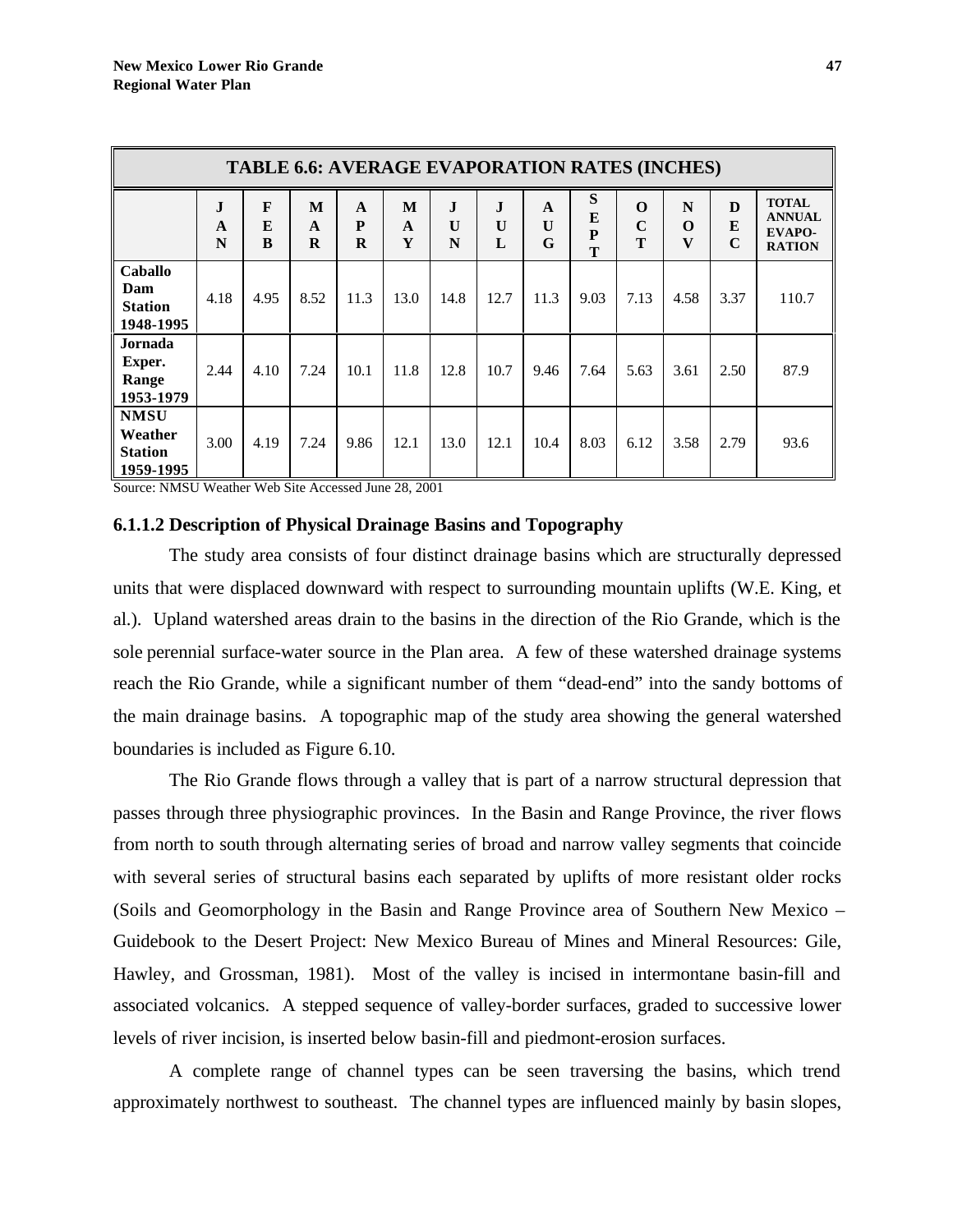underlying bedrock units, and soil formation and cover. Basin slopes range from nearly level (less than one percent) on the flood plains to seventy percent on the uplands and mountainsides. On flood plains and stream terraces, slopes range from zero to one percent. The slopes on fans, terraces, ridges, valleys and basin floors, and higher flood plains and piedmonts range from one to forty percent. Surrounding mesas, plains, upper basin floors, fans, higher ridges, and some uplands and mountains have slopes ranging from one percent to seventy-five percent.

#### **6.1.1.3 Stream Flow and Sources of Stream Flow**

The primary source of surface-water flow within the Plan area is from the Rio Grande itself. Within the Plan area, stream flows from external sources are limited to intermittent (nonperennial) flows from arroyos during the summer months caused by infrequent large frontal activity storms. Finally, a smaller source of flows is from municipal and non-municipal wastewater treatment plant systems along the 100-mile river reach that utilize ground water and then treat the non-consumed ground water prior to discharge into the system.

#### **6.1.1.3.1 Rio Grande Flow from Upstream**

The Rio Grande Project is the major determinant in discussion of available surface-water supplies within the Plan region. The project, constructed in the early 1900's, developed all of the remaining flows of the Rio Grande and its tributaries from Elephant Butte Reservoir to Fort Quitman, Texas. Within the local region, the EBID administers the Project. The EBID Project boundaries are also shown on Figure 6.10.

Water supplies within the Rio Grande vary from year to year depending on annual precipitation within the system. Historical records indicate that the supply has consistently been above one-half of the normal capacity of the river system. This would equate to an available water supply of at least 790,000 ac-ft for about 25 percent of the time and a water supply of at least 600,000 ac-ft about 85 percent of the time (1994 Doña Ana County Regional Water Plan).

#### **6.1.1.3.2 Surface Water Runoff**

During the summer months, orographic lifting of warm air masses produces severe shortduration thunderstorms that generate significant volumes of stormwater runoff. Depending on the channel geology and slope of arroyos collecting and conveying the runoff, sometimes there are intermittent flows from these arroyos to the Rio Grande. However, most of the flows in the arroyos "dead-end" in sand beds in the respective basins and do not reach the river. There are no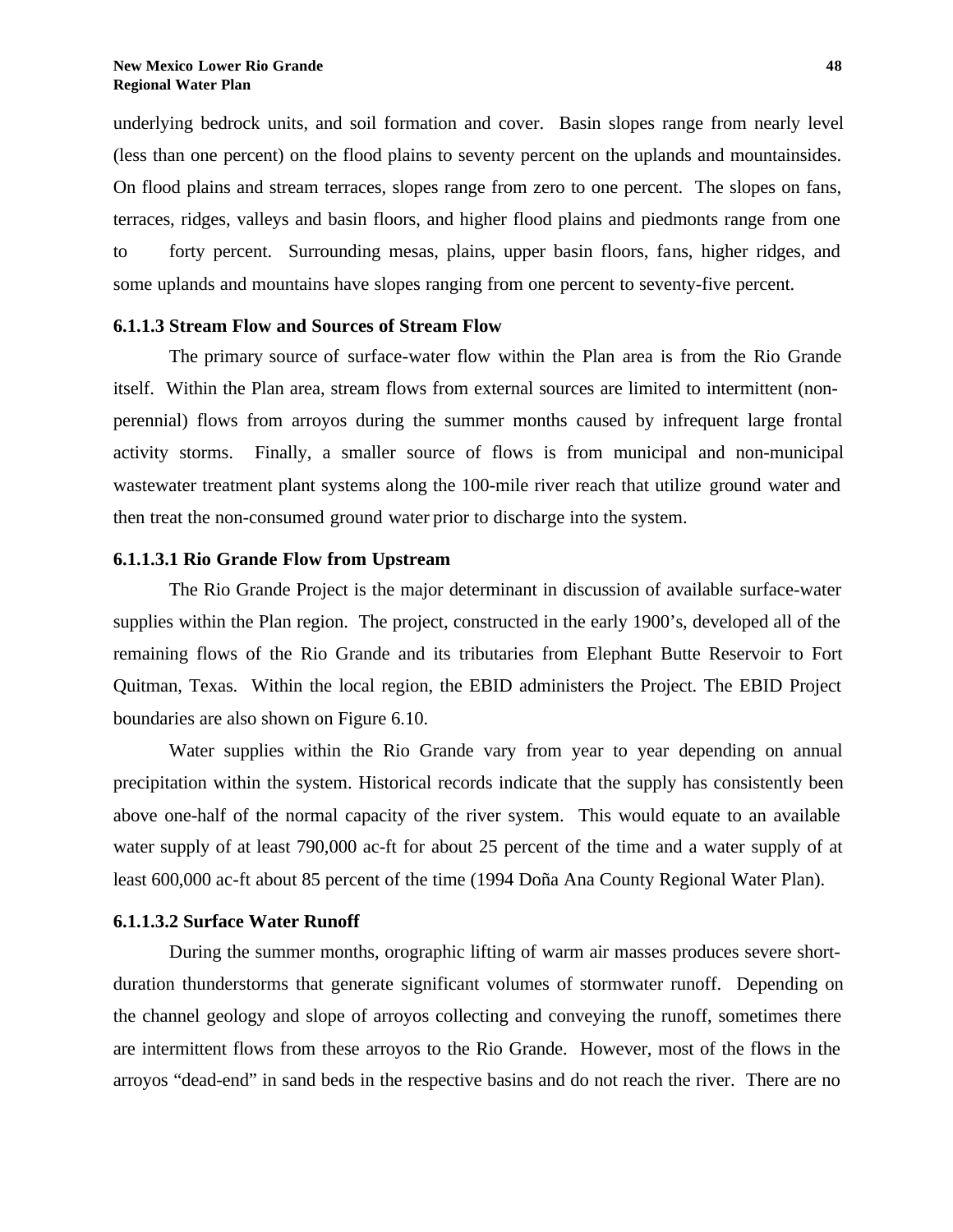natural perennial surface-water flows within the study area that intersect the Rio Grande. The volume of surface runoff is included in identification of available surface-water resources for the Rio Grande itself. Thus, no additional credit is applied in discussion or identification of runoff volumes from within the Plan area. Major ephemeral surface-water features within the study area are listed in Table 6.7 and discussed below. This table is followed by a description of these ephemeral basins.

| <b>TABLE 6.7: MAJOR BASINS ALONG THE RIO GRANDE WITHIN THE</b><br><b>PLANNING REGION</b> |                                             |                                                       |                                                         |                                                  |  |  |  |  |  |  |  |  |
|------------------------------------------------------------------------------------------|---------------------------------------------|-------------------------------------------------------|---------------------------------------------------------|--------------------------------------------------|--|--|--|--|--|--|--|--|
| <b>Basin Name</b>                                                                        | <b>Basin Area</b> <sup>/a</sup><br>$(mi^2)$ | <b>Basin Length</b> <sup>a</sup><br>(m <sub>i</sub> ) | <b>High Elevation</b> <sup>a</sup><br>(f <sup>t</sup> ) | Low Elevation <sup>'a</sup><br>(f <sup>t</sup> ) |  |  |  |  |  |  |  |  |
| Rincon Arroyo                                                                            | 78.3                                        | 22.0                                                  | 5300                                                    | 4030                                             |  |  |  |  |  |  |  |  |
| <b>Broad Canyon</b>                                                                      | 65.0                                        | 15.7                                                  | 5540                                                    | 3990                                             |  |  |  |  |  |  |  |  |
| Arroyo Cueruo                                                                            | 117.8                                       | 26.2                                                  | 5840                                                    | 4085                                             |  |  |  |  |  |  |  |  |
| Berrenda Creek                                                                           | 90.5                                        | 32.3                                                  | 7640                                                    | 4110                                             |  |  |  |  |  |  |  |  |
| Tierra Blanca<br>Creek                                                                   | 37.1                                        | 19.6                                                  | 8425                                                    | 4120                                             |  |  |  |  |  |  |  |  |
| Montoya Arroyo                                                                           | 17.2                                        | 15.1                                                  | 5415                                                    | 4135                                             |  |  |  |  |  |  |  |  |
| Placitas Arroyo                                                                          | 34.8                                        | 12.2                                                  | 6050                                                    | 4055                                             |  |  |  |  |  |  |  |  |
| Alameda Arroyo                                                                           | 15.6                                        | 8.6                                                   | 5100                                                    | 4270                                             |  |  |  |  |  |  |  |  |
| Las Cruces Arroyo                                                                        | 9.7                                         | 7.1                                                   | 4575                                                    | 3905                                             |  |  |  |  |  |  |  |  |
| <b>Tortugas Arroyo</b>                                                                   | 21.3                                        | 13.9                                                  | 7220                                                    | 3880                                             |  |  |  |  |  |  |  |  |
| Mossman Arroyo                                                                           | 11.5                                        | 11.1                                                  | 6490                                                    | 3860                                             |  |  |  |  |  |  |  |  |
| Pena Blanco<br>Arroyo                                                                    | 24.5                                        | 10.4                                                  | 5585                                                    | 3850                                             |  |  |  |  |  |  |  |  |

/a - Values are approximations.

Rincon Arroyo is a large basin originating on the east side of the Caballo and Redhouse Mountains. The basin is relatively wide with gentle sloping arroyos combining to form the Rincon Arroyo.

Broad Canyon originates in the Sierra de Las Uvas mountain range and feeds the Rio Grande from the west. The majority of the runoff comes from Tailholt Mountain at a slope of 1.9 percent.

Arroyo Cueruo is a relatively small arroyo, however numerous intermittent streams connect to form this large basin. The basin drains into the Rio Grande on the west side between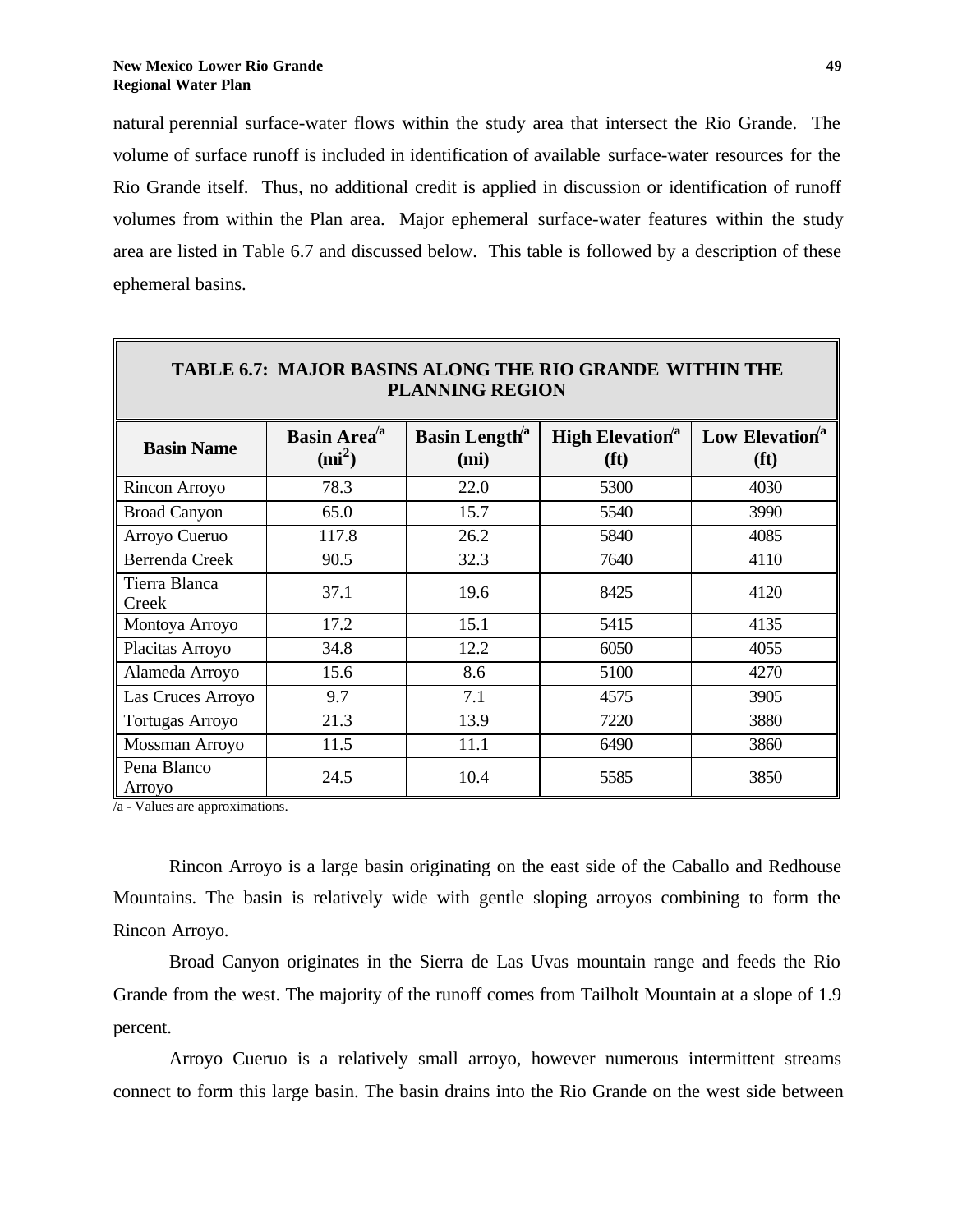Salem and Garfield.

Berrenda Creek originates in the Gila National Forrest at an approximate elevation of 7640 feet above mean sea level draining into the Rio Grande from the west between Derry and Garfield at a slope of 2.1 percent. The drainage basin is relatively narrow with few intermittent streams connection Berrenda Creek.

Tierra Blanca Creek originates in the Gila National Forrest south of Sawyers Peak on Seven Brothers Mountains. This basin is narrow with a moderate amount of intermittent streams connecting to the main creek. The creek originates at an approximate elevation of 8425 feet above mean sea level draining into the Rio Grande on the west between Arrey and Derry at a slope of 4.2 percent.

Montoya Arroyo originates just east of state highway 27 approximately 4.5 south of Hillsboro. The arroyo drains into the Rio Grande approximately 2 miles north of where Tierra Blanca Creeks drains. No intermittent streams combine to form this arroyo.

Placitas Arroyo is fed by a large amount of intermittent streams originating on the north side of the Sierra de Las Uvas at an approximate elevation of 6050 feet above mean sea level. The arroyo drains into the Rio Grande approximately 0.5 miles north of the bridge connecting Hatch and Interstate 25.

Tortugas Arroyo originates in the Organ Mountains through Filmore Canyon at an approximate elevation of 7220 feet above mean sea level. The arroyo enters into a drainage detention dam where the flow is regulated and then released into the Las Cruces lateral on the west side of Interstate 10.

Mossman and Pena Blanca Arroyos originate on the southern portion of the Organ Mountains in Archenback and Long Canyon on the Fort Bliss Military Reservation – McGregor Range. The arroyos both enter into a drainage detention dam and released where the flow is terminated on the west side of Interstate 25.

Alameda and Las Cruces arroyos both originate from runoff from the east side of the Organ Mountains. The Alameda arroyo enters the Alameda Dam with regulated flow resulting on the east side. The Las Cruces arroyo's north and south fork enters drainage detention dams to regulate flow. Both of the arroyos terminate on the east side of the Army Corp of Engineers 500 year design storm detention dam.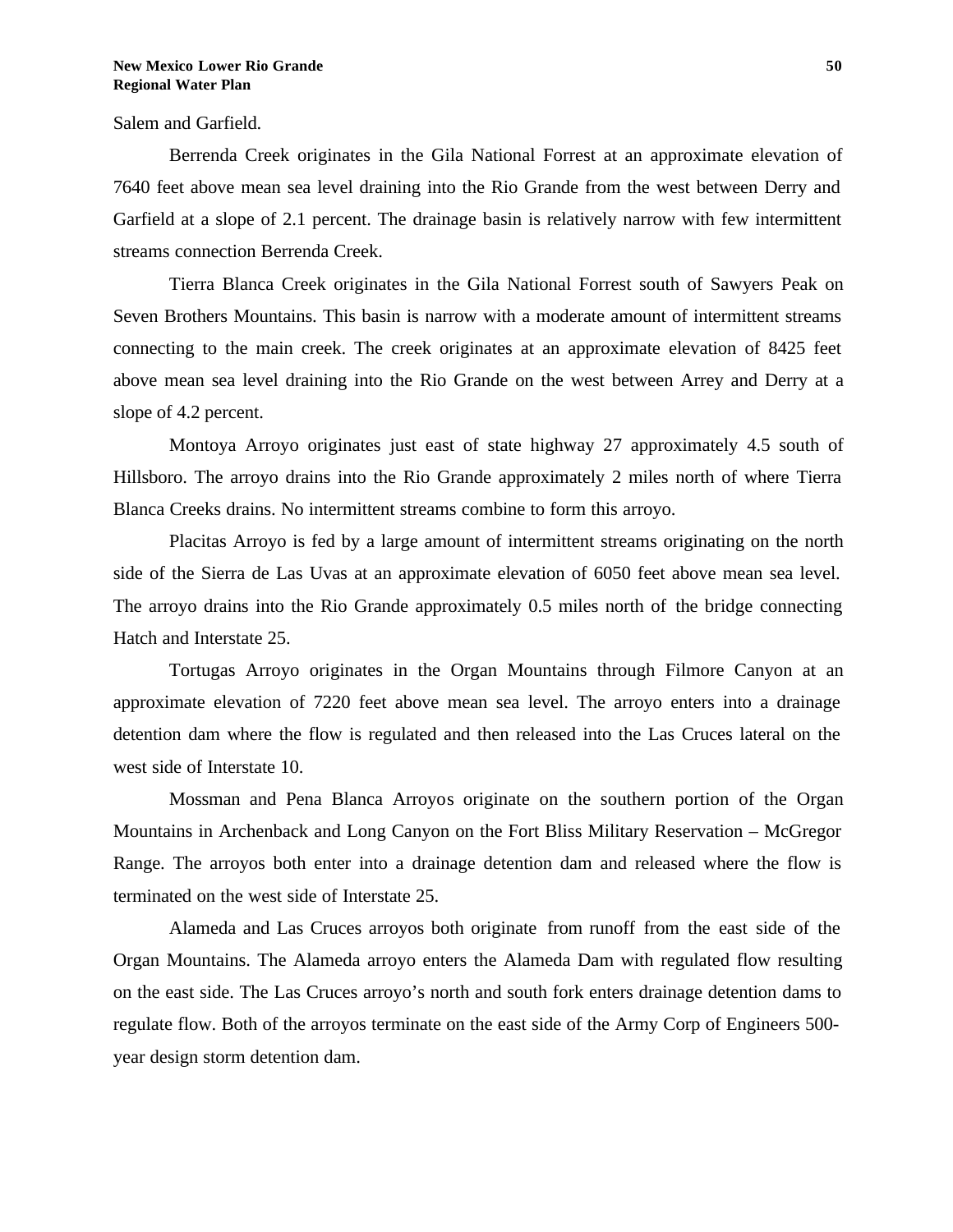#### **6.1.1.3.3 Treated Water Discharges**

Information obtained from the NMED Surface Water Bureau indicate that NPDES permits have been issued to six municipal and other wastewater treatment plants/systems along the river. These permits allow the plants to discharge treated wastewater to the Rio Grande. The treated wastewater is required to conform to USEPA regulatory standards. The six wastewater treatment plants and their NPDES permitted discharges as well as their estimated average daily discharges in million gallons per day (MGD) are tabulated below. Their locations are identified in Figure 6.11.

| <b>Community/Location</b>    | <b>NPDES Permitted</b> | <b>Current Average Discharge</b> |
|------------------------------|------------------------|----------------------------------|
|                              | <b>Discharge (MGD)</b> | (MGD)                            |
| Hatch                        | 0.3                    | 0.25                             |
| Las Cruces                   | 15.0                   | 7.5                              |
| Gadsden ISD                  | < 0.1                  | < 0.02                           |
| Anthony                      | 0.8                    | 0.6                              |
| Santa Teresa                 | 0.8                    | 0.53                             |
| Santa Teresa Border Crossing | N/A                    | 0.3                              |
| <b>Sunland Park</b>          | 2.0                    | 0.8                              |
| <b>Total</b>                 | 19.10                  | 10.0                             |

## **TABLE 6.8: LOCATION/POINTS OF TREATED WASTEWATER DISCHARGES, DOÑA ANA AND SOUTHERN PORTIONS OF SIERRA COUNTIES**

The NMED Surface Water Bureau, Doña Ana County, and the wastewater treatment plants provided the above information. The total permitted discharge of approximately 19.1 MGD from the six plants represents a return flow from water diversions of approximately fiftynine acre-feet per day (ac-ft/day) of treated wastewater to the Rio Grande. Currently however, only an average of about 9.7 MGD (30 ac-ft/day) is being discharged to the river. In addition to these current sources, there are plans to construct two new wastewater treatment plants in the near future in Salem and Santa Teresa. It is estimated that these plants will each discharge approximately 1 MGD of treated wastewater to the Rio Grande. The gain in volume of discharge to the Rio Grande from these wastewater treatment plants may, to some degree, be offset by a decrease in seepage into the river from septic tank discharges in the gaining reaches of the river.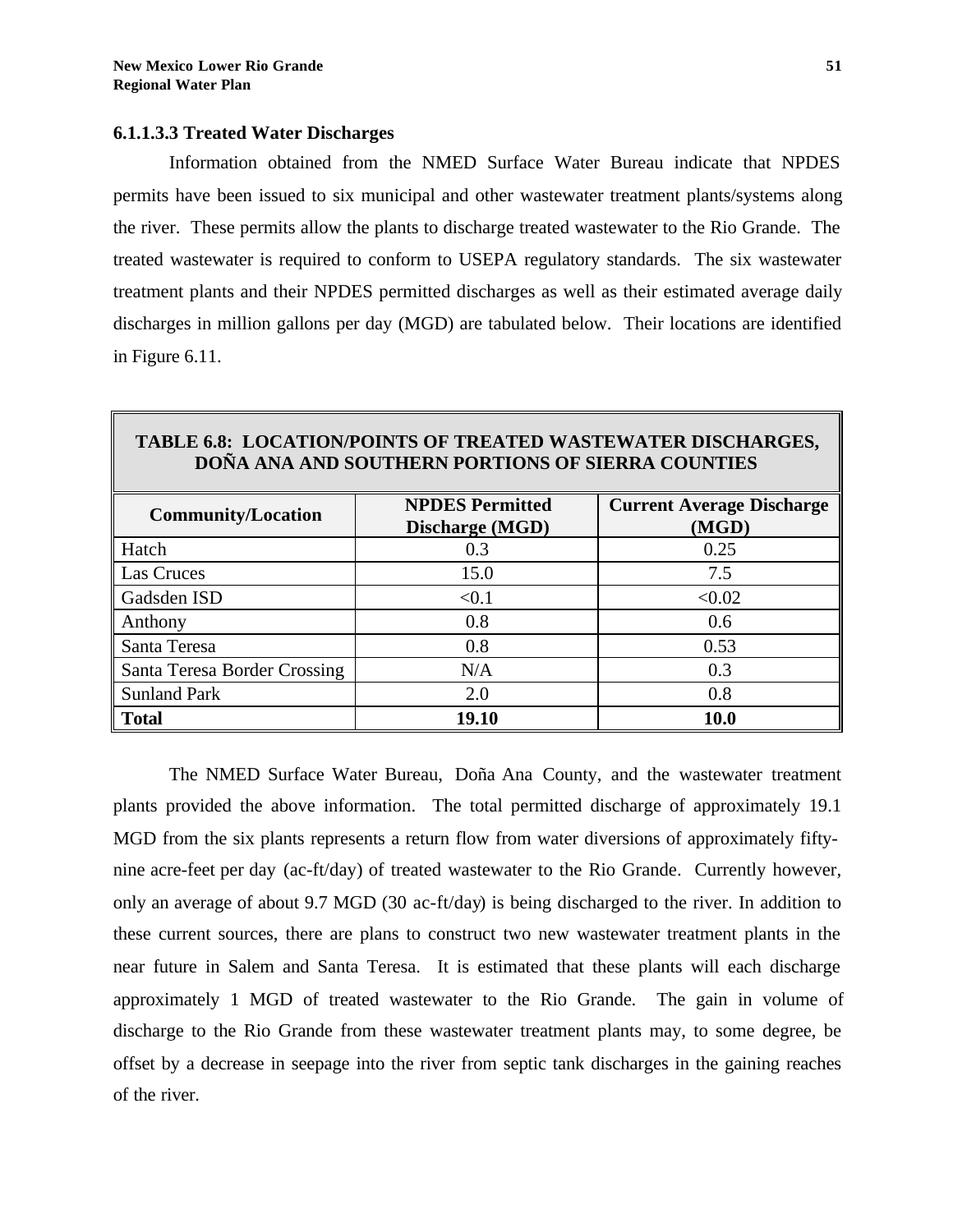Several commercial and industrial entities in the Plan area have ground-water discharge permits issued by the NMED Groundwater Division. These permits allow the industries to store their wastewater in lined ponds, utilize land-application and/or discharge to septic systems. The majority of these industries are either dairy, food processing facilities or rural smaller industrial/commercial operations. In addition, Doña Ana County operates a septage disposal facility in Mesquite, which consists of lined evaporation basins. These discharges however, do not directly discharge to the Rio Grande, or to any canals or drains. Therefore, they do not directly impact the available surface-water supplies within the Rio Grande.

#### **6.1.1.3.4 Stream Gage Locations**

Due to the extensive volume of irrigated lands within the study area and the EBID system, this portion of the Rio Grande in New Mexico is one of the most heavily monitored portions of the river system within New Mexico in terms of monitoring of stream flows. Both the United States Geological Society (USGS) and the EBID maintain an extensive array of flow gages along the Rio Grande, in canals, laterals, and drains within the bounds of the plan area. Identified locations are shown in the table shown below. Locations were obtained as part of this study through the EBID via use of a hand-held global positioning system (GPS) accurate to within  $(\pm)$  15 meters. The gages are intended to monitor flow into and out of the EBID system as well as within the main channel of the Rio Grande itself. The stream gage locations are provided in Table 6.9 and shown on Figure 6.12.

| SOUTHERN PORTIONS OF SIERRA COUNTY |                               |                                |      |                         |  |
|------------------------------------|-------------------------------|--------------------------------|------|-------------------------|--|
| Station <sup>1</sup>               | Latitude<br>(Degrees Minutes) | Longitude<br>(Degrees Minutes) |      | <b>Period of Record</b> |  |
| <b>Caballo Cable Section</b>       | N32 53 090                    | W107 17 565                    | 1938 | 1995                    |  |
| Percha Private Lateral             | N32 52 084                    | W107 18 177                    | 1916 | 1995                    |  |
| Arrey Canal                        | N32 52 143                    | W107 18 312                    | 1930 | 1995                    |  |
| Spillway #5 Hatch Main             | N32 42 140                    | W107 14 823                    | 1979 | 1995                    |  |
| Garfield Drain                     | N32 41 256                    | W107 11 613                    | 1921 | 1995                    |  |
| <b>Hatch Drain</b>                 | N32 39 432                    | W107 07 841                    | 1923 | 1995                    |  |
| Spillway #16                       | N32 40 013                    | W107 01 233                    | 1979 | 1995                    |  |
| Spillway #18                       | N32 37 395                    | W107 01 470                    | 1979 | 1995                    |  |
| Rincon Drain                       | N32 36 798                    | W107 00 275                    | 1930 | 1995                    |  |

## **TABLE 6.9: IDENTIFIED SURFACE WATER GAGES, DOÑA ANA COUNTY AND**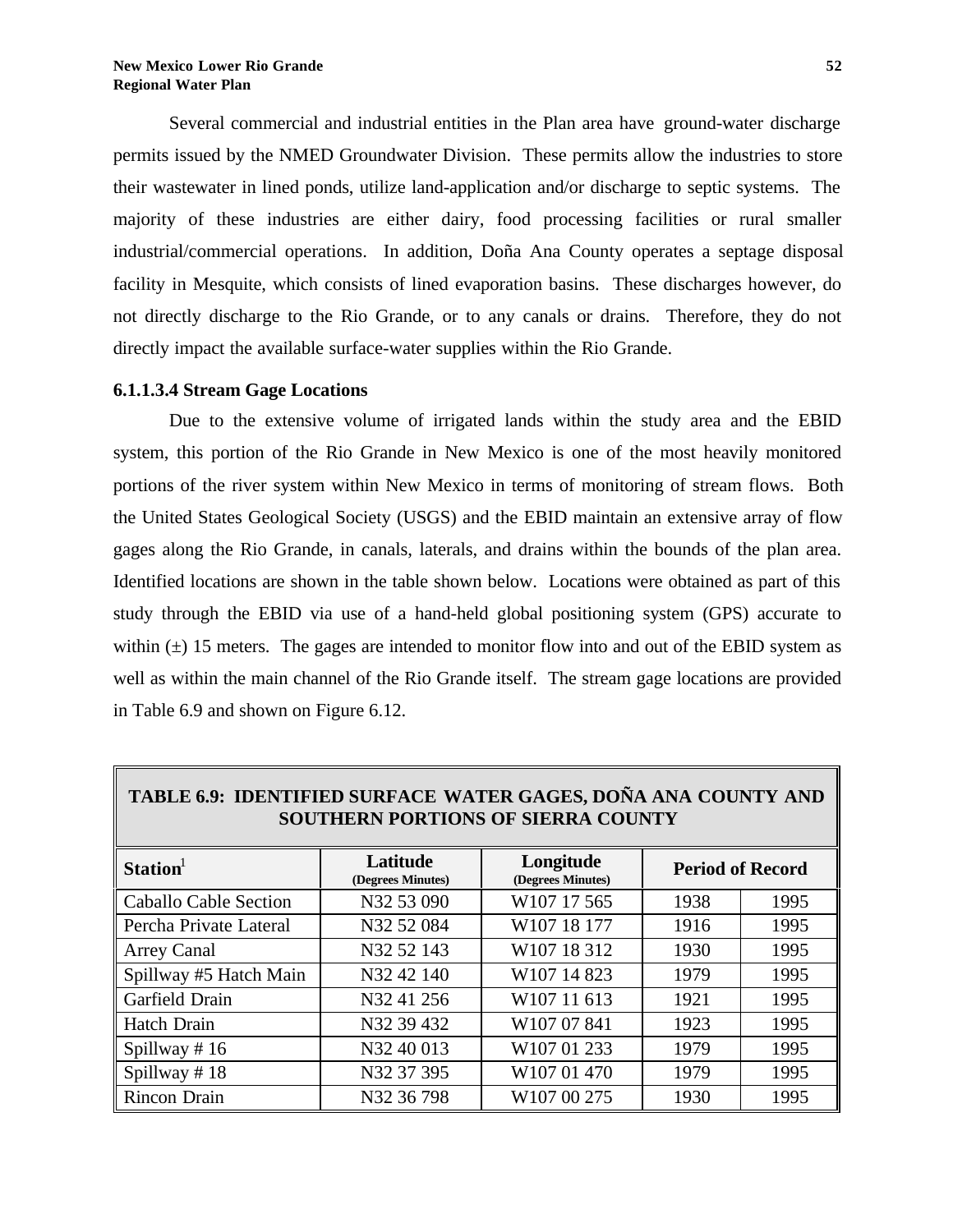| TABLE 6.9: IDENTIFIED SURFACE WATER GAGES, DOÑA ANA COUNTY AND |  |
|----------------------------------------------------------------|--|
| <b>SOUTHERN PORTIONS OF SIERRA COUNTY</b>                      |  |

| Station <sup>1</sup>                                                        | Latitude                        | Longitude                        |      | <b>Period of Record</b> |
|-----------------------------------------------------------------------------|---------------------------------|----------------------------------|------|-------------------------|
|                                                                             | (Degrees Minutes)<br>N32 36 806 | (Degrees Minutes)<br>W107 01 230 | NA   | 1995                    |
| Haynor                                                                      | N32 29 794                      | W106 55 322                      | 1916 | 1995                    |
| <b>Leasburg Heading</b>                                                     |                                 | W106 55 277                      | 1989 | 1995                    |
| Spillway #1A                                                                | N32 28 789                      |                                  |      |                         |
| Leasburg Cable                                                              | N32 28 617                      | W106 55 107                      | 1914 | 1995                    |
| Spillway #5                                                                 | N32 22 374                      | W106 49 993                      | 1979 | 1995                    |
| Spillway #8                                                                 | N32 20 524                      | W106 49 529                      | 1979 | 1995                    |
| Picacho Bridge                                                              | N32 17 779                      | W106 49 451                      | 1991 | 1995                    |
| Spillway #40                                                                | N32 16 090                      | W106 49 785                      | 1991 | 1995                    |
| <b>Three Saints East</b>                                                    | N32 00 038                      | W106 37 136                      | 1981 | 1991<br>(w/gaps)        |
| Rio Grande @ Anthony<br><b>Bridge</b>                                       | N31 59 970                      | W106 38 168                      | 1986 | 1989                    |
| La Union West                                                               | N32 00 168                      | W106 39 250                      | 1984 | 1995                    |
| <b>West Drain</b>                                                           | N31 51 203                      | W106 37 329                      | 1930 | 1984                    |
| Nemexas Drain                                                               | N31 56 979                      | W106 37 994                      | 1930 | 1985                    |
| <b>Anthony Drain</b>                                                        | N31 59 651                      | W106 37 368                      | 1930 | 1969                    |
| <b>East Drain</b>                                                           | N32 00 132                      | W106 36 548                      | 1921 | 1995                    |
| Del Rio Drain                                                               | N32 06 876                      | W106 39 942                      | 1923 | 1995                    |
| Spillway #18                                                                | N32 07 977                      | W106 48 623                      | 1986 | 1995                    |
| Spillway #25                                                                | N32 10 243                      | W106 43 206                      | 1986 | 1995                    |
| Spillway #15                                                                | N32 11 747                      | W106 44 005                      | 1986 | 1995                    |
| La Mesa Drain                                                               | N32 02 584                      | W106 39 772                      | 1921 | 1995                    |
| Spillway #31                                                                | N32 02 231                      | W106 39 784                      | 1981 | 1995                    |
| Spillway #30                                                                | N32 03 912                      | W106 39 831                      | 1986 | 1995                    |
| Spillway #19                                                                | N32 05 395                      | W106 39 277                      | 1982 | 1995                    |
| Mesquite Drain                                                              | N32 05 380                      | W106 38 537                      | NA   | 1995                    |
| Picacho Drain                                                               | N32 14 923                      | W106 49 333                      | 1930 | 1995                    |
| <b>Eastside Heading</b>                                                     | N32 13 706                      | W106 47 770                      | 1914 | 1995                    |
| Del Rio Lateral                                                             | N32 13 681                      | W106 47 822                      | 1955 | 1995                    |
| <b>Westside Heading</b>                                                     | N32 13 534                      | W106 46 313                      | 1914 | 1995                    |
| Mesilla<br><b>Below</b><br>River<br>(sporadic<br>data<br>from<br>1980-1985) | N32 21 615                      | W106 47 823                      | 1986 | 1995                    |
| <b>Bonita Lateral</b>                                                       | NA                              | <b>NA</b>                        | 1938 | 1991                    |
| Grande<br>Rio<br>below<br>Percha Dam                                        | NA                              | NA                               | 1930 | 1937                    |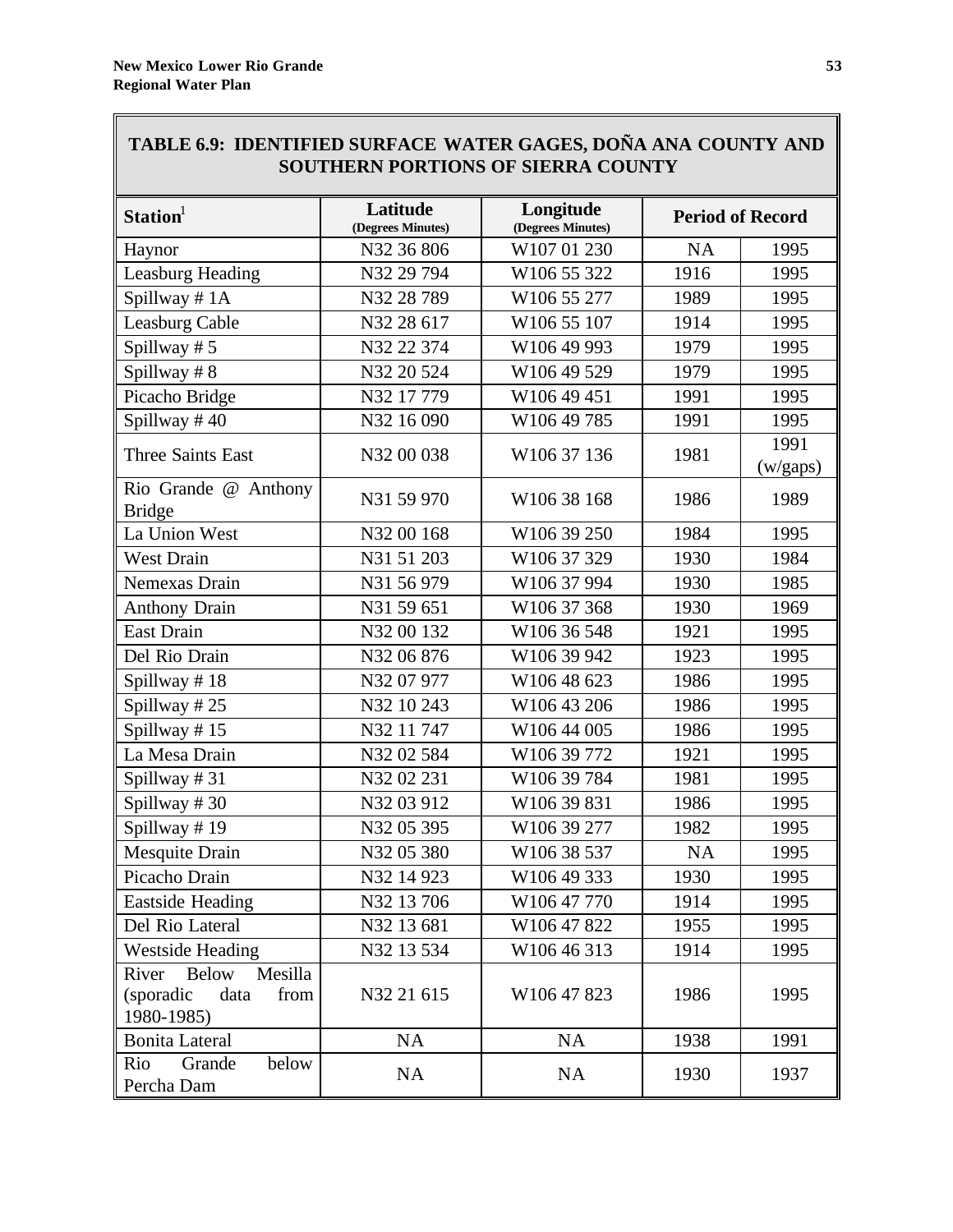| TABLE 6.9:  IDENTIFIED SURFACE  WATER GAGES, DONA ANA  COUNTY  AND<br>SOUTHERN PORTIONS OF SIERRA COUNTY |                                                                 |           |      |                            |
|----------------------------------------------------------------------------------------------------------|-----------------------------------------------------------------|-----------|------|----------------------------|
| Station <sup>1</sup>                                                                                     | Latitude<br>Longitude<br>(Degrees Minutes)<br>(Degrees Minutes) |           |      | <b>Period of Record</b>    |
| Angostura Drain                                                                                          | NA                                                              | NA        | 1930 | 1995                       |
| Irrigation<br>Above<br>Leasburg Canal                                                                    | <b>NA</b>                                                       | <b>NA</b> | 1984 | 1988                       |
| Rio<br>Grande<br>Above<br>Leasburg Dam                                                                   | <b>NA</b>                                                       | NA        | 1930 | 1983                       |
| Spillway #1                                                                                              | NA                                                              | NA        | 1992 | 1992                       |
| Selden Drain                                                                                             | <b>NA</b>                                                       | <b>NA</b> | 1930 | 1971<br>(w/gaps)           |
| Spillway #13                                                                                             | <b>NA</b>                                                       | NA        | 1984 | 1991                       |
| La Union East                                                                                            | <b>NA</b>                                                       | NA        | 1984 | 1991                       |
| Spillway #26                                                                                             | <b>NA</b>                                                       | NA        | 1979 | 1995                       |
| Spillway #16                                                                                             | <b>NA</b>                                                       | NA        | 1986 | 1990                       |
| Spillway #20                                                                                             | NA                                                              | NA        | 1979 | 1987<br>(w/gaps)           |
| Spillway $#21$                                                                                           | <b>NA</b>                                                       | NA        | 1986 | 1991                       |
| Spillway #23A                                                                                            | NA                                                              | NA        | 1986 | 1991                       |
| Spillway #30                                                                                             | <b>NA</b>                                                       | NA        | 1986 | 1988                       |
| Spillway #32                                                                                             | <b>NA</b>                                                       | <b>NA</b> | 1979 | 1991                       |
| Spillway #32A                                                                                            | NA                                                              | NA        | 1986 | 1988                       |
| Spillway #32B                                                                                            | <b>NA</b>                                                       | NA        | 1986 | 1991                       |
| Spillway #34                                                                                             | <b>NA</b>                                                       | NA        | 1986 | 1991                       |
| Spillway #34A                                                                                            | NA                                                              | NA        | 1986 | 1987                       |
| Spillway #35                                                                                             | <b>NA</b>                                                       | <b>NA</b> | 1980 | 1991                       |
| Spillway #35C                                                                                            | <b>NA</b>                                                       | NA        | 1986 | 1988                       |
| Spillway #36                                                                                             | <b>NA</b>                                                       | NA        | 1986 | 1991                       |
| Spillway #38                                                                                             | NA                                                              | <b>NA</b> | 1986 | 1991                       |
| Vado Bridge                                                                                              | <b>NA</b>                                                       | NA        | 1986 | 1995                       |
| Vinton Bridge                                                                                            | <b>NA</b>                                                       | NA        | 1986 | 1990                       |
| Montoya Drain                                                                                            | <b>NA</b>                                                       | NA        | 1930 | 1991                       |
| Chamberino Drain                                                                                         | <b>NA</b>                                                       | NA        | 1930 | 1963                       |
| Mesilla Drain                                                                                            | <b>NA</b>                                                       | NA        | 1930 | 1963<br>(w/gaps)           |
| Montoya Intercepting<br>Drain                                                                            | NA                                                              | NA        | 1986 | 1990                       |
| Santo Tomas Drain                                                                                        | <b>NA</b>                                                       | NA        | 1980 | 1985<br>(sporadic<br>data) |

# **TABLE 6.9: IDENTIFIED SURFACE WATER GAGES, DOÑA ANA COUNTY AND**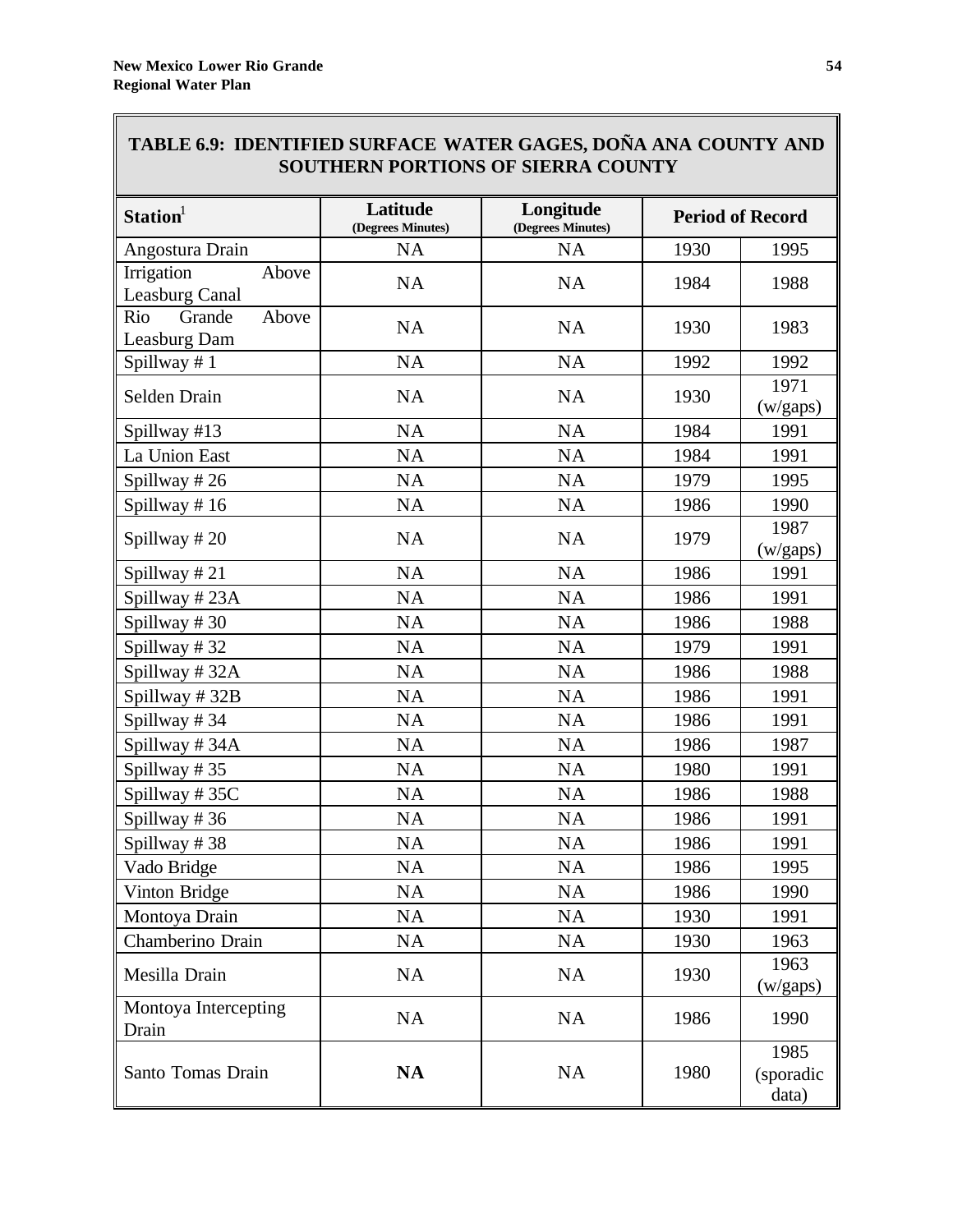| TABLE 6.9: IDENTIFIED SURFACE WATER GAGES, DOÑA ANA COUNTY AND<br><b>SOUTHERN PORTIONS OF SIERRA COUNTY</b> |                                                                                            |           |      |      |  |  |
|-------------------------------------------------------------------------------------------------------------|--------------------------------------------------------------------------------------------|-----------|------|------|--|--|
| $\vert$ Station <sup>1</sup>                                                                                | Longitude<br>Latitude<br><b>Period of Record</b><br>(Degrees Minutes)<br>(Degrees Minutes) |           |      |      |  |  |
| Santo Tomas River<br>Drain                                                                                  | <b>NA</b>                                                                                  | <b>NA</b> | 1986 | 1989 |  |  |

<sup>1</sup>Gages operated by EBID

#### **6.1.1.3.5 Stream Flow from Ungaged Tributaries**

As indicated previously, the primary water feature within the Plan area is the Rio Grande. The EBID gages the river system at several points within the Plan area including the northern/upstream portion of the Plan area (Caballo Dam), near the middle of the Plan area at the Leasburg Dam and canal, and the southern point of the Plan area (the approximate boundary between New Mexico and Texas). These gages measure all flows, which enter the system in between. There are no perennial streams/tributaries that flow into the Rio Grande within the Plan area. Therefore, there are no ungaged stream/tributary flows that are not taken into account within the gage records discussed previously.

## **6.1.1.3.6 Rio Grande Flows at Major Gage Stations**

Three major gage stations within the plan area that have consistent data for an extended period are at Caballo Dam (Caballo Cable Section), Leasburg Dam (Leasburg Heading + Leasburg Cable Section) and Courschene Bridge. The annual average flows, minimum annual flow and maximum annual flow and the years these occurred at these gage stations are listed in Table 6.10 below and displayed graphically in Figure 6.13. The Rio Grande flows through the Plan area decrease from the head of the system at Caballo Dam to the tail at Courschene Bridge as shown in flows measured at the gaging stations at those two points and at Leasburg Dam. The average annual flow at Caballo Dam over the period from 1930-1995 was 693,000 ac-ft. while the flow at the southern boundary of the Plan area, Courschene Bridge, was 419,000 ac-ft.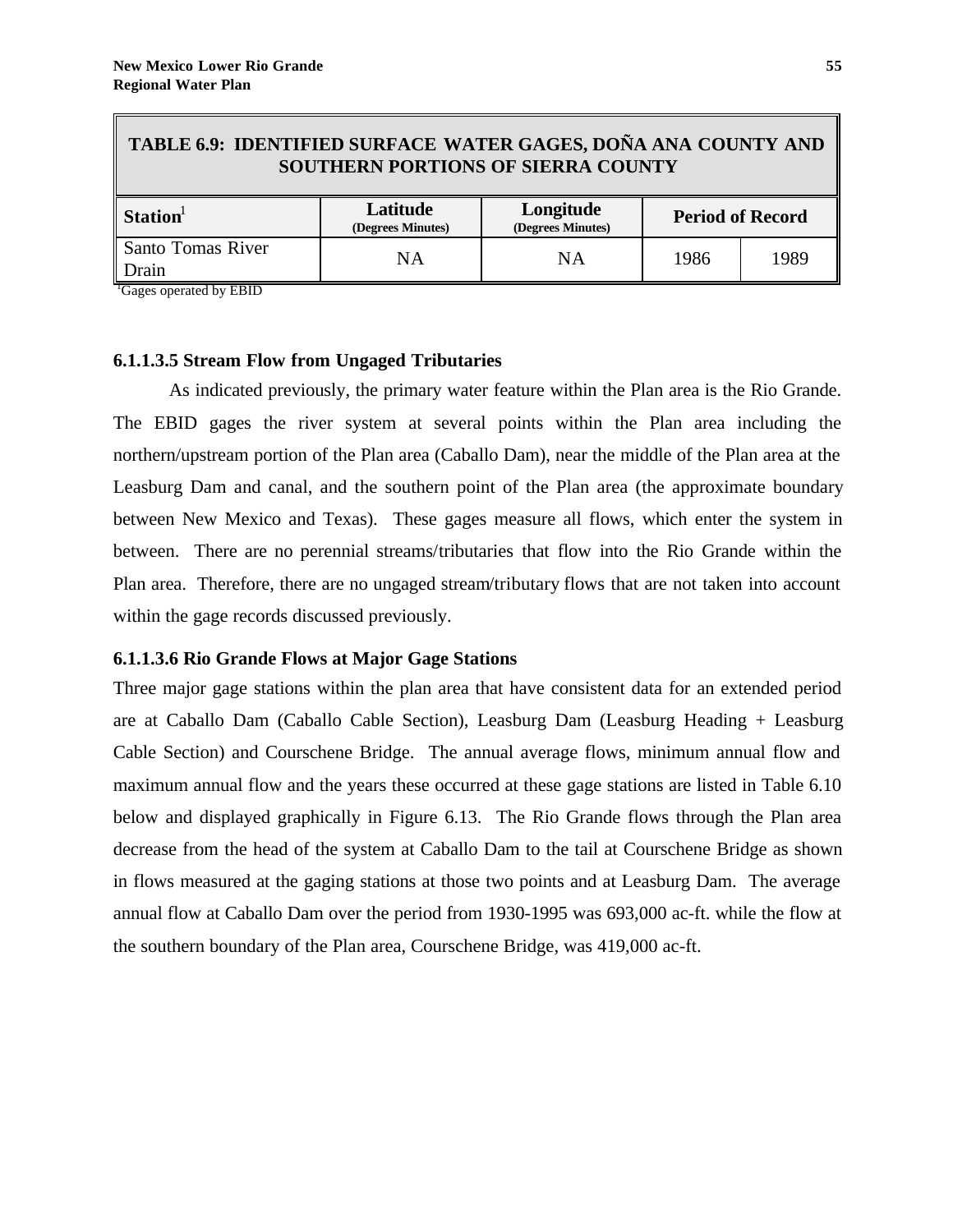| TABLE 6.10 RIO GRANDE ANNUAL FLOW SUMMARY 1930-1995 (AC-FT/YR) |                               |      |                  |      |                               |
|----------------------------------------------------------------|-------------------------------|------|------------------|------|-------------------------------|
| <b>Minimum</b><br><b>Flow</b>                                  | <b>Minimum</b><br><b>Flow</b> | Year | <b>Peak Flow</b> | Year | Average<br><b>Annual Flow</b> |
| Caballo Cable<br>Section                                       | 206,000                       | 1964 | 1,796,000        | 1942 | 693,000                       |
| Leasburg<br>Cable and<br>Leasburg<br>Canal                     | 144,000                       | 1992 | 1,571,000        | 1942 | 637,000                       |
| Courschene<br><b>Bridge</b>                                    | 57,000                        | 1956 | 1,559,000        | 1942 | 419,000                       |

Source: EBID

#### **6.1.1.3.7 Location and Description of Major Storage Reservoirs**

Within the Plan area, there are no major storage reservoirs. The City of Las Cruces maintains a small recreational lake, Burn Lake, which is fed via irrigation/drain water. In addition, stormwater runoff from the low-lying west central section of Las Cruces drains to Burn Lake. This small lake is located within the boundaries of the City limits approximately 6500 feet east of the Rio Grande with an elevation of 3873 feet above mean sea level as reported by Robert Ebler of the City of Las Cruces Engineering Department. The approximate storage capacity of this recreational facility is 390 acre-ft.

There are also numerous stormwater dam facilities located within the Planning area. However, these are designed only as detention facilities and therefore, do not maintain a permanent pool behind them. For this reason, they only slow the surface-water runoff releases to the system and have minimal impacts on losses to surface-water volumes resulting from infiltration and evapotranspiration while the runoff flows are being detained.

Congress authorized the construction of Elephant Butte Dam on February 25, 1905, and on May 4, 1907, \$1 million of nonreimbursable funds were appropriated as the State Department's share for allocation of 60,000 ac-ft of water annually to Mexico by treaty. Additional project works authorized under congressional action include Caballo Dam, a combined flood control and power regulating structure and the Elephant Butte power development. Surface water flows entering into the study area flows are controlled by the Caballo Reservoir located at the northern boundary of the area within southern Sierra County.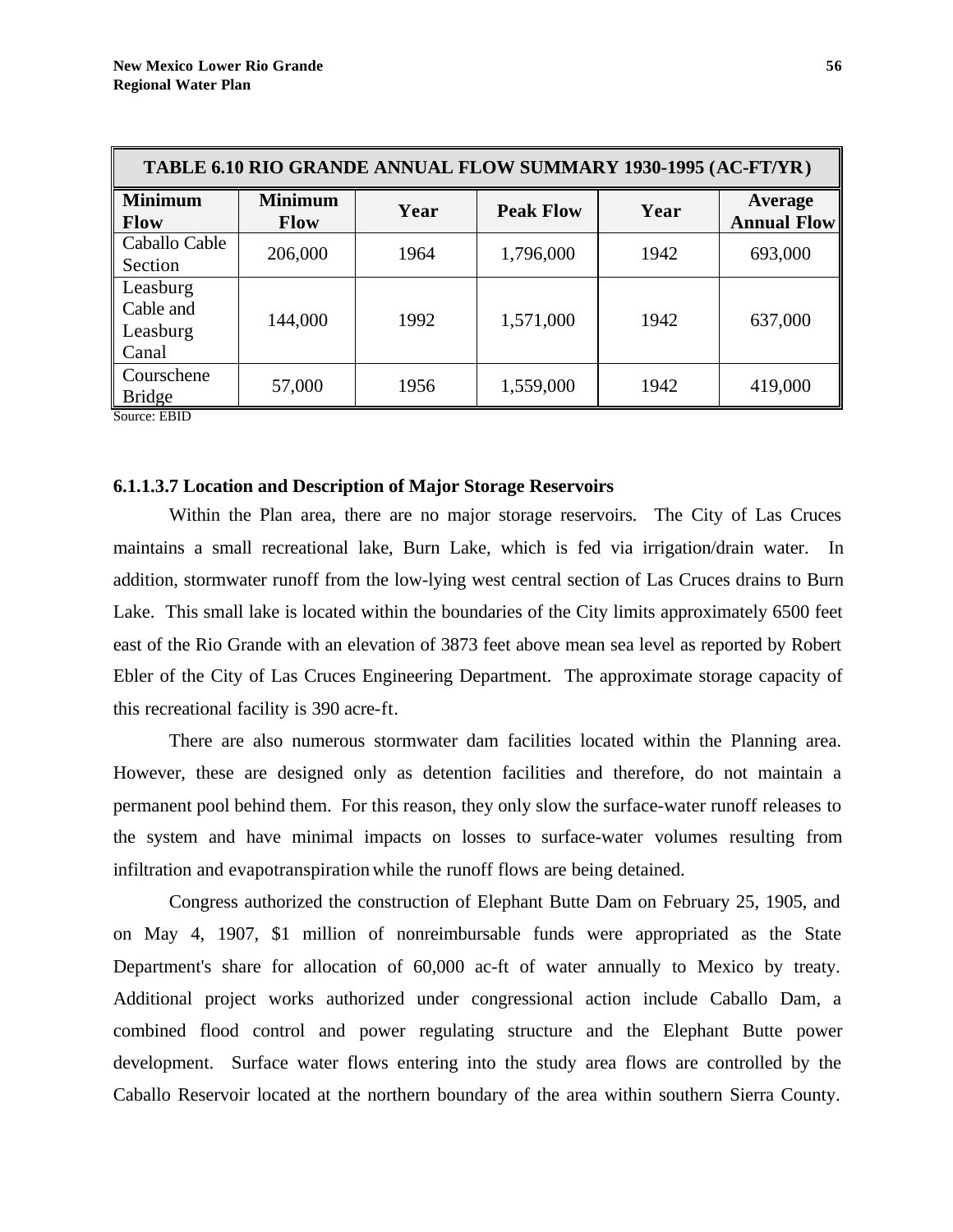Caballo Dam and Reservoir was constructed in 1936-1938 to hold waters released from Elephant Butte Reservoir for power generation and to provide flood-storage capacity. The Caballo Dam and Reservoir are on the Rio Grande 25 miles downstream from Elephant Butte Dam and 17 miles south of Truth or Consequences.

Elephant Butte Dam is a concrete gravity dam 301 feet high and 1,674 feet long, including the spillway. It contains 618,785 cubic yards of concrete. The dam was completed in 1916, but storage operation began in 1915. The Caballo Reservoir has a surface area of 11,532 acres and a drainage area of approximately 1300 square miles. The Caballo Dam is an earthfill structure 96 feet high and 4,558 feet long, and has a storage capacity of 331,510 ac-ft of water. The spillway is located at the east end of the dam and consists of:

- A concrete-lined approach channel; two 50-foot-wide by 22.5-foot-high radial gates, which are automatically and mechanically float-operated; a concrete-lined discharge chute;
- A concrete stilling basin; and
- A concrete slab and girder bridge across the spillway at the upstream side of the gates.

The outlet works is a concrete-lined tunnel, 13.5 feet in diameter and 508 feet long, located in the left abutment. The concrete-lined tunnel is controlled by two 6-foot by 7.5-foot high-pressure slide gates. The IBWC and the BoR control the operation of the structure.

## **6.1.1.3.8 Minor Dams in Doña Ana County**

The New Mexico Office of State Engineer maintains a database of flood control and other relatively minor dams in New Mexico. The database lists 53 of this type of dams in Doña Ana County including 48 flood control dams and 5 listed as recreational. The dams are listed in Table 6.11.

| TABLE 6.11 FLOOD CONTROL AND OTHER MINOR DAMS IN THE PLANNING<br><b>REGION</b> |                       |                 |                |                                  |                                  |
|--------------------------------------------------------------------------------|-----------------------|-----------------|----------------|----------------------------------|----------------------------------|
| <b>County</b>                                                                  | <b>Dam Name</b>       | <b>State ID</b> | <b>Purpose</b> | <b>Maximum</b><br><b>Storage</b> | Owner<br><b>Name</b>             |
| Doña<br>Ana                                                                    | Alameda Arroyo<br>Dam | Misc.           | Flood control  | 394                              | Dept. of Interior-<br><b>BLM</b> |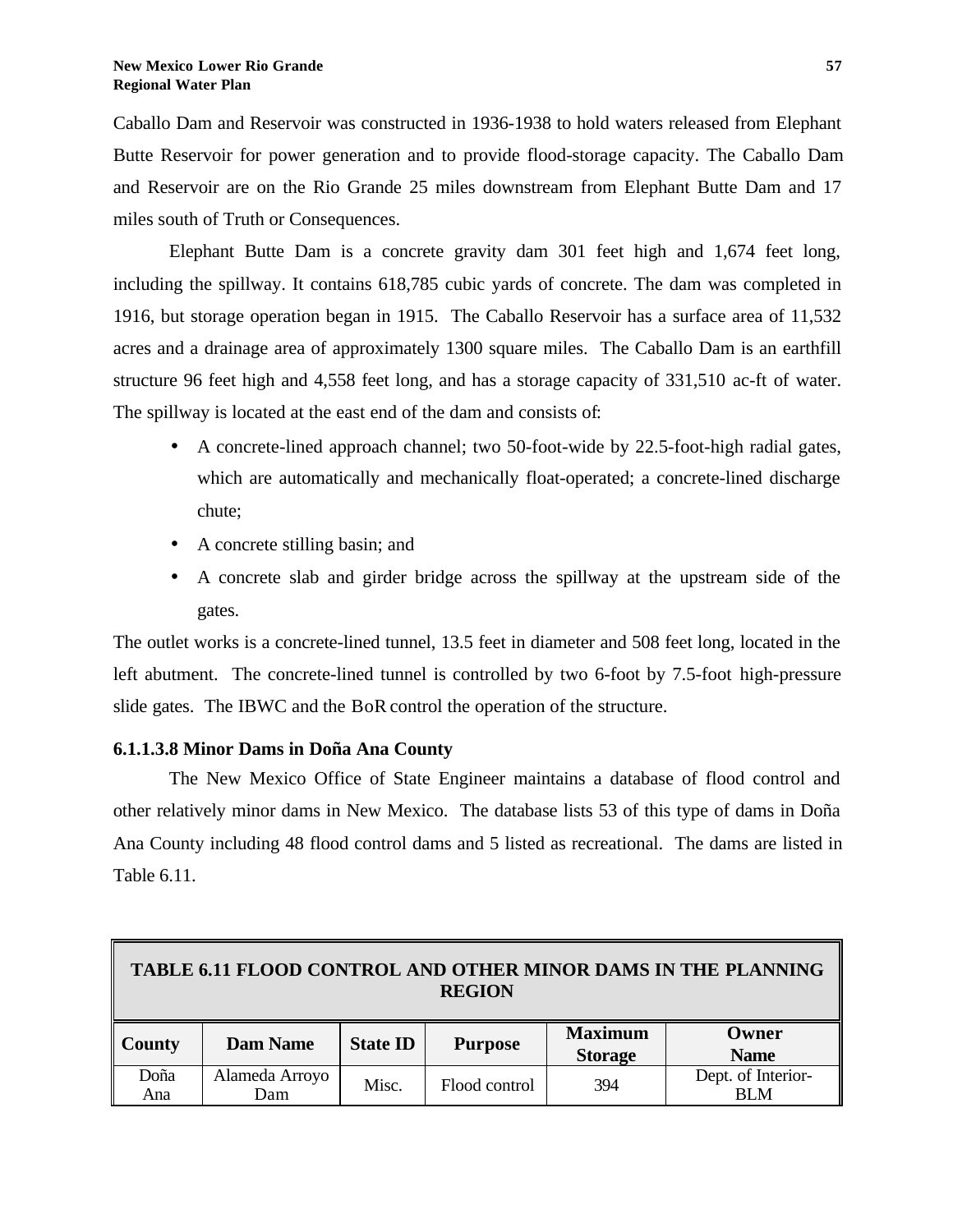I

|             | <b>TABLE 6.11 FLOOD CONTROL AND OTHER MINOR DAMS IN THE PLANNING</b><br><b>REGION</b> |                 |                      |                                  |                                             |
|-------------|---------------------------------------------------------------------------------------|-----------------|----------------------|----------------------------------|---------------------------------------------|
| County      | <b>Dam Name</b>                                                                       | <b>State ID</b> | <b>Purpose</b>       | <b>Maximum</b><br><b>Storage</b> | Owner<br><b>Name</b>                        |
| Doña<br>Ana | <b>Anthony Arroyo</b><br>Dam No. 1                                                    | 3284            | Flood Control        | 1012                             | <b>EBID</b>                                 |
| Doña<br>Ana | Apache Brazito<br>Mesquite Dam                                                        | 3138            | <b>Flood Control</b> | 345                              | <b>EBID</b>                                 |
| Doña<br>Ana | Apache Brazito<br>Mesquite Dam                                                        | 3137            | Flood Control        | 2400                             | <b>EBID</b>                                 |
| Doña<br>Ana | Apache Brazito<br>Mesquite Dam                                                        | 3135            | <b>Flood Control</b> | 925                              | <b>EBID</b>                                 |
| Doña<br>Ana | Apache Brazito<br>Mesquite Dam                                                        | 3136            | Flood Control        | 603                              | <b>EBID</b>                                 |
| Doña<br>Ana | Apodaca Arroyo<br>Dam                                                                 | 3035            | Flood Control        | 193                              | Apodaca, J.F.                               |
| Doña<br>Ana | <b>Breedlove Flood</b><br>Control Dam                                                 | 4646            | Flood Control        | 140                              | Doña Ana Flood<br><b>Control Commission</b> |
| Doña<br>Ana | Caballo Arroyo<br>Dam No. 1                                                           | 2989            | Flood Control        | 79                               | Caballo Soil & Water<br>Conservation        |
| Doña<br>Ana | Caballo Arroyo<br>Dam No. 2                                                           | 2978            | Flood Control        | 228                              | Caballo Soil & Water<br>Conservation        |
| Doña<br>Ana | Caballo Arroyo<br>Dam No. 3                                                           | 2979            | Flood Control        | 140                              | Caballo Soil & Water<br>Conservation        |
| Doña<br>Ana | Caballo Arroyo<br>Dam No. 4                                                           | 3010            | Flood Control        | 490                              | Caballo Soil & Water<br>Conservation        |
| Doña<br>Ana | Caballo Arroyo<br>Dam No. 5                                                           | 3011            | Flood Control        | 272                              | Caballo Soil & Water<br>Conservation        |
| Doña<br>Ana | Crow Broad<br>Placitas Dam #1                                                         | 3231            | Flood Control        | 6520                             | <b>EBID</b>                                 |
| Doña<br>Ana | Crow Broad<br>Placitas Dam #2                                                         | 3246            | <b>Flood Control</b> | 14604                            | <b>EBID</b>                                 |
| Doña<br>Ana | Doña Ana Site 1                                                                       | 2918            | Flood Control        | 856                              | <b>EBID</b>                                 |
| Doña<br>Ana | Doña Ana Site 2                                                                       | 2919            | Flood Control        | 358                              | <b>EBID</b>                                 |
| Doña<br>Ana | Escondido Dam                                                                         | Misc.           | Flood Control        | 10                               | <b>New Mexico State</b><br>Land Office      |
| Doña<br>Ana | Fillmore Site 1<br>Dam                                                                | 3075            | Flood Control        | 1395                             | <b>EBID</b>                                 |
| Doña<br>Ana | Fillmore Site 2<br>Dam                                                                | 3076            | Flood Control        | 71                               | <b>EBID</b>                                 |
| Doña<br>Ana | Fillmore Site 3<br>Dam                                                                | 3077            | Flood Control        | 180                              | <b>EBID</b>                                 |
| Doña<br>Ana | <b>Hatch Valley</b><br>Arroyo Dam #1                                                  | 2939            | Flood Control        | 420                              | Caballo Soil & Water<br>Conservation        |

1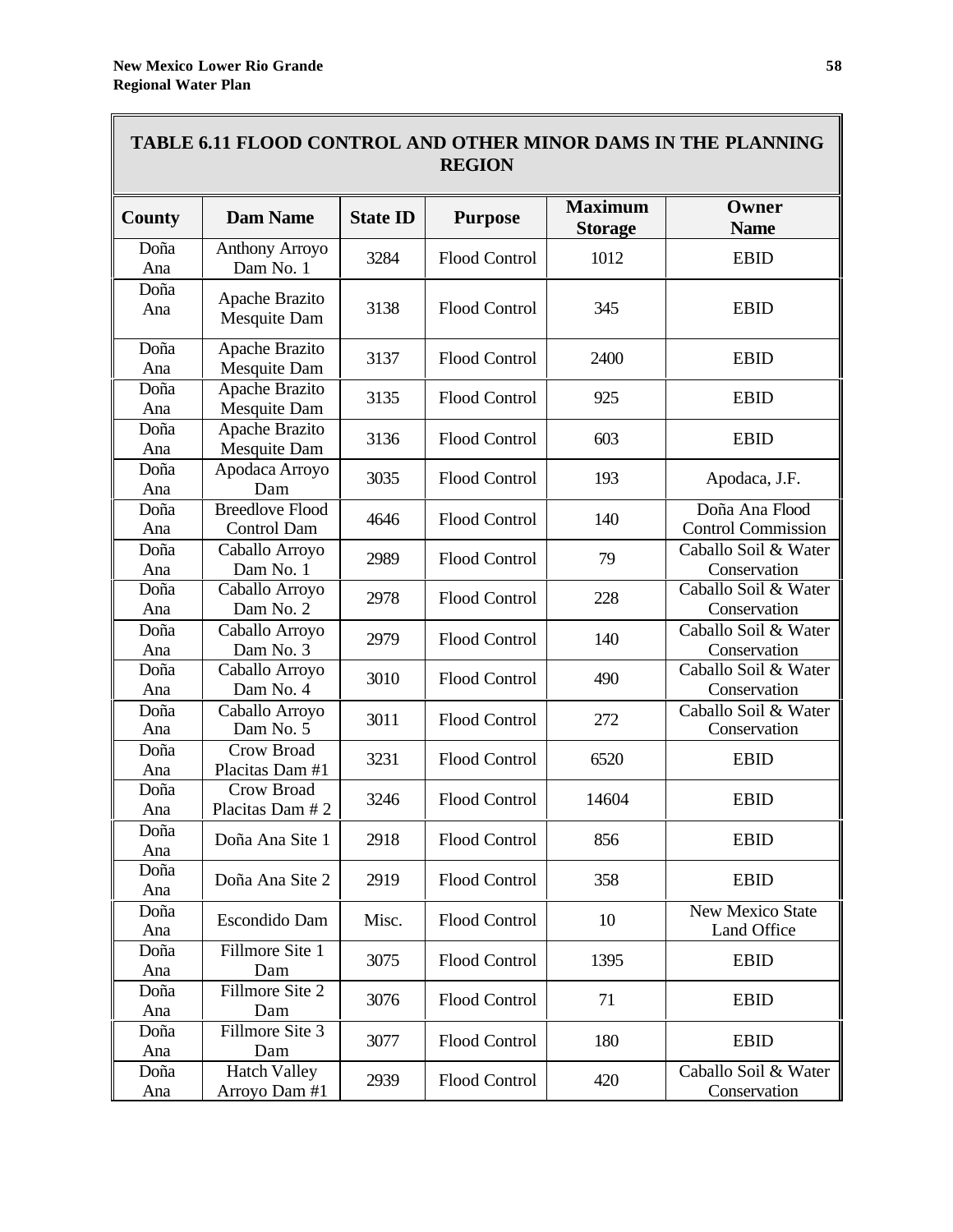I

|             | <b>TABLE 6.11 FLOOD CONTROL AND OTHER MINOR DAMS IN THE PLANNING</b><br><b>REGION</b> |                 |                      |                                  |                                        |
|-------------|---------------------------------------------------------------------------------------|-----------------|----------------------|----------------------------------|----------------------------------------|
| County      | <b>Dam Name</b>                                                                       | <b>State ID</b> | <b>Purpose</b>       | <b>Maximum</b><br><b>Storage</b> | Owner<br><b>Name</b>                   |
| Doña<br>Ana | <b>Hatch Valley</b><br>Arroyo Dam #2                                                  | 2895            | <b>Flood Control</b> | 241                              | Caballo Soil & Water<br>Conservation   |
| Doña<br>Ana | <b>Hatch Valley</b><br>Arroyo Dam #3                                                  | 2948            | Flood Control        | 281                              | Caballo Soil & Water<br>Conservation   |
| Doña<br>Ana | <b>Hatch Valley</b><br>Arroyo Dam #4                                                  | 2945            | Flood Control        | 255                              | Caballo Soil & Water<br>Conservation   |
| Doña<br>Ana | <b>Hatch Valley</b><br>Arroyo Dam #5                                                  | 2907            | <b>Flood Control</b> | 326                              | Caballo Soil & Water<br>Conservation   |
| Doña<br>Ana | Knight Flood<br><b>Retard Dam</b>                                                     | 2765            | Flood Control        | 232                              | Knight Flood Control<br>Project        |
| Doña<br>Ana | Las Cruces Dam                                                                        | 4772            | <b>Flood Control</b> | 13200                            | City of Las Cruces                     |
| Doña<br>Ana | Las Uvas Dam<br>No. 1                                                                 |                 | <b>Flood Control</b> | 177                              | Dept. Of Interior -<br><b>BLM</b>      |
| Doña<br>Ana | Las Uvas Dam<br>No. 4                                                                 |                 | <b>Flood Control</b> | 63                               | Dept. Of Interior -<br><b>BLM</b>      |
| Doña<br>Ana | Las Uvas Dam<br>No. 5                                                                 |                 | <b>Flood Control</b> | 113                              | Dept. Of Interior -<br><b>BLM</b>      |
| Doña<br>Ana | Las Uvas Dam<br>No. 6                                                                 |                 | <b>Flood Control</b> | 454                              | Dept. Of interior -<br><b>BLM</b>      |
| Doña<br>Ana | Lawson Arr. Fld.                                                                      | 4620            | <b>Flood Control</b> | 329                              | Doña Ana Flood<br>Control              |
| Doña<br>Ana | Leasburg Arroyo<br>Dam                                                                | 2962            | Flood Control        | 97                               | <b>EBID</b>                            |
| Doña<br>Ana | <b>Lucero Detention</b><br>Dike                                                       | 4686            | <b>Flood Control</b> | 480                              | <b>EBID</b>                            |
| Doña<br>Ana | Mccleron Dam                                                                          | Alph            | <b>Flood Control</b> | 60                               | <b>New Mexico State</b><br>Land Office |
| Doña<br>Ana | Mclead Dam                                                                            | 2734            | <b>Flood Control</b> | 744                              | <b>EBID</b>                            |
| Doña<br>Ana | Picacho North<br>Dam                                                                  | Misc.           | Flood Control        | 680                              | <b>EBID</b>                            |
| Doña<br>Ana | Picacho South<br>Dam                                                                  | Misc.           | Flood Control        | 400                              | <b>EBID</b>                            |
| Doña<br>Ana | Porter<br>Whisenhunt Dam                                                              | 2946            | Flood Control        | 218                              | Porter, Ruth                           |
| Doña<br>Ana | Redwood Dam                                                                           | Alph            | Flood Control        | 15                               | <b>New Mexico State</b><br>Land Office |
| Doña<br>Ana | Rhodes Arroyo<br><b>Retard Dam</b>                                                    | 2963            | <b>Flood Control</b> | 194                              | Tomlin, John                           |
| Doña<br>Ana | Sandhill Arroyo<br>Dam                                                                | 2871            | Flood Control        | 285                              | City of Las Cruces                     |
| Doña        | Sandhill Arroyo                                                                       | 2871            | Flood Control        | 285                              | City of Las Cruces                     |

1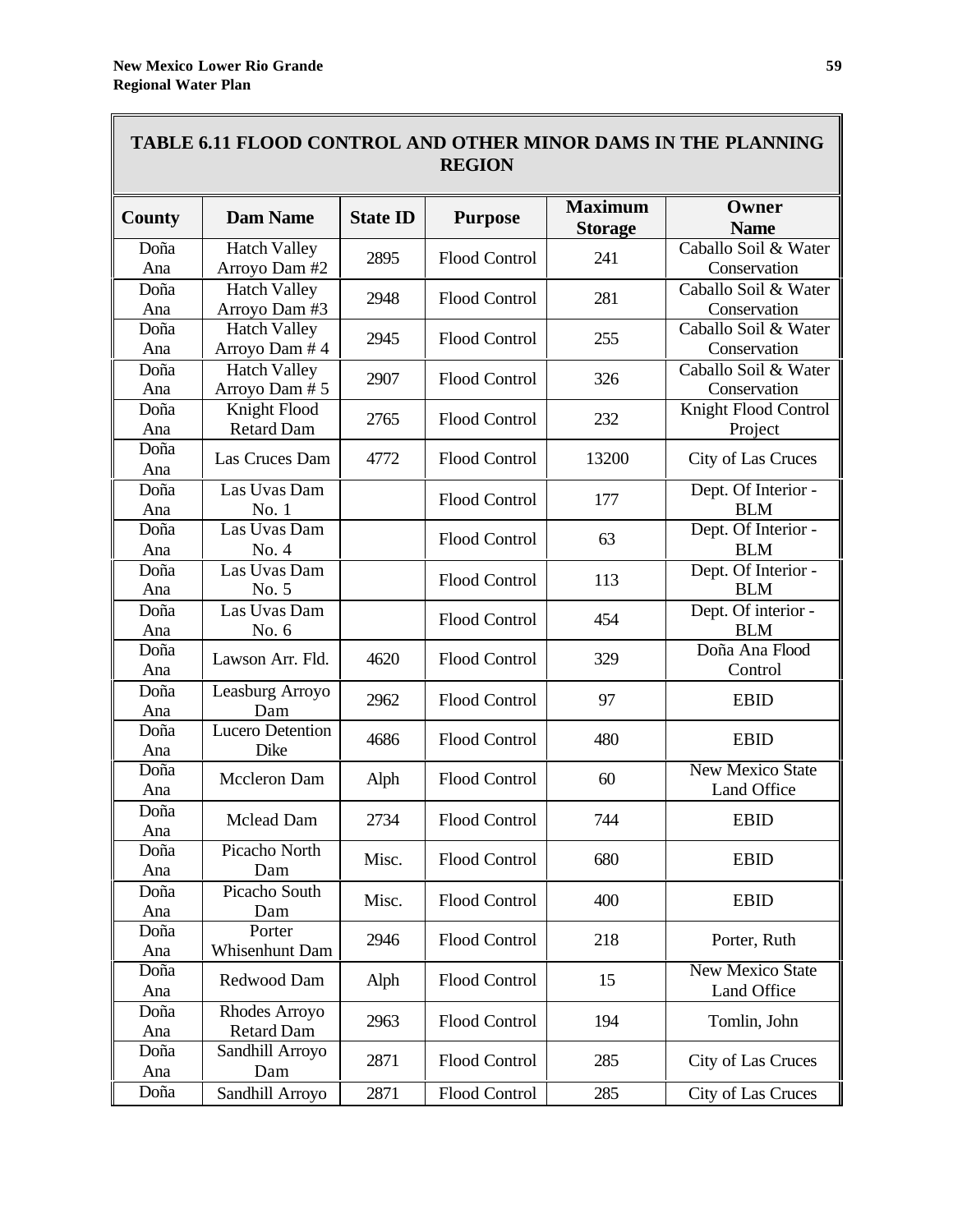| TABLE 6.11 FLOOD CONTROL AND OTHER MINOR DAMS IN THE PLANNING<br><b>REGION</b> |                             |                 |                      |                                  |                                        |
|--------------------------------------------------------------------------------|-----------------------------|-----------------|----------------------|----------------------------------|----------------------------------------|
| County                                                                         | <b>Dam Name</b>             | <b>State ID</b> | <b>Purpose</b>       | <b>Maximum</b><br><b>Storage</b> | Owner<br><b>Name</b>                   |
| Ana                                                                            | Camino Real                 |                 |                      |                                  |                                        |
| Doña<br>Ana                                                                    | Santa Teresa<br>Dam No. 1   | 3314-1          | Recreation           | 34                               | Santa Teresa<br>Development Co.        |
| Doña<br>Ana                                                                    | Santa Teresa<br>Dam No.3    | 3314-3          | Recreation.          | 16                               | Santa Teresa<br>Development Co.        |
| Doña<br>Ana                                                                    | Santa Teresa<br>Dam No. 4   | 3314-4          | Recreation           | 24                               | Santa Teresa<br>Development Co.        |
| Doña<br>Ana                                                                    | Santa Teresa<br>Dam No. 5   | 3314-5          | Recreation           | 20                               | Santa Teresa<br>Development Co.        |
| Doña<br>Ana                                                                    | Santa Teresa<br>Pond e 8    | 3314-e8         | Recreation           | 60                               | Santa Teresa<br>Development Co.        |
| Doña<br>Ana                                                                    | South Fork Dam              | Alph            | <b>Flood Control</b> | 125                              | <b>New Mexico State</b><br>Land Office |
| Doña<br>Ana                                                                    | <b>Spring Canyon</b><br>Dam | 3313            | Flood Control        | 800                              | Village of Hatch                       |
| Doña<br>Ana                                                                    | Tortugas Site 1<br>Dam      | 3063            | <b>Flood Control</b> | 2940                             | <b>EBID</b>                            |
| Doña<br>Ana                                                                    | Tortugas Site 2<br>Dam      | 3064            | <b>Flood Control</b> | 168                              | <b>EBID</b>                            |

Source: NMOSE

## **6.1.1.3.9 Stream Connected Ground Water**

Studies have shown that within the Plan area, there is a significant tie between the surface-water system of the Rio Grande and ground-water supplies. This generally results in recharge of the underlying ground-water aquifer system. Agriculture provides the major source of ground-water recharge in the plan area. Recharge occurs to the Rio Grande alluvium aquifer from the Rio Grande and associated irrigation and drainage canals. In return, the aquifer also provides water to the river under certain conditions. Thus, the relationship between these surface-water sources and the underlying shallow aquifer is very complex. Issues, which affect it, include irrigation practices, weather and precipitation patterns, releases of water from the reservoirs upstream, and pumping rates (Wilson et al., 1981).

In addition to the direct ties between the surface and ground-water systems along the Rio Grande, there is also recharge during precipitation events in general. A significant portion of the ground-water recharge in the lower elevations of the Plan area occurs along ephemeral stream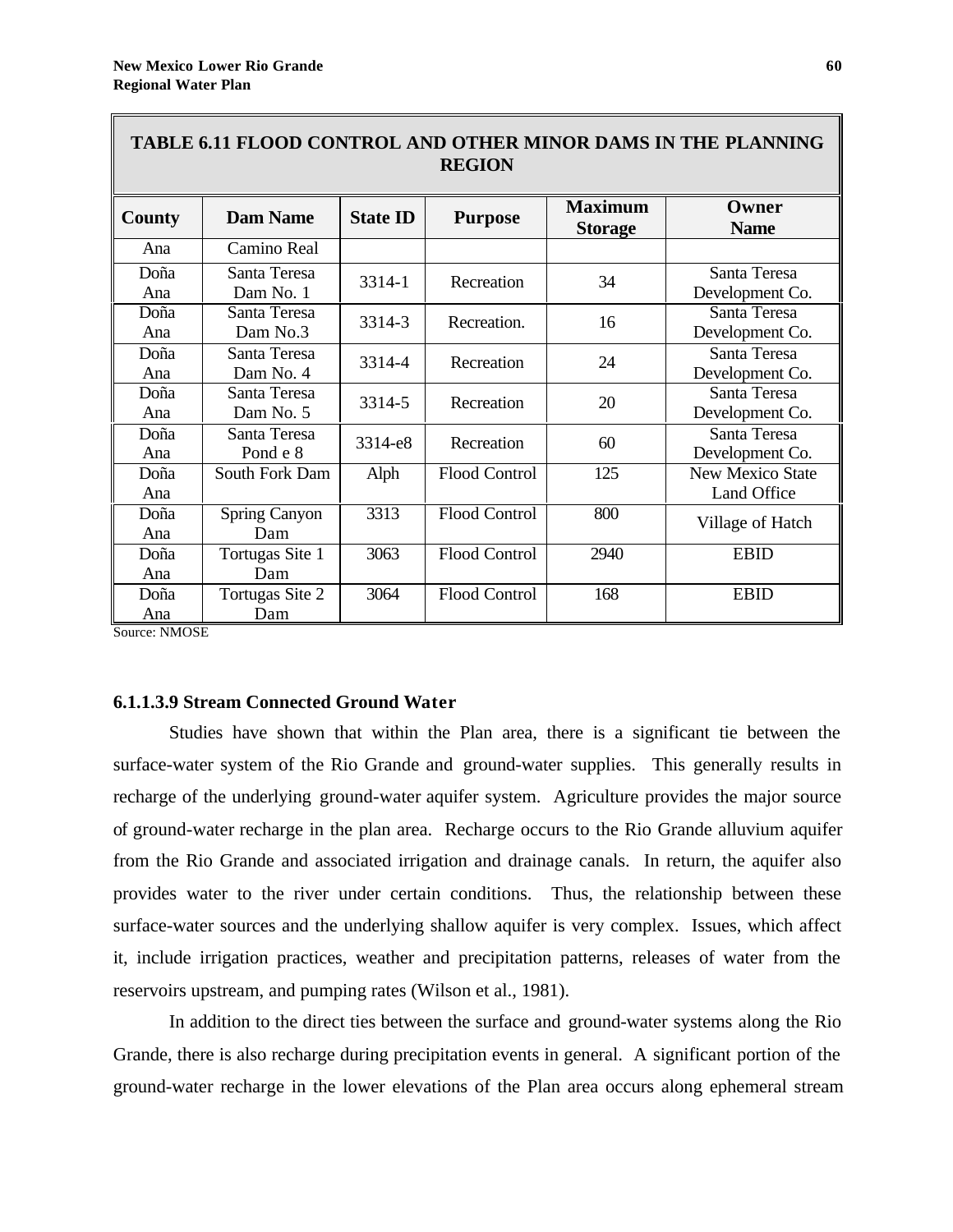channels (arroyos) during precipitation events (Frenzel and Kaehler 1990). In these flat lowlying areas, ephemeral streams flow out of the nearby steep hillsides into sand-laden channels that have relatively flat gradients. A significant amount of these surface-water flows infiltrate the channel sediments and enter the ground-water system before the surface waters reach the Rio Grande.

#### **6.1.1.3.10 Extent of Irrigated Lands**

Agriculture is the dominant use of land within the Rincon Valley, and Mesilla Valley. Irrigation consumes the largest amount of water. The total amount of irrigated acres in the Mesilla Valley has increased from approximately 29,000 acres around the turn of the century, to approximately 82,000 around 1955 and then fell to about 74,000 acres during 1960-1980. According to the NMOSE Technical Report 50 published in 1998 on studies done by the NMOSE and NMSU Department of Agriculture and Economics, EBID has a total of 90,640 water-right acres of land in Doña Ana and Sierra Counties. Sources of irrigation water are ground water (17,040 acres irrigated) and surface and ground water combined (78,480 acres irrigated). For an average year, EBID provides water to approximately 74,000 acres.

The major crops, in order of total acreage planted are cotton, pecans, alfalfa, cereal grains and vegetables (primarily chile, lettuce, and onions). The Rio Grande is the primary source of irrigation water, which is distributed by the EBID in the Mesilla Valley. Whenever needed, ground water is used to supplement the surface water.

Ground water came into widespread use during the drought period of the 1950s, but it has remained an important water supply component even in the subsequent full supply years. Unfortunately, data on quantities of ground water used by irrigators in the District has not been collected. Cost of using ground water is generally slightly higher that the cost of water from the conservation pool, roughly \$25 per acre-foot. Well owners will presumably be required to meter their wells as their ground-water rights are adjudicated, and the District will require that all ground water pumped into District facilities – a common practice during drought – be metered. The District and the Interstate Stream Commission are collaborating to develop and install well meters and telemetry systems on all irrigation wells in the District, but it will likely take some years to completely meter the area's ground-water pumping.

Irrigators pump ground water to supplement surface water for a variety of reasons (the following is summarized from King, 2003):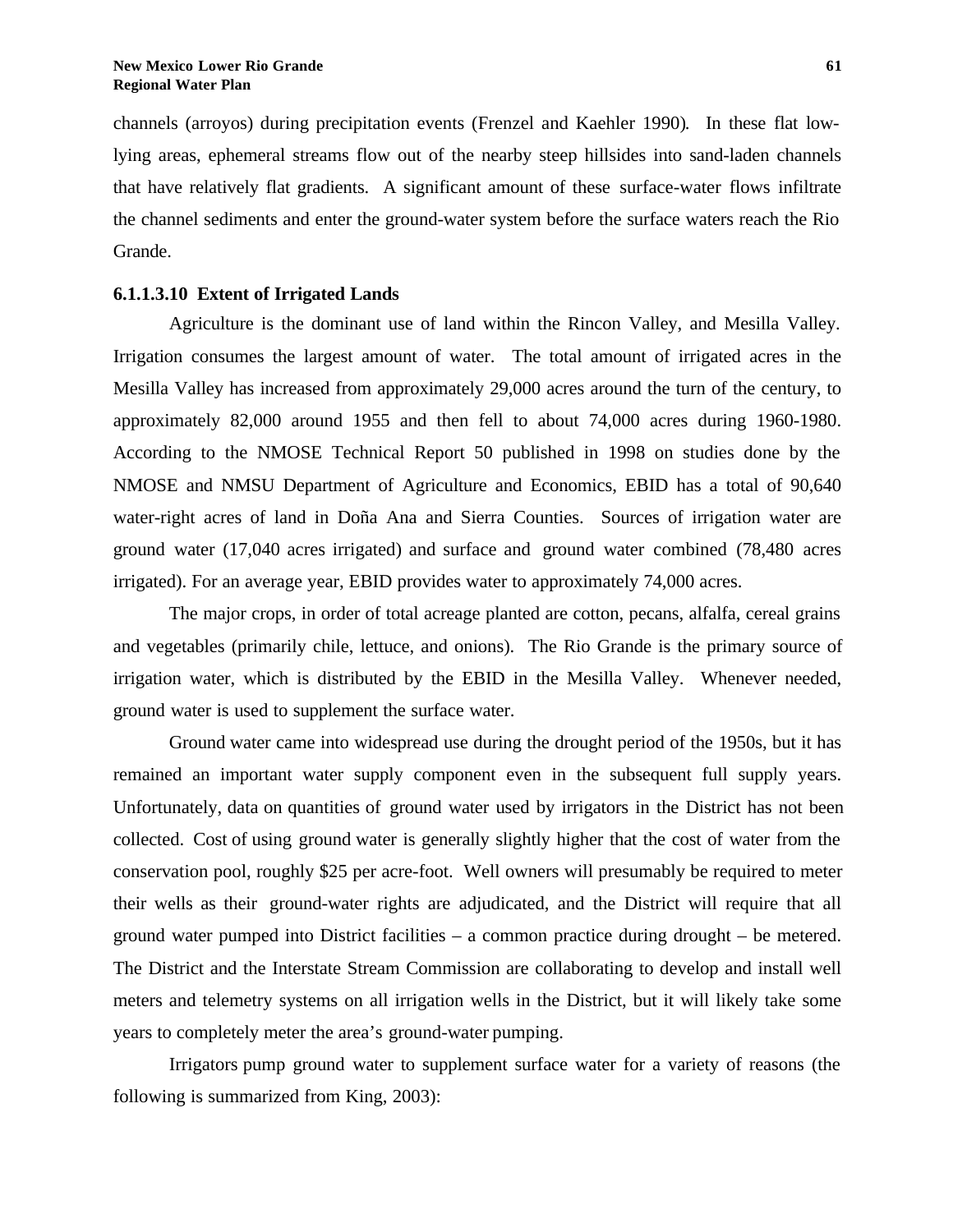- 1. The primary irrigation season generally runs from late February or early March through mid-October. The rest of the year, the District does not divert or deliver water. Farmers growing cool season crops or who need an early or late irrigation for primary season crops must rely on ground water during the winter months.
- 2. The market for most high-value crops such as vegetables are extremely dependent on quality of harvest, and the quality is very sensitive to timing of irrigations. Since an order for surface water must be made well in advance, and the exact delivery date is uncertain, high-value crop farmers rely on ground water for irrigation if surface water is not available when the crop needs it.
- 3. High use crops, particularly pecans and alfalfa, require a farm delivery of irrigation water in excess of the standard allotment of 3 acre-feet per acre (ac-ft/acre). Farmers may acquire water through the District's conservation pool if it is available, or they may pump ground water to make up the difference.
- 4. Vegetable crops are not generally high consumptive water users, but the quality requirement discussed in (2) above means that irritations must be frequent and small. This leads to low application efficiency due to high deep percolation losses and a higher farm delivery requirement than the normal allocation of 3 ac-ft/acre. Again, farmers may make up the difference through the conservation pool, but due to the timing requirements for high value crops, ground water is the more attractive alternative.
- 5. The most important function of ground-water pumping has been, and will undoubtedly be again, drought reserve. The District's survival through the drought of the 1950s through the 1970s was based on creative management of surface water and heavy reliance on ground water. The impending drought will induce many of the same strategies.

Most irrigation, municipal, industrial, and domestic wells are located in the valley where ground-water pumpage for irrigation of crops accounts for much of the annual ground-water withdrawal as shown in the table below. Stock and domestic wells are scattered throughout the western section of the Palomas Bolson, West Mesa, and Mesilla Valley to provide water for grazing livestock. Annual ground-water withdrawals may vary considerably, depending on the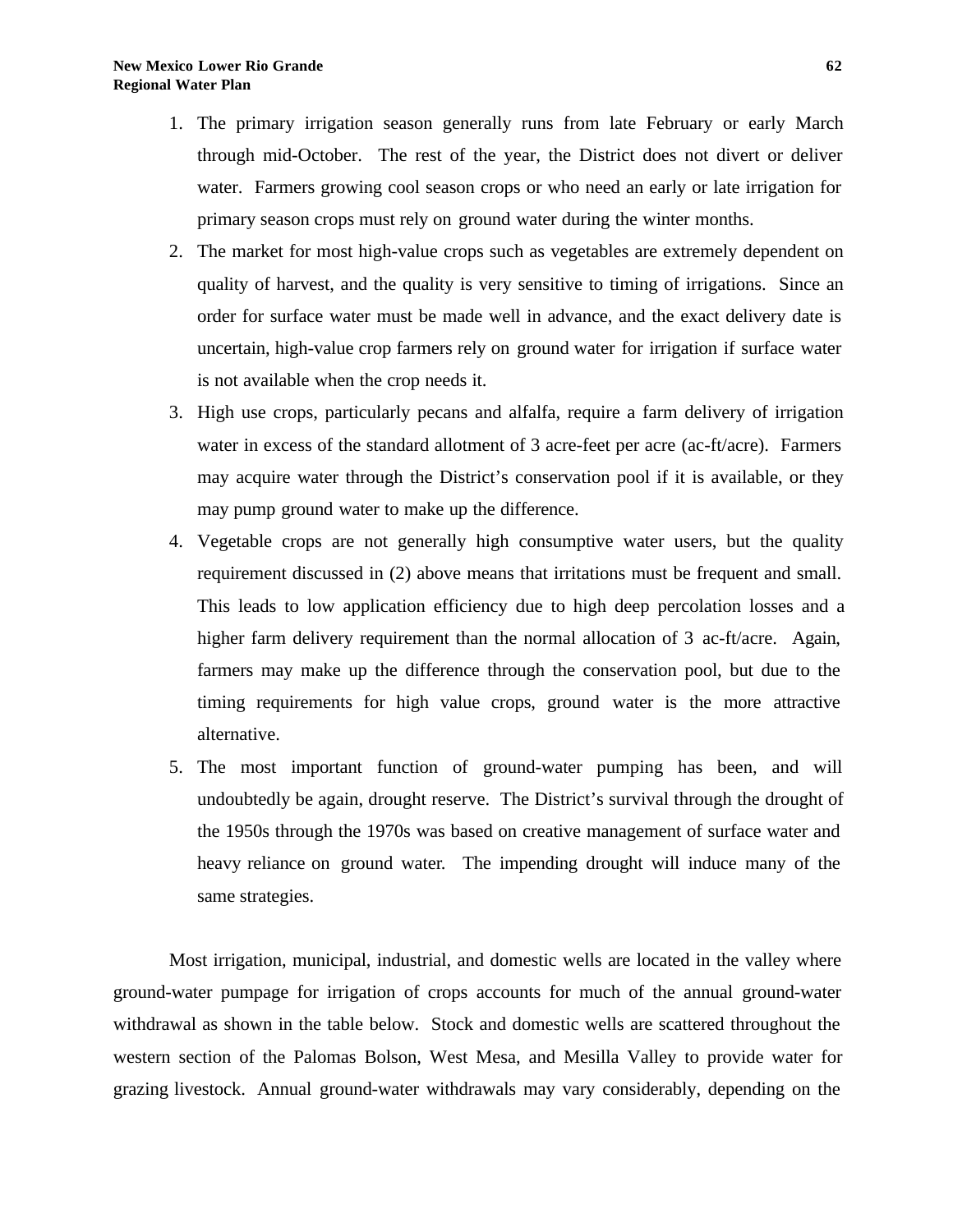amount of surface water available from the river (Wilson, et al 1981). A review of current crop acreages is provided by crop type in Table 6.12.

| <b>TABLE 6.12: SUMMARY OF THE MAJOR CROPS PRODUCED THE PLANNING</b><br><b>REGION</b> |                           |                   |  |
|--------------------------------------------------------------------------------------|---------------------------|-------------------|--|
| <b>Major Crops</b>                                                                   | <b>Harvested</b><br>Acres | <b>Production</b> |  |
| Pecans                                                                               | 20,500                    | 29,663,500 Pounds |  |
| Chile                                                                                | 5,700                     | 14,600 Tons*      |  |
| Cotton                                                                               | 15,200                    | 33,600 Bales      |  |
| Onions                                                                               | 5,700                     | 2,396,600 cwt     |  |
| Lettuce                                                                              | 1,200                     | 420,000 cwt       |  |
| All Hay                                                                              | 18,100                    | 24,600 Tons       |  |
| Wheat                                                                                | 1,600                     | 20,800 Bushels    |  |
| Corn Silage                                                                          | 8,900                     | 208,600 Tons      |  |

Source: Unpublished Data (2000) provided by EBID

#### **6.1.1 Ground Water Supply**

The Planning Region contains portions of four ground-water basins: Jornada del Muerto (Jornada), Mesilla, Hueco, and Rincon Valley (Figure 6.14). The shapes and sizes of these basins are controlled by the underlying geologic structure, which consists of a series of faulted blocks created by north-south trending normal faults as part of the Rio Grande Rift (Kelley, 1952, 1955; Chapin and Seager, 1975; Reiter et al., 1978; Hawley and Lozinsky, 1992). The main ground-water bearing formations in these areas consist of thick sequences of basin-fill deposits of the Santa Fe Group and deposits of the current Rio Grande. The following information for this regional water plan is presented in accordance with the ISC Regional Water Planning Template for the Jornada, Mesilla, Hueco, and Rincon Valley Basins:

- 1. A description of the geologic structure of each basin, the extent and thicknesses of water-bearing formations, and geologic cross-sections.
- 2. A description of aquifer characteristics, including specific yield and hydraulic conductivity, and the identification of ground-water flow patterns.
- 3. Identification of USGS observation wells in the region, maps of water-level elevations from three time periods intended to show predevelopment conditions,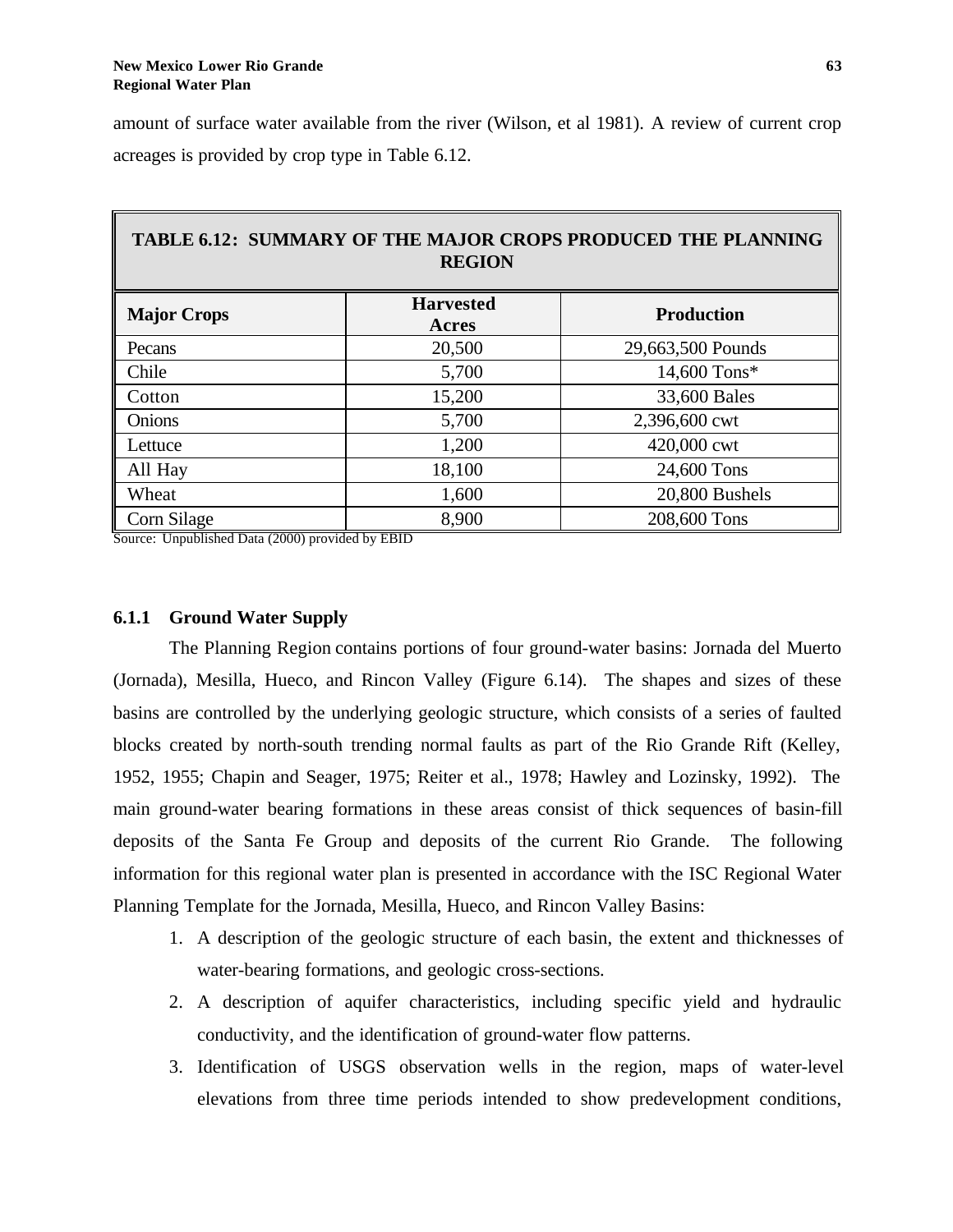interim conditions, and current conditions, and a discussion of the water-level changes through time.

- 4. Locations of recharge zones and rates of recharge.
- 5. Estimates of the quantity of usable remaining water for determining availability for future use.
- 6. Analysis of ground-water quality from USGS and other observation wells, for three different time periods, including: identification of aquifers with existing contamination, horizontal and vertical changes in water quality over three time periods (if available), salinity levels, total dissolved solids concentrations, and regions vulnerable to point and non-point sources of pollution.

The information presented here is summarized from previous geologic, geochemical, and hydrologic investigations. No new field mapping, water-quality testing, water-level measuring, or aquifer testing were performed for this regional water plan. Resources utilized include scientific publications of the USGS, New Mexico Bureau of Mines and Mineral Resources (NMBMMR), and NMOSE, as well as ground-water modeling and water-quality reports written by private consultant companies. We have also gathered current data from several different bureaus of the NMED, the City of Las Cruces, and Doña Ana County regarding water quality and potential contamination sources. Finally, many of the maps and figures included in this report were generated by the New Mexico Water Resource Research Institute (WRRI), which is affiliated with NMSU.

#### **6.1.2.1 Hydrogeology**

#### **6.1.2.1.1 Mesilla Basin**

The Mesilla Basin is an important hydrologic basin for economic development in southern New Mexico and, consequently, has been studied by many workers, including Conover, 1954; Leggat et al., 1962; King et al., 1971; Hawley, 1984; Wilson and White, 1984; Nickerson, 1986; Hawley and Lozinski, 1992; Weeden and Maddock, 1999. The Mesilla Basin occupies the central portion of Doña Ana County, covering approximately 1,110 square miles (Figure 6.14) (Weeden and Maddock, 1999). It is bounded to the southwest by the East and West Potrillo Mountains, to the northwest by the Robledo Mountains, to the northeast and east by the Doña Ana and Organ Mountains, and to the southeast by the Franklin Mountains and the Hueco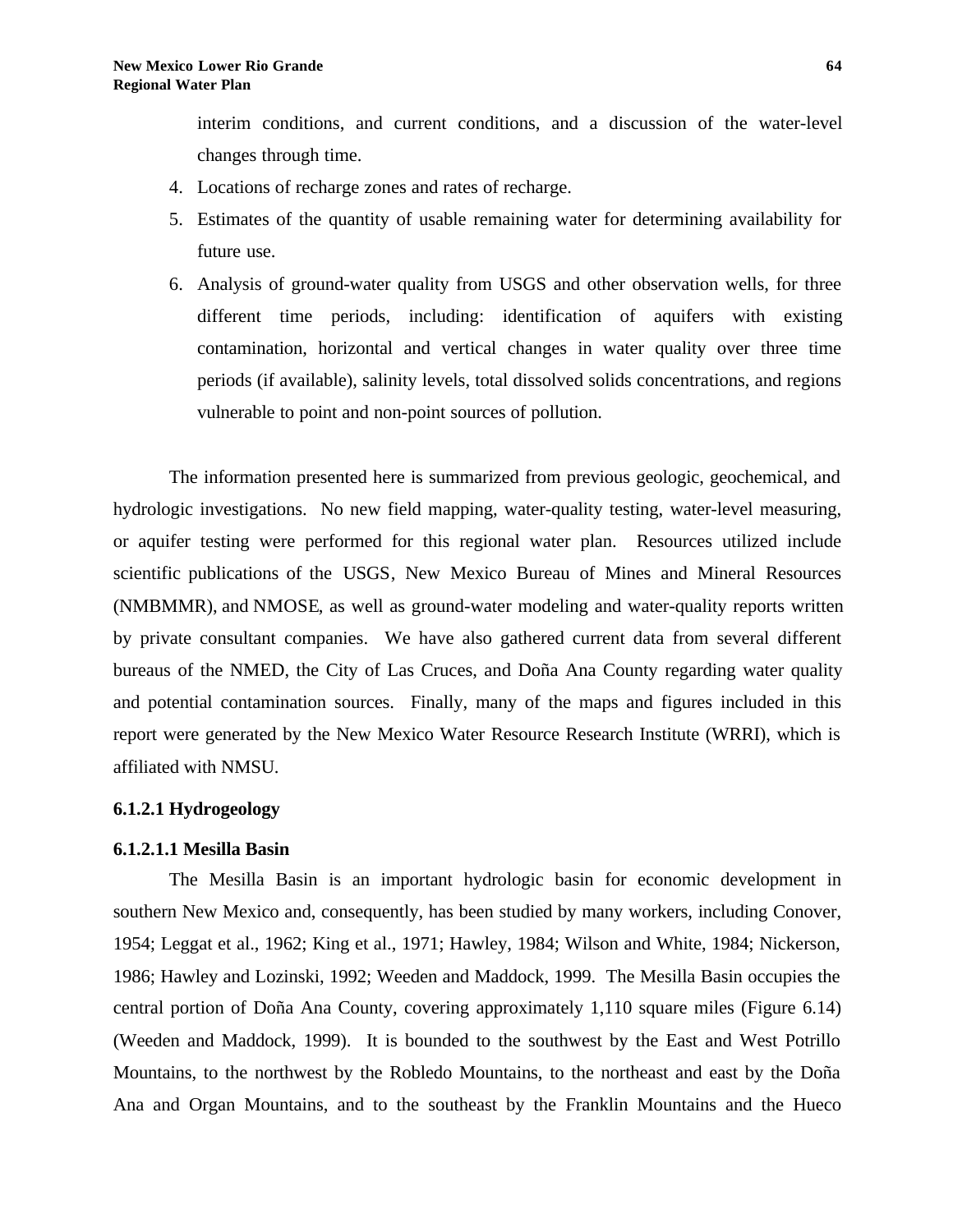Bolson (Hawley, 1984). The Rio Grande flows through the Mesilla Basin, forming a floodplain 60 miles long and several hundred feet to 5 miles wide (Weeden and Maddock, 1999). A great deal of research has been done in the Mesilla Basin regarding its geology and hydrogeologic characteristics; the following sections contain summaries and quotes of large portions of reports written about this basin.

The Mesilla Basin contains thick, unconsolidated Santa Fe Group basin-fill sediments and Rio Grande floodplain alluvium, and is bounded by high-angle normal faults (Hawley and Lozinsky, 1992; Weeden and Maddock, 1999). Normal faults are places where one area of rock has moved down relative to the rock adjacent to it. These faults are related to the Rio Grande Rift, a narrow zone of extension that has been active over the last 30 million years (Hawley and Lozinsky, 1992). The East Robledo and East Potrillo Faults form the western edge of the Mesilla Basin (Frenzel and Kaehler, 1990). The eastern edge is loosely defined by a partlyburied horst, a block of rock bounded by normal faults that have moved rock lower on both sides, that separates the Mesilla Basin from the Jornada Basin to the east. Figure 6.15 is a regional geologic map of the study area. Figure 6.16 shows a geologic cross-section through the northern part of the Mesilla Basin. The cross-section shows the location of normal faults on the sides of the basin, and adjacent bedrock units.

## **Bedrock Units**

The underlying and surrounding bedrock of the Mesilla Basin, as well as the other three basins, consists of Precambrian-age crystalline rock, Paleozoic-, Mesozoic-, and lower Tertiaryage sedimentary rocks, and mid-Tertiary-age volcanic rock (a simplified geologic time-scale can be found in Appendix A). Because these rock units are relatively consistent from basin to basin, the detailed geologic descriptions that follow will not be repeated in the sections of the other three basins. The following descriptions (in the order of oldest to youngest) of the local geologic units and their water-bearing properties are modified only slightly from Frenzel and Kaehler (1990).

#### *Igneous-Intrusive and Metamorphic Rocks*

The Organ Mountains and some parts of the Doña Ana Mountains and Robledo Mountains are composed of lower Tertiary-age igneous rocks (Dane and Bachman, 1965; Seager et al., 1976). The Organ Mountains also have Precambrian-age igneous and metamorphic rock. Goat Mountain and Picacho Peak also contain igneous rock. These igneous and metamorphic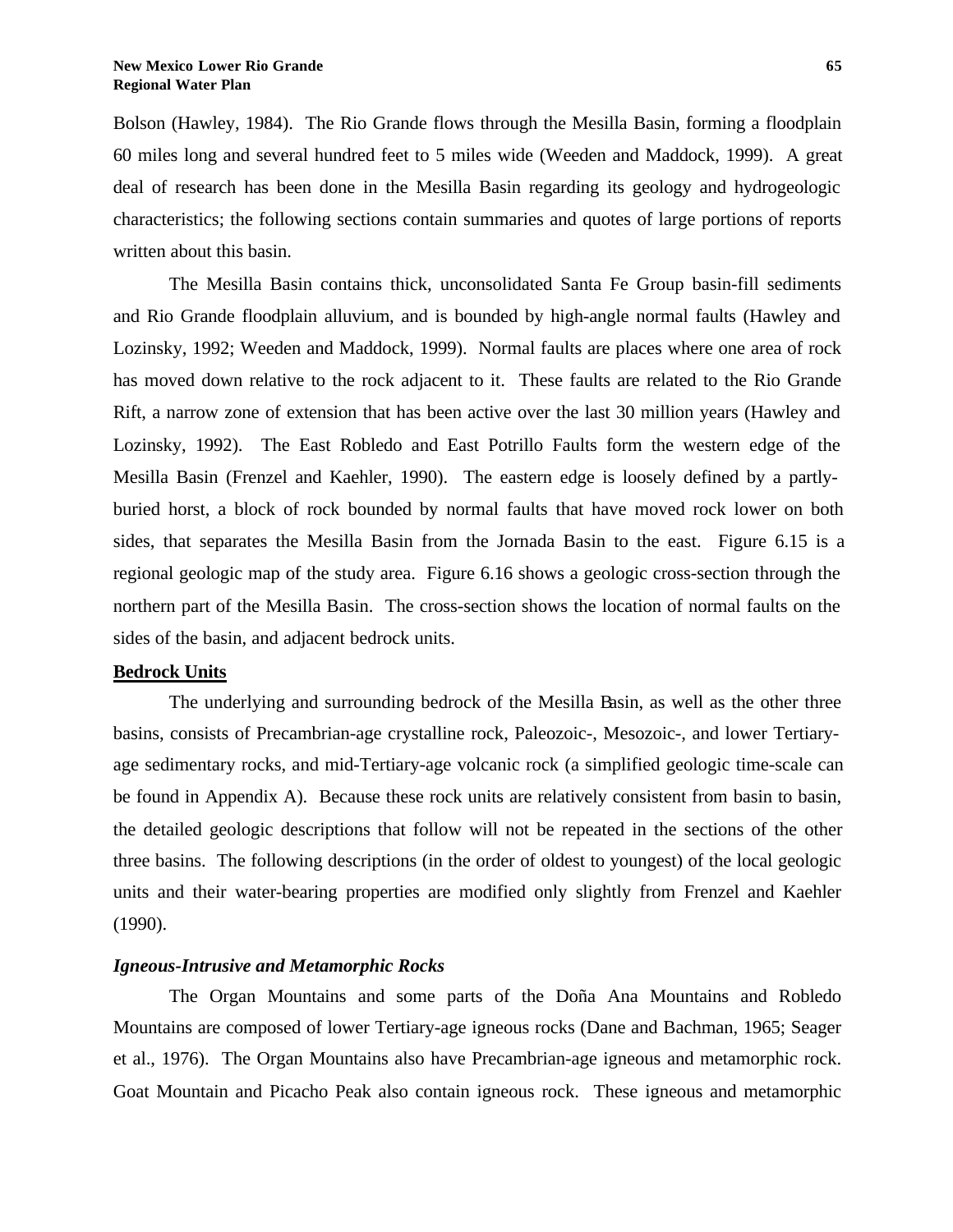rocks may yield small quantities of water where they are weathered or fractured.

#### *Paleozoic and Mesozoic Sedimentary Rocks*

Sedimentary rocks of Paleozoic and Cretaceous-age occur in the mountains and beneath the basin-fill sediments in some parts of the study area. The Paleozoic-age rocks are mainly composed of carbonate with some shale, quartzite, quartzite conglomerate, gypsum, sandstone or siltstone, depending on the age (King and Hawley, 1975). Most of the San Andres and Robledo Mountains are composed of sedimentary rocks of possibly Upper Cambrian through Permian-age (Kottlowski, 1975).

The sedimentary rocks, when unweathered, have very low permeability. However, secondary permeability may result from weathering, fracturing, faulting, or dissolution of limestone and gypsum within the otherwise dense rock. The overall permeability of these rocks is probably much smaller than that of the basin-fill, and is therefore minor when compared to the basin-fill ground-water system. However, the permeability along fractures or dissolution channels may be large in places, allowing for the potential migration of water with substantially different chemical compositions.

#### *Lower Tertiary Sedimentary and Volcanic Rocks*

The oldest Tertiary-age rocks are the conglomerates of the Love Ranch Formation (Formation) (Kottlowski et al., 1956). The Love Ranch Formation crops out in the Rincon Hills and San Diego Mountains north of the Mesilla Basin. The Love Ranch Formation is overlain by the Palm Park Formation (Kelley and Silver, 1952), which is composed of various types of volcanic rocks and sedimentary rocks derived from the volcanics, in addition to spring deposits (travertine) (Seager et al., 1976, p. 6). The Palm Park Formation is found in the Western Selden Hills, Rincon Hills, and the southern Caballo Mountains. The Bell Top Formation (Kottlowski, 1953) and the Thurman Formation (Kelley and Silver, 1952) contain volcanic and sedimentary rocks of mainly Eocene to Miocene-age, and form the greater part of the Doña Ana Mountains, the southern Organ Mountains, and Picacho Peak. Some or all of these units probably underlie the Santa Fe Group in most parts of the Mesilla Basin (Frenzel and Kaehler, 1990).

Frenzel and Kaehler (1990) continue on to say that within the Mesilla Basin, there has not been much ground-water exploration in these igneous and sedimentary rocks, probably because their permeabilities are very low. Very few wells have been drilled into these units and those that have, provide only small quantities of water used mainly for watering stock (King and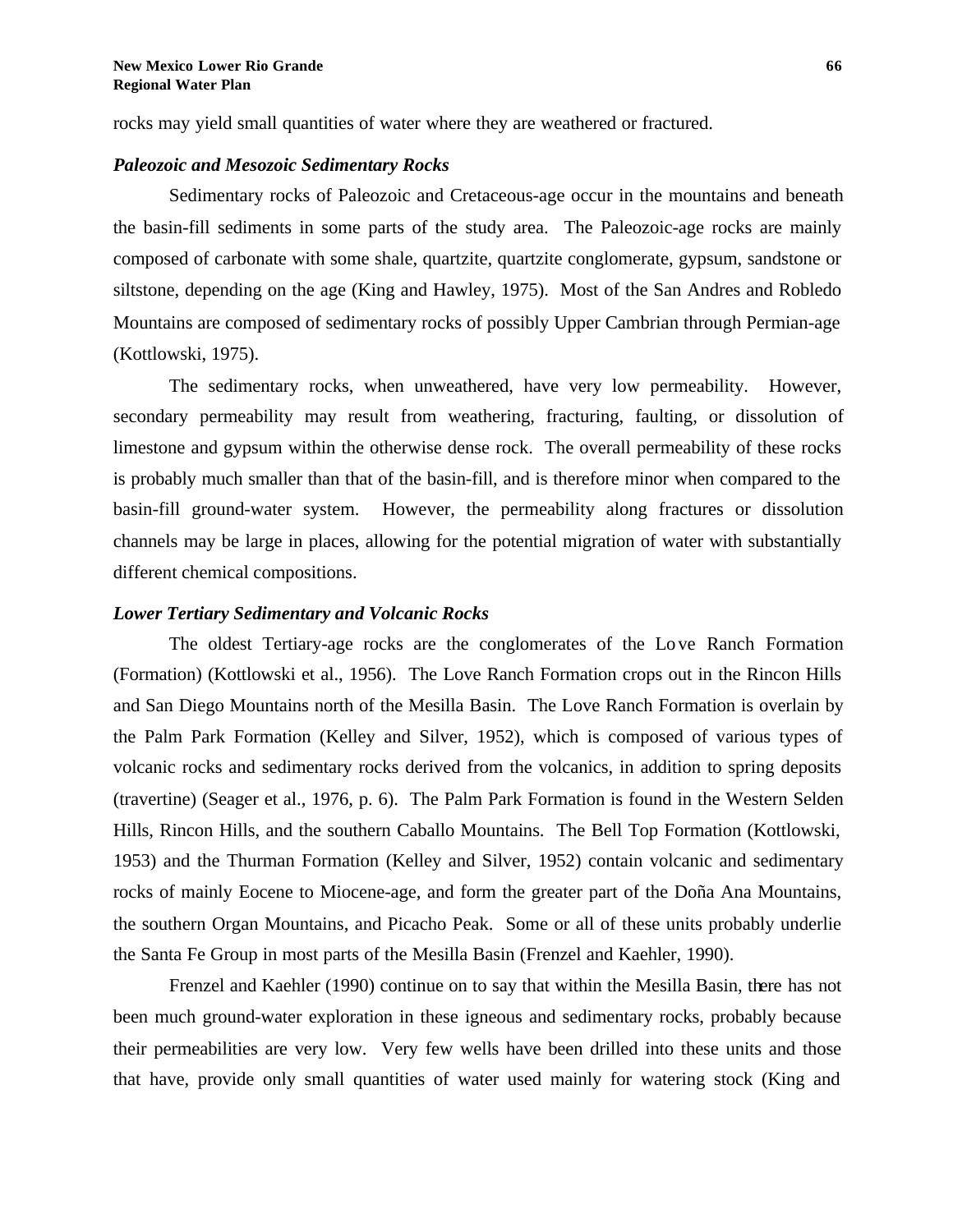Hawley, 1975; Conover, 1954; Wilson et al., 1981).

The major water bearing units in the Mesilla Basin are the unconsolidated basin-fill of the Santa Fe Group and the alluvium deposited in the channel and floodplain of the Rio Grande. In places, these two units have different abilities to transmit water, measured using concepts like hydraulic conductivity, transmissivity, and specific yield, which are based on the size and sorting of the material.

### **Santa Fe Group Deposits**

Hawley (1984) splits the water-bearing deposits into a number of different subdivisions. These subdivisions are based on the different ways the sediments were deposited, and distinguish between units with different aquifer characteristics. Hawley and Lozinsky (1992) group these different subdivisions into four major units: post-Santa Fe Valley-fill deposits, Upper Santa Fe unit, Middle Santa Fe unit, and Lower Santa Fe unit.

The valley-fill deposits include the river channel and floodplain deposits (up to 100 feet thick) that form what has been referred to as the "shallow aquifer" by Leggat et al. (1962). Hill slope materials at the edges of the basin have progressively buried the floodplain and channel deposits; as a result, the highly transmissive, water-bearing river deposits now extend hundreds of feet beneath the hill slopes. Leggat et al. (1962) also identify the "valley-border alluvium," as a post-Santa Fe Valley-fill deposit, consisting of channel and terrace deposits of tributaries of the Rio Grande. This valley-border alluvium is usually up high on the hill slopes and is so thin that it lies completely above the water table.

The Upper Santa Fe unit, which can be as much as 750 feet thick (Hawley and Lozinsky, 1992), was deposited during the Middle Pliocene to Middle Pleistocene, and consists of interbedded coarse- to medium-grained alluvial fan and ancestral Rio Grande deposits in the north. These grade into finer-grained lake and playa deposits to the south. There are also basalt and sandy eolian deposits present in some small areas (Hawley and Lozinsky, 1992).

The Middle Santa Fe unit is as much as 1,500 feet thick (Hawley and Lozinsky, 1992) and consists of a number of different facies, including alluvial, eolian, playa-lake, basin-floor, and alluvial fan. As in the Upper Santa Fe unit, there are also localized basalts and sandy dune deposits. The Middle Santa Fe unit was deposited between the Middle Pliocene and Middle Miocene (Hawley and Lozinsky, 1992).

The Lower Santa Fe unit may be as thick as 1,000 feet (Hawley and Lozinsky, 1992) and also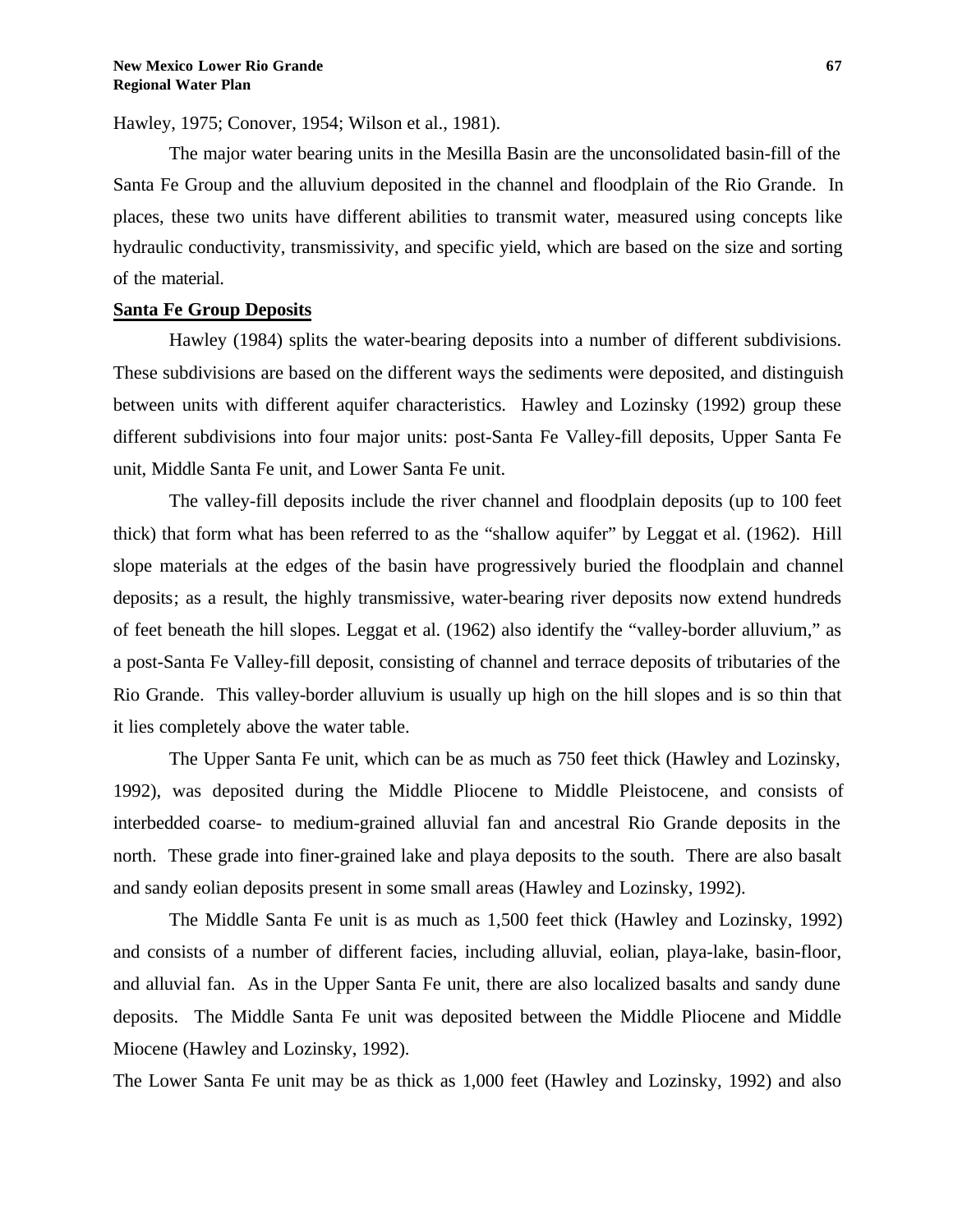consists of numerous kinds of sediments, including dunes, lake bed, alluvial, basin-floor, sandstones, and mudstones. These sediments were deposited during the Middle Miocene to late Oligocene (Hawley and Lozinsky, 1992).

#### **6.1.2.1.2 Jornada Del Muerto Basin**

The Jornada del Muerto Basin lies between the San Andres Mountains to the east and the Caballo, San Diego, and Doña Ana Mountains, and the Mesilla Basin to the west. The southern end of the Jornada del Muerto Basin is Fillmore Pass, southeast of Las Cruces. The Jornada del Muerto Basin (Jornada Basin) extends out of Doña Ana County to the north (Figure 6.14). The southern portion of the Jornada Basin is the focus of this report, and is defined as that portion of the basin extending from the southern-most portion of the basin north to the Doña Ana County boundary.

#### **Geologic Setting**

The Jornada Basin, like the others in the Planning Region, is a north-south trending valley resulting from extension related to the rifting of the Rio Grande Valley. While the San Andres and Organ Mountains lie to the east (where the boundary is a single, steeply-dipping normal fault), the western boundary of the Jornada Basin is a semi-buried volcanic horst, known as the Jornada Horst (Woodward and Myers, 1997). The effects of this horst on local groundwater movement has been studied by many, including: Hawley et al. (1969), King et al. (1971), Wilson et al. (1981), Mack (1985), Frenzel and Kaehler (1990), Hawley and Lozinsky (1992), and Woodward and Myers (1997).

Sediments from the Upper Santa Fe Group overlie the horst, which is composed of Tertiary-age volcanic rock at the top, with Permian-age sedimentary rocks beneath (Figure 6.17, Appendix G). This horst acts as a partial barrier to ground-water flow, resulting in a higher ground-water table in the Jornada Basin than in the Mesilla Basin to the west. The ground-water table is above the top of the horst south of U.S. Highway 70, but north of the highway, the ground-water table is below the top of the horst, largely restricting ground-water flow in that region (Woodward and Myers, 1997).

### **Water-Bearing Units**

Again, basin-fill sediments from the Santa Fe Group form the aquifer in the Jornada Basin. The surrounding and underlying bedrock (the same units as described for the Mesilla Basin) is much less permeable, and therefore is not considered to be an aquifer (Figure 6.15). The sediments can be divided into three units with slightly different characteristics (Shomaker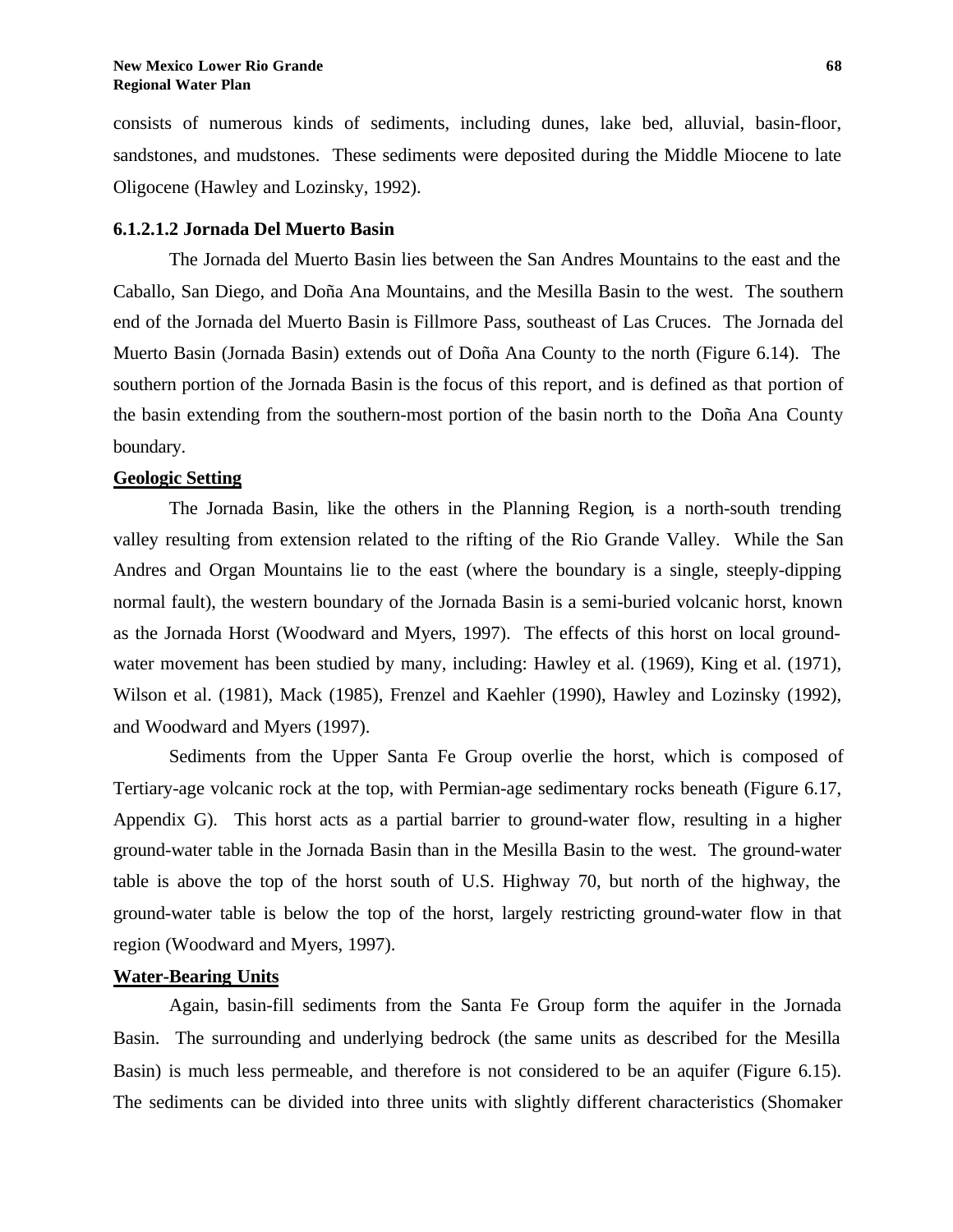and Finch, 1996; Hawley, 1984). The upper unit, 100 to 160 feet of saturated sediments (corresponding to lithofacies I from Hawley, 1984), consists of interbedded sands and gravels and is relatively permeable. The middle layer, which is about 1,300 feet thick and corresponds to Hawley's lithofacies II through VII, is relatively permeable and consists mainly of sand and gravel (Hawley, 1984; Shomaker and Finch, 1996). The lowest unit (Hawley, 1984, lithofacies VII through X) consists of less-permeable sand and clay, with thicknesses ranging from 0 to over 1,000 feet. All of these layers are thickest in the south-central portion of the basin, reaching a total saturated thickness of over 2,000 feet (Shomaker and Finch, 1996).

#### **6.1.2.1.3 Hueco Bolson**

The Hueco Bolson covers about 255 square miles and is primarily in the far southeastern corner of Doña Ana County, and extends a short distance eastward into Otero County (Figure 6.14). Only about 2 to 5 percent of the Hueco Bolson lies within New Mexico; the Hueco Bolson extends many miles into Texas and Mexico where it forms the El Paso Valley. Like the other basins in the Planning Region, the Hueco Bolson is a graben that was created by the Rio Grande rifting process. The basin consists of a down-dropped fault block nestled between a set of north-south trending normal faults (Figure 6.18). The Hueco Basin is bounded to the west by the Franklin Mountains, to the north partly by the Organ Mountains, and to the east by the Jarilla and Hueco Mountains.

The geologic setting of the Hueco Bolson is essentially the same as those of the other basins in the Planning Region (see the section on the Mesilla Basin hydrogeology). The surrounding mountains are composed of Precambrian to Tertiary-age igneous, metamorphic, and sedimentary rocks, as is the rock that lies beneath the unconsolidated Santa Fe Group deposits (Orr and Risser, 1992) (Figures 6.15 and 6.18). These consolidated rocks have, in general, far lower permeabilities than the Santa Fe Group. Thus, despite some localized regions of higher permeability, the consolidated bedrock is generally not considered as part of the Hueco Bolson aquifer system.

#### **Water-Bearing Units**

Like the Jornada and Mesilla Basins, the main water bearing unit of the Hueco Bolson is the Tertiary to Pleistocene-age Santa Fe Group basin-fill. In places, the fill in the Hueco is as much as 8,000 feet thick (Figure 6.19). The Rio Grande does not flow through the New Mexico portion of the Hueco Basin, though fluvial and alluvial sediments have been deposited by other,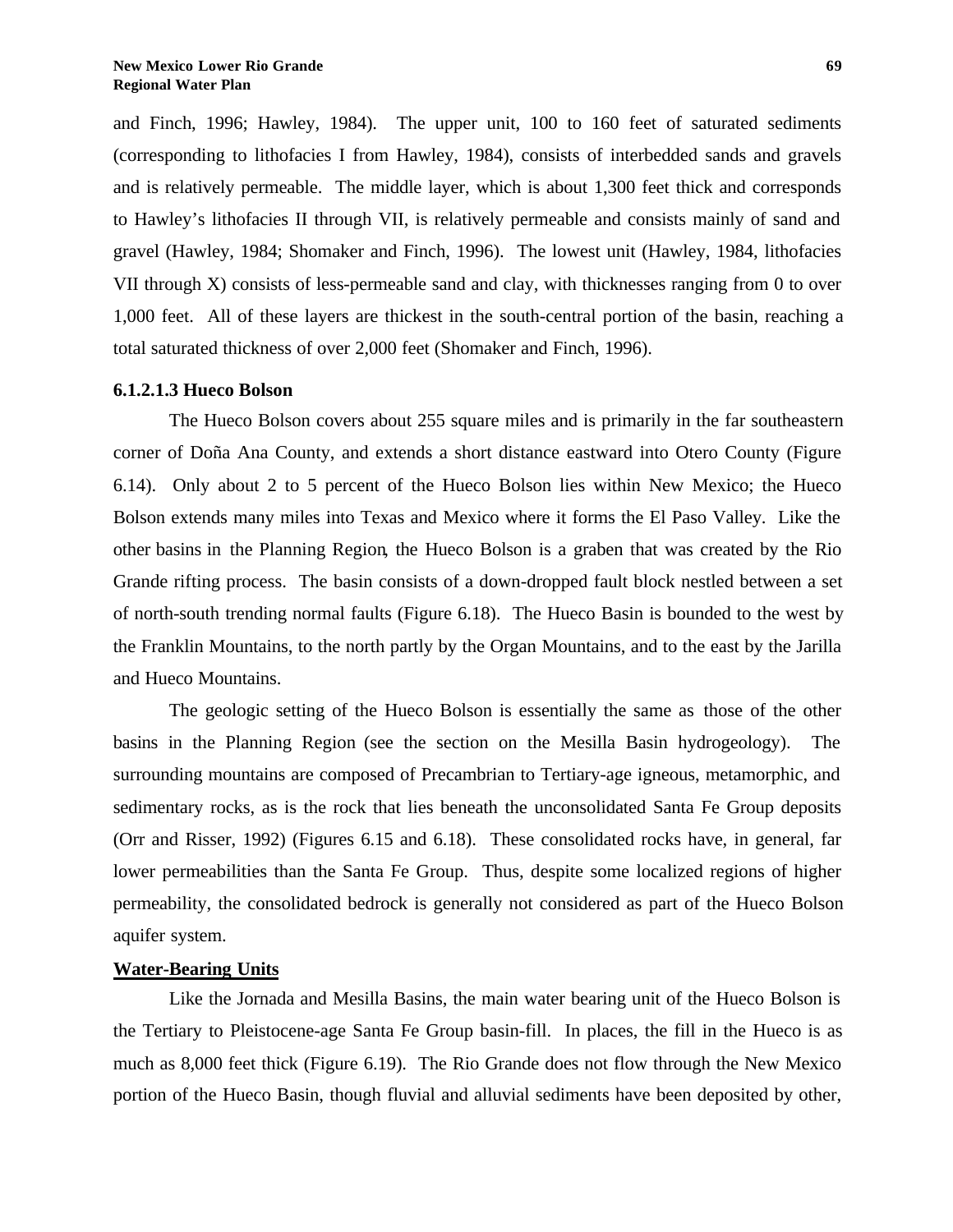older fluvial systems. According to Orr and Risser, 1992,

Fluvial deposits of the Camp Rice Formation [Upper Santa Fe Group] of Strain (1966, 1969) of the Santa Fe Group (King et al., 1971) occur at or near land surface throughout much of the northern part of the Hueco Bolson (Seager et al., 1987). Geophysical and lithologic logs indicate that the thickness of these Tertiary and Quaternary deposits may be as much as 1,000 feet in places. Underlying the fluvial deposits are closed-basin deposits that include lacustrine clay and evaporites bordered by alluvial-fan sand, gravel, and clay. These typically fine grained deposits may comprise most of the lithologic sequence of the Hueco Bolson.

#### **6.1.2.1.4 Rincon Valley Basin**

The Rincon Valley Basin, occasionally referred to as the Palomas Basin, is located in south-central Sierra County and the northwestern corner of Doña Ana County (Figure 6.14). This basin is bounded by the Caballo Mountains to the northeast, the Sierra de las Uvas to the southwest, and the Black Range to the northwest. The Rio Grande flows through the Rincon Valley Basin in an entrenched floodplain on its way to the Mesilla Basin to the south. As opposed to the other basins, the Santa Fe Group deposits in the Rincon Valley Basin are very clay-rich and therefore do not form a very good aquifer. Instead, the main water-bearing formation in this valley is the alluvium in the Rio Grande Valley and other smaller tributaries (Wilson et al., 1981).

#### **Pre-Santa Fe Group Igneous and Sedimentary Units**

Like the other basins in the Planning Region, the Rincon Valley Basin is a down-dropped basin bounded by normal faults that has subsequently filled with sediments (Figure 6.20). The surrounding bedrock consists of Precambrian-age igneous rocks, which are found in the Caballo Mountains, and Pennsylvanian and Permian-age sedimentary rocks (Figure 6.15). A few stock wells are drilled into fractures, faults, and solution channels in the bedrock units, but these produce only a few gallons of water per minute. There are also many occurrences of Cenozoicage rocks in and surrounding the Rincon Valley Basin, including the volcanic rocks of the Sierra de las Uvas. In general, all of these rocks have very low permeability and are considered barriers to ground-water flow (Wilson et al., 1981).

#### **Santa Fe Group**

As with the other basins, the Santa Fe Group in this area consists of basin-fill and alluvial deposits, layered with some basalt flows (Figure 6.20). Wilson et al. (1981) describes four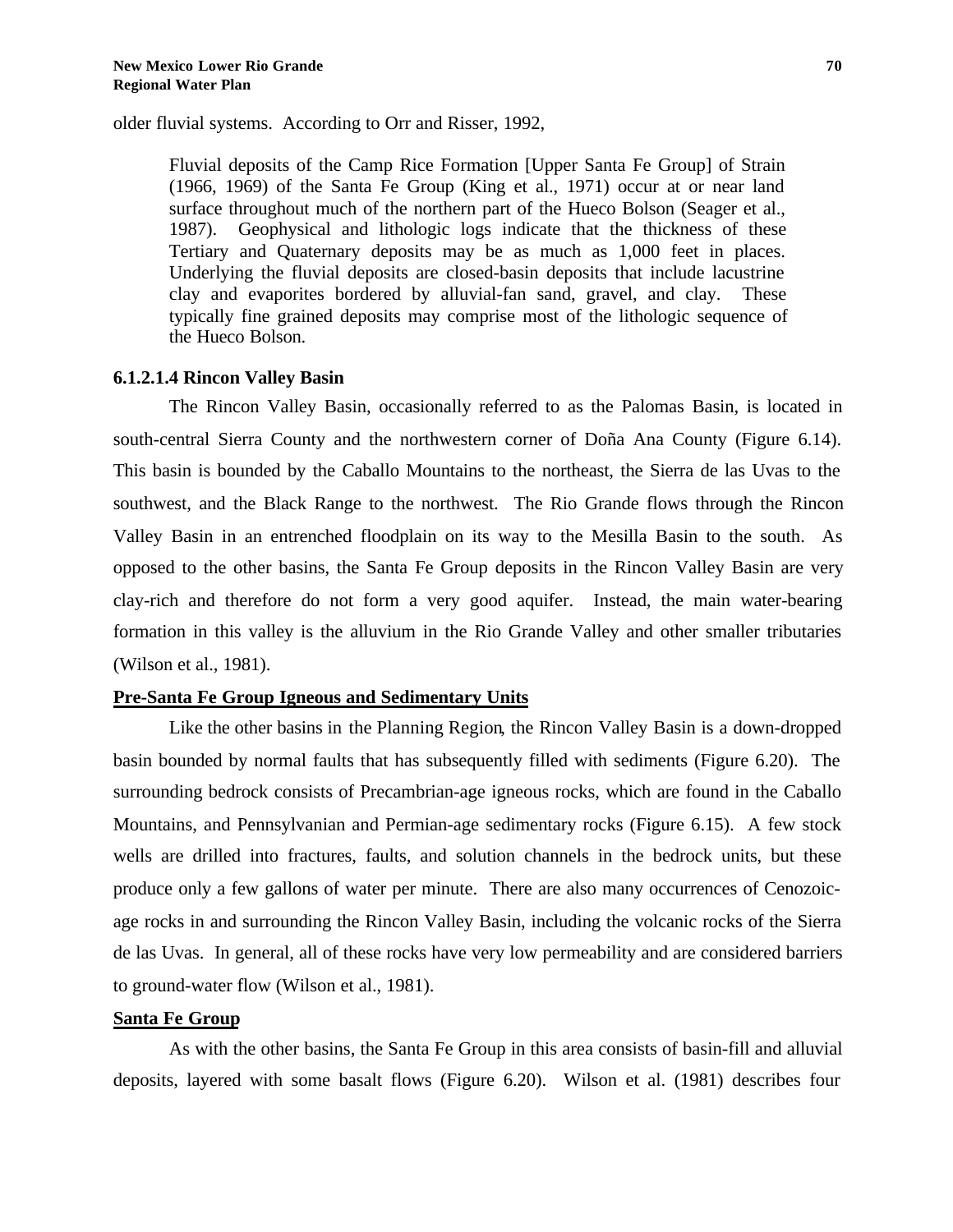distinct units within the Santa Fe Group. The oldest two units, one of which is unnamed and the other called the Hayner Ranch Formation, are transitional units that consist mainly of conglomerate and sandstone. The Hayner Ranch Formation also includes a significant amount of volcanic material. The third unit, called the Rincon Valley Formation, consists of beds of red clay and gypsum, with thin sand layers. The youngest formation, called the Camp Rice (or Palomas) Formation, "is composed of fluvial gravel, sand, and clay deposits that intertongue with alluvial-fan deposits derived from the adjacent mountains" (Wilson et al., 1981, p. 26). Among these four units are three distinct sedimentary facies, each with different water-bearing properties. The alluvial-fan facies consists of hillslope deposits that are coarse-grained on the mountain fronts and grade to fine-grained in the center of the basin. These fan deposits have from 30 to 300 feet of saturated thickness, and represent the only significant water-bearing unit within the Santa Fe Group in the Rincon Valley Basin. There is also a clay facies that consists of very fine-grained sediment, deposited in lakes in the basin centers. This clay facies acts as a barrier to ground-water flow and does not yield significant quantities of usable water. The total thickness of this clay facies is unknown, but according to Wilson et al. (1981), it is at least 1,200 feet thick in some areas. Finally, there is a fluvial facies that consists of coarse- to fine-grained sediment that was deposited by flowing water (Wilson et al., 1981).

## **Post-Santa Fe Group Alluvial Deposits**

The Rio Grande floodplain in the Rincon Valley contains alluvial deposits ranging from about 50 to 125 feet thick. These deposits consist of a narrow (less than 2 mile wide) strip of well-rounded gravel, and lenses of sand and clay (Wilson et al., 1981). There are also alluvial deposits in tributaries to the Rio Grande, though these deposits are thin and usually lie above the water table.

#### **6.1.2.2 Aquifer Characteristics**

#### **6.1.2.2.1 Mesilla Basin**

As indicated before, the main aquifers of the Mesilla Basin consist of the Rio Grande deposits and Santa Fe Group basin-fill. A summary of aquifer test results, mainly from Wilson et al. (1981) is included in Appendix B.

#### **Rio Grande Alluvium Aquifer**

A summary of aquifer characteristics for the Rio Grande aquifer can be seen in Table 6.13. In general, the alluvium makes a fairly transmissive aquifer with high hydraulic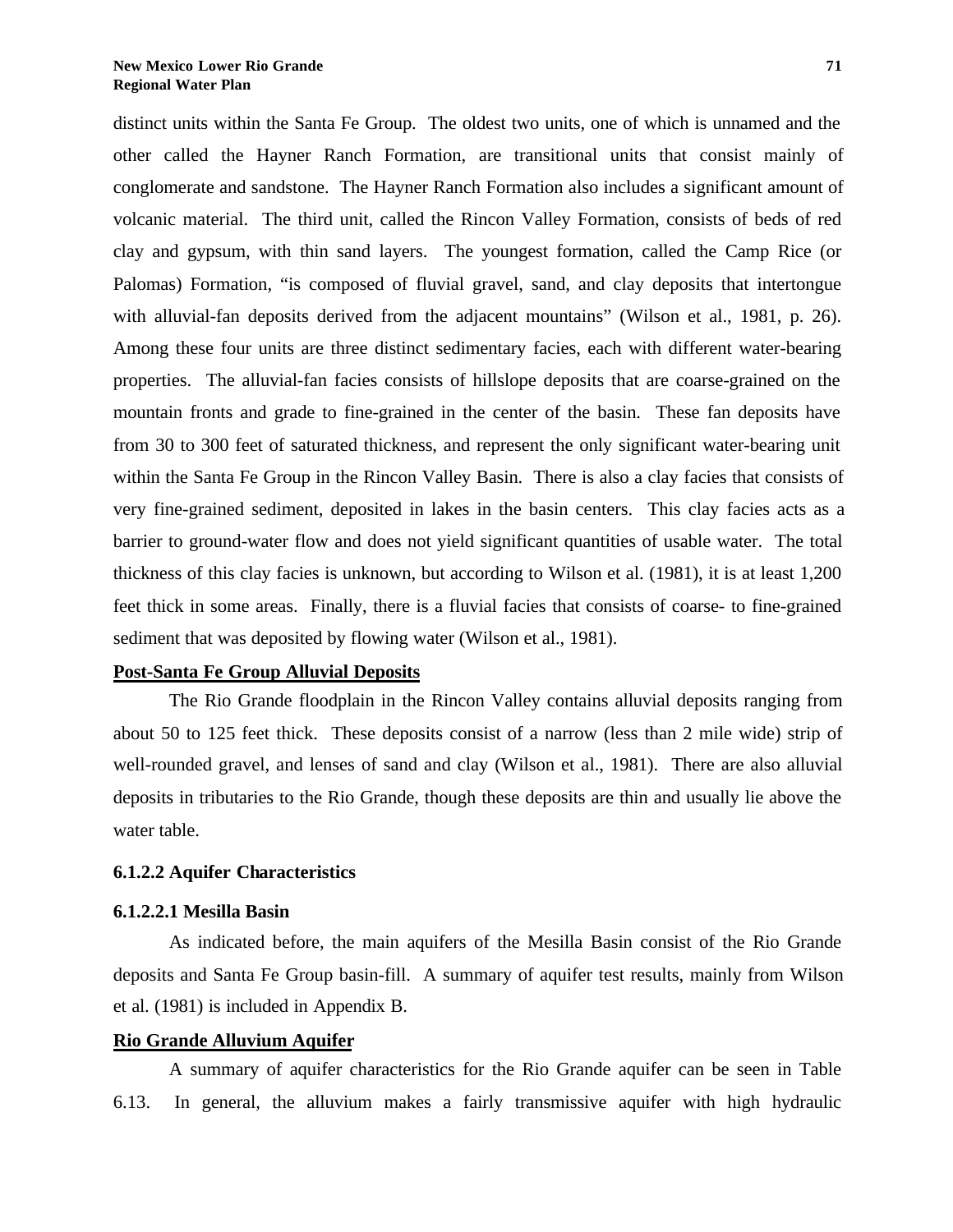conductivity and specific capacity. Many of the wells drilled into the alluvium are actually completed in both the alluvium and the upper part of the Santa Fe Group deposits, where the two are hydraulically connected and fairly similar in character (Wilson et al., 1981).

## **TABLE 6.13: SUMMARY OF AQUIFER CHARACTERISTICS OF THE RIO GRANDE ALLUVIUM IN THE MESILLA BASIN**

| <b>Depth of Water Table</b><br>(feet below ground<br>level) | Well<br>vield<br>(gpm) | <b>Hydraulic</b><br>Conductivity<br>$({\rm ft/day})$ | <b>Specific</b><br>Yield | <b>Transmissivity</b><br>$({\rm ft}^2/{\rm day})$ | <b>Specific</b><br><b>Capacity</b><br>(gpm/ft) |
|-------------------------------------------------------------|------------------------|------------------------------------------------------|--------------------------|---------------------------------------------------|------------------------------------------------|
| $10-25^{\circ}$                                             | $2,500+$ <sup>a</sup>  | $100-350^{\circ}$<br>94 <sup>d</sup>                 | $20\%$ <sup>d</sup>      | $12,600 - 15,200^{\circ}$                         | $59^{\rm d}$<br>$10 - 217$ <sup>a</sup>        |

<sup>a</sup> Wilson et al., 1981

 $\epsilon$  Conover, 1954 ft<sup>2</sup>

d Frenzel and Kaehler, 1990

ft bgl feet below ground level<br>gpm/ft gallons per minute per fo <sup>b</sup> Hamilton and Maddock, 1993 gpm/ft gallons per minute per foot  $\int \frac{f}{f}^2$ /day feet squared per day

## **The Santa Fe Group Aquifer**

The main aquifer consists of the upper 1,500 feet of the saturated portion of the Santa Fe Group, though the sediments are, in places, up to 2,500 feet thick (Weeden and Maddock, 1999). According to Hawley and Lozinsky (1992), the thicknesses and areal extents of the more highly transmissive units within the Santa Fe Group are smaller than was originally thought. Hydraulic conductivities within the Santa Fe Group decrease with depth (Frenzel and Kaehler, 1990). Figure 6.21 is a diagram from Frenzel and Kaehler (1990) showing the distribution of hydraulic conductivity with depth for the Santa Fe Group. Median hydraulic conductivities for the Upper, Middle, and Lower Santa Fe Group units are 25, 13-14, and 11-14 feet per day (ft/day), respectively (Frenzel, 1992). Overall, the average hydraulic conductivity reported in Santa Fe Group deposits by Frenzel and Kaehler (1990) was 21 ft/day (Appendix B). In their regional ground-water flow model, Frenzel and Kaehler (1990) use a ratio of horizontal to vertical hydraulic conductivity of about 200 because the presence of many horizontal, thin clay layers impede the vertical movement of water.

According to Weeden and Maddock (1999), "Municipal wells in the Las Cruces east-side well field have transmissivity values ranging from 2,710 to 19,300  $\text{ft}^2/\text{day}$ . Transmissivities in the Santa Teresa Well Field owned by El Paso, Texas (5 miles north of the Mexican border on the west valley slope and the West Mesa) range from 2,700 to 5,300  $\text{ft}^2/\text{day}$  (Wilson et al.,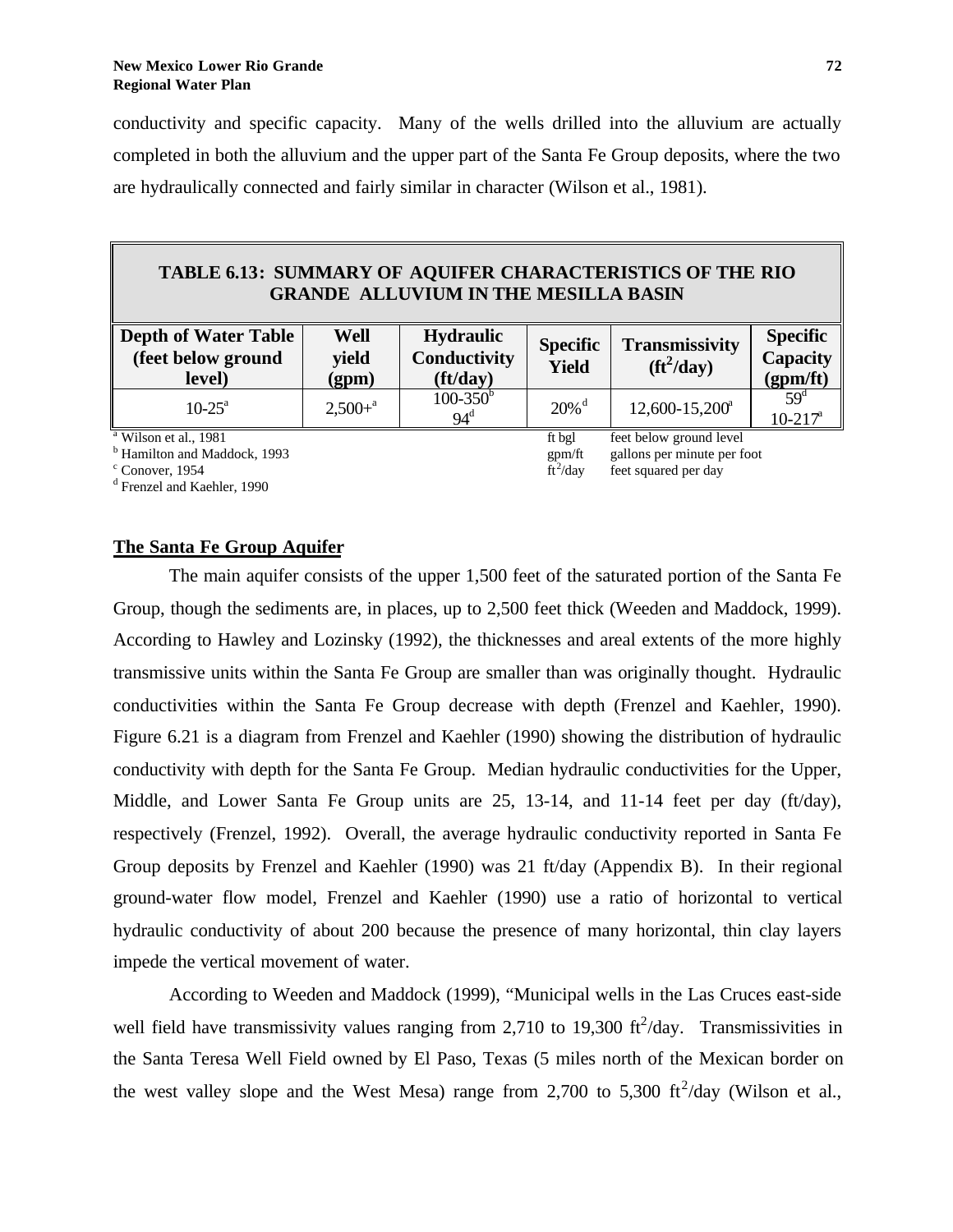1981)." The Weeden and Maddock (1999) ground-water flow model assigned hydraulic conductivity values ranging from 20 to 150 ft/day for layer 1 of the model, which is the upper 200 feet of aquifer. Weeden and Maddox (1999) assigned a 400-foot thickness for layer 2 and a transmissivity range of 800 to 10,500  $\text{ft}^2/\text{day}$ , indicating a corresponding hydraulic conductivity range of 2 to 26.25 ft/day. Layer 3 of the model was assigned a thickness of 600 feet and a transmissivity range of 1,000 to 7,800  $\text{ft}^2/\text{day}$ , indicating a corresponding hydraulic conductivity range of 1.7 to 13 ft/day. Layer 4 of the Weeden and Maddox model was assigned a variable thickness and a transmissivity range of 800 to  $12,200$  ft<sup>2</sup>/day.

Nickerson (1989) estimated Santa Fe Group transmissivities in the upper intermediate and deep zones at the Canutillo well field of 2,600 to 4,700  $\text{ft}^2/\text{day}$  and a storage coefficient of 0.00043 or less. A pumping test at a municipal supply well completed in 1999 for La Union indicated a transmissivity of 9,360 ft<sup>2</sup>/day (JSAI, unpublished letter report, January 1999), and a hydraulic conductivity 67 ft/d. Pumping tests performed at Anthony municipal Wells 3 and 6 indicated a transmissivity near the wells of 5,350 ft<sup>2</sup>/day and a hydraulic conductivity of 27 ft/d (JSAI, unpublished letter reports, December 1998).

## **6.1.2.2.2 Jonada Del Muerto Basin**

Because the top two units of the Jornada Basin are composed of similar sediments, they have similar hydraulic conductivities. Aquifer tests from these units in the Jornada Basin resulted in hydraulic conductivities ranging from 10 to 54 ft/day and transmissivity ranging from 5,000 to 15,000 ft<sup>2</sup>/day (Wilson et al., 1981) (Appendix B). Wilson et al. (1981) suggest that transmissivity and hydraulic conductivity are substantially lower in the region south of U.S. 70. There are no aquifer tests for the lowest, more clay-rich unit, but Shomaker and Finch (1996) estimate that its transmissivity ranges from 1.0 to 3,000  $\text{ft}^2/\text{day}$ . As in the Mesilla Basin, the presence of horizontal clay layers in the Jornada Basin make the ratio of horizontal to vertical conductivity about 200. This ratio decreases towards the edges of the basin where clay layers are less prevalent.

The ground-water flow model developed by Shomaker and Finch (1996) for the southern Jornada Basin assumed the uppermost basin-fill unit, based on Hawley's valley fill (1984), was unconfined, with a specific yield of about 15 percent (Shomaker and Finch, 1996). Shomaker and Finch (1996) assumed the majority of the middle unit was confined, where it lies fully beneath the water table, and it was assumed to have a storage coefficient of  $10^{-6}$  times the layer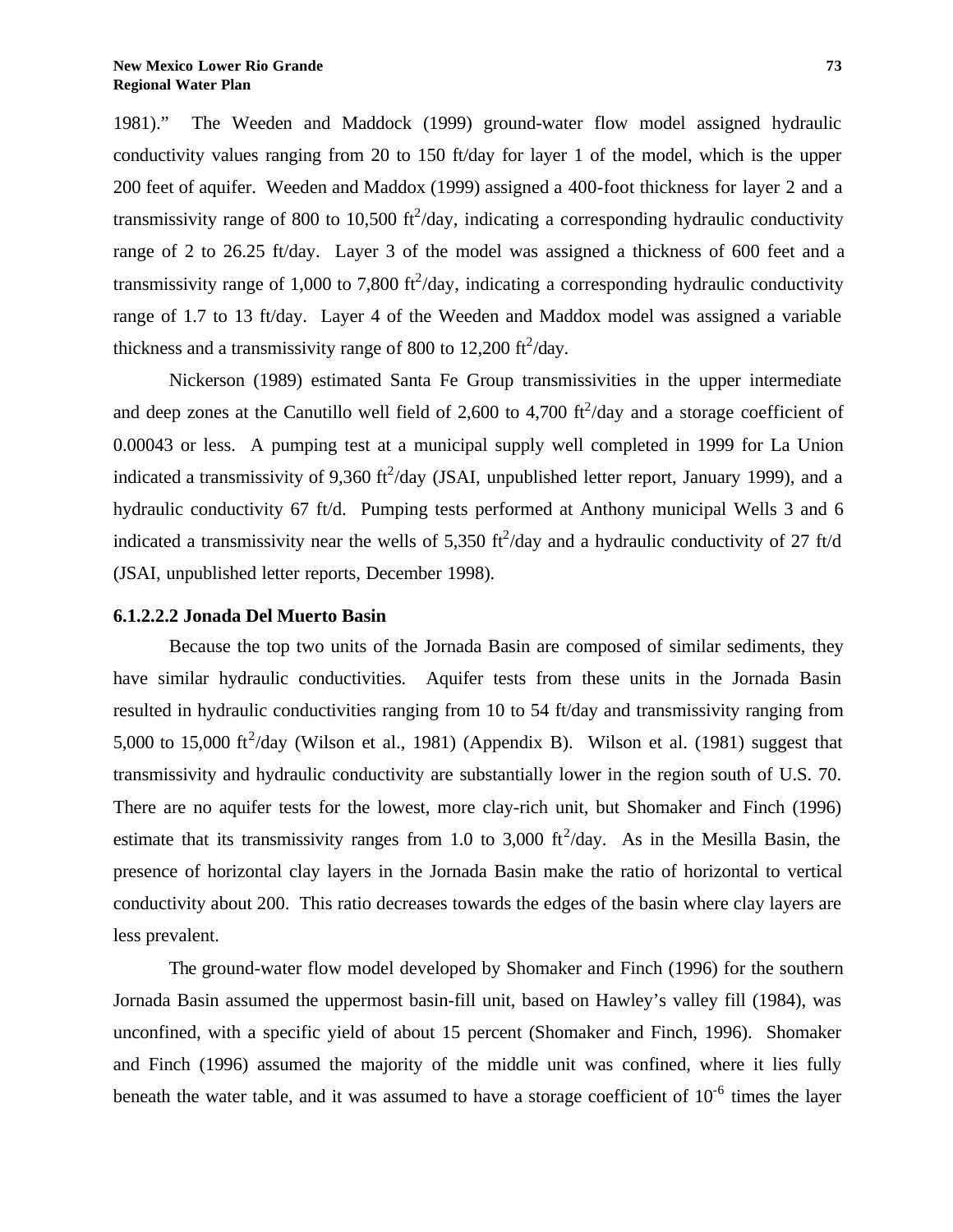thickness (in feet) where confined and a specific yield of 15 percent where unconfined. It was also assumed that the lowest unit is a confined aquifer with a storage coefficient of  $10^{-6}$  times the saturated thickness (Shomaker and Finch, 1996). Wilson et al. (1981) reports ground water is present under leaky confined conditions except for the upper portion of the aquifer where it is present under unconfined conditions.

## **6.1.2.2.3 Hueco Bolson**

The aquifer characteristics of the Hueco Bolson vary greatly, depending on the grain-size and sorting of the sediments (Orr and Risser, 1992) (Table 6.14). Coarser-grained sediments (such as alluvial fan deposits) near the mountain fronts have higher hydraulic conductivity than do the finer-grained fan and lake deposits at the center of the basin. Also, like Santa Fe Group deposits elsewhere, there is a high ratio of horizontal to vertical hydraulic conductivity due to discontinuous clay layers throughout the sediments (Orr and Risser, 1992).

Several researchers have calculated hydraulic conductivity and transmissivity in different parts of the Hueco Basin. Most of these studies were done using wells that penetrate only the upper 1,000 feet or so of Santa Fe Group deposits. On the western side of the Texas portion of the basin, Knowles and Kennedy (1958) calculated a transmissivity of 5,000 to 22,000  $\text{ft}^2/\text{day}$ with hydraulic conductivities of 15 to 43 feet per day. A pump test at a well in Township 26 South, Range 5 East, Section 4.312, also known as the Bell test well, indicated a transmissivity of 15,240 ft<sup>2</sup>/d (Koogle & Pouls and Beaumont, 1964). Near El Paso, Texas, Meyer (1976) calculated transmissivities of 1,300 to 37,000  $\text{ft}^2/\text{day}$  and hydraulic conductivities of 15 to 60 ft/day. Also in El Paso, Lee Wilson and Associates, Inc. (1986) calculated an average hydraulic conductivity of 31 ft/day, ranging from 6 to 130 ft/day. In the fine-grained sediments on the eastern side of the basin, the hydraulic conductivity is probably on the order of 2 ft/day (Orr and Risser, 1992).

In their ground-water flow model of the Hueco Bolson, Orr and Risser (1992), simulated the upper 600 to 800 feet of the aquifer as unconfined and assumed a specific yield range of 5 to 20 percent. Leggat and Davis (1966) estimated that the specific yield of the aquifer is 15 percent, and Meyer (1976) estimated a range of specific yields between 10 percent and 30 percent.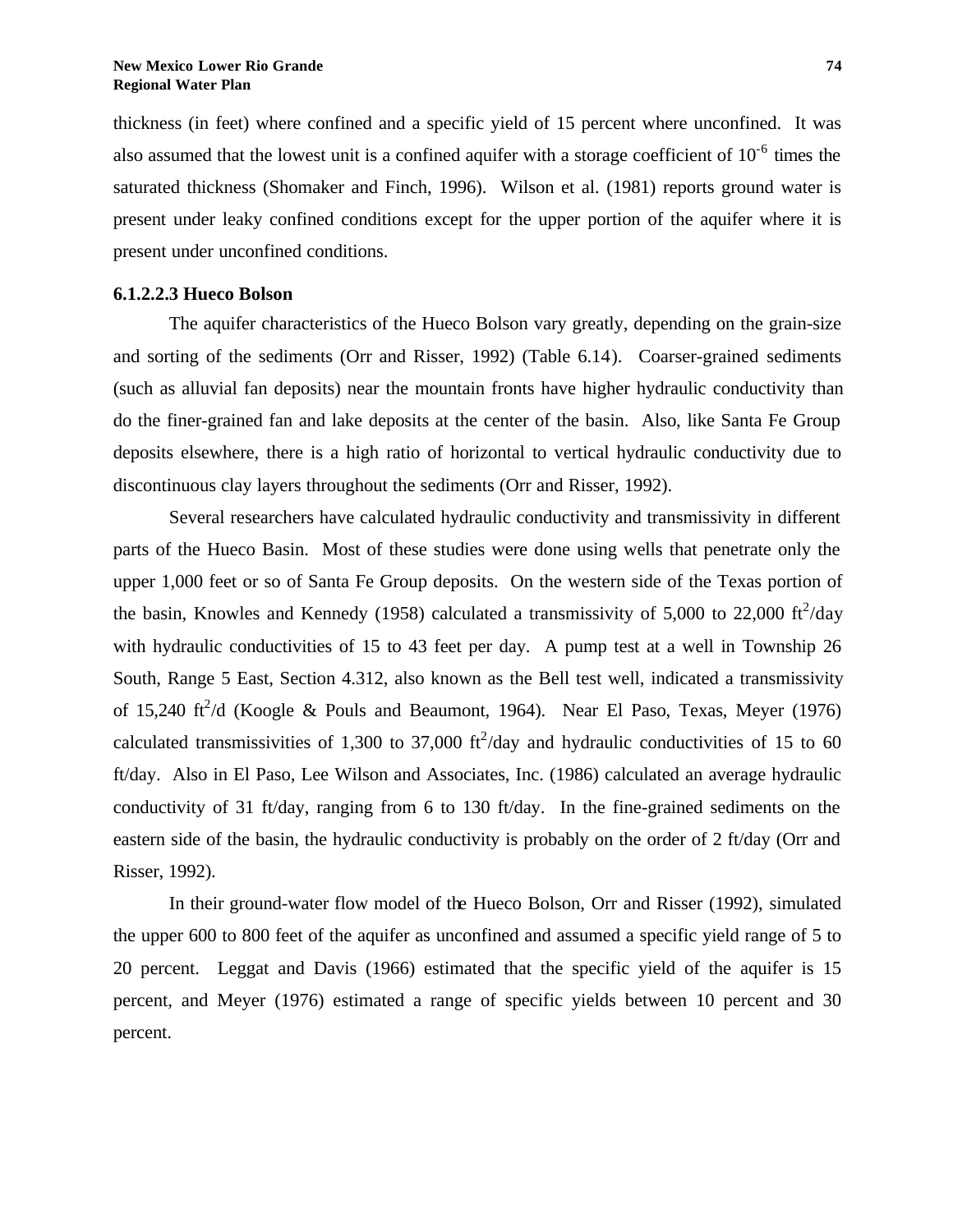| TABLE 6.14: SUMMARY OF AQUIFER CHARACTERISTICS OF THE HUECO<br><b>BOLSON</b> |                                           |                                                   |                            |  |  |
|------------------------------------------------------------------------------|-------------------------------------------|---------------------------------------------------|----------------------------|--|--|
| Area                                                                         | <b>Hydraulic</b><br>Conductivity (ft/day) | <b>Transmissivity</b><br>$({\rm ft}^2/{\rm day})$ | <b>Specific Yields</b>     |  |  |
| El Paso region                                                               | $15 - 60^a$<br>6 - 130 <sup>b</sup>       | $1,300 - 37,000^a$                                | $10\% - 30\%$ <sup>a</sup> |  |  |
| Eastern, Texas                                                               | $2^{\circ}$                               |                                                   | $10\% - 30\%$ <sup>a</sup> |  |  |
| Western, Texas                                                               | $15 - 43^d$                               | $5,000 - 22,000^{\mathrm{d}}$                     | $10\% - 30\%$ <sup>a</sup> |  |  |

<sup>a</sup> Meyer (1976)

<sup>b</sup> Lee Wilson and Associates, Inc. (1986)

<sup>c</sup> Orr and Risser (1992)

<sup>d</sup> Knowles and Kennedy (1958)

#### **6.1.2.2.4 Rincon Valley Basin**

The main aquifer in the Rincon Valley Basin is the post-Santa Fe Group alluvial deposits. Within these deposits, which are contained within the Rio Grande floodplain, the water level is about 8 to 15 feet below the surface and flows to the south with a gradient of about 5 feet per mile (Wilson et al., 1981). According to Wilson et al. (1981), the specific capacities for wells completed in the alluvium range from 17 to 79 gpm/ft, and average 50 gpm/ft. Assuming this aquifer is unconfined and has a specific yield of 20 percent, conservative transmissivity values calculated from these specific capacities range from 2,700 to 14,800  $\text{ft}^2/\text{day}$ , averaging 9,200 ft<sup>2</sup>/day. Based on this average transmissivity, and an average aquifer thickness of 55 feet, Wilson et al. (1981) estimated the hydraulic conductivity of the alluvial deposits to be about 170 ft/day (see Appendix B for aquifer data).

Yields in irrigation wells in the floodplain aquifer can be quite high. According to Wilson et al. (1981), 44 percent of these irrigation wells have yields higher than 1,000 gpm, and can have yields as high as 2,500 gpm. Yields in arroyo and tributary sediments are, in general, lower, and range from 100 to 1,000 gpm. Finally, yields in wells in the Santa Fe Group deposits range from zero in the clay facies to as high as 1,500 gpm in some areas with transmissive lineations.

### **6.1.2.3 Water Level**

#### **6.1.2.3.1 Mesilla Basin**

Water levels in the Mesilla Basin range from only 10 to 25 feet below ground level (bgl) in the Rio Grande floodplain to 300 or more feet bgl in the western and east-central part of the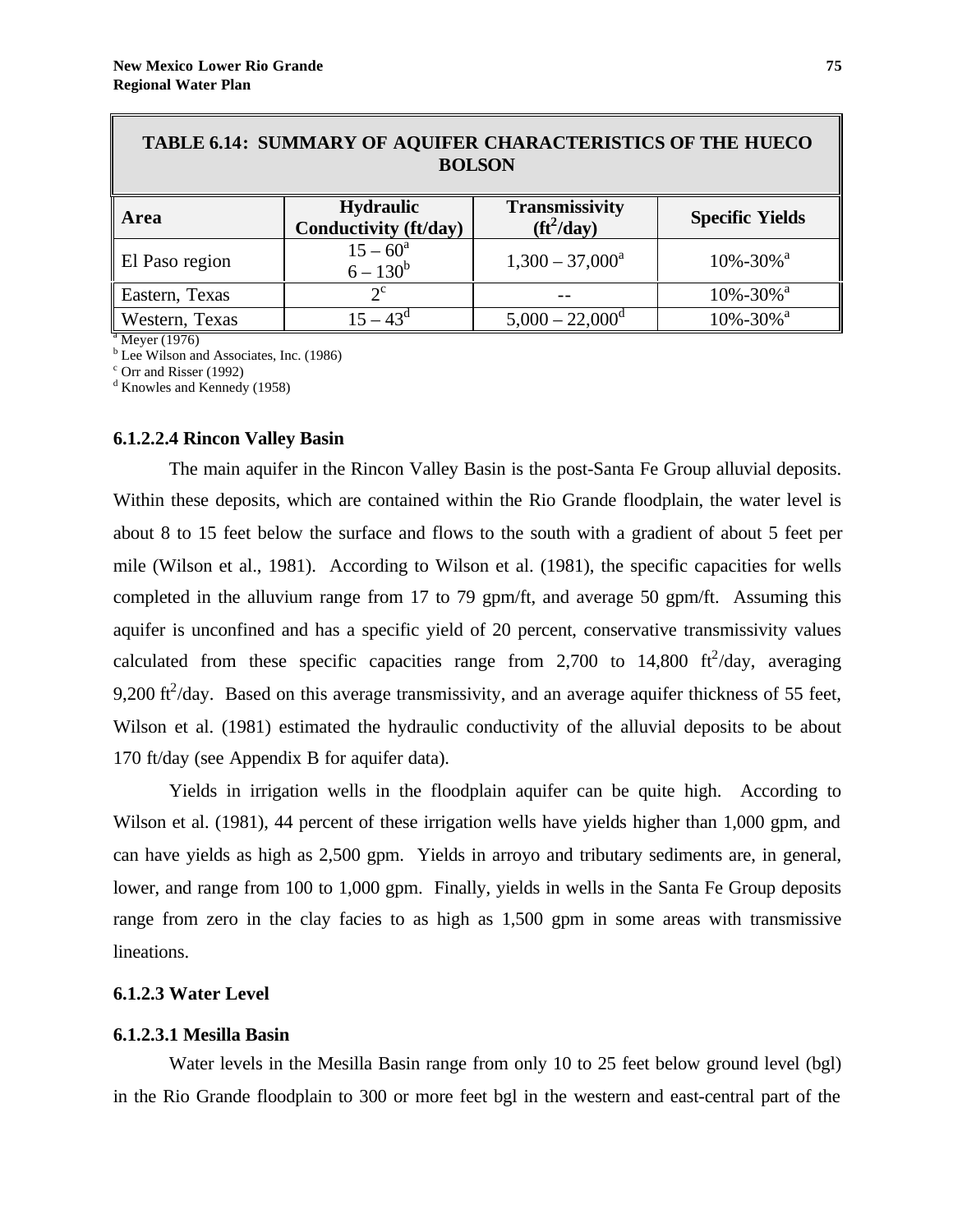basin (Figure 6.22) (Appendix C). Analysis of water-level elevation contours over several time periods shows that a cone of depression, or localized region of water-level decline, is developing beneath the City of Las Cruces (Figures 6.23, 6.24, and 6.25). A cone of depression indicates that water is being pumped out faster than water from other parts of the aquifer can flow in to replace it.

Hydrographs from 202 wells in the Mesilla Basin are included in Appendix D. Hydrographs were only produced for wells, which had at least 10 water-level measurements. Generally, wells in the valley having a depth to water of less than 50 feet have had water-level fluctuations of 1 to 5 feet. For shallow wells, which have data from the mid to late 1950s, a sharp decline in water level generally occurred in the mid to late 1950s. Water levels after this time generally increased for at least a short period of time, even for most wells where water levels subsequently continued to trend downward.

Hydrographs for wells having a water level ranging from 50 to 100 feet indicate that water levels have remained relatively stable and fluctuated from less than 1 to about 8 feet per year. Hydrographs for six wells having a water level ranging from 100 to 200 feet, indicate that water levels in two wells have increased at an average rate of 0.04 to 0.3 feet per year, water levels in two wells had declines ranging from about 0.13 to 1.09 feet per year, and water levels in two wells have remained relatively stable.

Hydrographs for 39 wells that have a water level exceeding 200 feet below ground surface show water levels in 56 percent of the wells remaining relatively stable and fluctuating from less than 1 to more than 20 feet, water levels in 36 percent of the wells decreased 0.03 to 0.41 feet per year with total declines ranging from 1 to 36 feet, and water levels increased slightly in 8 percent of the wells with average annual increases ranging from 0.1 to 0.2 feet per year.

#### **Ground-Water Flow Patterns**

Ground-water flow in the Mesilla Basin is, in general, to the southeast, parallel to the trend of the Rio Grande with ground water flowing from higher elevations to lower elevations (Figure 6.25). There is also a steep water-table gradient from the Organ Mountains and Aden Hills down into the Rio Grande Valley (Wilson et al., 1981; Frenzel and Kaehler, 1990). The average water-table gradient in the valley is about 25 feet per mile. The cone of depression created by City of Las Cruces municipal pumping wells interrupts the regional ground-water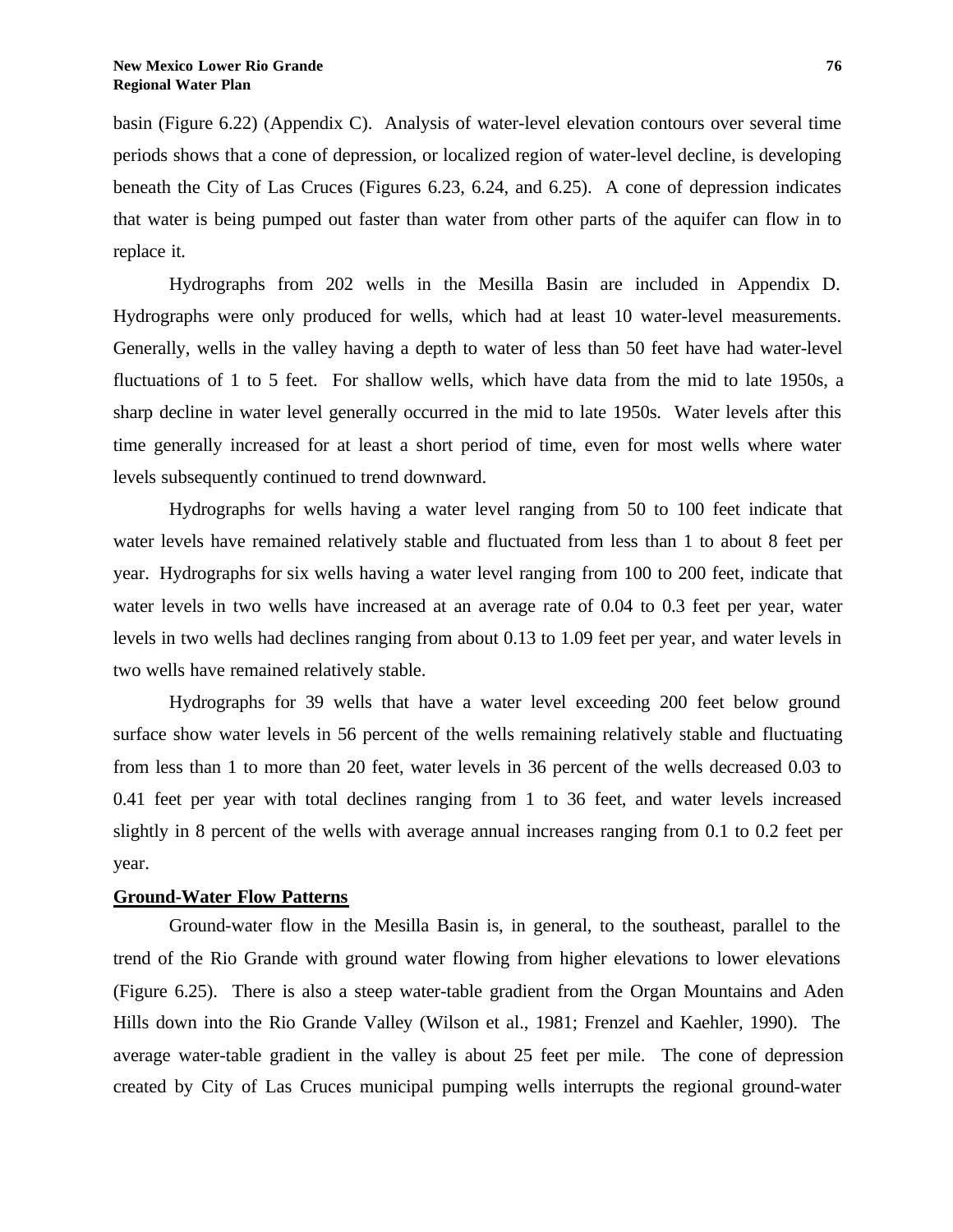flow pattern by causing nearby water to flow towards the depression in the northwest portion of Township 23 South, Range 2 East.

Natural discharge from the basin occurs near El Paso at a bedrock high referred to as the El Paso Narrows, which is covered by 2 to 3 feet of saturated alluvium. The majority of ground water ultimately discharges as drain flow and evaporation (Wilson et al., 1981). It is difficult to quantify ground-water discharge from the basin because of the complex interaction between the shallow ground-water and surface-water systems which are annually and seasonally dependant on surface water releases from Caballo Reservoir (Weeden and Maddock, 1999, and Nickerson and Myers, 1993).

Water-level elevation maps for 1960 and before (referred to as 1960 data), 1978, and 1995 to 2000 are presented as Figures 6.23, 6.24, and 6.25. From 1960 to 1978, water-level elevations remained relatively unchanged. This is primarily due to the ability of the surface water to quickly recharge the shallow aquifer system. The water-level elevation in the study area is essentially the elevation of the water table above mean sea level. Some of the differences in the location of the elevation contours, particularly in the southern portion of the basin, may be due to a lack of 1960 data. The general direction of ground-water flow has remained essentially unchanged since the 1960s. As early as 1960, a cone of depression was present northeast of Las Cruces in the northwest portion of Township 23 South, Range 2 East. The cone of depression increased in size from 1960 to 1978.

From 1978 to 1995, water-level elevation contours indicate that ground-water pumping has lowered the water table in some areas, while in other areas the water table has risen, or remained essentially unchanged. When comparing the 1978 and 1995 contour maps, a southward shift in a given elevation contour from 1978 to 1995 indicates that the water table has risen, and a northward shift from 1978 to 1995 indicates the water table has declined. Examples representing water table rises are the southern movement of the 3,860-foot contour southwest of San Pablo in Township 24 South, Range 1 East and the southern movement of the 3,820-foot contour southwest of La Mesa in Townships 25 and 26 South, Range 2 East (Figures 6.24 and 6.25). Localized cones of depression on the order of 5 to 40 feet, indicating a lowering of the water table, developed in the basin during this time interval, including areas near the town of Doña Ana, west of Four Points, northeast of Vado, and west of the Canutillo well field in Texas. The cone of depression northeast of Las Cruces became larger, extending southward several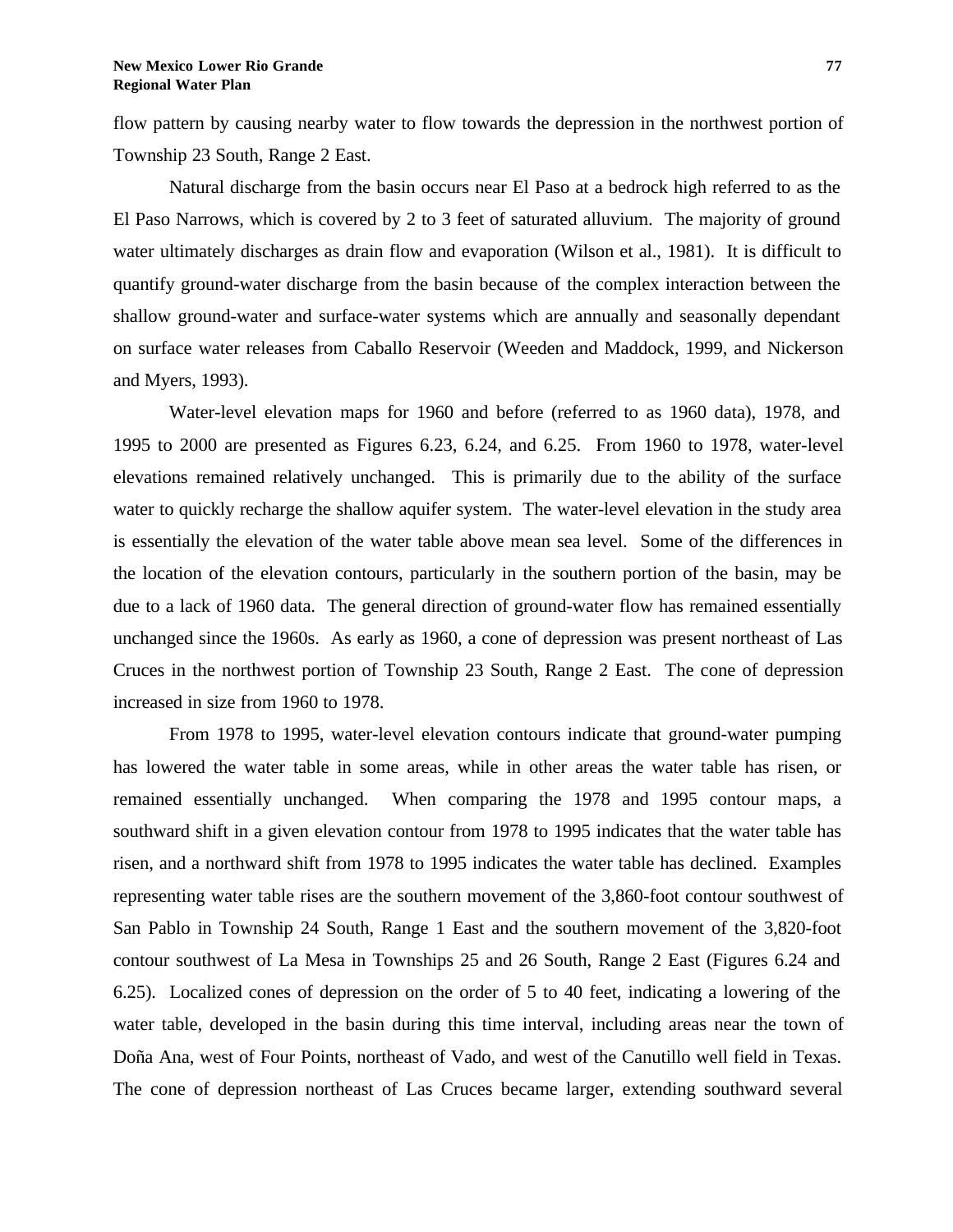miles. Figure 6.26 is a map showing the increases and decreases in the water table from 1978 to 1995. The map was developed by comparing the 1978 and 1995 water table elevation maps, and using data from the hydrographs for this period of record.

#### **6.1.2.3.2 Jornada del Muerto Basin**

Water levels in the Jornada Basin range from about 50 to over 500 feet bgl, averaging about 300 feet bgl (Figure 6.27, and Appendix C). Water levels in the Jornada del Muerto Basin have decreased the most in the U.S. 70 corridor between Las Cruces and Organ, where some of the major municipal wells for Las Cruces are located.

Hydrographs were made for wells in the Jornada Basin for which there were five or more measurements (Appendix D). A total of 14 hydrographs were made for this basin. Data for three of the wells are from a limited time interval during the 1970s. Data collected over a longer period of time from five wells in the basin indicate a decline in water levels ranging from about 0.2 to 1.2 feet per year, with total drawdowns ranging from 3.7 to 31 feet. Data presented on the remaining hydrographs indicate that the water levels have fluctuated from less than 1 to more than 25 feet, but have remained essentially the same.

## **Ground-Water Flow Patterns**

The direction of ground-water flow in the Jornada Basin was historically to the west and southwest, towards the Rio Grande Valley. Currently, the ground-water flow direction is west to southwest throughout most of the basin, except in Township 22 South, Range 3 East where it is to the northwest, toward the Rincon Valley. The gradient is steepest in the mountains, and becomes very gradual in the flat part of the valley, only about 5 to 8 feet per mile. In the very southern end of the basin, the flow pattern is more to the southwest (Shomaker and Finch, 1996). As in the Mesilla Basin, the regional flow pattern is interrupted by cones of depression, this is the case in the U.S. 70 corridor between Organ and Las Cruces, New Mexico. Natural discharge from the basin occurs as ground-water flow along the western part of the basin and was simulated by Shomaker and Finch (1996) to be 2,860 acre-feet per year (ac-ft/yr).

Water-level elevation maps representing periods from pre-1970, 1978 to 1983, and 1995 to 2000 are presented as Figures 6.28, 6.29, and 6.30. The 1978 to 1983 data interval will be referred to as 1980 data and the 1995 to 2000 interval will be referred to as 2000 data. Water table declines occurred from pre-1970 to 1980, as indicated by a westward shift of a given watertable elevation contour. General differences can be seen when comparing the water-table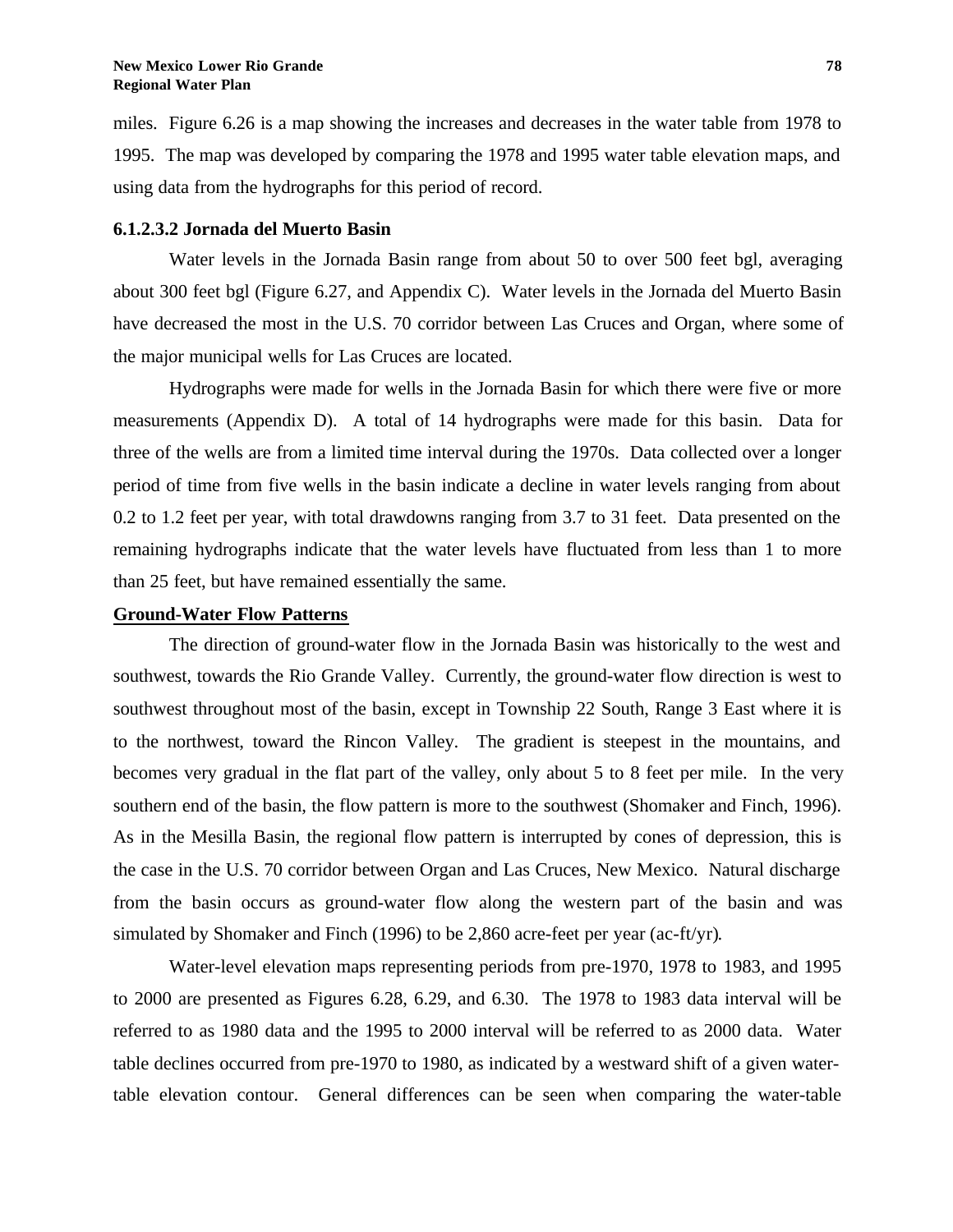elevation contours from 1980 data with 2000 data, particularly in the northwest portion of the basin, but the direction of ground-water flow is essentially the same for both time periods (Figures 6.29 and 6.30). Many of these differences appear to be due to the lack of data in 1980 data, compared to data available for the 2000 data map.

Water-level declines of 2 to more than 20 feet occurred from 1962 to 1999 in the southern portion of the basin (Figure 6.31). The greatest declines are present in Townships 21 and 22 South, Ranges 2 and 3 East, near Highway 70.

## **6.1.2.3.3 Hueco Bolson**

The average water level in the New Mexico portion of the Hueco Bolson is about 350 feet below ground level (ft bgl), with almost all water levels between 300 and 400 ft bgl (Figure 6.32). Figure 6.33 shows predevelopment water-level elevation contours for the Hueco Bolson from 1954 (Knowles and Kennedy, 1958), Figure 6.34 shows 1978 to 1983 water-level elevation contours (Orr and Riser, 1992), and Figure 6.35 shows 1995 to 2000 water-level elevation contours.

Water levels in the Hueco Basin are affected largely by pumping in the El Paso/Ciudad Juarez region. According to the USGS water-level database, the average water level in the New Mexico portion of the Hueco Bolson has been steadily dropping since the 1960s, with about an 18.8 ft average water-level decline over the past 40 years (Table 6.15). According to Orr and Risser (1992), there has been between zero and 25 feet of water-level decline within the Hueco Bolson in Doña Ana County between 1905 and 1983, while up to 200 feet of water-level decline has occurred in El Paso, Texas, and Ciudad Juarez, Mexico in that same time period. Waterlevel declines in the basin based on a comparison of the 1978 to 1983 data with the 2000 data indicate declines of up to 20 feet along the New Mexico-Texas border. Water-level declines in this area will continue to decline, primarily as a result of the City of El Paso's pumping in the Texas portion of the Hueco aquifer.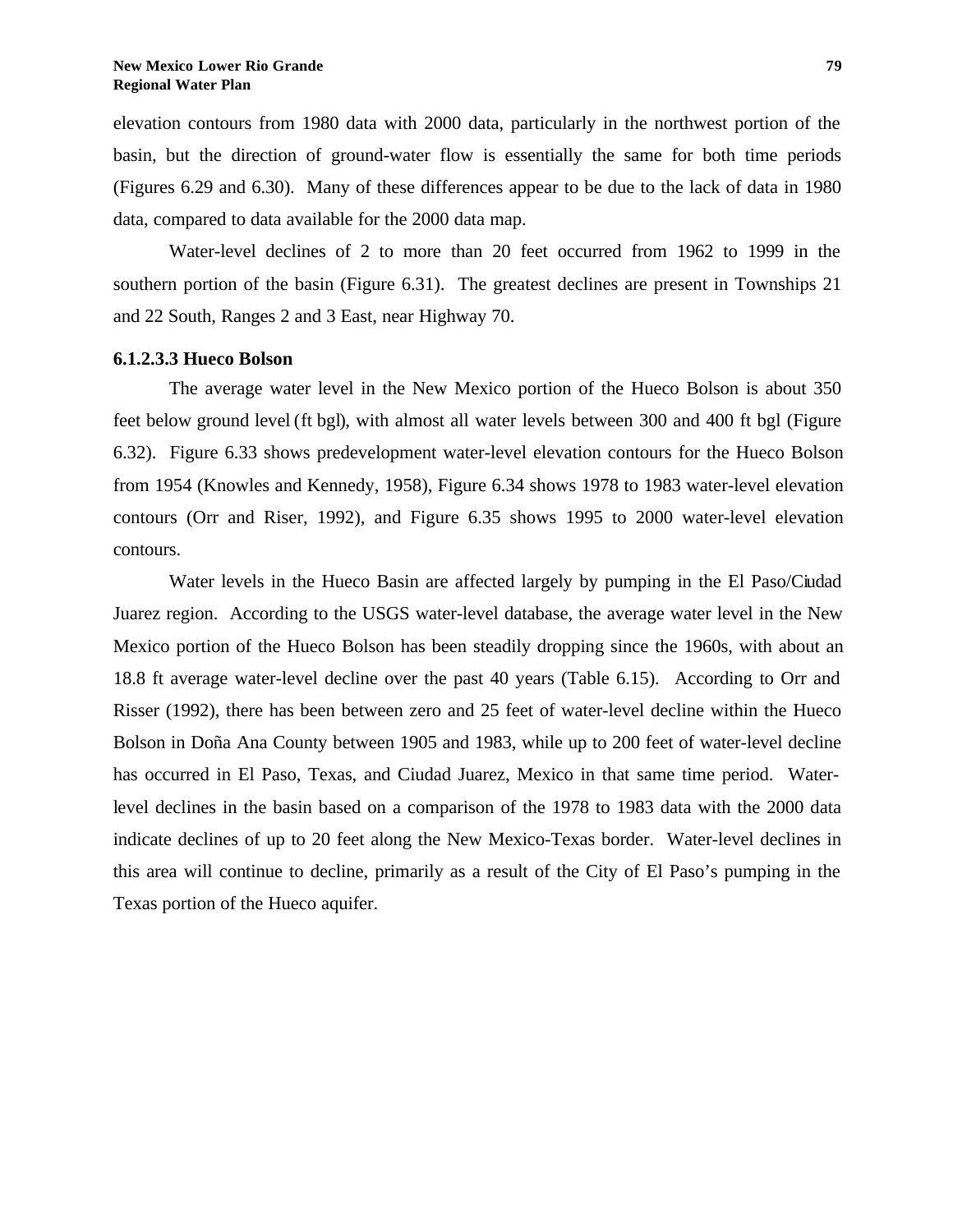| TABLE 6.15: AVERAGE WATER LEVELS IN THE HUECO BOLSON, DONA ANA<br>AND OTERO COUNTIES, NEW MEXICO |                                                      |  |  |  |
|--------------------------------------------------------------------------------------------------|------------------------------------------------------|--|--|--|
| <b>Time Period</b>                                                                               | <b>Average Water Level (Feet Below Ground Level)</b> |  |  |  |
| $pre-1960$                                                                                       | 335.4                                                |  |  |  |
| 1970-1979                                                                                        | 344.0                                                |  |  |  |
| 1980-1989                                                                                        | 349.7                                                |  |  |  |
| 1995-2000                                                                                        | 354.2                                                |  |  |  |
| <b>Average Overall Decline</b>                                                                   | 18.8                                                 |  |  |  |

## **TABLE 6.15: AVERAGE WATER LEVELS IN THE HUECO BOLSON, DOÑA ANA**

Source: USGS water-level database, 2000

Hydrographs of 11 wells in the Hueco Basin are included in Appendix D. Of these 11 wells, nine indicate the water level is declining, and two have fluctuated over a couple of feet but have remained essentially constant. Water-level decline rates range from about 0.2 to 1.0 feet per year. Total declines at wells that have been monitored since the early 1950s range from 9 feet at a well in Township 25 South, Range 4 East, Section 35.213, to more than 47 feet at a well in Township 26 South, Range 5 East, Section 33.244.

#### **Ground-Water Flow Patterns**

Ground-water flow in the New Mexico portion of the Hueco Basin is generally eastward along the northwestern portion of the basin. In the southern portion of the basin, the flow direction is eastward in the western portion of the basin, and south in the southeastern portion of the basin, apparently in response to pumping in Texas. The pre-development gradient was about 2.5 feet per mile, but heavy pumping in the El Paso/Ciudad Juarez region has resulted in a southsouthwestward gradient of about 5 feet per mile. The gradient is steepest at the southern border of Doña Ana County, where the influence from Texas and Mexico pumping is strongest.

Natural discharge from the basin across the southern portion of the study area into Texas is estimated to be 4,640 ac-ft/yr for the portion of the aquifer having a total dissolved solids (TDS) concentration of 1,000 mg/l or less. This area includes the Hueco Basin in Doña Ana County eastward, several miles into Otero County. This estimate was derived using Darcy's equation assuming the average saturated thickness are those reported by Orr and Riser (1992), an average hydraulic gradient of 5 feet per mile, and a hydraulic conductivity range of 23 to 35 ft/day (Orr and Riser, 1992). Natural discharge from the deeper portions of the aquifer which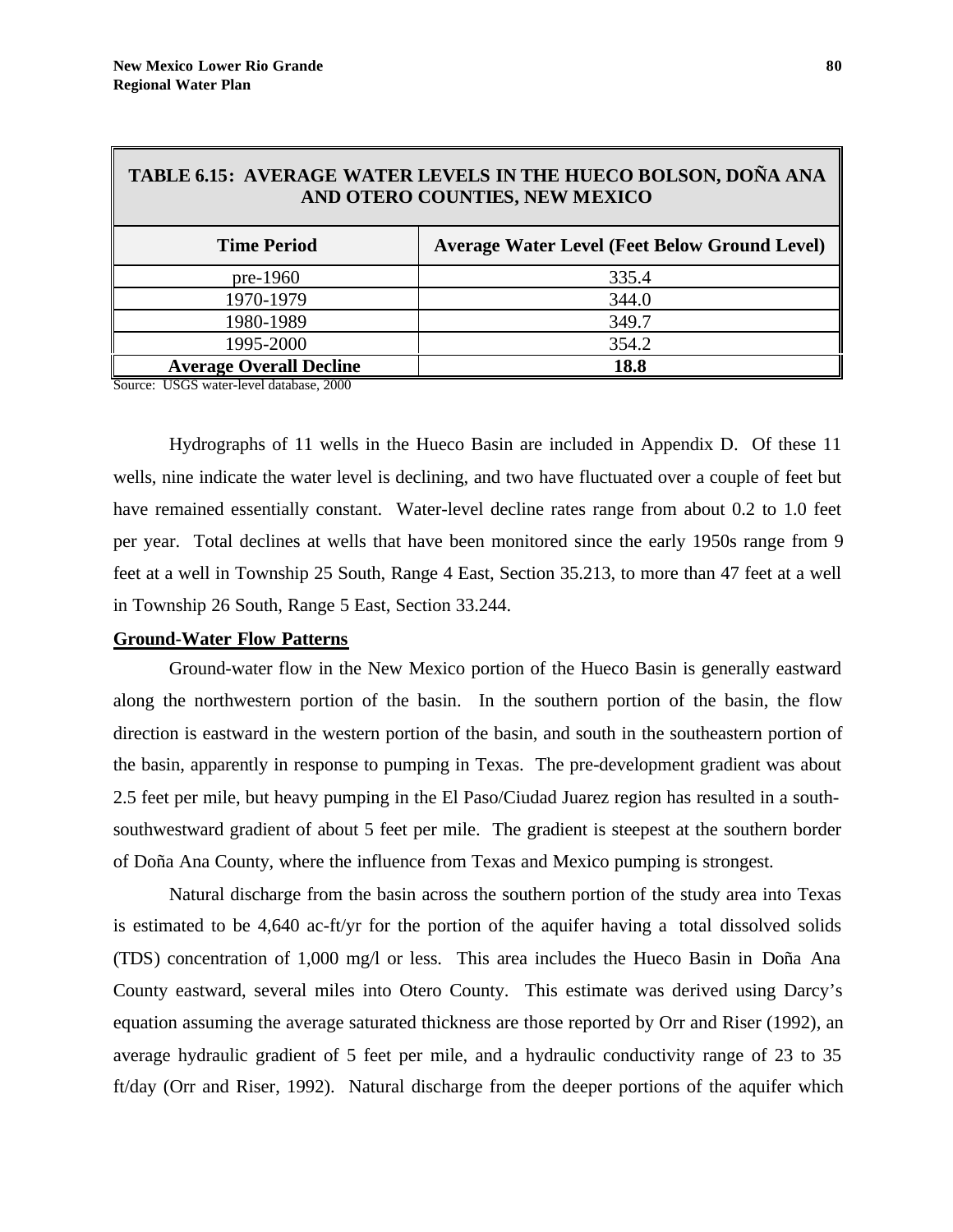have a TDS exceeding 1,000 mg/l were not made due to the lack of hydraulic data for this portion of the aquifer

Water-level elevation maps showing data from 1978 to 1983, referred to as the 1980 data, and from 1995 to 2000, referred to as the 2000 data, are presented as Figures 6.34 and 6.35. Drawdowns in New Mexico resulting from Texas pumping in the Hueco to the south can be seen when comparing the 1980 data and the 2000 data, and are presented on Figure 6.36. Groundwater declines ranging from about 10 to 25 feet occurred in the south-central portion of Township 26 South, Range 5 East. This drawdown was primarily the result of pumping from Texas in the Hueco Basin south of the New Mexico–Texas state line.

#### **Land Surface Subsidence**

Severe water-level declines such as those in the El Paso area can irreversibly affect the water storage capability of an aquifer. When water is removed from an aquifer, the sediments can become permanently compacted, decreasing the amount of pore space. Land surface subsidence can cause damage to house foundations, underground pipelines, and other structures. Kernodle (1992) simulated land surface subsidence in the El Paso/Ciudad Juarez region, showing that between 1880 and 1984, approximately 0.4 feet of subsidence has occurred. Kernodle (1992) estimated an additional 0.2 feet of subsidence between 1984 and 1992 in the El Paso/Ciudad Juarez region. The greatest amount of subsidence has occurred in the El Paso/Ciudad Juarez region where water-level declines are greatest, and at this time does not appear to affected the land surface in Doña Ana County.

#### **6.1.2.3.4 Rincon Valley Basin**

Water levels in the Rincon Valley Basin vary widely. Water levels in the floodplain range between 0 and 25 ft bgl, while water levels up in the Caballo Mountains can be as much as 300 to 400 ft bgl (Wilson et al., 1981). Few data are available for the western portion of the basin in Sierra County. Along the Rio Grande in the Planning Region, depth to water is less than 20 feet, and increases to 40 to 60 feet along the eastern and western portions of the Valley (Figure 6.37). Average water levels within the valley do not appear to be decreasing over time, though a significant amount of seasonal fluctuation may occur. Water is replaced fairly quickly in the alluvial aquifer, due to its high transmissivity and proximity to the Rio Grande. Removing water from the floodplain aquifer probably has a larger effect on surface-water levels than ground-water levels.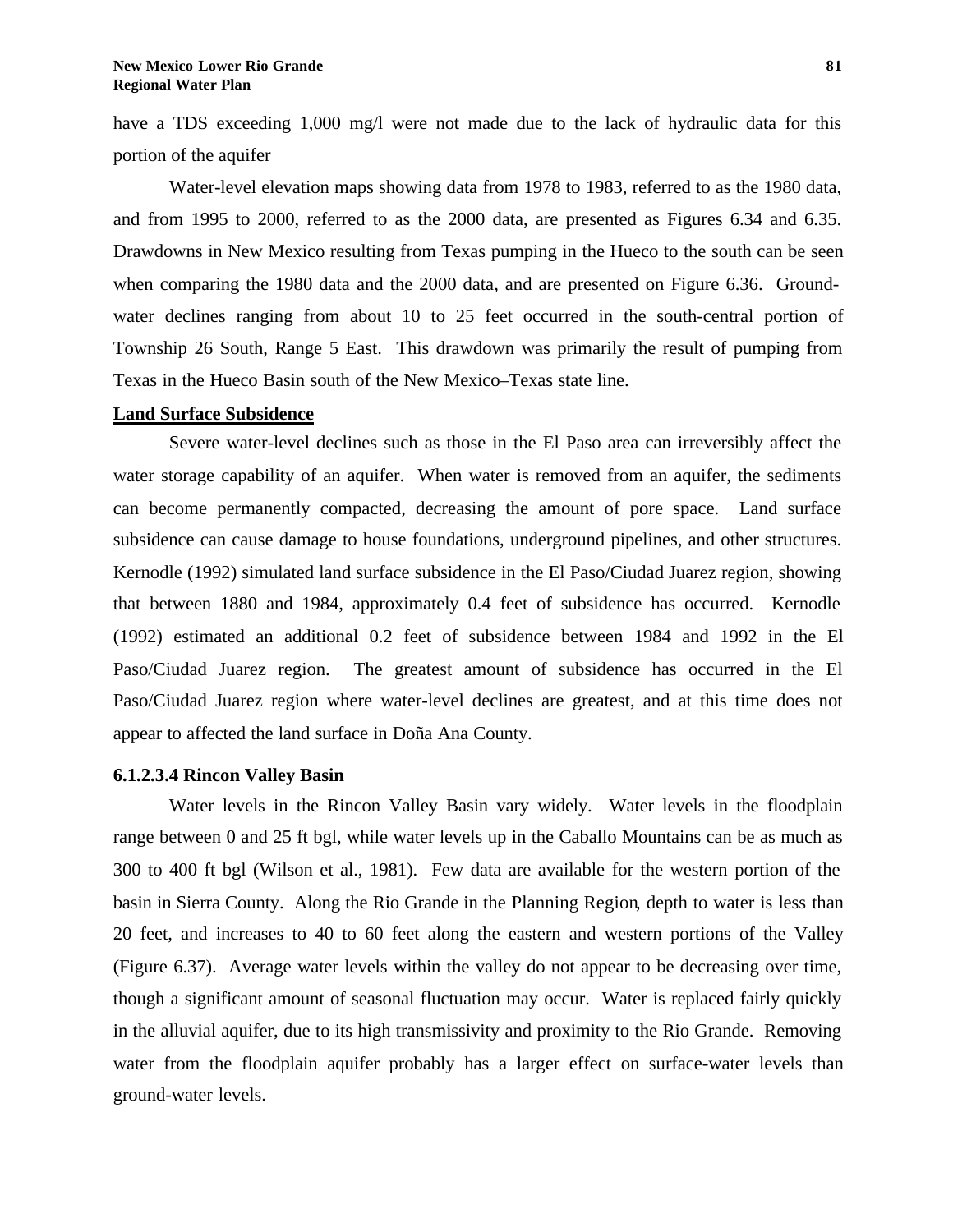Hydrographs of 29 wells in the Rincon Valley Basin are included in Appendix D. Based on data available from these hydrographs, water levels in wells completed along the river valley, where the depth to water is less than 20 feet, have either increased slightly or remained essentially constant during the 1970s. Increases during this period ranged from 0.2 to 0.7 feet per year. Overall, water levels in the shallow aquifer in the valley have fluctuated 2 to 3 feet, but remain essentially constant.

Hydrographs of wells, which have water levels exceeding 100 feet, indicate an overall decrease in water levels. Wells with water levels exceeding 100 feet, which have been monitored for more than 20 years, have experienced declines ranging from 1.9 to 3.3 feet per year, with total drawdowns ranging from 33 to 94 feet.

## **Ground-Water Flow Patterns**

The direction of ground-water flow in the Rincon Valley Basin is northeast, from the mountains into the valley, and then toward the south and east down the river. Natural groundwater discharge from the basin in the shallow alluvial sediments was estimated to approximately equal recharge (Wilson et al., 1981), because of the hydraulic connection between the shallow ground water and the canals and the Rio Grande.

Water-level elevation maps representing periods from 1960 and before, 1978 to 1983, and 1995 to 2000 are presented as Figures 6.38, 6.39, and 6.40. The 1978 to 1983 data interval will be referred to as 1980 data, and the 1995 to 2000 interval will be referred to as 2000 data. From 1960 and before, to 1980, the water table decreased throughout most of the western portion of the basin. Evidence for this decrease is shown by the eastward movement of the water-table elevation contours, most notably shown by the eastward movement of the 4,000- and 4,050-foot elevation contours. The water table 4,050-foot elevation contour moved northward from 1980 to 2000, which may primarily be due to the availability of additional data rather than an actual rise in the water table. Declines of 5 to 15 feet did occur in the southeastern-most portion of the basin. Little water level change occurred from 1978 to 2000 (Figure 6.41), with one relatively small area having a decline of about 10 feet in Section 36, Township 17 South, Range 5 West.

## **6.1.2.4 Sources and Rates of Recharge**

#### **6.1.2.4.1 Mesilla Basin**

According to Frenzel and Kaehler (1990), most of the ground-water recharge to the Santa Fe deposits in the Mesilla Basin occurs along ephemeral stream channels (arroyos) during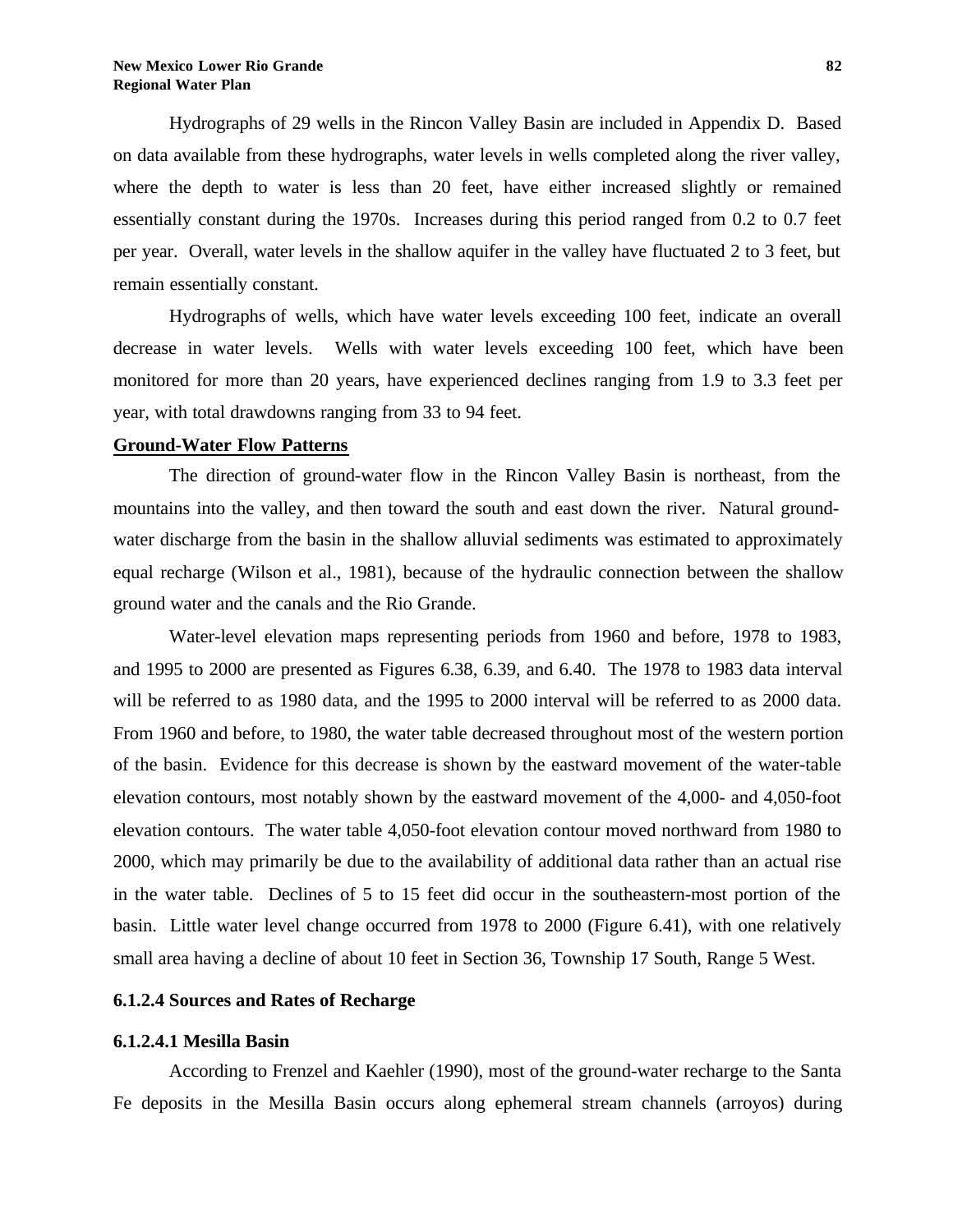precipitation events. In this region, ephemeral streams flow out of the steep hillsides into channels that have relatively flat gradients. A significant amount of water can infiltrate through these channel sediments into the ground-water system before ever reaching the main channel of the Rio Grande. This process is known as "slope-front recharge," if the steep hillsides are underlain by basin-fill, and "mountain-front recharge," if the steep slopes are underlain by bedrock. Slope-front recharge occurs on the west side of the Rio Grande within the Mesilla Basin. Mountain-front recharge occurs along the western boundary, off the East and West Potrillo Mountains, Aden Hills, and the Sleeping Lady Hills, and the eastern boundary off the Doña Ana Mountains, the Organ Mountains, and the Franklin Mountains. Figure 6.42 shows estimated mountain-front recharge in the basin. Some subsurface water also enters the Mesilla Basin from the Jornada del Muerto Basin to the east (Shomaker and Finch, 1996) and the Mimbres Basin to the west (Hawley et al., 2000). In addition, there is a source of upwelling geothermal water entering the basin from the bedrock-high separating the Jornada del Muerto Basin from the Mesilla Basin (Shomaker and Finch, 1996).

Using an empirical method based on mean annual runoff, drainage basin area, mean annual winter precipitation, and the slope of the basin, Frenzel and Kaehler (1990) estimate the total mountain- and slope-front recharge to be about 15.3 cubic feet per second (cfs) (11,084 acft/yr). Most of the recharge occurs on the eastern side of the basin. Frenzel and Kaehler (1990) emphasize that their estimate has a potential error of plus 100 percent or minus 50 percent. Weeden and Maddock (1999) recalculated recharge, using the same equation, but different values for surface area and precipitation. They calculated a value of 17.9 cfs (12,967 ac-ft/yr) for the combination of slope- and mountain-front recharge.

Recharge also occurs to the Rio Grande alluvium aquifer from the Rio Grande and associated irrigation canals. The aquifer will also provide water to the river in return. There is a very complex relationship between these surface-water sources and the underlying shallow aquifer, which is tied into irrigation practices, weather and precipitation patterns, releases of water from the Caballo Reservoir upstream, and pumping rates (Wilson et al., 1981). Wilson et al. (1981) estimate that in the reach between Las Cruces and Anthony, the river loses between 1.0 to 4.8 cfs per mile of river to the aquifer. These river losses correspond to 20,300 to 97,400 ac-ft/yr, assuming a river length of 28 miles between Las Cruces and Anthony. A similar study by Nickerson (1995) catalogued gains and losses along the Rio Grande between Leasburg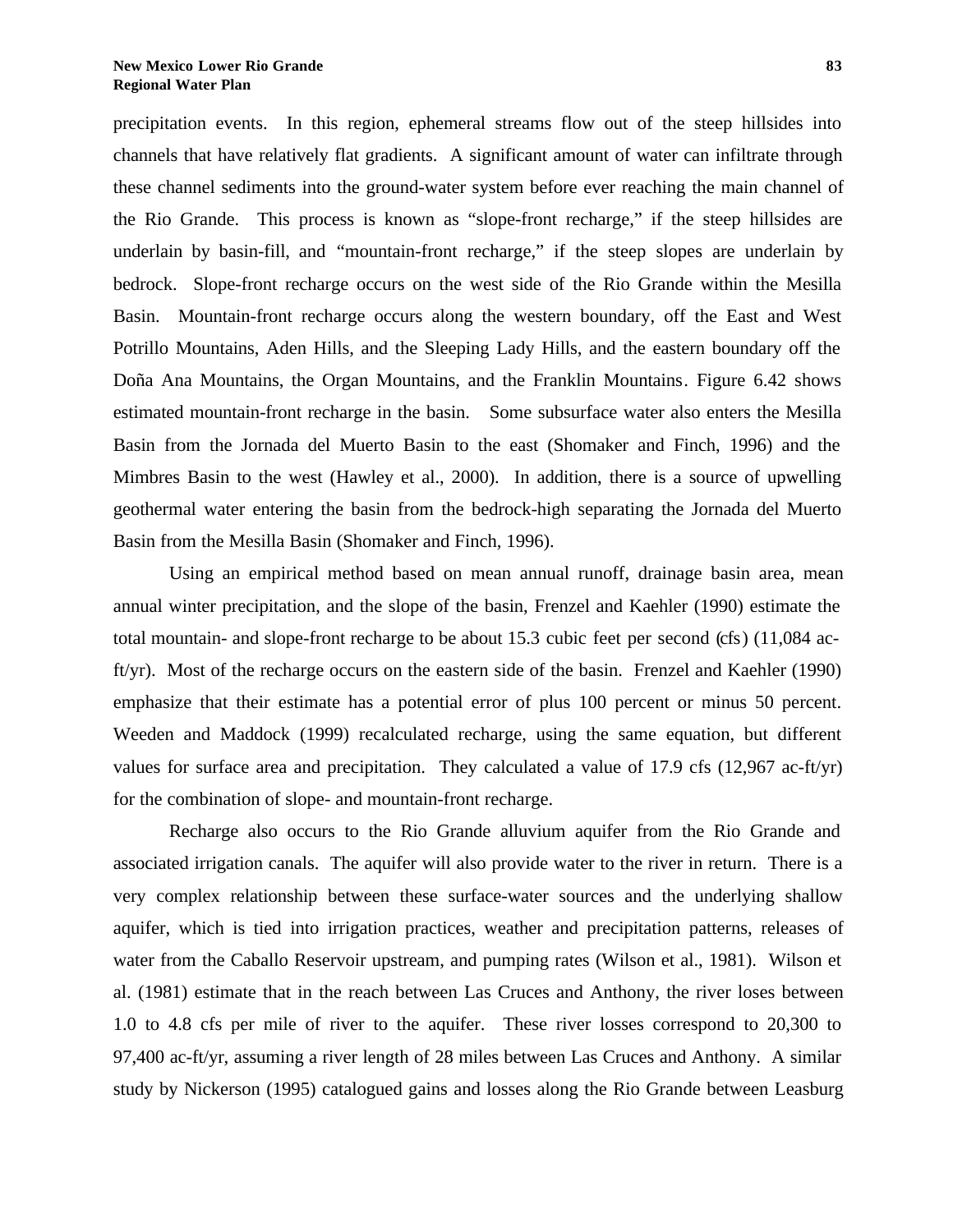Dam (in New Mexico) and El Paso, TX between 1988 and 1992. The results of this study showed a cumulative gain in streamflow of 15-25 cfs between Leasburg Dam and Las Cruces, NM followed by a rapid loss of 35-45 cfs between Las Cruces and Mesilla Dam (Nickerson, 1995). This loss was in turn followed by a gradual gain of 10-20 cfs between Mesilla Dam and Canutillo, NM, and finally, followed by a rapid loss in streamflow of 20-30 cfs between Canutillo, NM and El Paso, TX (Nickerson, 1995).

Return flow to an aquifer from irrigation practices is not considered recharge in this report. This is because return flow is not bringing new water into the system, it is simply changing, at least temporarily, the accounting of existing water in the system. Recharge is assumed to only occur from precipitation events when "new" water is added to the system, and from direct movement of water from streams or canals into an aquifer.

## **6.1.2.4.2 Jornada Del Muerto Basin**

Recharge to the Jornada Basin occurs via mountain-front recharge, sub-surface groundwater flow, and from geothermal upwellings. Shomaker and Finch (1996) simulated recharge rates via these different processes between 1962 and 1994 as 171,200 ac-ft (about 5,200 ac-ft/yr). A significant portion of that recharge was simulated as inflow from the northern part of the Jornada Basin where much of it quickly flows into the Rio Grande and is removed from the aquifer before it reaches well fields near the southern portion of the basin near Organ and Butterfield Park, New Mexico. Recharge along about 50 miles of the eastern base of the San Andres Mountains was estimated through the model calibration process to occur at a rate of about 3,800 ac-ft/yr. This is equivalent to about 0.10 cubic feet per second, per mile of mountain front (about 76 ac-ft/an per mile). This is only slightly higher than the 1994 pumping rate of 3,463 ac-ft/yr (Shomaker and Finch, 1996). If pumping rates increase, as they are expected, the total volume of water removed from the aquifer will surpass the volume flowing into it. Groundwater flowing from the northern region of the Jornada Basin into the Doña Ana portion was estimated to occur at a rate of about 1,329 ac-ft/yr (Shomaker and Finch, 1996). A small amount of water (roughly 59 ac-ft/yr) was estimated to flow upward into the aquifer from geothermal vents at its base. Total estimated recharge to the southern part of the Jornada Basin, therefore, is just under 5,200 ac-ft/yr (Figure 6.43).

#### **6.1.2.4.3 Hueco Bolson**

According to Orr and Risser (1992), subsurface recharge to the New Mexico portion of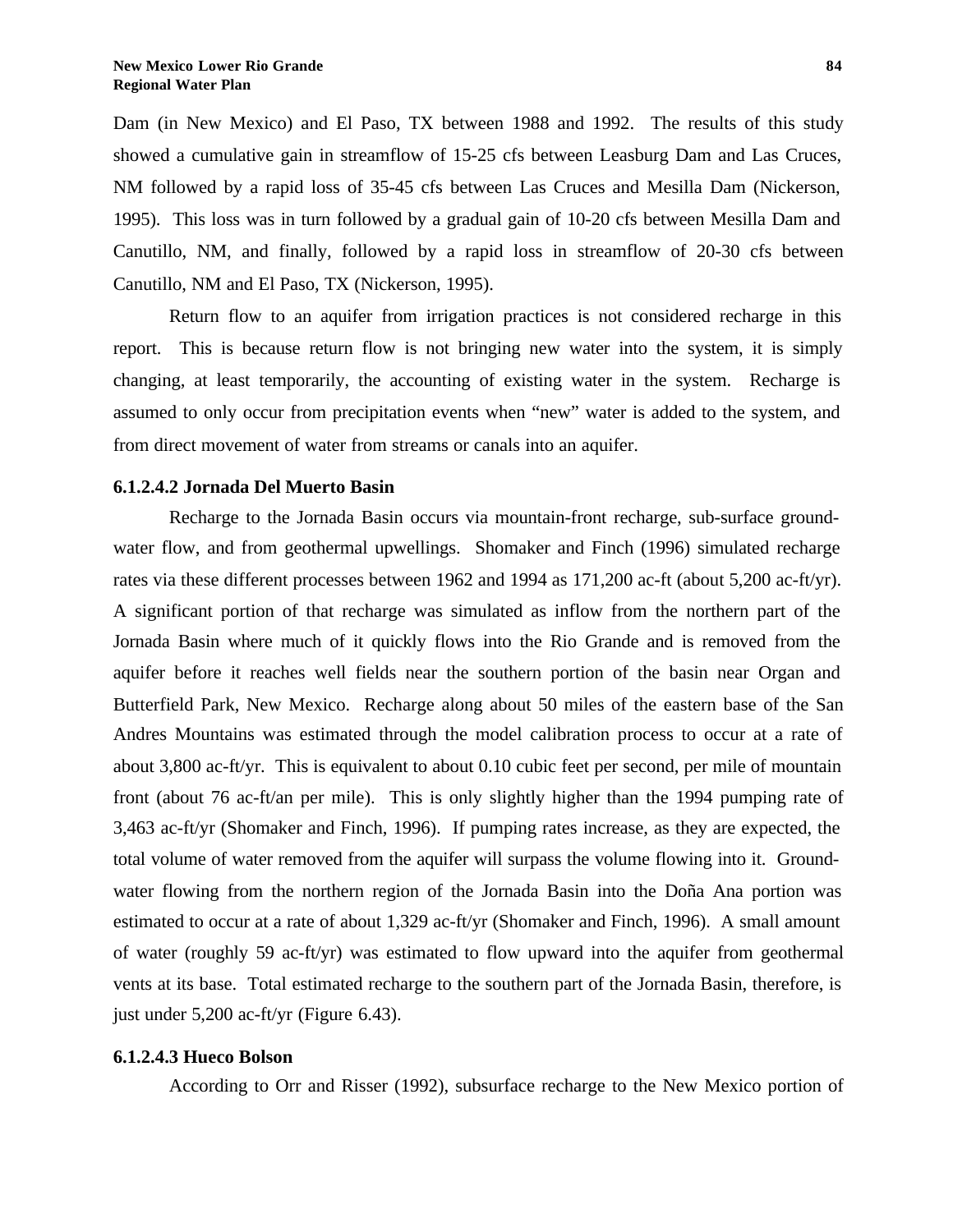the Hueco Basin comes mostly from the Tularosa Basin, with a small amount of flow from the Mesilla Basin. Surface recharge to the basin-fill comes from storm runoff percolating through the alluvial fans on the sides of the Organ and Franklin Mountains (Figure 6.44). Orr and Risser (1992) estimate that 3 percent of annual precipitation in the mountains (12 inches per year over 225 square miles) ends up in the aquifer, about 4,300 ac-ft/yr. Meyer (1976) estimates that an additional 5,600 ac-ft/yr enter the Hueco Basin from the Tularosa Basin. Recharge that occurs in Texas and Mexico (such as from the Rio Grande) probably does not have a large effect on the New Mexico portion of the basin.

#### **6.1.2.4.4 Rincon Valley Basin**

Much of the recharge to the floodplain aquifer in the Rincon Valley Basin is from seepage from the Rio Grande and irrigation canals (Wilson et al., 1981; King et al., 1971). Some recharge also occurs from subsurface flow through the coarse sediments in mountain-front tributaries and arroyos, especially during summer thunderstorm events and during spring run-off (Weeden and Maddock, 1999). Weeden and Maddock (1999) use the methods of Frenzel and Kaehler (1990) to estimate the steady-state recharge rate from mountain-front recharge. Their estimate for recharge in the Rincon Valley is about 6.27 cfs (4,542 ac-ft/yr). King et al. (1971) say that recharge to the shallow alluvium occurs fairly rapidly, as evidenced by the quick recovery of water levels after heavy pumping. No estimates of recharge to basin from surfacewater inflows were available.

#### **6.1.2.5 Water Availability**

#### **6.1.2.5.1 Mesilla Basin**

According to Wilson et al. (1981), about "20 million ac-ft of freshwater and 2.7 million ac-ft of slightly-saline water are theoretically available to wells in the part of the Mesilla Valley north of Anthony." There may be an additional 34 million ac-ft of water in the Mesilla Basin in the West Mesa region (Wilson et al., 1981).

The quantity of ground water in storage having a TDS concentration of 1,000 mg/l or less was estimated for this report to be 31 million ac-ft. The estimate was made by planimetering the aquifer area and multiplying average saturated thickness by a specific yield value. The most productive aquifers in the basin were used to develop this estimate, and correspond to lithofacies I, II, III and V as described by Hawley (1984) and Hawley and Lozinsky (1992). The saturated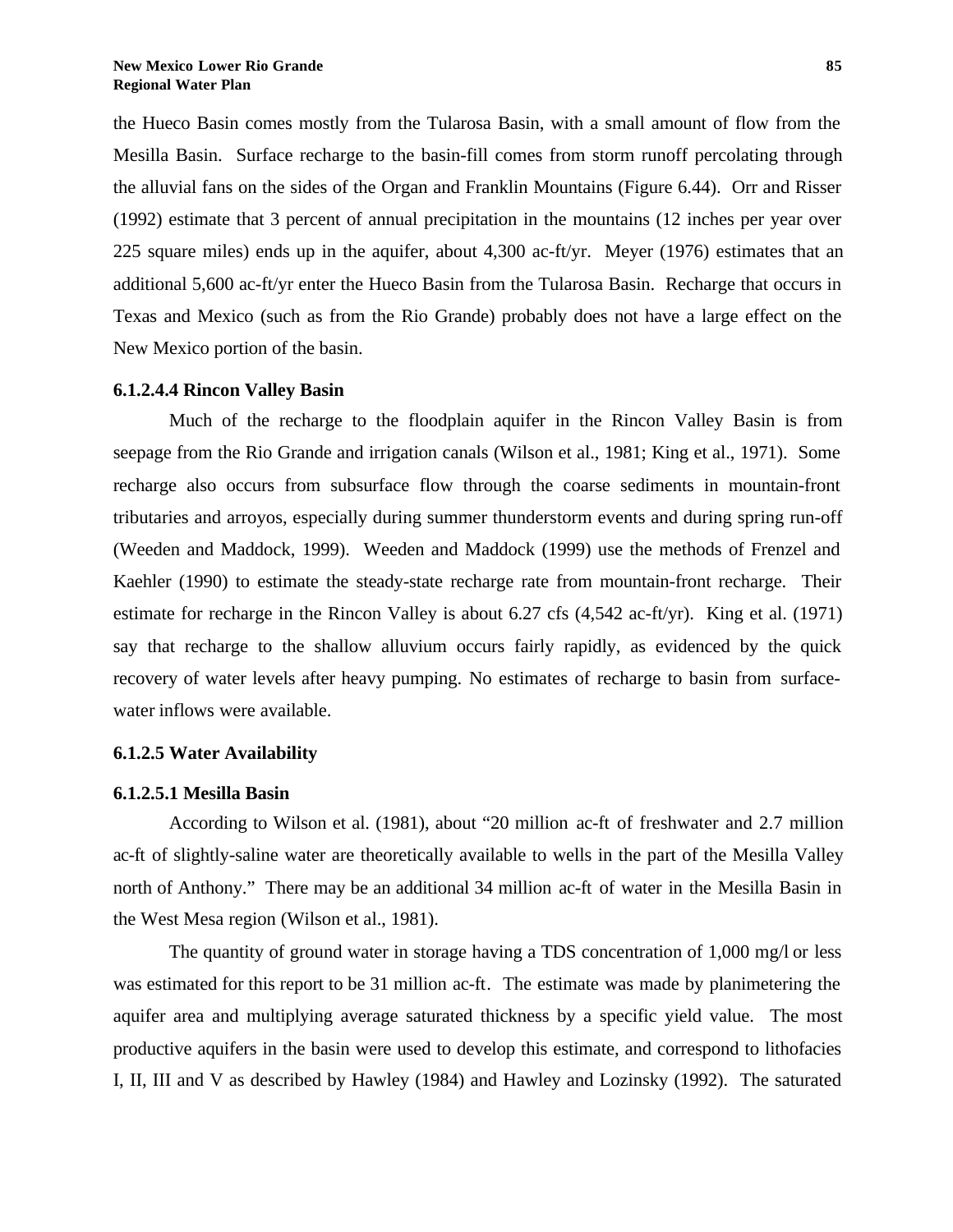thickness of lithofacies I through III, and lithofacies V having a TDS concentration less than 1,000 mg/l are presented as Figures 6.45 and 6.46, respectively. No estimates were made for the portion of the aquifers having a TDS concentration exceeding 1,000 mg/l. A specific yield of 15 percent was assumed for aquifer thickness to 750 feet, 10 percent for portions of the aquifer from 750 to 1,000 feet, and 5 percent for aquifer depths below 1,000 feet. Although deeper portions of the aquifer may currently be present under confined storage, it was assumed that the aquifers would have a specific yield of 5 percent after pumping removed the confined storage. This assumption would probably account for the larger estimate of water in storage using the above method than the estimate made by Wilson et al. (1981).

Not all water in storage is readily available to wells nor can it be economically pumped from an aquifer. This is because of drawdown effects from pumping wells and the rate at which water can be released from aquifer storage. The percent of water in an aquifer that can be recovered depends on the saturated thickness of the aquifer and the hydraulic characteristics of the aquifer, the proximity to which pumping wells are placed relative to each other, and recharge to the aquifer. A greater percentage of water can be recovered from aquifers that are dominated by coarse-grained material than from aquifers dominated by fine-grained material.

Estimating the quantity of water that can be pumped from an aquifer is difficult. This is because long-term pumping from an aquifer can create large-scale drawdowns in the aquifer as water is pumped from storage, and can reduce surface-water flows. Generally, estimates of recoverable water in storage have been made by assuming that some percentage of water in storage, such as 50 percent, or water in the aquifer to some arbitrary depth, such as 1,000 feet, could be recovered from the aquifer.

For this report, a different approach was taken in order to assess the recoverable ground water in storage in the Mesilla Basin. The approach consisted of assuming pumping from hypothetical well fields to assess not only the impacts to the ground-water and surface-water systems, but also the operational and maintenance costs of developing the ground water.

To better describe the costs, both financial and otherwise, of ground-water recovery in the Mesilla Basin, examples were prepared using a ground-water flow model, to simulate what might actually happen if and when ground water is recovered. A superposition model for the Mesilla Basin by John Shomaker & Associates, Inc., based on the report and model by Frenzel (1992), was used to evaluate possible costs and effects associated with pumping from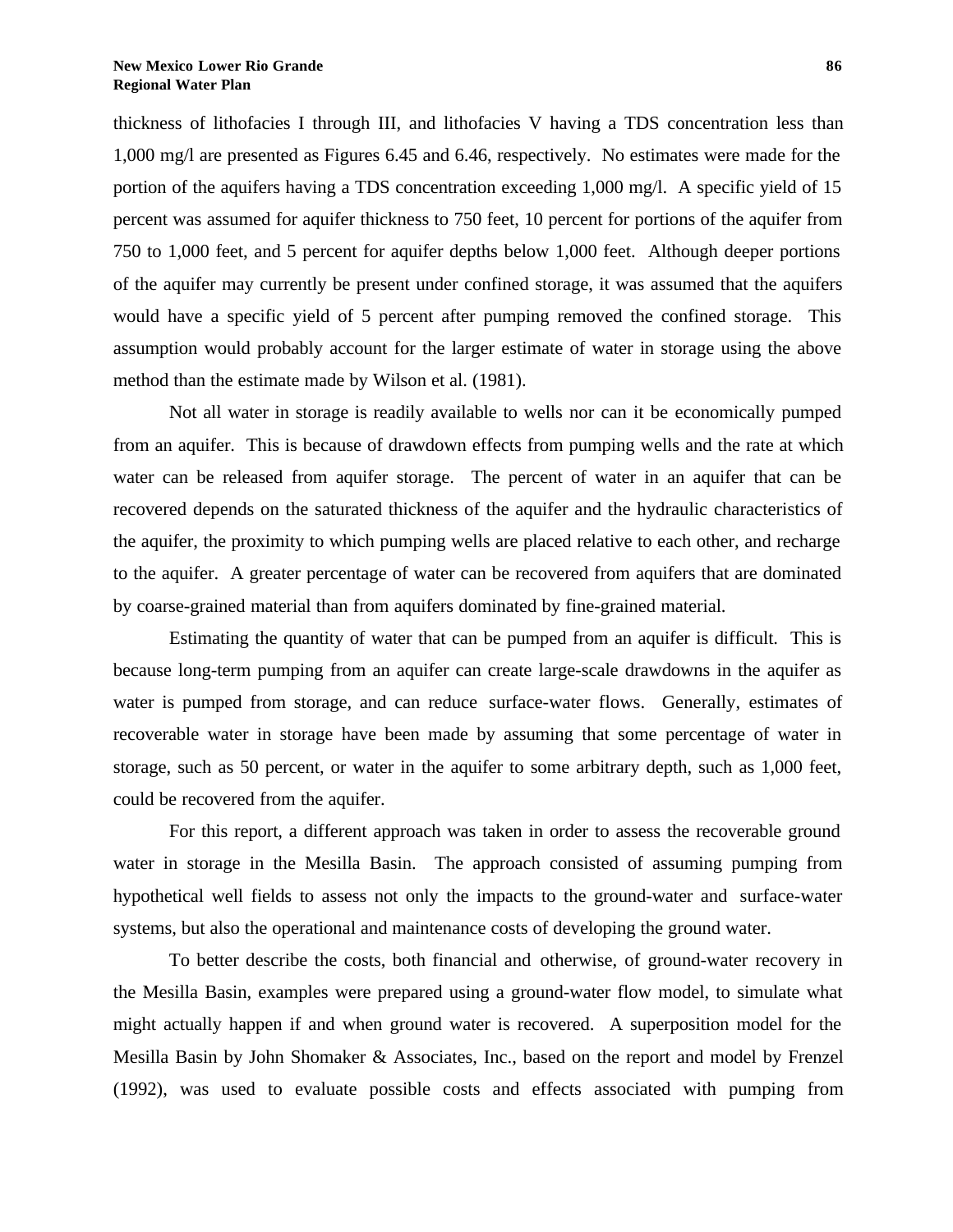hypothetical well fields. Each well field contains 6 wells, spaced about 0.5 mile apart, and each well field's annual production rate was 14,529 ac-ft (each well pumps a constant 1,500 gpm). All of the ground water pumped in this scenario was simulated to be completely depleted; in other words, return flow was not simulated. The wells were simulated to pump from the deep aquifer, represented by layer 3 in the model (700-1,300 feet). The well field locations were arbitrarily selected, but were evenly spaced throughout the basin, so that certain well fields were located closer to the Rio Grande, and other well fields were located farther away. Transmissivity at the pumping locations in the model ranged from 6,990  $\text{ft}^2/\text{d}$  to 6,270  $\text{ft}^2/\text{d}$ , and the storage coefficients at the pumping locations were about 0.0006.

To conduct the pumping scenarios, first, one well field was simulated to pump 14,529 acft/yr for 40 years, and the costs and effects of that ground-water recovery were estimated. Then the model was simulated to pump from two well fields simultaneously for 40 years, and the costs and effects of pumping from both well fields were estimated. This approach continued for three well fields, then four well fields, then five well fields, until finally the approach was used to simulate the costs and effects of 40-year ground-water production from all six well fields, spread out evenly over the New Mexico portion of the basin, with a combined production rate of 87,174 ac-ft/yr.

Figure 6.47 shows the cumulative amount of water, as well as the model simulated water sources, that have supplied the ground-water production at 40 years. The inflow components balance with the amount of water being removed from the aquifer due to ground-water pumping. For this hypothetical pumping scenario, there are two basic sources of water for ground-water production (inflows): water that originates directly from ground-water storage, and water that essentially originates from the Rio Grande.

At first, whether one or six well fields are in production, the source of most of the ground-water production is stored ground water. At the end of 1 year of pumping from six well fields, the rate at which stored ground water is recovered equals about 73,000 ac-ft/yr, whereas the rate at which Rio Grande water is recovered equals about 14,000 ac-ft/yr. The contribution of Rio Grande water is at the expense of ground water that may have otherwise flowed into the river, or from river water moving directly into the aquifer, or both. However, at the end of forty years, these rates have changed considerably. The rate at which Rio Grande water is recovered at 40 years is about 47,000 ac-ft/yr and the rate at which stored ground water is recovered is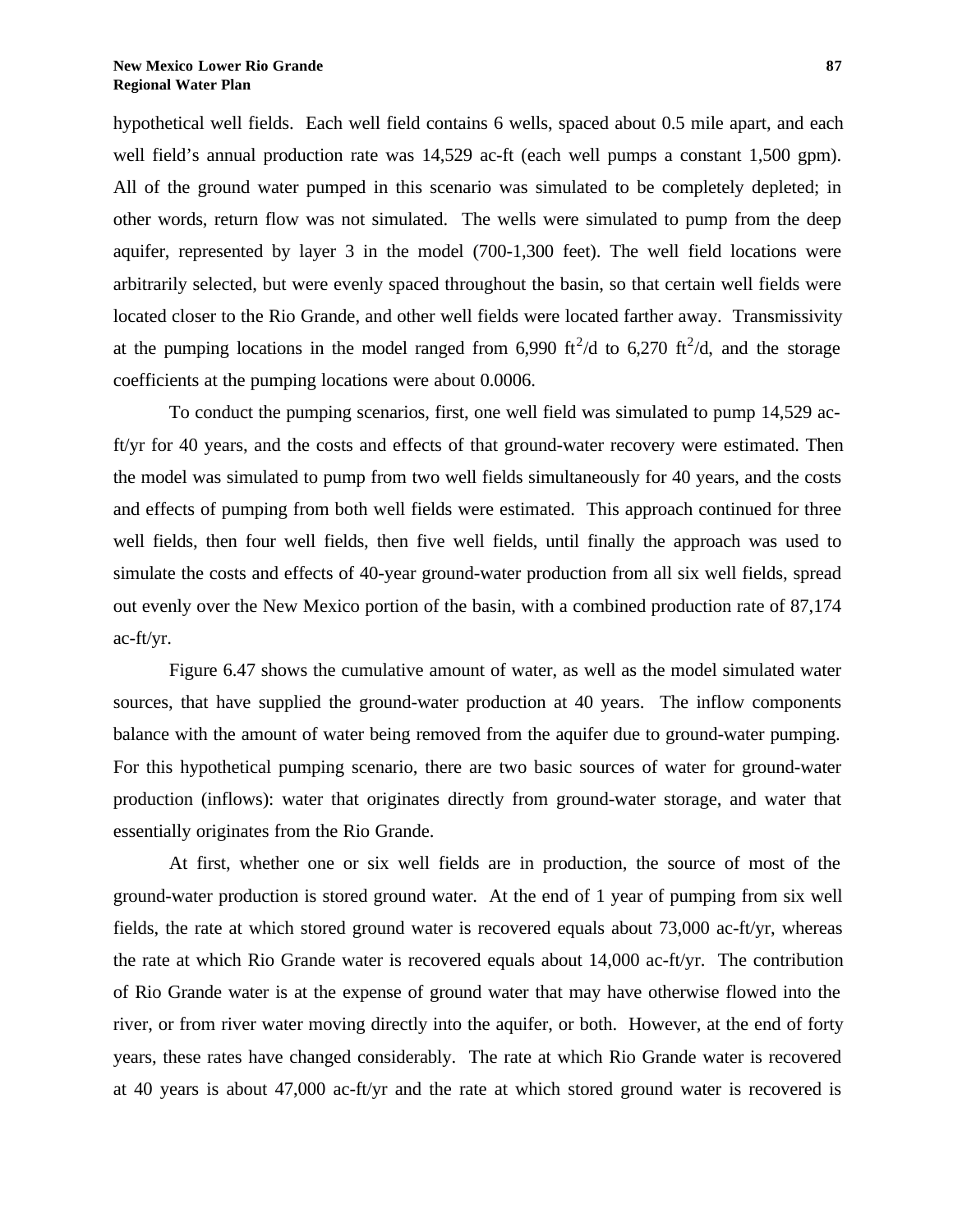about 40,200 ac-ft/yr. Therefore, as pumping time increases, more and more of the water pumped from the ground is supplied from the river, not from stored ground water.

Figure 6.47 also illustrates the annual operating and maintenance costs associated with the ground-water production of one through six well fields, based on pumping lifts at 40 years. Operating and maintenance costs increase fairly regularly (linearly) with additional well fields. If all six well fields were constructed, the average capital cost per hypothetical well field might be about \$15,500,000.

Even when using this modeling approach to evaluate available ground-water resources, qualifying remarks are still needed. The results of the model scenarios are based on hypothetical well fields; if the well field locations, well field configuration, rate of pumping, and or duration of pumping were to change, there might be differences in the relative quantities of water produced from ground-water storage and from the Rio Grande, as well as the capital, and operating and maintenance costs associated with the well fields. And finally, the model used was a simplified ground-water flow model, which assumed that there was always a hydraulic connection between the ground-water system and the Rio Grande; if this were not to be the case, the amount of stream flow that would be depleted might change. In sum, the results or the model simulations and costs described in the above paragraphs should not be viewed as fixed, but as a possible scenarios that might arise if large volumes of ground water were to be developed.

While this hypothetical simulation does not directly indicate what the maximum amount of recoverable ground water is for the Mesilla Basin, it does point towards a important limiting factor for recovering Mesilla Basin ground water, which is the availability of surface-water rights to offset stream flow depletion. Currently, the Office of the State Engineer policy is moving toward a requirement that water rights must be under an applicant's control to offset the total ground-water production (minus the demonstrated return flow to the stream). Additional future studies will be needed to assess the potential for ground-water pumping to induce saline water intrusion. Saline water intrusion will affect the estimates of recoverable freshwater supply and the economics of desalination.

#### **6.1.2.5.2 Jornada Del Muerto Basin**

Water that is readily available to wells in the Jornada Basin is primarily limited to the more coarse-grained sediments, described by Hawley (1984) as lithofacies V, in the central portion of the basin, east of Highway 70. Saturated thickness of these sediments ranges from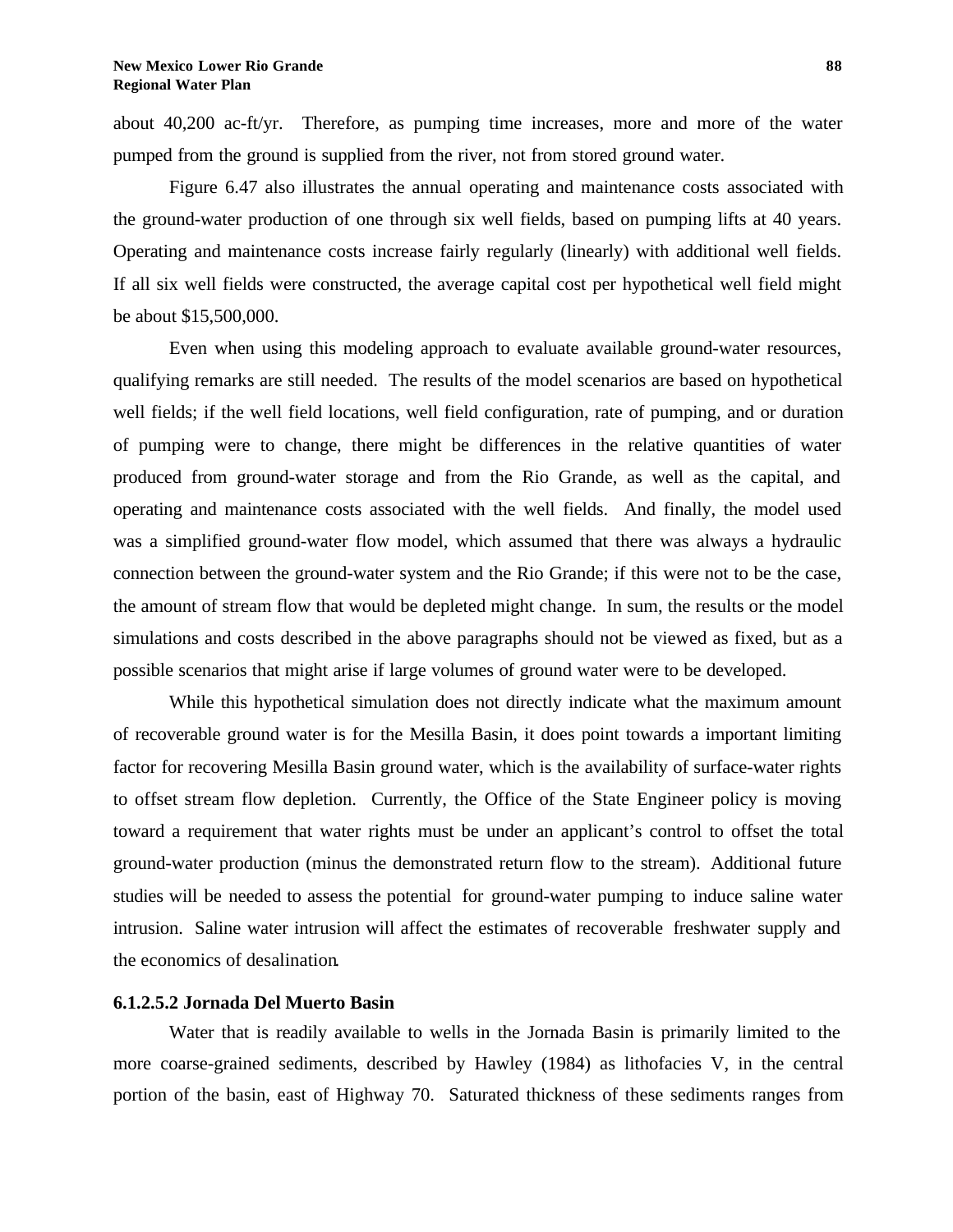zero near the basin margins to more than 1,000 feet in Township 21 South, along the border of Ranges 2 and 3 East. Additional ground water exists below and adjacent to this portion of the aquifer; however, well yields would be much lower, and water quality would decrease with depth, with TDS concentrations exceeding 1,000 mg/l.

Shomaker and Finch (1996) calculated the amount of water in storage in the Jornada Basin using an assumed specific yield of 15 percent and estimates of the volume of water pumped between 1962 and 1994 (Table 6.16). Specific yield is a measure of how much water can be removed from saturated sediments. It is not likely that it will be economically feasible to pump water from the third unit (model layer 3), both because it is so far underground and because the water quality may be poor. The amount of usable, recoverable water, therefore, may be significantly less than indicated in the following table.

| <b>TABLE 6.16: ESTIMATED AMOUNT OF GROUND WATER IN STORAGE IN THE</b><br><b>JORNADA BASIN</b> |                                                                                                                                                                                                                                                                  |             |        |             |  |  |
|-----------------------------------------------------------------------------------------------|------------------------------------------------------------------------------------------------------------------------------------------------------------------------------------------------------------------------------------------------------------------|-------------|--------|-------------|--|--|
| <b>Model Units</b>                                                                            | <b>Original Total</b><br><b>Volume</b><br><b>Range in</b><br><b>Volume</b><br><b>Thickness for</b><br><b>Ground Water</b><br>Withdrawn,<br><b>Remaining</b><br>1962-1994<br><b>Model Layer</b><br>in Storage<br>$(ac-fit)$<br>(feet)<br>$(ac-fit)$<br>$(ac-fit)$ |             |        |             |  |  |
| 1 and 2                                                                                       | 0 to 1,440                                                                                                                                                                                                                                                       | 41,400,000  | 39,850 | 41,360,000  |  |  |
| 3                                                                                             | 0 to $>1,000$                                                                                                                                                                                                                                                    | 59,000,000  | 0      | 59,000,000  |  |  |
| <b>Total</b>                                                                                  |                                                                                                                                                                                                                                                                  | 100,400,000 | 39,850 | 100,360,000 |  |  |

As discussed in the Mesilla Basin portion of the report, not all water in storage is readily available to wells, nor can it be economically pumped from an aquifer due to drawdown effects and the rate at which water can be released from aquifer storage. In order to assess the economic costs from pumping water from the Jornada Basin, the ground-water flow model developed by Shomaker and Finch (1996) was used to simulate pumping from four hypothetical well fields from 2001 to 2041. Each well field contained six wells pumping at a constant rate of 1,549 gpm, with a combined annual pumping of 15,000 ac-ft. All of the water pumped was assumed to be depleted, that is, no return flow to the aquifer was simulated. The wells were simulated to pump from layer 2 in the model, which produces better water quality than the underlying layer 3. The well field locations were selected along a south to north segment of the basin center, where the aquifer has the best quality water and the highest yields.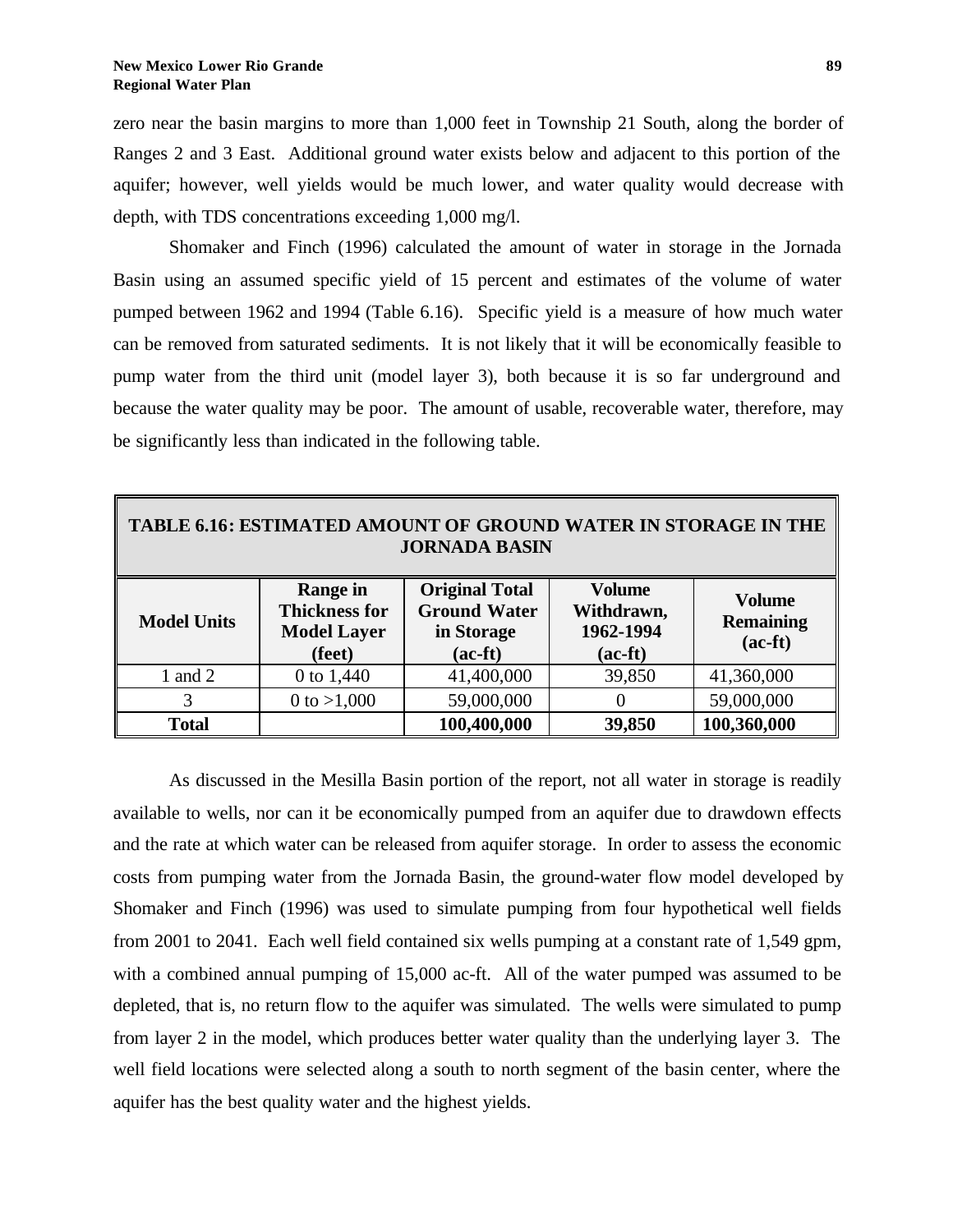To conduct the pumping scenarios, first, one well field was simulated to pump 15,000 acft/yr for 40 years, and the costs and effects of that ground-water diversion were estimated. Then the model was simulated to pump from two well fields simultaneously for 40 years, and the costs and effects of pumping from both well fields were estimated. This approach continued for three well fields, then all four well fields to simulate the costs and effects of 40-year ground-water production.

Figure 6.48 shows the cumulative amount of water, as well as the model simulated water sources, that have supplied the ground production at 40 years. The inflow components balance with the amount of water being removed from the aquifer due to ground-water pumping. For this hypothetical pumping scenario there are essentially two sources of water. The primary source water pumped is ground water in storage and recharge. The second source of ground water pumped is either at the expense of the Rio Grande, in terms of ground water that would have otherwise flowed into the river, or water moving from the river into the aquifer, as the ground-water gradient is reversed due to long-term ground-water pumping.

Throughout the 40 year pumping simulation, the source of the majority of ground-water production is from stored ground water. The cumulative amount of ground water produced at the end of 40 years of pumping which is at the expense of the Rio Grande ranges from 9,760 ac-ft with one well field pumping, to 83,040 ac-ft with all four well fields in production (Figure 6.48).

Figure 6.48 also illustrates the annual operating and maintenance costs associated with the ground-water production of 1 through 4 well fields, based on pumping lifts at 40 years. Operating and maintenance costs increase fairly regularly (linearly) with additional well fields. If all four well fields were constructed, the average capital cost per hypothetical well field might be about \$32,000,000, in 2001 dollars.

The results of the model scenarios are based on hypothetical well fields; if the well field locations, well field configuration, rate of pumping, and or duration of pumping were to change, there might be differences in the relative quantities of water produced from ground-water storage and from the Rio Grande, as well as the capital, and operating and maintenance costs associated with the well fields. The results or the model simulations and costs described in the above paragraphs should not be viewed as fixed, but as a possible scenarios that might arise if large volumes of ground water were to be developed.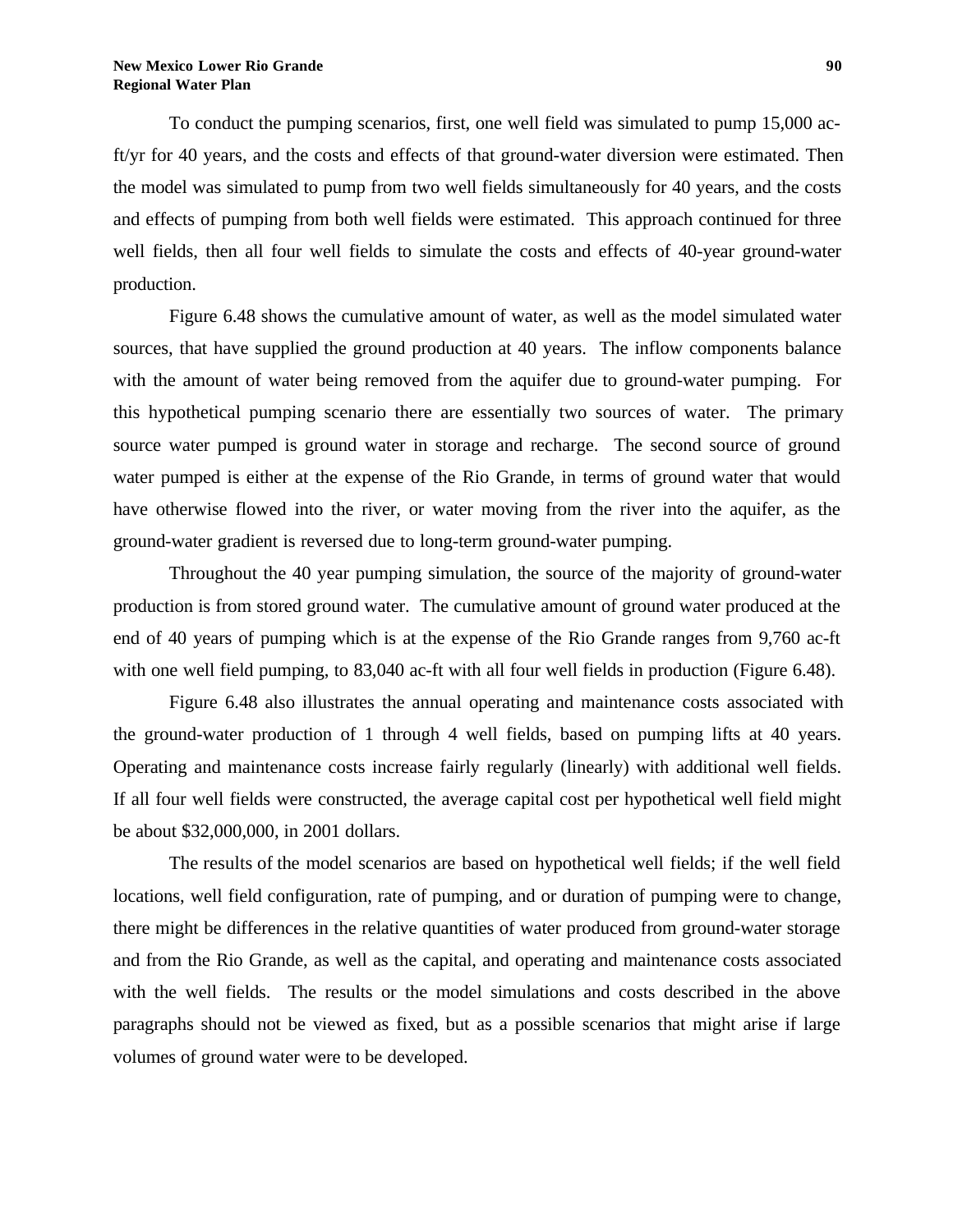#### **6.1.2.5.3 Hueco Bolson**

The quantity of ground water in storage having a TDS concentration of 1,000 mg/l or less, and that having a TDS concentration exceeding 1,000 mg/l in the Hueco Basin in New Mexico was estimated by planimetering the aquifer area and multiplying average saturated thickness by a specific yield value. Aquifer thickness values were taken from Orr and Risser (1992). For the portion of the aquifer having a TDS concentration of 1,000 mg/l or less, specific yield of 20 percent was used for areas where the aquifer thickness is 800 feet or less, and a specific yield value of 15 percent was used for areas where the aquifer thickness exceeds 800 feet. A specific yield of 10 percent was assumed for the lower portion of the aquifer having TDS concentrations exceeding 1,000 mg/l. Areas with the greatest saturated thickness are located on the Fort Bliss Military Reservation.

Ground-water flow modeling was not performed to assess the costs associated with pumping water from the Hueco Basin, primarily because a ground-water flow model was not readily available. Therefore, recoverable ground water in storage estimates are based on the assumption that 50 percent of the water in storage can be recovered by wells. The estimated quantity of water in storage and estimated recoverable water in storage in the Hueco Basin is shown in Table 6.17.

## **TABLE 6.17: ESTIMATED GROUND WATER IN STORAGE AND RECOVERABLE GROUND WATER IN STORAGE IN THE YEAR 2000 IN THE HUECO BASIN, NEW MEXICO**

| <b>TDS</b> Concentration, mg/l    | <b>Water in Storage (ac-ft)</b> | <b>Recoverable Water in</b><br>Storage (ac-ft) |
|-----------------------------------|---------------------------------|------------------------------------------------|
| Less than $1,000 \text{ mg/l}$    | 13,264,544                      | 6,632,272                                      |
| Greater than $1,000 \text{ mg/l}$ | 20,900,000                      | 10,450,000                                     |

#### **6.1.2.5.4 Rincon Basin**

Wilson et al. (1981) estimated the amount of fresh and slightly saline water in storage in the alluvial aquifer to be about 540,000 ac-ft. This number was calculated using an aquifer surface area of 51 square miles, an average saturated thickness of 55 feet, and an average porosity of 30 percent. Of the 540,000 ac-ft of water in the aquifer, approximately 44 percent, or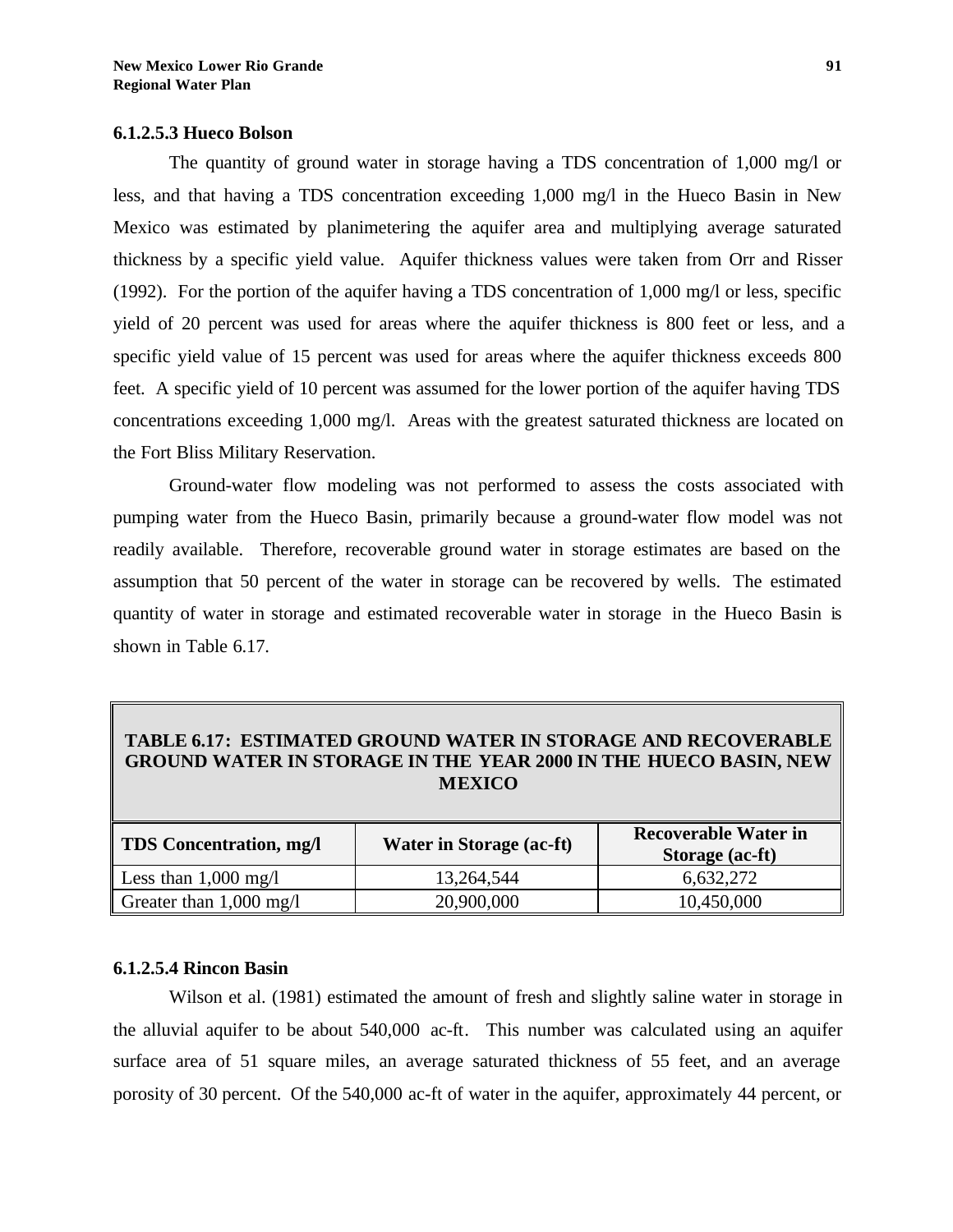238,000 ac-ft are freshwater, and 302,000 ac-ft are slightly saline. Of the total amount of water (fresh and saline), only about 320,000 ac-ft, or 60 percent, are theoretically recoverable (Wilson et al., 1981).

Ground-water flow modeling was not performed to assess the costs associated with developing ground water. However, the shallow aquifer system in the Rincon Basin is very similar to that in the Mesilla Basin, and the shallow aquifer system is intimately connected to the surface water, pumping from relatively shallow wells can impact flow in the Rio Grande. Therefore, development of ground water in the Rincon Basin will be at the expense of surfacewater flow in the Rio Grande, probably to a greater degree than was simulated to occur in the Mesilla Basin (Figure 6.47). This is because the Rincon Basin does not extend a great distance east and west of the Rio Grande, and large scale development of ground water would require some of the well fields to be placed relatively close to the river. In general, the closer the wells are placed to the river, the more readily ground water pumping will impact surface-water flows.

#### **6.2 Water Quality**

#### **6.2.1 Surface Water Quality**

#### **6.2.1.1 Surface Water Quality Analysis**

The Water Plan area lies in the Lower Rio Grande Valley in the southern section of the Basin and Range Province. The Rio Grande is the sole perennial surface-water drainage in the Plan area. The reach of the Rio Grande within the Plan area meanders approximately one hundred miles through fertile farm lands, near or through populated communities, and along the base of piedmont slopes.

In the flood plain of the lower Rio Grande valley there are complex interactions between the surface water and ground-water systems. Irrigation canals distribute surface water for agricultural purposes, while most drains and laterals intercept shallow ground water and return it to the Rio Grande (USGS Circular 1162). In turn, surface water from the Rio Grande and irrigation canals leak to recharge shallow ground-water systems. In some instances, deeper ground-water flows upward to recharge the shallow ground-water system and/or contribute water to the Rio Grande. Excess irrigation water also recharges the shallow ground-water systems.

Human activity along the river results in discharge of chemicals to the surface-water systems and subsequently to shallow ground water. Residues of fertilizers, herbicides, and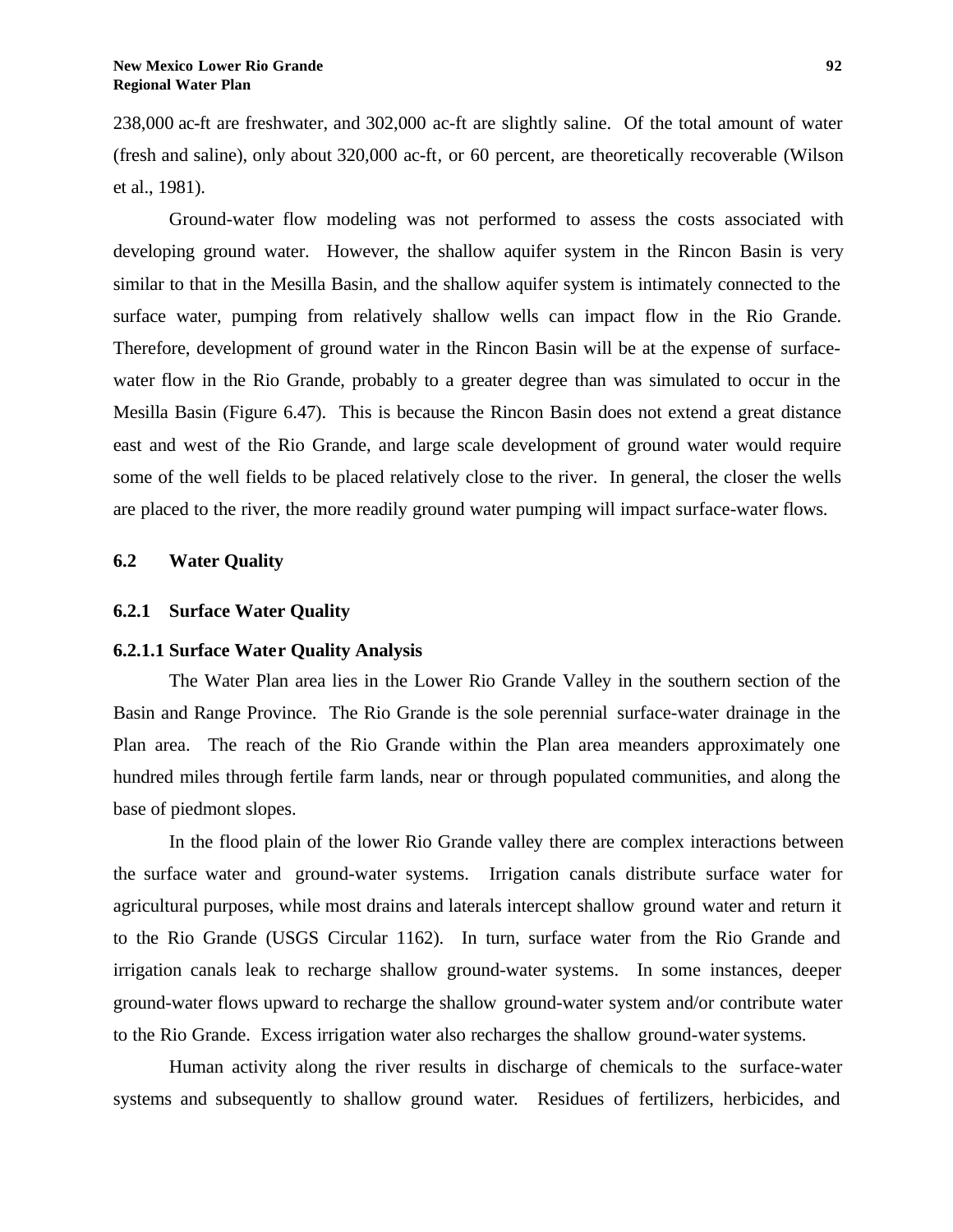pesticides are the main chemicals discharged from farms, while hazardous metals and organic and inorganic chemicals are leaked to the surface and ground-water systems by human activities in the more populated communities. Data from the USGS Water Resources Investigations (WRI) Report 94-4061 indicate that over twenty (20) tons of active herbicide ingredients were applied annually in the Plan area between 1987 and 1989.

In 1991 the U.S. Geological Survey implemented a full-scale National Water Quality Assessment (NAWQA) program. The long-term goals of the NAWQA program are to describe the status and trends in the quality of a large representative section of the Nation's surface-water and ground-water resources and to provide a sound scientific understanding of the primary natural and human factors affecting the quality of these resources (USGS Open-File Report 91- 160: 1991).

The Rio Grande Valley study unit was one of twenty study areas throughout the U.S. to begin assessment activities (USGS WRI Report 94-4061). Since the inception of the NAWQA program the USGS and the BoR have published several reports on the Rio Grande Valley study unit in association with NMSU. The USGS WRI Report 94-4061 listed twenty-six surface-water stations for data collection and analysis in the Plan Area between Caballo Dam in New Mexico and El Paso in Texas. Data is collected for nutrients, suspended sediments and/or suspended solids, and/or pesticides.

Under the NAWQA program, each analyte is given a *parameter code*, a standard five-digit code that uniquely identifies the specific analyte. Both the U.S. Geological Survey Water-Data Storage and Retrieval System (WATSTORE) and the U.S. Environmental Protection Agency Data System (STORET) use the codes. For the WATSTORE, a letter code follows the five-digit code to identify the analytical method used or to be used.

Nitrogen in the form of organic nitrogen, ammonia, nitrite, and nitrate is the nutrient most frequently tested for. Sources of nitrogen in water include discharges from wastewater treatment plants, septic tank leachate, farm animal waste, fertilizers, atmospheric deposition, and natural sources including nitrogen-fixing algae.

Phosphorus and other nutrients such as calcium, magnesium, sodium, and potassium are also high on the list of elements analyzed. Suspended sediments affect water quality in several ways including adverse effects on recreational watercourses, and effectively adsorbing pesticides and nutrients and transporting them.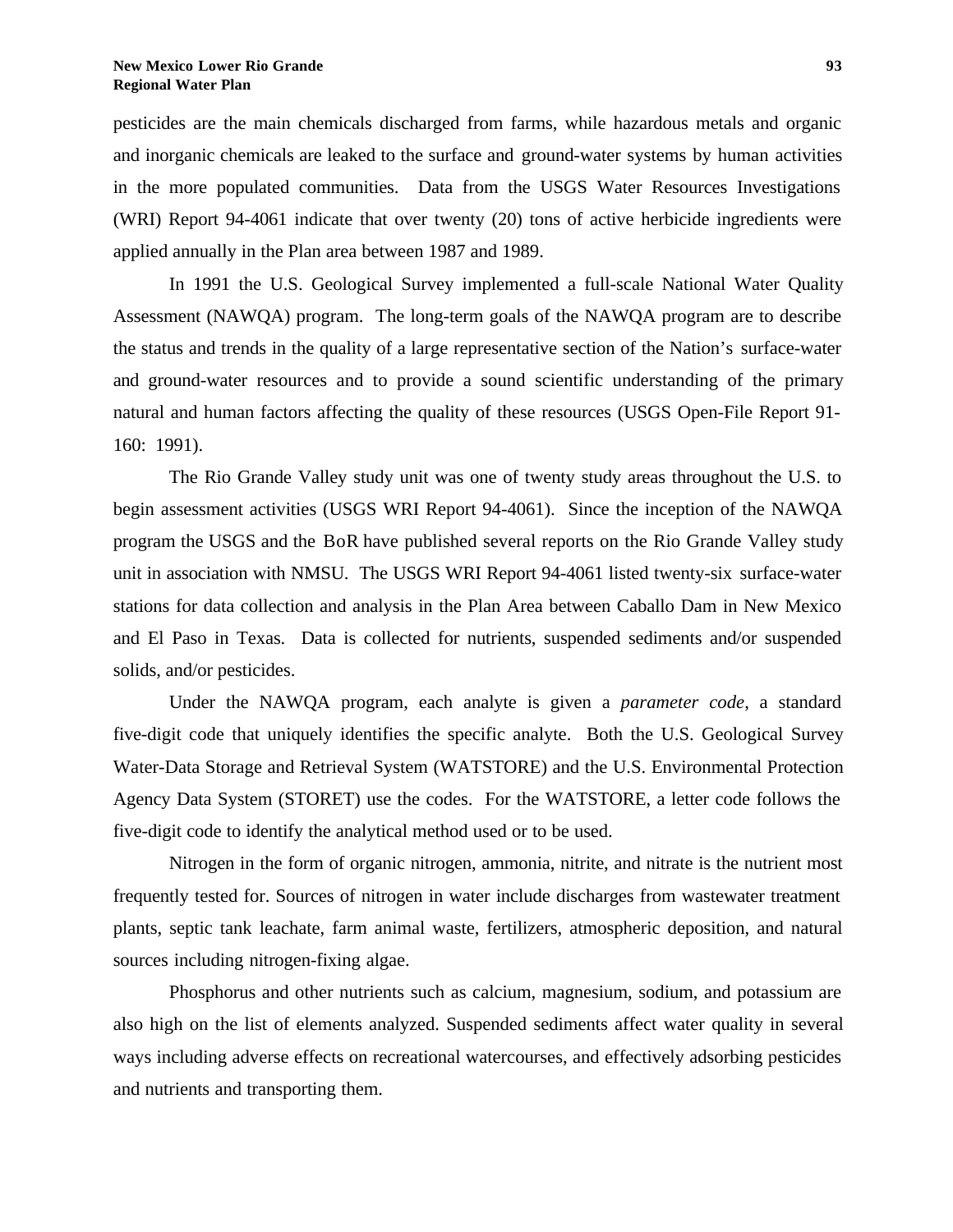Results of the on-going Rio Grande Valley study under the NAWQA program is continually being updated and are published periodically by the USGS in their WRI Reports. The most recent available reports were published in 1997 and 1998; Water Quality Assessment of the Rio Grande Valley, Colorado, New Mexico, and Texas – Summary and Analysis of Water-Quality Data for the Basic-Fixed-Site Network, 1993-1995 (USGS WRI Report 97-4212); and Water Quality in the Rio Grande Valley, Colorado, New Mexico, and Texas, 1992-1995 (USGS Circular 1162), respectively.

The USGS WRI Report 97-4212 summarizes the three major elements of the study between 1993 and 1995. The Rio Grande Valley study area has seventeen (17) basicfixed-network sites. Only two of these sites (# 16 and 17) are located in the Plan area. Site # 16 is located on the Rio Grande below Leasburg Dam, near Leasburg, and Site # 17 is located at/near El Paso, Texas. The three elements of the evaluation are: (1) Stream flow, physical properties, and water-quality analytes sampled monthly, (2) trace element and organic-carbon analytes analysis, and (3) pesticide and metabolite analytes analysis.

The USGS Circular 1162 reports on land-use studies conducted in the Rio Grande Valley study between 1992 and 1995. Two of the land-use studies were performed in the Plan area, namely, the Rincon Valley agricultural land-use study, and the Mesilla Valley pesticide synoptic study. The two studies focused on pesticide, volatile organics, nutrients, radon in ground water, and dissolved solids in surface water. The findings from the two studies in the Plan area indicated that no pesticide concentration detected in surface water exceeded USEPA drinking water standards or applicable Federal or State ambient criterion or guideline. The report further stated that in the Mesilla Valley, there were more detections of more different pesticides during the non-irrigation season than during the irrigation season; as many as 27 percent of the pesticide detections attributed to pesticide use in the Mesilla Valley may be from urban sources. This point is emphasized by the listing of two waste water treatment plant (WWTP) discharges among the eight highest concentrations of pesticide identified in testing of surface waters along the Rio Grande (Table 6.19). The report also concluded that in the Rincon Valley, more pesticide compounds were detected more frequently in agricultural drains in April than in October or January; some individual pesticides detected in agricultural drains were not detected in shallow ground water.

Results of the studies reported in the USGS Circular 1162 show that seven of the eight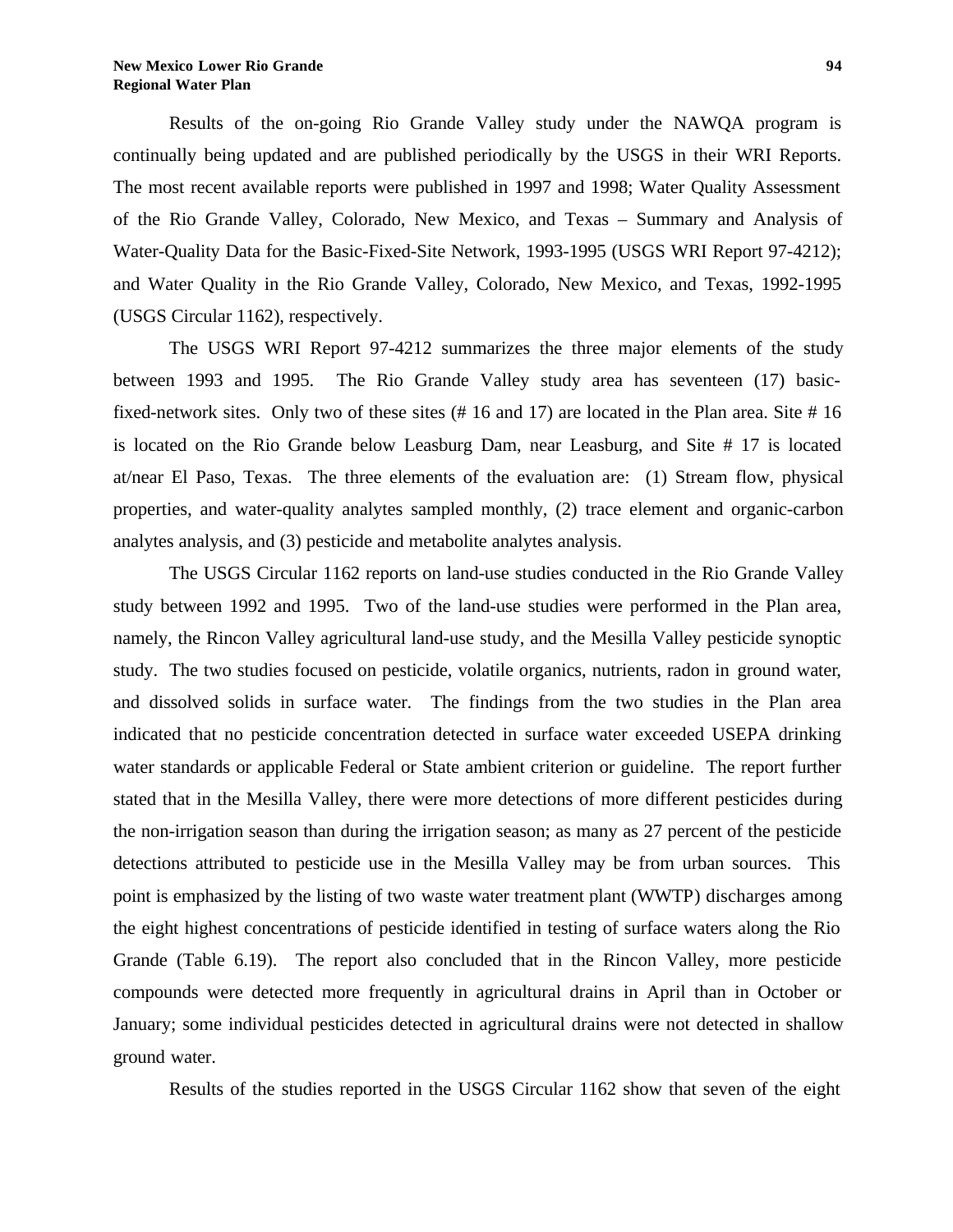largest pesticide concentrations found in the Rio Grande Valley study were found at seven sampling locations in the Plan area. The eight pesticides, and their concentrations and locations (from USGS Circular 1162) are shown in Table 6.18. Dissolved nutrients including nitrite, ammonia, and phosphorus were also found in the surface water.

## **TABLE 6.18: EIGHT HIGHEST PESTICIDE CONCENTRATIONS DETECTED IN RIO GRANDE SURFACE WATER (ADOPTED FROM USGS CIRCULAR 1162: 1998) IN THE PLANNING REGION**

| <b>Pesticide</b> | Concentration<br>$(\mu g/l)$ | <b>Date</b> | <b>Location</b>                                                     | <b>MCL</b><br>$(\mu g/L)$ |  |  |
|------------------|------------------------------|-------------|---------------------------------------------------------------------|---------------------------|--|--|
| Carbofuran       | E <sub>0.75</sub>            | 04/27/94    | East Side Drain at levee road<br>near Anthony, Texas                | 40                        |  |  |
| Metolachlor      | 0.41                         | 01/04/95    | Hatch Drain at Rio Grande,<br>near Hatch, New Mexico                |                           |  |  |
| <b>DCPA</b>      | 0.21                         | 10/26/94    | Rincon Drain at Rio Grande,<br>near Rincon, New Mexico              |                           |  |  |
| Diazinon         | 0.21                         | 09/06/95    | Santa Fe River above Cochiti<br>Lake, New Mexico                    |                           |  |  |
| Chlorpyrifos     | 0.19                         | 04/26/94    | Las Cruces WWTP outflow at<br>levee road, Las Cruces, New<br>Mexico |                           |  |  |
| <b>DCPA</b>      | 0.17                         | 04/22/94    | Rincon Drain at Rio Grande,<br>near Rincon, New Mexico              |                           |  |  |
| Diazinon         | 0.16                         | 04/28/94    | Sunland Park WWTP at<br><b>Sunland Park, New Mexico</b>             |                           |  |  |
| Carbofuran       | E <sub>0.15</sub>            | 04/20/94    | Garfield Drain at Road 391,<br>near Salem, New Mexico               | 40                        |  |  |

The results of the stream flow, physical properties, and water-quality data taken from the USGS Water-Resources Investigations Report 97-4212 are provided in Table 6.19 below. The summarized results of the analysis of the trace elements of maximum concentration found at the two sites in Plan area are given in Table 6.20. The results of the analysis of the organic carbon analytes are shown in Table 6.21. The USGS WRI Report 97-4212 indicates that eleven (11) pesticide analytes were found at Site 16, and ten (10) analytes at Site 17.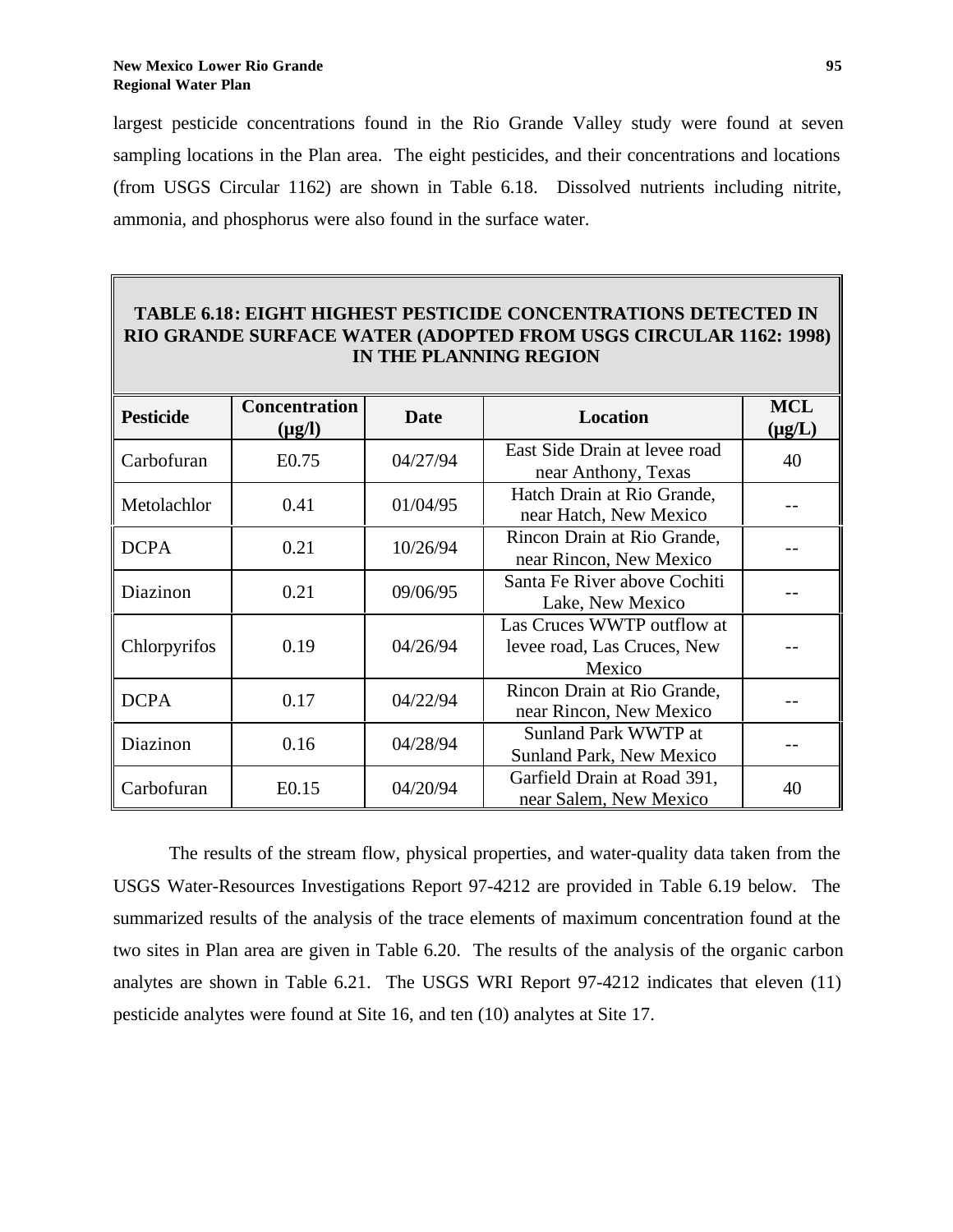## **TABLE 6.19: WATER QUALITY DATA FOR TWO NAWQA SITES IN THE PLANNING REGION, SUMMARY OF STREAM FLOW, PHYSICAL PROPERTIES, AND WATER-QUALITY ANALYTES (SAMPLED MONTHLY)**

| <b>Property/</b>                     | <b>Parameter</b> |                                | <b>Range of Concentrations</b> |                    |     |            |                  |  |
|--------------------------------------|------------------|--------------------------------|--------------------------------|--------------------|-----|------------|------------------|--|
| <b>Analyte</b>                       | Code**           | Unit                           |                                | Site 16<br>Site 17 |     |            | <b>Reporting</b> |  |
|                                      |                  |                                | Min                            | <b>Max</b>         | Min | <b>Max</b> | Level            |  |
| Flow,<br>Stream<br>Instantaneous     | 00061            | cfs                            | 58                             | 3280               | 96  | 2520       | 0.01             |  |
| Specific<br>Conductance              | 00095            | $\mu$ S/cm                     | 628                            | 1450               | 835 | 2080       | 1                |  |
| pH                                   | 00400            | Standard<br>units              | 7.8                            | 8.7                | 7.4 | 8.7        | $0 - 14$         |  |
| Temperature,<br>Water                | 00010            | ${}^{0}C$                      | 2.0                            | 27.0               | 6.0 | 26.0       | $-5.00$          |  |
| Oxygen,<br><b>Dissolved</b>          | 00300            | mg/L                           | 6.3                            | 12.1               | 6.2 | 10.9       | 0.05             |  |
| Oxygen,<br><b>Dissolved</b>          |                  | $\%$<br>saturation             | 83                             | 116                | 79  | 117        |                  |  |
| Hardness                             |                  | mg/L as<br>CaCO <sub>3</sub>   | 140                            | 390                | 180 | 450        |                  |  |
| Hardness,<br>non-carbonate           |                  | $mg/L$ as<br>CaCO <sub>3</sub> | 24                             | 170                | 36  | 190        |                  |  |
| Alkalinity,<br>$it-$<br>field*       | 39086            | $mg/L$ as<br>CaCO <sub>3</sub> | 113                            | 220                | 145 | 267        | $\overline{0}$   |  |
| Total<br>Solids,<br><b>Dissolved</b> |                  | mg/L                           | 353                            | 929                | 472 | 1350       |                  |  |
| Solids, residue<br>@ 180 °C          | 70300A           | mg/L<br>(TDS)                  | 376                            | 955                | 496 | 1390       | $\mathbf{1}$     |  |
| Calcium,<br>dissolved                | 00915D           | $mg/L$ as<br>Ca                | 39                             | 120                | 54  | 130        | 0.02             |  |
| Magnesium,<br>dissolved              | 00925C           | mg/L as<br>Mg                  | 9.5                            | 24                 | 12  | 29         | 0.01             |  |
| Sodium,<br>dissolved                 | 00930C           | $mg/L$ as<br>Na                | 60                             | 160                | 86  | 290        | 0.2              |  |
| Sodium,<br>percentage                |                  | $\%$                           | 44                             | 52                 | 48  | 59         |                  |  |
| Sodium<br>adsorption<br>ratio        |                  |                                | $\overline{2}$                 | $\overline{4}$     | 3   | 6          |                  |  |
| Potassium,<br>dissolved              | 00935B           | $mg/L$ as K                    | 4.9                            | 8.1                | 5.4 | 11         | 0.1              |  |
| Bicarbonate,<br>it-field*            | 00453            | $mg/L$ as<br>HCO <sub>3</sub>  | 135                            | 268                | 176 | 326        | $\boldsymbol{0}$ |  |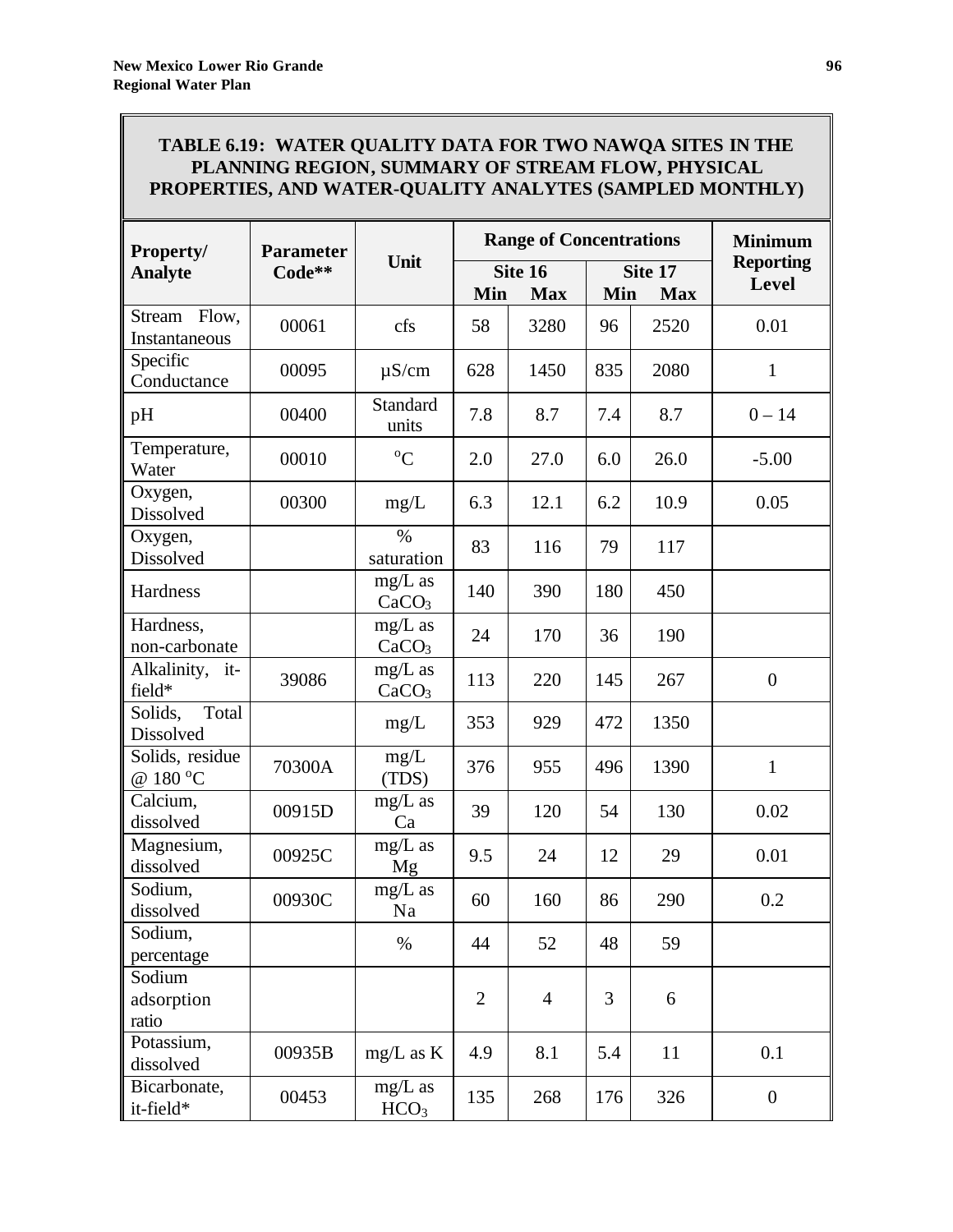## **TABLE 6.19: WATER QUALITY DATA FOR TWO NAWQA SITES IN THE PLANNING REGION, SUMMARY OF STREAM FLOW, PHYSICAL PROPERTIES, AND WATER-QUALITY ANALYTES (SAMPLED MONTHLY)**

| <b>Property/</b>                                     | <b>Parameter</b> |                               |                          | <b>Range of Concentrations</b> | <b>Minimum</b>            |            |                  |
|------------------------------------------------------|------------------|-------------------------------|--------------------------|--------------------------------|---------------------------|------------|------------------|
| <b>Analyte</b>                                       | Code**           | Unit                          | Site 16                  |                                |                           | Site 17    | <b>Reporting</b> |
|                                                      |                  |                               | Min                      | <b>Max</b>                     | Min                       | <b>Max</b> | Level            |
| Carbonate, it-<br>field*                             | 00452            | mg/L as<br>CO <sub>3</sub>    | $\overline{0}$           | 11                             | $\overline{0}$            | 16         | $\overline{0}$   |
| Sulfate,<br>dissolved                                | 00945G           | $mg/L$ as<br>$SO_4$           | 110                      | 350                            | 150                       | 460        | 0.1              |
| Chloride,<br>dissolved                               | 00940J           | $mg/L$ as<br>Cl               | 40                       | 140                            | 62                        | 240        | 0.1              |
| Fluoride,<br>dissolved                               | 00950B           | $mg/L$ as $F$                 | 0.5                      | 0.7                            | 0.2                       | 0.8        | 0.1              |
| Silica,<br>dissolved                                 | 00955D           | $mg/L$ as<br>SiO <sub>2</sub> | 1.4                      | 16                             | 5.5                       | 29         | 0.01             |
| Nitrogen,<br>nitrite,<br>dissolved                   | 00613F           | $mg/L$ as N                   | < 0.0<br>1               | 0.2                            | $< 0$ .<br>01             | 0.08       | 0.01             |
| Nitrogen,<br>nitrite<br>nitrate,<br>dissolved        | 00631E           | $mg/L$ as N                   | < 0.0<br>5               | 0.37                           | 0.0<br>9                  | 0.97       | 0.05             |
| Nitrogen,<br>ammonia,<br>dissolved                   | 00608F           | $mg/L$ as N                   | < 0.0<br>15              | 0.07                           | $< 0$ .<br>015            | 0.30       | 0.015            |
| Nitrogen,<br>un-<br>ionized<br>ammonia,<br>dissolved |                  | $mg/L$ as N                   | 0.00<br>02               | 0.004                          | 0.0<br>004                | 0.013      |                  |
| Nitrogen,<br>ammonia plus<br>organic,<br>dissolved   | 00623D           | $mg/L$ as N                   | < 0.2                    | 0.4                            | $< 0$ .<br>$\overline{2}$ | 0.5        | 0.2              |
| Nitrogen,<br>ammonia plus<br>organic, total          | 00625D           | $mg/L$ as N                   | $<0.0$<br>$\overline{2}$ | 0.8                            | 0.3                       | 1.5        | 0.2              |
| Phosphorus,<br>total                                 | 00665D           | $mg/L$ as $P$                 | $<0.0$<br>1              | 0.36                           | 0.0<br>3                  | 0.47       | 0.01             |
| Phosphorus,<br>dissolved                             | 00666D           | $mg/L$ as $P$                 | < 0.0<br>1               | 0.11                           | $<$ 0.<br>01              | 0.10       | 0.01             |
| Phosphorus,<br>orthophosphate                        | 00671H           | $mg/L$ as $P$                 | < 0.0<br>$\mathbf{1}$    | 0.05                           | $<$ 0.<br>01              | 0.07       | 0.01             |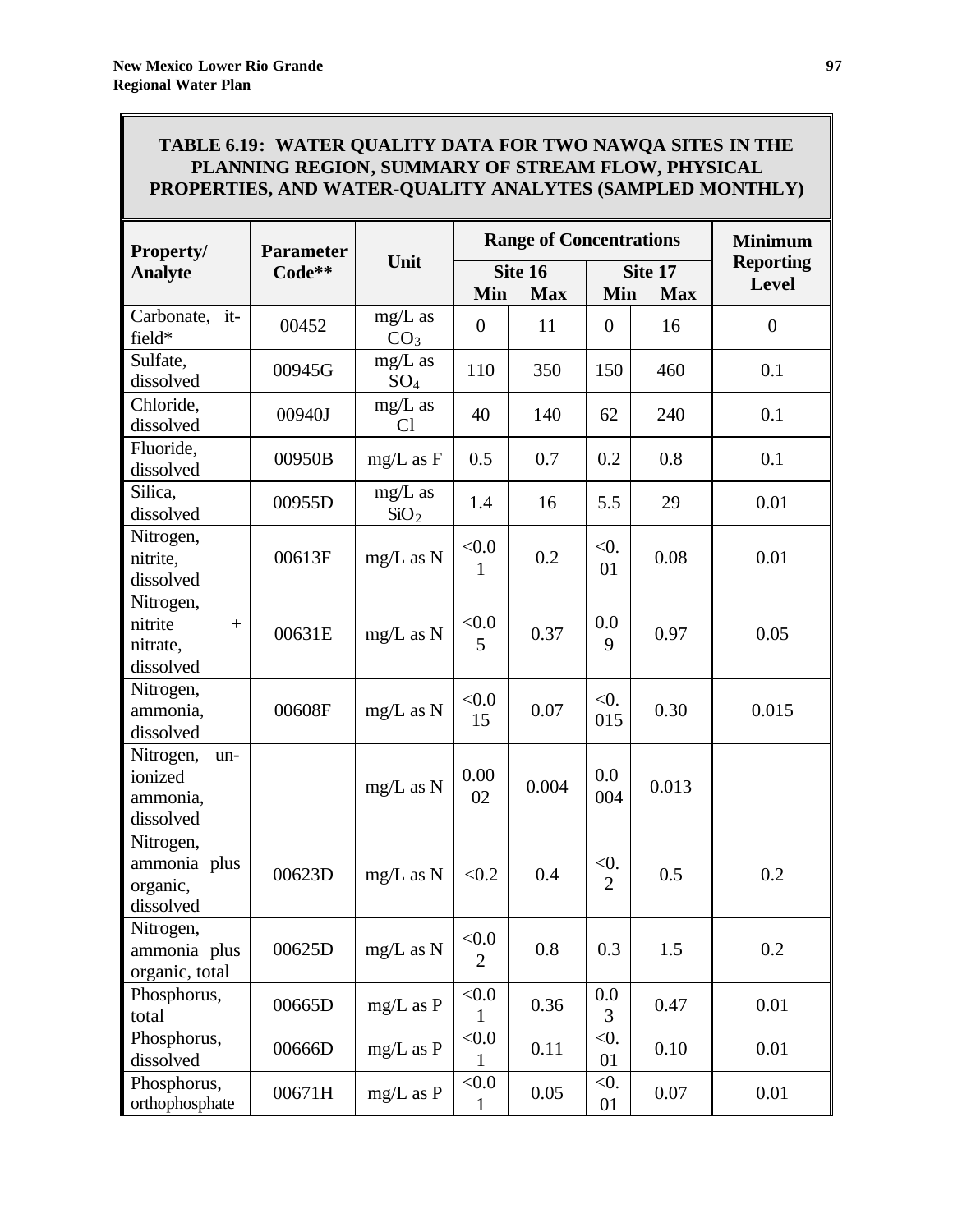## **TABLE 6.19: WATER QUALITY DATA FOR TWO NAWQA SITES IN THE PLANNING REGION, SUMMARY OF STREAM FLOW, PHYSICAL PROPERTIES, AND WATER-QUALITY ANALYTES (SAMPLED MONTHLY)**

| <b>Property/</b>                    | <b>Parameter</b> |                    |          | <b>Range of Concentrations</b> | <b>Minimum</b> |                       |                           |
|-------------------------------------|------------------|--------------------|----------|--------------------------------|----------------|-----------------------|---------------------------|
| <b>Analyte</b>                      | Code**           | Unit               | Min      | Site 16<br><b>Max</b>          | Min            | Site 17<br><b>Max</b> | <b>Reporting</b><br>Level |
| Iron, dissolved                     | 01046D           | $\mu$ g/L as Fe    | $\leq$ 3 | 13                             | $\leq$ 3       | 38                    | 3                         |
| Manganese,<br>dissolved             | 01056C           | $\mu$ g/L as<br>Mn | $<$ 1    | 40                             | $<$ 1          | 50                    |                           |
| Sediment,<br>suspended              | 80154            | mg/L               | 19       | 8920                           | 38             | 1900                  |                           |
| Sediment,<br>suspended<br>discharge |                  | tons/day           | 3.3      | 43600                          | 13             | 6280                  |                           |

it-field is incremental titration in the field.

\*\* WATSTORE/ STORET parameter code

Site # 16 is located on the Rio Grande below Leasburg Dam and Site # 17 is located at/near El Paso, TX.

## **TABLE 6.20: SUMMARY OF TRACE ELEMENTS OF MAXIMUM CONCENTRATION IN THE PLANNING REGION**

| <b>Parameter</b>         |        | No. of         | Range of Concentration (µg/l) | <b>Minimum</b> |          |         |                           |
|--------------------------|--------|----------------|-------------------------------|----------------|----------|---------|---------------------------|
| <b>Analyte</b>           | Code*  | <b>Samples</b> | Site 16<br>Min Max            |                | Site 17  | Min Max | <b>Reporting</b><br>Level |
| Barium,<br>dissolved     | 01005G | 49             | 14                            | 101            |          |         |                           |
|                          | 01005C |                |                               |                |          |         | 2                         |
| Chromium,<br>dissolved   | 01030I | 41             |                               |                | $\leq$ 1 | 7       |                           |
| Lithium,<br>dissolved    | 01130B | 45             |                               |                | $\leq$ 4 | 220     | 4                         |
| Molybdenum,<br>dissolved | 01060G | 59             |                               |                | $\leq$ 1 | 20      |                           |

\* WATSTORE/STORET Parameter Code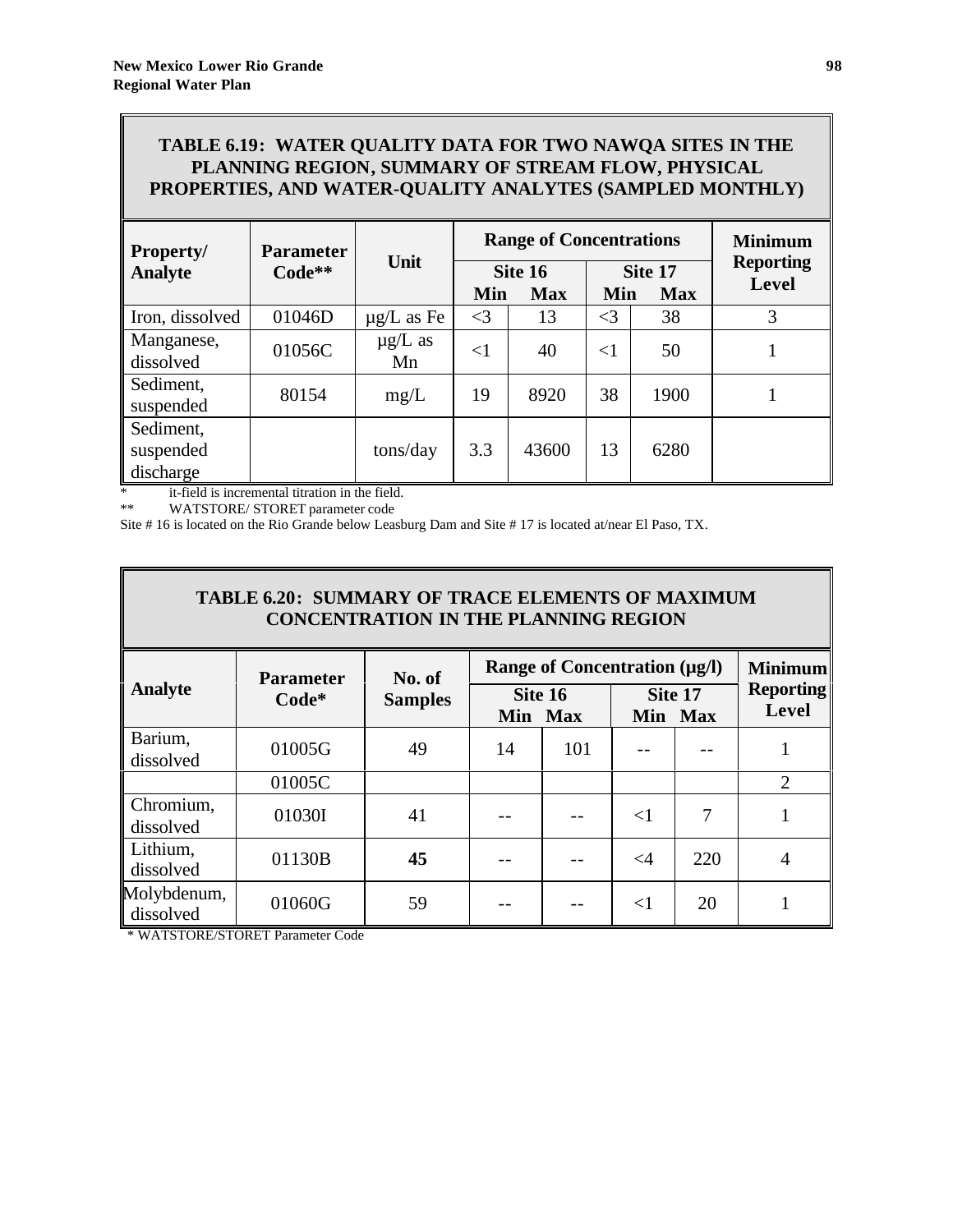| TABLE 6.21: SUMMARY OF ORGANIC CARBON ANALYSIS (MG/L) IN THE<br><b>PLANNING REGION</b> |                          |     |            |                          |     |            |                          |     |            |
|----------------------------------------------------------------------------------------|--------------------------|-----|------------|--------------------------|-----|------------|--------------------------|-----|------------|
| <b>Site</b>                                                                            | <b>Total</b>             |     |            | <b>Dissolved</b>         |     |            | <b>Suspended</b>         |     |            |
| No.                                                                                    | No. of<br><b>Samples</b> | Min | <b>Max</b> | No. of<br><b>Samples</b> | Min | <b>Max</b> | No. of<br><b>Samples</b> | Min | <b>Max</b> |
| 16                                                                                     | $\overline{2}$           | 4.1 | 7.4        | 12                       | 3.1 | 7.5        | 11                       | 0.2 | 1.5        |
| 17                                                                                     | $\overline{2}$           | 5.0 | 7.3        | 11                       | 3.2 | 5.7        | 11                       | 0.7 | 2.9        |

# **TABLE 6.21: SUMMARY OF ORGANIC CARBON ANALYSIS (MG/L) IN THE**

#### **6.2.1.2 Point Source Impacts**

A point source is defined as, "any discernable, confined and discrete conveyance, including but not limited to any pipe, ditch, channel, tunnel, conduit, well, discrete fissure, container, rolling stock, concentrated animal feeding operation, landfill leachate collection system, vessel or other floating craft from which pollutants are or may be discharged (excluding return flows from irrigated agriculture or agricultural storm-water runoff)." Point source impacts within the bounds of the project area are generally limited to those from the municipal and regional WWTPs discussed previously under the section on "Treated Water Discharges." Contributions of pollutants to the Rio Grande from WWTPs include sporadic discharges of pesticide as noted in Table 6.18 and consistent discharge of higher than background TDS concentrations. Other point source impacts not previously described consist of specific outfalls from municipal storm drain systems into the Rio Grande or, in rare instances, into EBID drain systems. Surface water quality for the Rio Grande and drains within the Mesilla Valley are shown in Table 6.22.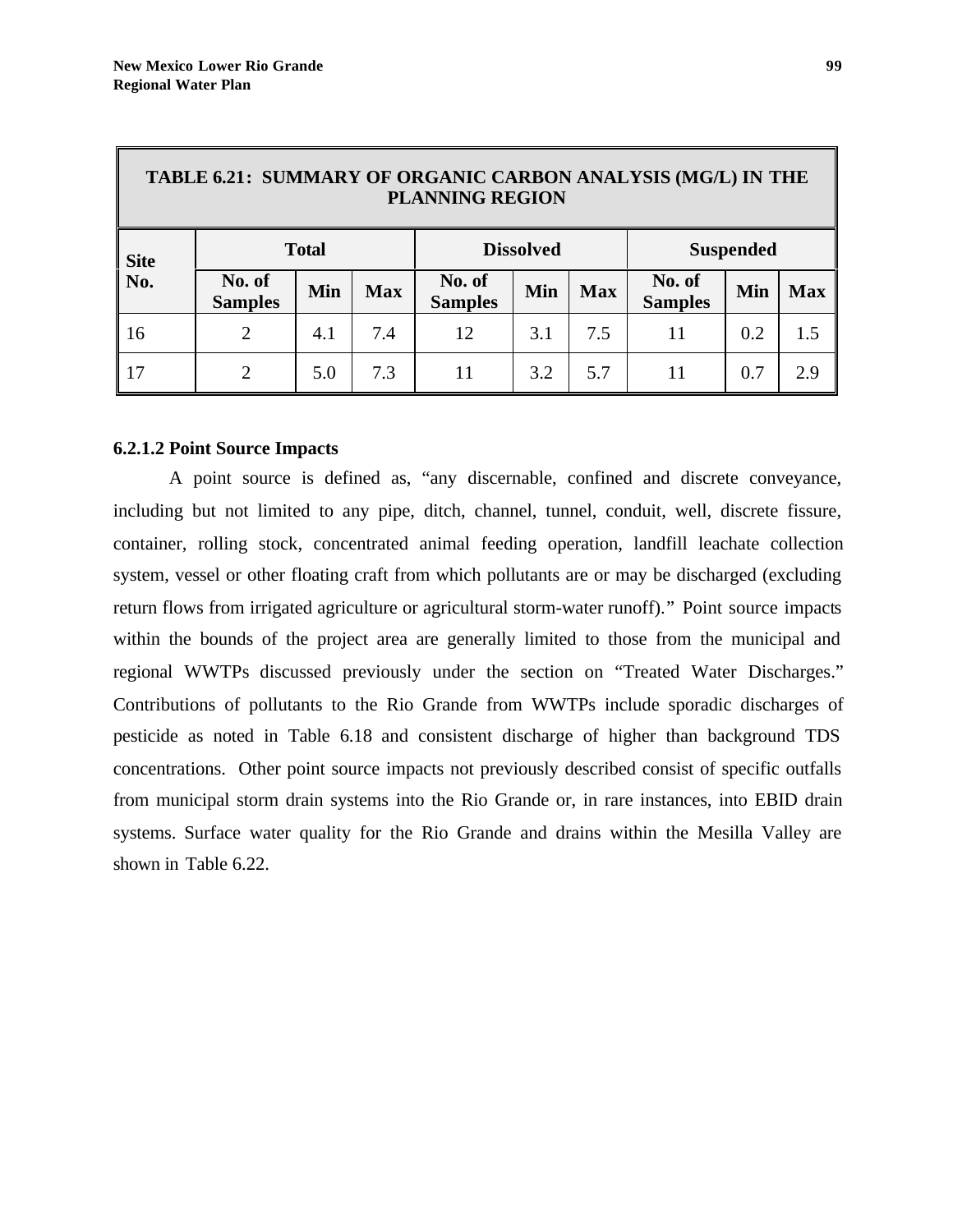| TABLE 6.22: SURFACE WATER QUALITY FOR THE RIO GRANDE AND DRAINS<br>IN THE PLANNING REGION <sup>1</sup> |                                                                       |                                                                       |                                                                              |                                                                              |  |  |  |  |  |
|--------------------------------------------------------------------------------------------------------|-----------------------------------------------------------------------|-----------------------------------------------------------------------|------------------------------------------------------------------------------|------------------------------------------------------------------------------|--|--|--|--|--|
| Parameter,<br><b>Concentrations in</b><br>mg/l Unless Stated                                           | <b>East Side</b><br>Drain at<br><b>Anthony, NM</b><br>near State line | <b>East Side</b><br>Drain at<br><b>Anthony, NM</b><br>near State line | <b>East Drain at</b><br><b>County Road</b><br>A62 near<br><b>Bernino, NM</b> | <b>East Drain at</b><br><b>County Road</b><br>A62 near<br><b>Bernino, NM</b> |  |  |  |  |  |
| Date                                                                                                   | 02/17/2000                                                            | 02/25/2000                                                            | 02/16/2000                                                                   | 02/24/2000                                                                   |  |  |  |  |  |
| Discharge, cfs                                                                                         | 3.7                                                                   | 30                                                                    | 3.2                                                                          | 26                                                                           |  |  |  |  |  |
| Spec. Conductance,<br>$\mu$ s/cm                                                                       | 3,160                                                                 | 1780                                                                  | 3,150                                                                        | 1,860                                                                        |  |  |  |  |  |
| Ph, standard (field)                                                                                   | 8.3                                                                   | 8.0                                                                   | 8.5                                                                          | 8.0                                                                          |  |  |  |  |  |
| Turbidity, NTU                                                                                         | 9.1                                                                   | 120                                                                   | 7.8                                                                          | 150                                                                          |  |  |  |  |  |
| Calcium                                                                                                | 90                                                                    | 74                                                                    | 91                                                                           | 76                                                                           |  |  |  |  |  |
| Magnesium                                                                                              | 33                                                                    | 21                                                                    | 32                                                                           | 21                                                                           |  |  |  |  |  |
| Sodium                                                                                                 | 530                                                                   | 260                                                                   | 560                                                                          | 270                                                                          |  |  |  |  |  |
| Potassium                                                                                              | 47                                                                    | 22                                                                    | 44                                                                           | 26                                                                           |  |  |  |  |  |
| Bicarbonate                                                                                            | 505                                                                   | 360                                                                   | 466                                                                          | 383                                                                          |  |  |  |  |  |
| Alkalinity (field)                                                                                     | 414                                                                   | 295                                                                   | 410                                                                          | 314                                                                          |  |  |  |  |  |
| Sulfate                                                                                                | 550                                                                   | 300                                                                   | 570                                                                          | 320                                                                          |  |  |  |  |  |
| Chloride                                                                                               | 430                                                                   | 200                                                                   | 420                                                                          | 200                                                                          |  |  |  |  |  |
| Fluoride                                                                                               | 1.6                                                                   | $\overline{1.0}$                                                      | $\overline{1.4}$                                                             | $\overline{1.1}$                                                             |  |  |  |  |  |
| Nitrate                                                                                                | 0.728                                                                 | 1.50                                                                  | 0.877                                                                        | 2.07                                                                         |  |  |  |  |  |
| Phosphorus, total                                                                                      | 0.09                                                                  | 0.55                                                                  | 0.04                                                                         | 0.36                                                                         |  |  |  |  |  |
| <b>Boron</b>                                                                                           | 0.659                                                                 | 0.357                                                                 | 0.644                                                                        | 0.381                                                                        |  |  |  |  |  |

<sup>1</sup> USGS Water Resources Data, New Mexico, Water Year 1999

 $mg/l =$  milligrams per liter

NTU = Nephelometric turbidity units

field measurement made in the field

 $spec = specific$ 

Water quality from the domestic wastewater systems is tightly monitored and controlled and water quality impacts from these sources, other than those mentioned above, have generally been negligible or positive to the overall water quality within the river. Impacts from storm drain runoff are undefined as they are typically not monitored and may vary greatly depending upon volume of precipitation and time period between precipitation events. Additional investigation of this issue may be warranted beyond the scope of this study. In both instances, existing sampling data from the USGS and/or the EBID typically captures impacts from these sources.

#### **6.2.1.3 Non Point Source Impacts**

Non-point source impacts are a concern to water quality within the region. Uncontrolled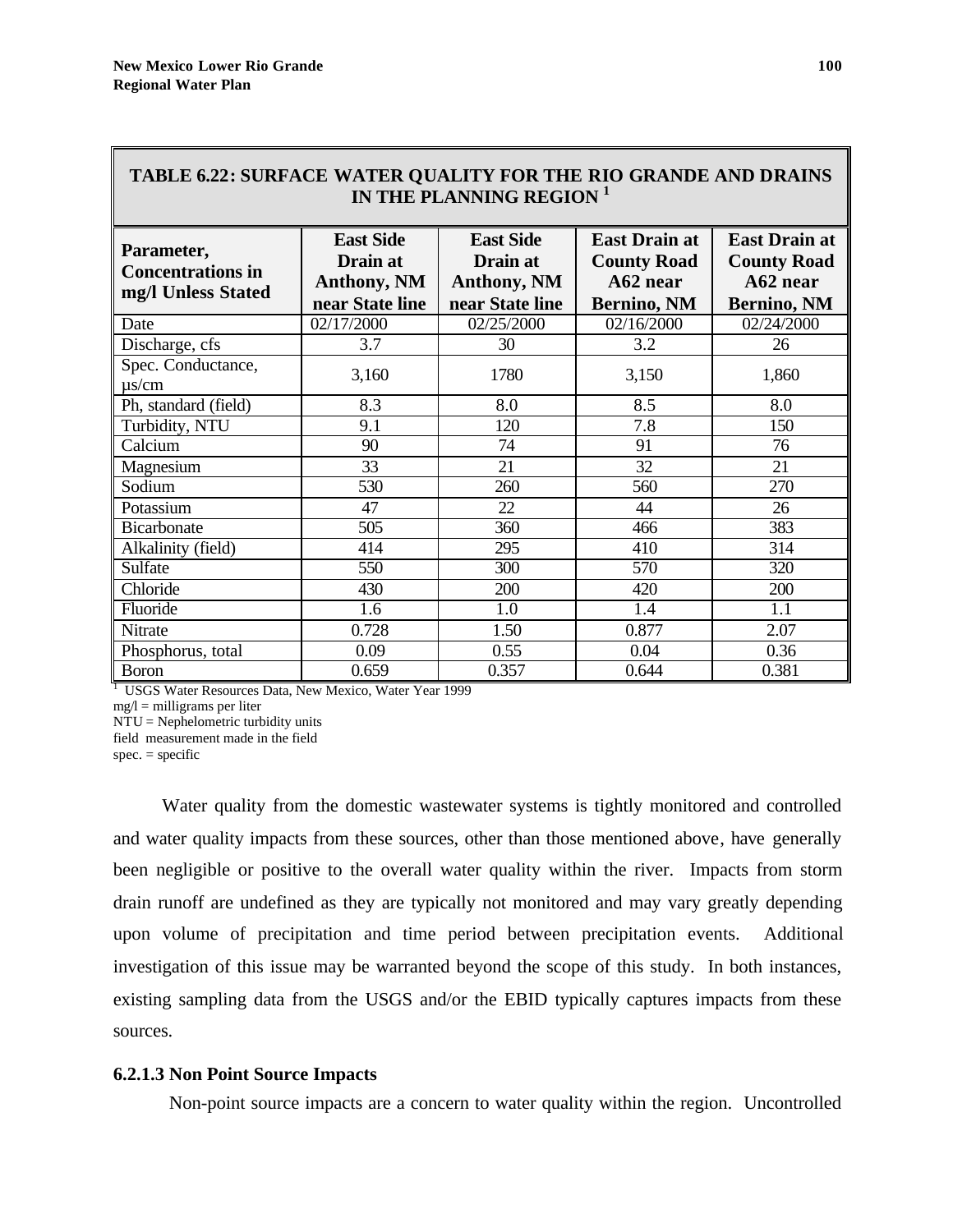stormwater runoff from municipal areas, commercial and industrial sites and agricultural farmlands and dairies can result in significant volumes of contaminants entering the surfacewater system. In addition, there are numerous permits for non-point source dischargers within the study area. These generally fall into the following categories:

- private and commercial septic systems
- land application to crops from dairies, food processing facilities and other agricultural related operations
- evaporation lagoons for agricultural, commercial and industrial operations
- discharges from small domestic wastewater systems to leach fields, evaporation lagoons or land application

While the majority of these discharges are to the ground water, they provide an indication of the type of activities that can impact surface waters throughout the study area and also can result in significant short-term impacts to the surface-water system in the event of a failure of the treatment and/or disposal system/process. Direct sampling data for surface-water impacts is not available but such impacts can generally be monitored and inferred from data obtained from the existing EBID and USGS monitoring network within the river system.

## **6.2.2 Ground-Water Quality**

#### **6.2.2.1 Mesilla Basin**

The following discussion of the water quality of the Mesilla Basin is largely extracted from Anderholm (1990), Wilson et al. (1981), and USGS water-quality data. Additional waterquality data comes from the NMED (Appendix E). The term, "water quality," refers to both the natural chemical composition of the ground water as well as the extent of human-caused pollution. There is completely natural and technically unpolluted ground water in the Mesilla Basin, and other basins, that is unfit for human consumption simply due to its high amount of dissolved minerals. Water quality in the Mesilla Basin is dependent on several factors, such as irrigation within the Rio Grande corridor, the bedrock found in different recharge zones, and the presence of geothermal water. There are also leaking underground storage tank (LUST) sites and other point- and non-point source pollution that can have a detrimental effect on water quality (NMED UST web site).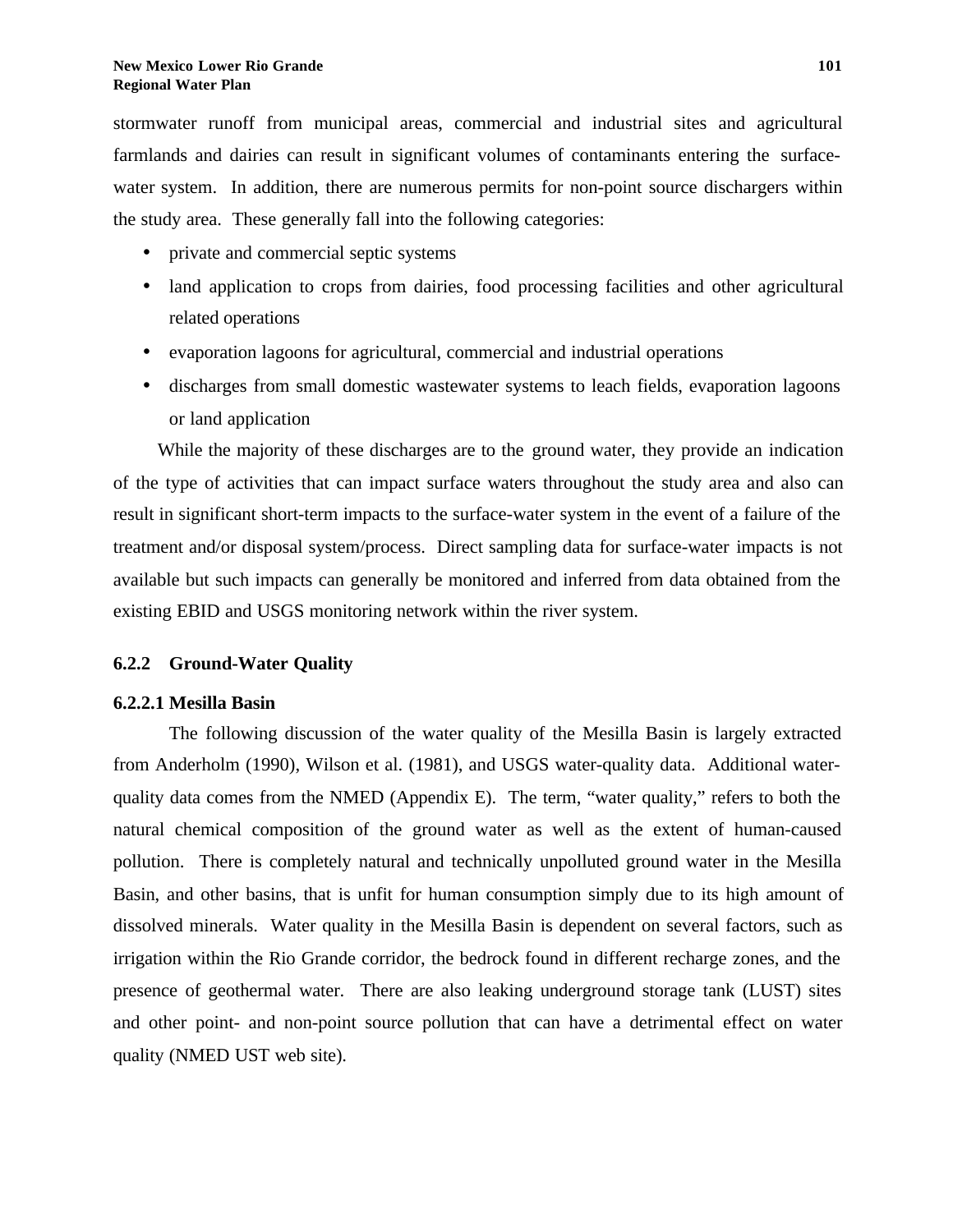#### **6.2.2.1.1 Ground-Water Geochemistry**

Wilson et al. (1981) and Nickerson and Myers (1993) describe distinct zones of fresh and saline water in the Mesilla Basin. In general, the shallow ground water in the alluvium is slightly saline due to the concentrating effects of evapotranspiration. This upper saline zone can range from 100 to 250 feet thick, and is usually thinnest near the Rio Grande. Beneath this upper slightly saline to saline zone, there is a relatively thick layer of freshwater, estimated to be as much as 2,000 feet thick in the Las Cruces and Mesquite regions. It is suspected that saline zones underlie the freshwater in some places. Tables of water quality in wells in the Mesilla Basin can be found in Appendix E.

Wilson et al. (1981) summarizes the geochemistry of the Mesilla Basin ground water as follows (pp. 45-46):

In the northern part of the Mesilla Valley (from T. 24 S. northward), water quality is generally suitable for irrigation and municipal use. Dissolved-solids concentrations in 54 percent of all ground-water samples collected in the Mesilla Valley north of Mesquite were less than the recommended maximum of 500 milligrams per liter (National Safe Drinking Water Standards, 1974). Sulfate, chloride, boron, and nitrate concentrations were generally lower than the recommended limits. Fluoride concentrations were generally less than 1.4 milligrams per liter. Ground water in the northern part of the Mesilla Valley is very hard: the total hardness in most samples exceeded 120 milligrams per liter.

[In] the southernmost Mesilla Valley and on the east side of the valley between Las Cruces and El Paso, ground water that meets drinking water standards may not be obtainable.... The dissolved-solids concentrations in ground water in the southern one-half of the Mesilla Valley (from T. 25 S. southward) were generally much greater than in the northern part.

The USEPA has established National Primary Drinking Water Regulations that are legally enforceable standards that apply to public water systems. As part of these regulations, the USEPA has established maximum contaminant levels (MCL) for many inorganic, organic, radionuclides, and microorganisms. The USEPA has also established National Secondary Drinking Water Regulations that are not legally enforceable standards, but that may have aesthetic effects such as taste and odor, or cosmetic effects such as tooth discoloration. The NMWQCC has also established drinking water standards for selected parameters. A copy of the USEPA Primary and Secondary Regulations and the NMWQCC standards are included in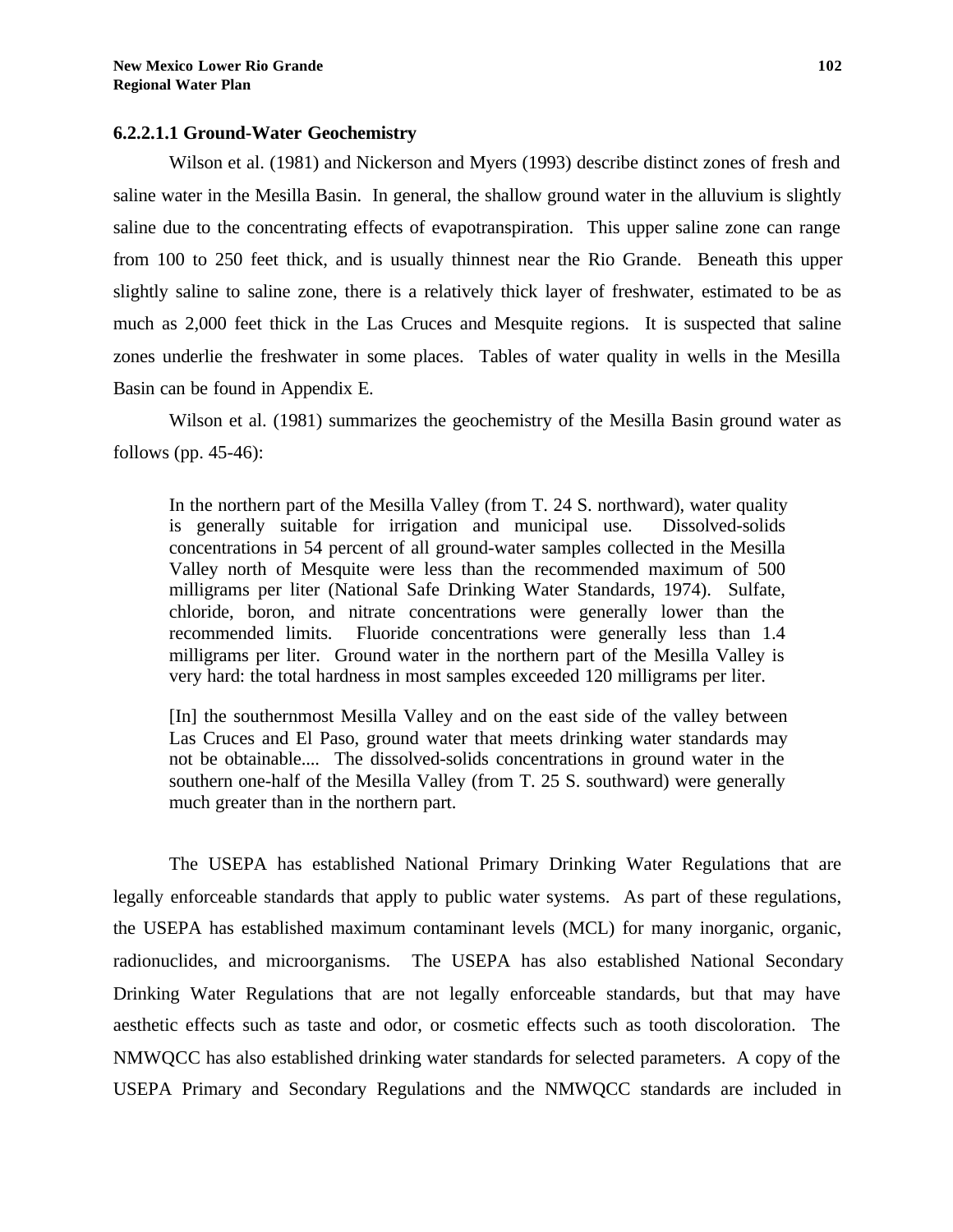Appendix E.

Ground water in the shallow alluvium has been saline for quite some time. From 1953 to 1956, and 1963 to 1965, the BoR conducted a study of water salinity in a large series of irrigation wells in the Mesilla Basin. Wilson et al. (1981) supplemented this study for the years 1972 to 1975. The results of these studies show that the average specific conductance in shallow wells in the Mesilla Basin is fairly high (between 1,740 and 2,150 μS/cm), varies only slightly from year to year, and during that time period did not seem to noticeably increase or decrease (Table 6.23).

| Year | <b>Number of Irrigation</b> | <b>Annual Average Specific</b> |
|------|-----------------------------|--------------------------------|
|      | <b>Wells Sampled</b>        | <b>Conductance (micromhos)</b> |
| 1953 | 266                         | 1,930                          |
| 1954 | 158                         | 2,040                          |
| 1955 | 294                         | 1,820                          |
| 1956 | 490                         | 2,150                          |
| 1963 | 347                         | 1,910                          |
| 1964 | 823                         | 1,870                          |
| 1965 | 63                          | 2,020                          |
| 1972 | 71                          | 1,800                          |
| 1973 | 58                          | 2,040                          |
| 1974 | 26                          | 1,740                          |
| 1975 | 76                          | 1,900                          |

## **TABLE 6.23. AVERAGE SPECIFIC CONDUCTANCE OF IRRIGATION WELLS IN THE MESILLA VALLEY (WILSON ET AL., 1981)**

For the purpose of analyzing ground water, Anderholm (1990) divides the Mesilla Basin into three separate regions: west of the Mesilla Valley, the Mesilla Valley itself (or Rio Grande corridor), and east of the Mesilla Valley. Ground water in the western and eastern margins of the Mesilla Basin has a significantly different geochemical signature than the ground water found in the river valley itself. Ground water inside the river valley has been significantly affected by the influx of excess water (return flow) from irrigation, which often brings with it high concentrations of dissolved ions flushed from the soils (Anderholm, 1990). The concentration of ions is highly variable, both horizontally and vertically.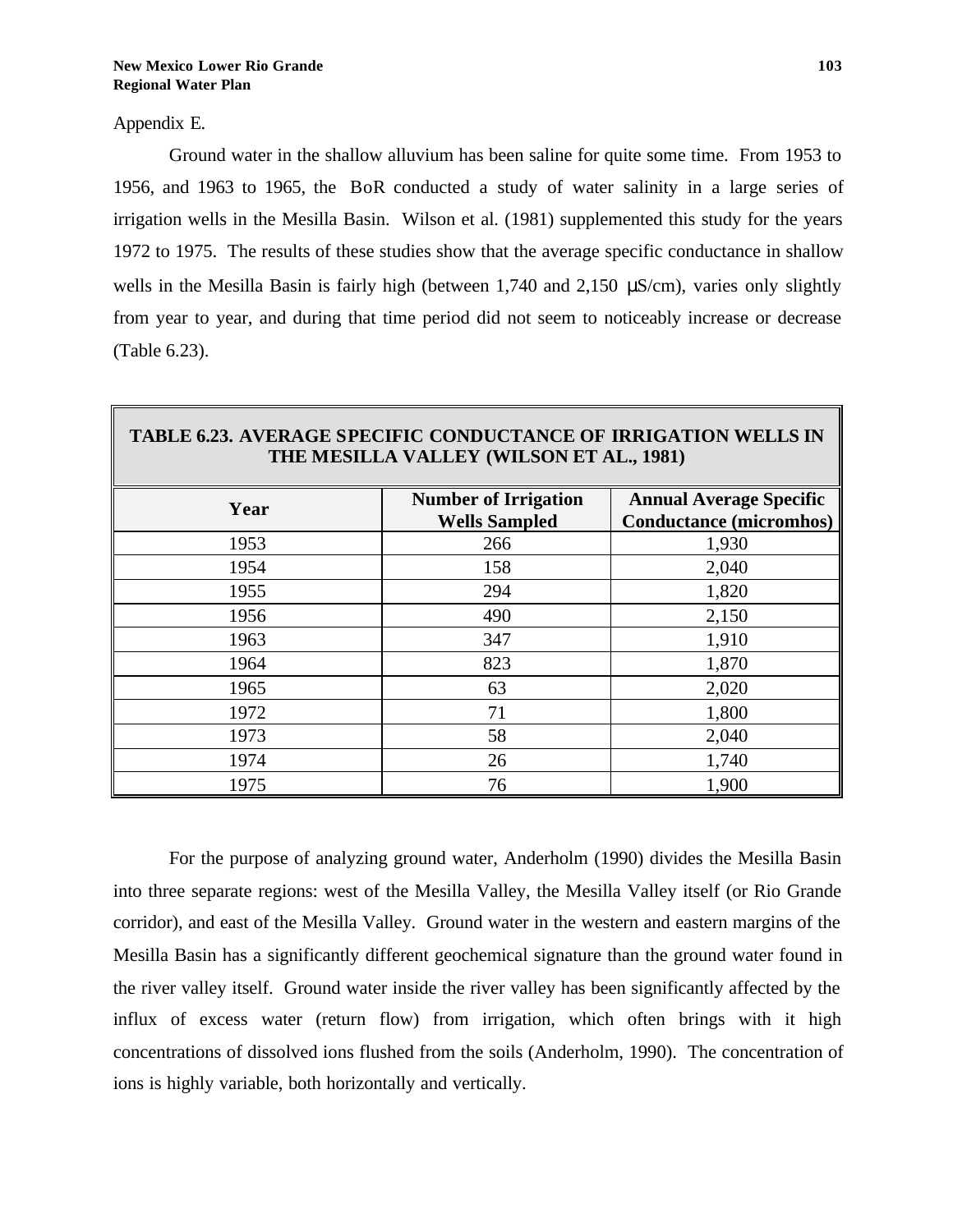Ground-water geochemistry in the region west of the Mesilla Valley is largely determined by the chemistry of the rocks in the recharge zone and presence of geothermallyinfluenced water. The water flowing into the basin from the northwest has a specific conductance between 1,400 and 2,310 μS/cm. Water flowing in from the southwestern margin generally has a specific conductance less than 1,940 μS/cm, except along faults where there can be geothermally influenced water with a specific conductance as high as 7,400 μS/cm. Ground water in the region just west of Las Cruces has a relatively low specific conductance, less than 900 μS/cm (Anderholm, 1990).

East of the Mesilla Valley, the ground water has two distinct chemical signatures, which are based on the different lithologies in their respective recharge zones (Anderholm, 1990). Water flowing from the Organ Mountains, which are composed of igneous rocks, tends to have a lower ion concentration than water flowing from the San Andres Mountains, which are composed of more soluble sedimentary rocks. There is also a significant source of geothermal water east of the Mesilla Valley, which is of low quality because of its high chloride concentration (Anderholm, 1990).

According to Wilson et al. (1981), there was little change in ground-water qua lity over time between the 1960s and 1970s, despite the significant amount of pumping during that time. Wilson et al. did predict in 1981, however, that water quality would deteriorate due to downward-moving saline water into the freshwater zone. No known studies have been performed to verify if this has actually occurred, nor do available data allow for an accurate assessment.

Maps showing specific conductance data for three different time periods are presented as Figures 6.49, 6.50, and 6.51. The time periods are 1960 and before, 1978 to 1983, which will be referred to as 1980 data, and 1995. Few data are available for any of the time periods, and, therefore, specific conductance contours for the basin could not be developed. Comparison of historic specific conductance changes in the basin could not be made due to the lack of comprehensive data.

Water-quality data from the USGS database were reviewed to assess selected reported parameters, which exceeded NMWQCC standards. The database included water-quality data from 1947 to 1995. Sulfate and chloride concentrations have exceeded the NMWQCC aesthetic standard of 600 and 250 mg/l respectively, in many wells in the basin USGS database,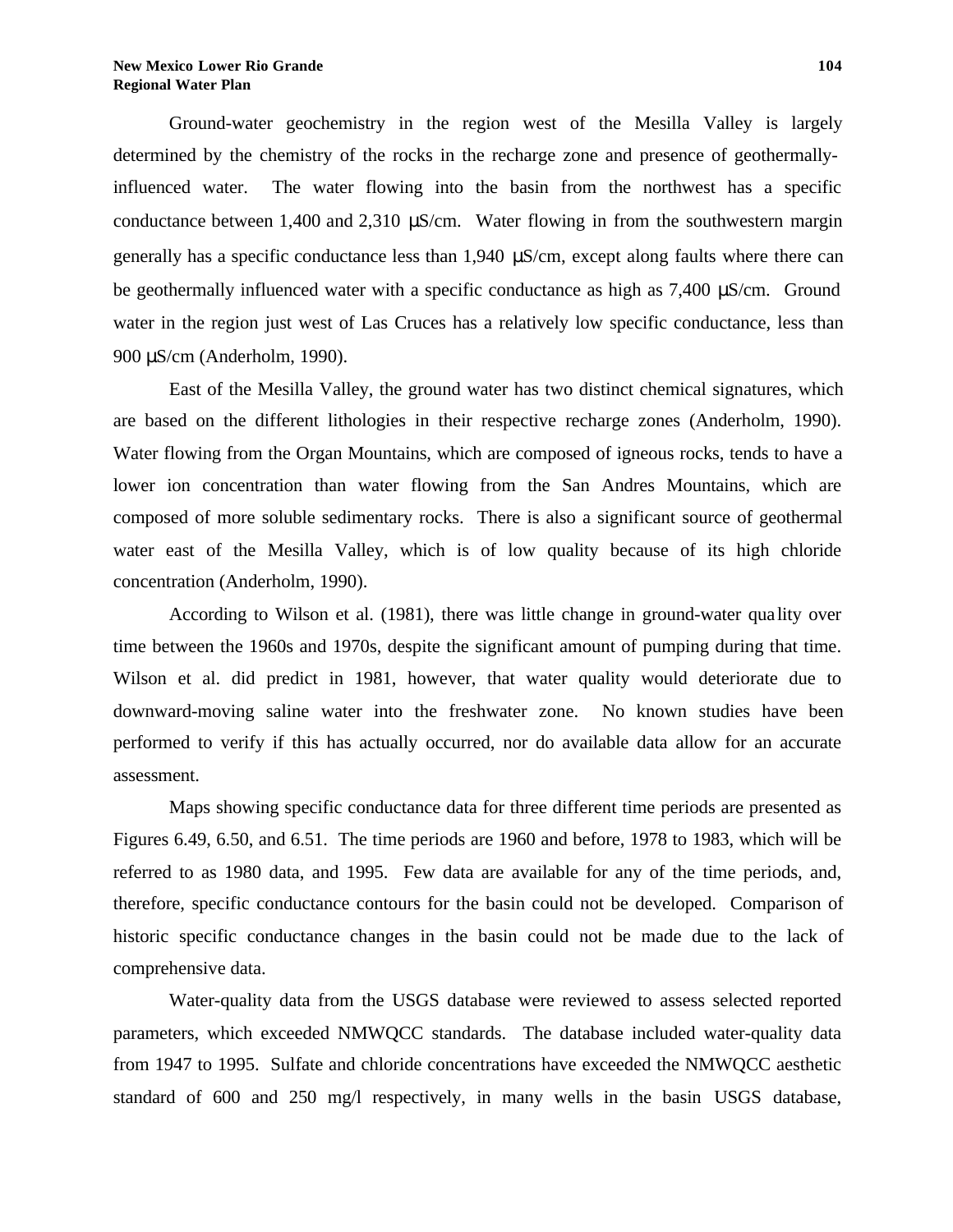November 2000). Approximate areas where wells were reported to have both sulfate and chloride concentrations exceeding the NMWQCC standard are 2.9 miles northwest of Las Cruces, 1.5 miles east and southeast of Mesquite, 1 mile southeast of La Mesa, 2 miles southeast of Vado, 0.5 mile west of Berino, and 3.7 miles south of La Union. Nitrate concentrations exceeding the NMWQCC standard of 10 mg/l were reported in several wells east and southeast of Mesquite, and a well south of La Union. Specific concentrations of sulfate, chloride, nitrate and other parameters, some of which exceed water quality standards, for the aforementioned areas and other areas in the Mesilla Basin are included in Appendix E.

#### **6.2.2.1.1 Ground-Water Pollution Sources**

There are several main categories of ground-water contamination sources in the Mesilla Valley. These sources include LUST sites, septic tanks and cesspools, landfills, dairies, agricultural and municipal chemicals (including pesticides and herbicides), and other waste disposal practices.

Leaking underground storage tanks are a major source of ground-water contamination in New Mexico. Spills from these tanks can introduce different types of pollutants, such as gasoline, diesel, and fuel oil, as well as associated toxic chemicals like benzene and toluene into the ground-water system. There is also concern today about the gasoline additive methyl-tertibutyl ether (MTBE) though its possible health effects are not yet well understood. MTBE is extremely soluble in water and, therefore, can move very rapidly in an aquifer. There are 114 LUST sites located within the Mesilla Basin, the majority of which are in and around the City of Las Cruces. Of these sites, 48 do not currently require any further action, while the other 66 sites are undergoing investigation, remediation, or monitoring according to data available from the NMED Underground Storage Tank Bureau (Appendix E).

Nitrate contamination deserves a short discussion of its own. Nitrate forms as a byproduct of the degradation of ammonia and organic nitrogen compounds, which are found in animal and human waste products. Septic tanks, dairies, and feedlots are all potential nitrate contamination sources. The large number of dairies in the Planning Region, especially between the towns of Mesquite and Berino, are likely the main potential source of nitrate contamination in the Planning Region. Municipal wastewater treatment plants and fertilizers are also potential sources of nitrate. Nitrate can be toxic at high levels, especially to fetuses and infants. Ingestion of water containing more than 10 mg/l of nitrate can cause the rare but deadly disease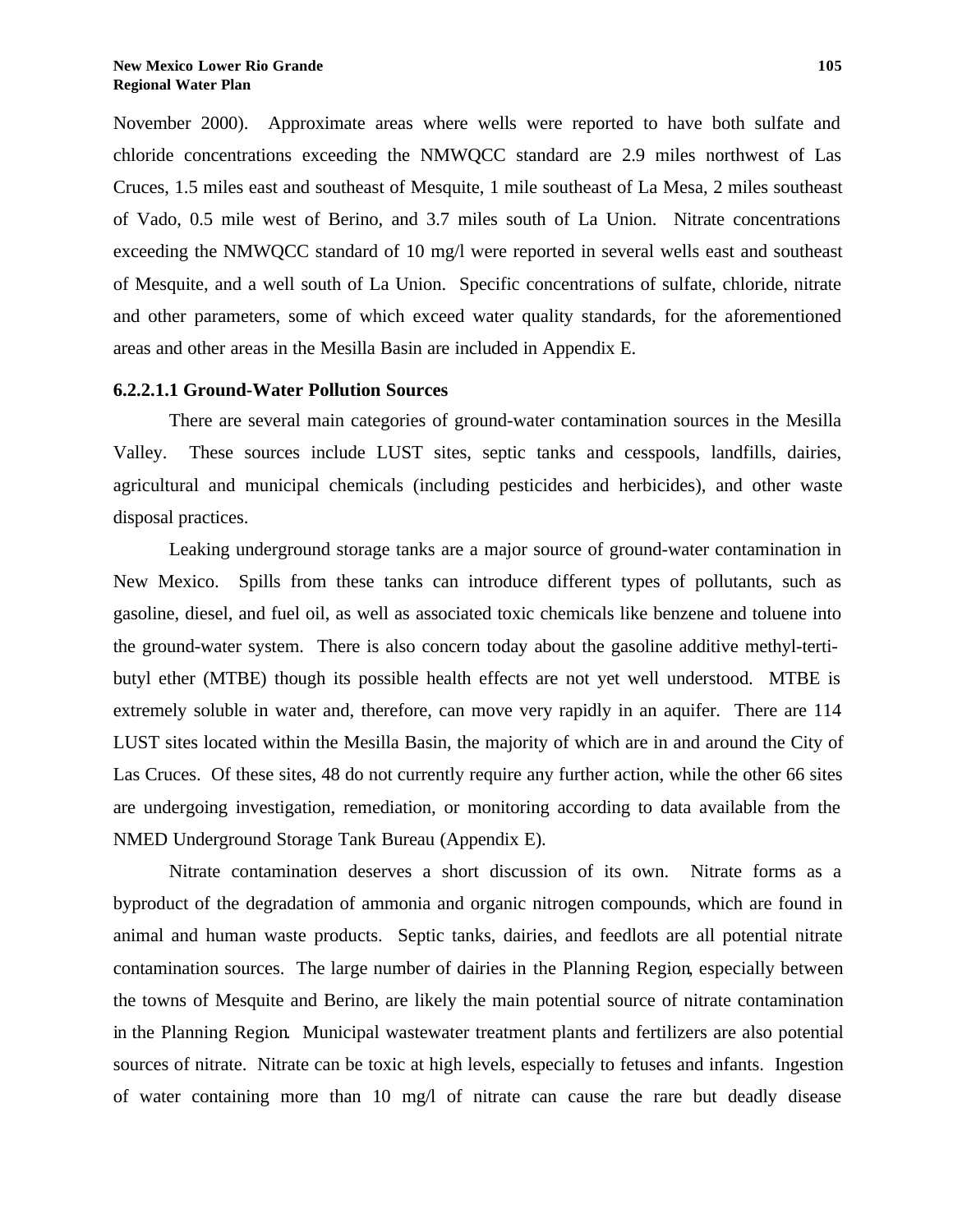methemoglobinemia, or "blue baby syndrome," (Earp and Koschal, 1986). The average nitrate level in Doña Ana County municipal water supplies is low, about 0.10 mg/l; concentrations much higher than this may indicate some type of contaminant source impacting water quality. Levels higher than 5 mg/l are considered worrisome and investigation is encouraged (Earp and Koschal, 1986). Nitrate can travel relatively quickly through the subsurface and, if found at elevated levels, may be an early indicator of other types of contamination.

Seven closed landfills and Doña Ana County's two active landfills are located in the Mesilla Basin. According to the 1994 Doña Ana County Regional Water Plan (NMSU et al., 1994), many of the landfill closures were due to violations of USEPA regulations. Contamination from landfills depends on many factors, including the character of the waste in the landfill, the patterns of ground-water flow through or under the landfill, and the character of the ground beneath the landfill.

In 1996, the New Mexico Border Health Office, located in Las Cruces, commissioned a study on water quality in domestic wells in the Mesilla Valley (Stephens & Assoc., 1996). Stephens & Assoc. analyzed the water from 135 wells, between the towns of Radium Springs and Sunland Park, for constituents such as nitrate, bacteria, viruses, organic compounds (including pesticides and herbicides), metals, and other inorganic parameters. In 31 domestic wells, they found concentrations exceeding USEPA MCL of one or more of the following: lead, arsenic, nickel, selenium, and uranium. They also found levels of bacteria exceeding USEPA MCL in 24 wells and nitrate exceeding USEPA MCL in 3 wells, and trace levels of toxic organic compounds in a few wells. The majority of nitrate-contaminated ground-water sites, according to Stephens & Assoc. (1996), are located east of the Rio Grande between Mesquite and Berino, with additional high-nitrate sites located throughout the valley. Dairies near Mesquite are reported to have contaminated the shallow ground with nitrate concentrations up to 200 mg/l (Texas Water Development Board and New Mexico Water Resources Research Institute 1997, and Jacques and Samani 1992). Fuel contamination sites are located throughout the valley, but, as one would expect from the list of LUST sites, most are in Las Cruces. There are very few ground-water contamination sites of any kind outside the Rio Grande floodplain region.

The New Mexico Border Health Office study concluded that, in general, water from shallow domestic wells was of moderate to poor quality, due to both natural TDS levels and the presence of pollution (Stephens & Assoc., 1996). The study recommended that owners having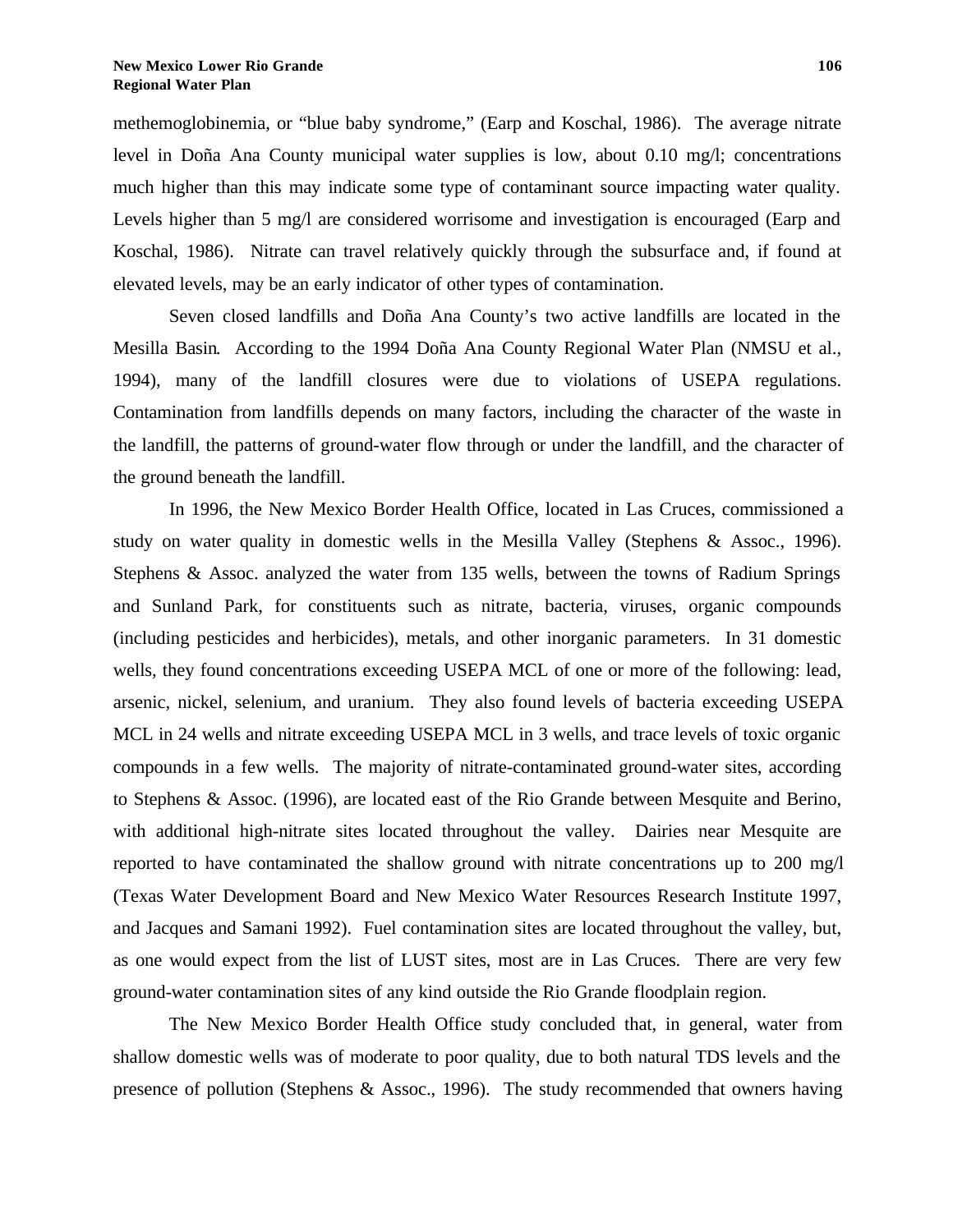wells that produce low quality water either invest in a treatment system or use bottled water for drinking, though the study acknowledges that neither of those options are economically feasible for many of those with water-quality problems. Insuring that domestic wells have properly installed sanitary seals on the well heads and annular seals is another way to help reduce the opportunity for contamination to enter wells, especially from waste-borne pollutants like nitrate, fecal coliform bacteria, and viruses. Sanitary seals are placed on the wellhead and prevent dirt, insects, debris, and the like from entering the well. Annular seals should be installed at each well during well construction to limit the opportunity for contaminants to migrate down the well bore in the aquifer. Annular seals generally consist of cement, bentonite, or both, and are placed between the well casing and the borehole. A summary of Stephens & Associates findings can be seen in Appendix E, along with a list of contaminants in public water-supply wells as measured by the NMED.

#### **6.2.2.1.2 Aquifer Sensitivity**

Aquifers are susceptible to contamination from various types of surface and shallow subsurface pollution sources depending on factors such as depth to water, soil type, and the character of the vadose zone (the subsurface zone above the water table) sediments (Figure 6.52). Creel et. al (1998) used these factors to construct a model of aquifer sensitivity for the Mesilla Basin. Depending on how many of these factors were conducive to contamination transport, an intensity range from very slight to extreme was assigned. "Results indicated that of the 2,282 km<sup>2</sup> included in the study area, less than one percent was classified as *extreme*, slightly over 10 percent as *severe*, almost 19 percent as *moderate*, nearly 43 percent as *low*, about 16 percent as *slight*, and over 12 percent as *very slight* " (Creel et al., 1998; WRRI Figure 11 from Creel et al., 1994). The Rio Grande alluvial deposits are very susceptible to pollution because the aquifer consists of highly transmissive gravels and sands, and the water table is usually less than 20 feet below the ground surface. Water in the deeper Santa Fe deposits may be less likely to face contamination because the water table can be hundreds of feet below the surface. The presence of interfingered, horizontal clay layers are very effective in retarding downward flow of pollution from the surface. Regions where the water table is very deep also tend to be less populated (and therefore have less domestic-waste pollution potential) than the central river valley.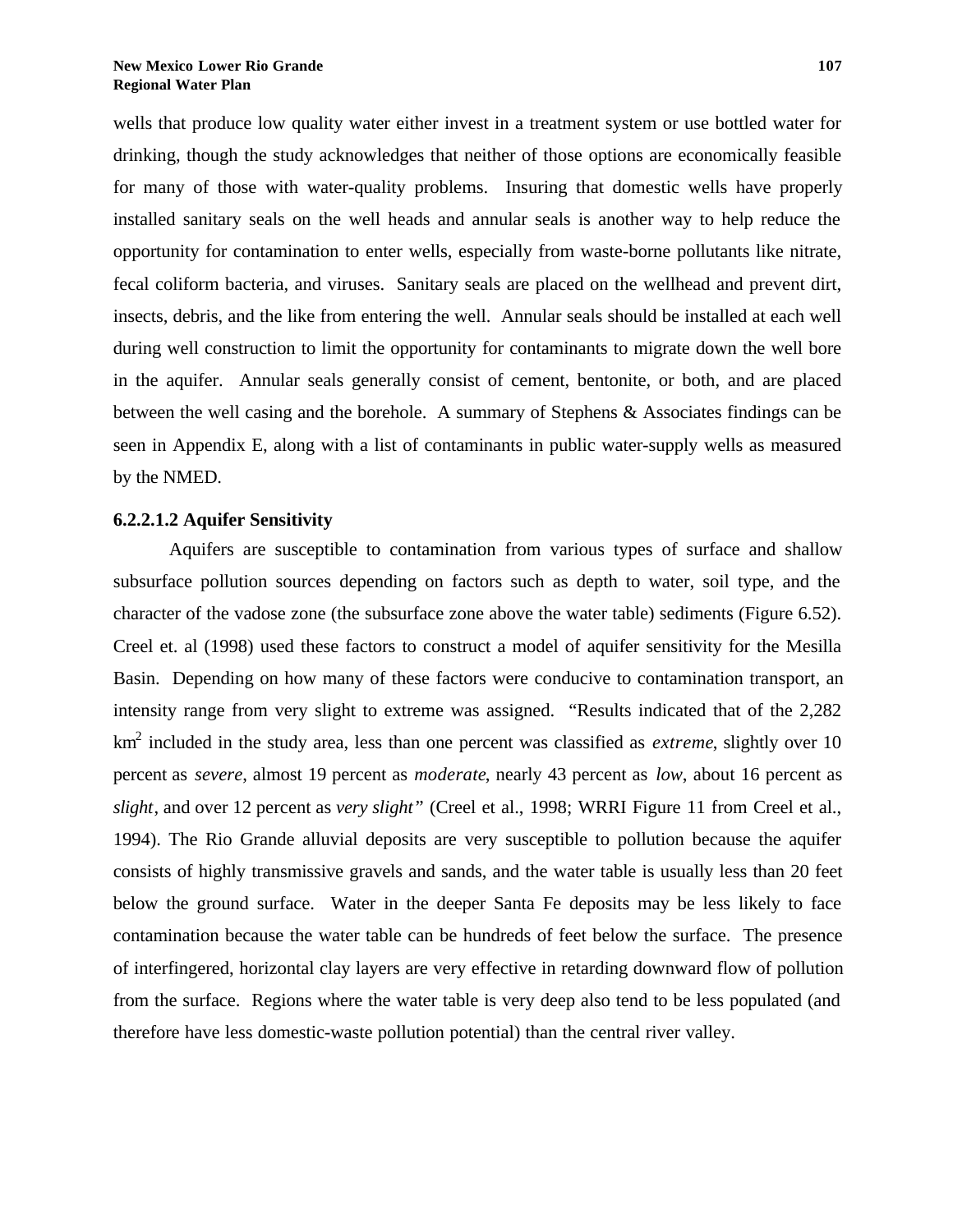#### **6.2.2.1 Jornada Del Muerto Basin**

#### **6.2.2.1.3 Ground-Water Geochemistry**

According to Wilson et al. (1981), the southern portion of the Jornada del Muerto Basin has fairly low TDS levels (less than 500 mg/l) but relatively high concentrations of sodium, bicarbonate, and sulfate. Relative concentrations of silica and magnesium are higher in the Jornada Basin than in other basins within the Planning Region. Hardness concentrations range from 24 to 320 mg/l, and fluoride concentrations less than the NMWQCC standard of 1.6 mg/l. The USEPA aesthetic MCL for fluoride is 2.0 mg/l. Iron levels are often high and can exceed the USEPA MCL of 0.3 mg/l. Manganese concentrations in the Jornada Basin are lower than in the Mesilla Basin, and generally lower than NMWQCC standard of 0.2 mg/l. Water quality data from the USGS database are included in Appendix E.

There is a wide range of specific conductance levels in the Jornada Basin, and water in the south-central part of the basin is generally slightly saline (Appendix E). Pockets of more highly saline water tend to occur along faults where deep water can flow upward. There are also pockets of very fresh water, located along recharge zones near arroyos.

A map showing specific conductance data from 1948 to 1958 is referred to as pre-1960 data and is presented as Figure 6.53. Few data are available for pre-1960 or any other time period, and, therefore, specific conductance contours for the basin could not be developed. Pre-1960 data indicate specific conductance values range from 349 μS/cm in the southern portion of the basin near Highway 70 to 2,010  $\mu$ S/cm in the north-central portion of the basin. Comparison of historic specific conductance changes in the basin could not be made due to the lack of comprehensive data.

In 1989, JSAI measured water quality at different discrete intervals in a new Las Cruces municipal well, located near Moongate. From the analyses on this well, it appears that deeper water has higher dissolved-solids concentration than water near the surface (Table 6.24). For example, in the interval between 730 and 750 ft bgl, TDS was 652 mg/l, but in the deepest interval of 1,850 to 1,870 ft bgl, TDS was 9,172 mg/l.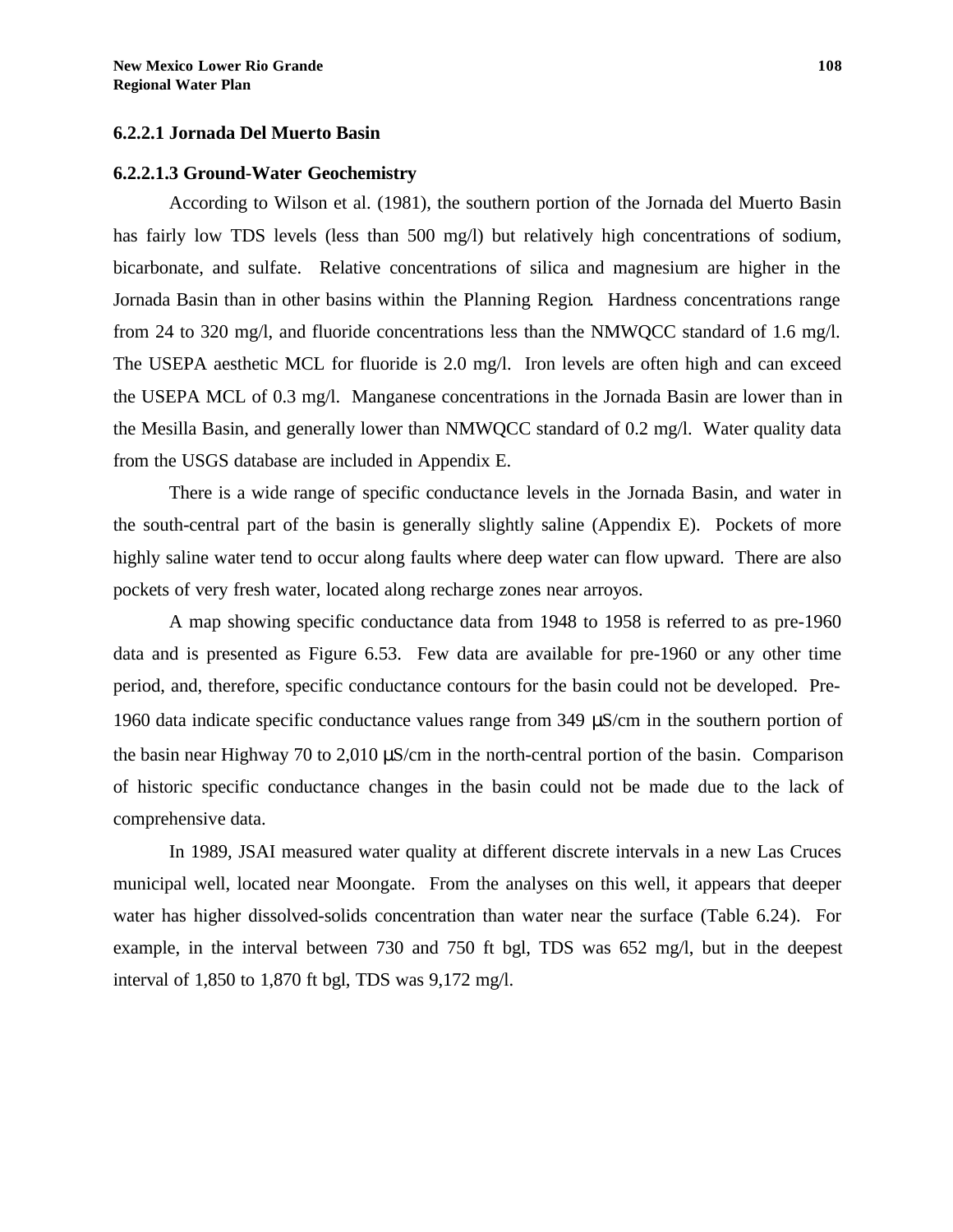| TABLE 6.24: WATER QUALITY IN LAS CRUCES WELL NO. 40, 22S.03E.6.4333,<br>1988 |                                                     |                                                          |                   |                 |                 |         |  |  |
|------------------------------------------------------------------------------|-----------------------------------------------------|----------------------------------------------------------|-------------------|-----------------|-----------------|---------|--|--|
| <b>Constituent</b>                                                           | Depth Interval of Discrete-Interval Sample (ft bgl) | <b>Completed</b><br>Well, End<br>of 48-hr<br><b>Test</b> |                   |                 |                 |         |  |  |
| all<br>measurements<br>in mg/l                                               | 730-750                                             | 910-930                                                  | $1,110-$<br>1,130 | 1,590-<br>1,610 | 1,850-<br>1,870 |         |  |  |
| sodium                                                                       | 77.7                                                | 62.4                                                     | 102.7             | 485.8           | 1,261.8         | 33.7    |  |  |
| potassium                                                                    | < 0.1                                               | < 0.1                                                    | < 0.1             | 4.7             | 23.5            | < 0.1   |  |  |
| total hardness                                                               | 246                                                 | 211                                                      | 104               | 675             | 4,241           | 242     |  |  |
| calcium                                                                      | 65.3                                                | 60.7                                                     | 23.5              | 177             | 1,219.8         | 71.1    |  |  |
| magnesium                                                                    | 20.2                                                | 14.4                                                     | 11.0              | 56.6            | 291.1           | 15.7    |  |  |
| iron, total                                                                  | 4.24                                                | 1.28                                                     | 1.94              | 0.36            | 0.09            | 0.16    |  |  |
| chloride                                                                     | 51.8                                                | 32.5                                                     | 29.9              | 569.7           | 3,572.5         | 13.5    |  |  |
| fluoride                                                                     | 0.64                                                | 0.53                                                     | 0.87              | 1.46            | 0.91            | 0.42    |  |  |
| nitrate                                                                      | 0.68                                                | 0.82                                                     | 0.47              | 0.67            | 0.04            | 0.95    |  |  |
| sulfate                                                                      | 155.7                                               | 139.6                                                    | 67.1              | 796.1           | 1,712.5         | 138.5   |  |  |
| <b>TDS</b>                                                                   | 652                                                 | 514                                                      | 450               | 2,509           | 9,187           | 395     |  |  |
| arsenic                                                                      | 0.002                                               | < 0.001                                                  | 0.004             | 0.003           | < 0.001         | 0.003   |  |  |
| barium                                                                       | 0.06                                                | 0.05                                                     | 0.03              | 0.25            | 0.14            | 0.03    |  |  |
| cadmium                                                                      | < 0.005                                             | < 0.005                                                  | < 0.005           | < 0.005         | 0.016           | < 0.005 |  |  |
| chromium                                                                     | < 0.02                                              | < 0.02                                                   | < 0.02            | < 0.02          | < 0.02          | < 0.02  |  |  |
| lead                                                                         | 0.020                                               | 0.008                                                    | 0.010             | < 0.005         | 0.034           | < 0.005 |  |  |
| mercury                                                                      | 0.0002                                              | < 0.0002                                                 | < 0.0002          | 0.0003          | 0.0003          | 0.0006  |  |  |
| selenium                                                                     | < 0.001                                             | < 0.001                                                  | < 0.001           | 0.001           | 0.002           | < 0.001 |  |  |
| silver                                                                       | < 0.02                                              | < 0.02                                                   | < 0.02            | < 0.02          | < 0.02          | < 0.02  |  |  |

Source: Shomaker, 1989

#### **6.2.2.1.4 Ground-Water Contamination**

Sources of ground-water contamination in the Jornada Basin include septic tanks (concentrated in the vicinity of Butterfield Park), liquid waste disposal sites, and LUST sites. There are three LUST sites listed with the NMED in Organ, all of which have No Further Action status (Appendix F). In addition, elevated nitrate levels, in some cases exceeding the USEPA's maximum contamination levels of 10 mg/l, have been measured in the Organ water supply wells (Appendix E).

╗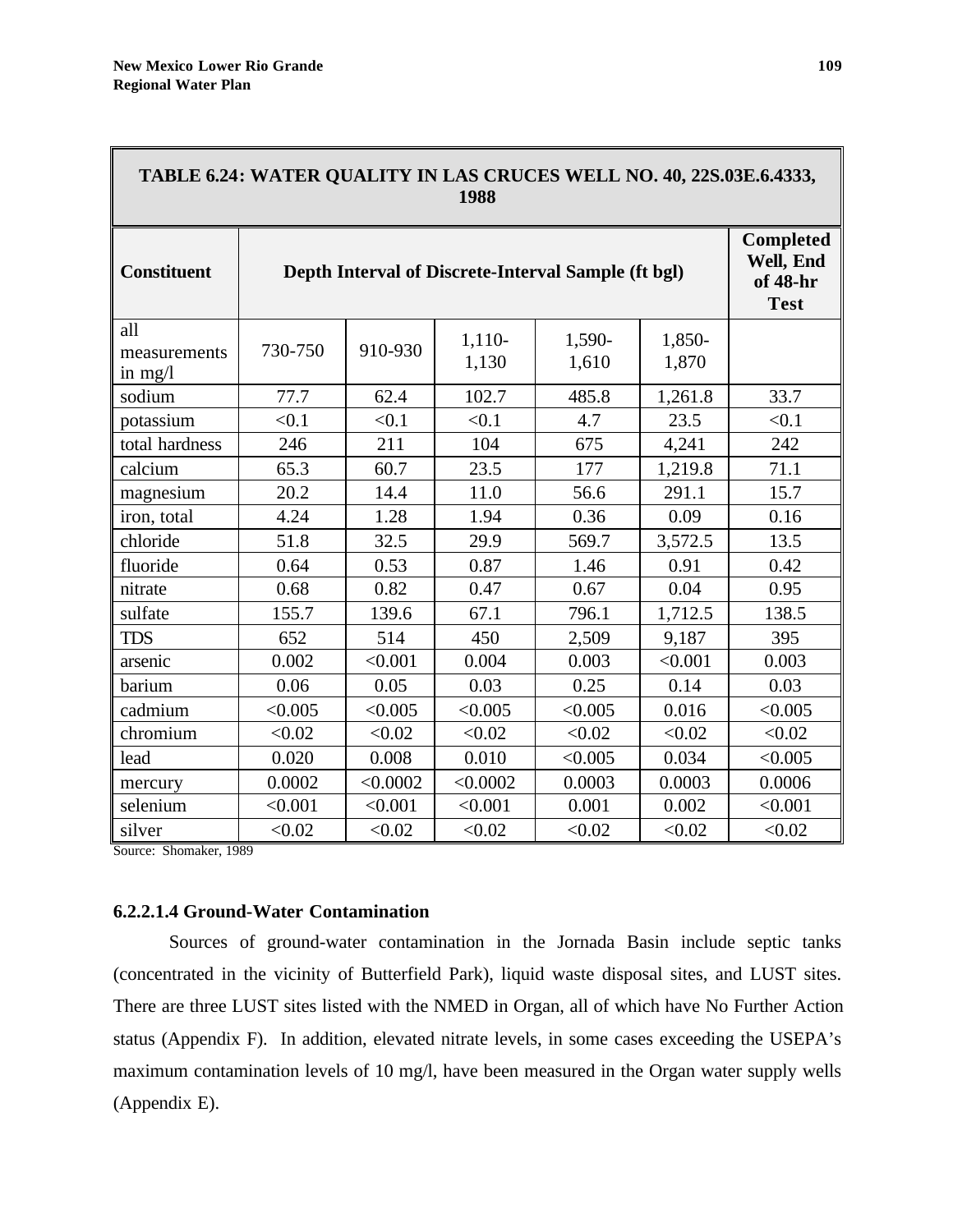#### **6.2.2.1.5 Aquifer Sensitivity**

Because the water table is fairly deep in the Jornada Basin, and there is no highlytransmissive riverine floodplain, the aquifer may not be quite as sensitive to contamination from LUSTs, septic tanks, landfills, or agricultural operations as it is in either the Mesilla or Rincon Valley Basins (Figure 6.52). However, elevated nitrate levels, exceeding 10 mg/l, were found in several municipal supply wells, so some pollutants appear to be able to infiltrate the aquifer (Stephens, 1996; USGS water quality database).

#### **6.2.2.2 Hueco Bolson**

#### **6.2.2.2.1 Ground-Water Geochemistry**

Water quality in the Hueco Bolson is highly variable. According to the USGS Water Quality Database (2000), specific conductance in Hueco Bolson samples ranges from 400 to over 10,000 μS/cm (Figures 6.54 and 6.55), and TDS ranges from about 300 to 10,000 mg/l. Most of the wells with extremely high specific conductance and TDS values are located in the very northern edge of the Hueco Bolson, where it is hydraulically connected with the Tularosa Basin. Specific conductance and TDS values in deeper portions of the aquifer are also very high. Water in the Tularosa Basin, especially deep water, can have a TDS content as high as 35,000 mg/l (McLean, 1970). Not enough comprehensive data exist to assess historic specific conductance changes in the basin. Specific conductance data collected from two wells in 1997 and 1998 are shown in Table 6.25. Although unknown, the difference in the specific conductance in these wells from 1997 to 1999 is probably the results of differences in pumping, with increased pumping resulting in higher specific conductance values.

| <b>TABLE 6.25. SPECIFIC CONDUCTANCE VALUES FROM 1997 AND 1999 FOR</b><br>TWO WELLS IN THE HUECO BASIN, NEW MEXICO |                      |                                               |  |  |  |  |  |
|-------------------------------------------------------------------------------------------------------------------|----------------------|-----------------------------------------------|--|--|--|--|--|
| Date                                                                                                              | <b>Well Location</b> | <b>Specific Conductance</b><br>$(m\delta/cm)$ |  |  |  |  |  |
| 09/04/97                                                                                                          | 25S.04E.12.121       | 415                                           |  |  |  |  |  |
| 08/11/99                                                                                                          | 25S.04E.12.121       | 706                                           |  |  |  |  |  |
| 09/04/97                                                                                                          | 25S.04E.11.123       | 665                                           |  |  |  |  |  |
| 08/11/99                                                                                                          | 25S.04E.11.123       | 495                                           |  |  |  |  |  |

In the Hueco Basin, hardness and chloride content can be very high, up to 2,040 and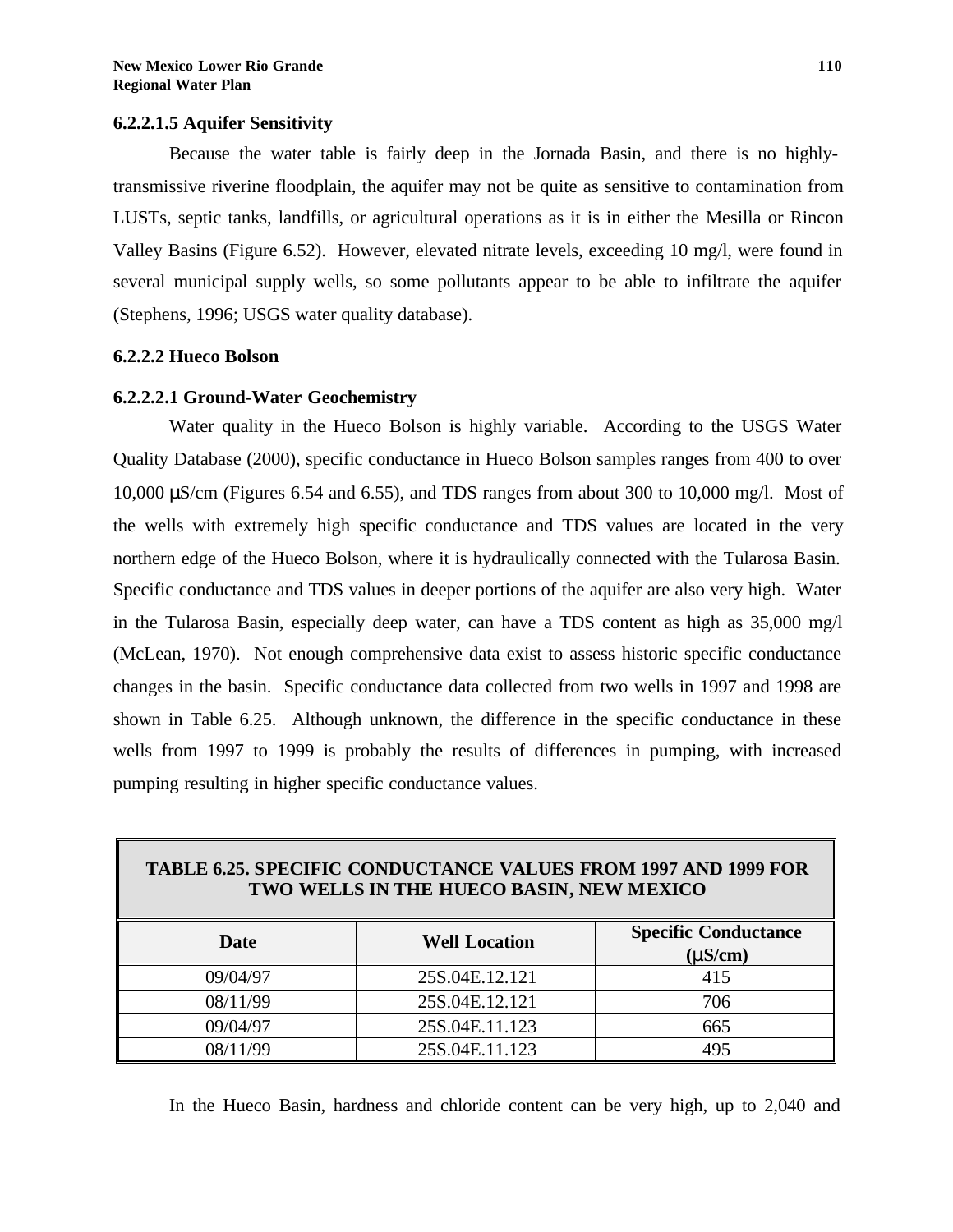1,770 mg/l, respectively. Sulfate concentrations are well below the USEPA secondary MCLs (Appendix E). The USGS database indicates that iron and manganese concentrations in some wells exceed the USEPA MCL (Appendix E).

According to Kernodle (1992) and Orr and Risser (1992), most of the fresh water is found in a wedge where recharge comes off the alluvial fans on the western side of the basin. Aquifer thickness, having a TDS concentration of less than 1,000 mg/l, ranges from about 2,000 feet along the east side of the Organ Mountains near Soledad Canyon, to about 400 feet at the Town of Chaparral (Orr and Riser, 1992) (Figure 6.56). The thickness of the fresh water decreases eastward, reaching only about 100 feet along the Doña Ana-Otero County line. In the very eastern part of the Hueco Basin, just a few miles east of the Doña Ana-Otero County line, there is no water with less than 1,000 mg/l TDS.

## **6.2.2.2.2 Ground-Water Contamination**

There are two NMED-listed LUST sites in the Hueco Basin, both of which are located in the town of Chaparral and have the status of "No Further Action/Suspected Release," (Appendix F). There is one closed landfill in the town of Chaparral, but it is unknown whether it is a source of ground-water contamination. Two of Chaparral's water supply wells, the West and Greenwood Wells, had elevated nitrate levels of 5.62 and 8.31 mg/l, respectively, in 1981 (Appendix E). These nitrate levels do not exceed the New Mexico Ground-water Standards for nitrate, which is 10 mg/l, but are higher than nitrate levels in most other water supply wells (Earp and Koschal, 1986). The presence of elevated concentrations of nitrate is probably related to septic systems in the area. The NMED also measured high levels of chloride, barium, specific conductance, and TDS in Chaparral's Edna Well in 1997 (Appendix E).

#### **6.2.2.2.3 Aquifer Sensitivity**

The presence of elevated nitrate levels in some of the wells in Chaparral indicates that the aquifer is at least slightly sensitive to sub-surface contamination, unless the wells were contaminated due to improper well construction. As a whole, the Hueco Bolson aquifer in the Planning Region is probably not terribly sensitive to surface pollution due to the relatively great depth to water (Figure 6.52).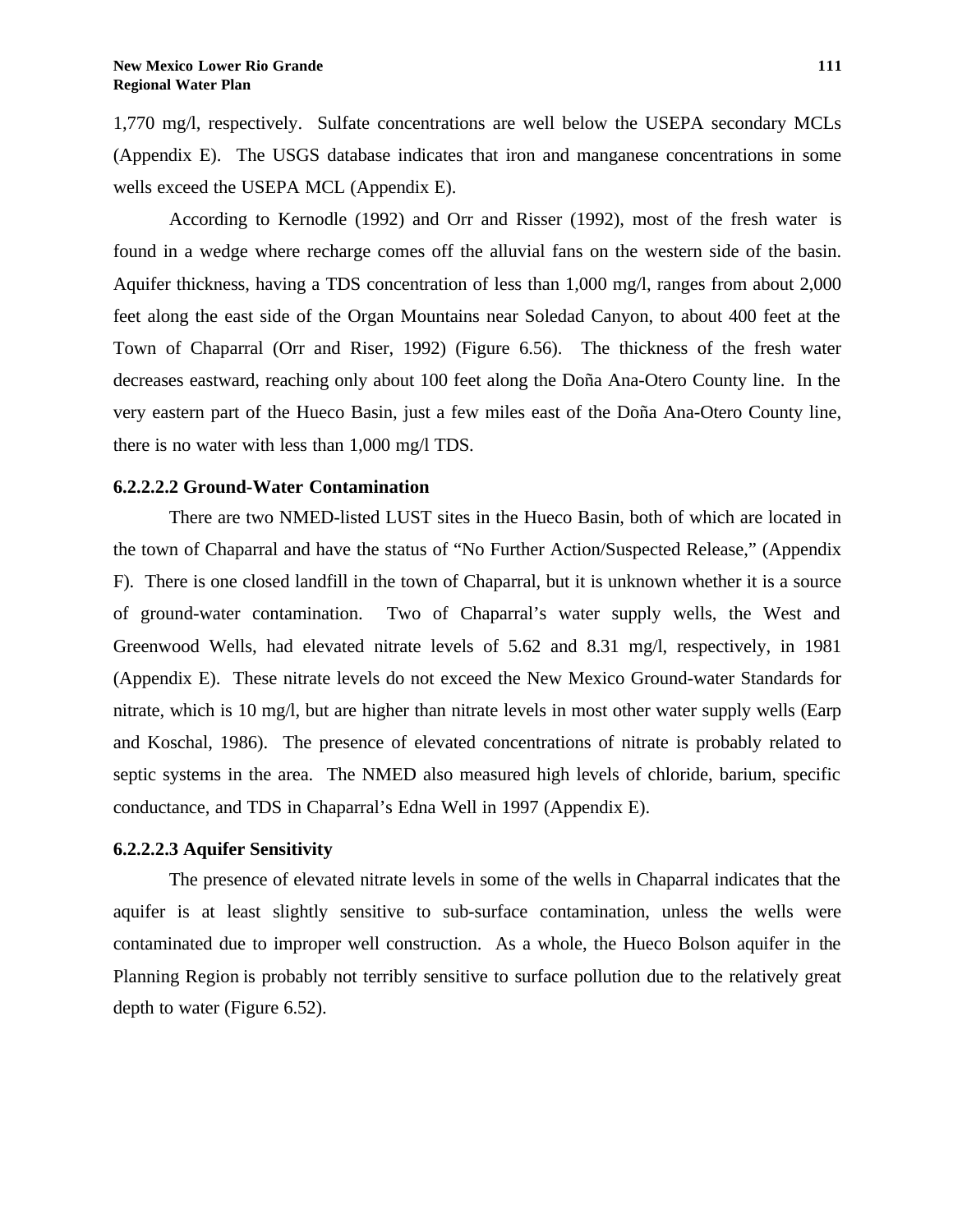#### **6.2.2.3 Rincon Valley Basin**

#### **6.2.2.2.4 Ground-Water Geochemistry**

According to Wilson et al. (1981), water in the alluvial floodplain aquifer is very hard, exceeding the USEPA MCL of 250 mg/l in many wells, and contains significant amounts of dissolved solids. Over half of the wells in the floodplain alluvium have TDS levels higher than 1,000 mg/l, and specific conductance levels have been measured as high as 8,000 μS/cm. Specific conductance data collected by the USGS from 1947 to 1957 (pre-1960) in the southern portion of the basin ranged from 897 to 2,640 μS/cm. Pre-1960 specific conductance measurements are shown in Figure 6.57. No data were available from late 1970s to early 1980s. One specific conductance measurement was collected by the USGS in 1995 at a well near Hatch in Township 19 South, Range 3 West, Section 11.323, and the value was  $1,270 \mu S/cm$ . This value is similar to those measured pre-1960. No basin wide comparison of specific conductance values can be made due to the lack of comprehensive data.

The major ions in the floodplain alluvium ground water are sodium, calcium, sulfate, and varying amounts of chloride. These same ions are found in the Rio Grande water, but at lower concentrations, indicating that the Rio Grande is probably the major recharge source for the aquifer. Other significant ions in the alluvial aquifer include iron and manganese, both of which sometimes exceed USEPA recommended maximum concentrations, and boron, which falls within USEPA MCL. Water pumped from wells in Township 18 South, Range 4 West (near the Town of Garfield) tends to have high specific conductivity due to a lack of subsurface drainage. This creates a situation where salts leached from the soil down into the ground water do not get flushed away. In addition to relatively high salinity, wells in the Town of Garfield tend to have high fluoride content, exceeding the NMWQCC standard of 1.6 mg/l in as many as six public wells. Manganese concentrations in the basin often exceed the USEPA MCL (Appendix D).

## **6.2.2.2.5 Contamination Sources**

According to the NMED LUST database, there are 13 leaking underground storage tank sites in the Rincon Valley Basin, all of which are located in or near the town of Hatch. Of these 13 sites, two of them have no further action status. Seven sites are currently being monitored, and the remaining four sites are either being remediated or investigated (Appendix E). Other contamination sources in the Rincon Valley Basin include liquid waste disposal, septic tanks,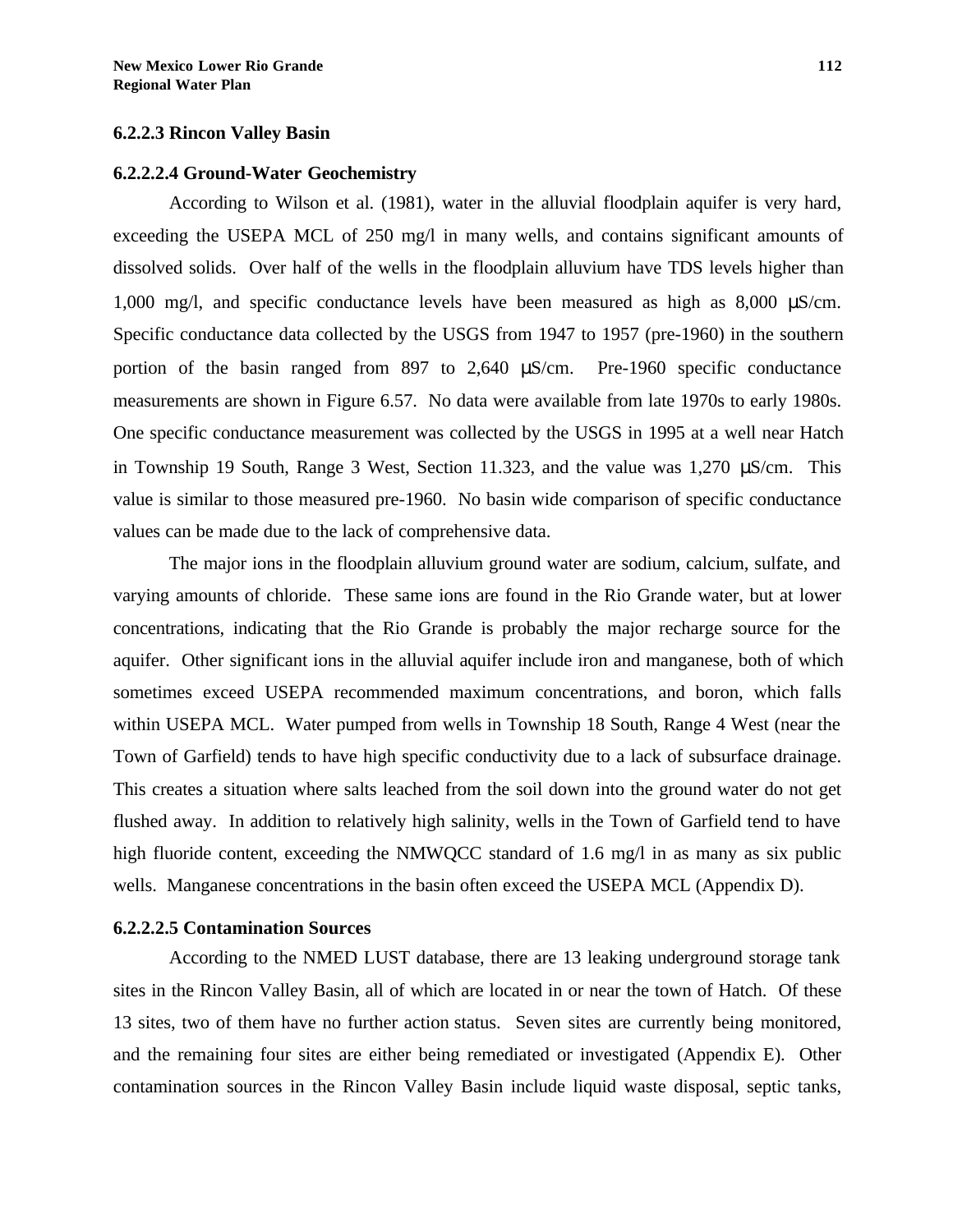and cesspools (NMED, personal communication).

#### **6.2.2.2.6 Aquifer Sensitivity**

The Rincon Valley Basin aquifer is quite susceptible to contamination because the water table is so close to the surface and the floodplain sediments tend to have a high transmissivity (Figure 6.52). According to several sources, including the recent USGS water-level database, water levels in the floodplain alluvium tend to be less than 25 feet below the ground surface (Wilson et al., 1981; Creel et al., 1998; Weeden and Maddock, 1999).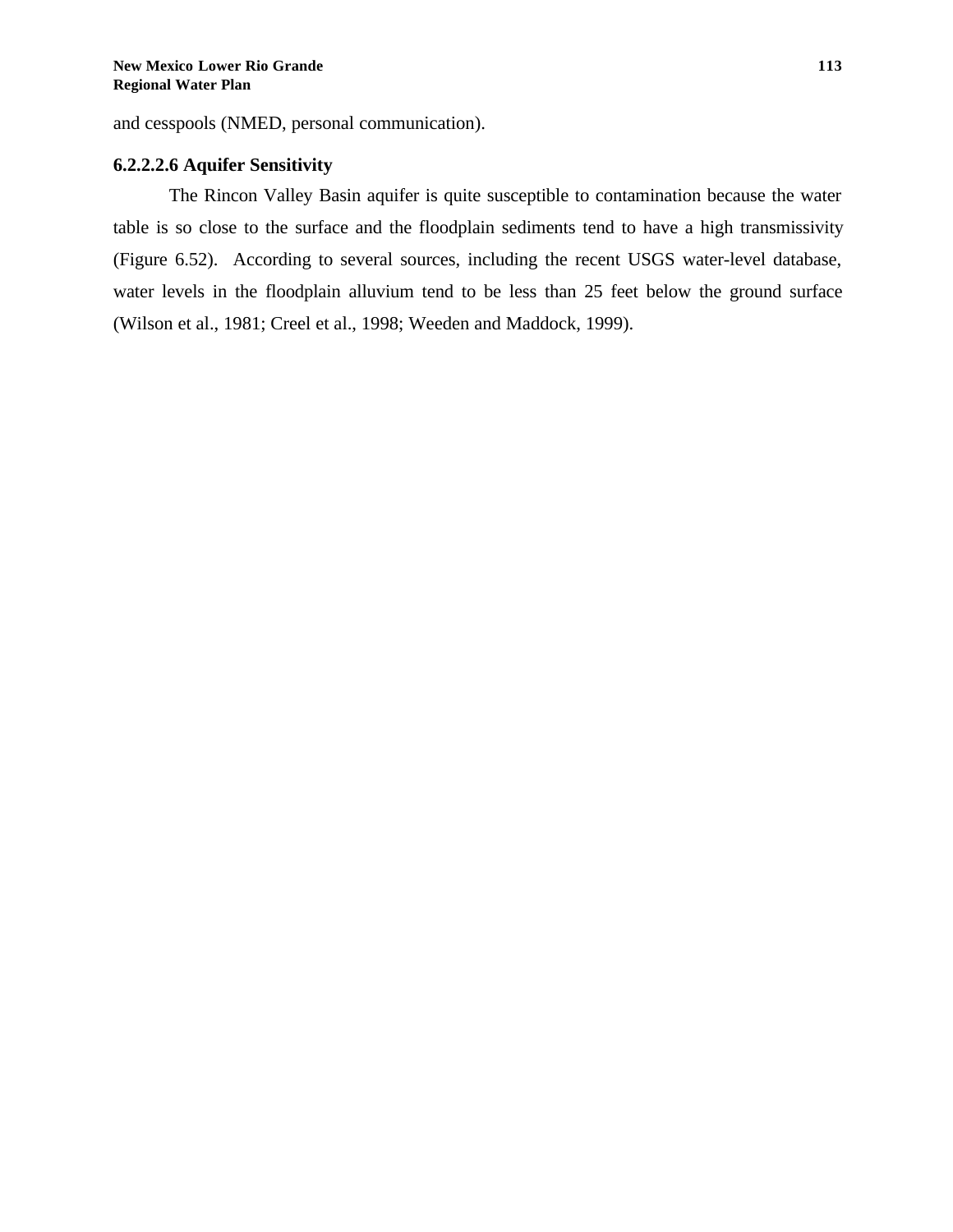#### **7.0 WATER DEMANDS**

#### **7.1 Present Regional Water Demands**

Historically, there have been (and continue to be) two broad water-demand categories in the Planning Region: 1) the use of the surface-water supply developed under the BoR's Rio Grande Project, and 2) the use of the regional ground water supply as developed by private individuals, industrial-commercial interests, semi-public entities, and municipalities. Present and future demands from these two different sources will be treated separately as the surface supply is already fully allocated.

Although surface and ground water demands will be reported separately, the relationship between the two in the Rincon and Mesilla valleys should be kept in mind. The river, the irrigation canal system and on-farm irrigation all provide an avenue for recharge of the alluvial aquifers in the Rincon and Mesilla Valley. (Clyde A. Wilson, Robert White, Brennon Orr, and Gary Roybal, Water Resources of the Rincon and Mesilla Valleys and Adjacent Areas, New Mexico, Technical Report 43, New Mexico State Engineer, page 63).

During periods of low river-flow when releases are not being made from Elephant Butte Reservoir, the Rio Grande gains base-flow from the shallow aquifers. The NMOSE has recognized this inter-relationship between surface and ground water by providing guidelines for review of new applications for the appropriation of ground water in the Mesilla Valley. (Office of the State Engineer, Mesilla Valley Administrative Area Guidelines for Review of Water Right Applications, January 1999, pages 1-2). The objectives of NMOSE guidelines are to ensure orderly development of the water resources of the region, to prevent unacceptable depletions of the surface-water supply (more than 0.10 ac-ft/yr; see Administrative Standard B.1. in the NMOSE guidelines, page 3), to prevent impairment of existing rights, and to promote the conservation of water. All of these factors will have to be considered in meeting future water demands in the Mesilla Valley. These guidelines describe the administrative process that will be followed in reviewing permits for new ground water developments to meet future demands in the Mesilla Valley. The NMOSE has informal guidelines for the consideration of new wells in other basins in the region (for example the Jornada del Muerto Basin); however, these guidelines have not been through a public comment process, and have not been formally adopted by the State Engineer. It should be remembered that in Rio Grande valleys in the region, demands for ground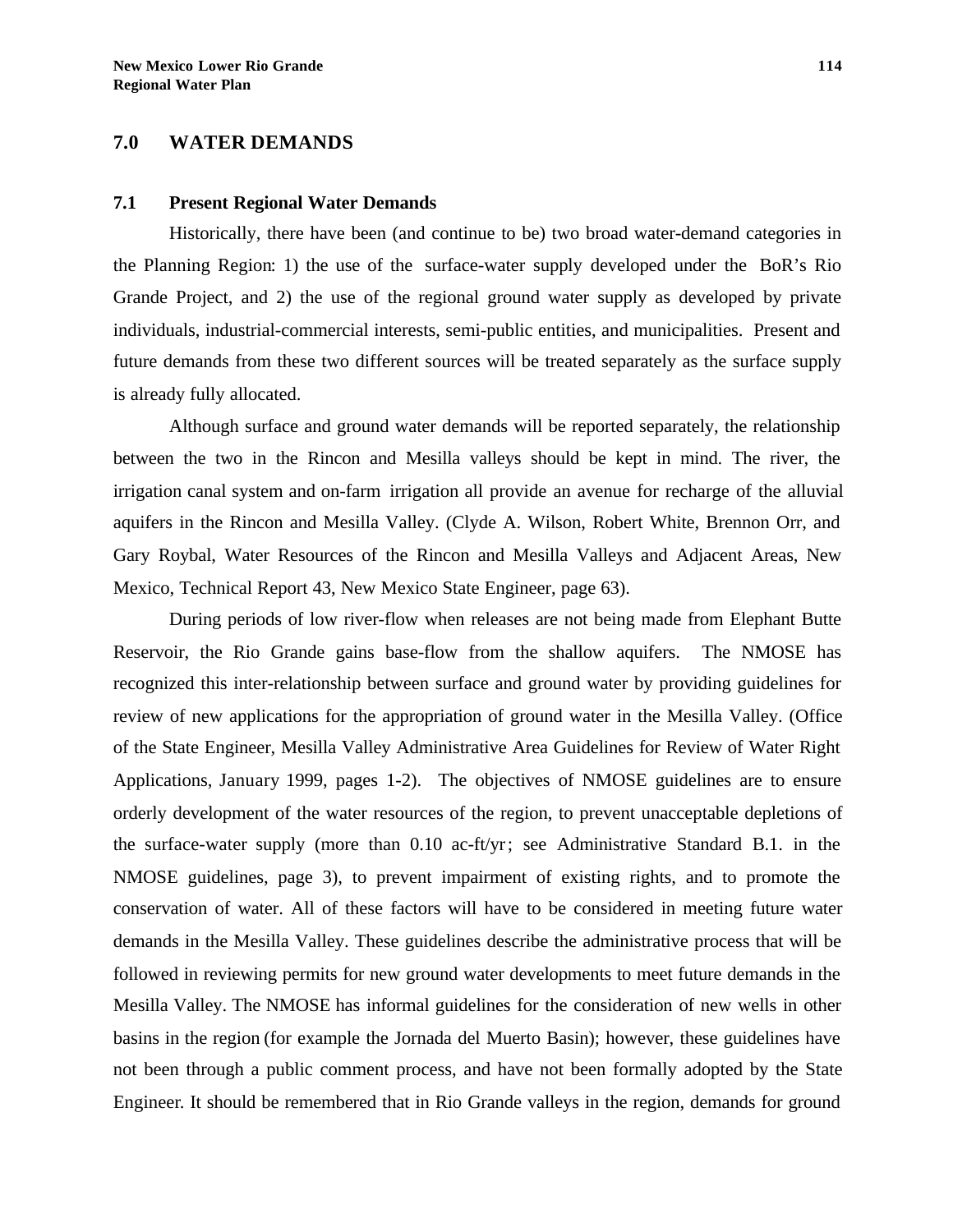water are in addition to the demands for surface water used for irrigation in New Mexico, Texas and Mexico.

#### **7.1.1 Surface Water Demands**

#### **7.1.1.1 Surface Water Uses in the Region**

Surface water demands for irrigation under the EBID are met by water delivered by the District, most of which originates as releases from storage in Elephant Butte and Caballo Reservoirs located 30 miles north of the Region in Sierra County. Not all of the releases from Elephant Butte Reservoir are used in the Region.

Some water is lost to evaporation in Caballo Reservoir (about 20,000 ac-ft/yr), some is lost to phreatophytic vegetation below the two dams, a part is ear-marked for delivery to Mexico (60,000 ac-ft/yr), and about 43 percent of the supply for the U.S. Districts is committed to the EPCWID#1 in Texas. A small part of the annual releases from the dam are used in Sierra County for irrigation, but because the volume is relatively small, these demands for surface water will be reported along with those for the Region. The Town of Truth or Consequences claims some rights to the use of Reservoir surface water, but these are not believed to be presently in use. There is also the non-consumptive use of Reservoir water for power generation. There is competition between these demands such that an increase in one tends to deplete the supply available to meet other demands. Adjudication of water rights in the Lower Rio Grande was started in 1986. No final date has been set for completion of the adjudication. The adjudication will ultimately determine how much ground water can be pumped without affecting surfacewater flows that have seniority.

Table 7.1 provides a listing of all of the surface-water demands in the region and those uses met by diversions from the Rio Grande below Elephant Butte in Sierra County. Not included are a dozen or so small springs in the region that provide stock watering and limited irrigation near their point of origin. None of these springs lead to an ephemeral stream.

The consumptive use of the surface-water supply available to New Mexico from Elephant Butte Reservoir is now allocated exclusively for irrigated agriculture. Non-consumptive use of the flow of the Rio Grande is associated with recreation at State parks at Percha Dam and at Leasburg Dam. The City of Las Cruces has a river park at Picacho Bridge that offers scenic walking paths and picnic areas. The narrow green valley that extends from below Caballo Dam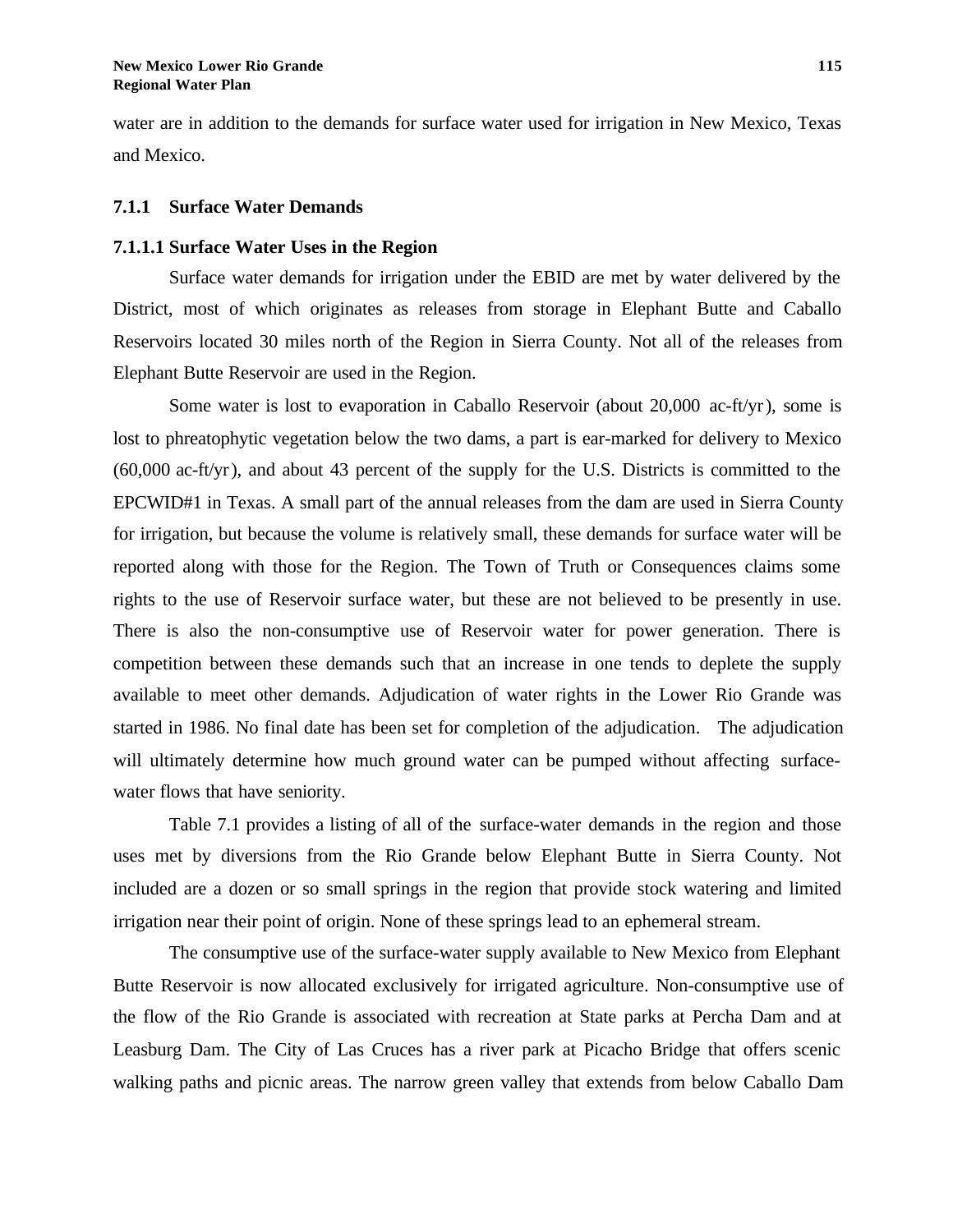to the Texas-New Mexico state-line also provides esthetic values for area residents. There is a significant amount of consumptive use associated with the maintenance of the non-beneficial vegetation that grows along ditches and drains maintained by the irrigation district and in the bosque areas. This phreatophytic vegetation uses both surface water and shallow ground water, but as it principally uses ground water estimates of acreage and consumptive-use will be reported under the section on ground-water demands.

| TABLE 7.1: SUMMARY BENEFICIAL SURFACE WATER USES IN THE PLANNING<br><b>REGION</b> |                                                                  |                                                         |                                                                                                                                                                                                                     |  |  |
|-----------------------------------------------------------------------------------|------------------------------------------------------------------|---------------------------------------------------------|---------------------------------------------------------------------------------------------------------------------------------------------------------------------------------------------------------------------|--|--|
| <b>Name of Water User</b>                                                         | <b>Source of Supply</b>                                          | <b>Quantity of Water</b>                                | <b>Location and Purpose of</b><br><b>Use</b>                                                                                                                                                                        |  |  |
| Rio Grande Project                                                                | Rio Grande water<br>stored in Elephant<br><b>Butte Reservoir</b> | 730,000 ac-ft/yr                                        | For use on the Rio Grande<br>Project including<br>irrigation in Texas and<br>New Mexico, delivery of<br>water to Mexico under the<br>Treaty of 1907, municipal<br>water supply, power<br>generation, and recreation |  |  |
| <b>Carrie Tingley</b><br>Hospital                                                 | Rio Grande surface<br>supply                                     | 97.14 ac-ft/yr                                          | To irrigate lawns, trees,<br>and gardens surrounding<br>the hospital. Diversion<br>may be made from the<br>river or from a well.                                                                                    |  |  |
| Lawerence Horner                                                                  | Diversion from the<br>Rio Grande                                 | Sufficient to irrigate<br>34.33 acres                   | Irrigation in Sec.25,<br><b>T20S, R2W</b>                                                                                                                                                                           |  |  |
| Mary Ward                                                                         | Diversion from the<br>Rio Grande                                 | Sufficient to irrigate<br>114 acres                     | Irrigation in Sec.13,<br><b>T20S, R2W</b>                                                                                                                                                                           |  |  |
| <b>James Brewster</b>                                                             | Diversion from the<br>Rio Grande                                 | 45 acre-ft per yr.                                      | Irrigation in Sec.13,<br><b>T20S, R2W</b>                                                                                                                                                                           |  |  |
| Parry Larsen and<br>William Buhler                                                | Diversion from the<br>Rio Grande                                 | Larsen-5.6 ac-ft per<br>yr; Buhler 4.65 ac-ft<br>per yr | Larsen-Irrigation in Sec<br>34, T13S, R4W; Buhler-<br>recreational fishing pond<br>Sec.33, T13S, R4W                                                                                                                |  |  |
| <b>Francis Stout</b>                                                              | Diversion from the<br>Rio Grande                                 | 10.5 ac-ft per yr                                       | Irrigation in Sec.5, T14S,<br>R <sub>4</sub> W                                                                                                                                                                      |  |  |
| Robley Hedrick                                                                    | Diversion from the<br>Rio Grande                                 | 105 acre-feet/ yr                                       | Irrigation in Sec.3, T14N,<br>R <sub>4</sub> W                                                                                                                                                                      |  |  |
| Robley Hedrick                                                                    | Diversion from the<br>Rio Grande                                 | 5.2 ac-ft per yr                                        | Irrigation in Sec.34,<br><b>T13S, R4W</b>                                                                                                                                                                           |  |  |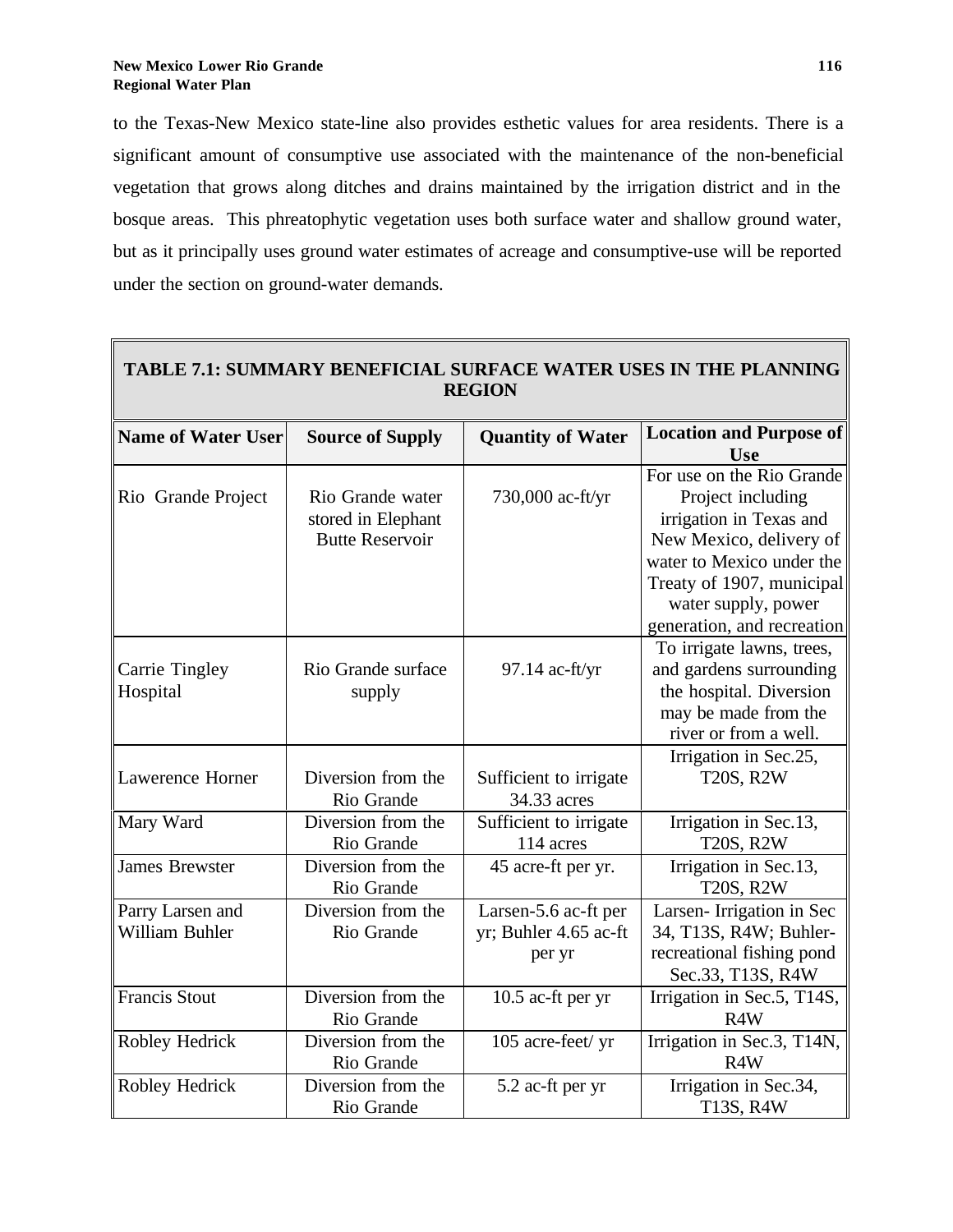| TADLE 7.1; SUNINART DENEFICIAL SURFACE WATER USES IN THE FLANNING<br><b>REGION</b> |                                                                |                          |                                                           |  |  |
|------------------------------------------------------------------------------------|----------------------------------------------------------------|--------------------------|-----------------------------------------------------------|--|--|
| Name of Water User                                                                 | <b>Source of Supply</b>                                        | <b>Quantity of Water</b> | <b>Location and Purpose of</b><br><b>Use</b>              |  |  |
| D.F. Brungardt                                                                     | Diversion from the<br>Rio Grande                               | $10.5$ ac-ft per yr      | Irrigation in Sec. 34,<br><b>T13S, R4W</b>                |  |  |
| <b>Bessie Arnold</b>                                                               | Diversion from the<br>Rio Grande                               | 87.5 ac-ft per yr        | Irrigation in Sec. 6, T14S,<br>R <sub>4</sub> W           |  |  |
| M.B. Doolittle                                                                     | Diversion from the<br>Rio Grande                               | 38.5 ac-ft per yr        | Irrigation in Sec. 4, T14S,<br>R <sub>4</sub> W           |  |  |
| Helen Doolittle                                                                    | Diversion from the<br>Rio Grande                               | 35 ac-ft per yr          | Irrigation in Sec. 4, T14S,<br>R <sub>4</sub> W           |  |  |
| <b>James Stoval</b>                                                                | Diversion from the<br>Rio Grande                               | 4.9 ac-ft per yr         | Irrigation in Sec.34,<br><b>T13S, R4W</b>                 |  |  |
| Cain Brothers                                                                      | Rio Grande                                                     | 60 ac-ft per yr          | Irrigation Sec.5, T14S,<br>R <sub>4</sub> W               |  |  |
| Arroyo Bonito Ditch                                                                | Rio Grande, direct<br>diversion in Sec 30,<br><b>T16S, R4W</b> | 515 ac-ft per yr.        | Irrigation in various<br>sections in T16S, R4W<br>and R5W |  |  |

**TABLE 7.1: SUMMARY BENEFICIAL SURFACE WATER USES IN THE PLANNING**

\* Information from (Department of Interior, Legal and Institutional Framework For Rio Grande Project Water Supply and Use, published by the Upper Colorado Region of the BoR, October 1995,Table III. 1 a.)

#### **7.1.1.2 Surface Water Demands Exerted by the Rio Grande Project**

#### **7.1.1.2.1 Demands Established by the Reclamation Acts of 1902 and 1905**

The primary source of the surface water in the region is from flows stored in Elephant Butte Reservoir, the basic storage unit for the Rio Grande Project. The Rio Grande Project was authorized by Congress under the Reclamation Act of 1902 to provide irrigation water to farms in Texas and New Mexico by capturing flood-flows and storing them in the Reservoir. The Project was to include diversion dams and a canal delivery system. The funds for these irrigation and storage works were to be reimbursed by the owners of the irrigated lands on the basis of a uniform per acre charge.

At the time of the 1902 Reclamation Act, Texas was not eligible for participation as there were no public lands in Texas to help underwrite the reclamation fund(Douglas R. Littlefield, Interstate Water Conflicts, Compromises, and Compacts, Ph.D. thesis, published by UMI Dissertation Services, Ann Arbor, Michigan, 1987, page 153.) Because farmers in the El Paso, Texas area claimed the right to use the flows of the Rio Grande for irrigation, as did farmers in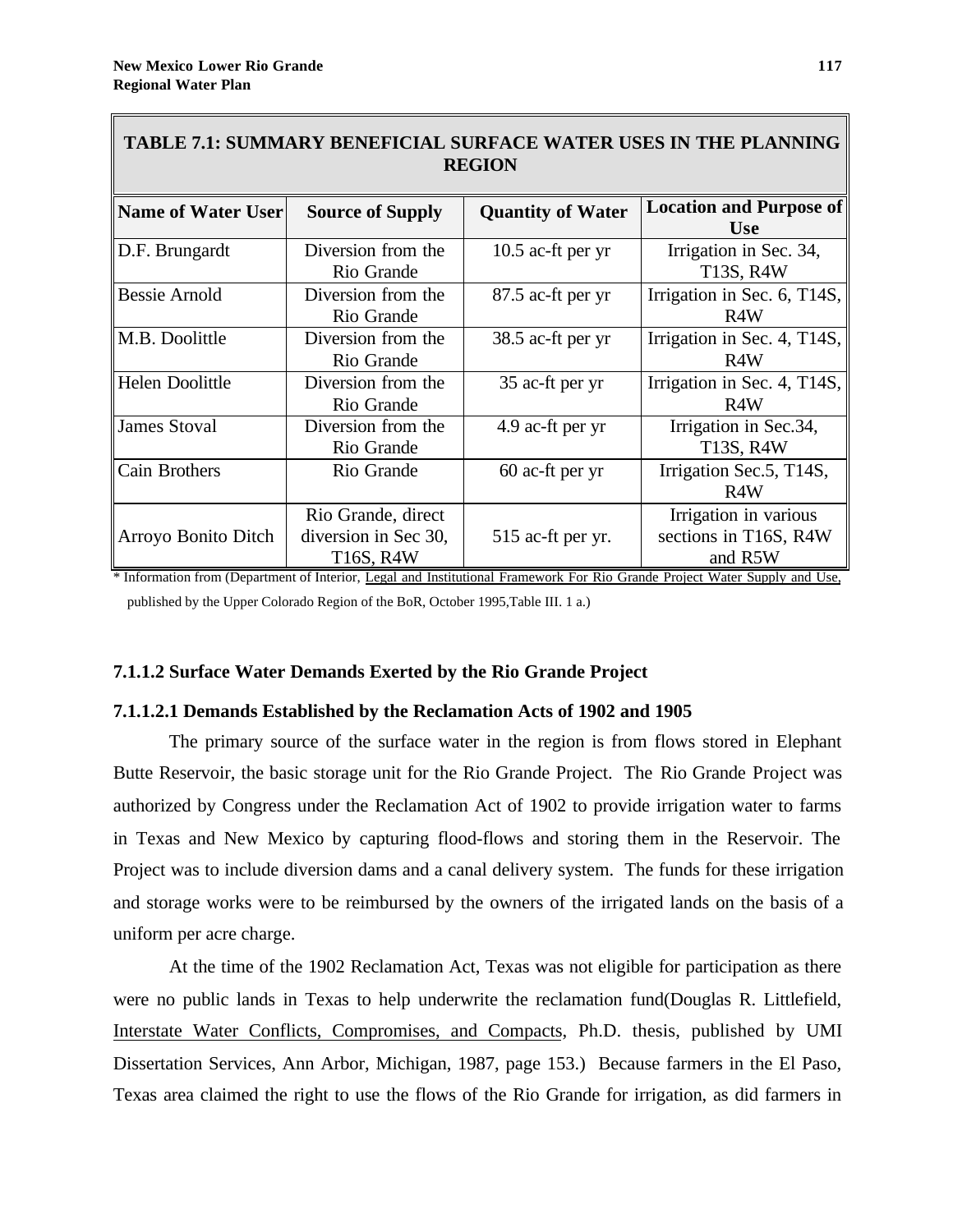New Mexico, some accommodation was necessary. A division of the anticipated supply from Elephant Butte Reservoir between the two states was a necessity if the Project was to go forward. In 1904 an agreement between business people from El Paso and Las Cruces formed the basis for a Congressional act in 1905. The 1905 Reclamation Extension Act did the following:

- Extended the benefits of the Reclamation Act of 1902 to include the El Paso area;
- Provided that all irrigated lands in the Project would have the same standing with respect to priority dates and charges; and
- Established the guidelines for the division of the water supply above and below El Paso on the basis that New Mexico would be allowed to irrigate 88,000 acres, and 67,000 acres in Texas.

#### **7.1.1.2.2 Demands Created by the U.S.-Mexico Treaty of 1906**

Another primary objective of the Rio Grande Project was to ensure that the United States could deliver water to Mexico. For many years, Mexico had complained that excessive uses of Rio Grande water in Colorado were depriving Juarez farmers of their historic supply. In 1906 a treaty was negotiated with Mexico for the delivery of 60,000 ac-ft of "free" water annually to Mexico at the Acequia Madre ditch that headed below the principal diversion at El Paso, the Franklin Canal. The U.S. has delivered the amount of water to Mexico in most years, but has reduced these deliveries during periods of short supply from Elephant Butte Reservoir.

#### **7.1.1.2.3 Demands Created by Contracts between BoR and the Districts**

The acreage to be irrigated in Texas and New Mexico under the Rio Grande Project and municipal water-uses were arrived at by means of contracts between BoR and one of the irrigation districts and by three party contracts that included BoR and both of the districts. The most important of these joint agreements was signed in September 1937 when the districts were allowed to increase their authorized acreage: 90,640 acres in New Mexico and 69,010 in Texas. This increased the authorized Project acreage to 159,650 acres.

The 1937 contract is important as it provides for years when irrigation shortages occur as follows (Department of Interior, Legal and Institutional Framework for Rio Grande Project Water Supply and Use, published by the Upper Colorado Region of the BoR, October 1995,page II-9):

….. in the event of a shortage of water for irrigation in any year, the distribution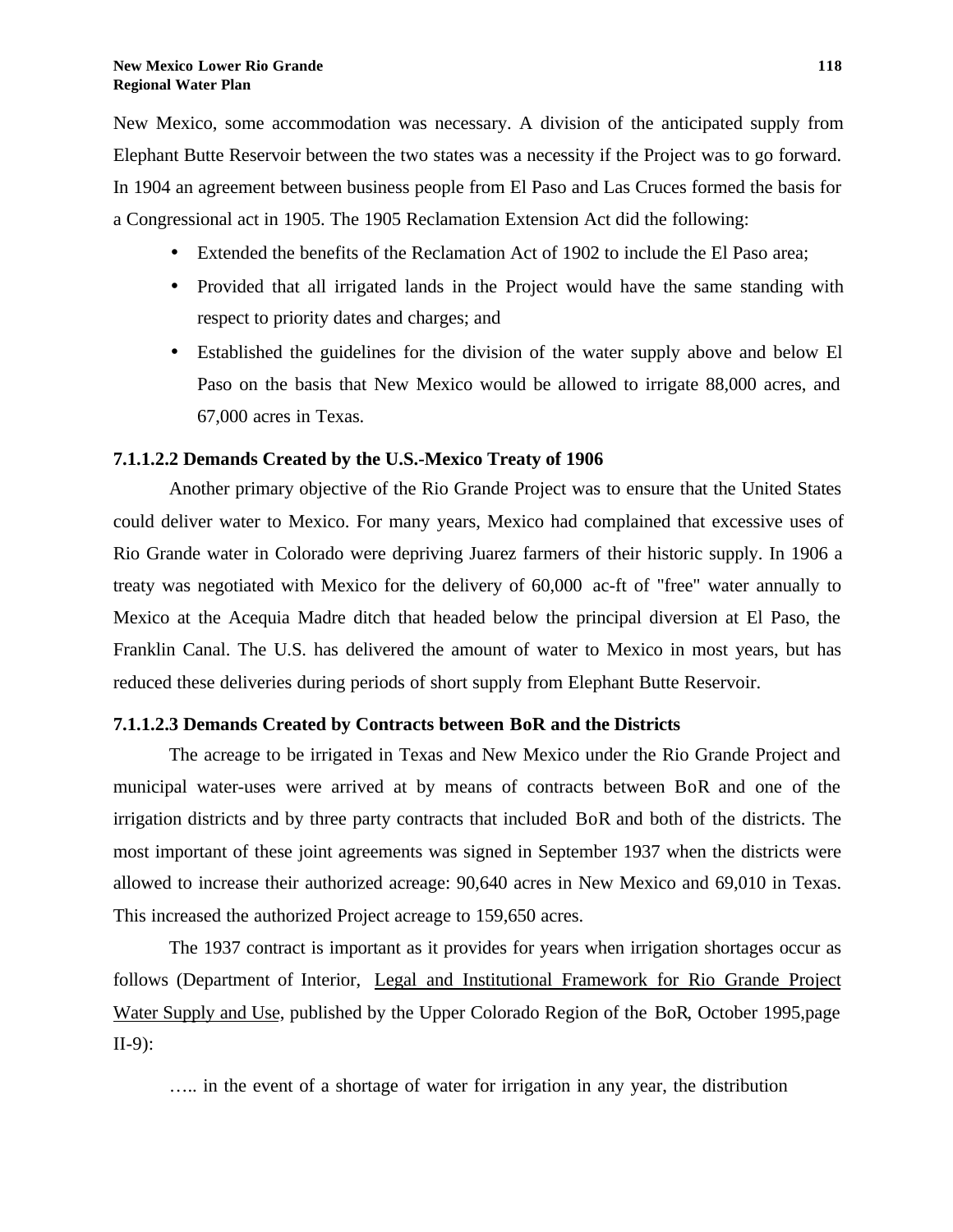of the supply in such year, shall so far as practicable, be made in proportion of 67/155 thereof to the lands within the EPCWID#1, and 88/155 to the lands within the EBID.

#### **7.1.1.2.4 The Rio Grande Compact of 1938 and Project Demands**

Colorado, Texas and New Mexico entered into an interstate compact that divided the supply of the Rio Grande between the three states by providing sliding scale delivery tables. New Mexico's deliveries at Elephant Butte Dam were to "Texas", or in reality to the Rio Grande Project, as it was the "unit" beneficially using all of the surface water below that point. The Compact did not further divide the water supply between New Mexico users, the EBID, and the Texas Irrigation District. The Compact did include deliveries to Mexico. Article VIII of the Rio Grande Compact, defined the "normal release" of "usable water" for the Project from Elephant Butte Reservoir to be 790,000 ac-ft/yr (Hill, page 72). This amount coupled with the use of return flows and flood flows below the reservoirs comprises the "full Project" allocation to the two districts and Mexico. The Compact also contains provisions on volumes of water to be released from storage under certain circumstances.

## **7.1.1.3 Capacity of the Facilities in the Rio Grande Project to Meet Demands**

In January 1906, the BoR sent a letter to the New Mexico State Engineer requesting an appropriation of 730,000 ac-ft/yr from water to be stored in Elephant Butte Reservoir. At the time of its construction (1912-1916), the Reservoir had a capacity of over 2.6 million ac-ft, but sediment from upstream lands has reduced the effective storage to just over 2 million ac-ft in recent years (Natural Services Conservation Service, New Mexico Basin Outlook Report, May 1, 1977, published by the U.S. Department of Agriculture). Caballo Dam and Reservoir (about 25 miles downstream) was constructed in 1936-1938 to hold waters released from Elephant Butte Reservoir for power generation and to provide flood-storage capacity. The usable capacity of Caballo Reservoir, including 100,000 ac-ft of flood storage, is 331,500 ac-ft (Ibid). The Project facilities are designed to provide water to as much as 178,000 irrigated acreage in the EBID in New Mexico and in the EPCWID#1 in Texas. These facilities also provide for the storage and release of the Mexican allocation under the 1906 Treaty.

Hudspeth County Conservation and Reclamation District No. 1 (HCCRD), as it is now constituted, was formalized in 1924. The HCCRD entered into a contract with the United States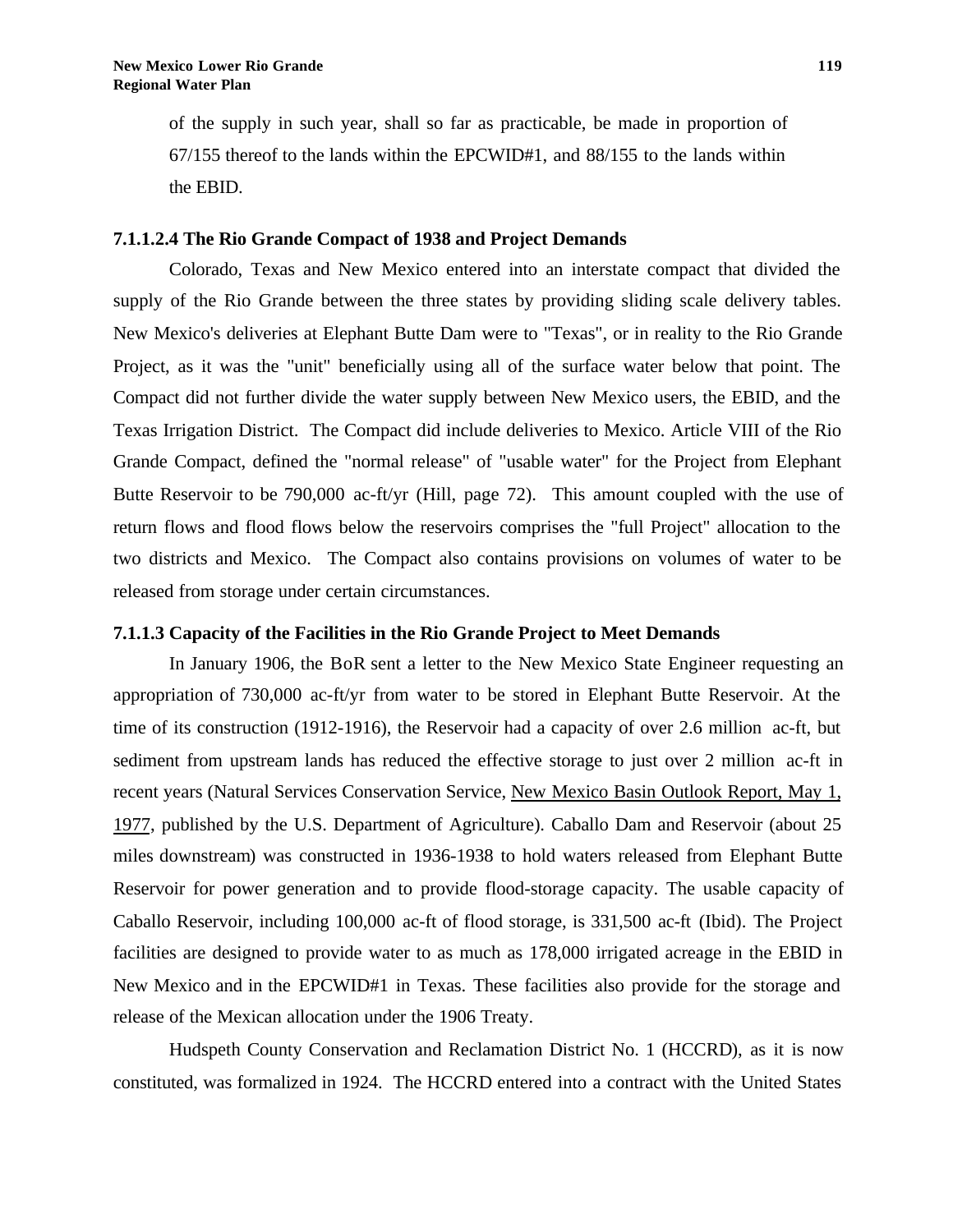for the rental of surplus waters from the Rio Grande Federal Reclamation Project in 1924. Both EBID and EPCWID#1 concurred in this contract. The contract provided for the delivery of water at the terminus of the Tornillo Main Canal (see maps of EPCWID#1 and HCCRD in appendix disk). The Secretary of the Interior was to determine the availability of such water, and the rental of water was explicitly inferior to "the right to use water for any purpose on the lands of the Rio Grande Federal Irrigation Project." The HCCRD relinquished all right, title, interest, and claim to Rio Grande water, except as provided in the 1924 contract.

The 1924 contract was amended several times, due primarily to the IBWC rectification and relocation projects. The current contract under which the HCCRD operates is dated April 27, 1951.

HCCRD is quite different from EPCWID#1 and EBID in that it is not considered a part of the Rio Grande Project, though it does lie within the stretch of river between San Marcial and Fort Quitman typically used to describe the Rio Grande Project limits. The water rights are inferior to those of the Rio Grande Project, which is a distinct disadvantage in times of short water supply. During the drought period of 1951 through 1978, the surface-water supply was reduced drastically.

HCCRD, seeing its water supply rapidly dwindling in the early 1950s, filed suit against the Rio Grande Project in an attempt to establish rights to water from the Rio Grande. The litigation was bitterly fought for several years, and it ended in a complete victory for the Rio Grande Project. The decision reaffirmed that HCCRD had no rights to the waters of the Rio Grande, only rental rights to surplus water of the Rio Grande Project as determined by the management of the Rio Grande Project (King and Maitland, 2003).

The Rio Grande Project lands, canal systems, drains and diversion-dams lie along a relatively narrow 150 river-mile reach of the Rio Grande from Elephant Butte Reservoir to the southern line of El Paso County and these facilities are adequate to meet current demands.

#### **7.1.1.4 Demands and the Operation of the Rio Grande Project**

From its inception until the late 1970s and early 1980s, the Rio Grande Project was run as a single "unit" project although irrigation districts existed as separate entities in Texas and New Mexico. BoR designed and built most of the system. BoR controlled releases from the Reservoir and the amount and timing of diversions to meet orders for water sent to them by the Districts. Planned allocation to Rio Grande Project farmlands were made at the start of each water-year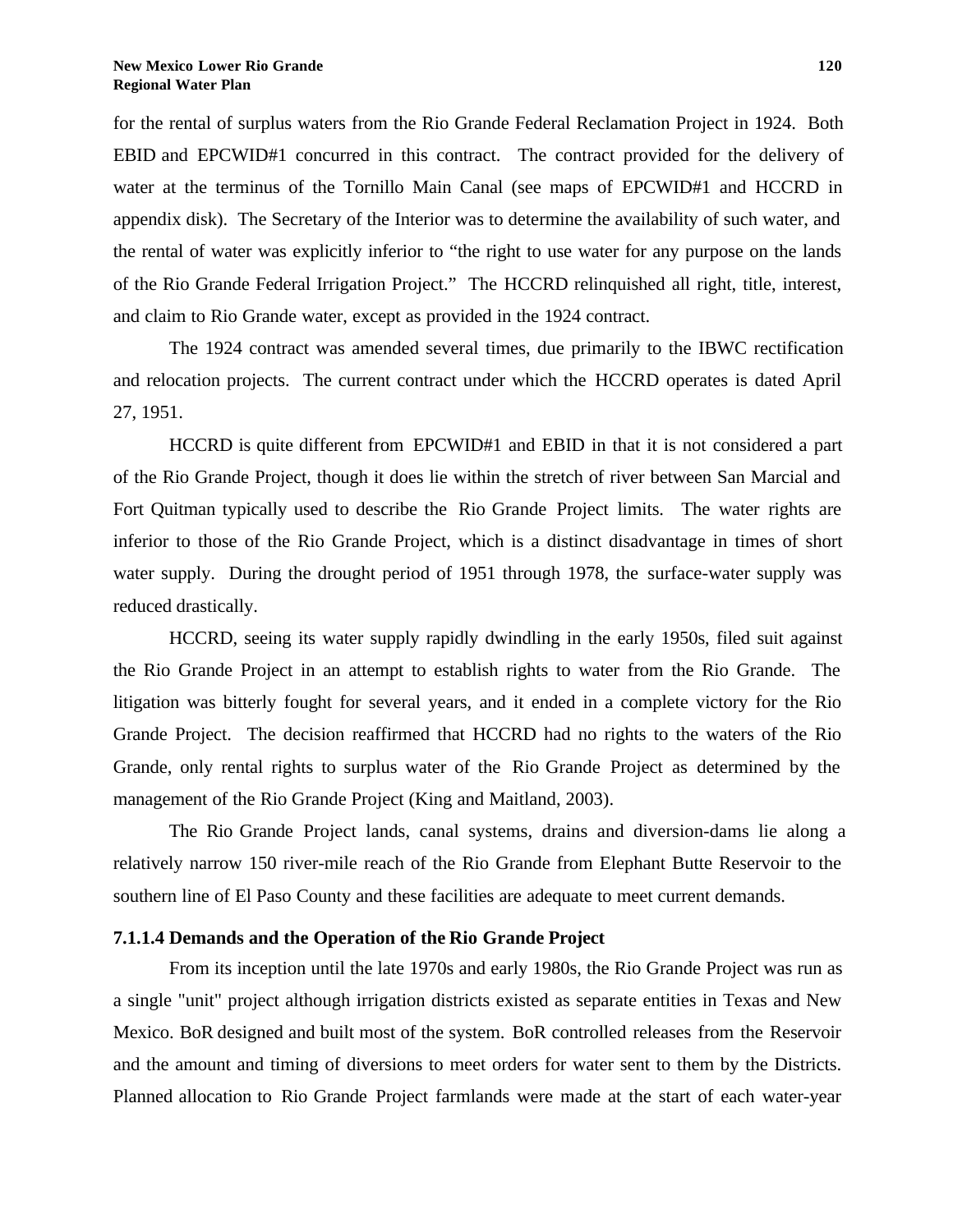based on the volume of water stored in the Reservoir. Allotments were expressed in terms of an assigned depth of water that each acre would receive during the irrigation season. Allocations were increased or decreased during the course of the year depending on runoff into the Reservoir and on significant regional rainfall. An annual operating plan guided BoR in its relationship to the two irrigation districts. Beginning in 1979, the Districts accepted responsibility for operation and maintenance of the irrigation and drainage facilities as the districts paid the balance of their debt to the Federal government for the cost of construction of their share of the facilities. While BoR still owns and operates Elephant Butte and Caballo Dams and still owns the diversion works, the two irrigation Districts own the conveyance and return flow facilities and operate their respective diversion dams.

## **7.1.1.5 Meeting the Annual Rio Grande Project Demands**

In the design and development of the Rio Grande Project, and in conjunction with the Rio Grande Compact, an average annual release of 730,000 ac-ft per year is assumed. The Stream Adjudication of the Lower Rio Grande will quantify exactly how much water is entitled to be stored and diverted by the Rio Grande Project. Table 7.2 is a listing of the annual releases from Elephant Butte Dam for the years 1923 through 1998. The values in the table include water released to make deliveries to Mexico. Clearly, the amount of water available to meet Rio Grande Project demands has varied greatly over the years. The average annual release for the period was 707,225 ac-ft; close to the "full project supply". A conclusion that can be drawn is that that there is less than a 50-50 chance that there will be a "full supply" for the Rio Grande Project in any one year, and that shortages are strongly autocorrelated. The standard deviation for releases was 255,340 ac-ft for the period. The minimum release was only 183,400 ac-ft in 1964 or less than one acre-foot per acre, when the irrigated acreage in the Rio Grande Project is assumed to be 159,650 acres, and if some deliveries are made to Mexico.

| <b>TABLE 7.2: ANNUAL SUPPLY FOR THE RIO GRANDE PROJECT ELEPHANT</b><br><b>BUTTE RESERVOIR RELEASES (AC-FT)</b> |                |      |                |      |                |
|----------------------------------------------------------------------------------------------------------------|----------------|------|----------------|------|----------------|
| Year                                                                                                           | <b>Release</b> | Year | <b>Release</b> | Year | <b>Release</b> |
| 1923                                                                                                           | 808,300        | 1948 | 814,300        | 1973 | 605,800        |
| 1924                                                                                                           | 1,002,700      | 1949 | 813,400        | 1974 | 672,400        |
| 1925                                                                                                           | 817,400        | 1950 | 583,600        | 1975 | 653,700        |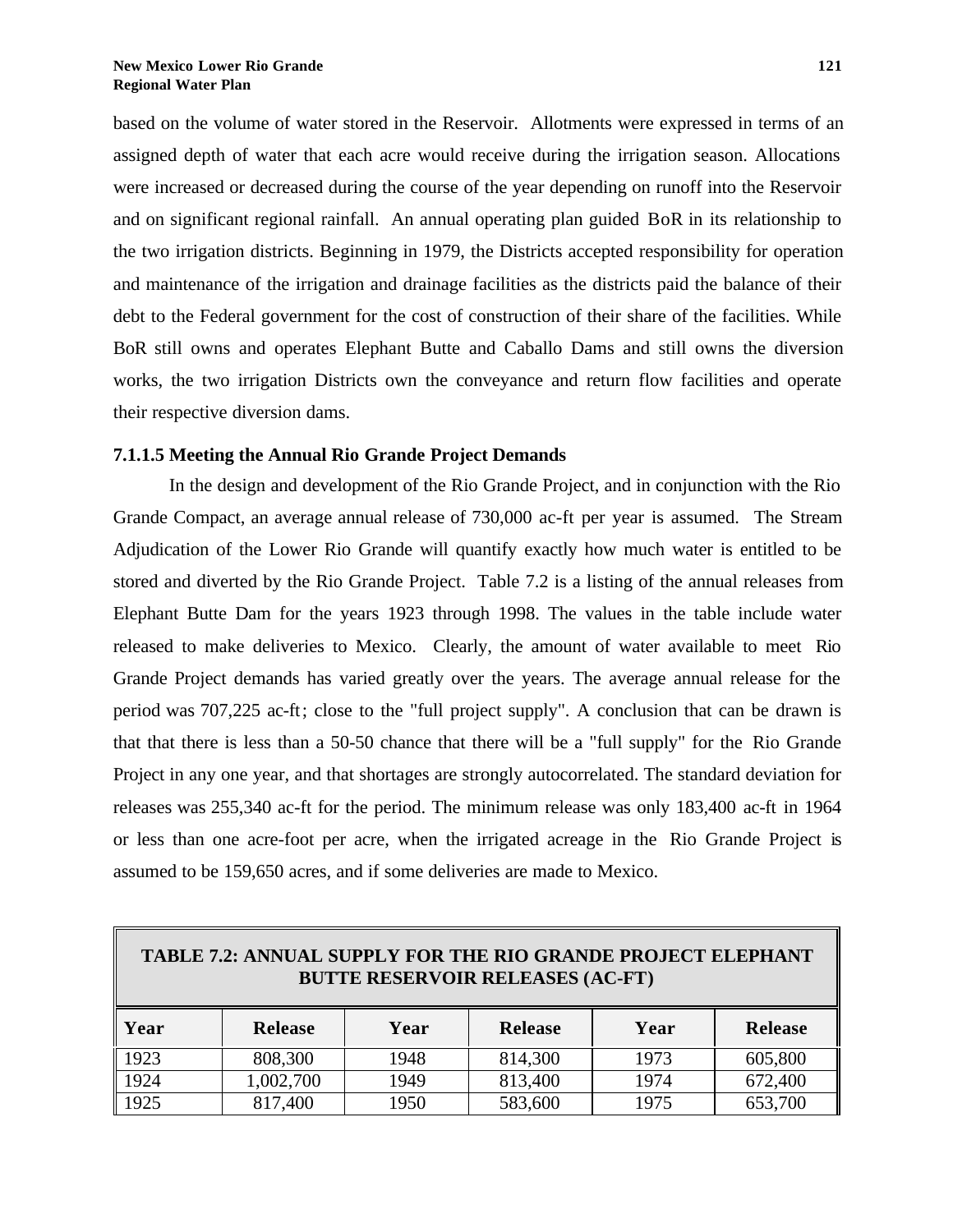| TADLE 7.2; ANNUAL SUPPLY FOR THE KIO GRANDE PROJECT ELEPHANT<br><b>BUTTE RESERVOIR RELEASES (AC-FT)</b> |                |      |                |      |                |
|---------------------------------------------------------------------------------------------------------|----------------|------|----------------|------|----------------|
| Year                                                                                                    | <b>Release</b> | Year | <b>Release</b> | Year | <b>Release</b> |
| 1926                                                                                                    | 761,600        | 1951 | 428,700        | 1976 | 714,700        |
| 1927                                                                                                    | 880,800        | 1952 | 557,100        | 1977 | 335,300        |
| 1928                                                                                                    | 834,500        | 1953 | 539,600        | 1978 | 375,800        |
| 1929                                                                                                    | 701,600        | 1954 | 244,900        | 1979 | 622,200        |
| 1930                                                                                                    | 793,300        | 1955 | 212,400        | 1980 | 683,400        |
| 1931                                                                                                    | 750,700        | 1956 | 253,400        | 1981 | 673,400        |
| 1932                                                                                                    | 831,600        | 1957 | 384,700        | 1982 | 618,900        |
| 1933                                                                                                    | 826,000        | 1958 | 891,200        | 1983 | 638,400        |
| 1934                                                                                                    | 803,600        | 1959 | 615,600        | 1984 | 657,000        |
| 1935                                                                                                    | 636,300        | 1960 | 666,800        | 1985 | 890,300        |
| 1936                                                                                                    | 747,000        | 1961 | 577,200        | 1986 | 1,434,500      |
| 1937                                                                                                    | 758,500        | 1962 | 691,900        | 1987 | 1,309,000      |
| 1938                                                                                                    | 880,600        | 1963 | 509,300        | 1988 | 694,300        |
| 1939                                                                                                    | 825,700        | 1964 | 183,400        | 1989 | 714,800        |
| 1940                                                                                                    | 701,300        | 1965 | 521,500        | 1990 | 665,600        |
| 1941                                                                                                    | 971,600        | 1966 | 660,700        | 1991 | 598,600        |
| 1942                                                                                                    | 1,818,700      | 1967 | 443,800        | 1992 | 690,200        |
| 1943                                                                                                    | 808,500        | 1968 | 538,100        | 1993 | 1,048,700      |
| 1944                                                                                                    | 878,700        | 1969 | 687,400        | 1994 | 777,100        |
| 1945                                                                                                    | 839,600        | 1970 | 685,800        | 1995 | 1,170,900      |
| 1946                                                                                                    | 830,200        | 1971 | 515,300        | 1996 | 647,400        |
| 1947                                                                                                    | 558,100        | 1972 | 300,100        | 1997 | 762,400        |
|                                                                                                         |                |      |                | 1998 | 825,400        |

## **TABLE 7.2: ANNUAL SUPPLY FOR THE RIO GRANDE PROJECT ELEPHANT**

Data for this table comes from various including the Annual Reports of the Rio Grande Compact Commission, the 1936-1937 Rio Grande Joint Investigation by the Natural Resources Committee, and unpublished open files of the BoR.

A review of the data in Table 7.2 confirms concerns about the ability of the Rio Grande Project supply to meet demands. During the drought years 1950 to 1975, there was only one year when releases were greater than the 790,000 "normal release" specified in the Rio Grande Compact. The average release during this 25-year period was just a little more than 500,000 acft. It must be anticipated that prolonged periods of below average Rio Grande Project water supply will be available from Elephant Butte Reservoir.

Almost from the time of conception of the Rio Grande Project, it was clear that the volume of water available in any one year might not be sufficient to meet all of the Rio Grande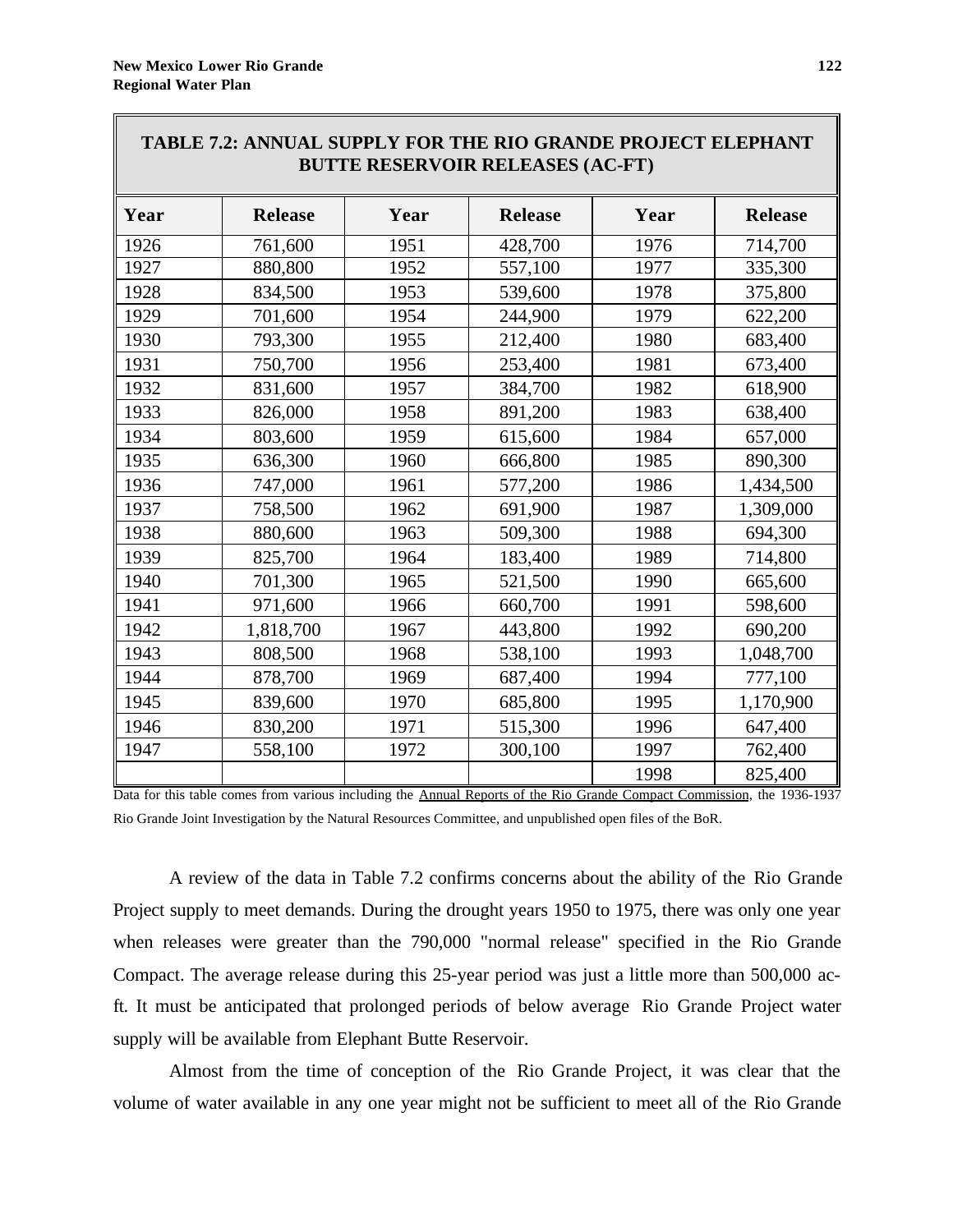Project demands. It was also evident that, even with over-year storage in Elephant Butte Reservoir, that the supply would frequently be insufficient to irrigate the full Rio Grande Project acreage (Raymond A. Hill, Development of the Rio Grande Compact of 1938, published by Raymond A. Hill 1968, page 60).

## **7.1.1.6 Surface Water Demands by the Elephant Butte Irrigation District (EBID)**

In 1992, Congress authorized the transfer of the title to rights-of-way, easements, ditches, laterals, and canals within the EBID. (Department of Interior, Legal and Institutional Framework for Rio Grande Project Water Supply and Use, published by the Upper Colorado Region of the BoR, October 1995,page II-3).

In addition to the Rio Grande Project storage dams (Elephant Butte and Caballo Reservoirs), there are three diversion dams in New Mexico. BoR has maintained ownership of these dams, but allows the District to control diversions through an operation and maintenance contract. These dams feed a complex system of 250 miles of canals and laterals that deliver water to District lands. The location and acreage served by each of these structures is as follows:

- 1. Percha Diversion Dam is a rubble concrete weir, located two miles below Caballo Reservoir, that feeds the Rincon Valley main canal, the Arrey Canal. The Arrey Canal has a capacity of 400 cubic feet per second and water deliveries to 16,260 acres. There are three siphons on the Arrey Canal to carry water from one side of the river to the other. Percha Dam also supplies water to the Percha Lateral, a very small ditch on the east side of the Rio Grande.
- 2. Leasburg Diversion Dam is at the northern end of the Mesilla Valley and feeds the Leasburg Canal that serves 31,600 acres in the upper part of the Valley. Capacity of the main canal is about 625 cubic feet per second.
- 3. The Mesilla Diversion Dam is located just downstream from where I-10 crosses the Rio Grande at the southwest edge of Las Cruces. The dam feeds an east side and west side delivery system that serves about 43,000 acres in New Mexico and 10,880 water righted acres in the Texas portion of the Mesilla Valley. The East Side Canal has an initial capacity of 300 cfs and the West Side Canal carries about twice as much water. The Del Rio Lateral is a very small lateral also diverting water from Mesilla Dam. The California Extension Lateral is another very small diversion located upstream of Mesilla Dam. (EBID, General Data and Information, October 1998, page 28) and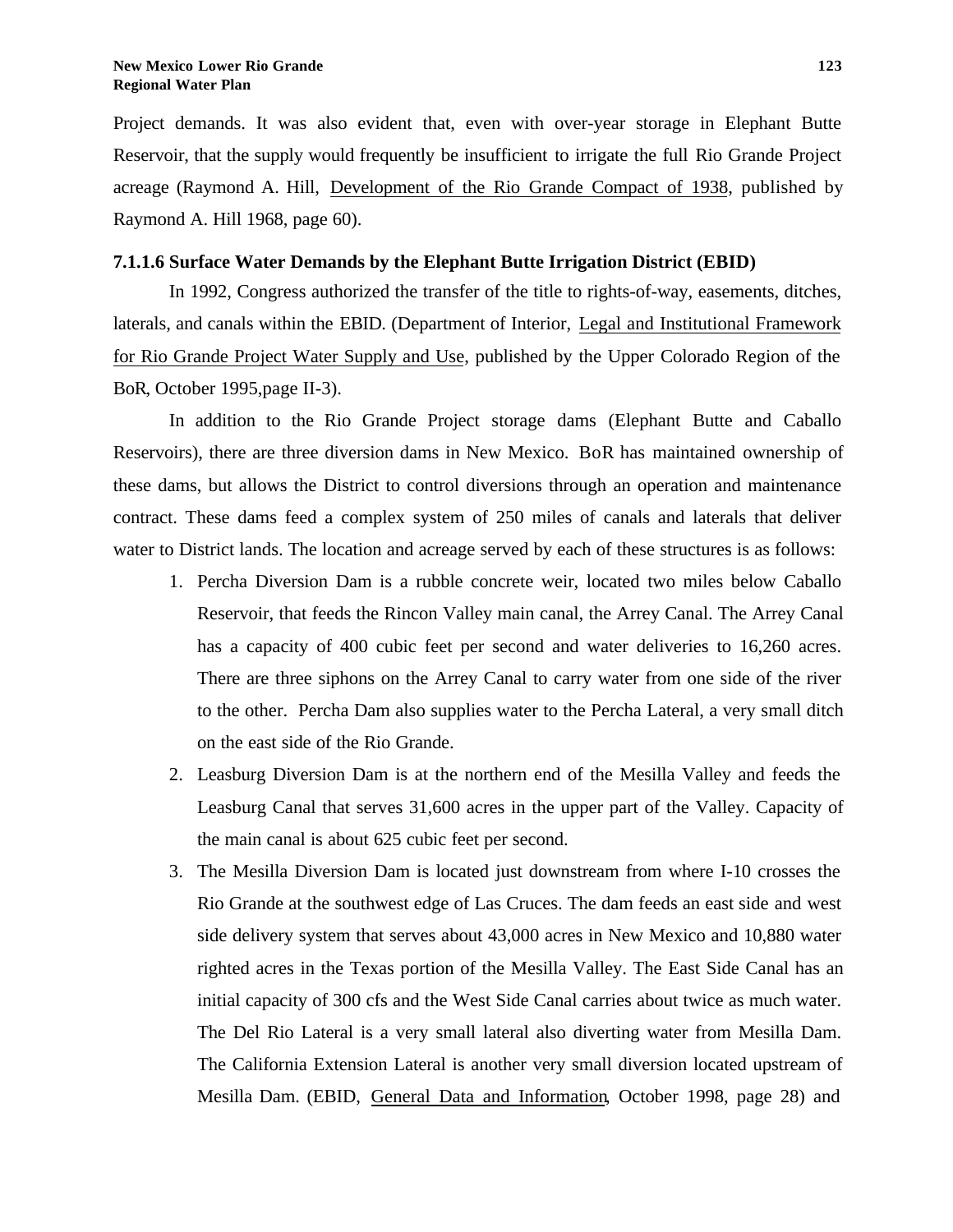Department of Interior, Legal and Institutional Framework for Rio Grande Project Water Supply and Use, published by the Upper Colorado Region of the BoR, October 1995,pages II-4 and II-5).

4. A few pumps divert water from the Rio Grande in New Mexico, and cumulatively divert a few hundred ac-ft of water per year.

# **7.1.1.7 The Effect of Irrigation Return-Flows in Meeting Demands**

Almost as important as the water delivery system in the EBID is the drain system. Within a few years after the completion of the Reservoir in 1916 and the initiation of irrigation, it was clear that a rise in the shallow ground water system under the irrigated lands was occurring. A 400-mile long drainage system has been installed on both sides of the river, which runs generally parallel to the river. The purpose of the drain system is to prevent water-logging of farmlands by intercepting shallow ground water and by carrying away water leached from the root zone of plants in the irrigated fields and seepage from the canal system.

The drain system is important in that it carries away the salts that have been flushed from the plant root zone. These salts are then transported downstream with the return flows. Depending on the volume of irrigation water available, in southern New Mexico, most crops use about one-half to two-thirds of the water applied leaving virtually all of the dissolved salts that were initially present in the irrigation supply in the remaining one-half to one-third of the water. When water is applied to farmlands in the region, some excess water is diverted to allow for flushing of the accumulated salts from the root zone. During dryer years when the Elephant Butte supply was inadequate to provide flushing water, salts built up in the farm soils waiting to be removed in wetter years. Wilcox provides an excellent discussion of the build up and removal of salts in Rio Grande Project soils during the drought years of 1951 through 1964. (L.V. Wilcox, Discharge and Salt Burden of the Rio Grande above Fort Quitman, Texas, and Salt Balance Conditions on the Rio Grande Project, 1934-1963, U.S. Salinity Laboratory Research Report No. 113, published by the U. S. Department of Agriculture, August 1968, pages 22 and 23).

The volume of the return flow varies with the level of the shallow ground-water system, the area of the irrigated acreage, the volume of farm deliveries, and the leakage from the canal system. During the drought of the 1950's, some of the drains ceased to flow for a year or two. BoR estimates an annual volume of return flows of 300,000 ac-ft from diversions in New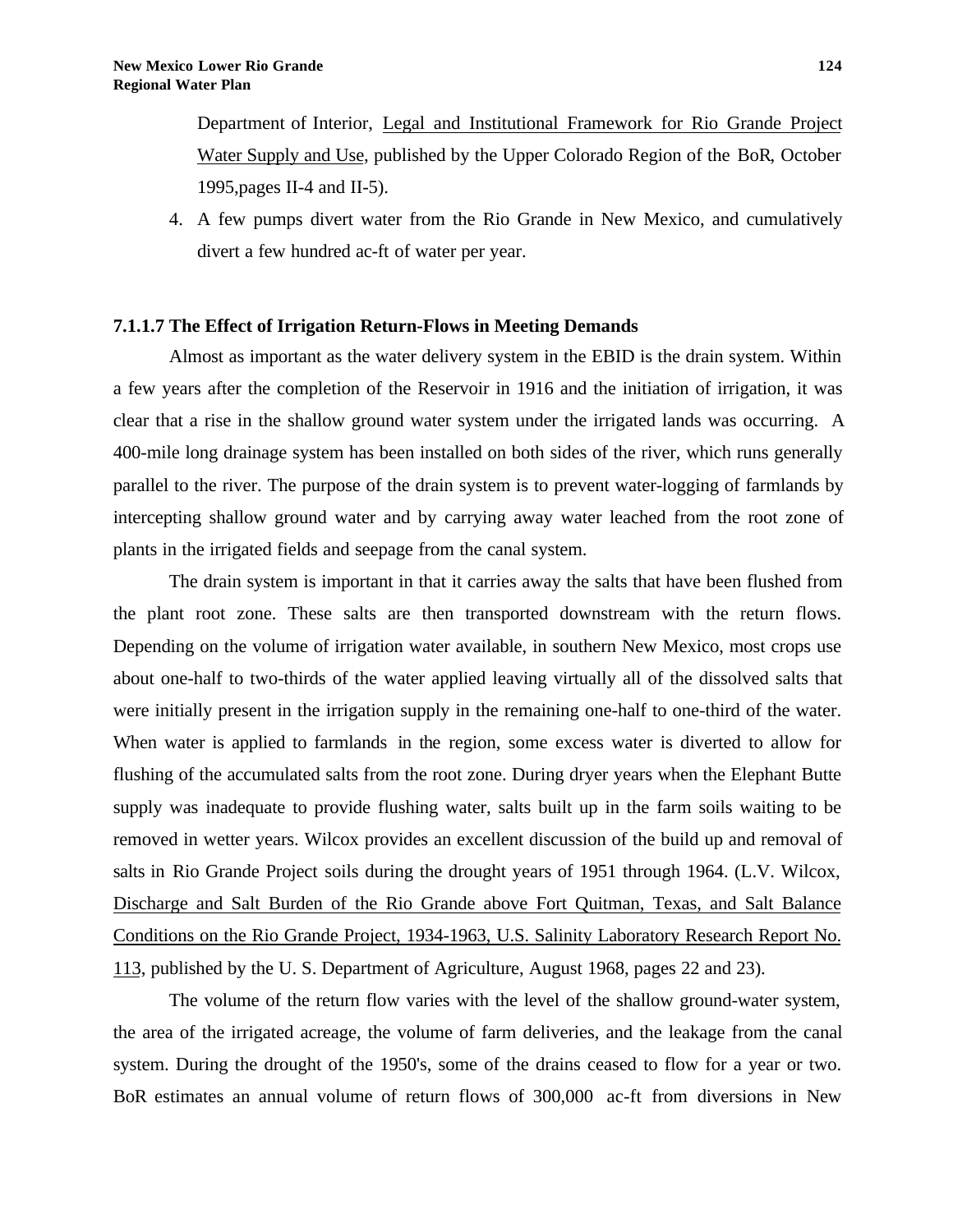Mexico for above normal water supply conditions of 919,400 ac-ft from Elephant Butte Dam (790,000 ac-ft/yr is authorized by the Rio Grande Compact) are given below from four points in New Mexico: (Department of Interior, Legal and Institutional Framework For Rio Grande Project Water Supply and Use, published by the Upper Colorado Region of the BoR, October 1995, Figure 2.)

- 1. 78,000 ac-ft/yr returned to the river above Leasburg Dam by the Garfield, Hatch and Rincon drains and re-diverted by the diversion;
- *2.* 97,000 ac-ft/yr returned to the river above Mesilla Dam by the Picacho Drain and rediverted by the dam;
- 3. 47,000 ac-ft/yr returned to the river from the west side of the Rio Grande below Mesilla Dam, but above El Paso by the La Mesa Drain and the Montoya Drain; and
- 4. 78,000 ac-ft/yr returned to the river from the east side of the Rio Grande below Mesilla Dam, but above El Paso by the Del Rio Drain and the East Drain.

The drain return flows below Mesilla Dam make up a significant part of the supply available for diversion at El Paso. BoR's estimate of return flows in New Mexico was about 30 percent of releases from Elephant Butte Dam, and 25 percent of the flow at El Paso (Ibid; Figure 2). Except for the west side drains that enter above El Paso, BoR's estimates of return flow are far higher than those of Clyde Wilson (Clyde A. Wilson, Robert White, Brennon Orr, and Gary Roybal, Water Resources of the Rincon and Mesilla Valleys and Adjacent Areas, New Mexico, Technical Report 43, New Mexico State Engineer, page 66) for 1974 when the releases from Elephant Butte were 672,400 ac-ft. Wilson's 1974 estimates were: 17,752 ac-ft returned above Leasburg Dam; 3,786 ac-ft returned above Mesilla Dam; 48,850 ac-ft returned from the east side of the Rio Grande above El Paso; and 50,351 returned to the river by west side drains above El Paso. Wilson's estimate of 1974 New Mexico drain return flows totaled 115, 739 ac-ft or only 17 percent of Elephant Butte releases. Wilson (page 66) notes that drain return flows made up 30 percent of the deliveries to the El Paso gauging station. Irrigation return flows make up an important part of the Rio Grande Project water supply and the volume of the irrigation supply available significantly effects the volume of the return flows.

Recent estimates by EPCWID#1 are that as much as 69 percent of the Rio Grande Project water supply delivered to American and International Dams for the District and Mexico are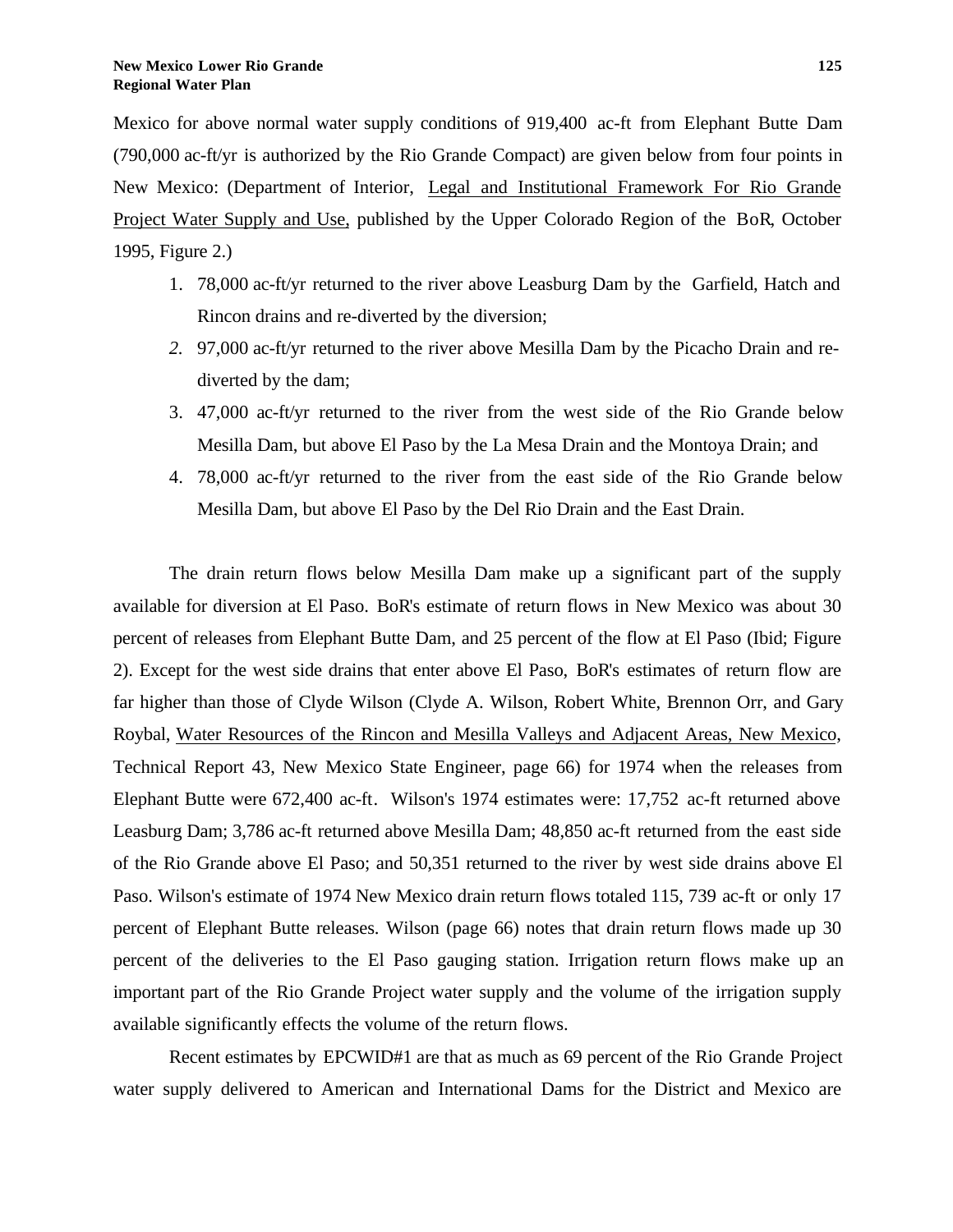comprised of return flows from New Mexico and the Texas portion of the Mesilla Valley.

# **7.1.1.8 Irrigated Acreage in the Elephant Butte Irrigation District**

Virtually all of the surface-water demands in the region are from lands in the EBID (District), the New Mexico unit in the Rio Grande Project. The BoR recognizes that the District has the right to irrigate 90,640 acres in the Rincon and Mesilla Valleys. The 90,640 acres represent the acres that EBID may tax on its Assessment Roll which in turn are allowed to order the annual allotment of Rio Grande Project Water.

Prior to the development of the BoR's Rio Grande Project, there was just a little more than 30,000 acres of irrigated lands in the Rincon and Mesilla valleys in New Mexico. (Frank E. Wozniak, Irrigation in the Rio Grande Valley, New Mexico: A Study and Annotated Bibliography of the Development of Irrigation Systems, RMPRS-P-2, published by the U.S. Forest Service). A series of small diversions and canals served these lands, but farming was marginal because of the very large variations in the flow in the Rio Grande. After completion of Elephant Butte Dam, and the stabilization of the supply in 1916, the number of irrigated acreage continued to grow, reaching the 90,000-acre level in New Mexico after the Second World War. The Rio Grande Project lands were fully developed by 1949 when 159,124 acres were irrigated (Unpublished open files of the BoR in El Paso, Texas). Table 7.3 provides a record of the irrigated acreage in the Rio Grande Project in New Mexico, at five year periods beginning in 1950 through the year 1990 as reported by the BoR (Department of Interior, Legal and Institutional Framework for Rio Grande Project Water Supply and Use, published by the Upper Colorado Region of the BoR, October 1995, page II-6).

| <b>TABLE 7.3: IRRIGATED ACREAGE IN THE ELEPHANT BUTTE DISTRICT AT</b><br><b>FIVE-YEAR INTERVALS 1950-1990</b> |        |  |  |  |  |  |
|---------------------------------------------------------------------------------------------------------------|--------|--|--|--|--|--|
| <b>NET ACRES IRRIGATED</b><br><b>YEAR</b>                                                                     |        |  |  |  |  |  |
| 1950                                                                                                          | 85,757 |  |  |  |  |  |
| 1955                                                                                                          | 86,153 |  |  |  |  |  |
| 1960                                                                                                          | 85,162 |  |  |  |  |  |
| 1965                                                                                                          | 83,259 |  |  |  |  |  |
| 1970                                                                                                          | 84,948 |  |  |  |  |  |
| 1975                                                                                                          | 85,364 |  |  |  |  |  |
| 1980                                                                                                          | 83,096 |  |  |  |  |  |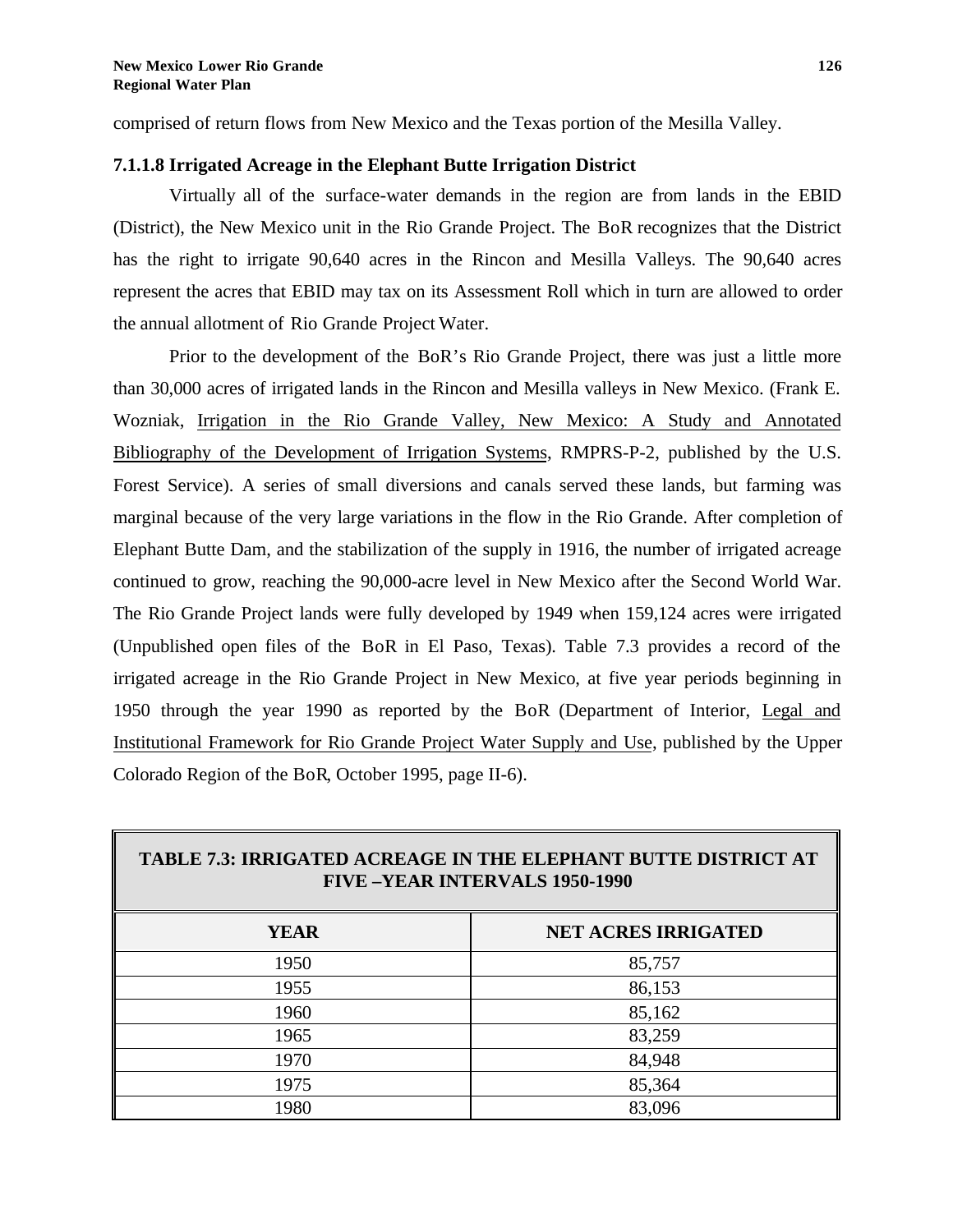| <b>TABLE 7.3: IRRIGATED ACREAGE IN THE ELEPHANT BUTTE DISTRICT AT</b><br><b>FIVE -YEAR INTERVALS 1950-1990</b> |        |  |  |  |  |
|----------------------------------------------------------------------------------------------------------------|--------|--|--|--|--|
| <b>NET ACRES IRRIGATED</b><br><b>YEAR</b>                                                                      |        |  |  |  |  |
| 1985                                                                                                           | 78,697 |  |  |  |  |
| ∣99∩                                                                                                           | 79,525 |  |  |  |  |

 (Department of Interior, Legal and Institutional Framework for Rio Grande Project Water Supply and Use, published by the Upper Colorado Region of the BoR, October 1995,page II-6).

From Table 7.3 it can be seen that variations in the irrigated acreage in the EBID have occurred over time. The BoR report from which the data in Table 7.3 was taken does not define "net irrigated acreage", but this value is believed to take into account "double cropped" acreage and is a measure of the total irrigated acreage in the District. This figure may include pasture lands, but not all fallow and idle lands (Department of Interior, Legal and Institutional Framework for Rio Grande Project Water Supply and Use, published by the Upper Colorado Region of the BoR, October 1995, page II-6). Recorded irrigated acreage also depends on the purpose of the report. EBID typically reports the paid water-righted-acreage (WRA) in the District in any one year as being "irrigated" even if the paid lands may be fallow. The District also classifies land as "temporarily suspended" for land that may be reclassified as a WRA, or land may be classed as "permanently suspended" as it may be non-irrigable or annual fees may not have been paid. This leads to there being "idle and fallow" lands in the District that are not in the EBID count of irrigated lands as water-use fees have not been paid. On petition from the landowner, acreage may be reclassified. (EBID, General Data and Information, October 1998, pages 24-25, 29 and 34).

The State Department of Agriculture reports irrigated acreage on lands that produce a crop. Their figures do not include fallow and idle irrigated lands. For 1997 for Doña Ana County, the Department of Agriculture gave the total irrigated cropland 96,030 and the surface irrigated area as 86,600 acres (New Mexico Agricultural Statistics Bulletin, 1997, published by the New Mexico Department of Agriculture, page 6). For Doña Ana County, the irrigated cropped-acreage in 1999 was reported to be about 87,000 acres. (New Mexico Agricultural Statistics Bulletin, 1999, published by the New Mexico Department of Agriculture, pages 5-7).

Landsford, et al give the total irrigated lands in Doña Ana County as 96,030 acres in 1994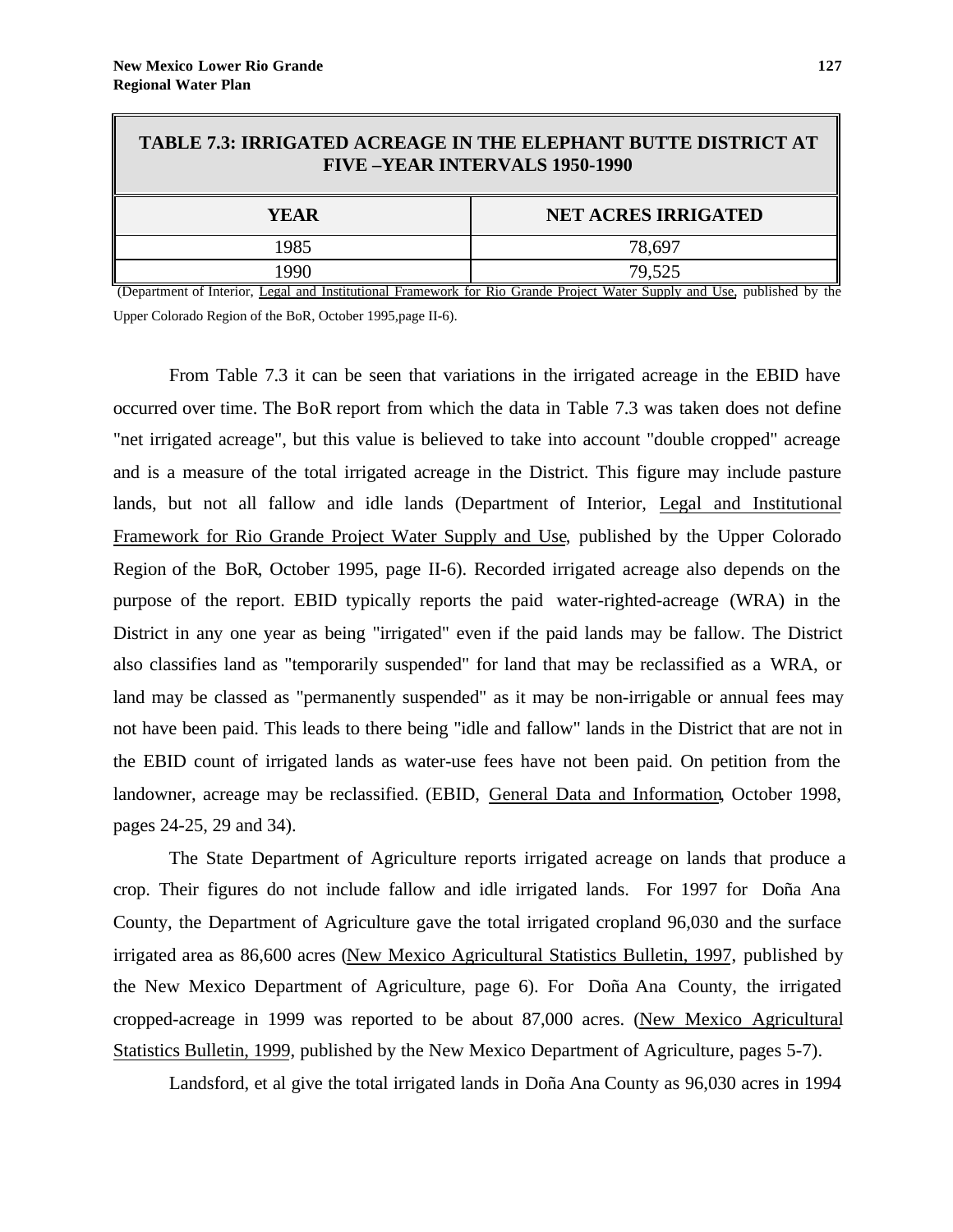through 1996. This figure includes estimates for idle and fallow lands that range from 16,475 acres in 1994 to 13,887 acres in 1996 (Robert Landsford, et al, Sources of Irrigation Water and Cropland Acreage in New Mexico, 1994-1996, Technical Report 29, October 1997, Agricultural Experiment Station, New Mexico State University, Table 13 and Table 45). When Landsford's figures for idle and fallow are subtracted from the total irrigated acreage of 96,030 acres, a "cropped" irrigated acreage on the order of 80,000 acres is found for the Region in 1996. Landsford's figure of 96,030 for irrigated acreage in Doña Ana County include lands in the Elephant Butte District, but do not include irrigation in the Nutt-Hockett or the Hueco portions of the county. (Ibid, Table 45).

The variations that have been cited as to the extent of the irrigated crop lands in Doña Ana County demonstrate that care must be exercised in using figures for irrigated acreage in the Region taken from various sources. The September 1937 contract between BoR and the EBID, that allows the District to irrigate 90,640 acres from the Rio Grande Project surface-water supply, establishes the basis for present and future District demands (Department of Interior, Legal and Institutional Framework for Rio Grande Project Water Supply and Use, published by the Upper Colorado Region of the BoR, October 1995, page II-9).

#### **7.1.1.9 Management of Diversions to Meet Demands**

Since the 1979-1980 transfer of operation and maintenance responsibilities from BoR to the two irrigation districts, management of diversions has become a district prerogative. Prior to the start of the irrigation season each year, the EBID announces the anticipated allocations to District farmers in terms of ac-ft/acre. The irrigation District must limit its diversions at Percha, Leasburg and Mesilla dams based on the storage available for release in Elephant Butte and Caballo reservoirs. The District must ensure that sufficient water will be available to provide equity to Texas irrigators and to make deliveries to Mexico.

The two districts have proposed various operating agreements that would provide for equitable distributions of the supply. No agreed upon approach has been developed. EBID has continued to follow, in general, a methodology developed by BoR. Entitlement for each irrigation district is determined using two curves that are based on historical relationships. One curve relates releases from Caballo Reservoir to water deliveries to farms. The other curve relates releases from Caballo compared to water deliveries at the system diversion dams. At the end of the water year, if there is unused water, it is allowed to remain in storage for reallocation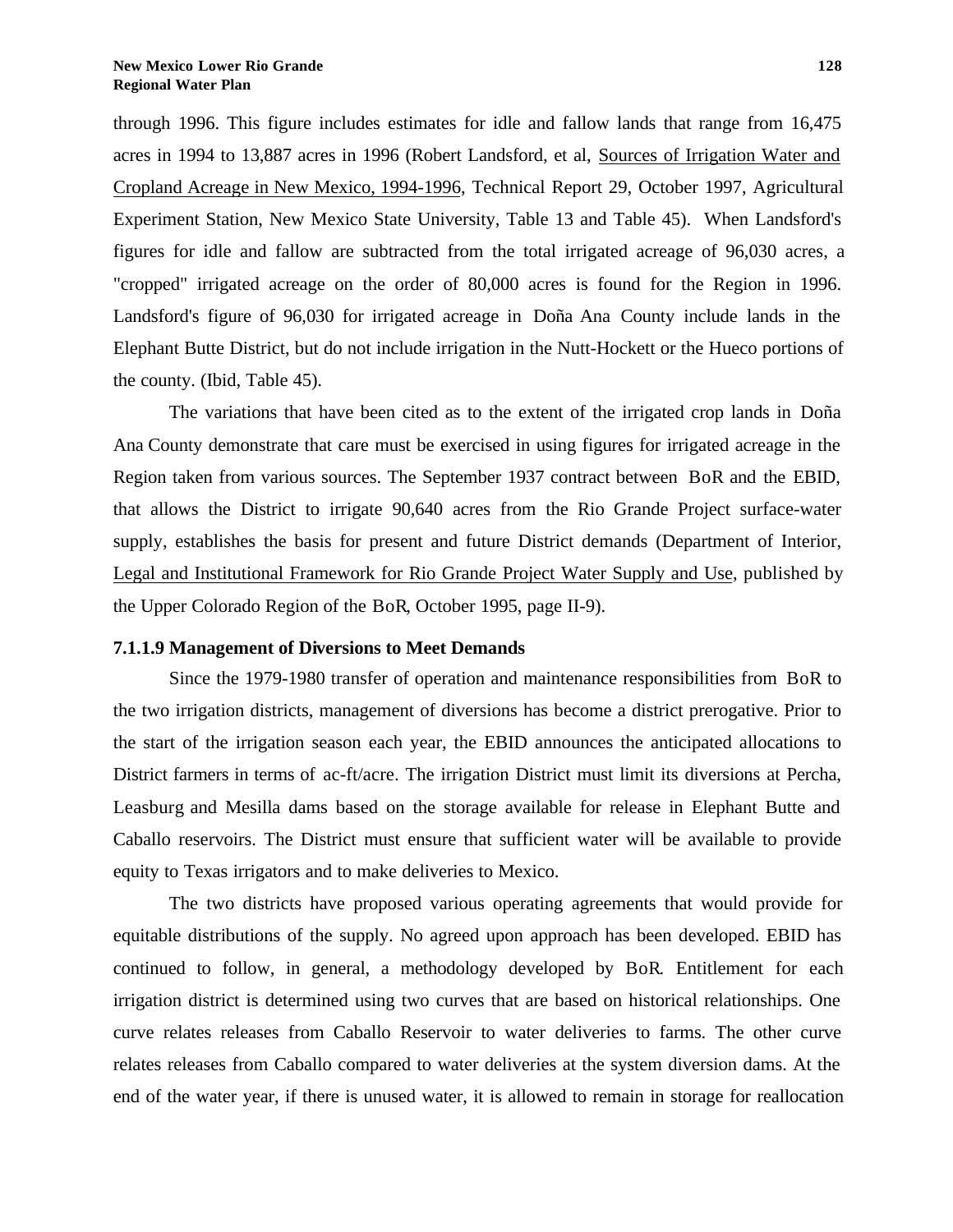the following year (Department of Interior, Legal and Institutional Framework for Rio Grande Project Water Supply and Use, published by the Upper Colorado Region of the BoR, October 1995, page IV-12).

### **7.1.1.10 Consumptive Irrigation Demand and District Farm Deliveries**

Irrigation water demands in the District are based on crop consumptive use or crop evapotranspiration. Factors that affect demand for water in the District include the cropping pattern and associated length of growing seasons, the weather (air temperature, solar radiation, and humidity), and the effective rainfall for each crop. Consumptive use estimates are available in the literature for various locations in New Mexico and for various crops (Blaney, Harry F. and Hanson, Eldon G., Consumptive Use and Water Requirements in New Mexico, Technical Report 32, New Mexico State Engineer Office, 1965; and Miyamoto, S.," Consumptive use of Irrigated Pecans", Journal of The American Horticultural Society, volume 108(5), 1983, pages 676-681). Wilson and Lucero (1997) of the State Engineer Office provide a more current estimate of 2.307 acre-feet per acre per year (ac-ft/acre/yr) for the crop-weighted consumptive flood-irrigation requirements for the EBID. (Brian Wilson and Anthony Lucero, Water Use by Categories in New Mexico Counties and River Basins, and Irrigated Acreage in 1995, Technical Report 49, New Mexico State Engineer Office, September 1997, Table 9).

The District has developed average-annual crop-specific consumptive-use figures for internal use that have not been published. (EBID, General Data and Information, October 1998, page 37). A surrogate for consumptive use is the volume of the water applied to a crop. For a full supply a farm should receive the adjudicated "duty of water".

There are irrigation system losses in making farm deliveries. The efficiency of District water deliveries is a function of the available supply; the larger the available supply the higher the farm-delivery efficiency. The District maintains data on delivery efficiency to determine means of preventing water losses. There are also "on farm" losses and incidental losses. Wilson and Lucero (Ibid.) provide an estimate of these losses (a total of 0.172 ac-ft/acre) for flood irrigation with surface on District lands as follows:

- Incidental depletion factors related to canal and lateral deliveries from the river to farm head-gates  $= 0.040$  ac-ft/acre;
- On-farm incidental depletion factors  $= 0.050$  ac-ft/acre; and
- Incidental depletion factor  $= 0.082$  ac-ft/acre.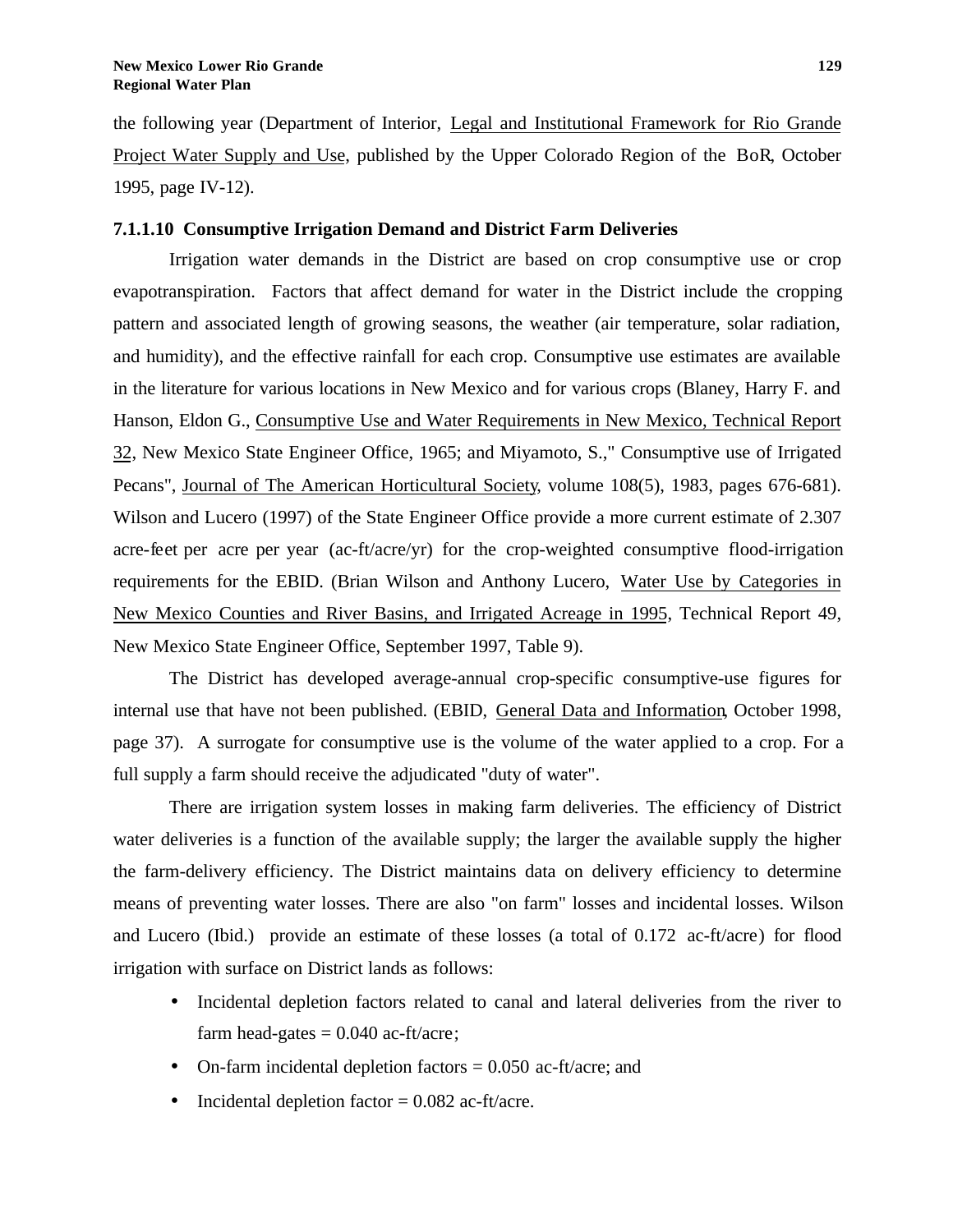In the Elephant Butte District the farm delivery requirements are a function of the crop. The cropping pattern in the District varies from year to year and has changed from cotton (74%) and alfalfa (25%) in 1947 to a broader crop distribution that now features pecans, cotton, and alfalfa each on the order of 25 percent of the cropped district lands, and vegetables at 16 percent. (EBID, General Data and Information, October 1998, page 30).

In making farm deliveries, the District does not differentiate between crops, but distributes the annual allotment pro-rata for the 90,640 acres on its Assessment Role depending on the Rio Grande Project water supply available. In 1998, each water-righted-acre was charged \$40.00 for an initial allotment of up to two ac-ft/acre (Ibid. page 24). Farmers were then allowed to purchase additional water, over their allotment for \$16.00 per acre-foot. The purchase of water in excess of the initial allotment depends upon availability. Thus the actual District deliveries to each farm vary depending on farm orders and temporary transfers of water among farmers for that year. Table 7.4 lists the actual farm allotment from 1950 to 1990 at five-year intervals.

The best guide to allowable duty of water on Rio Grande Project lands is in a February 1941 contract between the BoR and the EPCWID#1. Department of Interior, Legal and Institutional Framework for Rio Grande Project Water Supply and Use, published by the Upper Colorado Region of the BoR, October 1995, page IV-12. This contract sets the duty of water for irrigated lands transferred to municipal use at 3.5 ac-ft/acre. (Douglas R. Littlefield, Interstate Water Conflicts, Compromises, and Compacts, Ph.D. thesis, published by UMI Dissertation Services, Ann Arbor, Michigan, 1987, page 153-176).

| TABLE 7.4: SUMMARY OF THE BASIC ANNUAL WATER ALLOTMENT TO<br><b>EBID FARMERS (AC-FT/ACRE)</b> |                          |  |  |  |
|-----------------------------------------------------------------------------------------------|--------------------------|--|--|--|
| <b>YEAR</b>                                                                                   | DISTRICT WATER ALLOTMENT |  |  |  |
| 1950                                                                                          | 3.00                     |  |  |  |
| 1955                                                                                          | 0.42                     |  |  |  |
| 1960                                                                                          | 3.25                     |  |  |  |
| 1965                                                                                          | 1.85                     |  |  |  |
| 1970                                                                                          | 3.00                     |  |  |  |
| 1975                                                                                          | 3.00                     |  |  |  |
| 1980                                                                                          | 3.00                     |  |  |  |
| 1985                                                                                          | 3.00                     |  |  |  |
| 1990                                                                                          | 3.00                     |  |  |  |

# **TABLE 7.4: SUMMARY OF THE BASIC ANNUAL WATER ALLOTMENT TO**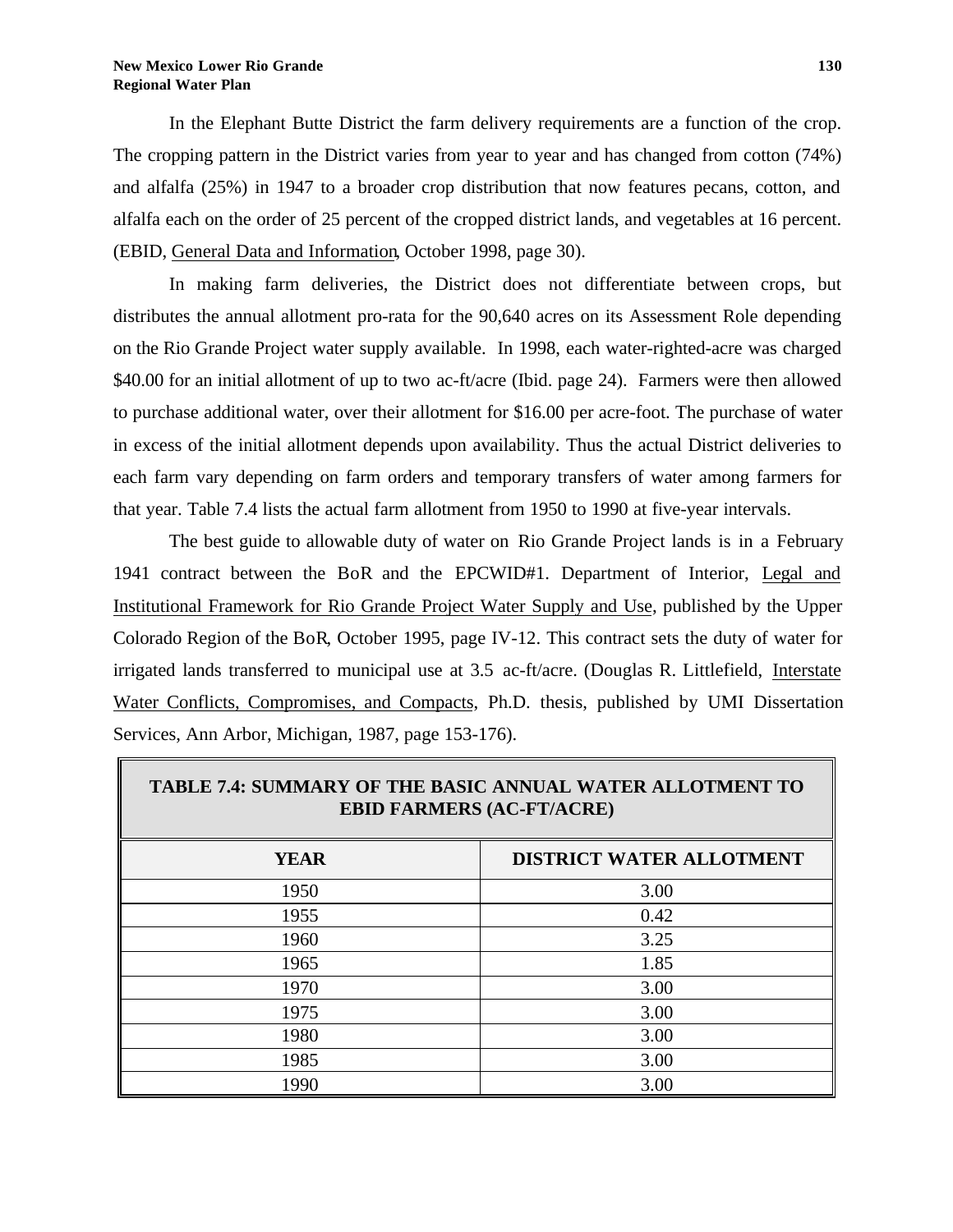#### **7.1.1.11 Environmental Demands**

Currently, there is no accurate way to determine a demand value for the environment. This is an important consideration for planning within the region and studies are currently being conducted to assess the amount of water that is used for the environment and how much will be needed in the future.

Evapotranspiration by "desired" and "undesired" riparian vegetation is implicitly included in the river efficiency (diversion/release), since it is one of the loss terms in the river. While explicit quantification of the evapotranspiration by riparian vegetation in the river reach from Caballo to the Texas state line has not been performed, some general information has been developed from research in the Middle Rio Grande. For example, Bawazir (2000) reported that a dense, monotypic saltcedar stand with shallow ground water would evapotranspires about 4.5 acft/acre/yr. Open canopy cottonwood with minimal understory and deeper ground water lost about 3 ac-ft/acre/yr. Luo (1994) used data collected by the Bureau of Reclamation at Bernardo, New Mexico to develop crop coefficients for several riparian vegetation species. She reported that saltgrass used about 2 ac-ft/acre/yr. While these provide general guides to riparian water use, it should be stressed that the evapotranspiration is dependent not only on plant species, but also canopy structure and density, and depth to ground water. In some cases, salinity will also affect evapotranspiration. Estimates of the amount of surface and ground water demand for riparian vegetation between Caballo Reservoir and the State line is estimated to vary from 25,000 to 90,000 ac-ft/yr in a full supply year, when the river runs through the entire irrigation season. However, this estimate does not constitute an appropriation of a water right.

#### **7.1.2 Ground Water Demand**

Ground water is used in all categories of demands in the region including irrigation. Irrigation represents the largest source of demand followed by municipal requirements and by small public water supplies is third place. Industrial and commercial demands ranks fourth in the Region. Each of these use-categories will be reviewed in the sections that follow. Most of the ground water demands are met by the Mesilla Valley aquifer system, but some water is taken from the Hueco Bolson and there are a large number of wells in the Jornada basin serving a variety of purposes. Michael Johnson of the NMOSE lists 40 wells in the Hueco Bolson for which his agency has records (Michael Johnson, Hydrologic Evaluation of Applications HU-153,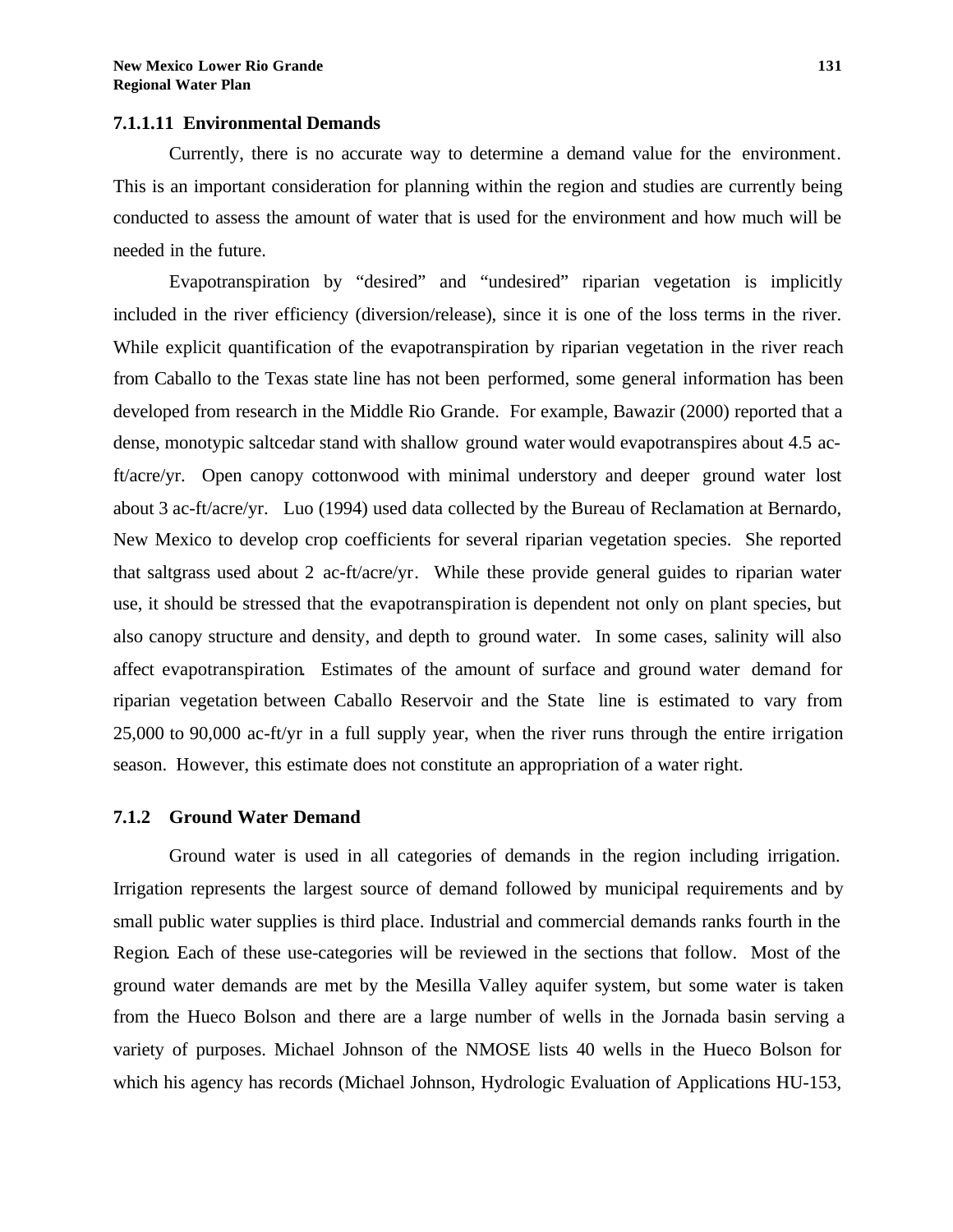HU-153-S, and HU-153-S-2 for Permit to Appropriate Ground Water in the Hueco Underground Basin, Doña Ana County, Office of the State Engineer, Technical Division Hydrology Report 00-2, July 2000, page 4). This is not the total number of wells in the Hueco Basin. Approximately 120 wells are include in the listing Hueco Basin water rights in Appendix B and the model well file in Appendix C of that report, which is a closer estimate to the total number of wells in the basin. The NMOSE WATERS database, on line in March 2001, listed 132 wells in the Jornada basin, 190 in the Hueco Basin, 118 in the Rincon Valley and 1227 in the Mesilla Valley. The SEO WATERS database lists a total of 9874 wells in the County, indicating that the actual number of wells in the Region is far larger than reported; however, the WATERS listing represents all water rights permits and applications, and therefore may include wells that have not been drilled.

## **7.2 Present Uses**

### **7.2.1 Ground Water Use Categories**

- Public Water Supply Diversions for small community and municipal water supply uses.
- Domestic Use Private domestic wells.
- Industrial Metered industrial uses, limited data available.
- Commercial Metered commercial uses.
- Irrigated Agriculture Surface and ground water diversions and depletion, taking into account return flows, categorized by type of use.
- Livestock Based on type and total number of each animal.
- Mining Sand and gravel and rock quarries.
- Power Used for cooling towers.

# **7.2.2 Water Diversions by Category of Use**

### **7.2.2.1 Public Water Supply**

Water diversions used for Public Water Supply " include all water utilities, publicly or privately owned, which have at least 15 service connections or regularly serve an average of at least 25 individuals daily at least 60 days out of the year. Water used for the irrigation of self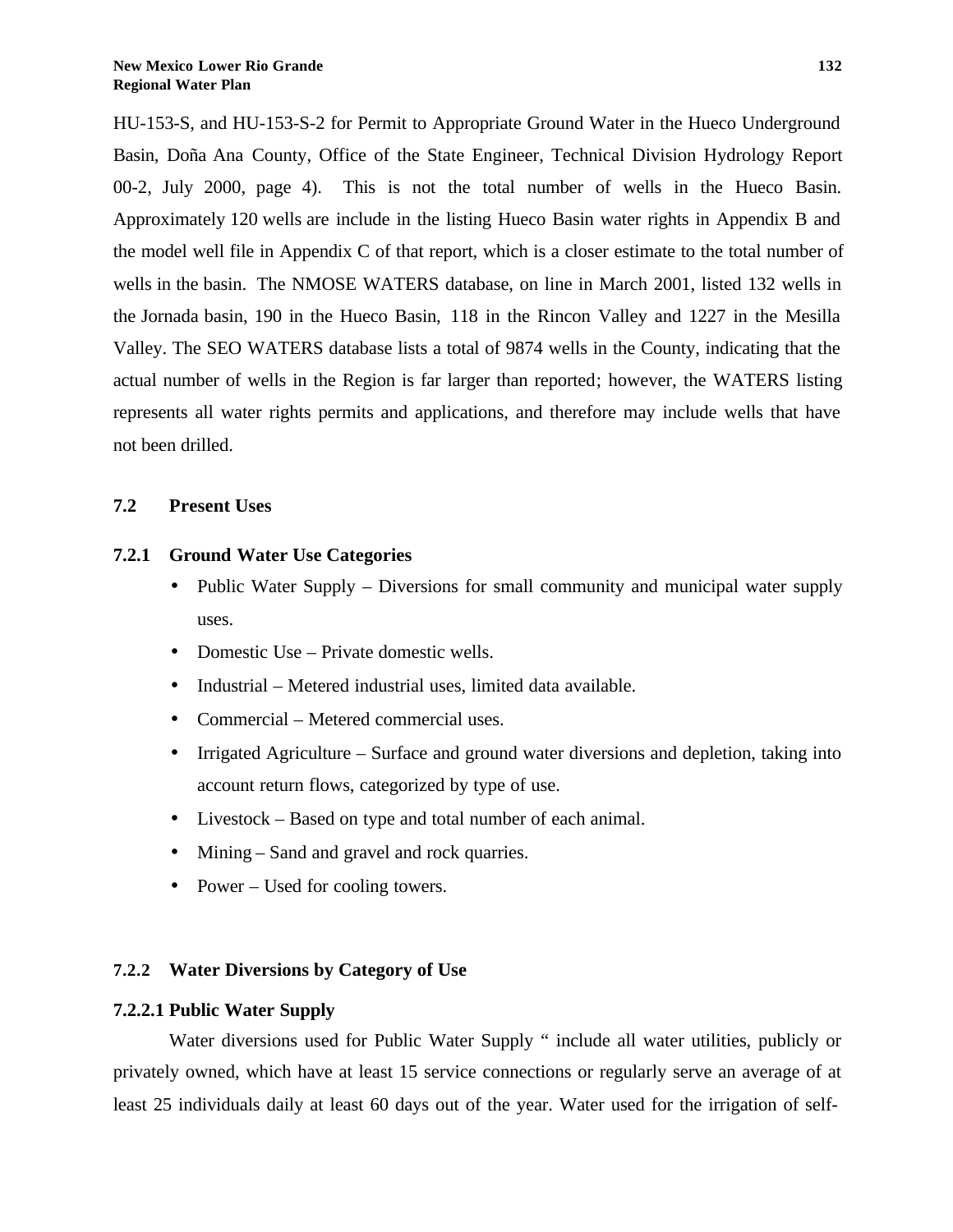supplied playing fields, golf courses and parks or to maintain the water level in ponds and lakes owned and operated by a municipality which is a public water supplier is also included in this category." This category includes small community water systems, but not individual domestic wells. Table 7.5 summarizes the water diversions used for Public Water Supply in the Planning Region.

A total of 77 public water supply systems have been identified in the Planning Region and are listed in Table 7.5. These supplies provide service to populations ranging from 25 to over 80,000 persons. These public water supplies serve a total population of more than 166,000 persons. The annual demands for the Regional public water supplies is on the order of 34,000 acft/yr. The City of Las Cruces is the largest public water supplier in the County. Table 7.5 summarizes the estimated annual ground water requirements by public water supply systems in the Planning Region. The Lake Section Water Company has a public water service, but it is not listed in Table 7.5 as there is no available information on the population served by the Company. In January 1985, Lake Section filed an application with the NMOSE to re-drill three existing wells. Lake Section claims that they have the right to use 7,500 ac-ft/yr to serve a subdivision and to provide other uses including industrial, commercial, and municipal water to the area.

| FUN 1773                                            |                                    |                        |                             |                                   |                                      |
|-----------------------------------------------------|------------------------------------|------------------------|-----------------------------|-----------------------------------|--------------------------------------|
| <b>Water Supplier</b>                               | <b>Population</b><br><b>Served</b> | <b>Usage</b><br>(GPCD) | <b>Ground</b><br>Water (AF) | <b>Total Actual</b><br>Use $(AF)$ | <b>Total Actual</b><br>Use (Gal/Day) |
| Alameda MHP                                         | 250                                | 100                    | 28.09                       | 28.09                             | 25,081                               |
| Alto de Las Flores<br><b>MDWCA</b>                  | 763                                | 98                     | 83.70                       | 83.70                             | 74,734                               |
| <b>Anthony Water</b><br>and Sanitation<br>District* | 7,700                              | 110                    | 950.31                      | 950.31                            | 848,510                              |
| <b>Baylor Canyon</b><br>Water Co-Op                 | 160                                |                        |                             |                                   |                                      |
| Berino MDWSW*                                       | 1,320                              | 131                    | 193.12                      | 193.12                            | 172,430                              |
| <b>Billy Moreno</b><br><b>Water System</b>          | 55                                 |                        |                             |                                   |                                      |
| <b>Brazito MDWCA</b>                                | 360                                | 88                     | 35.41                       | 35.41                             | 31,620                               |
| <b>Butterfield Park</b><br>MDWCA*                   | 1,350                              | 73                     | 109.91                      | 109.91                            | 98,140                               |

# **TABLE 7.5: PUBLIC WATER SUPPLY DIVERSIONS IN THE PLANNING REGION**  $F \cap D$  1005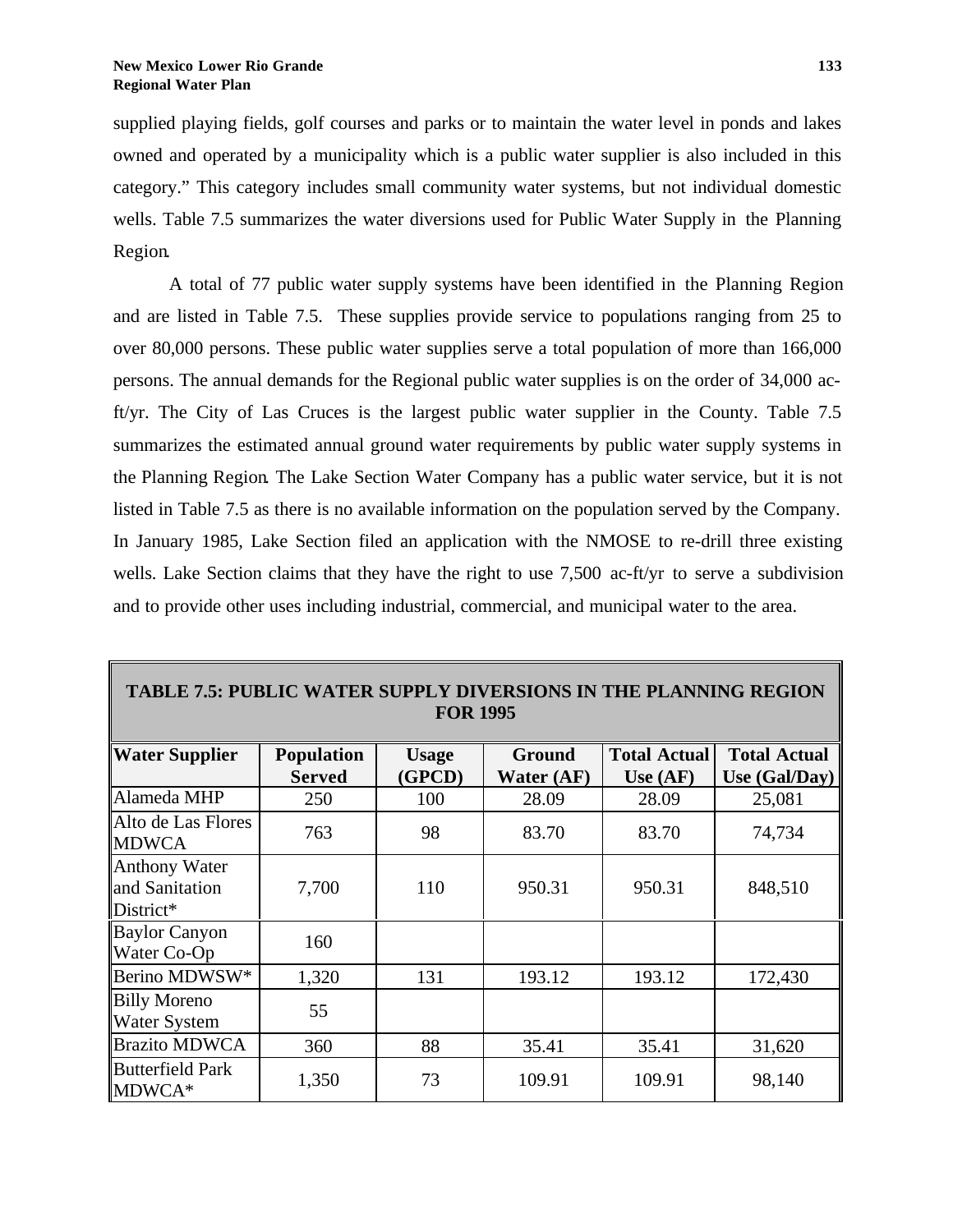| <b>TABLE 7.5: PUBLIC WATER SUPPLY DIVERSIONS IN THE PLANNING REGION</b><br><b>FOR 1995</b> |                             |                        |                             |                                   |                                      |
|--------------------------------------------------------------------------------------------|-----------------------------|------------------------|-----------------------------|-----------------------------------|--------------------------------------|
| <b>Water Supplier</b>                                                                      | Population<br><b>Served</b> | <b>Usage</b><br>(GPCD) | <b>Ground</b><br>Water (AF) | <b>Total Actual</b><br>Use $(AF)$ | <b>Total Actual</b><br>Use (Gal/Day) |
| <b>CBG</b> Water<br>Company*                                                               | 1,500                       | 93                     | 156.25                      | 156.25                            | 139,510                              |
| Chaparral Mobile<br>Home Park*                                                             | 64                          |                        |                             |                                   |                                      |
| Chaparral Water<br>System*                                                                 | 8,200                       | 128                    | 1,173.25                    | 1,173.25                          | 1,047,560                            |
| Cielo Dorado<br><b>Estates</b><br>Homeowners                                               | 238                         |                        |                             |                                   |                                      |
| <b>Country Mobile</b><br>Manor                                                             | 183                         | 68                     | 13.90                       | 13.90                             | 12,400                               |
| Covered Wagon<br><b>MHP</b>                                                                | 125                         | 116                    | 16.20                       | 16.20                             | 14,500                               |
| <b>Delara Estates</b><br><b>MDWCA</b>                                                      | 831                         | 151                    | 140.64                      | 140.64                            | 125,570                              |
| De La Te Mobile<br>Manor                                                                   | 62                          |                        |                             |                                   |                                      |
| Desert Aire<br><b>MDWCA</b>                                                                | 346                         |                        |                             |                                   |                                      |
| <b>Desert Sands</b><br>MDWCA*                                                              | 1,500                       | 109                    | 182.52                      | 182.52                            | 162,970                              |
| Doña Ana<br><b>MDWCA</b>                                                                   | 9,471                       | 127                    | 1,344.38                    | 1,344.38                          | 1,200,360                            |
| El Patio Mobile<br>Home Park #2                                                            | 125                         |                        |                             |                                   |                                      |
| <b>Fairview Estates</b><br><b>Water System</b>                                             | 120                         | 154                    | 20.69                       | 20.69                             | 18,470                               |
| Ft Seldon Water<br>Company*                                                                | 800                         | 164                    | 147.10                      | 147.10                            | 131,300                              |
| Garfield MDWCA                                                                             | 1,740                       | 96                     | 186.60                      | 186.60                            | 166,600                              |
| Hacienda Acres<br><b>Water System</b>                                                      | 2,174                       | 174                    | 424.00                      | 424.00                            | 379,000                              |
| Hamula Mobile<br>Home Park*                                                                | 100                         | 121                    | 13.55                       | 13.55                             | 12,100                               |
| Hangar Lake<br>Water System                                                                | 165                         |                        |                             |                                   |                                      |
| <b>Hatch Water</b><br>Supply System                                                        | 1,868                       | 122                    | 254.62                      | 254.62                            | 227,340                              |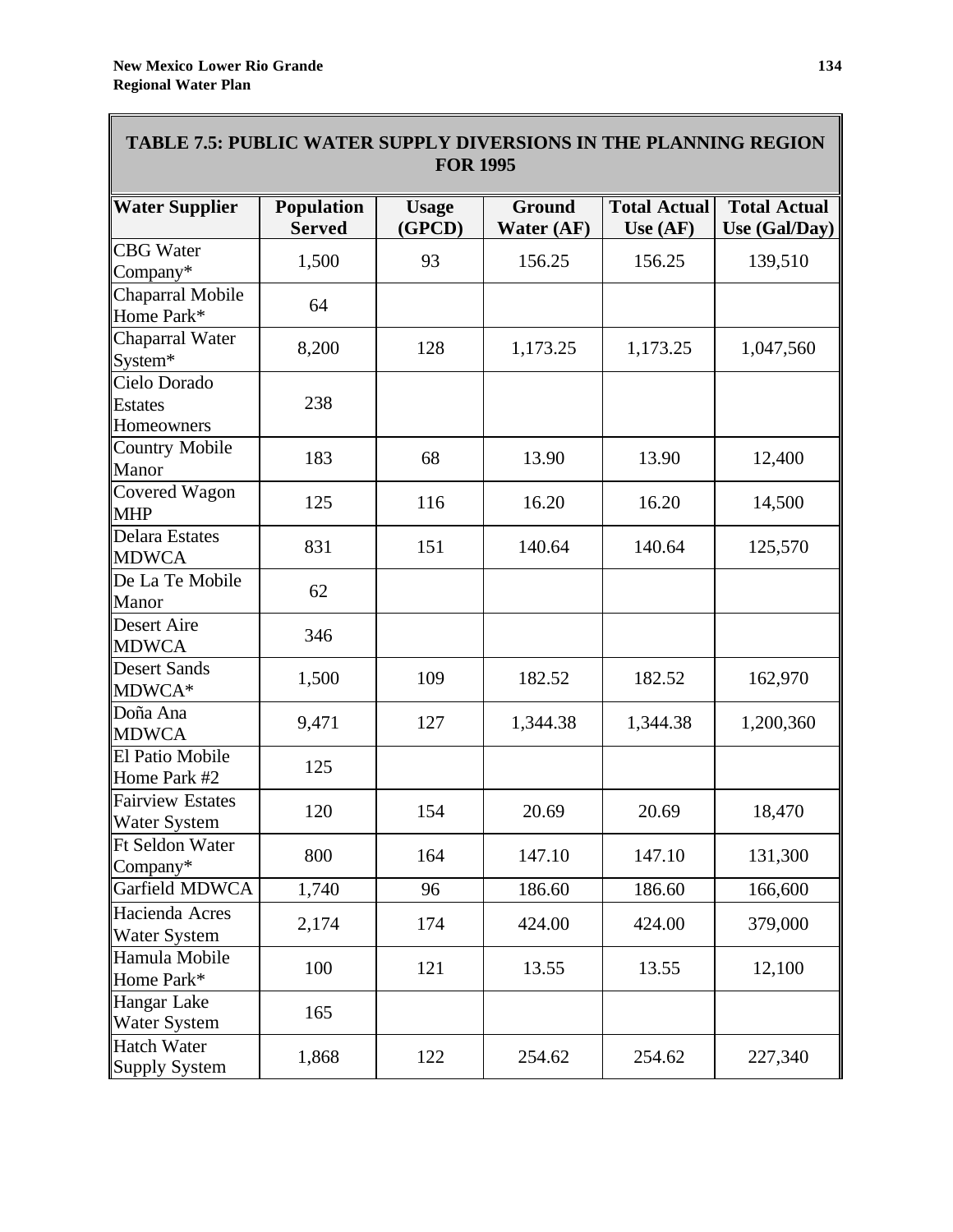| <b>TABLE 7.5: PUBLIC WATER SUPPLY DIVERSIONS IN THE PLANNING REGION</b><br><b>FOR 1995</b> |                                    |                        |                             |                                   |                                      |
|--------------------------------------------------------------------------------------------|------------------------------------|------------------------|-----------------------------|-----------------------------------|--------------------------------------|
| <b>Water Supplier</b>                                                                      | <b>Population</b><br><b>Served</b> | <b>Usage</b><br>(GPCD) | <b>Ground</b><br>Water (AF) | <b>Total Actual</b><br>Use $(AF)$ | <b>Total Actual</b><br>Use (Gal/Day) |
| <b>Holly Gardens</b><br><b>MHP</b>                                                         | 233                                | 136                    | 35.40                       | 35.40                             | 31,600                               |
| Johnson, Floyd-<br><b>MHP</b>                                                              | 250                                | 121                    | 33.86                       | 33.86                             | 30,230                               |
| Jornada MDWUA                                                                              |                                    |                        |                             |                                   |                                      |
| La Mesa MDWCA                                                                              | 450                                | 86                     | 43.15                       | 43.15                             | 38,530                               |
| La Quinta Water<br>Company                                                                 | 235                                | 144                    | 37.94                       | 37.94                             | 33,880                               |
| Las Alturas Estates                                                                        | 746                                | 255                    | 213.48                      | 213.48                            | 190,610                              |
| Las Cruces Mobile<br>Home Park                                                             | 220                                |                        |                             |                                   |                                      |
| Las Cruces<br>Municipal Water<br>System*                                                   | 74,300                             | 251 **                 | 20,897                      | 20,897                            | 18,658,000                           |
| Leasburg<br><b>MDWCA</b>                                                                   | 636                                | 106                    | 75.28                       | 75.28                             | 67,220                               |
| Madrid Mobile<br>Home Park                                                                 | 23                                 |                        |                             |                                   |                                      |
| Mesa<br>Development<br>Center                                                              | 819                                | 126                    | 115.31                      | 115.31                            | 102,960                              |
| Mesa Mobile<br>Manor                                                                       | 200                                |                        |                             |                                   |                                      |
| Mesilla Park<br><b>Manor Water</b><br>System                                               | 1,029                              | 202                    | 232.39                      | 232.39                            | 207,500                              |
| Mesilla Water<br>System                                                                    | 2,191                              | 96                     | 235.53                      | 235.53                            | 210,300                              |
| Mesquite<br>MDWCA*                                                                         | 3,389                              | 203                    | 770.43                      | 770.43                            | 687,900                              |
| Millers Mobile<br>Manor                                                                    | 98                                 |                        |                             |                                   |                                      |
| Moongate Water<br>System                                                                   | 6,000                              | 131                    | 883.17                      | 883.17                            | 788,560                              |
| Mountain View<br><b>MDWCA</b>                                                              | 750                                | 132                    | 111.26                      | 111.26                            | 99,341                               |
| NASA-Johnson<br>Space Center                                                               | 1,000                              |                        |                             |                                   |                                      |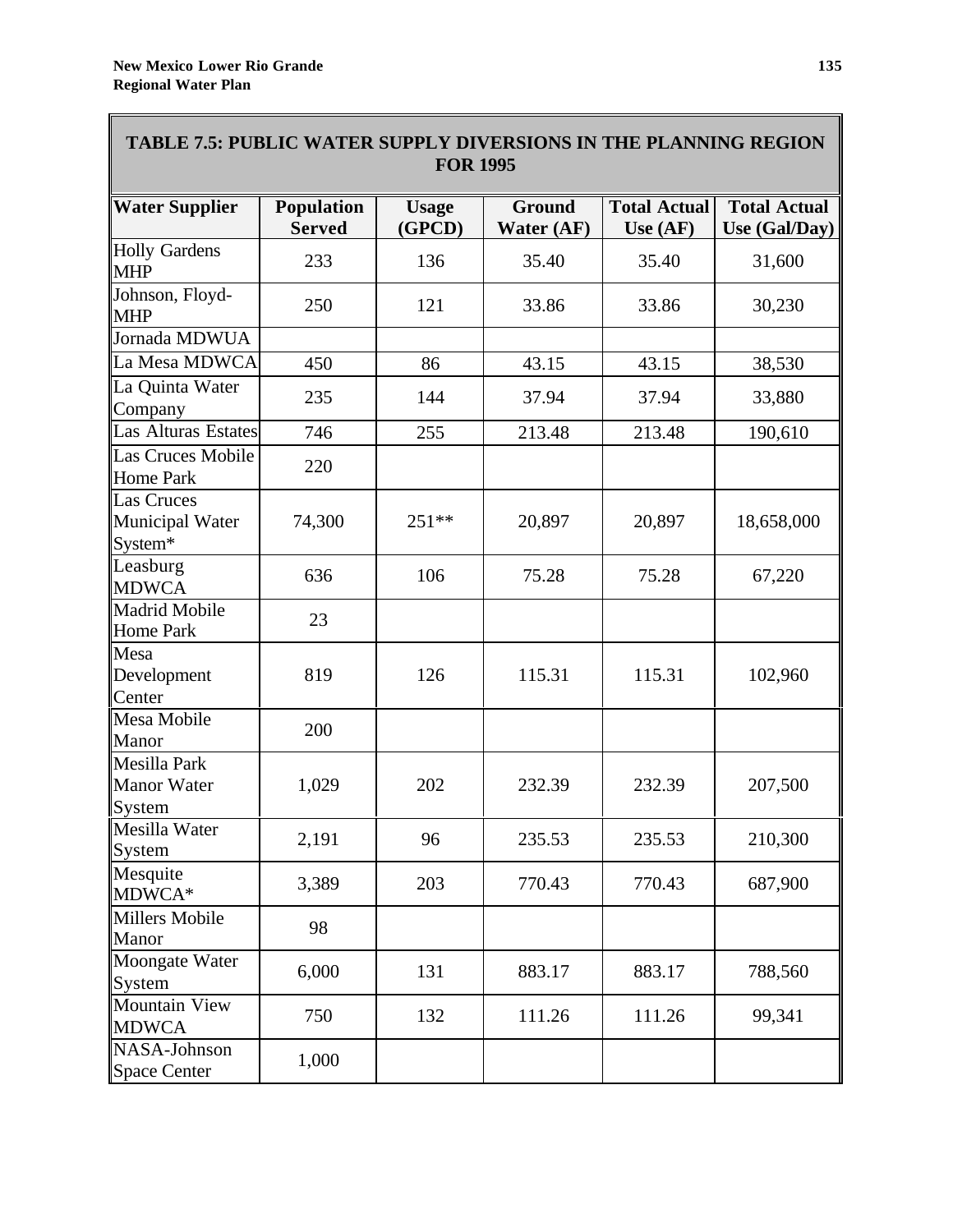| TABLE 7.5: PUBLIC WATER SUPPLY DIVERSIONS IN THE PLANNING REGION<br><b>FOR 1995</b> |                                    |                        |                             |                                   |                                      |
|-------------------------------------------------------------------------------------|------------------------------------|------------------------|-----------------------------|-----------------------------------|--------------------------------------|
| <b>Water Supplier</b>                                                               | <b>Population</b><br><b>Served</b> | <b>Usage</b><br>(GPCD) | <b>Ground</b><br>Water (AF) | <b>Total Actual</b><br>Use $(AF)$ | <b>Total Actual</b><br>Use (Gal/Day) |
| Northwood Mobile<br>Home Park                                                       | 350                                |                        |                             |                                   |                                      |
| Organ MDWSCA                                                                        | 567                                | 93                     | 59.13                       | 59.13                             | 52,800                               |
| Picacho Hills<br><b>Water System</b>                                                | 650                                | 846**                  | 616.23                      | 616.23                            | 550,220                              |
| Picacho MDWCA                                                                       | 1,000                              | 118                    | 131.89                      | 131.89                            | 117,760                              |
| Raasaf Hills Water<br>System                                                        | 105                                | 180                    | 21.22                       | 21.22                             | 18,950                               |
| Rancho Vista<br><b>MHP</b>                                                          | 120                                | 118                    | 15.90                       | 15.90                             | 14,200                               |
| <b>Rincon Water</b><br>Consumers Co-Op                                              | 450                                | 105                    | 53.07                       | 53.07                             | 47,380                               |
| <b>San Andres Estates</b><br>Water System                                           | 868                                | 155                    | 150.78                      | 150.78                            | 134,630                              |
| Santa Teresa<br>Water System                                                        | 2,400                              | $1,112**$              | 2,988.68                    | 2,988.68                          | 2,668,520                            |
| Shangri-La Mobile<br>Village                                                        | 460                                |                        |                             |                                   |                                      |
| Silver Spur MHP                                                                     | 148                                | 119                    | 19.77                       | 19.77                             | 17,650                               |
| Skoshi Mobile<br>Home Park                                                          | 151                                | 101                    | 17.14                       | 17.14                             | 15,300                               |
| St John's MHP                                                                       | 485                                | 132                    | 71.93                       | 71.93                             | 64,220                               |
| <b>Summer Wind</b><br><b>Estates</b>                                                | 689                                |                        |                             |                                   |                                      |
| Sun Garden<br>Mobile Home Park                                                      | 600                                |                        |                             |                                   |                                      |
| <b>Sunland Park</b><br><b>Water System</b>                                          | 9,331                              | 94                     | 985.36                      | 985.36                            | 879,800                              |
| Talavera Water<br>$Co-Op$                                                           | 70                                 | 114                    | 8.95                        | 8.95                              | 7,990                                |
| Triple J Mobile<br>Home Park                                                        | 91                                 |                        |                             |                                   |                                      |
| University Estates                                                                  | 2,720                              | 218                    | 664.54                      | 664.54                            | 593,350                              |
| Vado MDWCA                                                                          | 300                                |                        |                             |                                   |                                      |
| Val Verde Mobile<br>Home Park*                                                      | 300                                | 87                     | 29.15                       | 29.15                             | 26,030                               |
| Valle del Rio<br>Water System                                                       | 225                                | 202                    | 50.91                       | 50.91                             | 45,460                               |

# **TABLE 7.5: PUBLIC WATER SUPPLY DIVERSIONS IN THE PLANNING REGION**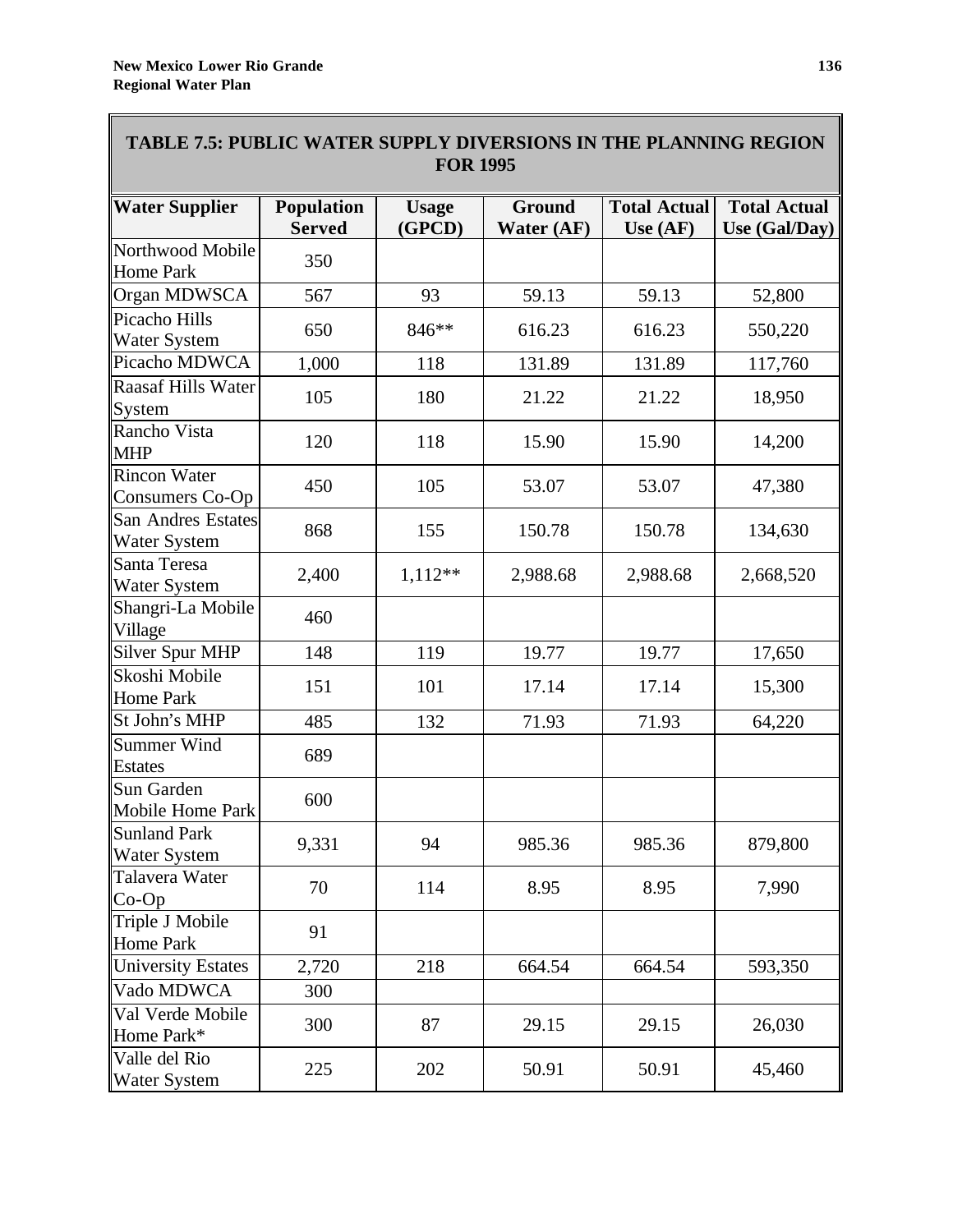| <b>TABLE 7.5: PUBLIC WATER SUPPLY DIVERSIONS IN THE PLANNING REGION</b><br><b>FOR 1995</b> |                                    |                        |                             |                                   |                                        |
|--------------------------------------------------------------------------------------------|------------------------------------|------------------------|-----------------------------|-----------------------------------|----------------------------------------|
| <b>Water Supplier</b>                                                                      | <b>Population</b><br><b>Served</b> | <b>Usage</b><br>(GPCD) | <b>Ground</b><br>Water (AF) | <b>Total Actual</b><br>Use $(AF)$ | <b>Total Actual</b><br>Use $(Gal/Day)$ |
| Villa del Sol<br>Mobile Home Park                                                          | 500                                |                        |                             |                                   |                                        |
| Vista Real MHP                                                                             | 100                                | 143                    | 15.99                       | 15.99                             | 14,280                                 |
| <b>West Mesa Water</b><br>System                                                           | 850                                |                        |                             |                                   |                                        |
| <b>White Sands</b><br><b>Missile Range</b>                                                 | 2,450                              | $797**$                | 2,186.78                    | 2,186.78                          | 1,952,520                              |
| Winterhaven Co-<br>Op                                                                      | 144                                |                        |                             |                                   |                                        |
| <b>Totals</b>                                                                              | 165,963                            | 182                    | 33,758                      | 33,758                            | 33,255,886                             |

\* Responded to recent survey.

\*\* Includes water used for irrigation of public golfcourse(s).

#### **7.2.2.2 Domestic Wells**

A domestic well may serve a single family home or a multiple housing unit as long as the total annual demand does not exceed 3 ac-ft. If more than 25 occupants are served, the supply would be classified as a public water system. Water from domestic wells typically is used for normal household purposes such as drinking, food preparation, bathing, washing clothes and dishes, flushing toilets and watering lawns and gardens. This use also includes water used by that segment of the population that is served by very small groups of houses for which reliable population and water-use data are unavailable. In the valley areas in the Region, some homeowners served by a public water supply system also may have shallow wells used to irrigate lawns and gardens.

Approximately 8,813 persons are served by an individual domestic well in Doña Ana County. This figure is estimated on the basis of the difference between the number of people served by public supplies and the population of the County. The number of private wells that produce 3 ac-ft/yr or less is unknown, but it is believed to be very large (probably in excess of 6,000 wells). The NMOSE WATERS database gives the number of domestic wells as 5,692. Not all of the private wells are in current use for domestic purposes. Some rural landowners do have small orchards or other private (non-commercial) crops. Typically, the per-capita consumption is substantially lower than urban usage, because the landscaping component is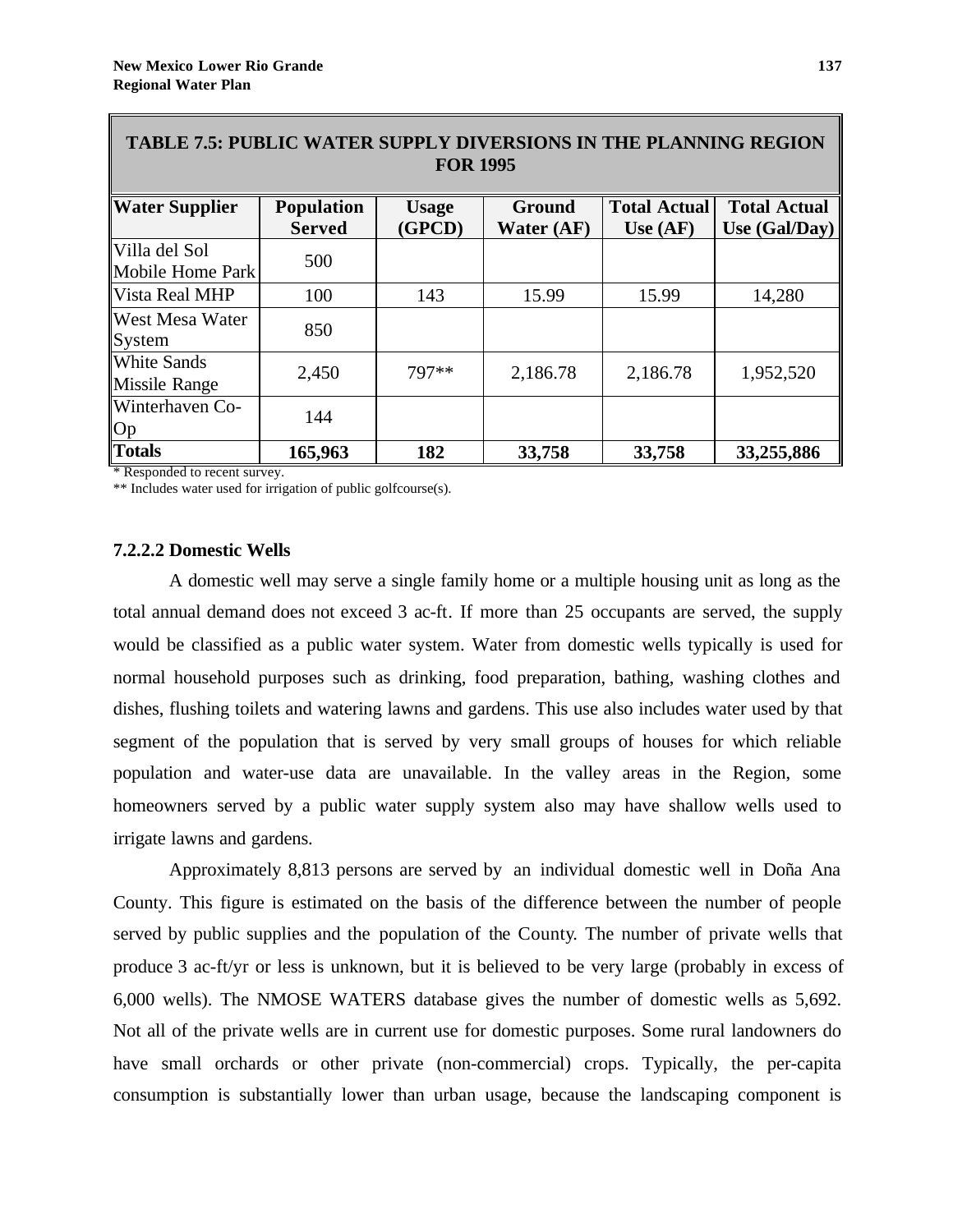minimal to non-existent. The per-capita consumption for a domestic well (typically located in a rural setting) is assumed to be on the order of 90 to100 gallons per day per person. Wilson and Lucero (1997) report that domestic wells withdraw 1538 ac-ft of ground water per year.

Domestic well uses include residences which may be single family homes or multiple housing units with less than 25 occupants, where water is used for normal household purposes such as drinking, food preparation, bathing, washing clothes and dishes, flushing toilets and watering lawns and gardens. This use also includes water used by that segment of the population that is served by small community water systems for which reliable population and water use data are unavailable. Table 7.6 summarizes the water diversions used for Domestic Well Water Supply in Doña Ana County.

| TABLE 7.6: DOMESTIC WELL WATER SUPPLY DIVERSIONS DOÑA ANA<br><b>COUNTY FOR 1995</b> |                                    |                              |                      |                                |  |
|-------------------------------------------------------------------------------------|------------------------------------|------------------------------|----------------------|--------------------------------|--|
| <b>Water Supplier</b>                                                               | <b>Population</b><br><b>Served</b> | Gal/Capita/day<br>(GPCD) Use | Ground<br>Water (AF) | <b>Total Diversion</b><br>(AF) |  |
| Domestic Wells                                                                      | 8,813                              | 100                          | 987                  | 987                            |  |
| <b>Totals</b>                                                                       | 8,813                              | 100                          | 987                  | 987                            |  |

### **7.2.2.3 Industrial**

Essentially all the Regional industrial, self-supplied water demand is met by diversions from ground water. Wilson and Lucero (1997) give Regional industrial demand as 2981 ac-ft/yr. Table 7.7 summarizes the industrial uses in the Planning Region lists demands of just over 160 ac-ft/yr. Some industrial demand may be listed with commercial use in the County. The NMOSE WATERS database identifies 25 industrial wells. Table 7.7 summarizes the water diversions used for Industrial use in the Planning Region.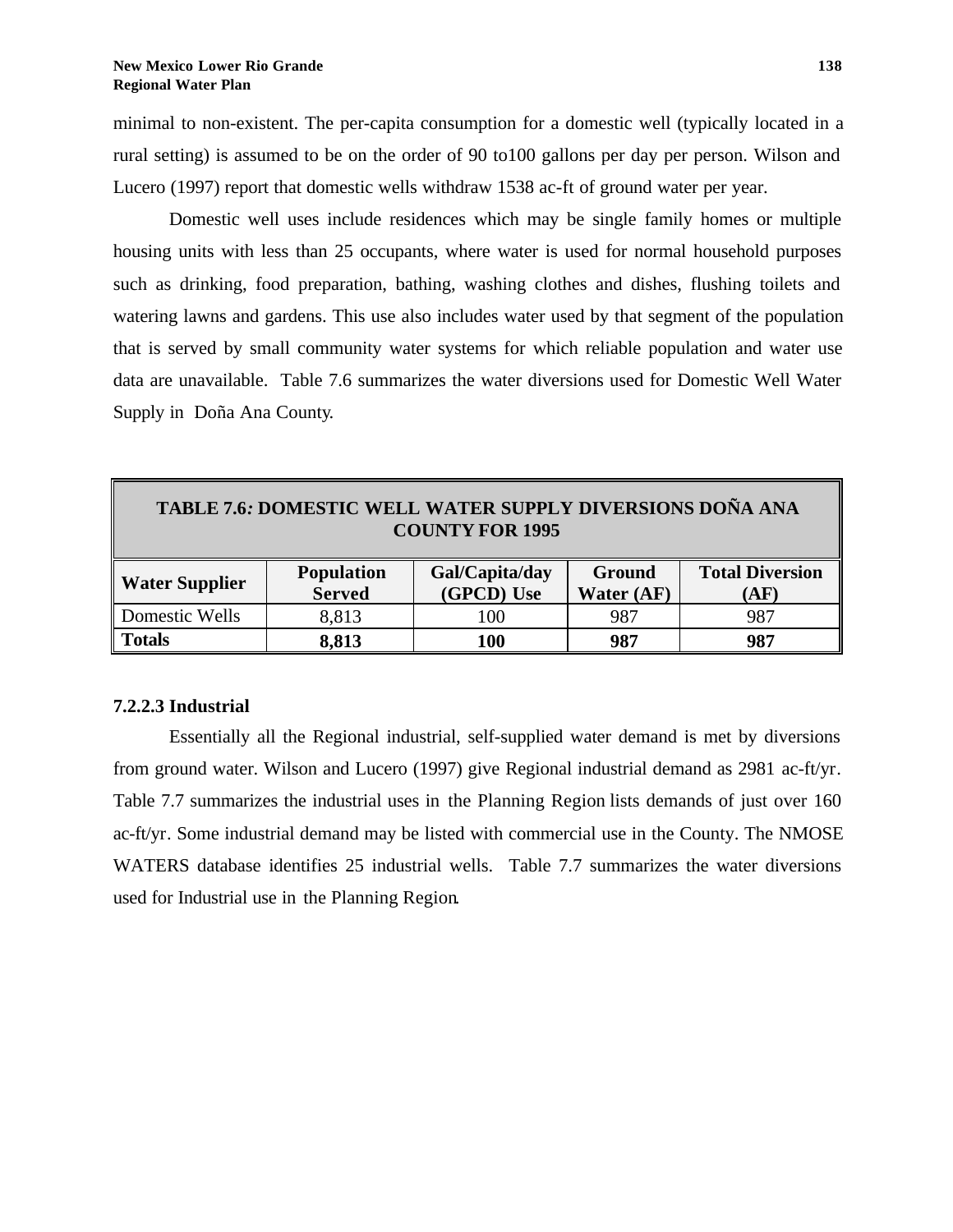| <b>TABLE 7.7: INDUSTRIAL USE DIVERSIONS IN THE PLANNING REGION FOR 1995</b> |                       |                |  |  |  |
|-----------------------------------------------------------------------------|-----------------------|----------------|--|--|--|
| <b>User</b>                                                                 | <b>Classification</b> | Diversion (AF) |  |  |  |
| Biad $L$ – Chile Processing                                                 | Ground water          | 34.37          |  |  |  |
| Biad $L$ – Chile Processing                                                 | Ground water          | 15.99          |  |  |  |
| $Biad L - Sweet Potato Plant$                                               | Ground water          | 3.71           |  |  |  |
| El Paso $NG - A$ fton Station                                               | Ground water          | 0.57           |  |  |  |
| Jurado Farms – Chile Processing                                             | Ground water          | 19.26          |  |  |  |
| NMSHD – Highway Construction                                                | Ground water          | 2.00           |  |  |  |
| Sun Vineyards                                                               | Ground water          | 0.44           |  |  |  |
| <b>Valley Rendering Company</b>                                             | Ground water          | 0.94           |  |  |  |
| <b>Total</b>                                                                |                       | 77.28          |  |  |  |

### **7.2.2.4 Commercial**

Commercial uses within the Planning Region include institutions, business, campgrounds, picnic areas and visitor centers. Recreational uses (e.g., golf courses and RV parks) are also included. Wilson and Lucero (1997) give the demand for self-supplied commercial water users in Doña Ana County at 3385 ac-ft/yr from ground water. The total for industrial and commercial uses in Doña Ana County listed by Wilson and Lucero (1997) is 6,366 ac-ft/yr. Table 7.8 summarizes the water diversions used for self-supplied commercial use in the Planning Region. The total ground water demand for industrial and commercial uses give in Tables 7.8 and 7.9 exceeds the total for the two given by Wilson and Lucero. It is possible that water uses listed in commercial in Table 7.8 should have been listed as an agricultural or an industrial use. The NMOSE WATERS database lists 219 commercial wells in the County. Table 7.8 summarizes the water diversions used for commercial use in the Planning Region.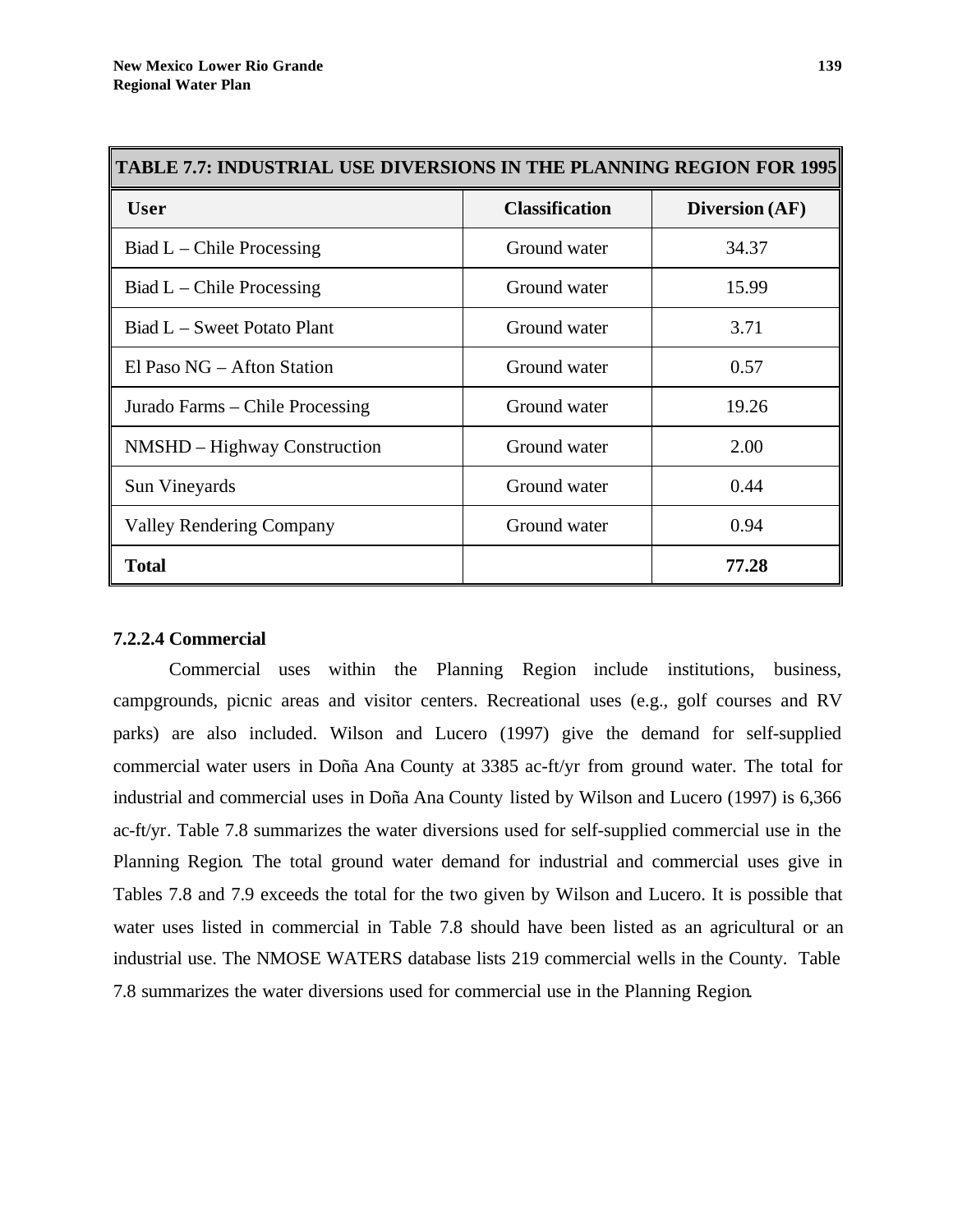# **TABLE 7.8: COMMERCIAL USE DIVERSIONS IN DOÑA ANA COUNTY FOR 1995**

| <b>User</b>                             | <b>Classification</b> | Diversion $(AF)^{1, 2}$ |
|-----------------------------------------|-----------------------|-------------------------|
| <b>Aldershot Nursery</b>                | <b>Ground Water</b>   | 90.00                   |
| Alta Vista School-Anthony               | Ground Water          | 1.00                    |
| Alvarez Pablo S.                        | <b>Ground Water</b>   | 1.10                    |
| <b>Alvarez Ramon</b>                    | Ground Water          | 0.56                    |
| <b>Anthony Cemetery Association</b>     | <b>Ground Water</b>   | 12.50                   |
| <b>Anthony Country Club</b>             | <b>Ground Water</b>   | 153.91                  |
| <b>Anthony Fire Dept</b>                | <b>Ground Water</b>   | 0.50                    |
| Anthony Port of Entry                   | Ground Water          | 0.50                    |
| <b>Anthony Public Schools</b>           | <b>Ground Water</b>   | 30.00                   |
| <b>Aquirre and Dripping Springs</b>     | <b>Ground Water</b>   | 0.68                    |
| <b>Benavidez Jose</b>                   | <b>Ground Water</b>   | 0.82                    |
| <b>Best RV Park - Las Cruces</b>        | Ground Water          | 2.00                    |
| <b>Biad Victor</b>                      | <b>Ground Water</b>   | 0.67                    |
| Black C.O. - Greenhouse                 | <b>Ground Water</b>   | 0.23                    |
| <b>Bureau of Land Management</b>        | Ground Water          | 0.05                    |
| <b>Burns Lake Soccer Field</b>          | <b>Ground Water</b>   | 30.51                   |
| Burris G. W. - Truck Stop               | <b>Ground Water</b>   | 0.15                    |
| Chaparral Van Lines                     | Ground Water          | 0.08                    |
| Chope's Bar and Café                    | <b>Ground Water</b>   | 1.00                    |
| Coachlight Inn & Restaurant- Las Cruces | <b>Ground Water</b>   | 3.00                    |
| <b>Crowder Land Investment</b>          | <b>Ground Water</b>   | 1.00                    |
| Dean Harry                              | <b>Ground Water</b>   | 0.09                    |
| Doña Ana County-La Union Park           | Ground Water          | 3.33                    |
| Doña Ana County                         | <b>Ground Water</b>   | 1.00                    |
| Doña Ana County                         | <b>Ground Water</b>   | 2.99                    |
| Dos Lagos Golf Course                   | <b>Ground Water</b>   | 506.20                  |
| Gadsden ISD -Gadsden Jr. High School    | Ground Water          | 30.03                   |
| H & H Wholesale Nursery                 | Ground Water          | 126.71                  |
| Heil Pump Sales & Service               | Ground Water          | 1.16                    |
| <b>HIC</b> Liquidation                  | Ground Water          | 0.39                    |
| Holy Cross Church                       | <b>Ground Water</b>   | 0.94                    |
| Isidro Pena DBA Fruitland - Nursery     | Ground Water          | 0.34                    |
| Kingdom Hall of Jehovah                 | Ground Water          | 0.94                    |
| La Cueva Picnic Area                    | Ground Water          | 0.20                    |
| La Mesa Baptist Church                  | <b>Ground Water</b>   | 2.87                    |
| La Mesa Fire Department                 | Ground Water          | 0.20                    |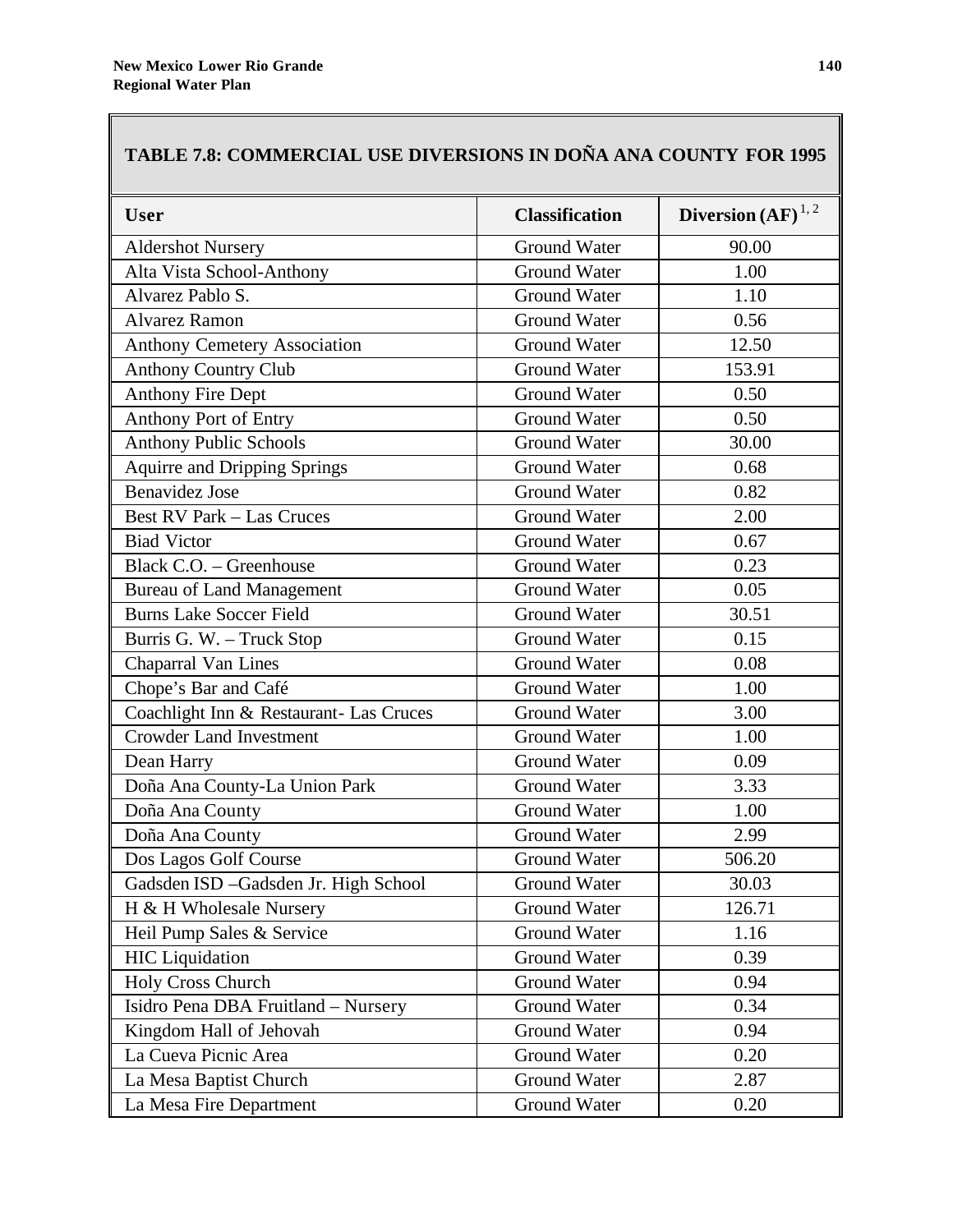# **TABLE 7.8: COMMERCIAL USE DIVERSIONS IN DOÑA ANA COUNTY FOR 1995**

| <b>User</b>                               | <b>Classification</b> | Diversion $(AF)^{1, 2}$ |
|-------------------------------------------|-----------------------|-------------------------|
| La Union Park-Doña Ana                    | Ground Water          | 3.33                    |
| Las Cruces Country Club                   | <b>Ground Water</b>   | 477.65                  |
| Las Cruces School District 2 - Mayfield   | <b>Ground Water</b>   | 55.31                   |
| Las Cruces School District-Vista Middle   | Ground Water          | 28.91                   |
| Lazy E Chevron & Café - Fairacres         | <b>Ground Water</b>   | 1.00                    |
| Leasburg Dam State Park                   | <b>Ground Water</b>   | 1.13                    |
| Lindbeck, L.B. - RV Park                  | <b>Ground Water</b>   | 2.65                    |
| Masson Alex - Greenhouse                  | <b>Ground Water</b>   | 60.64                   |
| Masson Alex - Greenhouse                  | Ground Water          | 179.18                  |
| McKee John - Veterinarian                 | <b>Ground Water</b>   | 0.95                    |
| Memory Gardens of the Valley              | <b>Ground Water</b>   | 67.78                   |
| Mesilla Valley Christian                  | <b>Ground Water</b>   | 4.88                    |
| <b>Miscellaneous Businesses</b>           | <b>Ground Water</b>   | 20.00                   |
| Mosley Rudy                               | <b>Ground Water</b>   | 0.63                    |
| Mt. Shadows Health Care                   | Ground Water          | 5.21                    |
| NASA-Johnson Space Center                 | <b>Ground Water</b>   | 154.46                  |
| New Covenant Fellowship                   | Ground Water          | 0.66                    |
| New Mexico Beverage Company               | <b>Ground Water</b>   | 0.26                    |
| New Mexico State University               | <b>Ground Water</b>   | 48.19                   |
| New Mexico State University               | Ground Water          | 2,407.24                |
| New Mexico State University -Ag. Research | <b>Ground Water</b>   | 1.57                    |
| NMSHD-Anthony Patrol                      | <b>Ground Water</b>   | 0.41                    |
| <b>NMSHD-Anthony Rest Area</b>            | Ground Water          | 2.00                    |
| NMSHD-Ft. Seldon Rest Areas               | <b>Ground Water</b>   | 4.00                    |
| Nu-Mex Landfill-Camino Real Investment    | <b>Ground Water</b>   | 35.96                   |
| Picacho Hills Golf Course                 | Ground Water          | 381.00                  |
| <b>Premier Distributing</b>               | Ground Water          | 4.67                    |
| Rancho Mesilla                            | Ground Water          | 0.10                    |
| Santa Teresa Golf Course                  | <b>Ground Water</b>   | 1,296.41                |
| Servi-Gas                                 | <b>Ground Water</b>   | 0.12                    |
| Sierra International                      | <b>Ground Water</b>   | 0.92                    |
| Sierra Wholesale Growers-Greenhouse       | <b>Ground Water</b>   | 6.84                    |
| Slide-A-Ride                              | Ground Water          | 10.25                   |
| Smith & Aguirre Construction              | Ground Water          | 0.94                    |
| Smokehouse BBQ - Fairacres                | Ground Water          | 2.00                    |
| South Valley Fire Department              | Ground Water          | 2.69                    |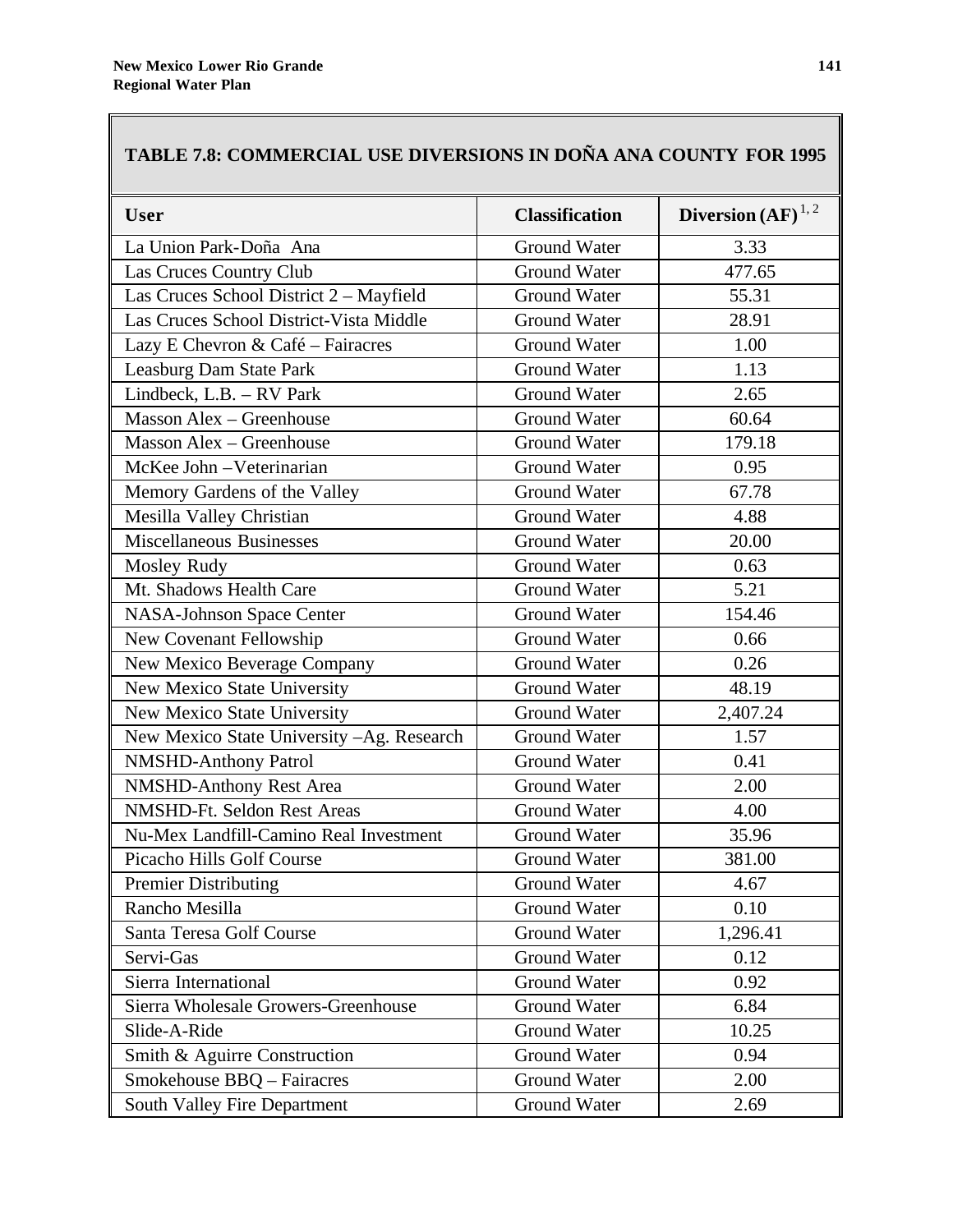| <b>TABLE 7.8: COMMERCIAL USE DIVERSIONS IN DOÑA ANA COUNTY FOR 1995</b> |                       |                         |
|-------------------------------------------------------------------------|-----------------------|-------------------------|
| <b>User</b>                                                             | <b>Classification</b> | Diversion $(AF)^{1, 2}$ |
| Sun Investments                                                         | Ground Water          | 0.35                    |
| <b>Sunland Park Race Track</b>                                          | Ground Water          | 100.00                  |
| Swaagstra Bert – Workshop                                               | Ground Water          | 0.59                    |
| Tabachin Inc.                                                           | Ground Water          | 3.90                    |
| Vado Camping Resort – Mesquite                                          | Ground Water          | 15.22                   |
| Vinton Congr of Jehovah's Witness                                       | Ground Water          | 0.50                    |
| Vista Mid-High School                                                   | Ground Water          | 28.91                   |
| <b>Western Communications</b>                                           | Ground Water          | 0.14                    |
| Woodmen of the World                                                    | Ground Water          | 0.58                    |
| <b>TOTAL</b>                                                            |                       | 6,427.78                |

<sup>1</sup> Commercial use of surface-water diversion (EBID) is for golf course irrigation.

 $2$  Total diversion includes 131 ac-ft surface-water diversion for Anthony Country Club.

### **7.2.2.5 Irrigated Agriculture**

Ground water is used to process agricultural products, to clean facilities and to provide cooling water. Ground water is also used in the County for crop irrigation. The NMOSE WATERS database lists 1,738 as the number of wells used for irrigation. There are three types of irrigation wells in the County:

- 1) Those wells that provide supplemental water to Elephant Irrigation District lands during years when a full surface supply is not provided. During the drought years of the 1950's and 1960's there were a very large number of supplemental wells drilled. Many of these wells may no longer be in service.
- 2) Those wells that are in current use to provide additional irrigation water beyond that available from the EBID, even in years of full supply. Farmers using a combination of ground or surface water are those cultivating alfalfa and pecans. Other crops, such as vegetables, may require irrigation when EBID is not delivering water, or require water more quickly than EBID can deliver it. Ground water is used in these instances. All drip irrigation in the District is supplied by ground water.
- 3) Those wells that are used for crops where ground water is the only source of supply.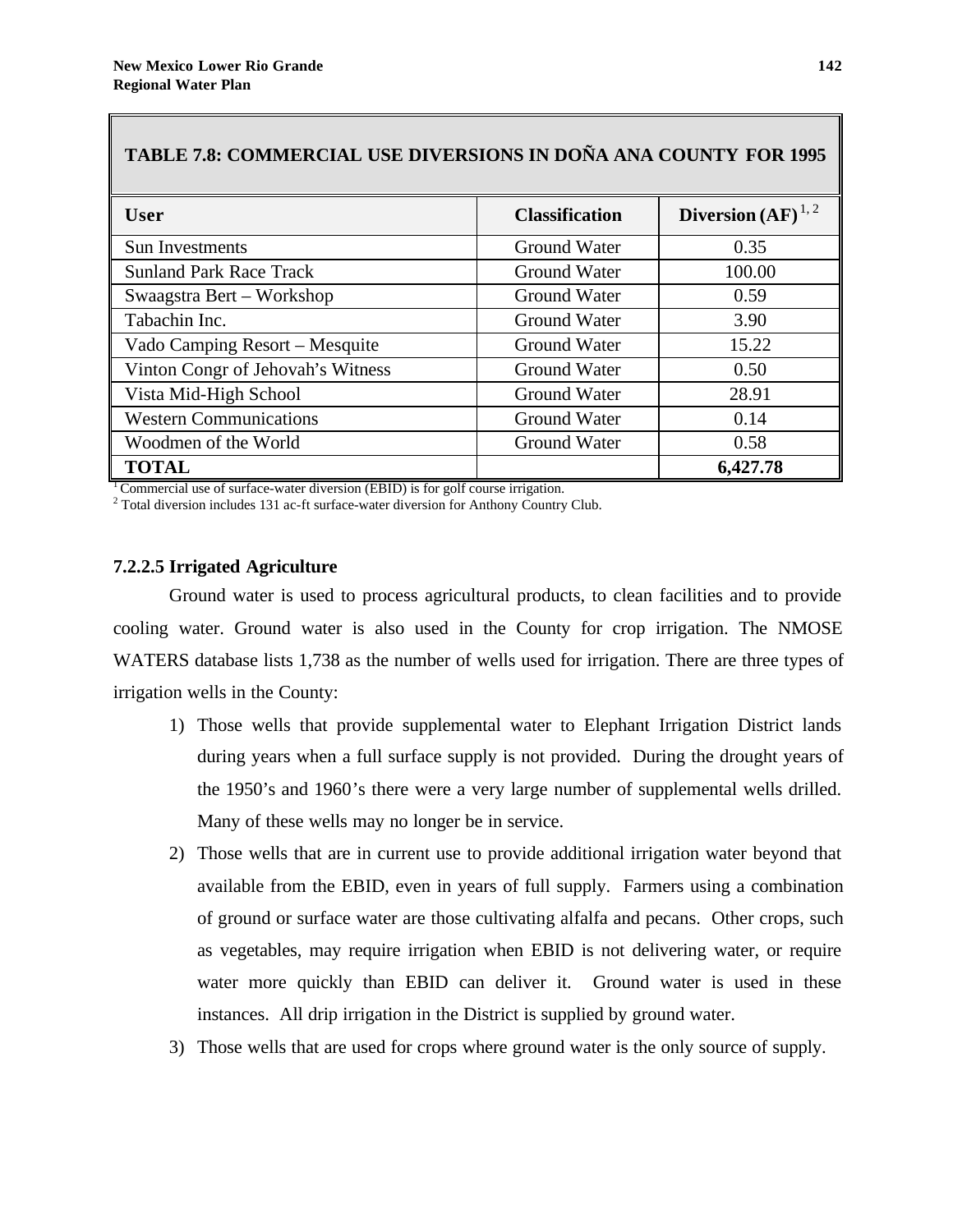Lansford (1996, Table 2) provides a firm estimate for wells in class 3, that is where wells are the only source of supply. For 1995, Lansford provides a figure of 9,370 acres. If the duty of water to the farm is 3.5 ac-ft/acre, then the demand by ground water only lands is on the order of 32,800 ac-ft in 1996. Wilson (1981, page 79) lists the ground water use in Doña Ana County for irrigation as 72, 930 ac-ft in 1975. Wilson and Lucero (1997) provide a similar number (72,157 ac-ft) for 1995 ground water demand by irrigated agriculture. If the lands that receive ground water only require 32,800 ac-ft/yr, then the supplemental ground water to EBID lands was on the order of 40,000 ac-ft in 1995. The allocation of District to EBID lands in 1995 was 3 ac-ft/acre or essentially a full supply. (EBID, General Data and Information, October 1998, page 24).

Lansford also provides a combined estimate for acreage for District lands that receive EBID water and that also use ground water; that is class 1 and 2 lands. Lansford estimated that in 1995, 86,660 acres received both surface and ground water in Doña Ana County. That was essentially all of the EBID lands irrigated. Table 7.9 (Wilson and Lucero, 1997) summarizes the water diversion for Irrigated Agricultural use in Doña Ana County.

| TABLE 7.9: IKKIGA I ED AGRICUL I UKAL DI VERSIONS IN DONA ANA COUNT Y<br><b>FOR 1995</b> |                   |                             |                              |                             |                                          |  |
|------------------------------------------------------------------------------------------|-------------------|-----------------------------|------------------------------|-----------------------------|------------------------------------------|--|
| <b>Location</b>                                                                          | <b>Type</b>       | <b>Irrigated</b><br>Acreage | <b>Surface</b><br>Water (AF) | <b>Ground</b><br>Water (AF) | <b>Total</b><br><b>Diversion</b><br>(AF) |  |
| <b>EBID Only</b>                                                                         | Flood             | 67,100                      | 374,455                      | 50,390                      | 424,845                                  |  |
| Inside EBID, but<br>exclusive of EBID                                                    | Drip<br>Flood     | 3,265                       | 0                            | 13,999                      | 13,999                                   |  |
| <b>Outside EBID</b>                                                                      | Sprinkle          | 1,310                       | 0                            | 4,873                       | 4,873                                    |  |
| Hueco Basin                                                                              | Flood<br>Sprinkle | 180                         | $\overline{0}$               | 891                         | 891                                      |  |
| Nutt-Hockett                                                                             | Flood             | 180                         | 0                            | 516                         | 516                                      |  |
| Santa Teresa Sod                                                                         | Sprinkle          | 200                         | 0                            | 1,488                       | 1,488                                    |  |
| <b>Totals</b>                                                                            |                   | 72,235                      | 374,455                      | 72,157                      | 446,612                                  |  |

# **TABLE 7.9: IRRIGATED AGRICULTURAL DIVERSIONS IN DOÑA ANA COUNTY**

# **7.2.2.6 Livestock**

Approximately 99 percent of the livestock demands in the Planning Region are met by ground water. Estimates of the number of commercial animals in 1999 in the Planning Region are 7,000 beef cattle, 36,000 milk cows, 1,200 sheep and lambs, and 34,000 other cattle (New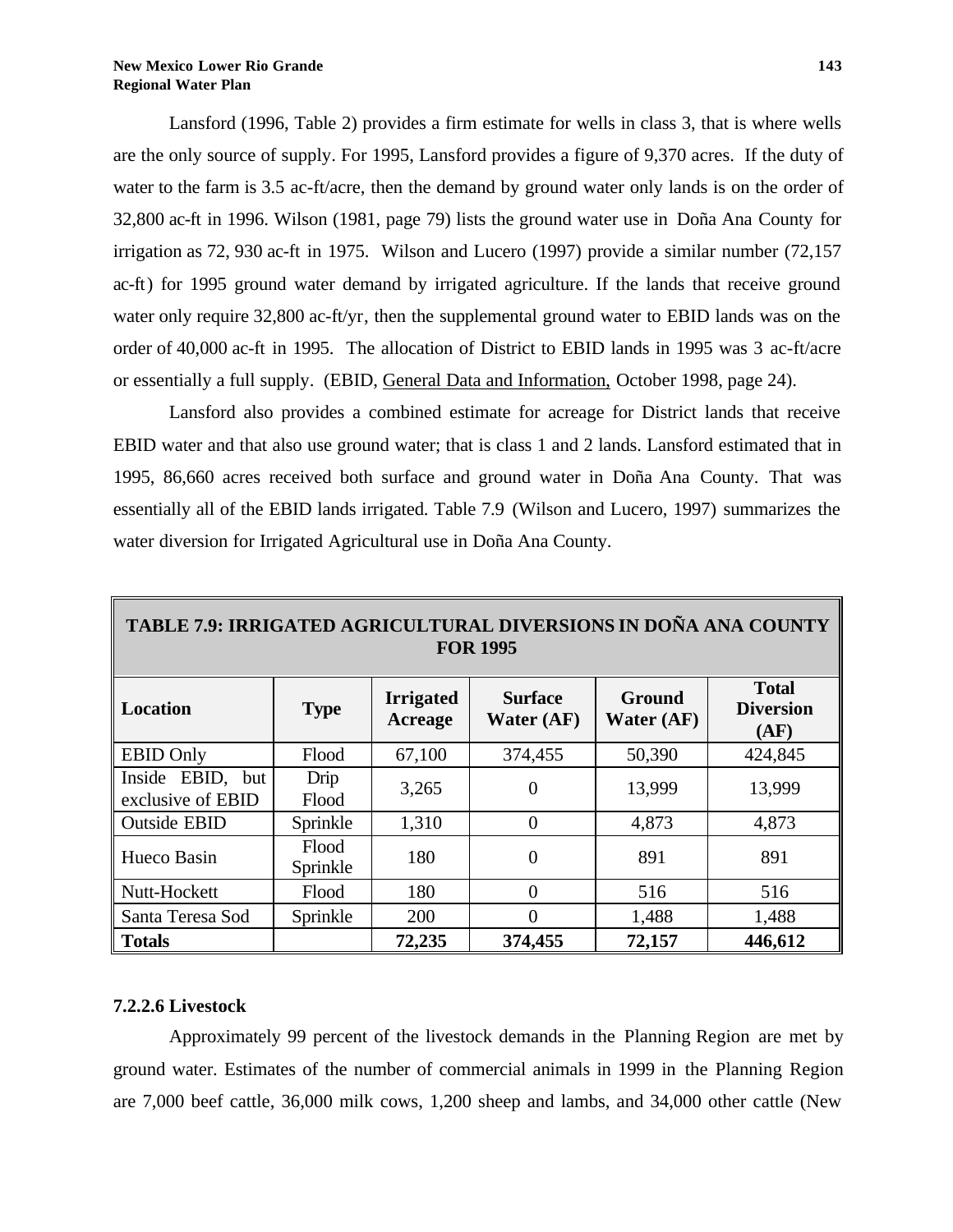Mexico Agricultural Statistics, 1999, published by the New Mexico Department of Agriculture, pages 32-40). There are no estimates as to the number of hogs, horses, goats, and chickens using ground water as a supply. Wilson and Lucero (1997, Table 5.3.) provide references for daily water demands by various farm animals: milk cows 100 gallons per cow per day; sheep 2.2 gallons per animal per day, and beef cattle 10 gallons per animal per day. Demands for the listed animals would be on the order of 4,400 ac-ft/yr. Wilson and Lucero (1997) give the 1995 livestock demand from ground water sources as 3,732 ac-ft/yr. These figures are in the same range, but should be increased to include horses and chickens. The NMOSE WATERS database lists 140 wells in Doña Ana County as sources of water for livestock.

Approximately 99 percent of the livestock diversions are obtained from ground water, and 1 percent from surface water. Table 7.10 summarizes the water diversions for Livestock use in the Planning Region.

| <b>TABLE 7.10: LIVESTOCK USE DIVERSIONS IN THE PLANNING REGION FOR</b><br>1995 |                   |                     |                     |                             |  |
|--------------------------------------------------------------------------------|-------------------|---------------------|---------------------|-----------------------------|--|
| <b>Animal</b>                                                                  | <b>Population</b> | <b>Usage (GPAD)</b> | <b>Ground Water</b> | <b>Total Diversion (AF)</b> |  |
| <b>Beef Cattle</b>                                                             | 41,000            | 10.00               | 459.26              | 459.26                      |  |
| Chickens                                                                       | 877,000           | 0.08                | 78.59               | 78.59                       |  |
| <b>Horses</b>                                                                  | 1,195             | 13.00               | 17.40               | 17.40                       |  |
| <b>Milk Cows</b>                                                               | 36,000            | 100.00              | 4,032.52            | 4,032.53                    |  |
| Sheep                                                                          | 1,000             | 2.20                | 2.46                | 2.46                        |  |
| <b>Total</b>                                                                   | 956,195           |                     | 4590.23             | 4590.24                     |  |

### **7.2.2.7 Mining**

Mining uses in the Planning Region include sand and gravel operations, rock quarries and the mining of volcanic materials. Wilson and Lucero (1997) give annual mining demand for ground water as only 66 ac-ft. The NMOSE WATERS database gives the number of wells serving mining as 60. Table 7.11 summarizes the ground water diversions associated with mining uses in the Planning Region.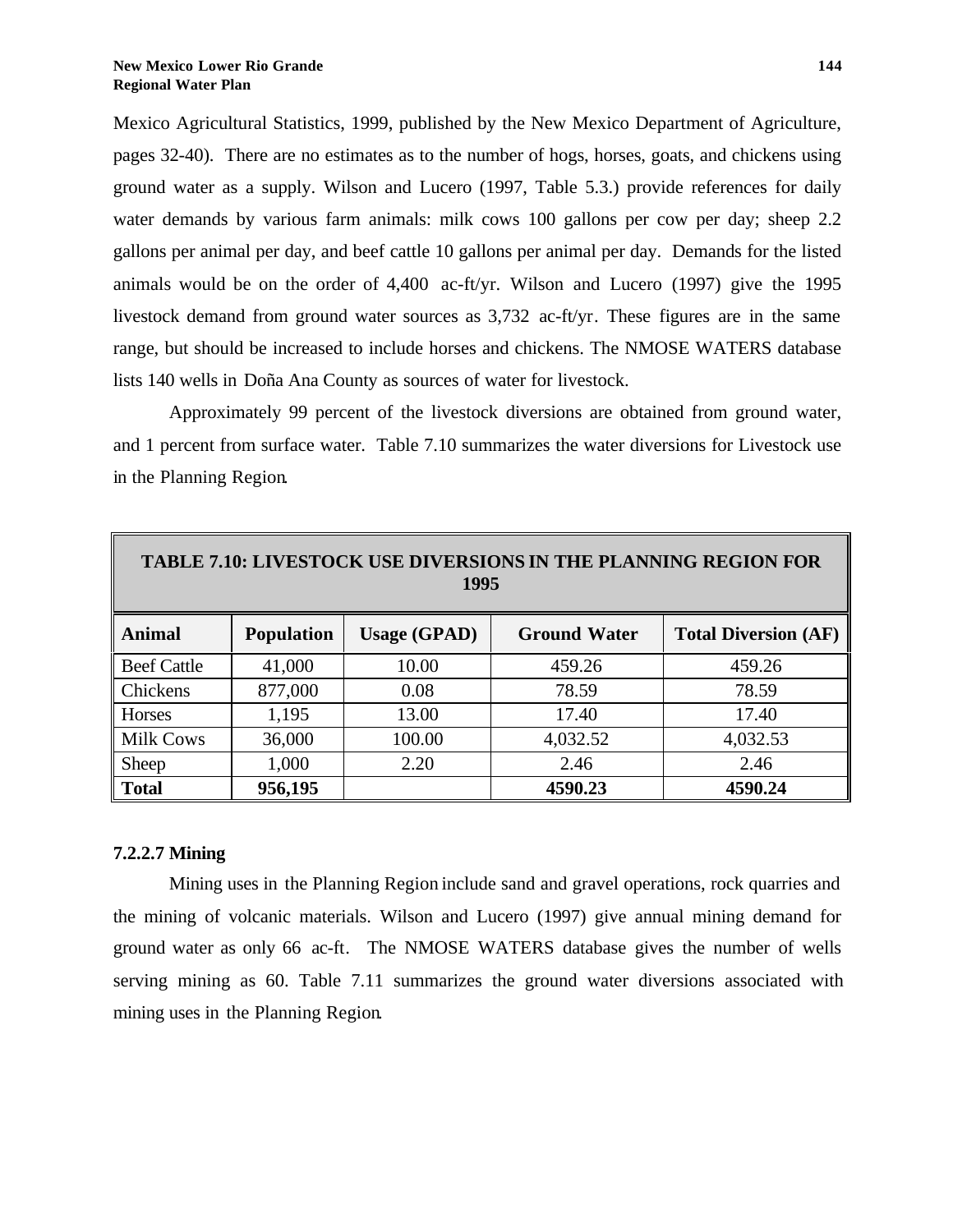| <b>TABLE 7.11: MINING USE DIVERSIONS IN THE PLANNING REGION FOR 1995</b> |                       |                             |  |  |
|--------------------------------------------------------------------------|-----------------------|-----------------------------|--|--|
| <b>Water Use</b>                                                         | <b>Classification</b> | <b>Total Diversion (AF)</b> |  |  |
| Apache Springs Rainbow Mine                                              | Ground water          | $\sim$ 39                   |  |  |
| <b>Burn Construction</b>                                                 | Ground water          | 3.69                        |  |  |
| Certified Sand and Rock                                                  | Ground water          | 23.09                       |  |  |
| <b>Totals</b>                                                            |                       |                             |  |  |

### **7.2.2.8 Power**

The one power generation facility in the Planning Region is owned by El Paso Electric and is located near Sunland Park in the southern part of the County. The Rio Grande Power Station utilizes ground water for cooling water. The Company has applied to the State Engineer for a permit to relocate an existing well (May NMOSE web page). The capacity of the power plant well is given as 3992.18 ac-ft/yr. Wilson et al (1981. Page 79) gave the ground water requirements for power generation in the County as 3,503 ac-ft/yr. Wilson and Lucero (1997) gave water demands for cooling water as 2,440 ac-ft/yr. Table 7.12 summarizes the water diversions associated with power generation in the Planning Region.

| <b>TABLE 7.12: POWER USE DIVERSIONS IN THE PLANNING REGION FOR 1995</b> |                       |                             |  |  |
|-------------------------------------------------------------------------|-----------------------|-----------------------------|--|--|
| <b>Water Use</b>                                                        | <b>Classification</b> | <b>Total Diversion (AF)</b> |  |  |
| El Paso Electric – Rio Grande Power Station                             | Ground Water          | 2,775.25                    |  |  |
| Totals                                                                  |                       | 2,775.25                    |  |  |

# **7.2.2.9 Summary Total All Uses**

Table 7.13 provides a summary of the surface and ground water demands in the Planning Region. The current diversions within the Planning Region total 494,307 ac-ft. Approximately 24 percent of the total diversions are from ground water, and about 76 percent are from surfacewater supplies. Irrigated agriculture uses account for the majority of the diversions within the Basin (90%), and public water systems use about 7 percent. Table 7.13 also summarizes the water diversions associated with all use categories in the Planning Region. Table 7.13 does not include a demand for the environment since it does not constitute an appropriation of a water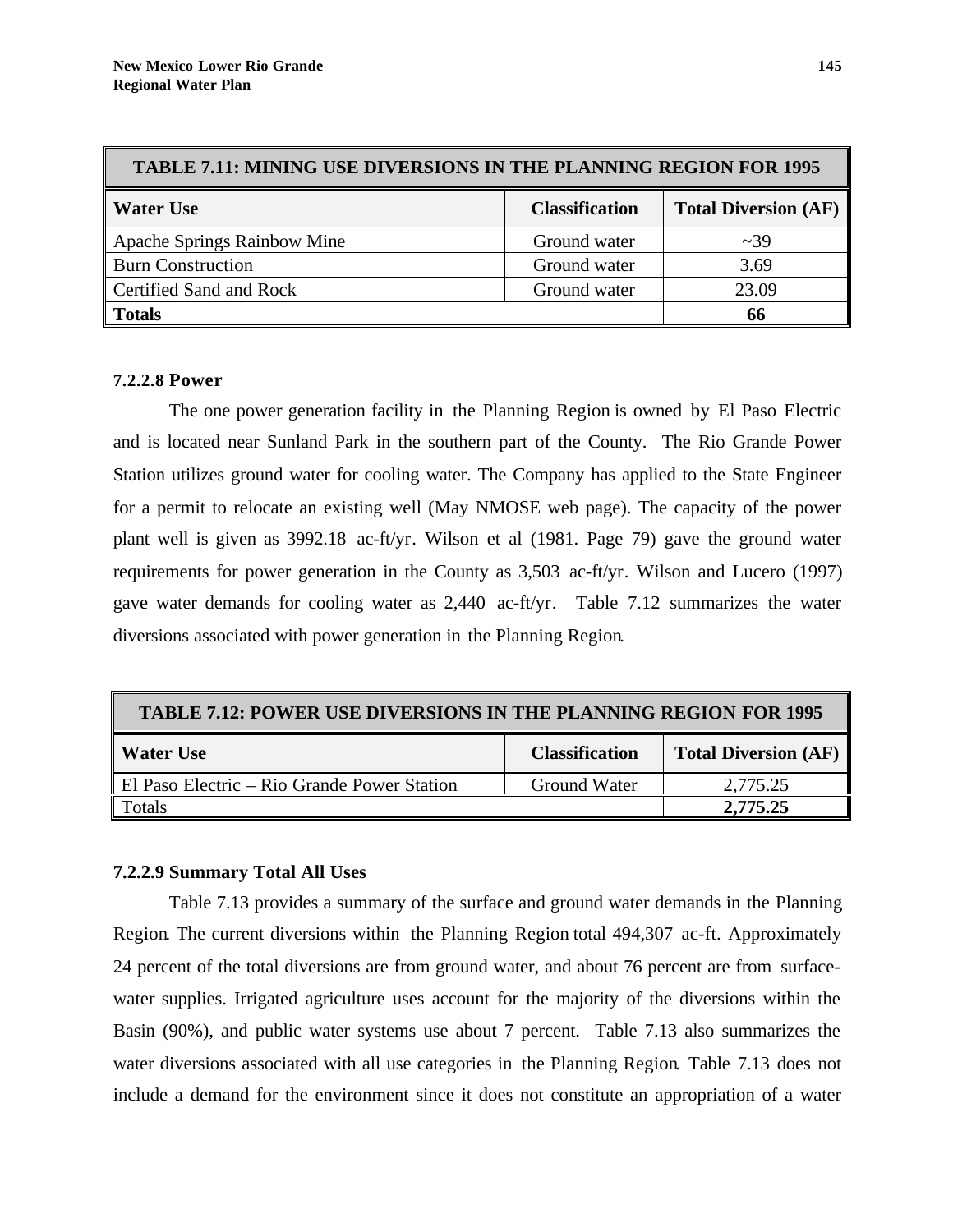right. Environmental demand for riparian vegetation evapotranspiration between Caballo and the state line is estimated to be 25,000 to 90,000 for a full supply year, when the river runs all irrigation season.

A summary of estimated water depletions is included in Table 7.14 from data available for the years 1975 through 2000. The values presented in Table 7.14 are net depletions of the water supply. The values are not total diversions since they have been reduced to take into account return flows as described in Section 7.1.1.7.

| <b>TABLE 7.13: SUMMARY OF DIVERSIONS IN THE PLANNING REGION FOR 1995</b> |                              |                      |                                       |                                              |  |  |  |
|--------------------------------------------------------------------------|------------------------------|----------------------|---------------------------------------|----------------------------------------------|--|--|--|
| <b>Use</b>                                                               | <b>Surface</b><br>Water (AF) | Ground<br>Water (AF) | <b>Total</b><br><b>Diversion</b> (AF) | <b>Percent of Total</b><br>Diversion $(\% )$ |  |  |  |
| <b>Public Water Systems</b>                                              |                              | 33,758               | 33,758                                | 6.8                                          |  |  |  |
| Domestic wells*                                                          |                              | 987                  | 987                                   | 0.2                                          |  |  |  |
| Irrigated Agriculture*                                                   | 374,455                      | 72,157               | 446,612                               | 90.2                                         |  |  |  |
| Livestock                                                                |                              | 4,590                | 4,590                                 | 0.9                                          |  |  |  |
| Commercial                                                               | 0                            | 6,428                | 6,428                                 | 1.3                                          |  |  |  |
| Industrial                                                               | 0                            | 77                   | 77                                    |                                              |  |  |  |
| Mining                                                                   | 0                            | 66                   | 66                                    |                                              |  |  |  |
| Power                                                                    | 0                            | 2,775                | 2,775                                 | 0.6                                          |  |  |  |
| <b>Totals</b>                                                            | 374,455                      | 120,838              | 495,293                               | 100                                          |  |  |  |

\* These values are for Doña Ana County.

|                                  | TABLE 7.14: SUMMARY OF WATER DEPLETIONS IN DOÑA ANA COUNTY                                                    |                                                         |          |          |                |                |  |
|----------------------------------|---------------------------------------------------------------------------------------------------------------|---------------------------------------------------------|----------|----------|----------------|----------------|--|
|                                  |                                                                                                               | Doña Ana County Water Depletions (Ac-ft) <sup>1,2</sup> |          |          |                |                |  |
| Category                         | 1980 <sup>b</sup><br>$1990^4$<br>2000 <sup>f</sup><br>$1975^{\circ}$<br>$1985$ <sup>c</sup><br>$1995^{\circ}$ |                                                         |          |          |                |                |  |
| <b>Surface</b><br>Water          |                                                                                                               |                                                         |          |          |                |                |  |
| <b>Public</b><br>Water<br>Supply | $\theta$                                                                                                      | $\theta$                                                | $\theta$ | $\theta$ | $\theta$       | $\overline{0}$ |  |
| Domestic<br>(self-supplied)      | $\theta$                                                                                                      | $\theta$                                                | $\theta$ | $\theta$ | $\overline{0}$ | $\overline{0}$ |  |
| Irrigated<br>Agriculture         | 153,850                                                                                                       | 166,640                                                 | 139,150  | 149,254  | 171,156        | 160,677        |  |
| Livestock<br>(self-supplied)     | 268                                                                                                           | 257                                                     | 136      | 48       | 41             | 92             |  |
| Commercial<br>(self-supplied)    | 0                                                                                                             | 255                                                     | 160      | 82       | 89             | 154            |  |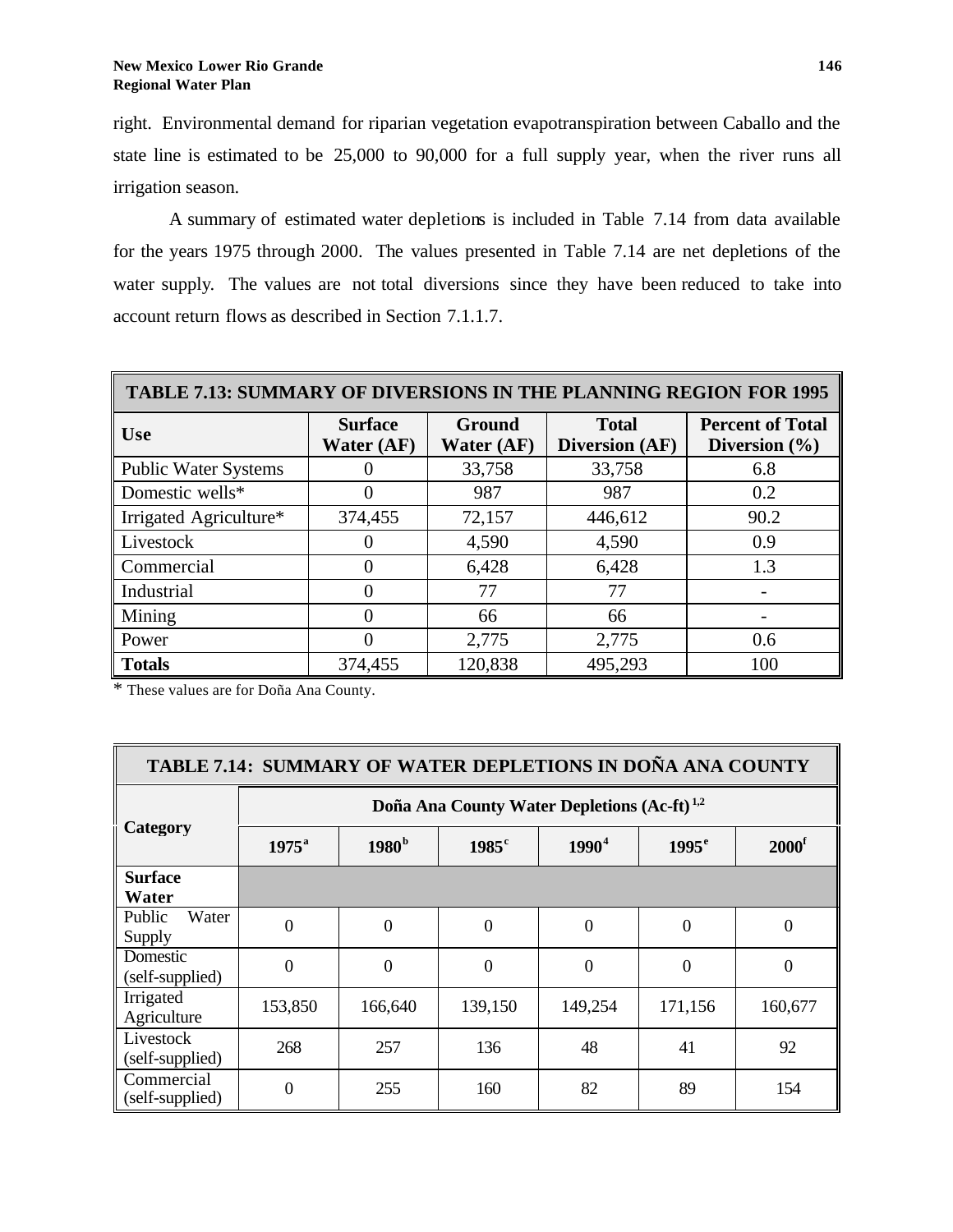| TABLE 7.14: SUMMARY OF WATER DEPLETIONS IN DOÑA ANA COUNTY |                                                         |                   |                     |                   |                  |                     |
|------------------------------------------------------------|---------------------------------------------------------|-------------------|---------------------|-------------------|------------------|---------------------|
|                                                            | Doña Ana County Water Depletions (Ac-ft) <sup>1,2</sup> |                   |                     |                   |                  |                     |
| Category                                                   | $1975^{\rm a}$                                          | 1980 <sup>b</sup> | $1985$ <sup>c</sup> | 1990 <sup>4</sup> | $1995^{\circ}$   | $2000$ <sup>f</sup> |
| Industrial<br>(self-supplied)                              | $\boldsymbol{0}$                                        | $\boldsymbol{0}$  | $\boldsymbol{0}$    | $\boldsymbol{0}$  | $\boldsymbol{0}$ | $\boldsymbol{0}$    |
| Mining<br>(self-supplied)                                  | $\boldsymbol{0}$                                        | $\boldsymbol{0}$  | $\boldsymbol{0}$    | $\boldsymbol{0}$  | $\mathbf{0}$     | $\mathbf{0}$        |
| Power<br>(self-supplied)                                   | $\mathbf{0}$                                            | $\boldsymbol{0}$  | $\mathbf{0}$        | $\boldsymbol{0}$  | $\boldsymbol{0}$ | $\boldsymbol{0}$    |
| Evaporation <sup>3</sup>                                   | $\boldsymbol{0}$                                        | $\boldsymbol{0}$  | $\mathbf{0}$        | $\boldsymbol{0}$  | $\boldsymbol{0}$ | $\boldsymbol{0}$    |
| <b>Total Surface</b><br>Water                              | 154,118                                                 | 167,152           | 139,446             | 149,384           | 171,286          | 160,923             |
| <b>Ground</b><br>Water                                     |                                                         |                   |                     |                   |                  |                     |
| Public<br>Water<br>Supply                                  | 6,052                                                   | 9,332             | 10,342              | 17,410            | 20,716           | 21,453              |
| Domestic<br>(self-supplied)                                | 3,508                                                   | 3,844             | 4,653               | 2,312             | 1,538            | 987                 |
| Irrigated<br>Agriculture                                   | 49,760                                                  | 38,330            | 33,449              | 70,900            | 49,150           | 65,897              |
| Livestock<br>(self-supplied)                               | 269                                                     | 642               | 1,576               | 2,708             | 3,385            | 4,498               |
| Commercial<br>(self-supplied)                              | 189                                                     | 1,761             | 4,277               | 3,078             | 2,980            | 3,693               |
| <b>Industrial</b><br>(self-supplied)                       | 30                                                      | 31                | 32                  | 70                | 43               | 39                  |
| Mining<br>(self-supplied)                                  | 59                                                      | 59                | 60                  | 11                | 16               | 5                   |
| Power<br>(self-supplied)                                   | 2,627                                                   | 2,150             | 1,601               | 1,332             | 2,440            | 2,775               |
| Evaporation <sup>2</sup>                                   | $\overline{0}$                                          | $\boldsymbol{0}$  | $\boldsymbol{0}$    | $\boldsymbol{0}$  | $\mathbf{0}$     | $\boldsymbol{0}$    |
| <b>Total Ground</b><br>Water                               | 62,494                                                  | 56,149            | 55,990              | 97,821            | 80,268           | 99,347              |
| <b>Total Water</b>                                         |                                                         |                   |                     |                   |                  |                     |
| Public<br>Water<br>Supply                                  | 6,052                                                   | 9,332             | 10,342              | 17,410            | 20,716           | 21,453              |
| Domestic<br>(self-supplied)                                | 3,508                                                   | 3,844             | 4,653               | 1,387             | 1,538            | 987                 |
| Irrigated<br>Agriculture                                   | 203,610                                                 | 204,970           | 172,599             | 220,154           | 220,306          | 226,574             |
| Livestock<br>(self-supplied)                               | 537                                                     | 899               | 1,712               | 2,756             | 3,426            | 4,590               |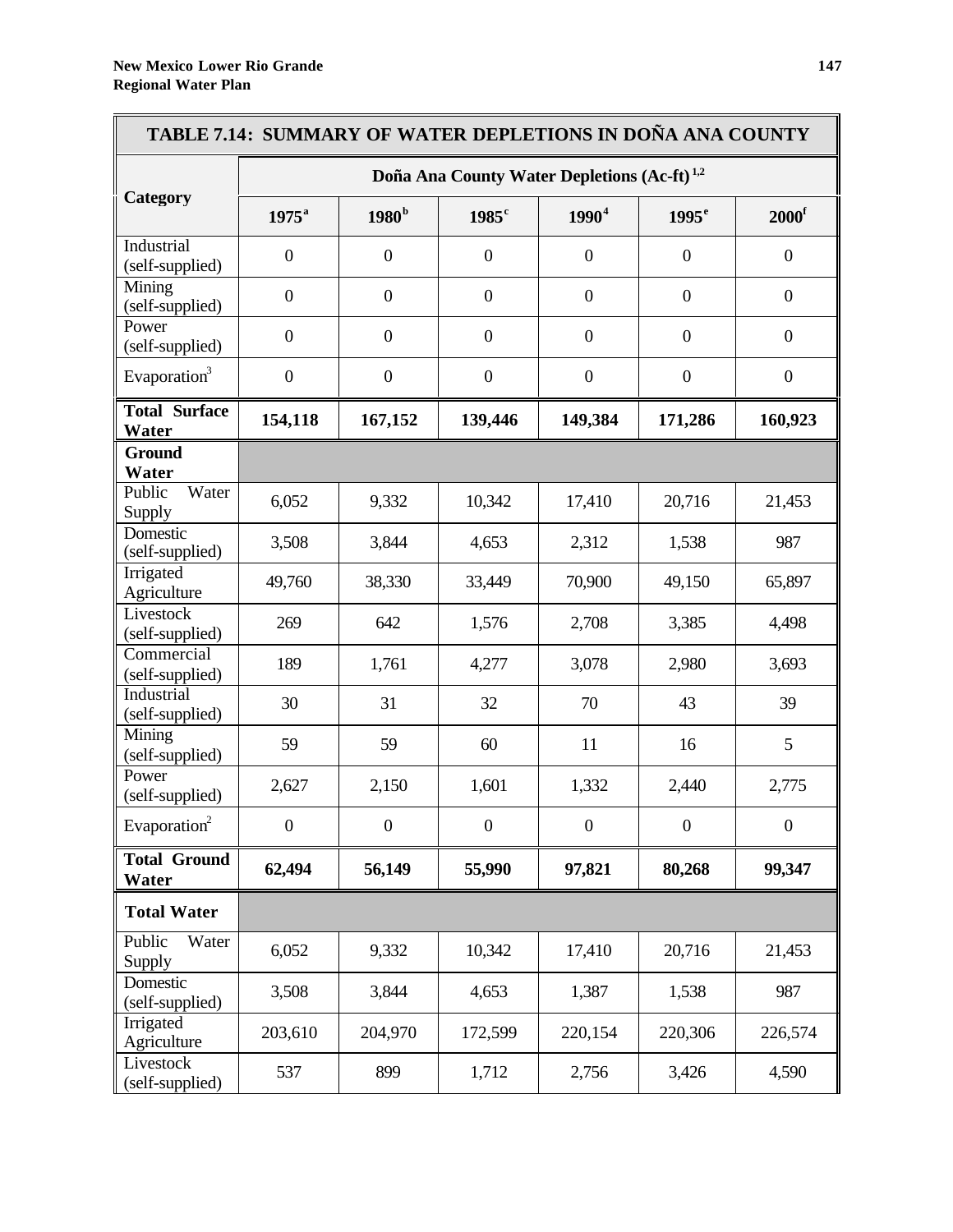| TABLE 7.14: SUMMARY OF WATER DEPLETIONS IN DOÑA ANA COUNTY |                                                                                                                                                                               |              |                |          |          |                  |
|------------------------------------------------------------|-------------------------------------------------------------------------------------------------------------------------------------------------------------------------------|--------------|----------------|----------|----------|------------------|
|                                                            | Doña Ana County Water Depletions (Ac-ft) <sup>1,2</sup><br>1980 <sup>b</sup><br>$1990^4$<br>2000 <sup>f</sup><br>$1975$ <sup>a</sup><br>$1985$ <sup>c</sup><br>$1995^{\circ}$ |              |                |          |          |                  |
| Category                                                   |                                                                                                                                                                               |              |                |          |          |                  |
| Commercial<br>(self-supplied)                              | 189                                                                                                                                                                           | 2,016        | 4,437          | 3,159    | 3,069    | 3,847            |
| Industrial<br>(self-supplied)                              | 30                                                                                                                                                                            | 31           | 32             | 70       | 43       | 39               |
| Mining<br>(self-supplied)                                  | 59                                                                                                                                                                            | 59           | 60             | 11       | 15       | 5                |
| Power<br>(self-supplied)                                   | 2,627                                                                                                                                                                         | 2,150        | 1,601          | 1,332    | 2440     | 2775             |
| Evaporation                                                | $\boldsymbol{0}$                                                                                                                                                              | $\mathbf{0}$ | $\overline{0}$ | $\theta$ | $\theta$ | $\boldsymbol{0}$ |
| Water<br><b>Total</b><br>Withdrawal                        | 216,612                                                                                                                                                                       | 223,301      | 195,436        | 246,279  | 251,553  | 260,270          |

**Notes:**

- 1 In 2000 return flows from domestic water use was no longer reported and withdrawals were assumed to be equal to depletions. To provide consistency, the domestic water depletions for 1975 – 1995 were adjusted to be equal to withdrawals. The categories for reporting water use were changed in 1990 to facilitate the assimilation of data into the USGS National Water Use Information Program. To provide consistency with the 1990 and later reporting categories, the data above for 1975-1985 were reconciled into these new categories as defined in the 1990 report on page 9.
- 2 Environment demand is estimated to be riparian vegetation evapotranspiration between Caballo and the state line is estimated to be 25,000 to 90,000 ac-ft in a full supply year, when the river runs all irrigation season and does not constitute an appropriation of a water right.
- 3 Evaporation is defined as: net evaporation from man-made reservoirs of 5000 ac-ft or larger.

#### **Source:**

- <sup>a</sup> 1975: Sorensen, E., 1977, Water Use by Categories in New Mexico Counties and River Basins, and Irrigated and Dry Cropland Acreage in 1975, NM State Engineer Tech Rpt 41, Santa Fe, NM.
- <sup>b</sup> 1980: Sorensen, E., 1982, Water Use by Categories in New Mexico Counties and River Basins, and Irrigated Acreage in 1980, NM State Engineer Office, Tech Rept 44, July 1992, Santa Fe, NM.
- c 1985: Wilson, B.C., 1986, Water Use in New Mexico in 1985, New Mexico State Engineer Office, Technical Report 46, November 1986, Santa Fe, New Mexico.
- <sup>d</sup> 1990: Wilson, B.C., 1992, Water Use by Categories in New Mexico Counties and River Basins, and Irrigated Acreage in 1990, New Mexico State Engineer Office, Technical Report 47, July 1992, Santa Fe, New Mexico.
- <sup>e</sup> 1995: Wilson, B.C., and A.A. Lucero, 1997, Water Use by Categories in New Mexico Counties and River Basins, and Irrigated Acreage in 1995, New Mexico State Engineer Office, Technical Report 49, September 1997, Santa Fe, New Mexico.
- f 2000: Wilson, B.C., A.A. Lucero, J.T. Romero, and P.J. Romero, 2003, Water Use by Categories in New Mexico Counties and River Basins, and Irrigated Acreage in 2000, New Mexico Office of the State Engineer, Technical Report 51, February 2003, Santa Fe, New Mexico.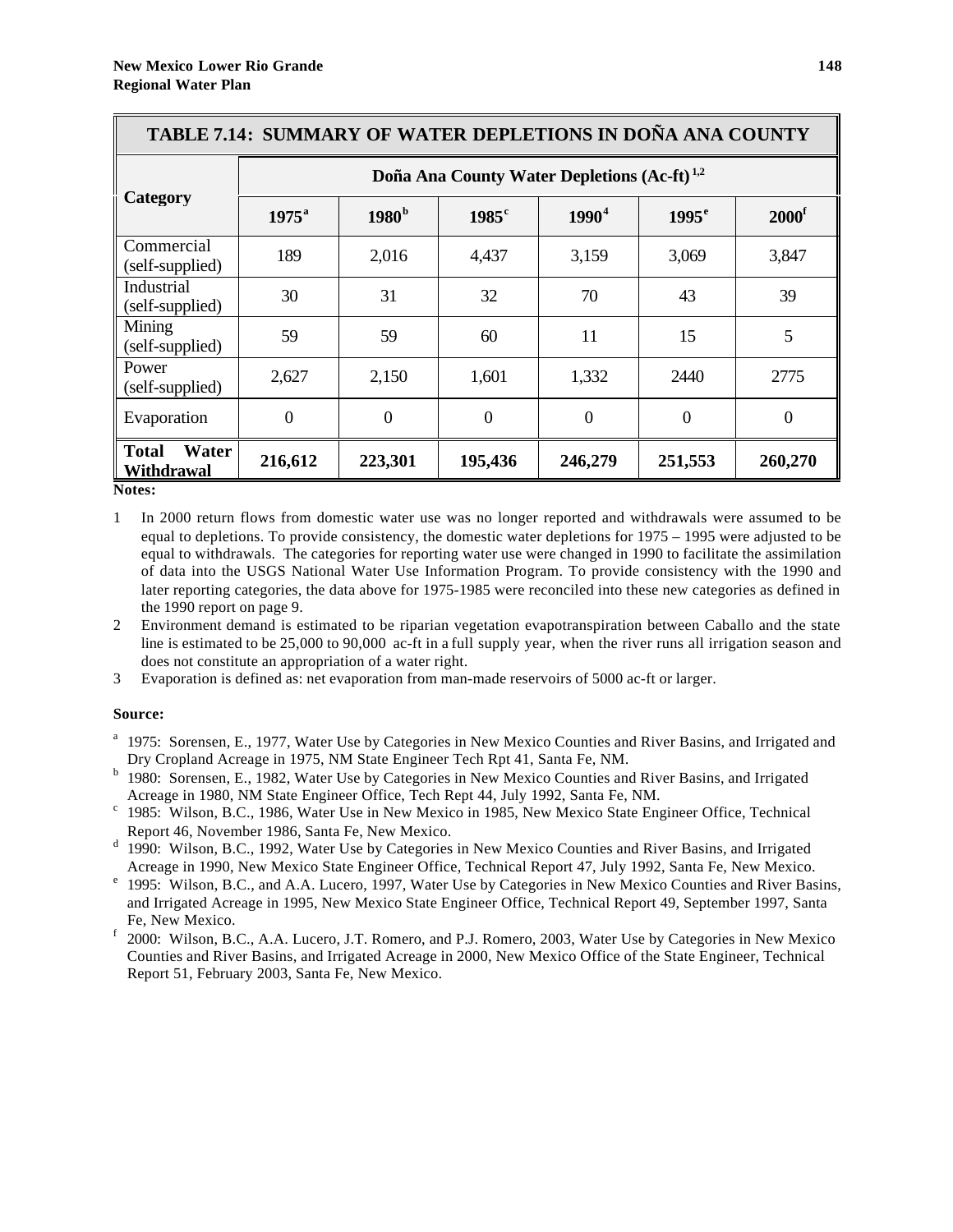# **7.2.3 Public Water Supply Systems by Community**

#### **7.2.3.1 List Domestic Uses**

Table 7.5 summarizes the water diversions used for Public Water Supply in the Planning Region.

### **7.2.3.2 Average Daily Water Consumption**

The average daily water consumption for public water supplies is computed by dividing the annual diversion by the population and converting to gallons per day. As shown on Table 7.5, the average daily consumption of water in the Planning Region, from public water supply, is more than 30 million gallons.

#### **7.2.3.3 Per-capita Water Withdrawal Rates**

As shown in Table 7.5 above, the per-capita water use varies substantially throughout the public water system. These use rates vary from just over 70 daily per-capita water consumption (GPCD) in Butterfield Park Mutual Domestic Water Consumers Association to around 255 GPCD in the Las Alturas Estates water system. Over inflated water use figures for the White Sands Missile Range water system is due to influx of non-resident populations during the working hours and the irrigation of the golfcourse. The average water use per person in the Planning Region is 182 gallons per day (GPD). Typically, any type of landscape irrigation will increase the per-capita consumption by as much as 200 percent of the typical domestic uses (drinking/cooking, bathing, washing, etc.). Additionally, in larger systems where there are commercial industrial or irrigation (parks, etc.) uses, the per-capita consumptive values are higher than their rural counterparts because the non-domestic use is averaged into the figures. This is true for Santa Teresa, Picacho Hills and White Sands Missile Range described above.

# **7.2 Future Water Uses in 40 Year Planning Horizon**

#### **7.3.1 Methodology to Project Future Water Needs**

Population projection for the incorporated and the unincorporated communities of Doña Ana and Sierra County is a challenging task. Given the scope of work outlined below, we adopted a methodology in preparing the attached tables of population projections. The tables in this report are broken down into three parts: medium growth rate; high growth rate, and low growth rate. The reason for using these three growth rates is that we believe that any long-term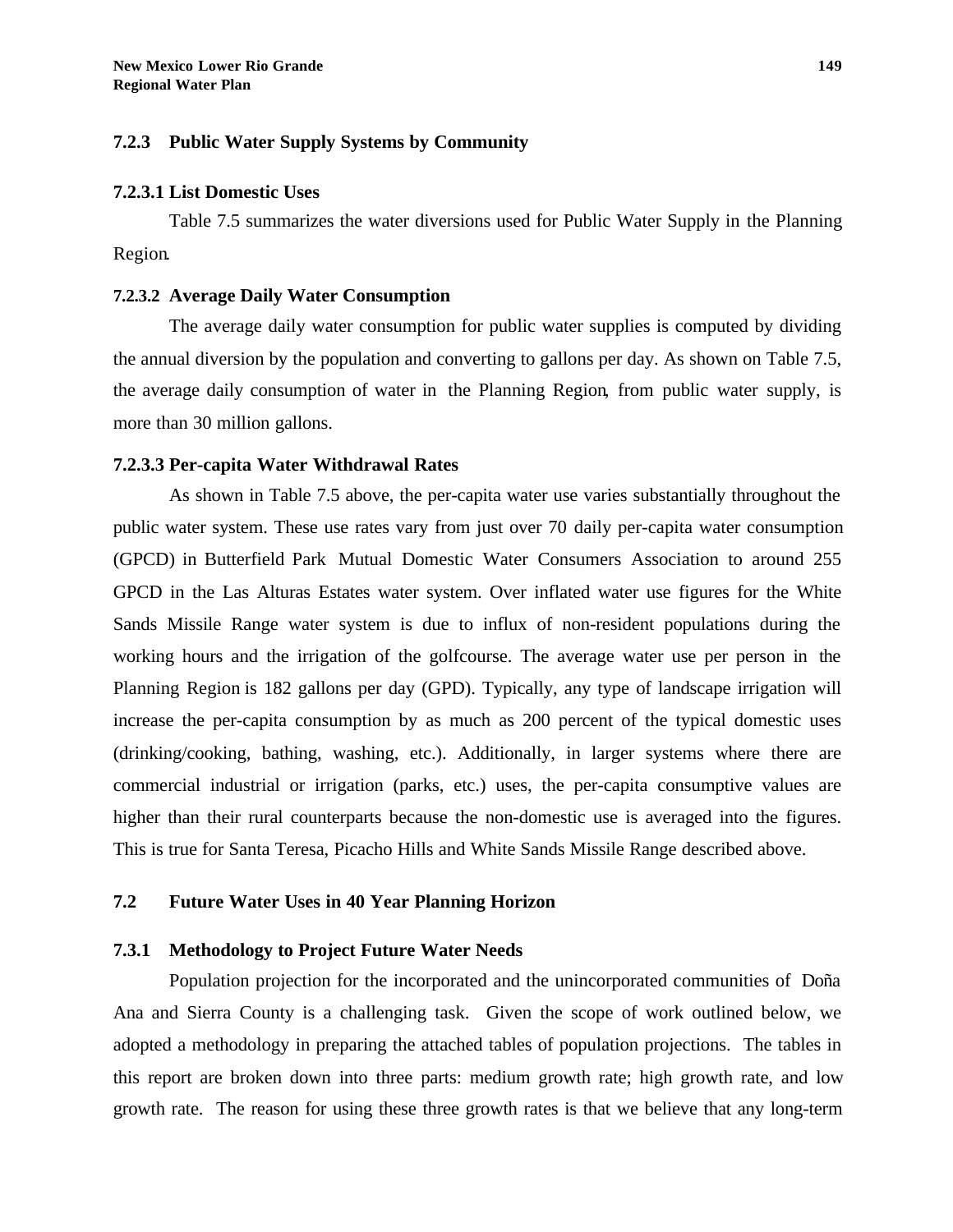projections are based on a certain mathematical model in which a number of factors (variables) are assumed to be given. However, we also believe that such models must be treated with caution since population growth depends on a variety of uncontrollable and unforeseen factors. Hence, a modest approach would be to use various scenarios, as presented here, and commonly used by demographers such as Peach and Williams (see reference).

In projecting long-term population growth of the stated communities in the scope of work, we used a commonly known methodology – regression analysis. While regression analysis was used to identify some of the key components of population growth, we used the estimated regression equation only as a reference point in predicting a growth rate for a given community. Thus there is no claim made that the estimated regression equation may be used to unequivocally arrive at the population projections included here. Following, Peach and Williams (Peach and Williams, 2000), and Campbell (Campbell, 1996) a regression model was developed to predict population growth rate. Population growth rate was assumed in this model to be determined by economic growth rate of a community, migration (domestic and international combined), and a time trend to capture natural growth of population (crude birth rate-crude death rate). Furthermore, following some cohort analysis, we used a quadratic specification in terms of the time trend variable. Thus in our model specification, we included time, square of time, economic growth of the community, and net migration to that community as predictors of population growth. To our satisfaction the predictive power of the model was estimated to be approximately 85 percent. In estimating the regression equation, we used the data for the the Planning Region since 1960 to 1999. This regression equation, again, was used as a reference point, and the parameters estimated were used to arrive at the medium growth rate scenarios. The medium growth rate scenario was further modified to arrive at high and low growth scenarios. Ideally, for each of the communities, a regression equation should have been estimated and those estimated parameters were to be utilized for projections. However, it was not possible to use community specific data for all the aforementioned variables. Migration data was available only at the county level from secondary sources.

We believe, for reasonable population projections one needs to take into account the various scenarios (medium, low and high) that are included here and use some value judgment. In comparison with the projection of Peach and Williams (noted demographers in the State of New Mexico) our projections fare well. In their projections for Doña Ana, Peach and Williams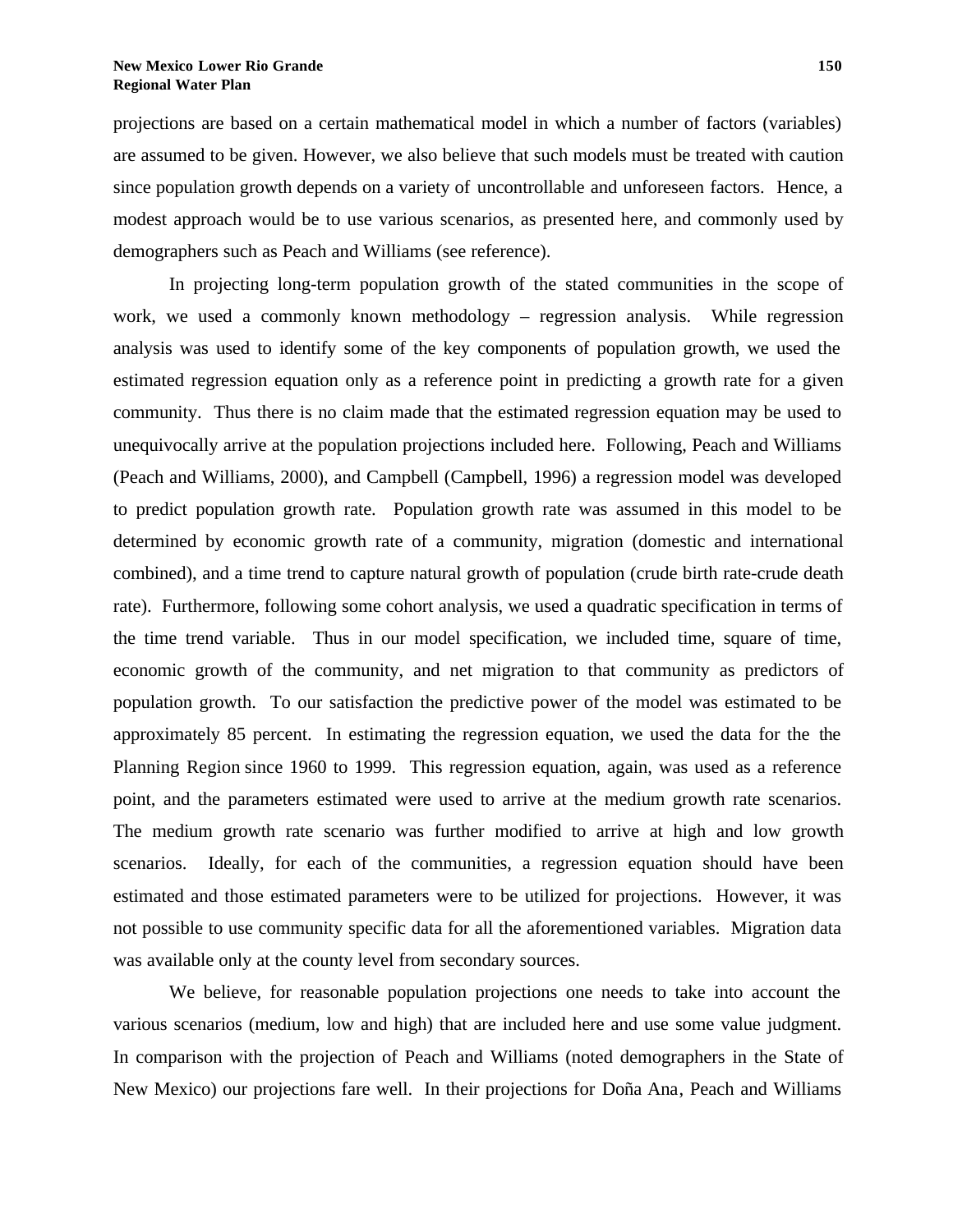suggest that the county will have a total population of 228,041 for 2010, and 277,699 for the year 2020, while our projections show the county will have a total population of 243,425 in the year 2010, and 288,458 in year 2020 (less than 7 percent difference). Peach and Williams do not provide any projection for 2030 or 2040.

#### **7.3.2 Future Water Demands in Ten-Year Intervals**

Future water demands in the Region will be fueled, for the most part, by population growth. Not all of the future demands will be for municipal and domestic purposes; new demands will be manifested for uses such as power generation, industrial process-water, and self-supplied recreational and institutional facilities. The needed water supply will come from shifts from irrigated agriculture and/or from new developments of ground water reserves in part of the Region.

## **7.3.2.1 2000 Census Data**

The population of the Planning Region grew from 135,510 residents in 1990 to 189,436 in the year 2000 (Data taken from www.census.gov). The population increased by almost 29 percent in the decade or at a compounded growth rate of 2.57 percent per year. Growth was not uniform. Table 7.15 shows the ten-year change in population for various parts of the Planning Region and the annual rate of increase in each area, and is organized with communities listed from north to south. Both the north end of the Planning Region (Hatch) and the south end (Anthony, Sunland Park, and Chaparral) experienced far greater rates of growth than did the central sector (Town of Mesilla and Las Cruces) and Table 7.16 reports the census data for 1990 and the year 2000 by census tract and the percent change for the ten-year period. The 2000 Census Tracts are shown on Figure 7.1. This last column in Table 7.16 shows great difference in rates of growth. The census tract with the greatest rate of increase is those near El Paso (Sunland Park, Santa Teresa, and Chaparral) and those on the Las Cruces east Mesa. Negative growth occurred in White Sands and in some of the tracts on the south side of Las Cruces.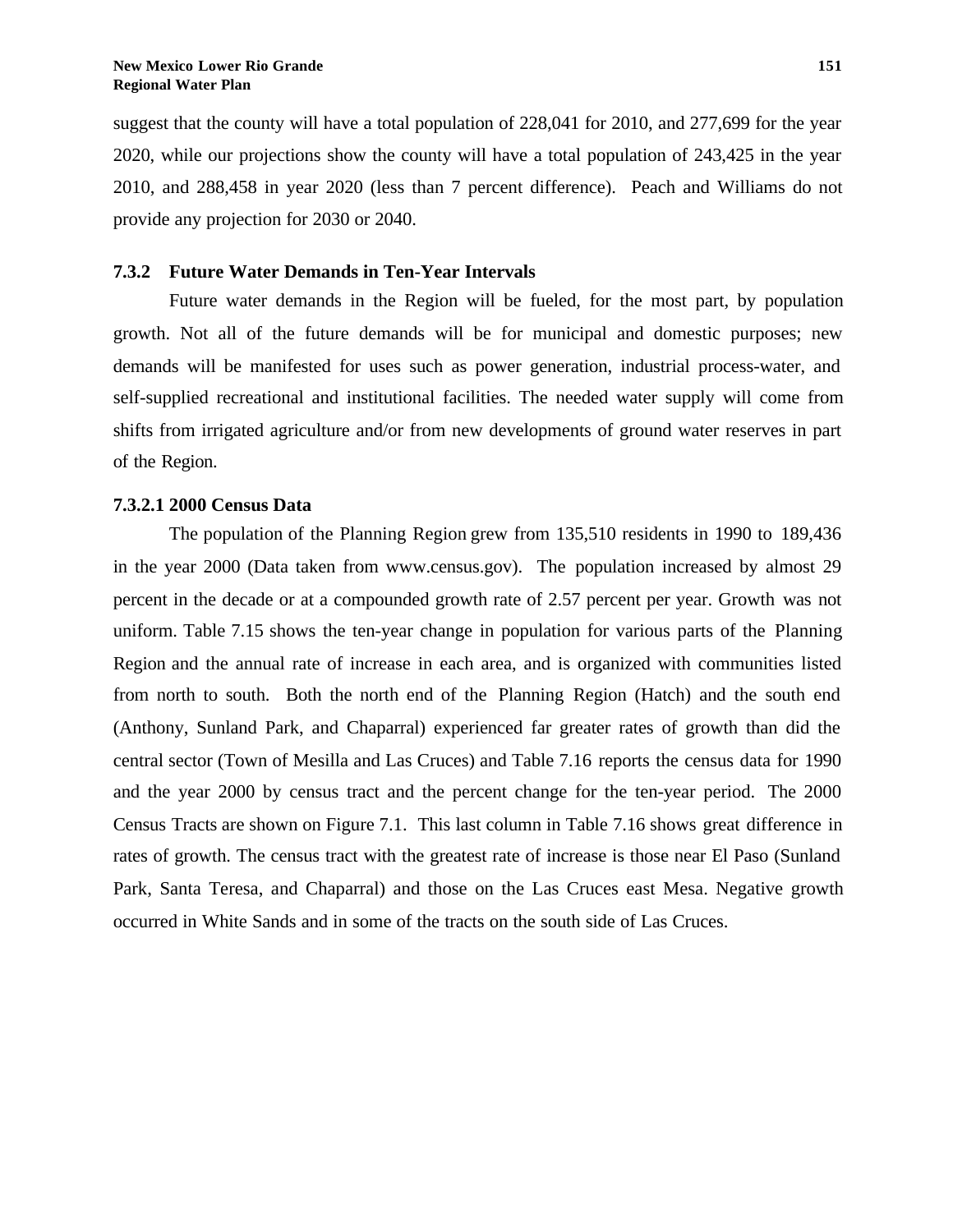| TABLE 7.15: RATE OF GROWTH IN POPULATION BY SOME COMMUNITY<br>AREAS IN THE PLANNING REGION (1990 TO 2000) |                        |                        |                                 |  |  |  |
|-----------------------------------------------------------------------------------------------------------|------------------------|------------------------|---------------------------------|--|--|--|
| <b>Community</b>                                                                                          | <b>1990 Population</b> | <b>2000 Population</b> | <b>Annual Rate of</b><br>Growth |  |  |  |
| Village of Hatch                                                                                          | 1,136                  | 1,673                  | 3.95%                           |  |  |  |
| Village of Doña Ana                                                                                       | 1,202                  | 1,379                  | 1.38%                           |  |  |  |
| City of Las Cruces                                                                                        | 62,126                 | 74,267                 | 1.80%                           |  |  |  |
| Town of Mesilla                                                                                           | 1,975                  | 2,180                  | 0.99%                           |  |  |  |
| <b>University Park</b>                                                                                    | 4,520                  | 2,732                  | $-4.91%$                        |  |  |  |
| White Sands                                                                                               | 2,616                  | 1,323                  | $-6.59%$                        |  |  |  |
| Town of Anthony                                                                                           | 5,160                  | 7,904                  | 4.36%                           |  |  |  |
| <b>Sunland Park</b>                                                                                       | 8,179                  | 13,309                 | 4.99%                           |  |  |  |
| Chaparral                                                                                                 | 2,962                  | 6,117                  | 7.52%                           |  |  |  |

# **TABLE 7.15: RATE OF GROWTH IN POPULATION BY SOME COMMUNITY**

# **TABLE 7.16: POPULATION GROWTH BY CENSUS TRACTS IN DOÑA ANA COUNTY (1990 TO 2000)**

| <b>Census Tract Number*</b> | <b>1990 Population</b> | <b>2000 Population</b> | Change in the<br><b>Decade</b> |
|-----------------------------|------------------------|------------------------|--------------------------------|
| 1.01                        | 6,493                  | 7,902                  | 21.7 %                         |
| 1.02                        | 3,951                  | 3,839                  | $-2.80%$                       |
| $\overline{2}$              | 6,179                  | 8,755                  | 41.7%                          |
| $\overline{3}$              | 3,740                  | 3,441                  | $-8.0%$                        |
| 4.01                        | 3,345                  | 3,007                  | $-10.1%$                       |
| 4.02                        | 5,402                  | 5,647                  | 4.5 %                          |
| 5                           | 3,164                  | 2,902                  | $-8.3%$                        |
| $6\,$                       | 3,044                  | 2,776                  | $-8.8%$                        |
| $\overline{7}$              | 6,171                  | 6,064                  | $-1.7%$                        |
| $8\,$                       | 3,391                  | 3,556                  | 4.9%                           |
| 9                           | 5,349                  | 6,514                  | 21.8%                          |
| 10                          | 4,520                  | 2,772                  | $-38.7%$                       |
| 11.01                       | 7,119                  | 9,193                  | 29.1 %                         |
| 11.02                       | 2,557                  | 2,997                  | 17.2 %                         |
| 12.01                       | 3,946                  | 6,405                  | 62.3 %                         |
| 12.02                       | 7,746                  | 11,066                 | 42.9 %                         |
| 13                          | 15,558                 | 25,585                 | 64.4 %                         |
| 14                          | 3,849                  | 5,587                  | 45.2 %                         |
| $\vert$ 15                  | 3,895                  | 5,351                  | 37.4 %                         |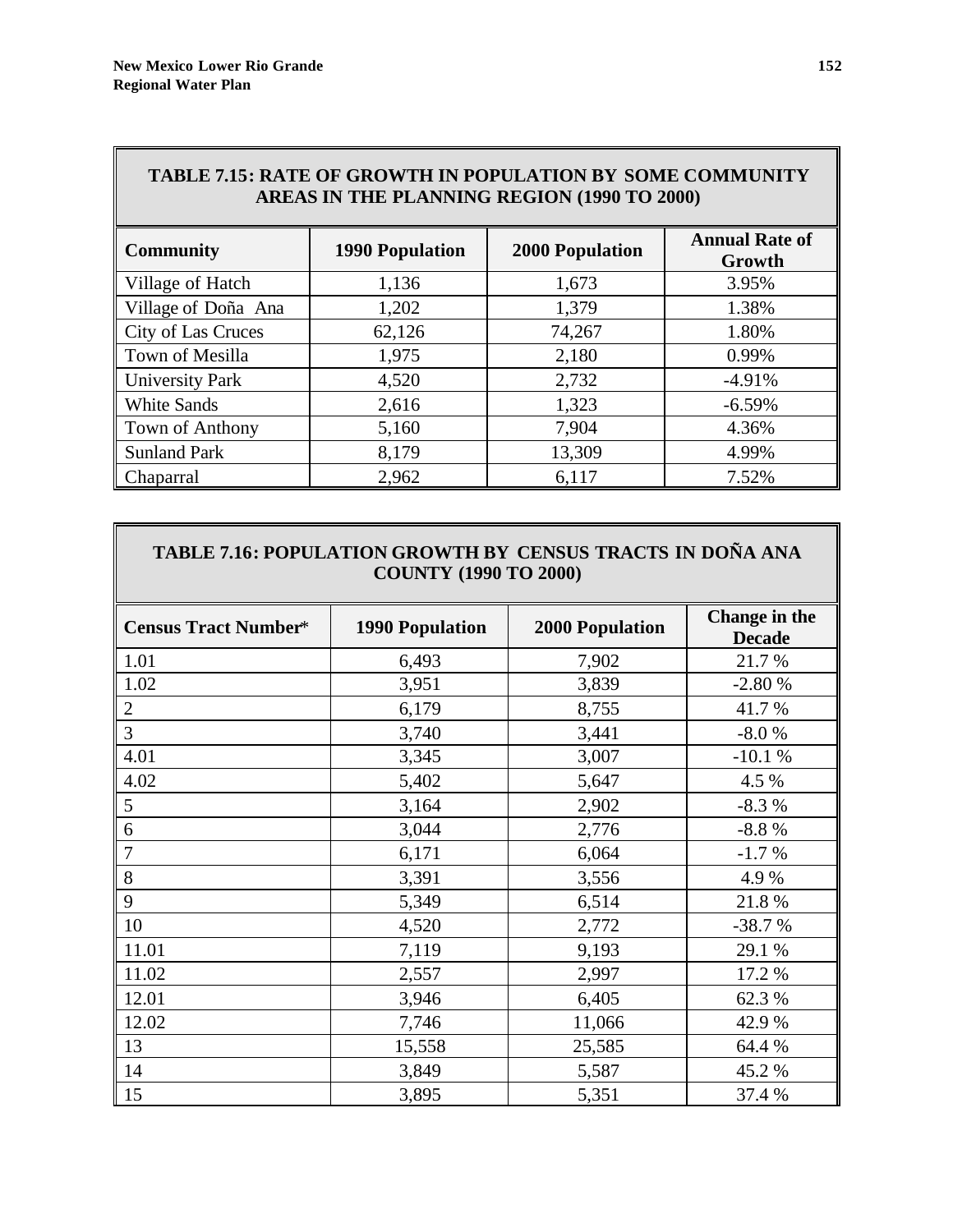| <b>TABLE 7.16: POPULATION GROWTH BY CENSUS TRACTS IN DONA ANA</b><br><b>COUNTY (1990 TO 2000)</b> |                        |                        |                                |  |  |
|---------------------------------------------------------------------------------------------------|------------------------|------------------------|--------------------------------|--|--|
| <b>Census Tract Number*</b>                                                                       | <b>1990 Population</b> | <b>2000 Population</b> | Change in the<br><b>Decade</b> |  |  |
| 16                                                                                                | 2,701                  | 2,949                  | 9.2 %                          |  |  |
| 17                                                                                                | 13,200                 | 20,413                 | 54.6 %                         |  |  |
| 18                                                                                                | 17,547                 | 26,579                 | 51.5 %                         |  |  |
| 19                                                                                                | 2,616                  | 1,382                  | $-47.2%$                       |  |  |

**TABLE 7.16: POPULATION GROWTH BY CENSUS TRACTS IN DOÑA ANA**

\*The 2000 Census Tracts for Doña Ana County are shown on Figure 7.1.

## **7.3.2.2 Population Projections for the Forty-Year Period**

A regression model has been used to extend the historic census data to provide population estimates, at ten-year intervals, over the Planning Horizon. The methodology that was used is based on the extension of past growth trends (Peach and Williams). This model assumes population growth-rates are related to the economic growth-rate of the Region, to migration (domestic and international combined), and to natural growth-rates of the population (crude birth rate and crude death rate). Projections have been made for three different rates of regional growth to provide a high-estimate, a medium range estimate and a low range estimate. The reason for using these three growth rates is that there is a great deal of uncertainty associated with long-term projections. In extending past data, there are a number of factors, the effects of which are assumed to remain constant. Table 7.17 summarizes the projected populations in the Planning Region. Table 7.18 summarizes the medium growth scenario projected populations in the Planning Region, Table 7.19 summarizes the high growth scenario projected populations in the Planning Region, and Table 7.20 summarizes the low growth scenario projected populations in the Planning Region.

| TABLE 7.17: PROJECTED POPULATIONS IN THE PLANNING REGION (2000 TO<br>2040) |         |         |         |         |         |  |
|----------------------------------------------------------------------------|---------|---------|---------|---------|---------|--|
| <b>Growth Scenario</b>                                                     | 2000    | 2010    | 2020    | 2030    | 2040    |  |
| Medium                                                                     | 189,436 | 243,425 | 288,458 | 341,822 | 405,060 |  |
| High                                                                       | 189,436 | 266,252 | 336,809 | 426,063 | 538,970 |  |
| Low                                                                        | 189,436 | 220,692 | 235,037 | 250,314 | 266,585 |  |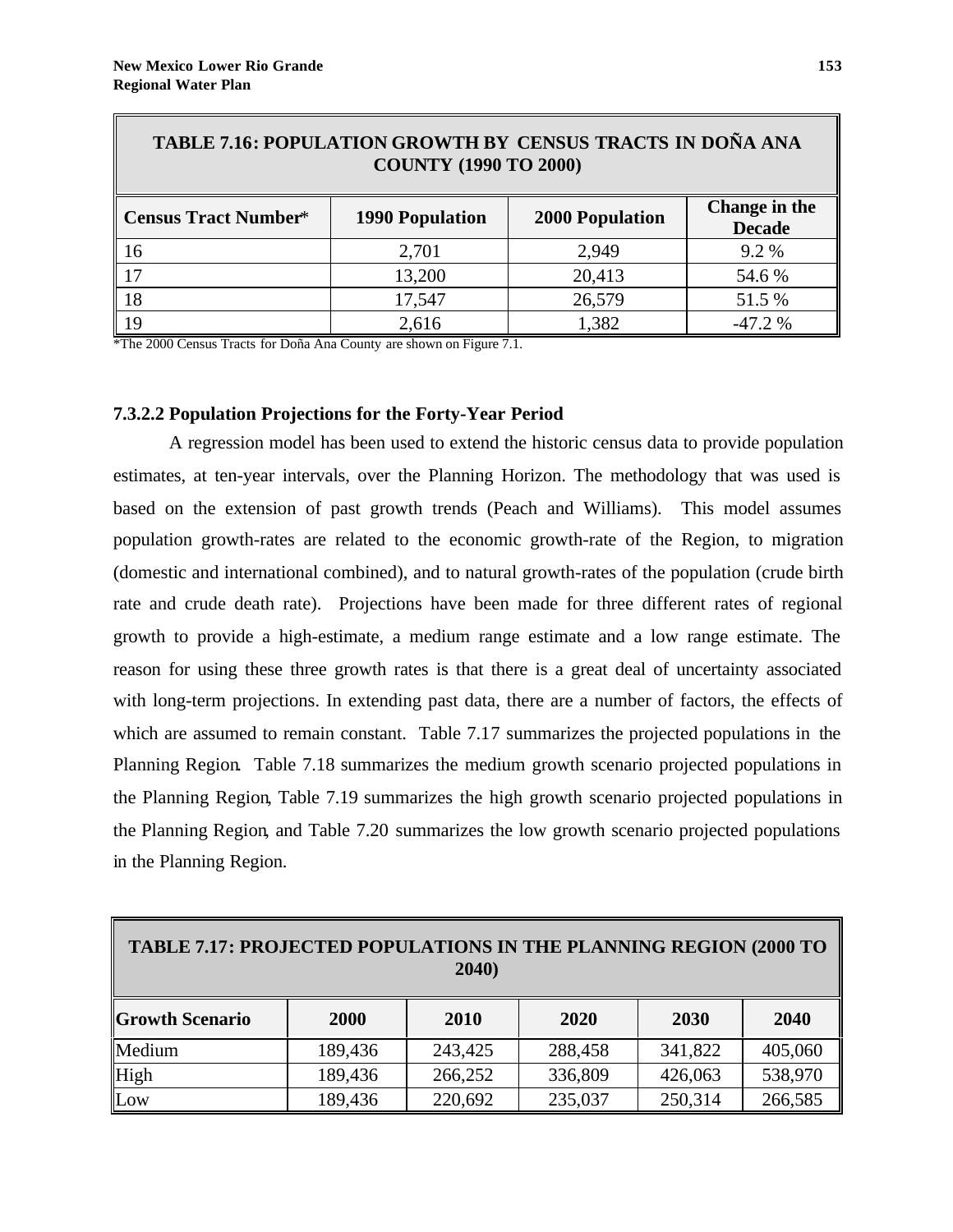| TABLE 7.18: MEDIUM GROWTH PROJECTED POPULATIONS IN THE PLANNING<br><b>REGION (2000 TO 2040)</b> |         |         |         |         |         |  |
|-------------------------------------------------------------------------------------------------|---------|---------|---------|---------|---------|--|
| <b>Community</b>                                                                                | 2000    | 2010    | 2020    | 2030    | 2040    |  |
| Las Cruces                                                                                      | 74,267  | 95,062  | 110,272 | 127,915 | 148,382 |  |
| Hatch                                                                                           | 1,673   | 2,041   | 2,490   | 3,038   | 3,706   |  |
| <b>Sunland Park</b>                                                                             | 13,309  | 17,195  | 20,978  | 25,593  | 31,224  |  |
| Mesilla                                                                                         | 2,180   | 2,485   | 2,744   | 3,029   | 3,344   |  |
| Anthony                                                                                         | 7,904   | 11,145  | 14,934  | 20,011  | 26,815  |  |
| La Union                                                                                        | 1,045   | 1,265   | 1,390   | 1,543   | 1,697   |  |
| Salem/Garfield                                                                                  | 795     | 970     | 1,071   | 1,182   | 1,305   |  |
| Berino/Chamberino                                                                               | 1,831   | 2,215   | 2,460   | 2,730   | 3,030   |  |
| Doña Ana                                                                                        | 8,679   | 11,109  | 14,220  | 18,201  | 23,298  |  |
| La Mesa/Vado                                                                                    | 3,003   | 3,664   | 4,045   | 4,465   | 4,930   |  |
| San Miguel/Mesquite                                                                             | 948     | 1,157   | 1,277   | 1,410   | 1,556   |  |
| Santa Teresa                                                                                    | 2,607   | 3,337   | 3,871   | 4,490   | 5,209   |  |
| <b>Radium Springs</b>                                                                           | 1,738   | 2,016   | 2,117   | 2,223   | 2,334   |  |
| Chaparral                                                                                       | 12,876  | 16,481  | 19,118  | 22,177  | 25,726  |  |
| <b>Total rural</b>                                                                              | 45,917  | 59,274  | 71,623  | 85,960  | 102,477 |  |
| <b>Total</b>                                                                                    | 178,772 | 229,416 | 272,610 | 323,967 | 385,033 |  |

# **TABLE 7.19: HIGH GROWTH PROJECTED POPULATIONS IN THE PLANNING REGION (2000 TO 2040)**

| <b>Community</b>    | 2000   | 2010   | 2020    | 2030    | 2040    |
|---------------------|--------|--------|---------|---------|---------|
| Las Cruces          | 74,267 | 99,741 | 121,684 | 148,454 | 181,114 |
| Hatch               | 1,673  | 2,359  | 3,019   | 3,865   | 4,947   |
| Sunland Park        | 13,309 | 18,766 | 24,020  | 30,746  | 39,355  |
| Mesilla             | 2,180  | 2,790  | 3,321   | 3,951   | 4,702   |
| Anthony             | 7,904  | 12,884 | 19,068  | 28,220  | 41,766  |
| La Union            | 1,045  | 1,475  | 1,865   | 2,360   | 3,985   |
| Salem/Garfield      | 795    | 1,121  | 1,435   | 1,837   | 2,351   |
| Berino/Chamberino   | 1,831  | 2,582  | 3,305   | 4,230   | 5,414   |
| Doña Ana            | 8,679  | 12,237 | 15,664  | 20,050  | 25,664  |
| La Mesa/Vado        | 3,003  | 4,234  | 5,420   | 6,937   | 8,880   |
| San Miguel/Mesquite | 948    | 1,403  | 1,880   | 2,519   | 3,376   |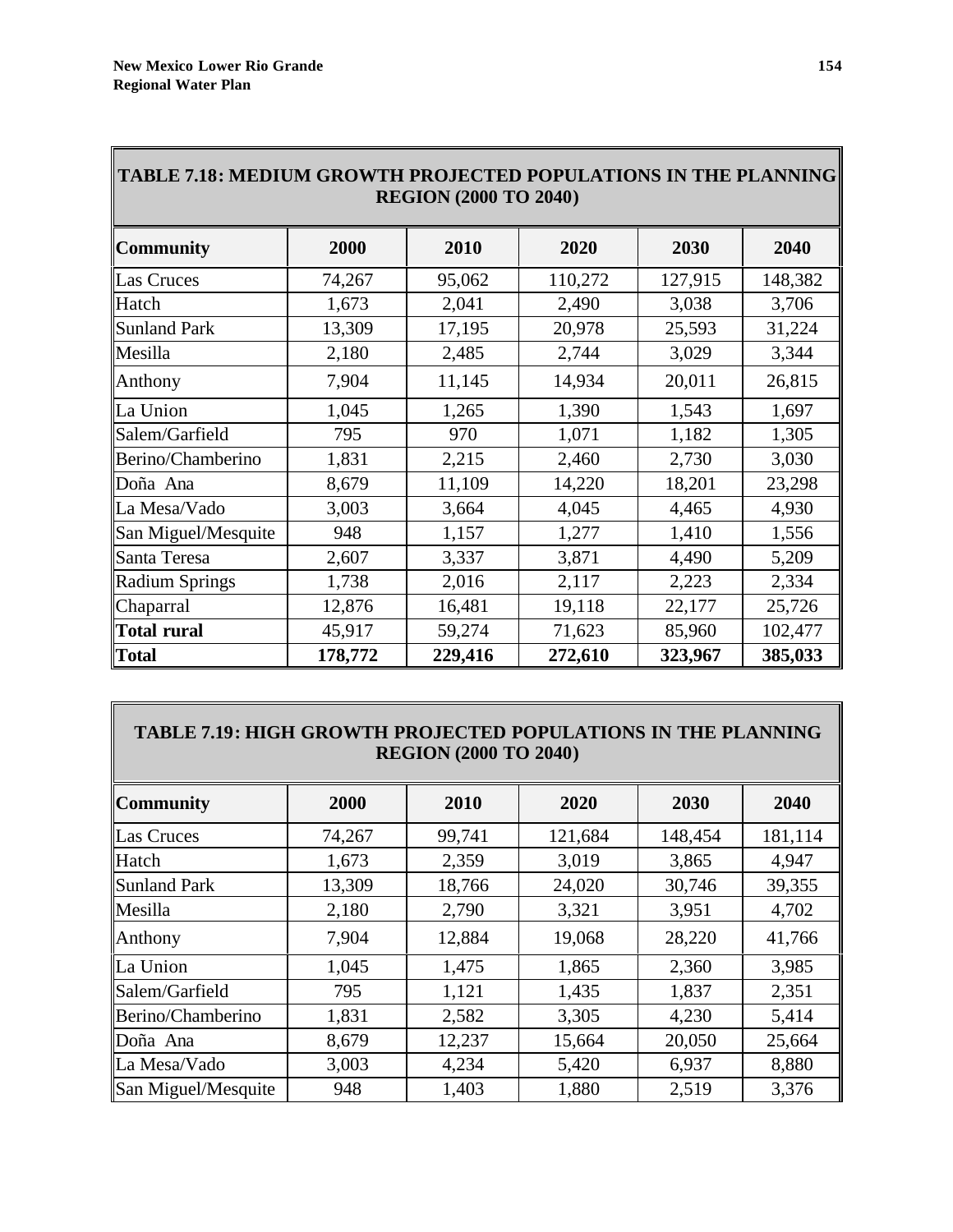| TABLE 7.19: HIGH GROWTH PROJECTED POPULATIONS IN THE PLANNING<br><b>REGION (2000 TO 2040)</b> |         |         |         |         |         |  |
|-----------------------------------------------------------------------------------------------|---------|---------|---------|---------|---------|--|
| <b>Community</b>                                                                              | 2000    | 2010    | 2020    | 2030    | 2040    |  |
| Santa Teresa                                                                                  | 2,607   | 3,858   | 5,170   | 6,928   | 9,284   |  |
| <b>Radium Springs</b>                                                                         | 1,738   | 2,329   | 2,841   | 3,466   | 4,229   |  |
| Chaparral                                                                                     | 12,876  | 19,056  | 25,536  | 34,218  | 45,852  |  |
| Total rural                                                                                   | 45,917  | 67,234  | 88,420  | 115,208 | 147,707 |  |
| Total                                                                                         | 178,772 | 252,069 | 322,648 | 412,989 | 528,626 |  |

| <b>TABLE 7.20: LOW GROWTH PROJECTED POPULATIONS IN THE PLANNING</b> |
|---------------------------------------------------------------------|
| <b>REGION (2000 TO 2040)</b>                                        |

| <b>Community</b>      | 2000    | 2010    | 2020    | 2030    | 2040    |
|-----------------------|---------|---------|---------|---------|---------|
| <b>Las Cruces</b>     | 74,267  | 85,407  | 94,375  | 104,284 | 115,234 |
| Hatch                 | 1,673   | 1,941   | 2,143   | 2,365   | 2,611   |
| <b>Sunland Park</b>   | 13,309  | 15,438  | 17,044  | 18,817  | 20,774  |
| Mesilla               | 2,180   | 2,383   | 2,504   | 2,632   | 2,766   |
| Anthony               | 7,904   | 10,117  | 12,343  | 15,058  | 18,371  |
| La Union              | 1,045   | 1,150   | 1,275   | 1,415   | 1,590   |
| Salem/Garfield        | 795     | 878     | 922     | 969     | 1,019   |
| Berino/Chamberino     | 1,831   | 2,021   | 2,122   | 2,229   | 2,340   |
| Doña Ana              | 8,679   | 10,068  | 10,722  | 11,419  | 12,161  |
| La Mesa/Vado          | 3,003   | 3,483   | 3,658   | 3,841   | 4,033   |
| San Miguel/Mesquite   | 948     | 1,048   | 1,100   | 1,155   | 1,213   |
| Santa Teresa          | 2,607   | 3,024   | 3,175   | 3,334   | 3,501   |
| <b>Radium Springs</b> | 1,738   | 1,919   | 2,015   | 2,115   | 2,221   |
| Chaparral             | 12,876  | 14,936  | 15,683  | 16,467  | 17,290  |
| <b>Total rural</b>    | 45,917  | 53,333  | 51,462  | 48,707  | 44,871  |
| Total                 | 178,772 | 207,146 | 220,543 | 234,807 | 249,995 |

# **7.3.2.3 Future Public Water Supply**

The average daily per-capita water consumption in the public water supplies of the County varies greatly from system to system. In the following tables the major water systems are shown separately to account for the variation of per-capita consumption rates. It is assumed that the current per-capita use rates will continue into the planning period, however, conservation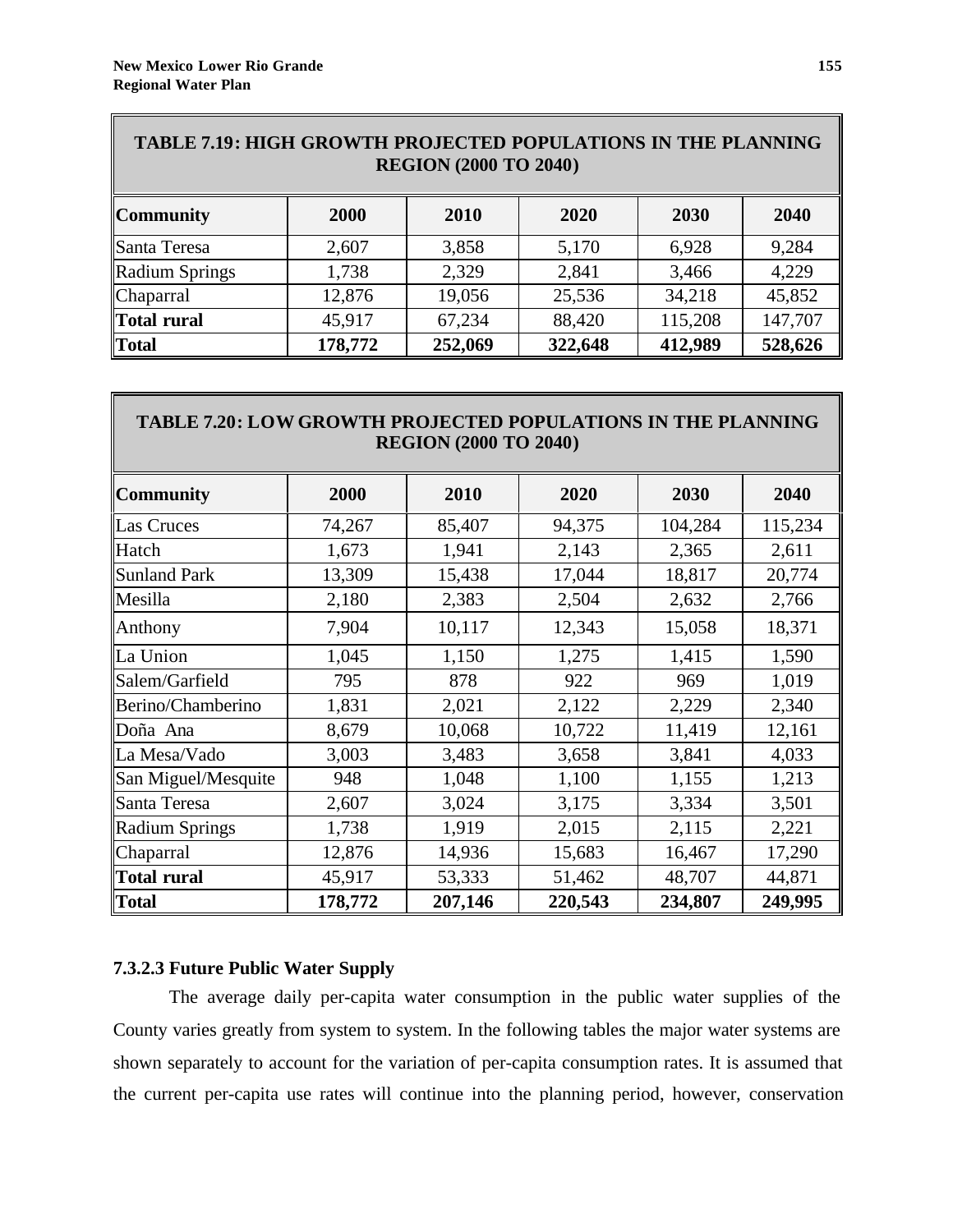measures could reduce these values by a significant amount in the larger systems serving urban areas such as the City of Las Cruces. The rural public water supply systems are grouped together. It is unlikely that use rates in small rural systems with already low rates  $(-100 \text{ good or lower})$ will decrease and may actually increase over time. However, these systems constitute a relatively small proportion of the total usage for water supply in the region. For many of these smaller systems the water source that will meet public water demand will continue to be ground water. By 2015 or so, surface water may be available to the larger communities. Projected water demands, through the year 2040, for the Low, Medium and High growth scenarios versus the total water rights for City of Las Cruces, Village of Hatch and Doña Ana Mutual Domestic Water Consumers Association (estimated total users only), are shown on Figures 7.2, 7.3 and 7.4, respectively. Tables 7.21, 7.22 and 7.23 summarize the projected annual Public Water Supply diversions in the Planning Region for the Medium Growth, High Growth and Low Growth scenarios, respectively.

| THE PLANNING REGION FOR 2000 TO 2040 (AC-FT/YR) |        |        |        |        |        |  |
|-------------------------------------------------|--------|--------|--------|--------|--------|--|
| <b>Community</b>                                | 2000   | 2010   | 2020   | 2030   | 2040   |  |
| Las Cruces                                      | 20,897 | 26,121 | 30,039 | 34,545 | 39,727 |  |
| Hatch                                           | 198    | 241    | 293    | 356    | 433    |  |
| Sunland Park                                    | 1,409  | 1,797  | 2,185  | 2,657  | 3,231  |  |
| Mesilla                                         | 282    | 323    | 357    | 396    | 440    |  |
| Anthony                                         | 1,040  | 1,477  | 1,987  | 2,673  | 3,595  |  |
| La Union                                        | 213    | 258    | 283    | 315    | 346    |  |
| Salem/Garfield                                  | 113    | 137    | 152    | 168    | 187    |  |
| Berino/Chamberino                               | 269    | 325    | 361    | 401    | 445    |  |
| Chaparral                                       | 1,864  | 2,359  | 2,747  | 3,200  | 3,728  |  |
| La Mesa/Vado                                    | 217    | 263    | 291    | 323    | 359    |  |
| San Miguel/Mesquite                             | 368    | 446    | 495    | 549    | 609    |  |
| <b>Rural</b> areas                              | 13,269 | 17,663 | 21,379 | 25,749 | 30,873 |  |
| Total                                           | 40,138 | 51,409 | 60,568 | 71,331 | 83,972 |  |

# **TABLE 7.21: MEDIUM GROWTH PROJECTED PUBLIC SUPPLY DEMANDS IN THE PLANNING REGION FOR 2000 TO 2040 (AC-FT/YR)**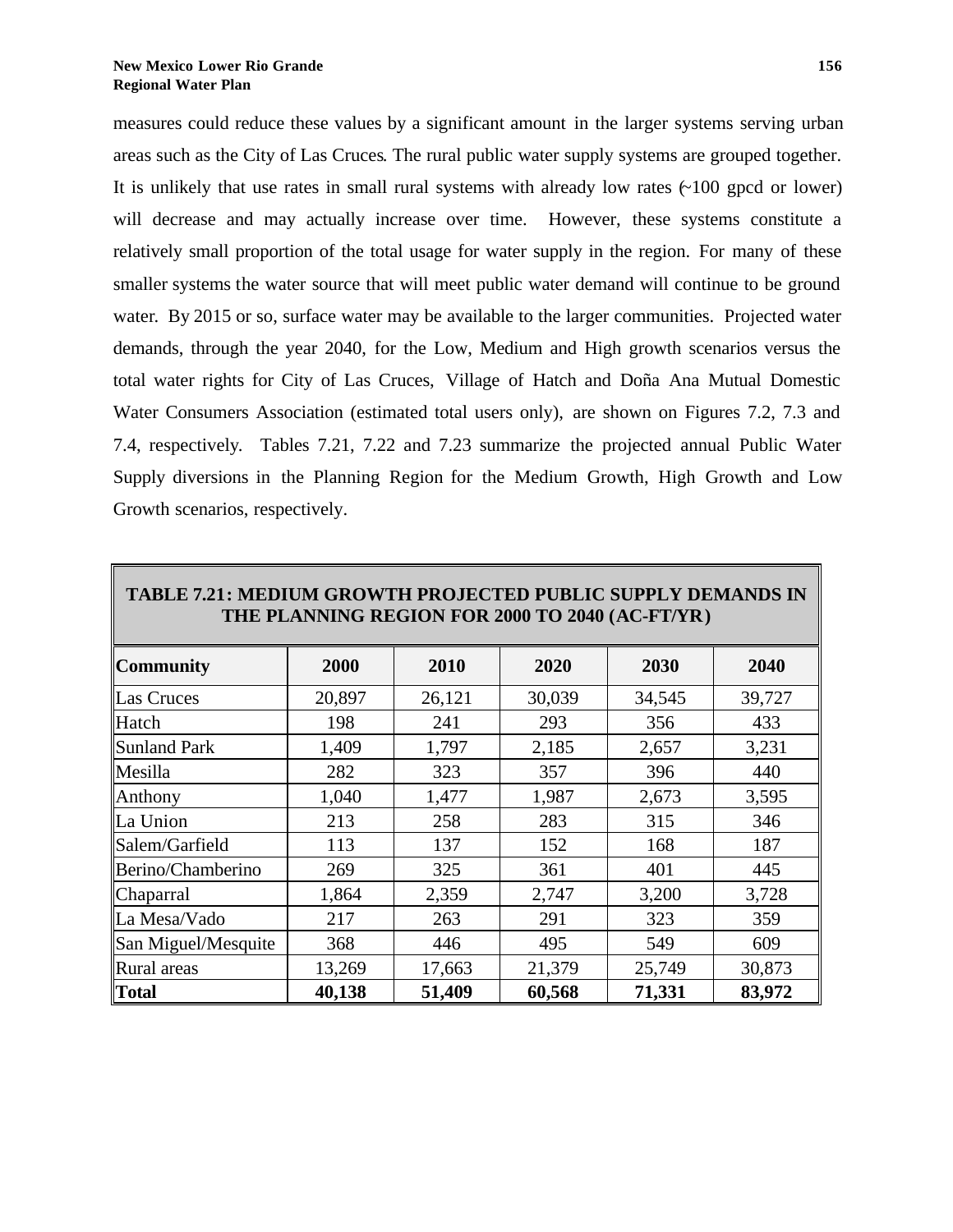| <b>TABLE 7.22: HIGH GROWTH PROJECTED PUBLIC SUPPLY DEMANDS IN THE</b><br>PLANNING REGION FOR 2000 TO 2040 (AC-FT/YR) |        |        |        |        |         |  |
|----------------------------------------------------------------------------------------------------------------------|--------|--------|--------|--------|---------|--|
| <b>Community</b>                                                                                                     | 2000   | 2010   | 2020   | 2030   | 2040    |  |
| Las Cruces                                                                                                           | 20,897 | 28,085 | 34,012 | 41,188 | 49,879  |  |
| Hatch                                                                                                                | 198    | 241    | 293    | 356    | 433     |  |
| <b>Sunland Park</b>                                                                                                  | 1,409  | 2,001  | 2,532  | 3,203  | 4,051   |  |
| Mesilla                                                                                                              | 282    | 357    | 423    | 501    | 594     |  |
| Anthony                                                                                                              | 1,040  | 1,696  | 2,510  | 3,714  | 5,497   |  |
| La Union                                                                                                             | 213    | 301    | 380    | 481    | 609     |  |
| Salem/Garfield                                                                                                       | 113    | 159    | 202    | 255    | 323     |  |
| Berino/Chamberino                                                                                                    | 269    | 379    | 479    | 606    | 767     |  |
| Chaparral                                                                                                            | 1,864  | 2,759  | 3,710  | 4,990  | 6,712   |  |
| La Mesa/Vado                                                                                                         | 217    | 306    | 386    | 489    | 618     |  |
| San Miguel/Mesquite                                                                                                  | 368    | 545    | 733    | 986    | 1,326   |  |
| Rural areas                                                                                                          | 13,269 | 19,099 | 24,425 | 31,007 | 39,052  |  |
| <b>Total</b>                                                                                                         | 40,138 | 55,927 | 70,084 | 87,777 | 109,860 |  |

# **TABLE 7.23: LOW GROWTH PROJECTED PUBLIC SUPPLY DEMANDS IN THE PLANNING REGION FOR 2000 TO 2040 (AF-FT/YR )**

| <b>Community</b>    | 2000   | 2010   | 2020   | 2030   | 2040   |
|---------------------|--------|--------|--------|--------|--------|
| Las Cruces          | 20,897 | 23,948 | 27,397 | 31,341 | 35,855 |
| Hatch               | 198    | 241    | 293    | 356    | 433    |
| <b>Sunland Park</b> | 1,409  | 1,649  | 1,839  | 2,050  | 2,286  |
| Mesilla             | 282    | 310    | 330    | 351    | 374    |
| Anthony             | 1,040  | 1,316  | 1,592  | 1,927  | 2,331  |
| La Union            | 213    | 234    | 260    | 288    | 324    |
| Salem/Garfield      | 113    | 125    | 139    | 154    | 171    |
| Berino/Chamberino   | 269    | 298    | 318    | 338    | 360    |
| Chaparral           | 1,864  | 2,171  | 2,313  | 2,463  | 2,623  |
| La Mesa/Vado        | 217    | 252    | 269    | 286    | 305    |
| San Miguel/Mesquite | 368    | 409    | 435    | 462    | 492    |
| <b>Rural</b> areas  | 13,269 | 15,657 | 14,693 | 13,361 | 11,582 |
| Total               | 40,138 | 46,611 | 49,876 | 53,377 | 57,136 |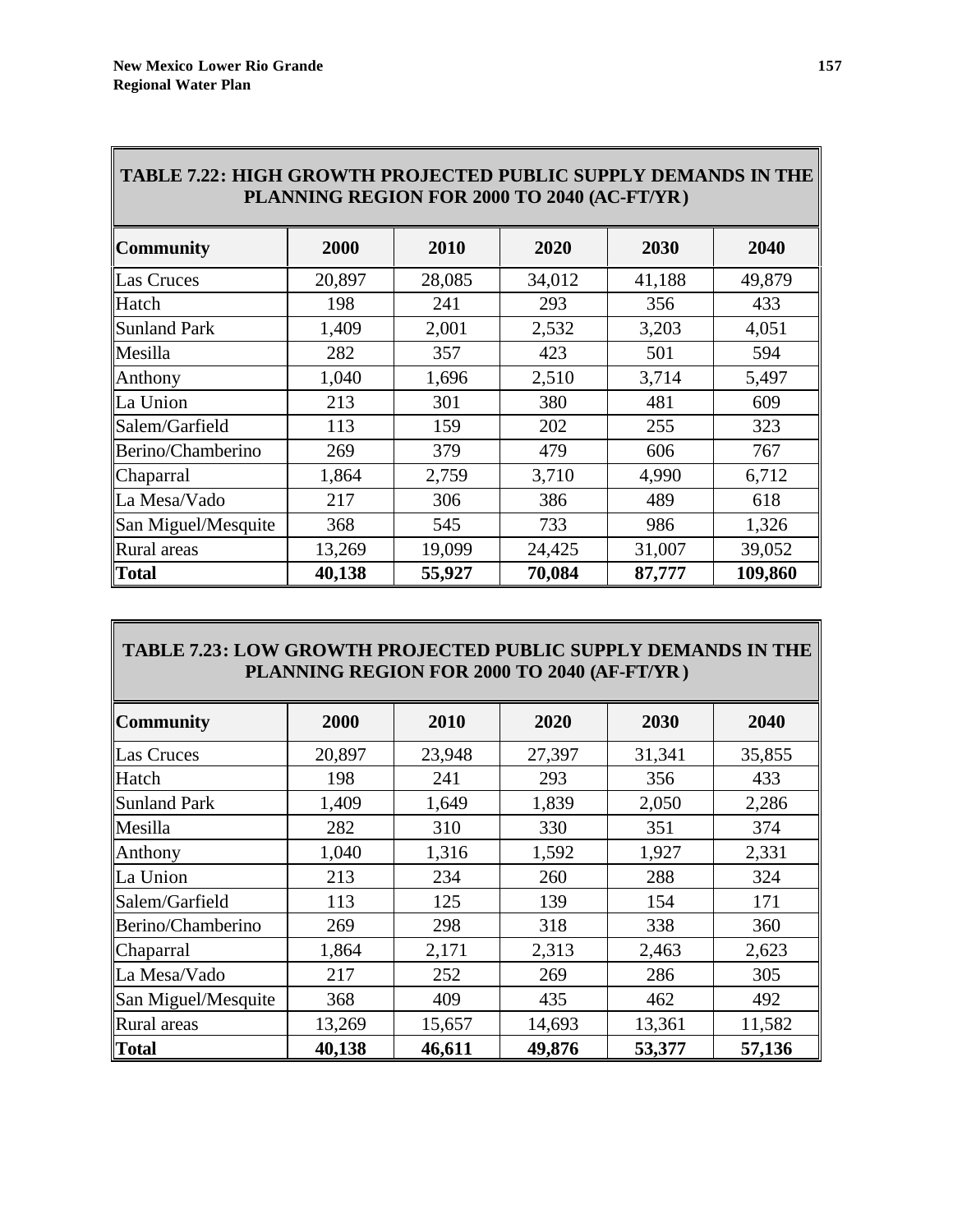#### **7.3.2.4 Future Industrial, Commercial, Mining and Power**

In the future, it is likely that much of the growth in water demand for industrial and commercial purposes will be provide by regional water supply systems. It is assumed that those other uses relying on self-supplied ground water will continue to increase at a small rate (less than 0.5 percent per annum) throughout the planning period. Mining demands are assumed to follow a similar pattern. There will be new power generation facilities in the County in the next 40 years. It is assumed that the demand for cooling water will more than double during the planning period (2.5 times current demand) for the medium projection. Table 7.24 shows these demands for industry, commercial, power and mining sectors.

| 2040 (AF-FT/YR)                      |       |        |        |        |        |  |
|--------------------------------------|-------|--------|--------|--------|--------|--|
| <b>Category</b>                      | 2000  | 2010   | 2020   | 2030   | 2040   |  |
| Commercial,<br>Industrial and Mining | 6,500 | 7,000  | 7,500  | 8,000  | 8,500  |  |
| Power                                | 2,500 | 3,500  | 4,500  | 5,500  | 6,500  |  |
| $\sqrt{\text{Total}^2}$              | 9,000 | 10,500 | 12,000 | 13,500 | 15,000 |  |

# **TABLE 7.24: PROJECTED DEMANDS IN THE PLANNING REGION FOR 2000 TO**

## **7.3.2.5 Future Irrigated Agriculture**

No growth is anticipated in the irrigated acreage in the Region over the next forty years. Shifts away from present agricultural water demand will likely occur over the next forty years as water moves to municipal and industrial uses. The total available surface-water supply is already fully allocated and is not likely to increase in the future.

The process, for changes in the purpose and place of the use of the surface supply, is already under way. Conceptual plans have been outlined in two reports that include locations and costs for treatment facilities for regional drinking water plants using Rio Grande surface water. (New Mexico – Texas Water Commission, El Paso – Las Cruces Regional Sustainable Water Project, Central Planning Area SWTP Siting Study for a Las Cruces Plant and a Leasburg Plant, Report by Boyle Engineering and Parsons Engineering Science, January 2000, 22 pages plus maps; New Mexico – Texas Water Commission, El Paso – Las Cruces Regional Sustainable Water Project, Siting Study for Phase 1 Facilities for Doña Ana County, Report by Boyle Engineering and Parsons Engineering Science, March 2000, 126 pages plus maps).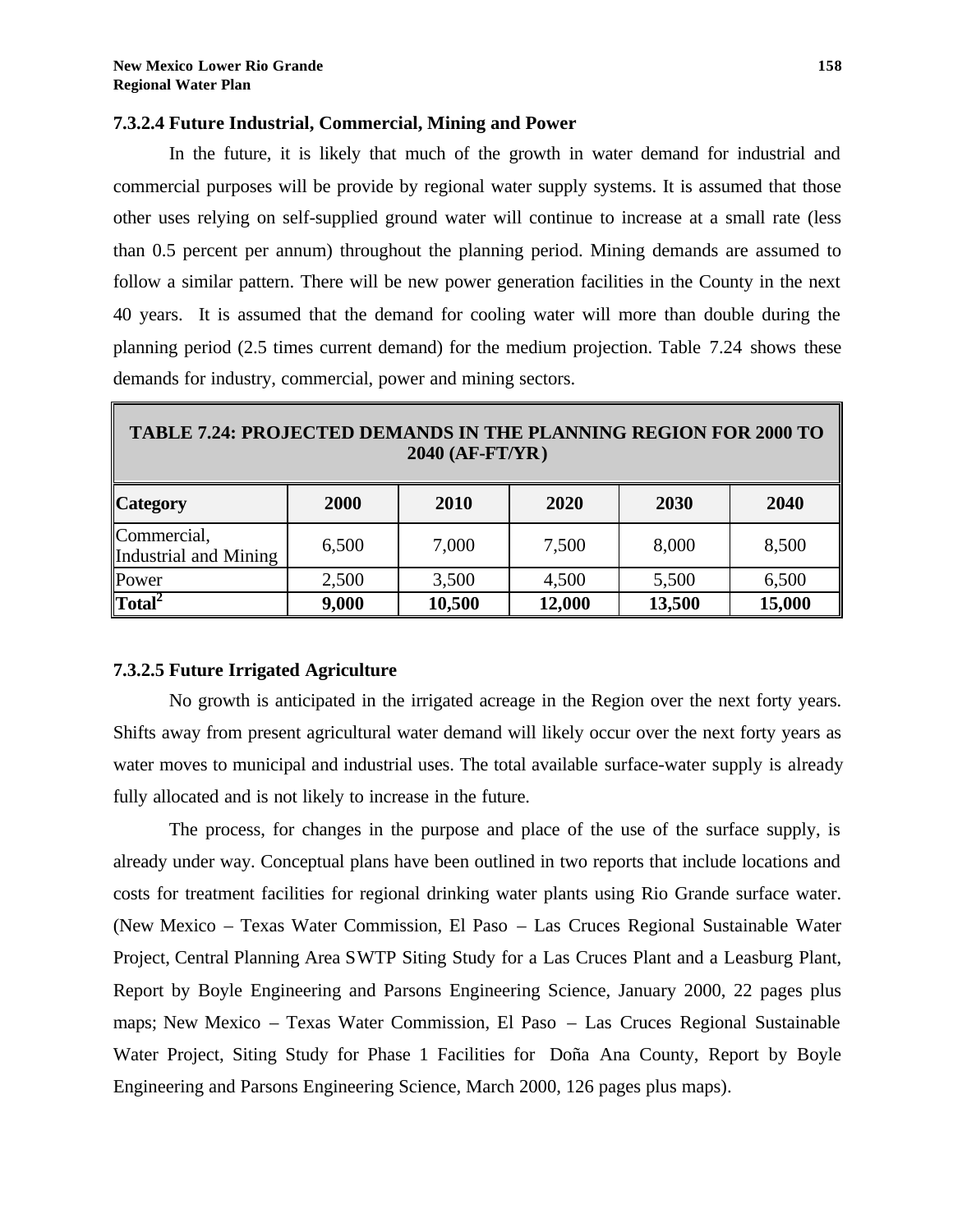In March 2001, the City of Las Cruces (City) and the EBID (District) entered into a joint resolution that initiates the steps for change in surface-water use from irrigation to municipal use in a surface-water treatment plant. This agreement provides a mechanism for the City to purchase some surface-water rights within the District. (A Resolution Establishing a City of Las Cruces Municipal Water-Users Association, authorized March 19, 2001 by the Las Cruces City Council and May 9, 2001 by the Board of the EBID). Mechanisms that will allow an orderly transfer of irrigation rights, in other parts of the Region, are under consideration and agreements will be reached as future domestic, municipal and industrial demands are manifested.

## **7.3.2.6 Summary Total All Future Water Uses**

The projected annual water diversions in the Planning Region are summarized Table 7.25.

| <b>TABLE 7.25: PROJECTED DEMANDS IN THE PLANNING REGION FOR 2000 TO</b><br>2040 (AC-FT/YR) |                       |                       |                       |                       |                       |
|--------------------------------------------------------------------------------------------|-----------------------|-----------------------|-----------------------|-----------------------|-----------------------|
| <b>Category</b>                                                                            | 2000                  | 2010                  | 2020                  | 2030                  | 2040                  |
| Private/ Public Water<br>Supply                                                            | 35,000                | 47,000 to<br>56,000   | $50,000$ to<br>70,000 | 53,000 to<br>88,000   | 57,000 to<br>110,000  |
| <b>Irrigated Agriculture</b>                                                               | 446,500               | 446,500               | 446,500               | 446,500               | 446,500               |
| Livestock                                                                                  | 4,500                 | 4,500                 | 4,500                 | 4,500                 | 4,500                 |
| Commercial,<br><b>Industrial and Mining</b>                                                | 6,500                 | 7,000                 | 7,500                 | 8,000                 | 8,500                 |
| Power                                                                                      | 2,500                 | 3,500                 | 4,500                 | 5,500                 | 6,500                 |
| Environment <sup>1</sup>                                                                   | $25,000$ to<br>90,000 | $25,000$ to<br>90,000 | $25,000$ to<br>90,000 | 25,000 to<br>90,000   | 25,000 to<br>90,000   |
| Total <sup>2</sup>                                                                         | 495,000               | 508,500 to<br>517,500 | 513,000 to<br>523,000 | 517,500 to<br>552,500 | 523,000 to<br>576,000 |

 $<sup>1</sup>$  This is for a full supply year for riparian vegetation evapotranspiration between Caballo and the state line, when</sup> the river runs all irrigation season. It does not constitute an appropriation of a water right.

<sup>2</sup> Total does not include the demand estimated for the environment.

For the planning horizon of 2000 to 2040, water use in the Planning Region may grow from approximately 495,000 ac-ft/yr to 576,000 ac-ft/yr.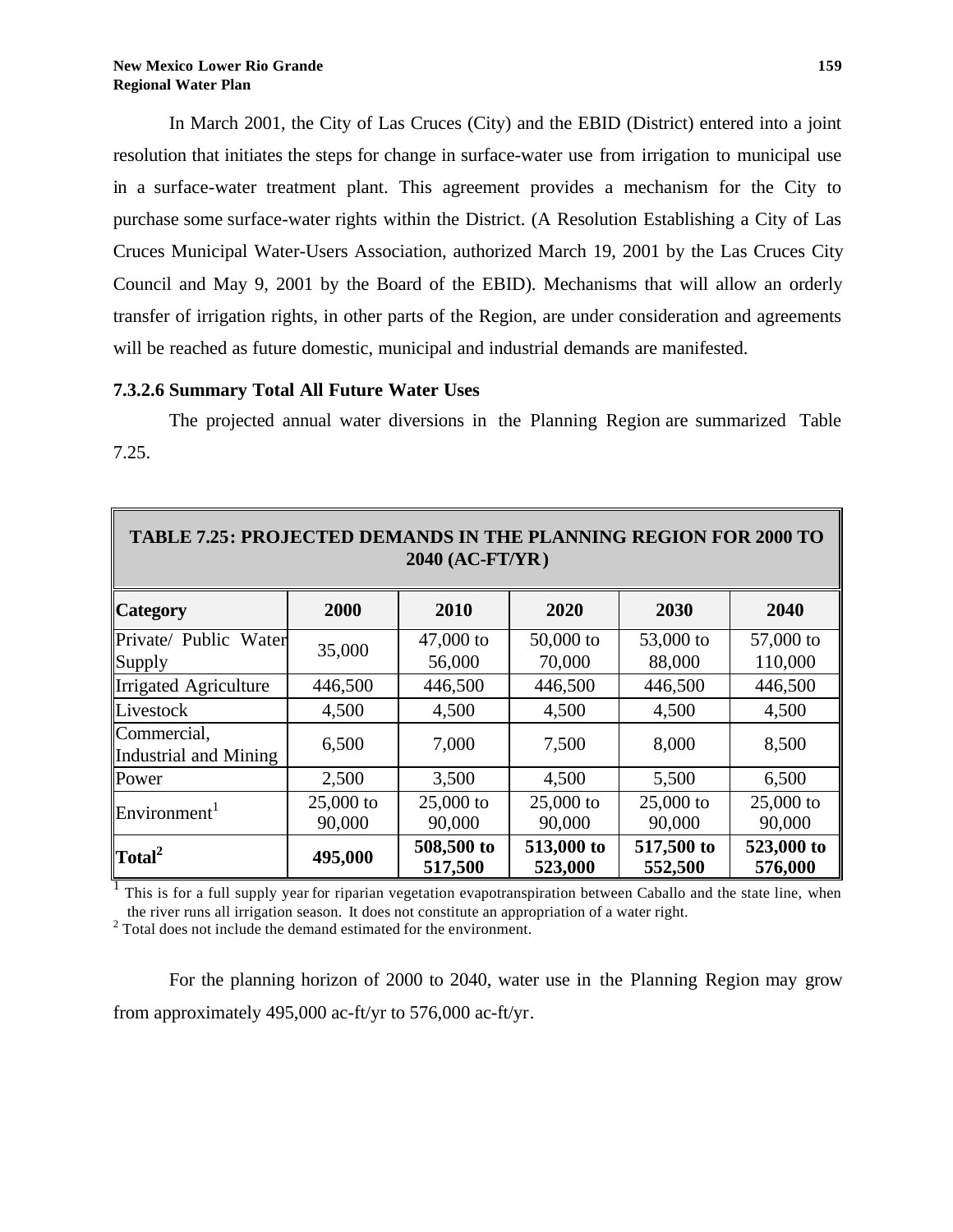# **8.0 WATER PLAN ALTERNATIVES**

#### **8.1 Water Supply versus Future Demands**

The water supply available to the region in meeting future water demand must consider both the surface water (Rio Grande) and the ground water in storage in the ground-water basins (Rincon Valley, Mesilla, Jornada del Muerto and Hueco). The annual supply of surface water in the Planning Region is extremely variable as documented in section 6.1.1. Additionally, the ground-water supplies in the Jornada and Hueco basins are essentially a fixed amount (e.g., annual recharge to these basins is very low) and any withdrawal above this recharge amount will basically mine the ground-water supply. The Rincon Valley and Mesilla ground-water basins are interconnected to the Rio Grande, which has historically and fortunately been able to recharge these basins in years of above-normal flows. However, if ground water development expands much above the current levels, the Rio Grande will not be able to continue replenishing the ground water and this will result in ground-water mining in the Rincon Valley and Mesilla basins. Since the river cannot be isolated from the Rincon Valley and Mesilla basins, it will continue to replenish the basins, which in-effect robs the river of water. This is water that should be in-stream flow for local agricultural users as well as meeting Compact delivery obligations to Texas users and the Mexican Treaty water users.

The Mesilla and Hueco bolson aquifers are both shared by New Mexico, Texas, and the Republic of Mexico. This fact generates a great deal of uncertainty relative to the long-term management and viability of the aquifers. Mexico and El Paso are by far the largest users of the Hueco, and their extensive withdrawals have mined the aquifer significantly. In Mexico, uses of the Hueco bolson include irrigation and as the primary source of water for Ciudad Juarez. In El Paso, the Hueco has provided a major part of the City's municipal and industrial supply. While estimates vary, it is clear that the long-term viability of the Hueco bolson is poor, with declining water levels and declining water quality already presenting problems for these two areas. Both will have to look elsewhere for water to support their current and future needs, and while surface water will take much of the burden previously shouldered by the Hueco, periods of drought require a ground-water reserve, and El Paso and Mexico will both turn to the Mesilla basin.

The City of El Paso already draws heavily on the Mesilla basin, having pumped about 22,600 ac-ft in 2002. El Paso's draw on the Mesilla basin will likely increase in 2003 and in the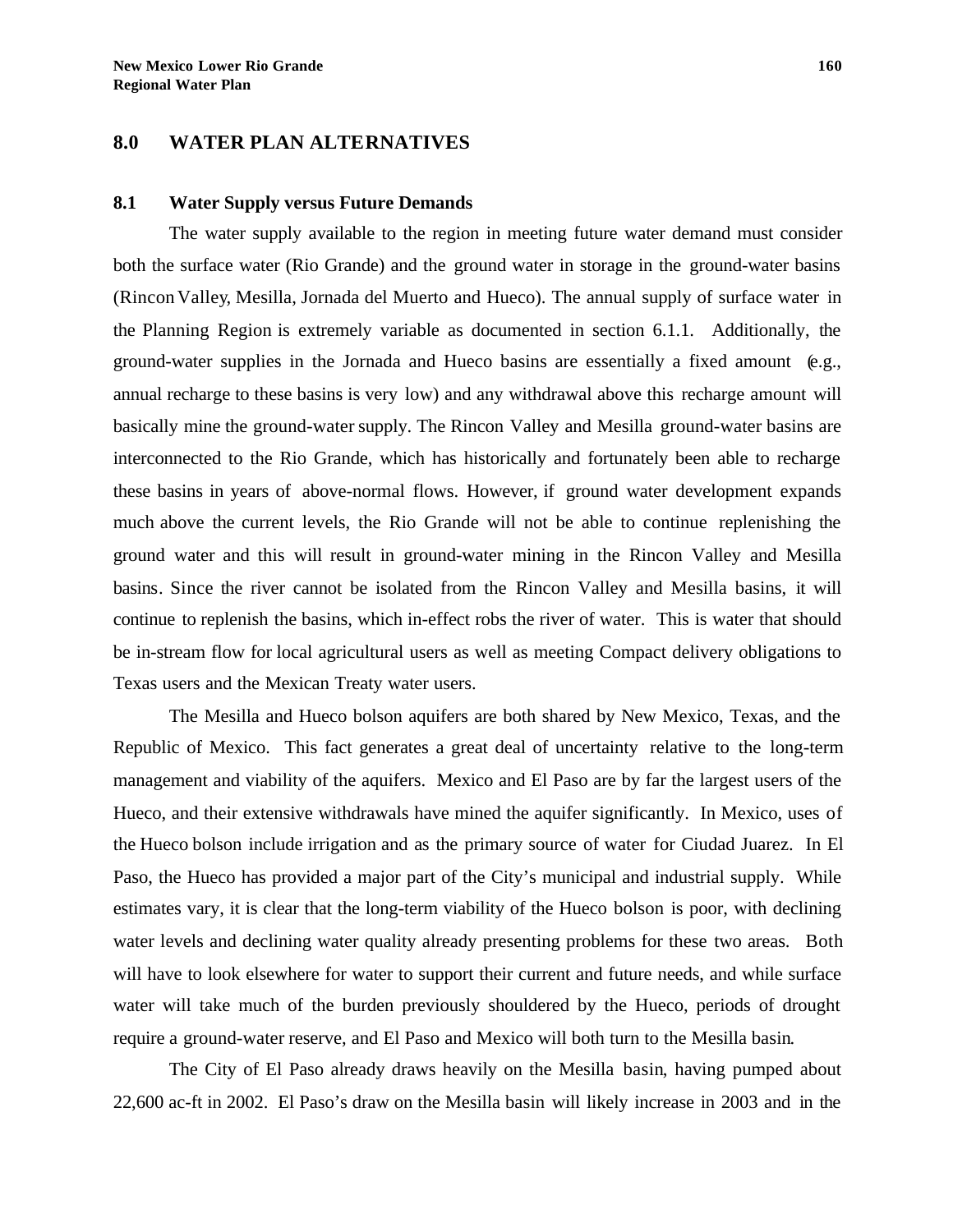future, as the continuing drought reduces their available surface-water supply. One interesting development has been the stipulation, in the third party implementing contract of 2001 among the City of El Paso, EPCWID#1, and the BoR, of an accounting mechanism for offsetting depletions of Rio Grande Project Water supply induced by the City of El Paso's pumping in the Mesilla basin. Basically, the loss of available surface water would be charged against EPWU's surface-water allotment.

Mexico is much more of an unknown in terms of demands on the Mesilla basin. With the Hueco in rapid decline and the surface-water supply reduced by drought, it is very likely that Juarez will develop significant well fields in the lower Mesilla bolson. The effect that such a well field would have on water supply in New Mexico is uncertain. It will likely capture some inflows to the New Mexico portion of the aquifer, but it may reduce the inflow of salt. This is an area that needs significant research and negotiation among Mesilla basin ground-water users.

The water managers and water right holders in the region have recognized these facts and this Plan is developed so that the best solutions can be found that will allow for continued growth and development without exhausting a critical resource. Conjunctive management of both surface and ground water is essential. Likewise inter-temporal management will be required to deal will shortages due to drought and to take advantage of excess supplies. These strategies are discussed in the following sections.

In Section 6.1.2 the ground-water basins were each described separately. However, for the analysis of supply versus demand it is more appropriate to combine the Mesilla and Rincon Valley basins due to the interconnectedness with the Rio Grande. Even though the Jornada basin is connected to these two basins (there is leakage from the Jornada to the Mesilla and the northern Jornada drains to the Rincon basin) the analysis of supply versus demand will be presented separately. The projections of water demand for each category was segregated into these three areas and are based on the medium growth scenario.

In general, ground-water supply values used in this chapter are discussed in Section 6.1.2, with additional information used to complete the ground-water balance as discussed in the following sections where applicable. The following sections summarize the ground water balance.

## **8.1.1 Mesilla-Rincon Basin**

Water demands in the Mesilla-Rincon Basins include the majority of the lower Rio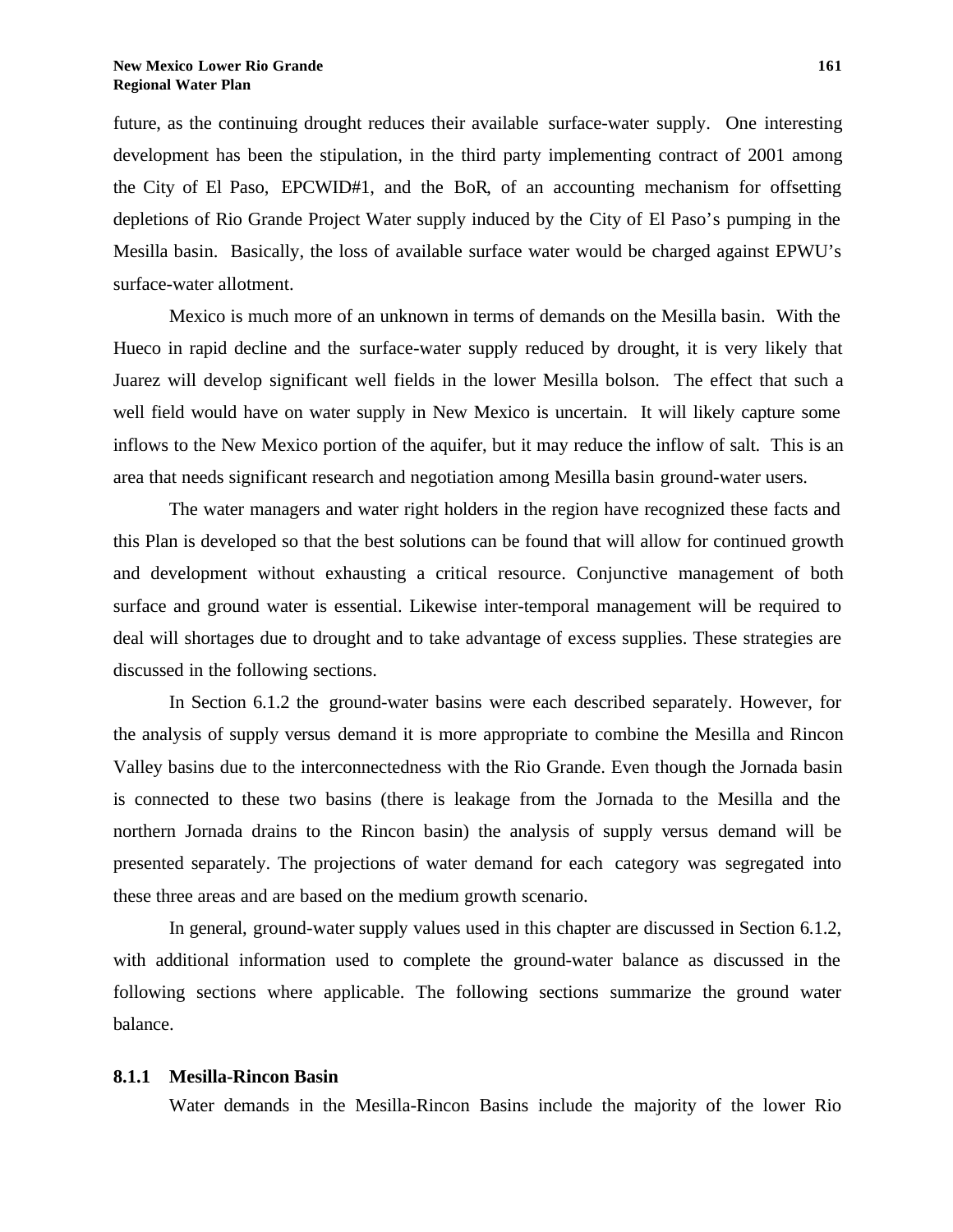Grande valley's incorporated communities and irrigated agriculture, as well as livestock, commercial and power uses. The future water demands from the Mesilla-Rincon Basins are summarized below in Table 8.1. The future demands for ground water for the livestock and power categories are not expected to change significantly in the next 40 years. The demand for ground water by agriculture is also projected to remain flat on average. To makeup for shortages in the surface-water supply due to the extreme variability of the surface-water supply and the reliance on the ground water in these two basins, there will be many years when the withdrawals will be considerably above 69,000 ac-ft as well as many years when it will be less. Demands to meet public water supply needs and the commercial, industrial, and mining needs are projected to increase. The public water supply needs are projected to almost double increasing from 27,860 ac-ft/yr in 2000 to over 47,700 ac-ft/yr in 2040. This is an average growth rate of approximately 3% per year over the 40-year period. The commercial needs are projected to increase from 3,000 ac-ft/yr to 6,500 ac-ft/yr in 2040 (see Section 7.12 for summary of estimated water demands by basin).

| TABLE 8.1: MESILLA-RINCON BASIN - FUTURE GROUND WATER DEMANDS<br>$(AC-FT/YR)$ |         |         |         |         |         |
|-------------------------------------------------------------------------------|---------|---------|---------|---------|---------|
| <i><b>Category</b></i>                                                        | 2000    | 2010    | 2020    | 2030    | 2040    |
| Public Water Supply <sup>1</sup>                                              | 27,860  | 29,814  | 31,638  | 38,984  | 47,733  |
| Irrigated Agriculture <sup>2</sup>                                            | 69,000  | 69,000  | 69,000  | 69,000  | 69,000  |
| Livestock                                                                     | 3,000   | 3,000   | 3,000   | 3,000   | 3,000   |
| Commercial, Industrial, Mining                                                | 4,500   | 5,000   | 5,500   | 6,000   | 6,500   |
| Power                                                                         | 2,500   | 2,500   | 2,500   | 2,500   | 2,500   |
| Total                                                                         | 106,860 | 109,314 | 111,638 | 119,484 | 128,733 |

<sup>1</sup>Note: Projections based on medium growth scenario

<sup>2</sup> Ground water only

Much of the Mesilla-Rincon basin is in a dynamic equilibrium, being recharged by the river, irrigation activities, and some natural sources particularly during full-supply years, followed by periods of temporary drawdown during drought cycles. Some areas of sustained pumping and reduced irrigation have showed persistent drawdown, such as around municipal wells shown in figures 6.25 and 6.26.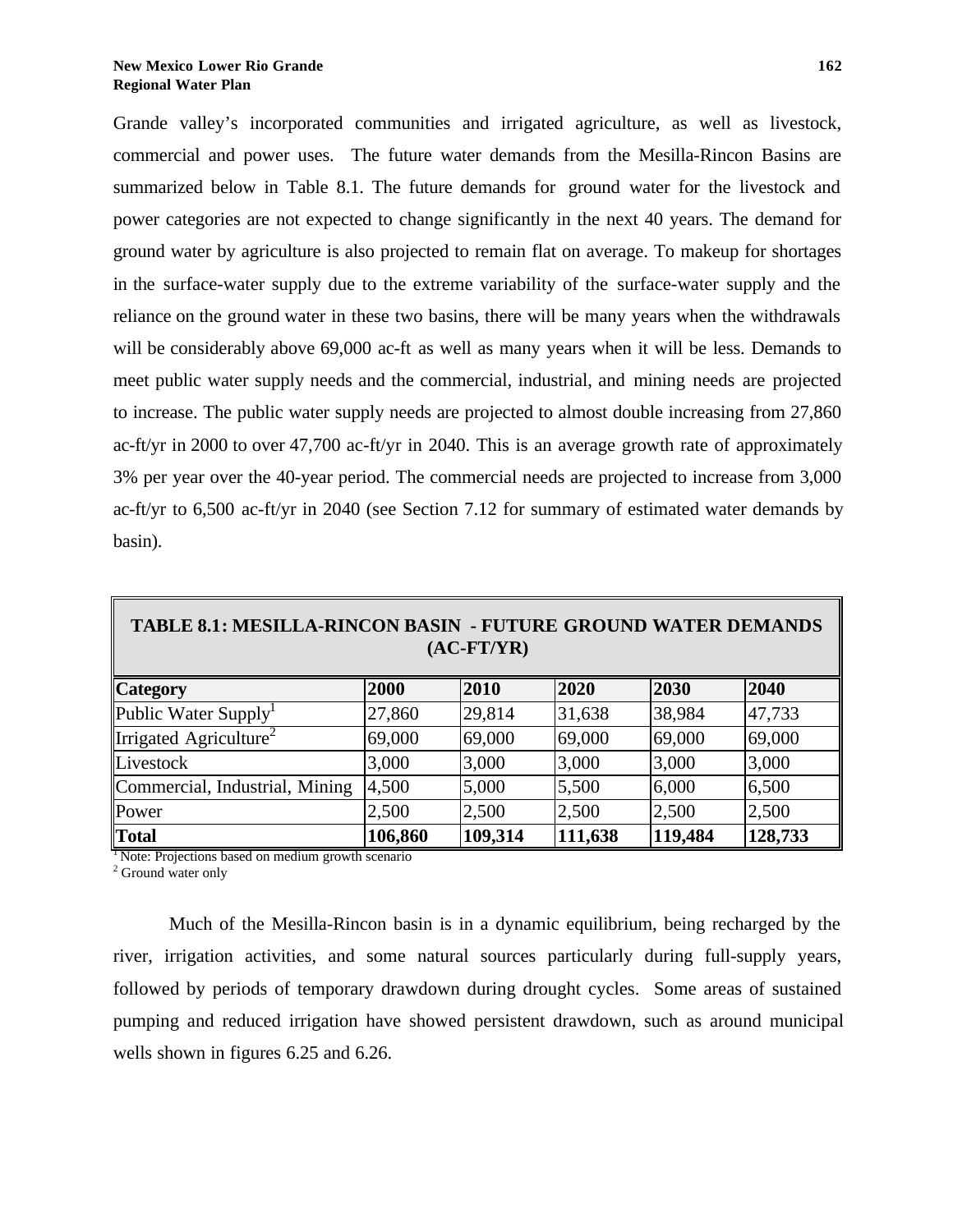## **8.1.2 Jornada Basin**

Ground-water demands projected for the Jornada Basin are primarily for public water supply needs. The demands for livestock water are small and are projected to remain at present levels. There are no current demands for power and none are expected. The needs for commercial, industrial and mining uses are projected to double from 250 ac-ft/yr to 500 ac-ft/yr in 2040. The significant change is expected between the present and 2010 as the City of Las Cruces begins withdrawal of an additional 10,200 ac-ft/yr from the Jornada to supplement future municipal demands on the east mesa of the City, only a portion of which lies within the Jornada Basin boundaries. NMOSE records show that there are about 1,577 ac-ft of existing rights and/or pending applications in the southern Jornada Basin for irrigation purposes. This demand by irrigated agriculture is projected to continue through 2040. Total demand for Jornada Basin water ranges from around 5,774 ac-ft/yr presently to almost 22,500 ac-ft/yr in year 2040 (Table 8.2).

| TABLE 8.2: JORNADA BASIN – FUTURE GROUND-WATER DEMANDS (AC-FT/YR) |       |        |        |        |          |
|-------------------------------------------------------------------|-------|--------|--------|--------|----------|
| <b>Category</b>                                                   | 2000  | 2010   | 2020   | 2030   | 2040     |
| Public Water Supply <sup>1</sup>                                  | 3,847 | 11,035 | 16,658 | 18,569 | 20,264   |
| Livestock                                                         | 100   | 100    | 100    | 100    | 100      |
| Irrigated Agriculture                                             | 1577  | 1577   | 1577   | 1577   | 1577     |
| Commercial, Industrial, Mining                                    | 250   | 300    | 350    | 400    | 500      |
| Power                                                             |       |        |        |        | $\theta$ |
| Total                                                             | 5,774 | 13,012 | 18,685 | 20,646 | 22,441   |

<sup>1</sup> Note: Projections based on medium growth scenario

The ground water supply in the Jornada Basin is basically a finite amount. Annual recharge has been estimated at about 5,000 ac-ft/yr and leakage and drainage to the Mesilla and Rincon basins has been estimated to be about 4,000-5,000 ac-ft/yr. If these estimates are accurate the basin is in equilibrium. The additional withdrawals may initially and for some time only reduce water in storage, but will eventually begin to effect the leakage and drainage of water to the adjacent basins.

The majority of the ground-water rights for the Jornada del Muerto aquifer have been appropriated. This aquifer will become an increasingly important source to meet the growth in demand for the City of Las Cruces and surrounding area. Hydrologic modeling of the Jornada del Muerto Basin indicates that ground-water withdrawals to meet projected growth in demand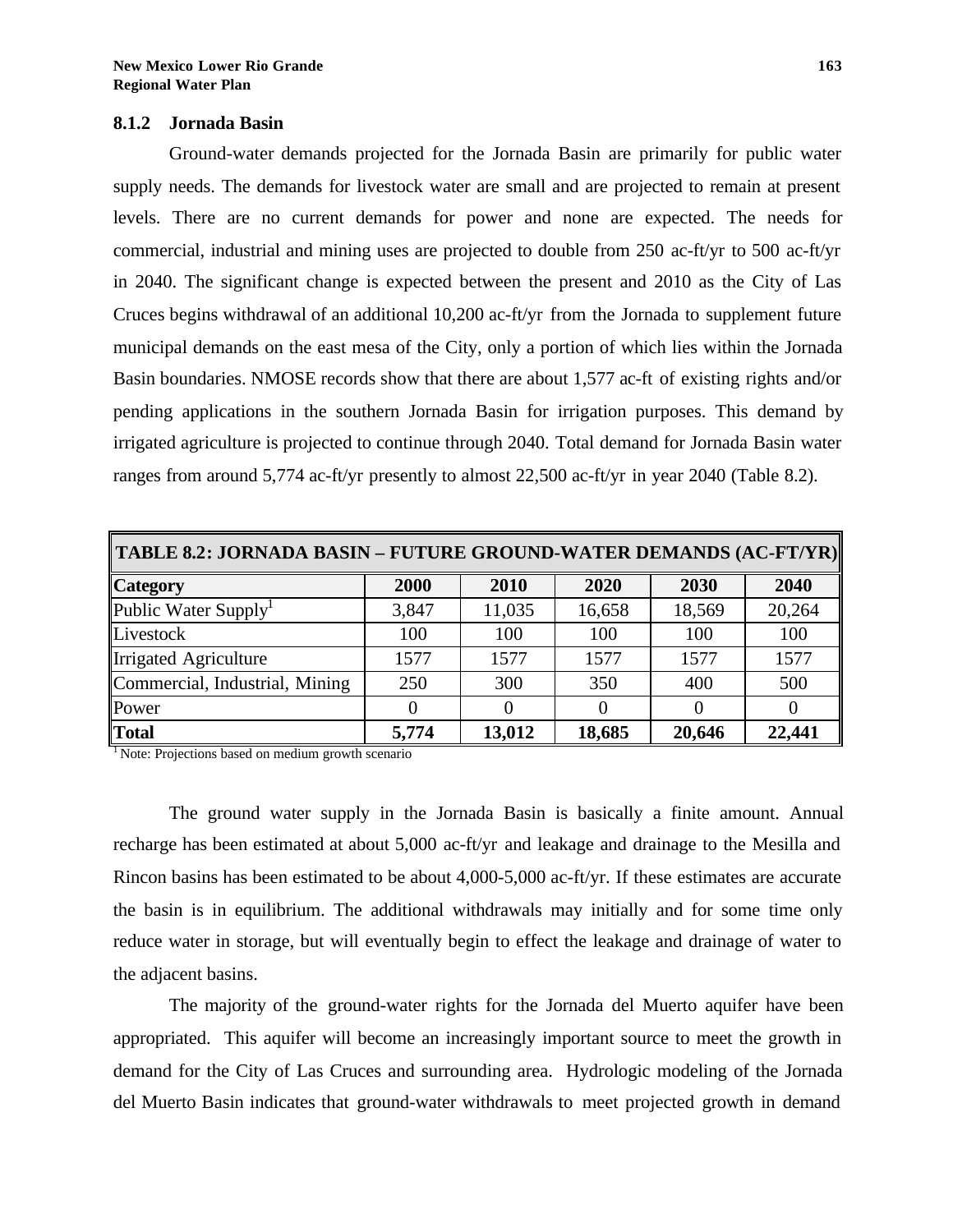will not impact the aquifer until the year 2020. However, after 2020, continued pumping will result in significant localized drawdown of the basin within the vicinity of the active well  $field(s)$ .

## **8.1.3 Hueco Bolson**

Ground water demands projected for the Hueco Bolson are shown in Table 8.3. The principal uses are rural domestic and power. The demands by irrigated agriculture and commercial and livestock uses are minor and expected to remain flat. The demand for power is due to future planned development in the area. Total demand for Hueco Bolson water expected to increase from around 4,000 ac-ft/yr presently to almost 11,000 ac-ft/yr (with approximately 5,000 ac-ft/yr for rural domestic) in year 2040. This area has been identified as one of the fastest growing areas in the region.

| $\parallel$ TABLE 8.3: HUECO BOLSON – FUTURE GROUND-WATER DEMANDS (AC-FT/YR) $\parallel$ |       |       |       |       |        |
|------------------------------------------------------------------------------------------|-------|-------|-------|-------|--------|
| <b>Category</b>                                                                          | 2000  | 2010  | 2020  | 2030  | 2040   |
| Public Water Supply <sup>1</sup>                                                         | 2,481 | 3,175 | 3,683 | 4,273 | 4,956  |
| Irrigated Ag                                                                             | 900   | 900   | 900   | 900   | 900    |
| Livestock                                                                                | 500   | 500   | 500   | 500   | 500    |
| Commercial, Industrial, Mining                                                           | 100   | 125   | 150   | 175   | 200    |
| Power                                                                                    | 0     | 1,000 | 2,000 | 3,000 | 4,000  |
| Total                                                                                    | 3,981 | 5,700 | 7,233 | 8,848 | 10,556 |

<sup>1</sup> Note: Projections based on medium growth scenario

The ground water supply in the Hueco Bolson is assumed to be limited to stored water. However, for the Hueco Bolson, degradation of water quality over time is expected to be the limiting factor. Pumping of wells, for the City of El Paso, Texas located just across the state line, is the primarily reason for depletion of the limited fresh water ( $TDS < 1,000$  mg/L). It is projected that the fresh water underlying the Town of Chaparral will be depleted by year 2012 (USGS, 1991).

Based on USGS study information (1991), continued pumping in the Hueco Bolson in the Chaparral area with pull saline ground water (TDS  $>1000$  mg/L) into the Bolson by the year 2012. After the year 2012, TDS values are expected to increase to levels greater than 1200 mg/L and would require desalination treatment before use.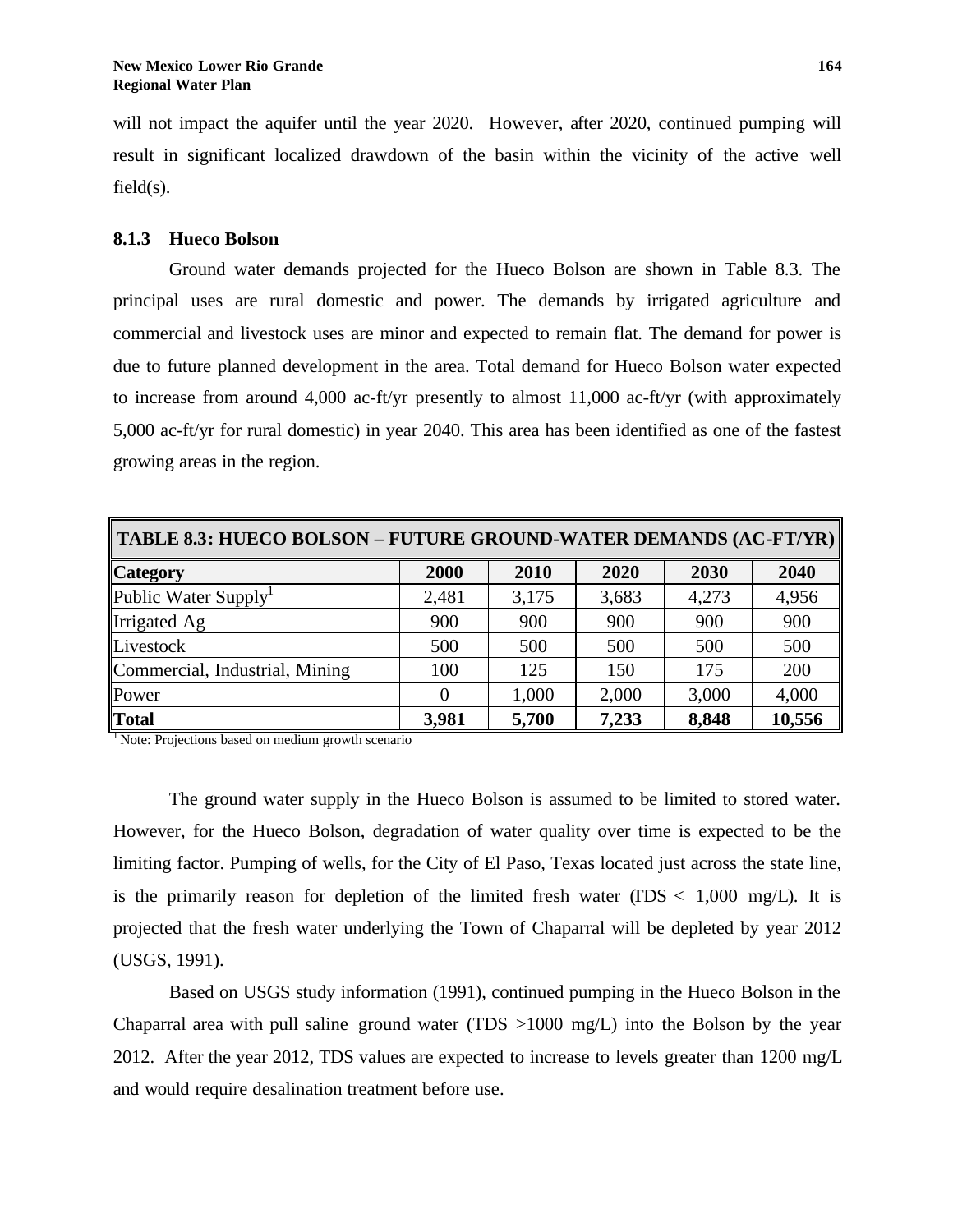# **8.1.4 Comparison of Water Rights versus Demand for High, Medium and Low Growth Scenarios**

Projected water demands, through the year 2040, for the Low, Medium and High growth scenarios versus the total water rights for City of Las Cruces, Village of Hatch, and Doña Ana Mutual Domestic Water Consumers Association (estimated total users only) are shown on Figures 7.2, 7.3 and 7.4, respectively. As shown on the graph of the project water demands, the City of Las Cruces demand for water will exceed their total water rights (for both the Mesilla and Jornada del Muerto basins) by the year 2012 for the high growth scenario, by the year 2016 for the medium growth scenario and by the year 2030 under the low growth scenario. The Village of Hatch will exceed their total water rights for the Rincon Basin by the year 2020 for the high growth scenario, by the year 2029 for the medium growth scenario and after the year 2040 under the low growth scenario. However, based on the projections, the Village of Hatch will not exceed its total water rights for both the Rincon and the Nutt-Hockett by 2040. Based on the estimated total water users, the Doña Ana Mutual Domestic Water Consumers Association will exceed their total water rights by the year 2025.

# **8.2 Future Water Supply Alternatives**

# **8.2.1 Water Management Alternatives**

The water resources in the region may be extended with proper management tools. These tools are called Water Management Alternatives and include educational, institutional and governmental programs, which protect and enhance the water resources in the Region. Some suggested water management alternatives are:

- Public education
- Water conservation
- Re-use

Water Management Alternatives are described in more detail in the following sections.

# **8.2.1.1 Public Education**

Management of water resources begins with education. An aggressive public educational campaign on water conservation and supply protection could extend the water supplies, both in agricultural and rural areas and in developed communities.

Probably the most effective conservation measure that can be taken in our communities is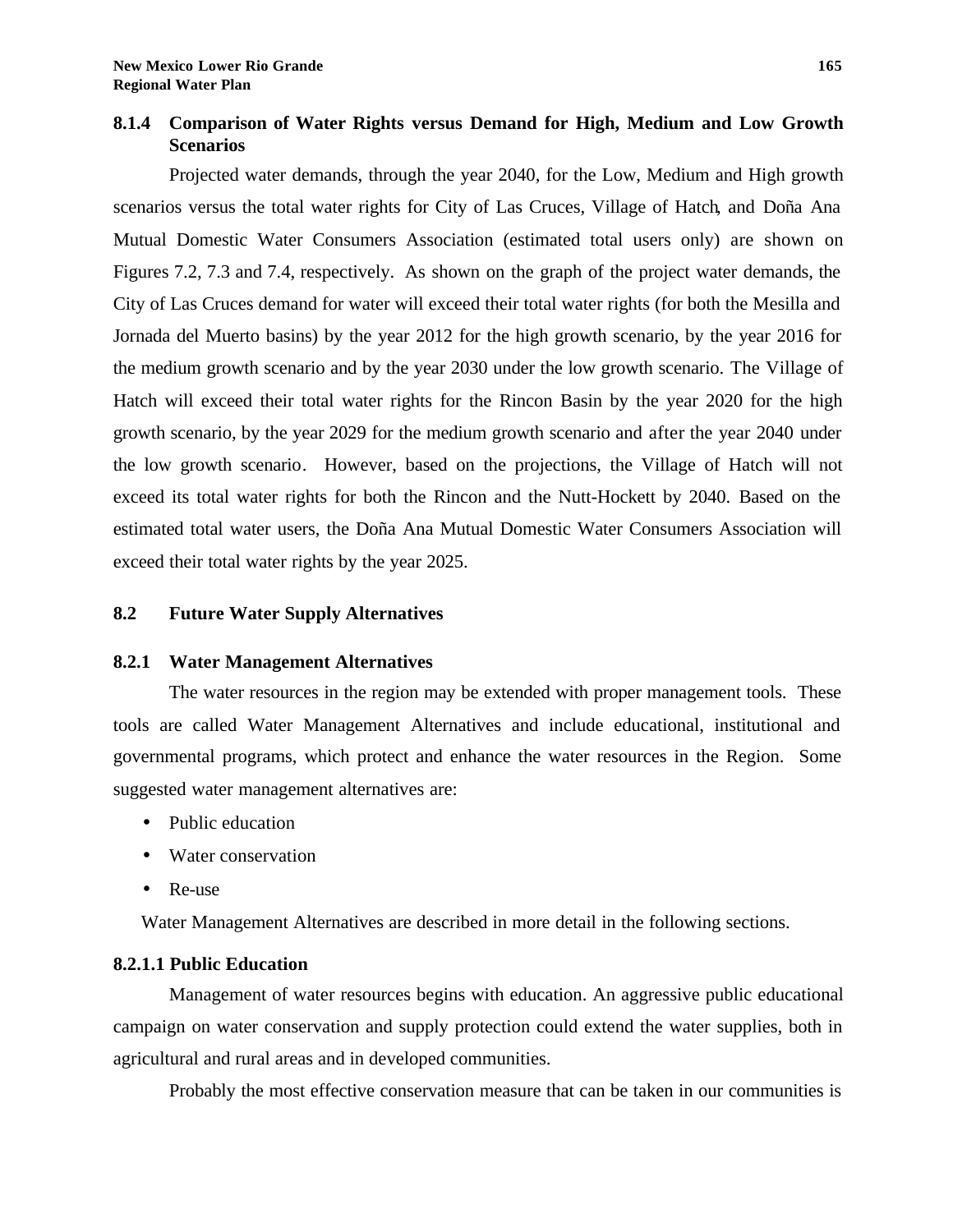education and awareness training. Education goals should include: (1) bringing to the attention of the general public the value of water, (2) emphasizing the fact that precipitation is low on the average and can vary dramatically from year to year in the Southwest, and (3) making people aware of the fact that we are mining potable water resources as demands increase and that our supply is finite. This increased awareness will encourage people to use water more wisely and effectively.

# **8.2.1.2 Water Conservation and Re-use Plans**

Water Conservation and Re-use Plans summarize conservation methods, methods to monitor progress and conservation goals. A generic Water Conservation Plan has been included in Appendix I of this report. However, in addition to this general document, specific Water Conservation Plans should also be developed by each member entity in the region. Members are encouraged to develop their own conservation goals and monitor progress. In conjunction with conservation goals, the communities should develop incentives to accompany the Conservation Plan targets. Conservation is not just limited to domestic and commercial uses but should also include agricultural uses as well. For example, since reclaimed water (treated waste water effluent) is considered an existing water supply, re-use on parks, golf courses and other green space which currently use potable water should also be considered and strongly encouraged as part of the Conservation Planning effort. Detailed descriptions of reclaimed water (re-use) are provided in the following Section.

## **8.2.1.3 Reclaimed Water/Re-Use**

Treated wastewater effluent may be reclaimed and used on green spaces (parks, golf course, etc.) to replace potable water use. This resource is considered a "water supply" because it offsets potable water use for the same demands. The advantage to using reclaimed water on green spaces is that it is a 100% (1:1) recovery of the resource to replace potable water demands, and frees up the saved potable water for additional domestic use.

Because the ground-water basin supplies in the region may be over drafted in some drought years it is essential to have facilities in place to replenish these basins when supplies are above normal. Excess surface-water supplies can be treated and injected into the aquifers in the Plan area. The LRGWUO has sponsored hydrologic investigations to identify areas in the region where ground-water aquifer storage and retrieval could be possible. It may not be feasible to treat municipal wastewater for re-injection, since these supplies are currently captured and used by the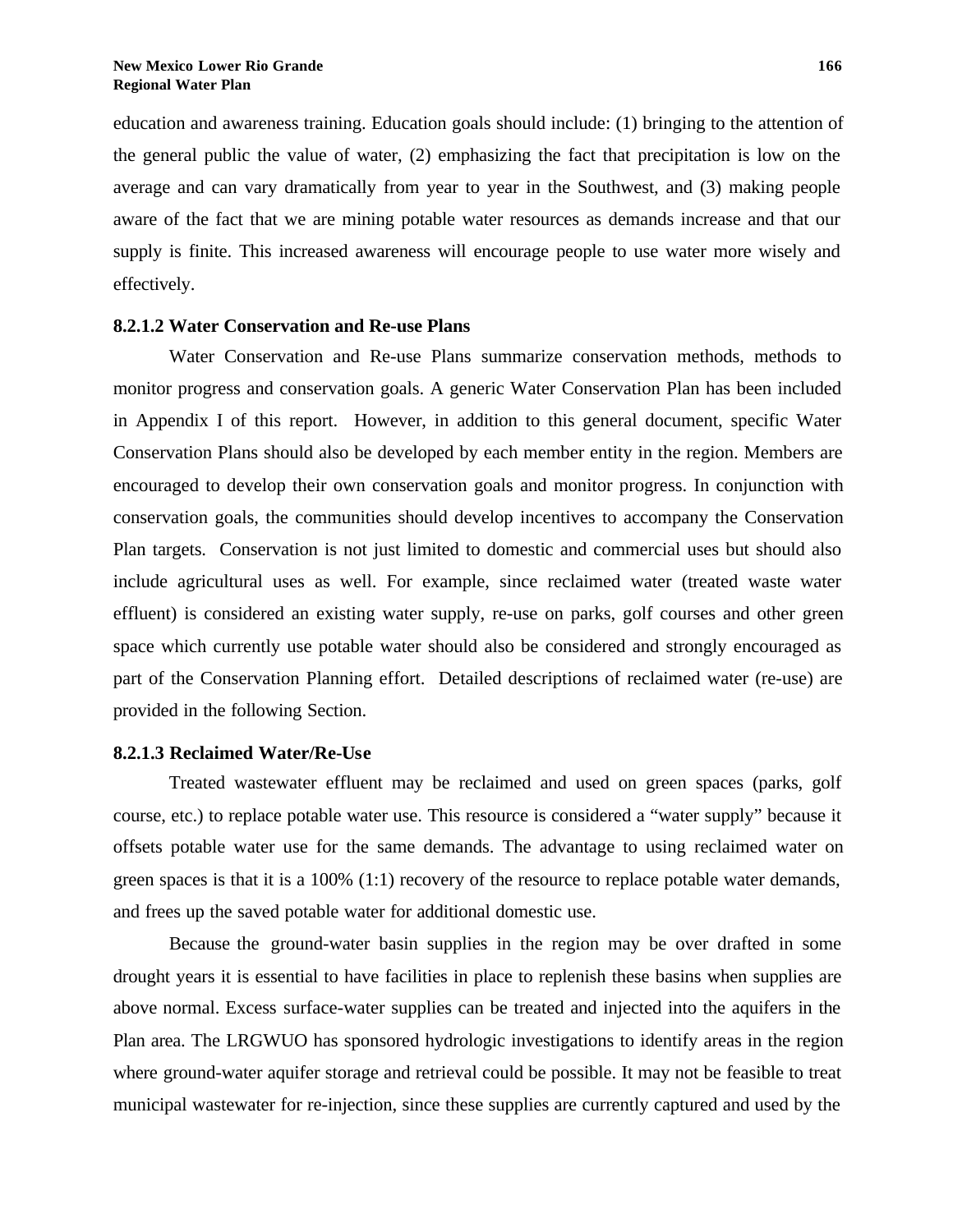irrigation system.

Some of the communities in the planning area that are currently practicing re-use include: Anthony, Picacho Hills, Las Cruces, Rincon, and Santa Teresa Industrial Park. The re-use or reclaimed water is generated by wastewater effluent treated to NMED Groundwater Protection standards and each facility must have a discharge permit issued by the NMED Groundwater Section. These wastewater facilities chose re-use because they do not have access to a receiving stream such as the Rio Grande to dispose of their treated effluent. Communities that are utilizing re-use/ reclamation systems must meter their discharge so it is possible to get the annual discharge allowed for each community.

The methods of application of treated effluent vary in the planning area however, sprinkler systems are the most typical method used. For example, Anthony Water & Sanitation District irrigates the Dos Lagos Golf Course and Picacho Hill irrigates the Picacho Hills Golf Course with sprinkler systems. The City of Las Cruces applies its re-use water by sprinkler to native vegetation in the West Mesa Industrial Park and Rincon uses a subsurface leach field system. Future re-use or water reclamation systems are planned for the east mesa of Las Cruces and are likely to be considered for the Chaparral area.

None of the existing re-use/ reclamation systems inject directly into aquifers, however, as standards for re-use and reclaimed water become more stringent and the quality of the water increases, injection may become a more attractive method for disposal of excess reclaimed water and recharge for the aquifer.

## **8.2.1.4 Residential / Commercial Water Conservation**

The residential water use in the region is roughly about 50% indoor and 50% outdoor. This is due primarily to the traditional landscape design schemes in use from the 1950's which included complete development of the outdoor property in lawn and non-native shrub. In recent years much more emphasis has been placed on xeriscaping and the use of native desert plants by developers. Presently the percentage of these residences of the total is small. A few lawn-toxeriscape conversions occur every year, but to achieve significant conversion rates in the region is expected to require substantial water price rate increases or incentive programs. These conservation programs should not be confused with drought contingency programs, although the prolonged use of drought restrictions can effectively stimulate more water conservation conversions.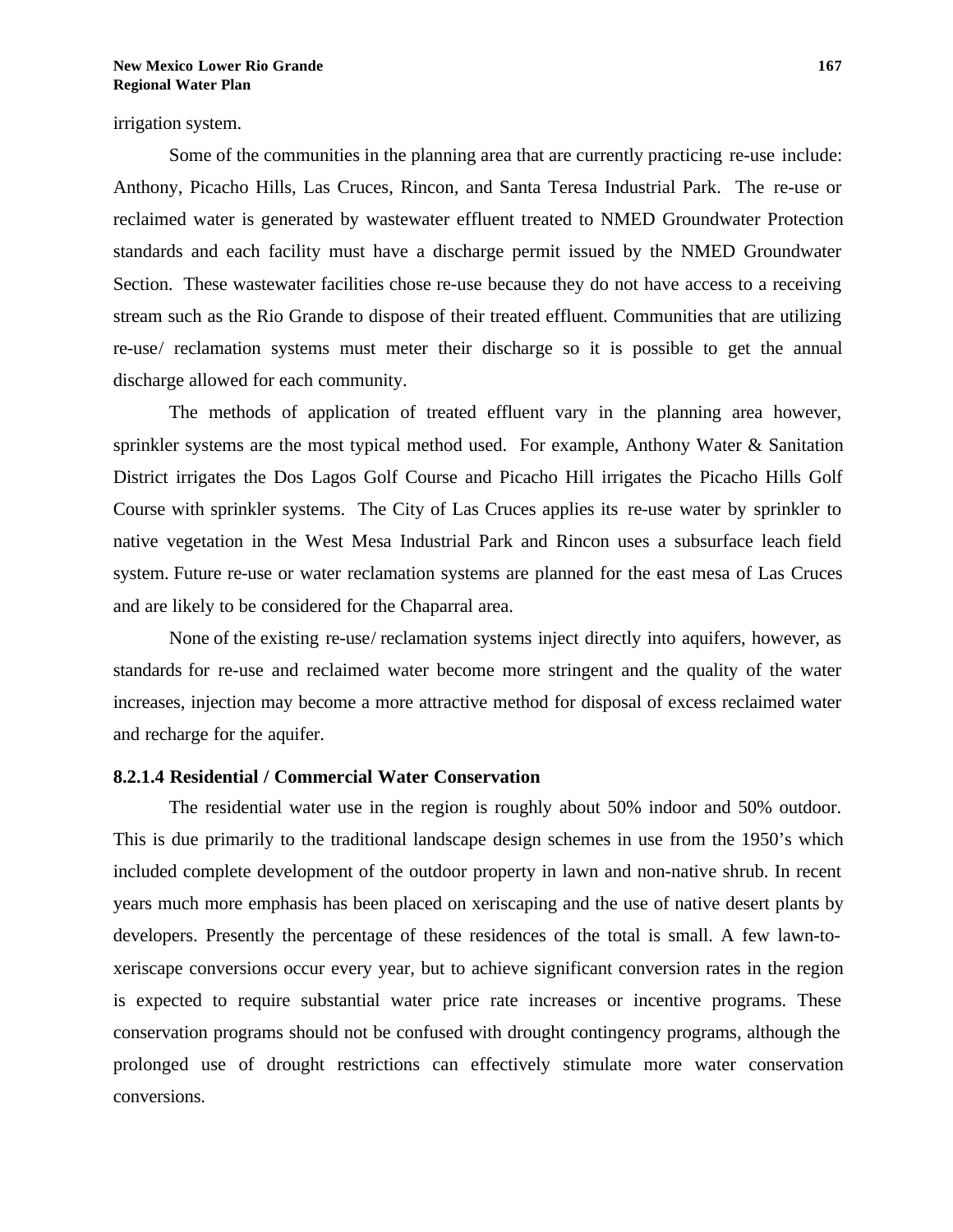Indoor water use can be reduced at relatively low cost by installing low-flow fixtures in the home, repairing leaking faucets and fixtures, and auditing water consumption to see where water can be saved without sacrificing results. Savings of the order of 10% may be achieved by this method of water conservation.

There are often many ways in which industrial and commercial water demands can be reduced with relatively little capital investment and without reducing the competitive position of the product produced. One of the most cost-effective is to try to re-use water in the production process. Another is to find ways to reduce or eliminate altogether the amount of water needed in selected steps in the production process. Some of the latter options can be expensive and could take considerable time to implement. In these instances, options for providing financial assistance should be explored by the community entities since a reduction in the amount of water consumed can reduce community infrastructure costs and could help promote further economic expansion for select industries.

## **8.2.1.5 Agricultural Use Water Conservation**

The material in this section, following the summary, has been quoted directly from King, J. P. and J. Maitland, 2003, Water for River Restoration: Potential for Collaboration between Agricultural and Environmental Water Users in the Rio Grande Project Area, Report prepared for Chihuahuan Desert Program, pages 108 to 126.

# **8.2.1.5.1 Summary**

Since the largest water demand in the Lower Rio Grande is for agricultural use, conservation measures that are in place as well as those being considered should be described. Water conservation in EBID is a complex and often non-intuitive proposition. The unique hydrology of EBID, including its conjunctive use of surface and ground water, delivery obligations to downstream users, and severe drought cycles requires a complex program. The EBID Board of Directors adopted a Water Conservation Plan in their July 2003 meeting that details much of what is summarized here.

A schematic of the hydrologic cycle for the reach of the Rio Grande between the gauging station below the outlet of Caballo Reservoir and the gauging station in the Rio Grande at El Paso (Courchesne Bridge) is shown in Figure 8.1. Data for many of the hydrologic components are lacking, and will be considered largely qualitatively. However, the net depletion (total inflows minus total outflows) can be calculated from the long-term flow measurement records at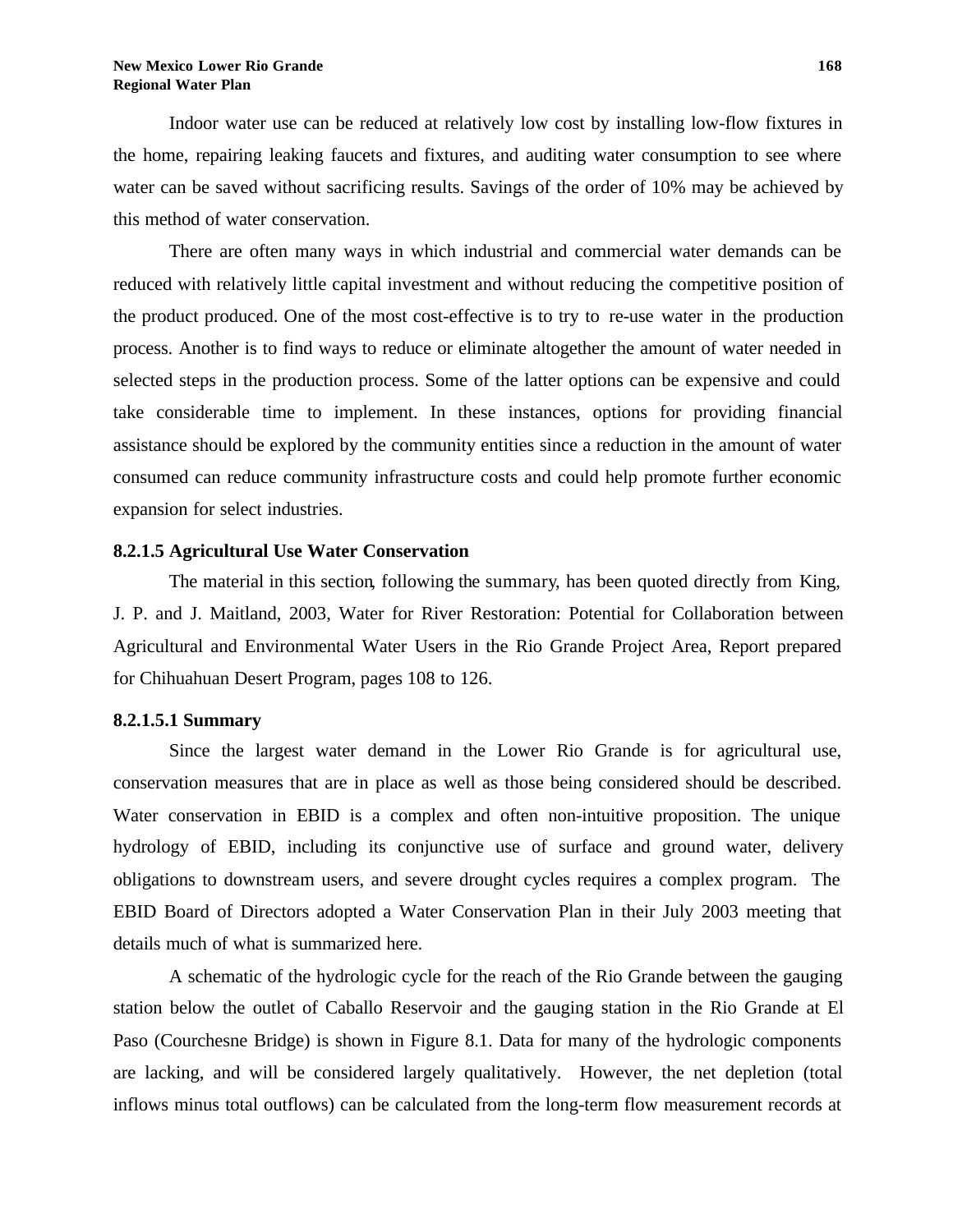the Rio Grande below Caballo and at El Paso. These are particularly convenient measurements because the subsurface flow past these points is negligible. The alluvial aquifers pinch out in these areas, so that virtually all of the flow is in the river and measured. Note that this reach of river includes parts of Sierra County and part of El Paso County in Texas. The Texas portion includes 10,880 acres of land irrigated by El Paso County Water Improvement District No. 1 from diversions at Mesilla Dam in New Mexico as part of the Rio Grande Project Authorized Acreage.

The net depletions represent the total amount of water depleted by all sources in the reach (irrigation, M&I, domestic, riparian evapotranspiration, etc.) less the inflows within the reach (precipitation and storm runoff, imported water, tributary ground-water flows, etc.). The annual net depletion typically runs about 300,000 ac-ft/yr, but there is significant interaction among years, as a short supply of surface water from Caballo leads to heavier use of ground water, and wet years immediately following dry years will show a higher net depletion due to the recharge of the ground-water supply depleted in the drought. This is an important view of the water consumption in the area because significant long-term increases in this net depletion may lead to an inability to deliver adequate water to Mexico and Texas. The specific quantity of Rio Grande Project water that Mexico is entitled to is clearly spelled out in the Treaty of 1906. The quantity of Rio Grande Project water to which Texas is entitled is more complex, and certainly more controversial. Any water use or restoration planning should consider this downstream obligation as a limiting constraint to the ultimate development of water consumption in the area, unless additional sources for importation of water are available.

Water conservation measures must be considered both from the farmer's perspective and from a District wide perspective. On-farm measures such as drip irrigation can certainly reduce required delivery to a farm, producing a saving for the farmer. It does not, however, necessarily decrease the depletion to the system; in fact, drip irrigation may even increase it as it increases crop yield. EBID has supported farmers' conservation efforts in on-farm metering by agreeing to use measured deliveries for water charges, reducing the standard charge for farmers who laserlevel their fields, and with technical support on farm ditch lining and other water management measures.

EBID's focus in its water conservation effort has been primarily on system level conservation, for example reducing operational spills, facilitating transfer of conserved water to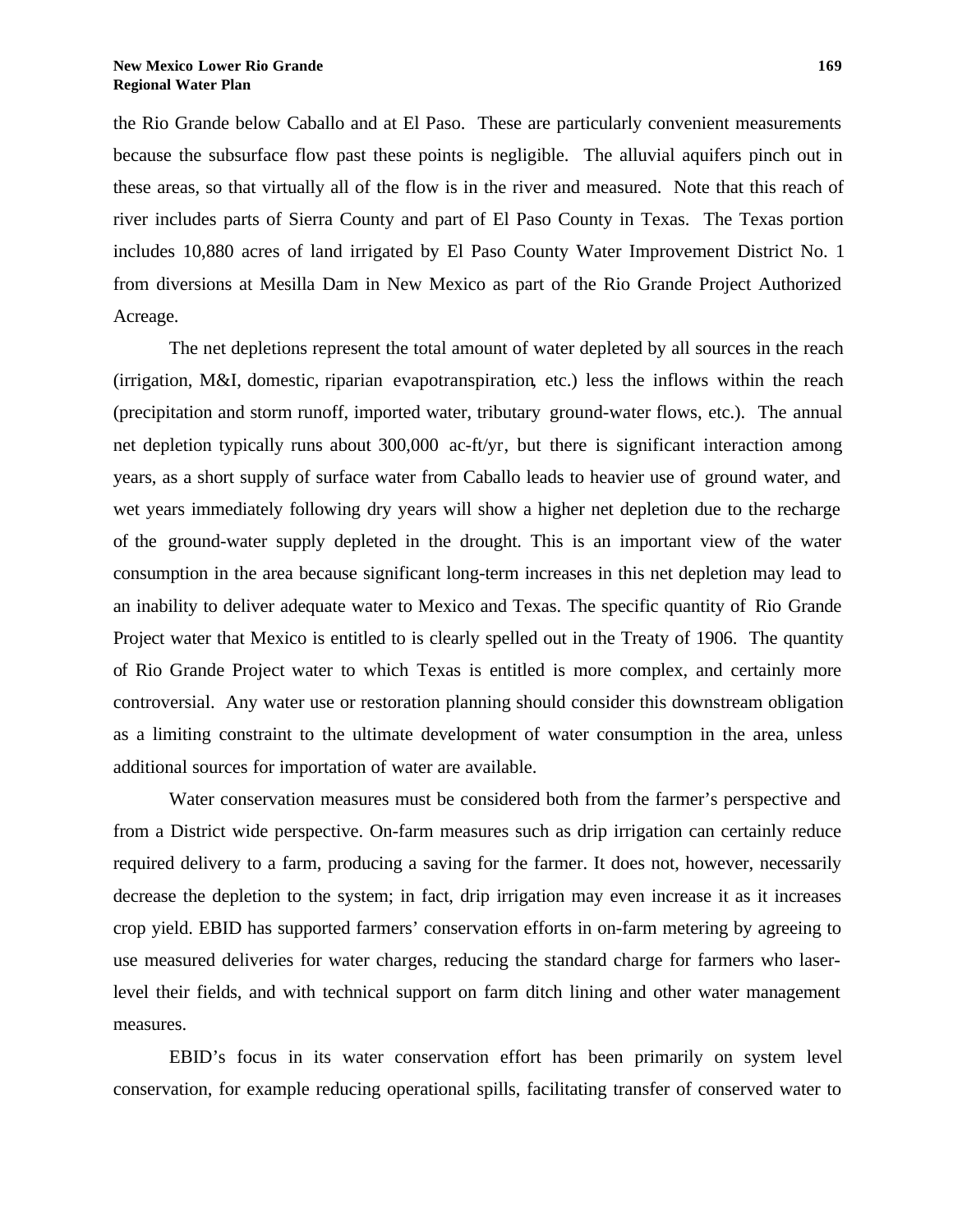other users, and matching diversions and deliveries to orders. EBID estimates that of the water it diverts from the river, about 35 percent seeps into the ground before the water is delivered to the farm, with about 10 percent loss in the main canal systems and 25 percent loss in the smaller lateral canals. EBID recently began planning a project to replace about 16 miles of unlined laterals with aluminized steel pipe to reduce seepage and operating losses. Twenty-one laterals will be placed in 48 inch pipe at a total cost of about \$9 million, or just over \$100 per foot, including control structures and labor. About half of the cost is for materials, and half for labor and administrative expenses. This should present an excellent opportunity to evaluate the effectiveness of lining for water conservation in EBID.

However, depending upon the conservation approach utilized, the location and the farming practice, determination of actual conservation savings will need to be balanced with potential loss of recharge to ground-water reserves and the resultant effects on long-term ground water availability.

## **8.2.1.5.2 On-Farm Water Conservation**

On-farm water conservation generally would directly involve irrigators, and the role of the district would be that of cooperator and administrator of any conserved water to ensure that it could be quantified and put to use for restoration or instream flows as negotiated. Several options for on-farm conservation are presented and discussed below. The effects of turnout metering are many, including allowing the quantification of conserved water due to other management practices, awareness and planning capability for water management, and a basis for conservation incentives. Drip irrigation and high flow turnouts are aimed at decreasing applied water by increasing application efficiency. Low water use crops and deficit irrigation scheduling can reduce depletion to the system as well as reducing the applied water. The various options certainly are not independent. For example, deficit irrigation will also increase application efficiency, and metering would provide the quantification of savings. A discussion of on-farm water conservation measures follows.

## **Farm Delivery Metering**

Farm deliveries in the study area's three districts are surface water, through turnouts that are the physical interface between the irrigation district and the farmer, and ground water, though farmer-owned wells. While farmers in all three districts have historically used ground water to supplement surface supplies, none of the districts administers ground water at present, though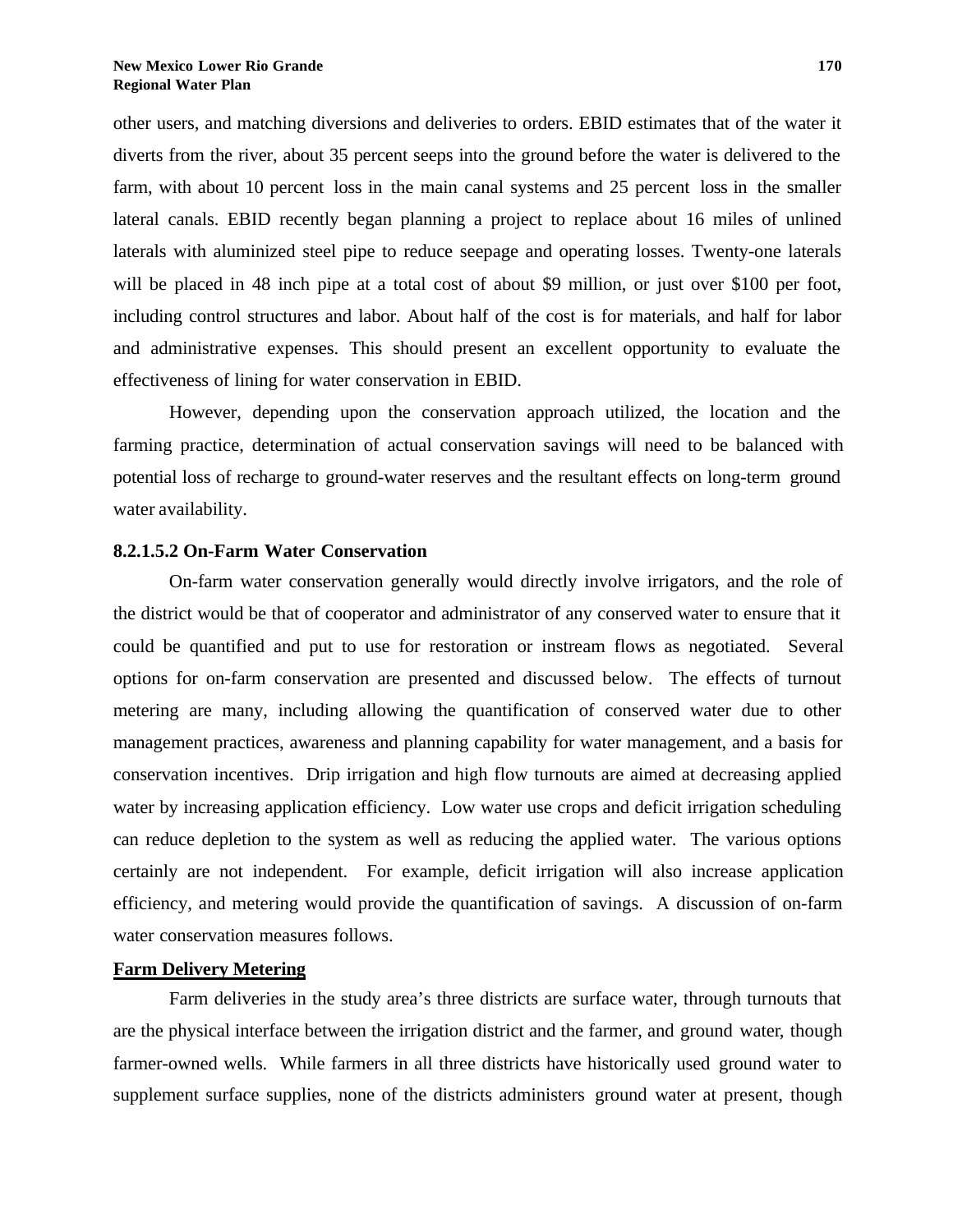drought management in 2003 will likely draw at least EBID into some involvement with the distribution of ground water and possibly even the production of it.

The primary benefit of metering deliveries to farms is that it allows the quantification of the benefit of other conservation measures. For example, a farmer installing a high flow turnout can compare his pre-high flow water use to his use after the improvement to determine quantitatively what his water saving is, and what could be made available for restoration projects.

It has been noted by several researchers that the very act of metering reduces the amount of water people use, though it is difficult to prove because there is no pre-metering baseline to which metered water usage can be compared. Newly installed meters often show an initial drop in use with time as water users adjust their management practices in response to the new information provided by the meters. Fipps (1999) suggested that metering is a necessary part of a water conservation program. The fact that farmers have quantitative metrics to guide their management can, in itself, significantly reduce water use by as much as 20 percent.

Several approaches to turnout measurement are possible. If available energy and funding are not too restrictive, a dedicated structure such as a flume or weir may be installed to measure surface-water deliveries. This requires the structures and the appropriate sensor (generally an electronic pressure transducer to measure head over the control surface) and a data logger to record the flow data. Some method of getting the data from the field where it is measured to the farmer's and district's computers where it can be used is also necessary. This can be accomplished either by manually downloading the data to a portable computer or through radio telemetry. Alternatively, turnout gates themselves have been used as measurement structures. While this method may not give as precise results as those of a dedicated flow measurement structure, it has the advantage of not requiring an additional structure or the head loss associated with an additional structure. No additional head loss means that flow measurement will not reduce the flow of the turnout as a flume can do under low head situations.

The cost of turnout metering is variable, depending on the approach taken. Prefabricated or cast-in-place concrete flow measurement flumes typically cost \$600 to \$2,000, depending on size and type. An off-the-shelf pressure transducer appropriate for metering such flumes (one is required per installation) costs about \$800, and an appropriate data logger runs about \$800, for a total cost of equipment of \$2,200 to \$3,600. Radio telemetry units cost an additional \$2,000.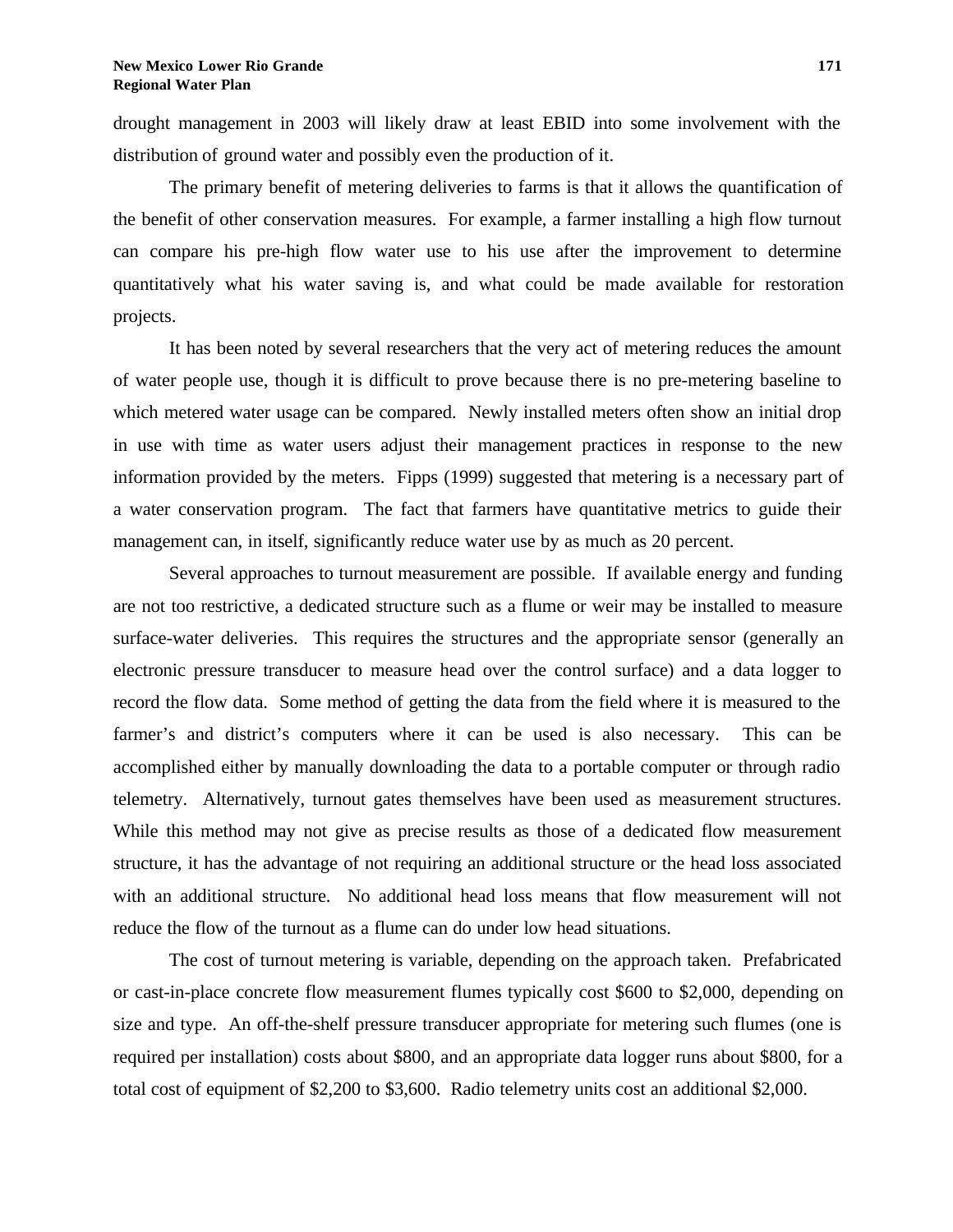To reduce the cost and promote the dissemination of flow measurement devices, EBID has developed its own lower cost components. Using the turnout as a measurement structure, no flume is required. The District fabricates its own pressure transducers for about \$150 each, and two are required for each turnout gate. EBID's data logger/controller combination with built-in low power radio costs \$700. In order to use a turnout gate to meter flow, the gate opening must also be monitored, and the sensor for that costs \$50. This puts the total price for metering one turnout using EBID's system at \$1,050, and this price is independent of turnout size. This approach for turnout measurement is described in a paper by Henry Magallanez and Fernando Cadena currently under review by the American Society of Civil Engineers Journal of Irrigation and Drainage.

Well metering is traditionally accomplished using an impeller-type meter that accumulates total flow on an analog counter. Such meters typically cost between \$700 and \$2,500, depending on size and manufacturer. The drawback to such meters is that they require manual reading or expensive electronic counters and data loggers, making data management awkward and expensive if a large number of wells are being monitored.

EBID is also developing a metering approach to the wells used by its constituents. The approach is to use a modified pitot tube (dubbed the "Mag Tube" after inventor Henry Magallanez) to measure the velocity in the well discharge pipe, which, when multiplied by the cross sectional area of the pipe, gives flow. The electronic instrument is a pressure transducer very similar to those used for the District's turnout measurement, and the data logger and telemetry units are identical, and compatible with EBID's data acquisition system. The cost of the tube is about \$100, so with a pressure transducer and data logger/telemetry unit, the total cost for parts is about \$950. This system will see its first use in 2003.

The three districts do not require farmers to measure their well flow, nor do they have the authority to do so. Adjudication processes in both states will likely require metering in the future. Many farmers meter ground-water pumping for their own management use, but the data from those metered wells are not systematically compiled. There are, however, incentives for farmers to meter their wells. Most obviously, if farmers meter their wells, they can better manage their water, as discussed above. Secondly, they can quantify beneficial use for a water rights claim on their well. Thirdly, it is likely that well metering will be mandated by both New Mexico and Texas in the near future, and a program that can help defray the cost to farmers of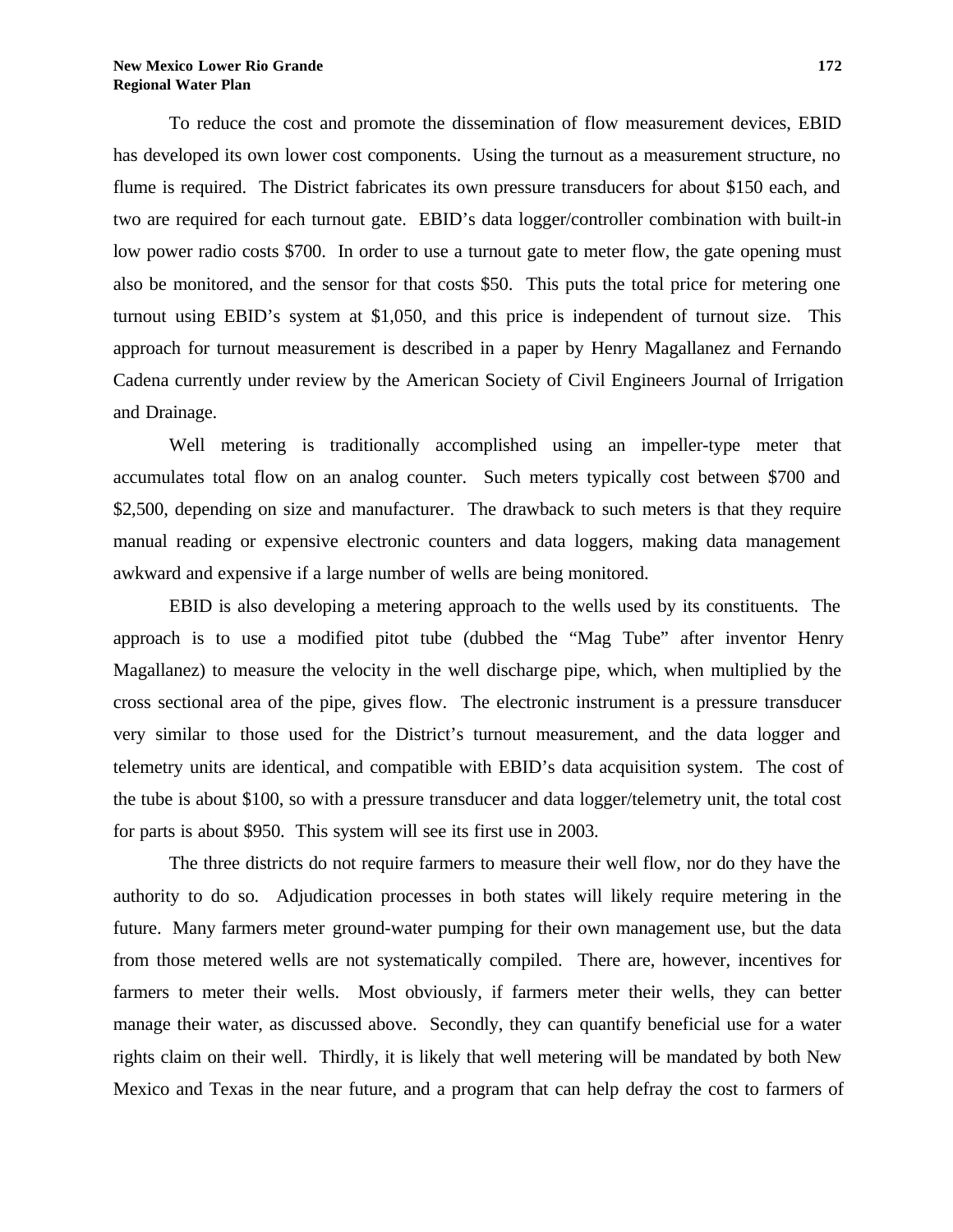well metering could be very attractive indeed.

## **Laser Leveling**

Surface irrigation efficiency can be greatly enhanced by precision-grading the field using laser leveling equipment. Advance is more rapid and uniform, producing a more uniform infiltration profile, thus allowing the manager to fully irrigate the field with minimal deep percolation losses. Laser leveling is very popular and widespread within the study area. The cost of initial leveling of an irrigated field can vary with the condition of the field, but typically costs about \$350 per acre. Touch-up leveling is done every three or five years, and costs \$200 to \$250 per acre. The only drawback to laser leveling as a new approach for conserving water is that virtually all of the significant acreage in all three districts has been laser leveled already by the farmers.

# **Pressurized Irrigation (Drip and Sprinkler)**

Irrigation systems are generally classified as surface systems, or flood irrigation, and pressurized systems, including sprinkler and drip. Surface irrigation is the oldest and most common method in the world, but for better efficiency, lower labor requirements, ability to irrigate on uneven land, and potential improvements in yield and quality, pressurized systems have become very popular in recent years. Comparative advantages and disadvantages of surface, sprinkler, and drip irrigation systems are given below in Table 8.4. It should be noted that each class of irrigation system presented here represents a very broad class of systems that, depending on design, installation, and operation, may perform very well or very poorly. The descriptions given here are only intended as general guides.

| THERE WE CENTRAL CHAINIC LEADERS OF TAALOM DISTRICT LITED,<br><b>BASED ON CUENCA (1989)</b> |                |                  |             |  |
|---------------------------------------------------------------------------------------------|----------------|------------------|-------------|--|
| <b>Characteristic</b>                                                                       | <b>Surface</b> | <b>Sprinkler</b> | <b>Drip</b> |  |
| <b>Irrigation Efficiency</b>                                                                | 50-85%         | 70-85%           | 90-100%     |  |
| <b>Yield Potential</b>                                                                      | Low-mod        | Moderate         | High        |  |
| Depletion/acre                                                                              | Low-mod        | Moderate         | High        |  |
| Diversion/acre                                                                              | Mod-high       | Moderate         | Mod-low     |  |
| Capital Investment                                                                          | Low            | Moderate         | High        |  |
| Labor requirement                                                                           | High           | Low              | Low         |  |
| Labor skill level                                                                           | Low            | Moderate         | High        |  |

# **TABLE 8.4: GENERAL CHARACTERISTICS OF IRRIGATION SYSTEM TYPES,**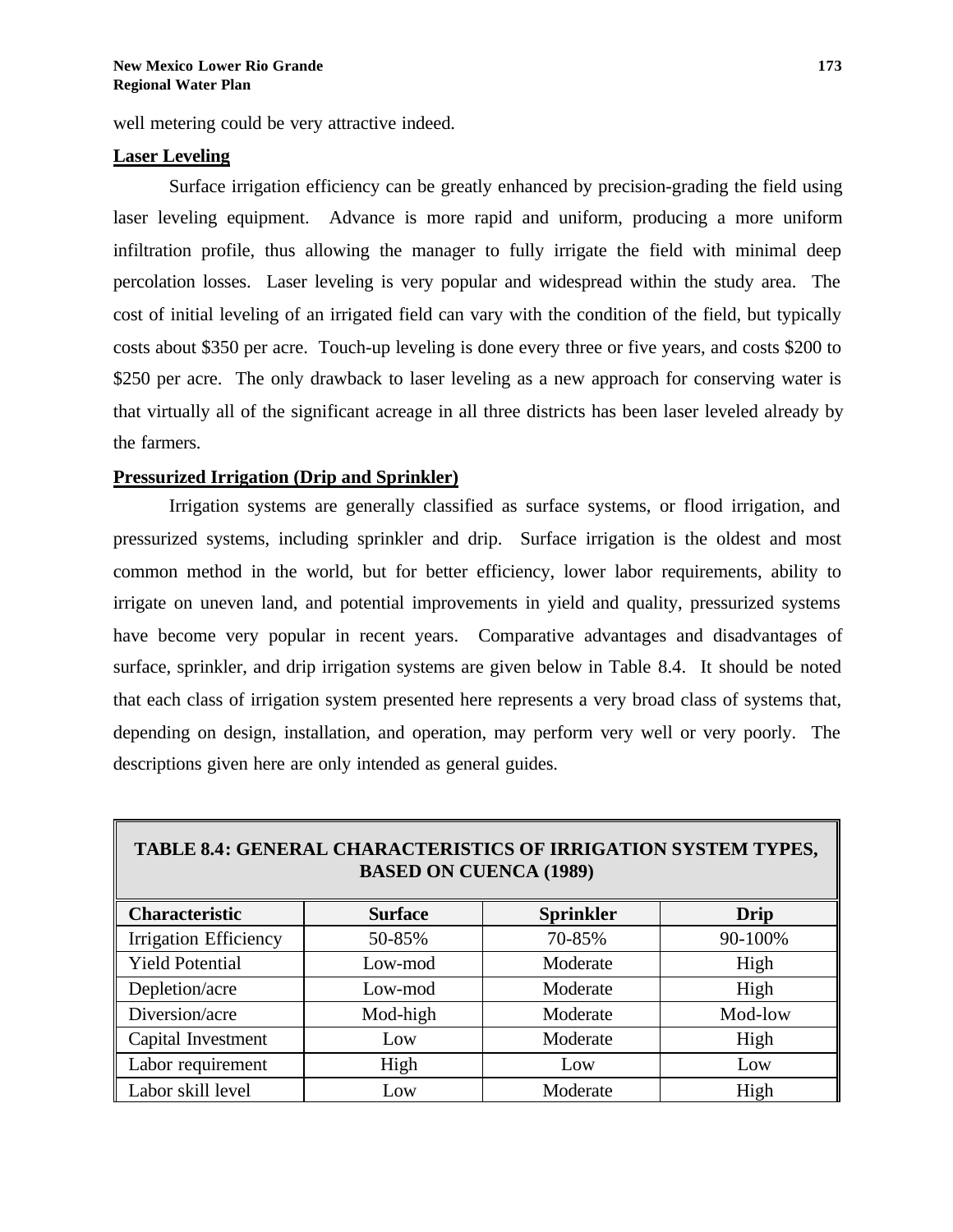| <b>TABLE 8.4: GENERAL CHARACTERISTICS OF IRRIGATION SYSTEM TYPES,</b><br><b>BASED ON CUENCA (1989)</b> |         |               |           |  |
|--------------------------------------------------------------------------------------------------------|---------|---------------|-----------|--|
| Soil types                                                                                             | Fine    | Mod to coarse | Any       |  |
| Topography (slope)                                                                                     | $0-2\%$ | $0-5\%$       | $0-15% +$ |  |

Sprinkler systems are often divided into stationary systems, where sprinkler heads are in fixed positions (common for landscape irrigation), hand-move systems, where an operator must manually move sprinkler lined, and self-propelled systems, where the system moves on wheels as irrigation progresses. Self-propelled systems generally include side-rolls, where a sprinkler line moves laterally across a field, irrigating a rectangular area, and center pivots, where the sprinkler line pivots about a central source, irrigating a circular area. Attachments to the end of center pivots also allow them to irrigate square areas. Center pivots are by far the most popular, because they allow more trouble-free operation and have a lower cost per acre than side-roll systems. They could be used on larger fields in the study area, but the use of sprinkler systems in general will be limited by field size and geometry, water quality (salt deposition on crop can cause problems with many of the area's crops), and crops. In the Rio Grand Project area, potential water saving by conversion to sprinklers is probably limited, since the wind and evaporation losses incurred by conventional sprinklers offer little savings over the evaporation loss of existing surface irrigation systems.

The primary components of a center pivot irrigation system are:

- 1. The pressurized source, generally a well or canal pump system producing pressure of 40 to 70 psi (older systems ran on higher pressure).
- 2. The pivot, a vertical pipe riser that allows the sprinkler lateral to rotate freely.
- 3. The sprinkler lateral, ranging in length from 250 feet to over 1500 feet, providing radial pressurized flow. The lateral is generally supported between towers by trusses.
- 4. Sprinkler assemblies, consisting of an outlet from the lateral, a drop pipe, a pressure compensator, electronic control valves, and the sprinkler head.
- 5. Wheel-driven towers provide movement of the center pivot. The drive units on modern center pivots are electric motors allowing variable speed of travel.
- 6. A central computer, generally located at the pivot, maintains control of the unit.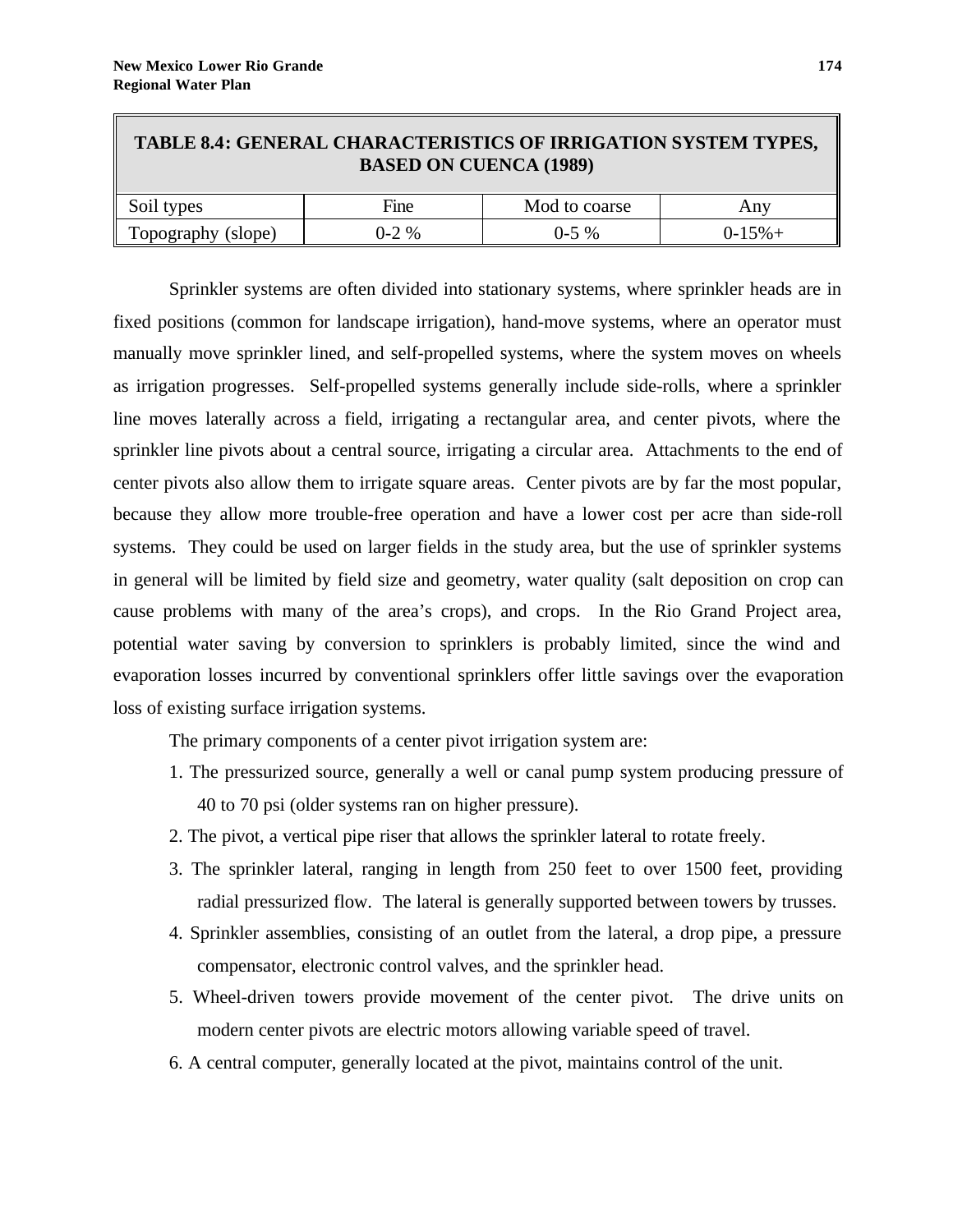Sprinkler systems allow small, frequent irrigations, and can achieve high efficiency. Drawbacks include comparatively high energy costs, wind drift of spray, mineral deposits on crops, and evaporative loss of spray. A photograph of a center pivot irrigation system is presented on Figure 8.2.

The cost of center pivots varies with size. The area covered by a center pivot increases with the square of the length of the lateral, but the required diameter of the lateral pipe increases with length. A cost function was developed by the author based on regression of various sizes of center pivots and quotes from Valley (Valmont) vendors. The resulting cost per area is given below in Table 8.5. This includes only the on-field components. Conveyance system components are highly variable, depending on source, distance, elevation difference between source and the field, and other considerations that are beyond the scope of this report. Land preparation costs of \$200 to \$600 per acre (depending on preexisting land condition) should also be included in cost estimation.

| <b>TABLE 8.5: CENTER PIVOT COST AS A FUNCTION OF SIZE</b> |          |           |  |
|-----------------------------------------------------------|----------|-----------|--|
| Area (acres)                                              | Cost     | Cost/acre |  |
| 40                                                        | \$17,653 | \$441     |  |
| 50                                                        | \$21,464 | \$429     |  |
| 60                                                        | \$25,275 | \$421     |  |
| 70                                                        | \$29,086 | \$416     |  |
| 80                                                        | \$32,897 | \$411     |  |
| 90                                                        | \$36,708 | \$408     |  |
| 100                                                       | \$40,519 | \$405     |  |
| 110                                                       | \$44,329 | \$403     |  |
| 120                                                       | \$48,140 | \$401     |  |
| 130                                                       | \$51,951 | \$400     |  |
| 140                                                       | \$55,762 | \$398     |  |
| 150                                                       | \$59,573 | \$397     |  |
| 160                                                       | \$63,384 | \$396     |  |

Center pivots are often depreciated over a 10 to 15 year useful life. For budgeting purposes, maintenance and repair can be assumed to be 25 to 50 percent of the annual depreciation using straight-line depreciation.

Sprinkler irrigation of alfalfa presents some problems, as harvesting operations during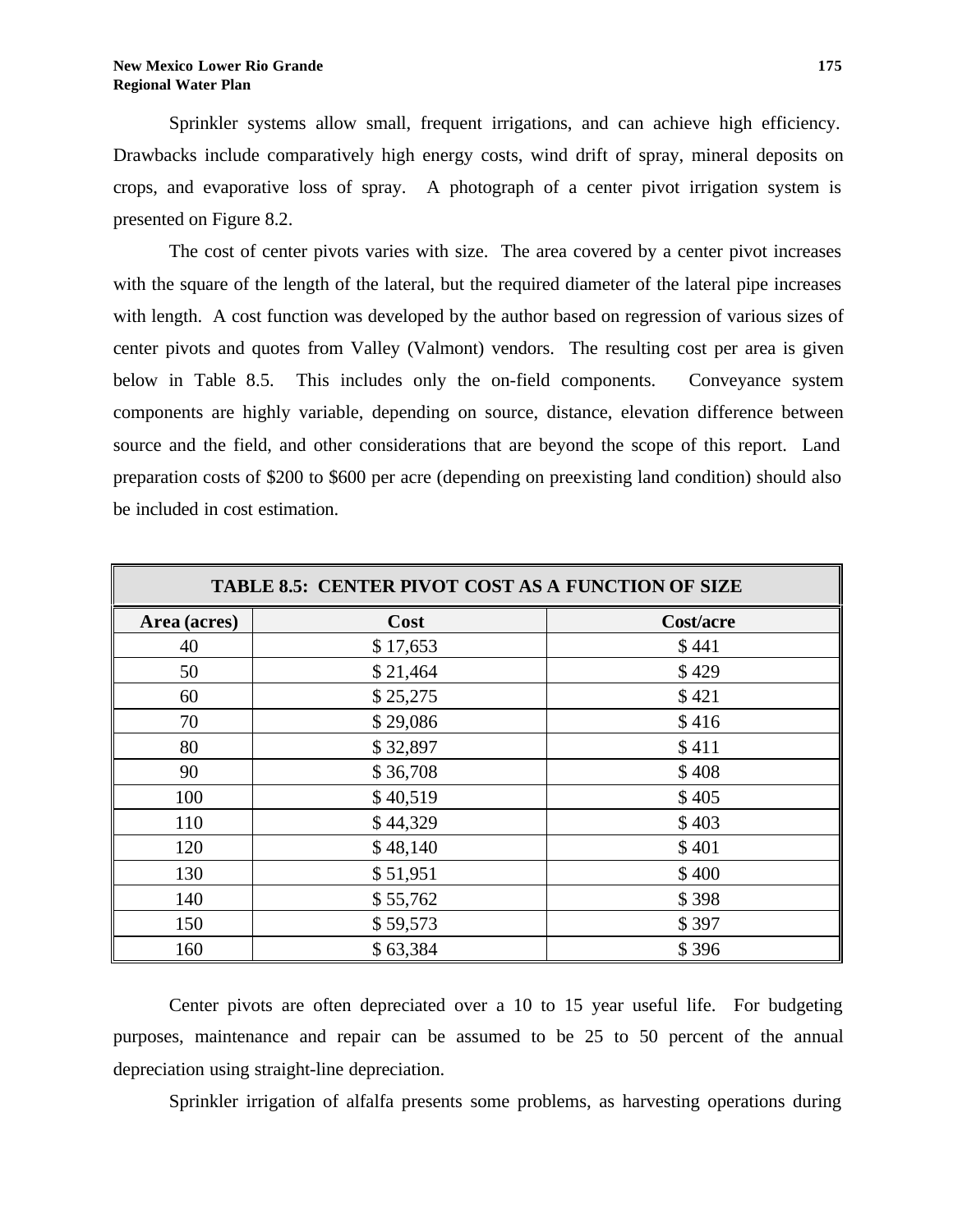peak demand periods can induce moisture stress, particularly on the sandy soils with low water holding capacity at the site of interest. Irrigation must be suspended long enough before mowing to allow the field to dry to the point where the soil is trafficable. After mowing, the hay must be windrowed, cured, bailed, and removed from the field. By the time the hay is off and the field can be irrigated again, the crop will have been stressed, and a yield reduction will result. Under sprinkler irrigation, about 80 percent of maximum ET is feasible.

Pecans obviously present a problem for center pivot irrigation. In Israel, citrus trees have been successfully irrigated with special high clearance center pivots, but pecan trees are much taller, and New Mexico and West Texas are probably windier.

There is a continuum of pressurized irrigation system types from sprinkler to drip, including microsprinklers (small, low pressure sprinklers that function similar to an aboveground drip system) and bubblers (essentially drip irrigation with a flow typical of a small sprinkler).

Drip is the racehorse of irrigation. Managed correctly, this type of system can produce the highest yield, and the highest quality, for a wide variety of crops. Drip proves in many cases to be economically quite viable. Unfortunately, as with a racehorse, anything less than the highest level of management can create serious problems. Clogging of emitters is the biggest problems faced by most growers, particularly when using sediment-laden surface water. Clogging may occur due to sediment, precipitation of minerals at the emitter outlet, and biological growth within the drip lines. An acid flush will generally take care of precipitants and biological growth, but removal of sediment requires multi-stage filtration and frequent cleaning of filters.

The primary components of a drip system are:

- 1. Pressurized source, generally in the range of 15 psi.
- 2. Headworks, consisting of backflow prevention valves, chemigation injectors, pressure and flow gauges, and multistage filtering (always downstream of the injectors). The computer control unit is generally located at the headworks.
- 3. Main line and sub mains, generally controlled by electronic solenoid valves.
- 4. Manifold pipes.
- 5. Drip laterals, which are, for the candidate crops discussed here, generally buried drip tape.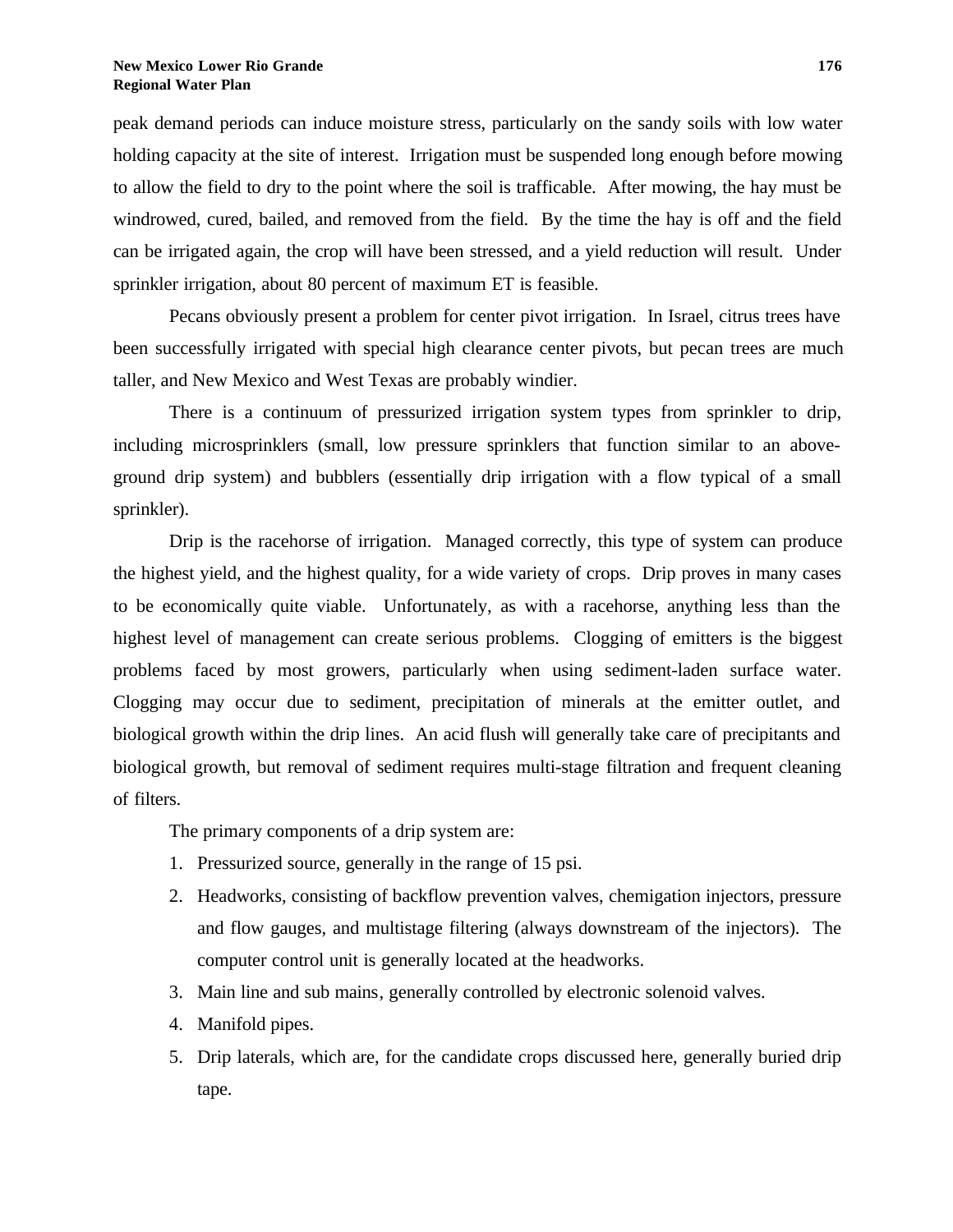The cost of drip systems has come down in recent years as wider use achieves an economy of scale. The general cost range in New Mexico is \$1,700 to \$2,800 per acre. The drip lines of the more expensive laterals last about ten years, twice as long as the lower priced systems. The present value of the two is similar for a discount rate of ten percent, so the choice is largely dependent on choice of crops. A good working estimate would be \$2,500 per acre. An additional \$200 to \$400 should be included for land preparation.

Drip systems are often depreciated over a 10 to 15 year useful life. For budgeting purposes, maintenance and repair can be assumed to be 25 to 40 percent of the annual depreciation using straight-line depreciation. The drip laterals should be depreciated separately over a five to 10 year life, depending on choice of tape, with no salvage value.

Drip should allow production of all crops near maximum levels. Since the system can be buried, irrigation need not be discontinued for field operations with alfalfa. In the design of the system, specific traffic ways should be included so that tractors and semi trucks can get on the field for harvest operations without running over laterals.

Drip is the most promising pressurized irrigation system, though sprinklers will find their use. Drip allows more efficient use of water without incurring the wind loss associated with sprinklers. Drip is also well-suited to the vegetable crops grown in the project area. Restricted water supply due to drought may motivate farmers to switch to drip, but there are problems to overcome, including use of canal water in a drip system and the changes in the surface water – ground-water interaction in the Rio Grande Project area caused by a reduction in deep percolation.

# **High Flow Turnouts**

High flow turnouts allow rapid and efficient advance across the irrigated field by pushing the advancing water with as high a flow as possible without eroding the field. The rapid advance produces less infiltration time variation between the head and tail of the field, thereby producing better uniformity of infiltration and potentially high efficiency. The structure consists of a large gate that functions as a turnout from the supply ditch to the field, and energy dissipation to protect the field surface from erosion by the high and energetic flow. The high flow turnout shown Figure 8.3 has a capacity of about 25 cfs, as opposed to one or two cfs for a standard turnout.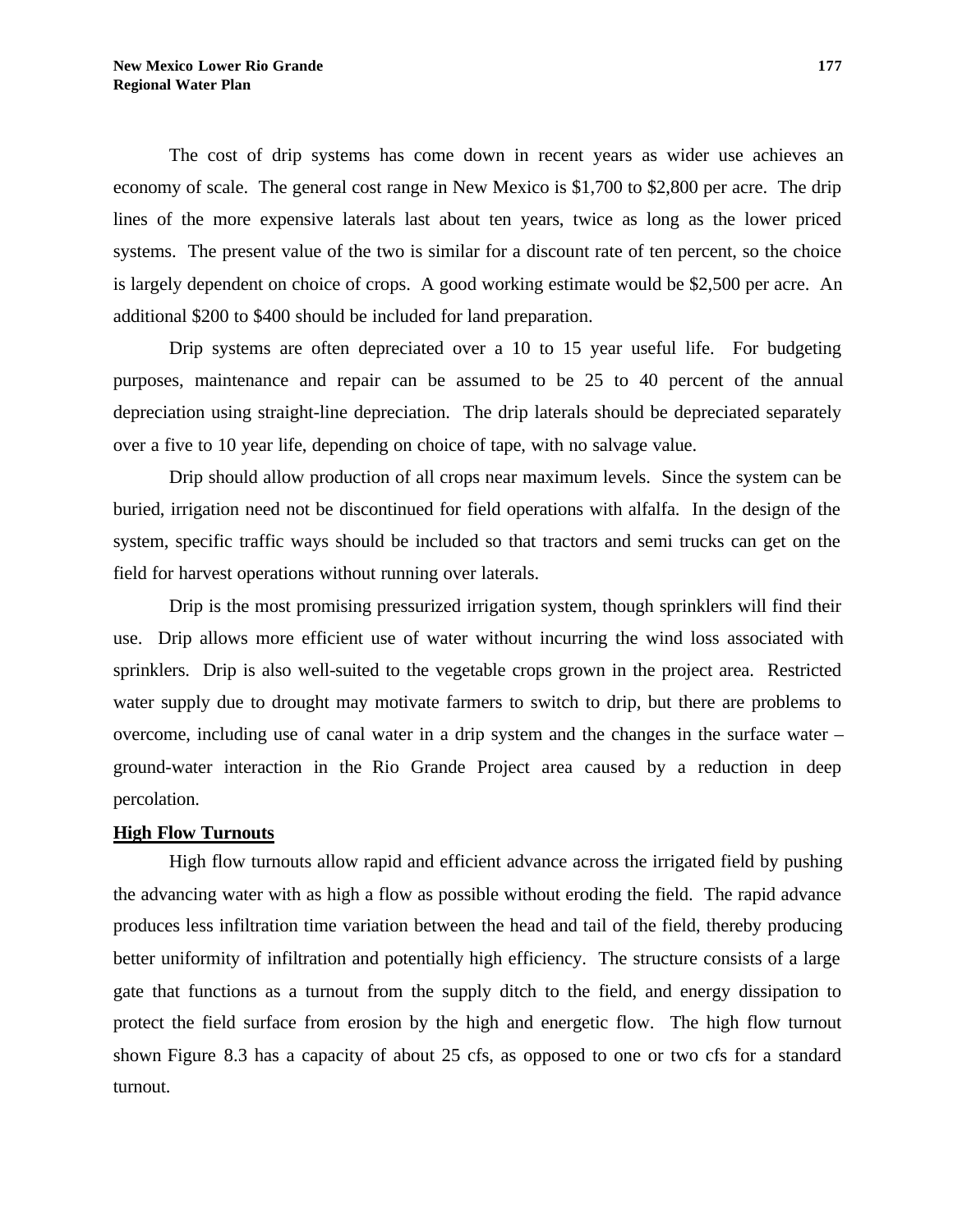Field evaluations by one of the authors (King) indicated a uniformity of about 94 percent for a high flow turnout on a low infiltration rate soil, which is excellent performance for a surface irrigation system, compared to a uniformity of about 55 percent for a conventional turnout on a similar sized field with a much sandier soil. The higher infiltration rate of the soil served by the standard turnout was responsible for much of the difference in uniformity, but a high flow turnout would certainly improve it to 60 or 70 percent. With proper irrigation scheduling, this could produce a reduction in applied water of about 25 percent. The drawback to high flow turnouts is that the ditches supplying a given turnout may lack the capacity to perform high flow irrigation. It doesn't matter what the capacity of the turnout is if the ditch can't get the water to it fast enough.

High flow turnouts typically cost about \$2,000 for standard construction, though farmers in the area have gotten the price down to \$1,200 by using their own labor and cinderblocks, rather than formed concrete, for the baffle blocks that dissipate the energy on the downstream side. While data on the number of high flow turnouts in the District are not available, many of the fields that have suitable supply ditches, crops, and geometry have already been fitted with high flow turnouts. If lining of laterals and farm ditches is significantly expanded, the increased flow capacity of lined channels may make more fields eligible for high flow turnouts. This should be a consideration in the prioritization of laterals and farm ditches for lining.

# **Low Water Use Crops**

Looking at the "Big Three" crops comprising more than three quarters of the cropped area within the study area, alfalfa and pecans are high water use crops (consumptive use  $> 3.0$  f) and cotton is a low water use crop (consumptive use  $<$  3.0 f). However, cotton is generally the least profitable of the three, and future market outlook is not good for the crop. While farmers in the area have the experience and equipment to grow cotton, if it is not economically attractive, it does not represent a viable solution to reducing depletion due to crop production.

Sorghum is also a low water use crop grown in the area, with a consumptive use of about 1.5 f. However, McGuckin (2001) states that, while cotton has a modest return, sorghum has a negative return. Clearly, it is not an attractive low water use alternative.

Vegetable crops such as lettuce, onions, chile, and cabbage are also grown in significant quantities in the study area. They are generally low water use crops in terms of depletion. However, they require frequent irrigation to maintain marketable quality, resulting in high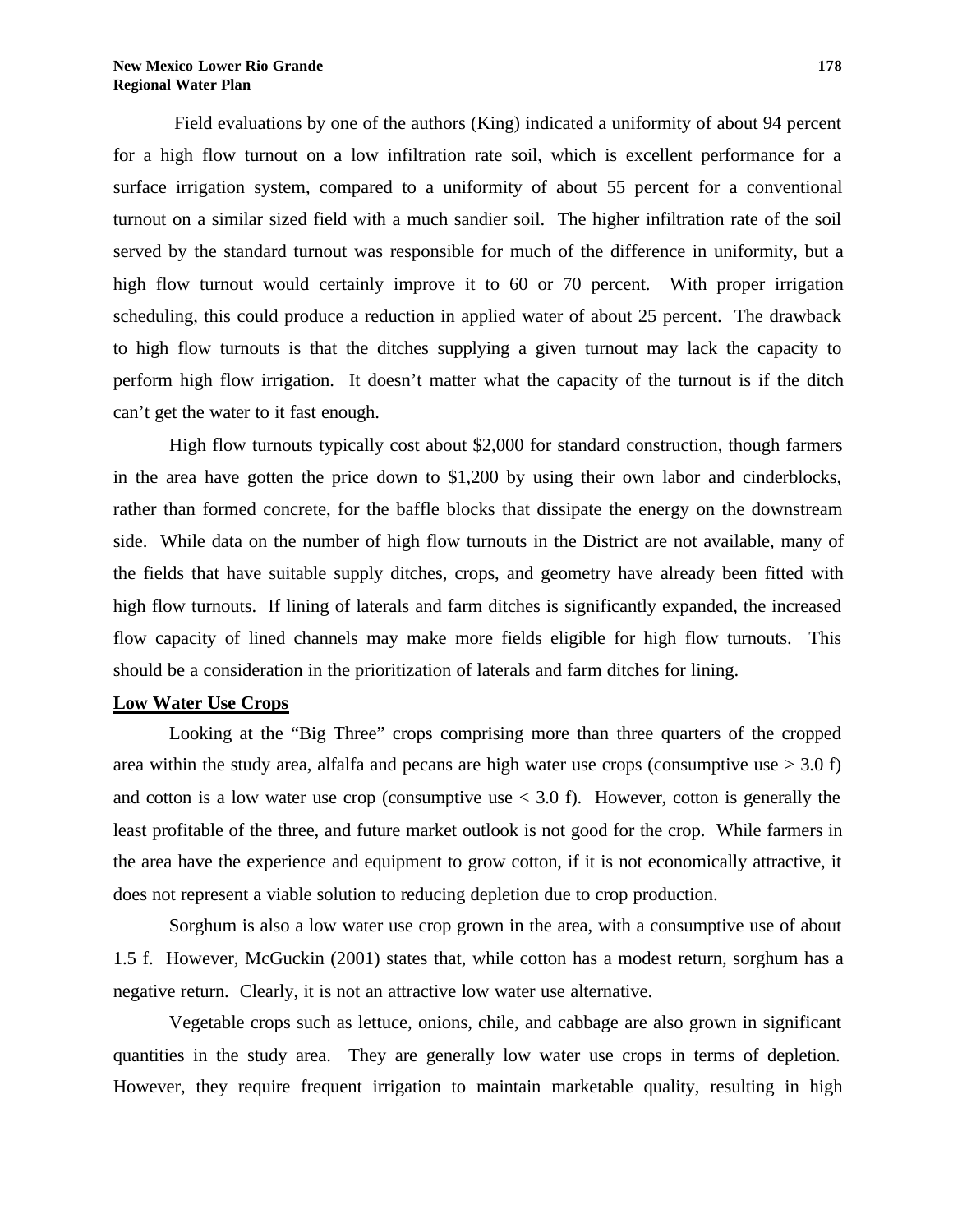required application. The difference between the high application and low depletion suggests that these crops produce relatively large quantities of drain flows, which return to the river and are available for downstream diversion and use. Vegetables are a potentially high return option, but they can also present very high risk, and require a high level of management. Lettuce, for example, is sensitive to moisture stress, disease, pests, and storage time. It sometimes is an extremely valuable crop. However, market forces may drive the value of a crop so low that the revenue from the sale of the crop will not even pay for the harvest operation, in which case the crop is disked in, with no revenue return.

Corn is a lower water use crop (though the 1.9 f consumption stated by McGuckin seems too low) that is grown in increasing quantities in EBID. It can be grown with a relatively lower level of management than vegetables can, and the market for corn is reasonably secure with the local dairies requiring silage. The lower management level and low market risk of corn make it an attractive alternative for many farmers in EBID.

The perfect crop would be a low water use crop with low market risk, high potential return, and it would require a low management level. Unfortunately, the crops that fit this description are generally not legal. For example, hemp, a popular fiber crop that has found many other legal uses, can typically be produced with about 21 inches of applied water, and it handles stress due to deficit irrigation well. Rio Grande Project farmers have demonstrated the ability to adapt to environmental and market conditions, and this ability may represent an opportunity for collaborative conservation efforts.

Economic and agronomic research into low water use crops specifically suited to conditions in the study area could identify crops new to the area with the benefits of low water use, low market risk, and as low a management level as possible. It is likely that if such ideal alternatives were readily available, farmers would have found them already. Some market research and development may be necessary to make lower water use crops attractive. In any case, promotion of low water use crops in an excellent possibility for wet water conservation that should certainly be investigated.

# **Deficit Irrigation**

Deficit irrigation is a technique for dealing with short water supply where less water is applied during an irrigation than is required to fully replenish the root zone soil moisture, or irrigation application is delayed until some moisture stress has occurred. The farmers in the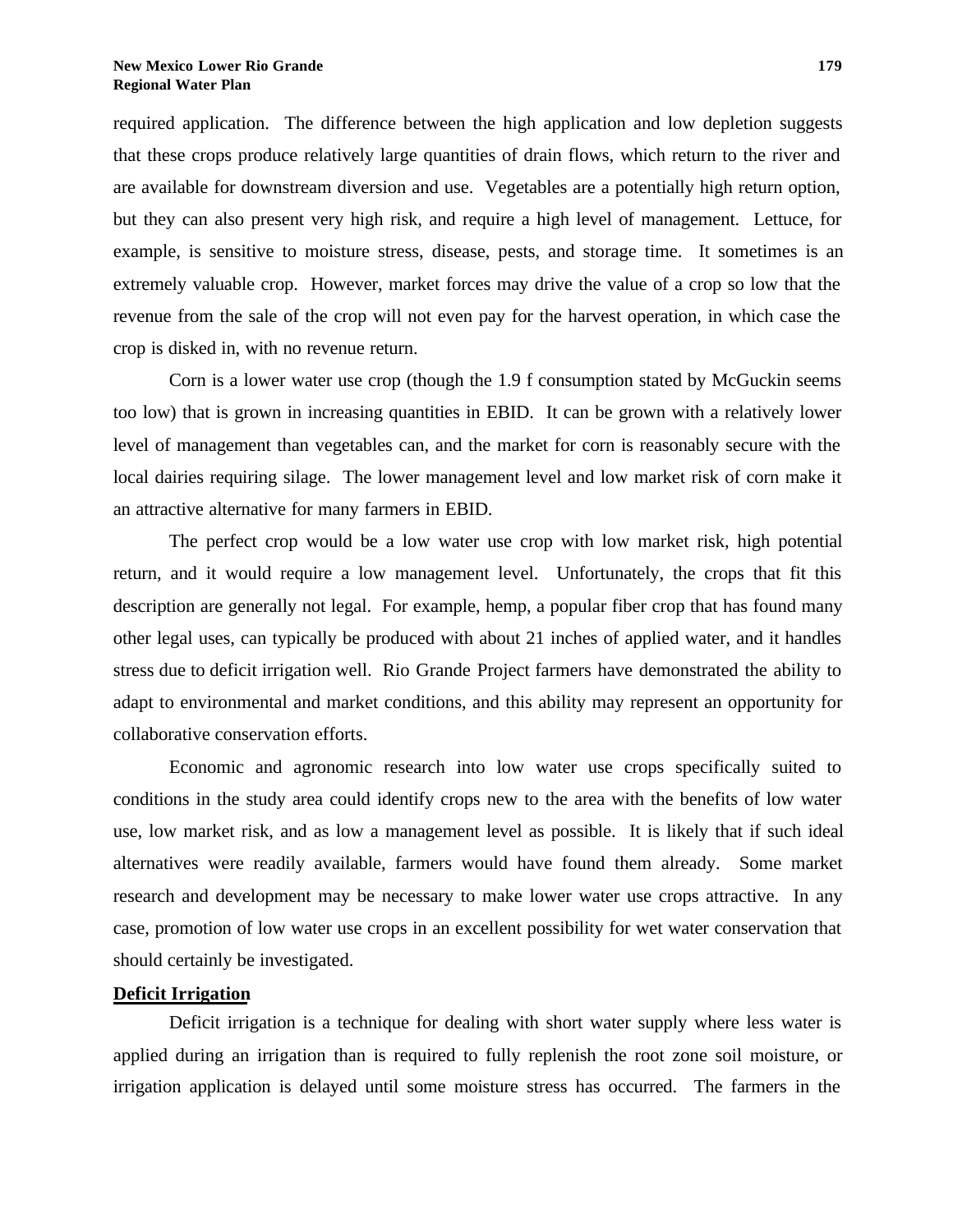study area often deficit irrigate, particularly in times of drought and particularly with cotton, alfalfa, and forage crops. The problem with implementing deficit irrigation in the study area is that the crops that can be economically deficit-irrigated already are, and the other crops, such as pecans and vegetables, are not economically suited to deficit irrigation because of their comparatively high value and stringent quality requirements. There may be some potential for deficit irrigation scheduling, but in terms of water conservation, this is not the "low hanging fruit."

# **Cultural Practices**

Farmers have shown remarkable ingenuity in developing cultural practices to improve irrigation efficiency and manage deficit irrigation. One example is alternate furrow irrigation. Irrigating every other furrow allows the farmer to manipulate the wetted profile and reduce irrigation while maintaining adequate drainage. Alternate furrow irrigation allows for faster, more efficient advance of the irrigation water across the field for a given available inflow. Equipment for alternate furrow irrigation of cotton has been developed and used successfully in EBID, though the lack of metering prevented specific quantification of the water saving. This innovative development has not been widely publicized, and there are likely many other similar innovations or improvisations developed by local farmers that could help to conserve water if they are thoroughly evaluated and publicized. One high potential water conservation project that would work in conjunction with the farm turnout metering previously discussed, would be to survey farmers as to their cultural practices for water conservation and develop a set of candidate measures for detailed on-farm (rather than at an experiment station) evaluation and demonstration within the study area. While the water savings is impossible to estimate without executing the project, the identification and evaluation of these local technologies would be productive and low cost if carried out in cooperation with the irrigation districts.

## **8.2.1.5.3 System-Level Conservation**

System level conservation practices generally would be implemented through collaboration with the districts, though individual farmers may well be active participants. The water conserved through system level conservation would not historically be associated with an individual user. Rather, the conserved water would be allocated to all constituents pro rata as a normal part of the district water supply. Negotiations would necessarily address how system level water conservation efforts would be evaluated, and how conserved water would be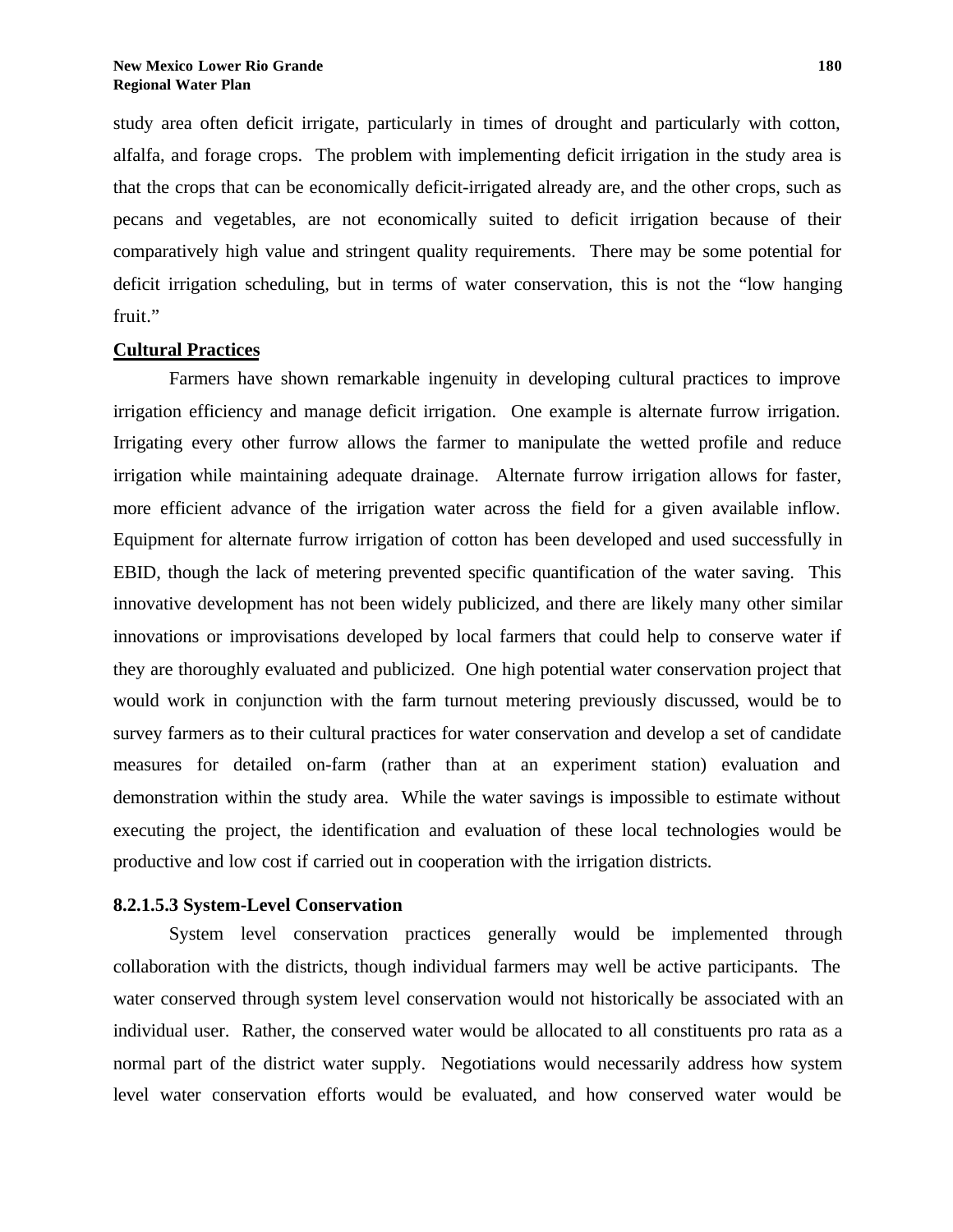administered for river restoration. Individual system conservation approaches are discussed below.

## **Canal Lining**

The three districts in the study area all have significant lengths of unlined canals out of which water seeps as it is transported from diversion to delivery. Many irrigation districts have drastically reduced the seepage from canals by lining them. By far, the most common lining material is concrete, though many other materials have been tried. Few can match concrete's durability, economy, and familiarity.

The cost of concrete lining is most directly a function of square footage of area to be lined and thickness of lining. For a given canal trapezoidal section, with bottom width B (feet), side slope z, and overall depth D (feet), the square footage of lining per linear foot of canal P (feet) can be computed from the relationship.

Based on data from ditch lining projects in EBID, for smaller canals, the cost per square foot is about \$2.22/square foot. This would mean that a typical farm ditch with a one foot bottom width, 30 inch overall depth, and 1.25:1 side slope would require 9 square feet of lining per linear foot of canal, for a cost of \$20 per linear foot of canal or \$105,600 per mile of canal. A canal or lateral with a bottom width of two feet and a five foot overall depth would require twice the square footage per linear foot of canal, and twice the cost, \$40 per linear foot of canal, or \$211,200 per mile of canal. In larger canals, the price per square foot increases as the lining becomes thicker and more reinforcement steel or fiber is required. Blair (2001) estimated that in order to line the Hudspeth Main Canal, which has a 22 foot bottom width and a 4 foot depth, the cost would be \$600,000 per mile, or \$113.64 per linear foot of canal, or \$3.26 per square foot. This is basically consistent with the EBID data for smaller canals, considering that the lining must be about 50 percent thicker for the larger canal, and the cost per square foot is therefore 50 percent higher for the larger section.

EBID could benefit from the ability to release and divert less water to achieve a given farm delivery if seepage rates were reduced by lining. This would allow the District to keep water in storage where it can be actively managed. Because it is not a net gain in available water supply to EBID, this is not as attractive an alternative for EBID as it is for EPCWID#1, particularly considering the detrimental effects on ground water discussed above. However, EBID is currently planning to place some of its less efficient sub-laterals in pipe to evaluate the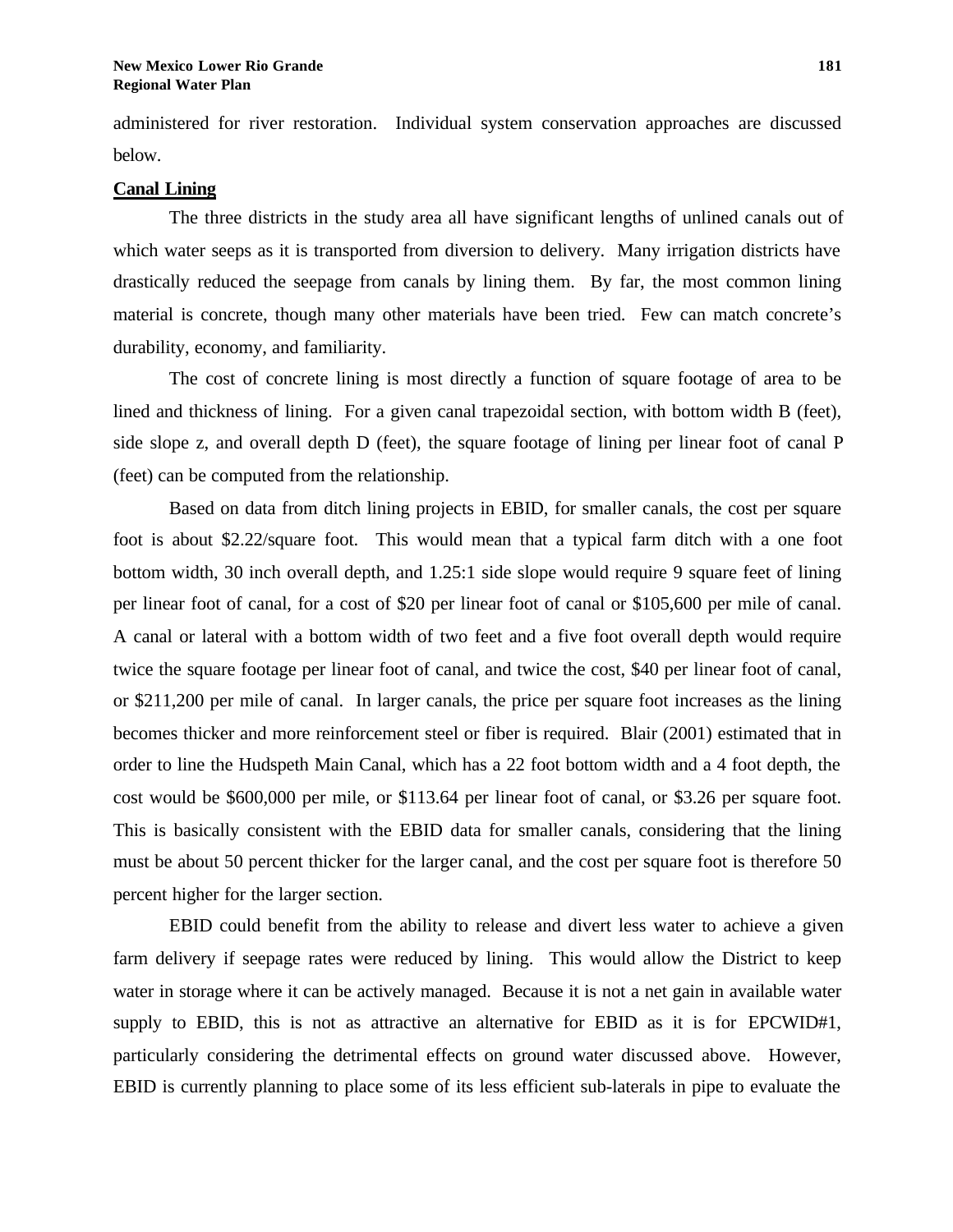costs and benefits of seepage reduction.

## **Rates and Rate Structures**

Observers often state that irrigation water is too cheap in the study area. They fail to consider one critical point: irrigators own the water rights, and the districts assess them for the delivery of that water. The districts do not operate for profit, and the boards set the assessments based on the cost of operating the districts. Minor modifications to the rate structure might be possible to encourage reduction in water use, such as inclined block rates, but water is clearly priced well below its marginal value for irrigation.

It is likely that the opportunity cost, rather than the assessed cost of water to irrigators will drive a reduction in irrigation use as municipalities compete more aggressively for use of irrigation water. The municipal market will effectively drive the cost of water to the point where irrigators will conserve water because it is more profitable to grow houses than many of the crops in the study area. One can expect to see farmers growing lover value row crops such as cotton and sorghum seek opportunities to market their water to municipalities and reduce cropped acreage, pump more ground water (as long as it is uncontrolled), or outright fallow their lands. This is likely an unfortunate development for the prospects for obtaining water and water rights for environmental management, as environmental interests will have to compete for water not with relatively low priced irrigation markets, but with increasingly competitive municipal and industrial water markets.

## **Charges to Constituents**

The present drought is forcing the districts to look at more stringent administration of the available water supply, and one area of consideration is the charging of diversions and deliveries. In the past in EBID, farmers were not charged for ordering water that they did not use. Many reasons may cause a farmer to not take water when delivered, ranging from the water arriving at an inconvenient time, such as the middle of the night, to serious problems with the on-farm system. Water ordered but not taken is generally delivered and charged to another constituent who is ready for it or spilled back to the river. The district would be charged for the diversion of water to make the delivery, so if it is spilled back to the river, it is a waste as far as the district is concerned. There are reasons for spills other than farmers' failure to take water that they ordered, such as variation in diversion and conveyance efficiency, and storm flows into the conveyance system, and variation in lag times between control points in the conveyance system.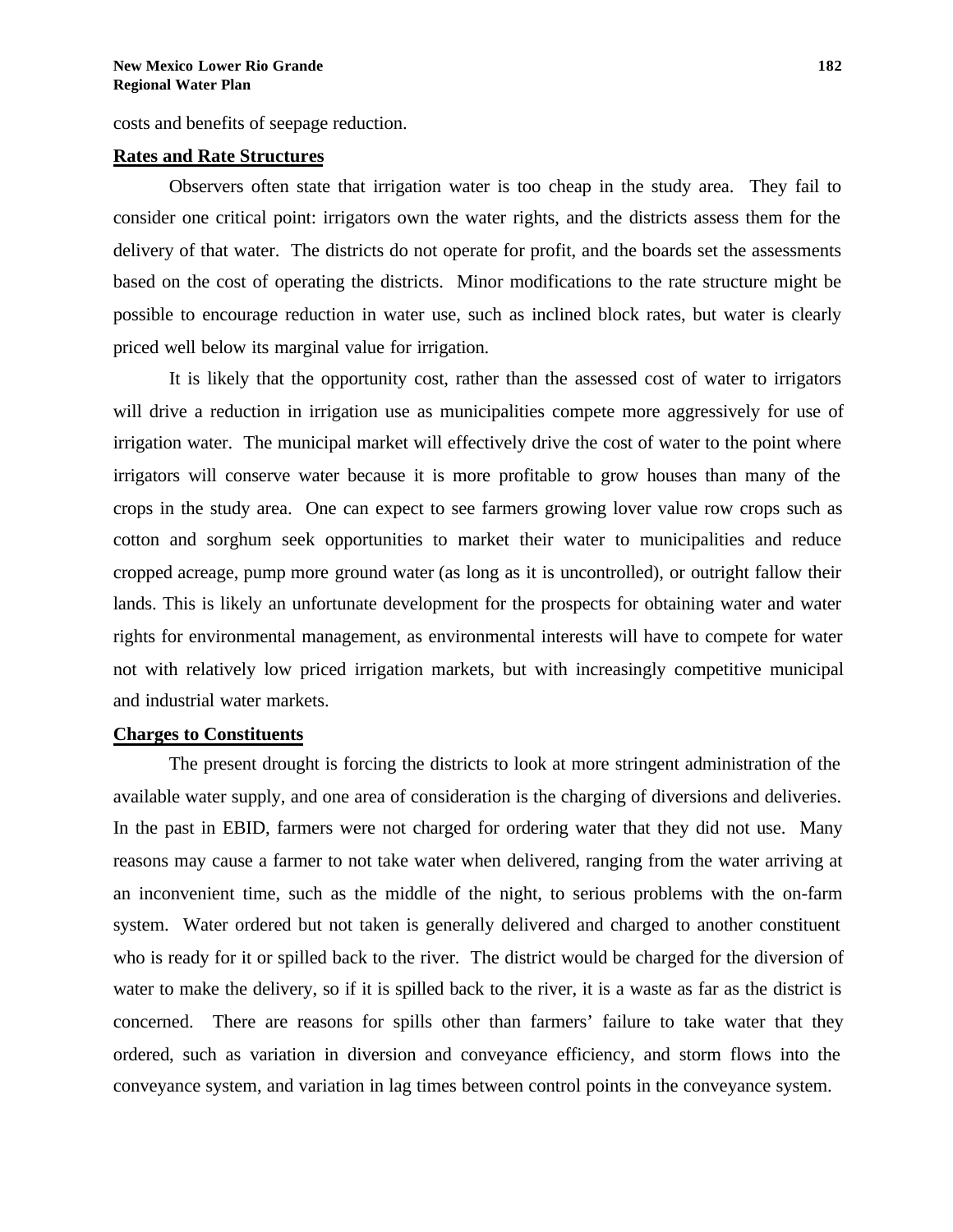## **Release Management to Maximize System Efficiency**

In times of drought, the districts managed releases from Caballo to maximize the utility of the surface-water supply. Surface water flows tend to be able to provide higher, more efficient flow rates for irrigation application. For example, a well producing 2,250 gallons per minute would be considered quite substantial. However, that is only about 5 cfs, not even enough water for a single high flow turnout. The general strategy was to start the releases from Caballo later than in full supply years, release water when the demand for irrigation is high, in the early season for start-up irrigation and in June, July, and August, and then shut down early, often when the usable water in storage was exhausted.

Current practice is to schedule releases for irrigation or maintaining flood control space in Elephant Butte and Caballo Reservoirs. The schedule for irrigation is dictated by crops, cultural practices, and the weather, and offers little flexibility for substantial variation. EBID and EPCWID#1 farmers do irrigate in the off season to produce lettuce, onions, cabbage, and possibly wheat and barley. However, the acreage in these crops during the off season is comparatively small (less than 10,000 acres in the two Districts), and the efficiency of running water in the canal systems year round for this small acreage would be quite poor. The City of El Paso relies on ground water in the off season, though there is some talk of year-round releases to facilitate municipal surface-water users in both states and, potentially, in Mexico.

Changing release patterns could alter the hydrograph to simulate natural spring runoff conditions, but it would be a major shift in the policy and philosophy of Rio Grande Project operations. The early season peak in release flow occurring during the week of March 15 in the full supply year of 1999 and during the week of March 27 in the short supply year of 1956 has a peak flow of about 2,200 cfs both years and a volume of release in both cases of about 29,000 AF for the week. For an additional release of about 5,000 ac-ft during this period, a peak flow of 3,500 cfs could be released for two days, simulating a spring runoff flow. This flow would be reduced by diversions as it moves downstream, to roughly 1,300 cfs below International Dam (3,500 cfs – 2,200 cfs for diversion requirements; this is something of a simplification, and the actual peak flow below International Dam would be lower due to attenuation of the peak).

The additional flow in the river would have little benefit to irrigators if the flow stayed in the river. The Districts do not have the capacity to divert the Rio Grande Project Water supply resulting from a release of 3,500 cfs, but if the Districts could divert some of the additional flow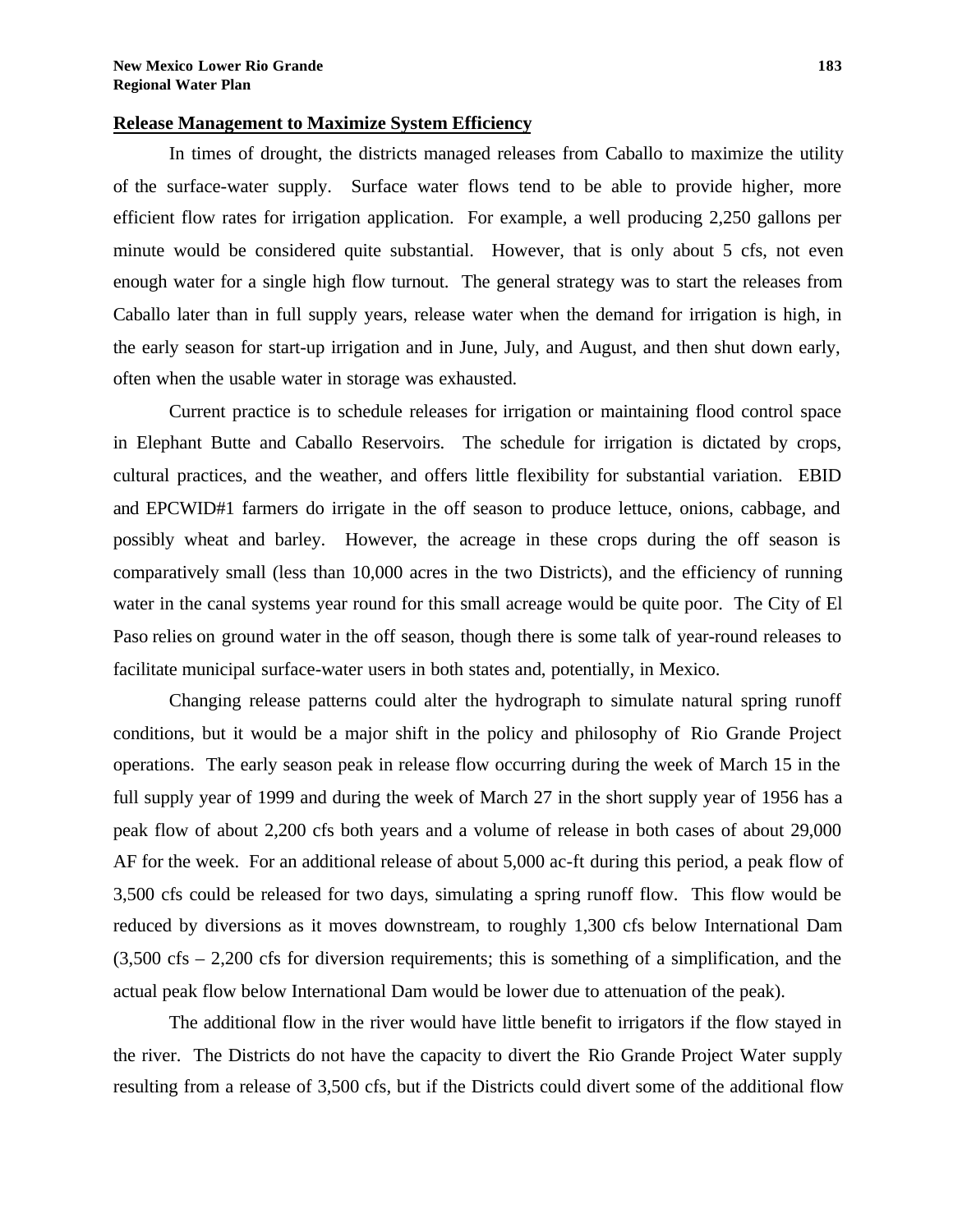through their systems to flush the canals, there would be some benefit to the Districts. Such diversion may largely defeat the purpose of the spring runoff simulation.

While such a release might have beneficial effects on the condition of habitat on the river, measures would have to be taken to ensure that such releases did not harm river structures. In 1995, two months of release in excess of 3,000 cfs, peaking at 4,500 cfs caused scour damage to the siphons under the river in the Rincon Valley that convey EBID water from one side to the other. The effect on these siphons of an increased flow to simulate spring runoff would have to be carefully evaluated. Current practice is to schedule releases to match flows in the river to demands for diversion or to release water from storage to create flood control storage space when Elephant Butte Reservoir is nearly full. Releasing water from storage to create a surge down river that would exceed the diversion requirements of the Districts and Mexico would, under current operations, be considered wasteful, and have serious implications for Compact storage accounting. Of course, some method for obtaining the necessary water by, and assigning that water to, an environmental group would need to be established before such an exercise could be implemented. It all depends on negotiation involving the Districts, BoR, and the Compact Commissioners from Colorado, New Mexico, and Texas.

## **8.2.2 Water Development Alternatives**

Whereas the Water Management Alternatives outline managerial methods to extend the life of the supply, the following Water Development Alternatives actually create additional "wet water" for the Region. The following subsections are general descriptions of potential water development alternatives.

## **8.2.2.1 Watershed Management**

Watershed Management considers methods to improve the quantity and/or quality of water within a Basin. For the Lower Rio Grande Region, this may include the thinning or removal of invasive plant species along the Rio Grande, which have excessive evapotranspiration and water use. Thinning or removal of phreatophyte should be accomplished with appropriate safeguards for the surrounding native terrestrial and aquatic plant and animal communities. Because the riparian corridor provides critical habitat for plants and animals and because successful phreatophyte control and management will necessitate revegetation, this will be accomplished with key native riparian plant communities. Watershed Management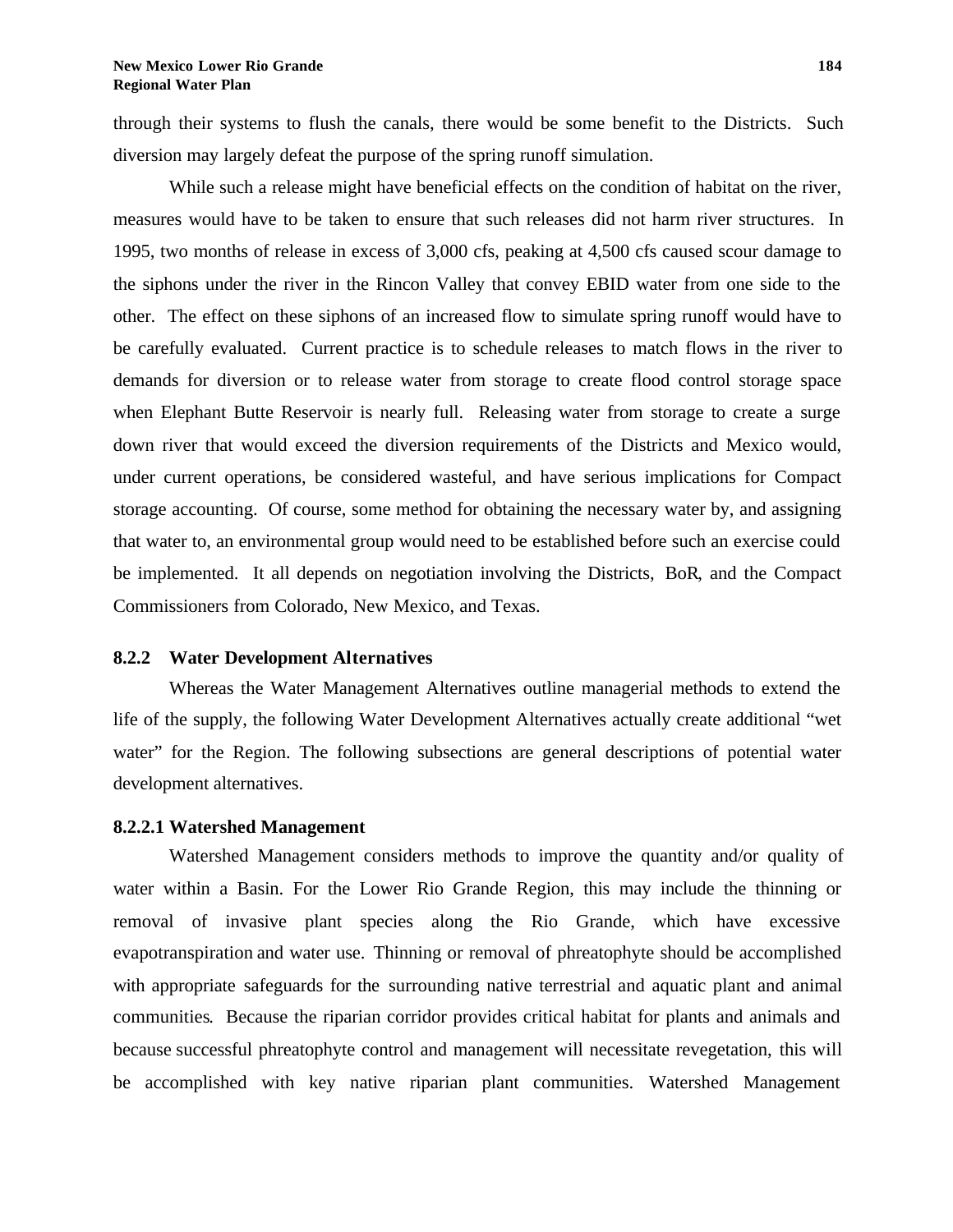alternatives may increase recharge in the upper aquifer layers.

## **8.2.2.2 Rainfall Augmentation**

Clouds are comprised of water droplets that form as water vapor condenses or sublimates around extremely small particles such as sea salts that are carried naturally by the winds throughout the atmosphere. Only a small part of the available moisture in clouds is transformed into precipitation that reaches the surface. Scientists have found through experimentation that adding particles to natural clouds may, under the right conditions, cause or increase the amounts of rain or snow. The particles may be similar to naturally occurring sea salts, or may be ice crystals. The process of adding particles to clouds is called cloud seeding, whether the particles are delivered from aircraft or from ground-based sites.

Scientists and engineers have conducted cloud seeding experiments and operations in many countries around the world over several decades. Weather modification activities to enhance water supplies have been conducted for a wide variety of users including government agencies, water resource managers, hydroelectric power companies, and agricultural interests. While some experiments have yielded inconclusive results, others have been quite successful. Scientists have learned that cloud seeding is a complex operation that requires much thought and careful planning to obtain desired results. Successful cloud seeding efforts may augment rain volumes by as much as 130 percent as shown by experiments conducted in West Texas. A modest increase of 5 to 20 percent appears reasonable.

It is an obvious but important fact that cloud seeding is unlikely to produce rainfall from a cloudless sky. Cloud seeding is not a viable alternative to produce near-normal rainfall during a drought. The objective of a cloud seeding program would be to increase the amount of average rainfall so as to increase the long-term average annual supply of both surface and ground water in storage. The quantities of water added during the wetter months and years would then be available in long-term storage to meet needs during drier months and years. Thus, the cloud seeding alternative is one that would be most useful when coupled with other alternatives such as expanding storage capacity.

#### **8.2.2.3 Desalination**

Desalination of brackish ground water is a technology used to create potable water supply from saline (or non-potable) supplies. More than 12,000 desalination plants are under use worldwide. Deeper, brackish aquifers in the Hueco Bolson, Jornada and Mesilla Basins can be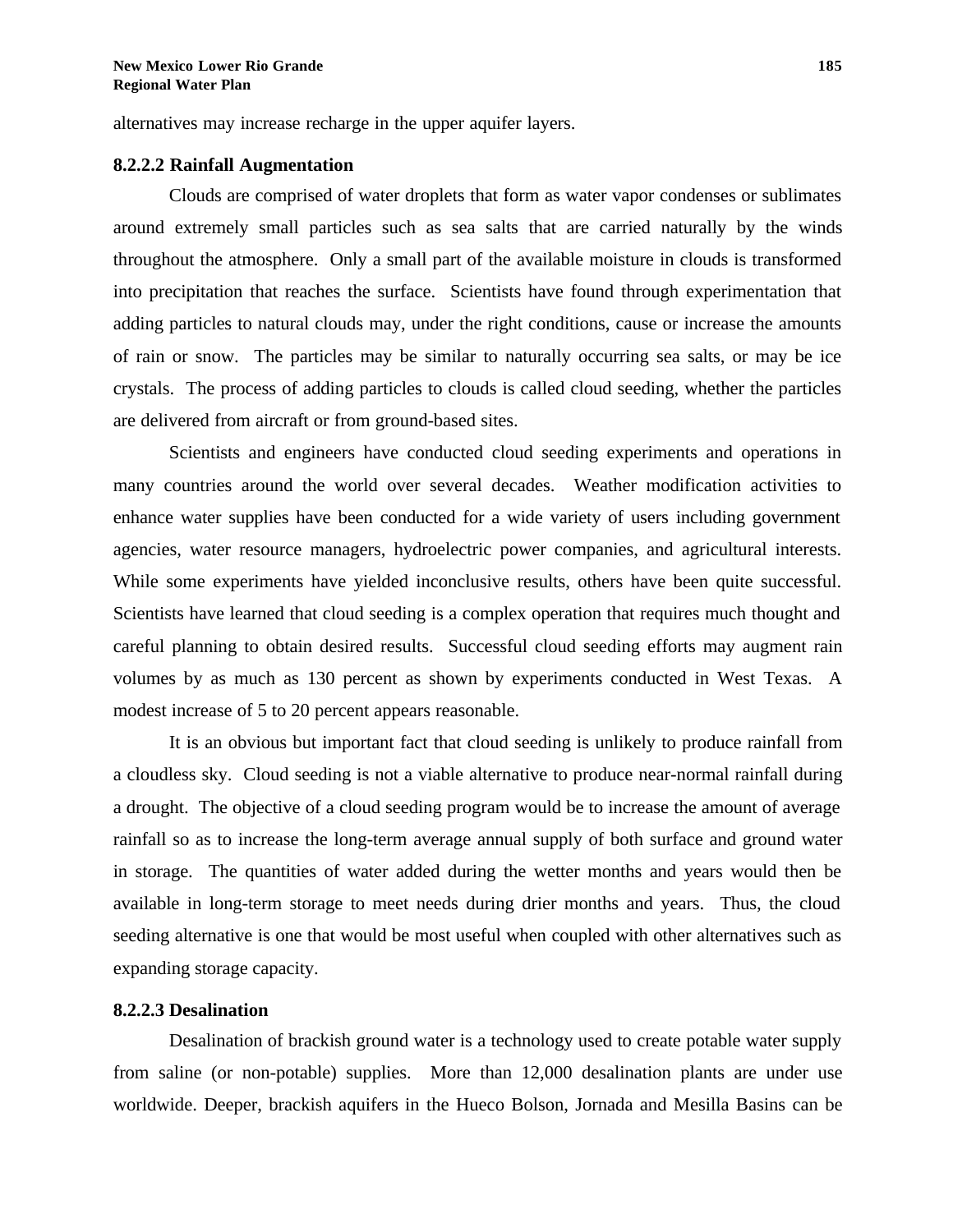tapped to create useable water resources. The deeper aquifers have less pumping effects on the Rio Grande, and may be utilized more efficiently by desalination. Costs to desalinate brackish waters are proportional to the level of TDS, and sharply increase when TDS levels are above 10,000 mg/L. A significant cost component of inland desalination systems is the disposal of the concentrate (brine) that is generated.

# **8.2.2.4 Underground Aquifer Storage and Recovery**

Aquifer Storage and Recovery (ASR) may be used to store water for future use. ASR refers to taking excess water and injecting it into an aquifer for storage. The water may be withdrawn at a later time for uses such as irrigation, municipal, and commercial. Storing water in an aquifer allows for a vast quantity of water to be stored without evaporation losses or the construction of surface lakes or tanks. ASR is currently being performed in neighboring states in order to replenish areas where severe declines in ground water levels have occurred, and to reuse water. Potential sources of injection water include treated waste-water, storm-water runoff, excess EBID water, and treated surface water that could be leased or purchased from agricultural users. Treated wastewater streams from municipalities could be re-injected up gradient of well fields to reduce ground-water drawdowns. Peery and Finch (2002) performed an assessment of ASR in the Mesilla and Jornada basins in which preliminary ASR sites were identified.

New Mexico Statute 72-5A-6 (NMSA, 1978, 72-5A-1 to 72-5A-17 Ground Water Storage and Recovery Act, New Mexico Laws 1999, chapter. 285, § 1) specifies requirements for evaluating ASR projects as follows:

A. The state engineer shall issue a permit to construct and operate a project if the applicant has provided a reasonable demonstration that:

- (1) The applicant has the technical and financial capability to construct and operate the project;
- (2) The project is hydrologically feasible;
- (3) The project will not impair existing water rights or the state's interstate obligations;
- (4) The project will not be contrary to the conservation of water within the state;
- (5) The project will not be detrimental to the public welfare of the state;
- (6) The applicant has completed applications for all permits required by state and federal law;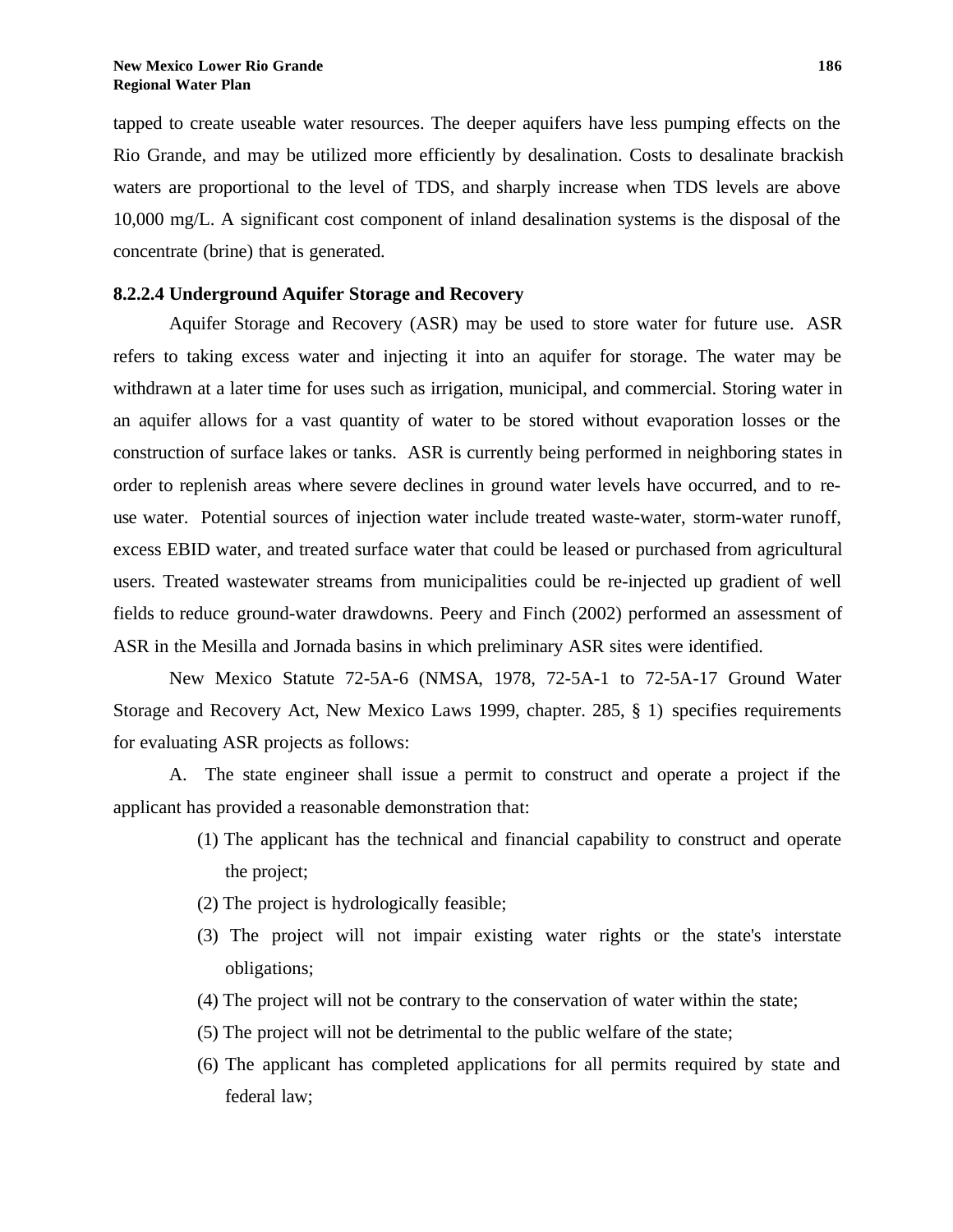- (7) The applicant has a valid water right quantified by one of the following legal processes:
	- (a) Water rights adjudication;
	- (b) Consent decree;
	- (c) An act of congress, including a negotiated settlement ratified by congress;
	- (d) A contract pursuant to 43 USC 620 et seq.; or
	- (e) An agreement with an owner who has a valid water right subject to an application for a change in purpose, place of use or point of diversion; and
- (8) That [sic] the project will not cause harm to users of land and water within the area of hydrologic effect;
- B. A permit for a project shall include:
	- (1) The name and mailing address of the person to whom the permit is issued;
	- (2) The name of the declared underground water basin in which the project will be located;
	- (3) The capacity and plan of operation of the project;
	- (4) Any monitoring program required;
	- (5) All conditions required by or regulations adopted pursuant to the Ground Water Storage and Recovery Act [72-5A-1 to 72-5A-17 NMSA 1978]; and
	- (6) Other information the state engineer determines to be necessary.

C. The permit shall not become effective until the applicant obtains all other required state and federal permits.

D. The state engineer shall adopt regulations to carry out the provisions of the Ground Water Storage and Recovery Act, including monitoring the operation of projects and their effects on other water users in the area of hydrologic effect, including an Indian nation, tribe or pueblo. In determining monitoring requirements, the state engineer shall cooperate with all government entities that regulate and monitor the quality of water, including the department of environment.

# **8.2.2.5 Storm Water Capture**

A significant portion of the Rio Grande Project Water supply has come from local rainfall/runoff. Storm flows tend to come when irrigators least need it – during large rainfall events that reduce the need for irrigation. Some natural drainages are plumbed into EBID's conveyance system, so that storm flows can be used to make deliveries to EBID constituents.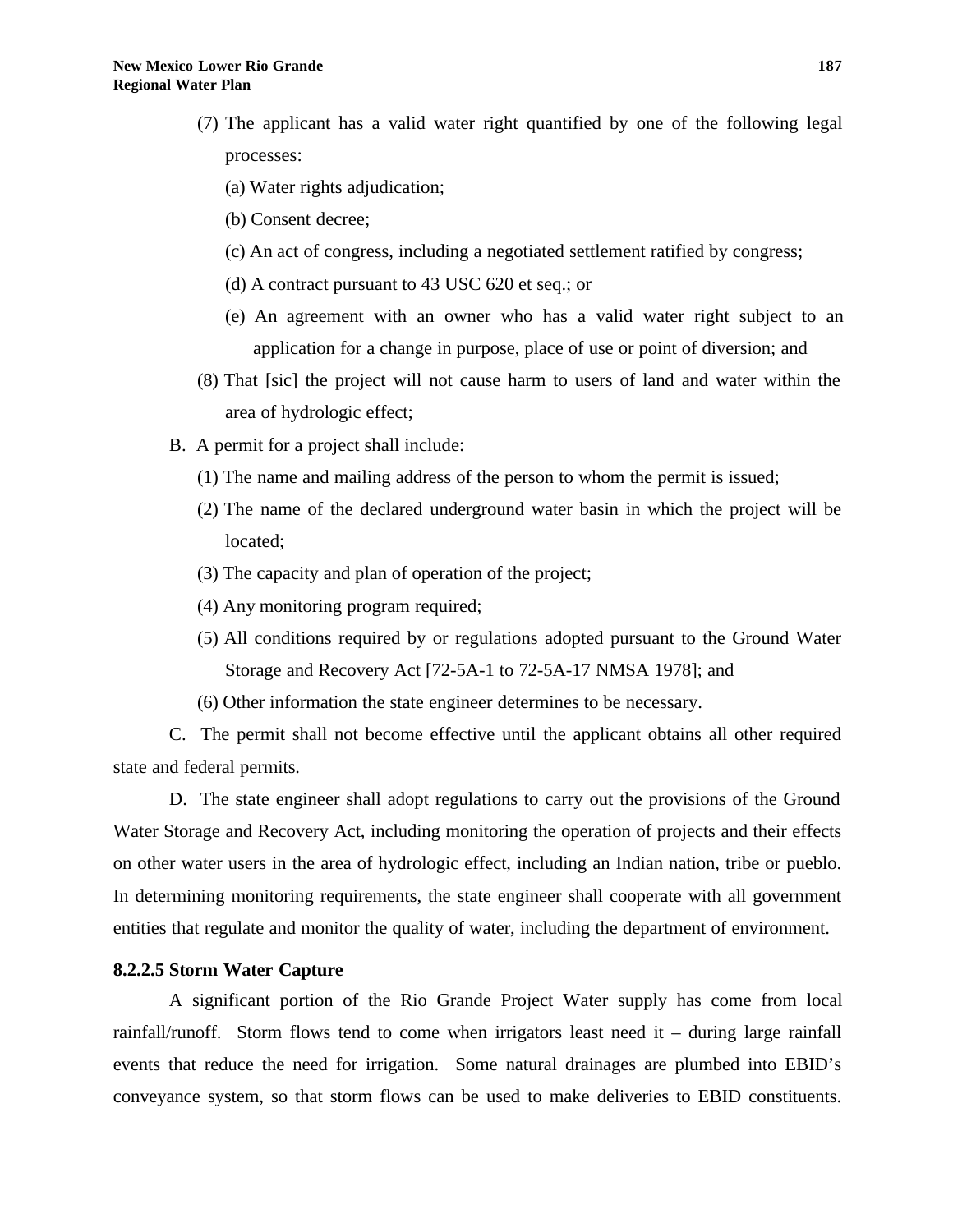Flow measurement systems are needed to quantify stormwater inflows, and to provide early warning so those water managers can alter their operations in anticipation of a runoff event providing water to the system. However, additional impoundment of storm flows and use of that water could alter the historical equity of distribution of Rio Grande Project water between EBID and EPCWID#1. This, and many other water management issues, depends on the development of an operating agreement between EBID and EPCWID#1 that specifies EPCWID#1's entitlement to Rio Grande Project Water.

Shallow infiltration and aquifer recharge can also be accomplished through flood control facilities. Detention ponds used for storm-water control can also be used. Spreading basins or "french drain" type shallow infiltration wells are used to percolate flood or storm waters into the shallow aquifer for recharge to the ground water.

# **8.2.2.6 Leasing of Agricultural Water Use to Municipal, Industrial and Environmental Use**

## **8.2.2.6.1 Transfer Policies and Procedures.**

In discussing transfer policies and procedures, it is important to make a semantic distinction between the transfer of water and the transfer of a water right. Transfer of water is a short-term arrangement that leaves the water right associated with the transferred water appurtenant to the land from which it was transferred. Transfer of a water right is a permanent arrangement in which the water right is removed from the land from which it is transferred, and the right becomes appurtenant to the land to which it is transferred. The EBID is in the process of establishing regulations to implement the SWUA (see Section 5.6). Under this legislation, member municipalities may lease EBID water for municipal use in a surface-water treatment plant.

#### **8.2.2.6.2 Non-Agricultural Water Use**

At present, all water managed by EBID is delivered to nominally agricultural users. This includes some landscape irrigation, particularly on small tracts (less than two acres). However, EBID and the City of Las Cruces, recognizing the need for a water supply for municipal growth in EBID's service area jointly went to the Legislature to create a SWUA for the delivery of agricultural water for municipal treatment and use. While the SWUA policy was negotiated with the City of Las Cruces, SWUAs may be cities, counties, public water suppliers, state universities, or privately owned water suppliers.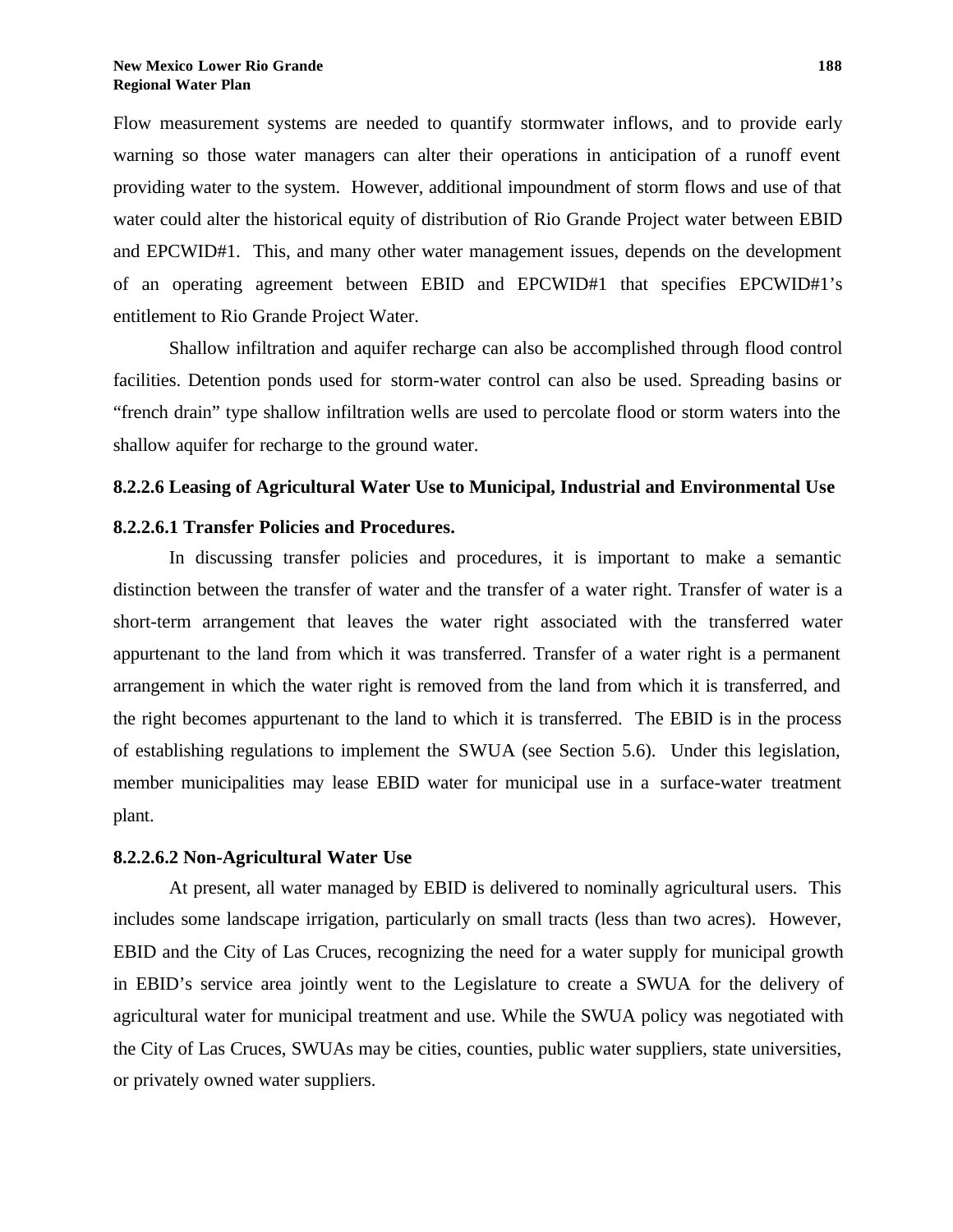The SWUA concept established by EBID Board-approved policy sets several rules for the use of water for municipal purposes. It is intended to facilitate the use of surface water by municipal providers. The policy was negotiated to maintain equity among EBID water users (both agricultural and municipal), to maintain consistency with EBID's policies and statutory obligations, and to maintain the hydrologic health of the system. It is anticipated that EBID will adopt similar regulations to implement the SWUA legislation.

Patterned on the EBID's existing framework for moving water around the District, the policy allows SWUAs to acquire water in four different ways:

- 1. They may acquire water-righted land, and use the appurtenant water right for municipal purposes;
- 2. They may acquire non-water righted land within EBID's boundaries that meet District criteria for water rights, and purchase water rights from other land within the District. The water rights can then be assigned to the previously non-water righted land through the District's process of volitional suspension and transfer.
- 3. They may lease water right from other water users in the District. The term of the lease can be from five to 40 years, and the price is negotiated between the SWUA and the individual leasing water to them;
- 4. They may purchase water on an annual basis from the District's conservation pool. This procedure is still under development, and the District is considering dividing the current Conservation Pool into an Agricultural Conservation Pool, from which irrigators would acquire water, and a Municipal Conservation Pool, from which SWUAs would acquire water.

The resulting organizational structure is shown in Figure 8.4.

Other details of the policy include:

- The water rights owned and leased by a SWUA are consolidated for billing purposes.
- A SWUA receives the same pro rata allocation as irrigator, and that allocation is diminished proportionally in water-short years.
- The point of delivery for a surface-water treatment plant (SWTP) must be within District boundaries.
- The SWUA must deliver the amount of water produced by their SWTP to users within District boundaries.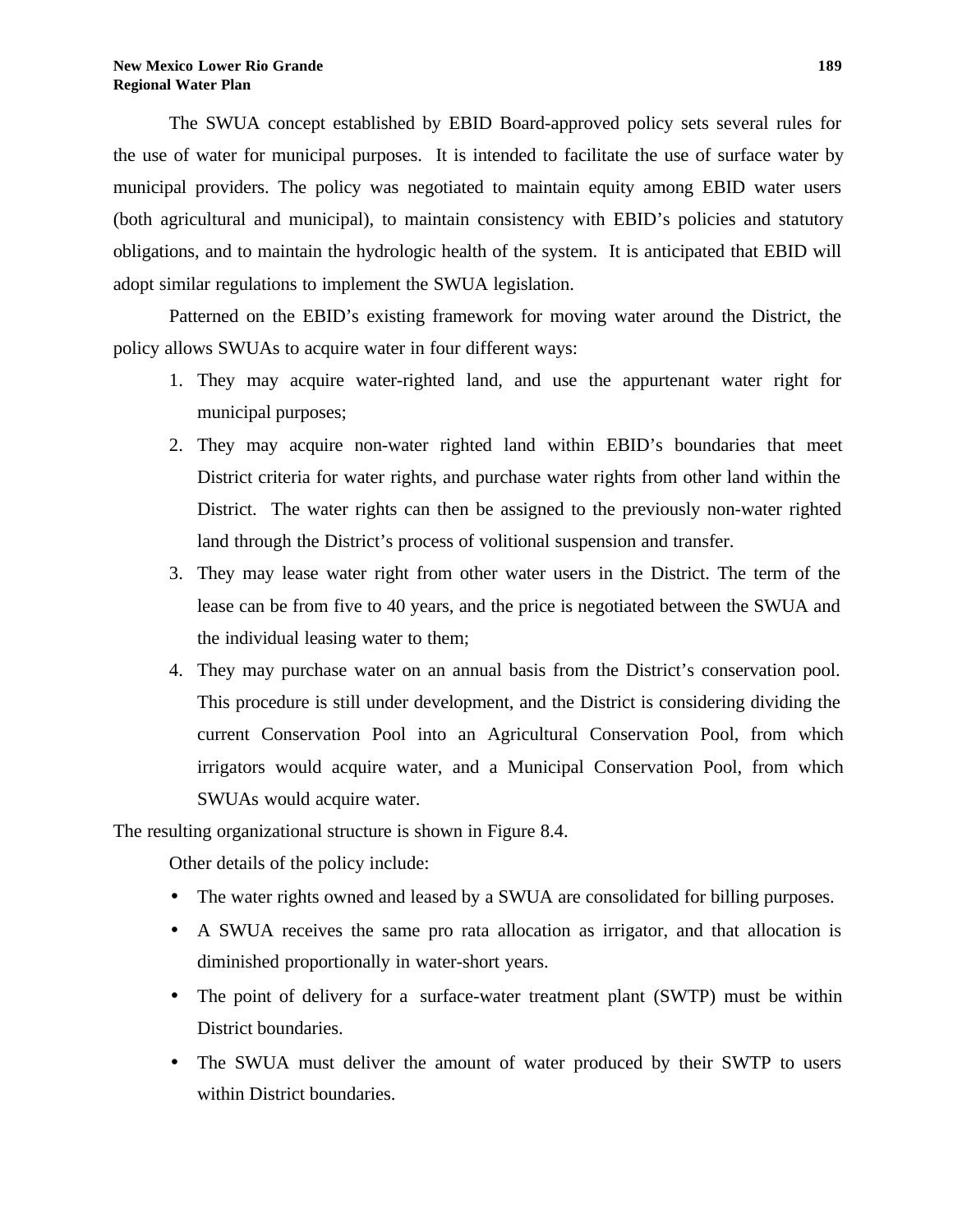- Land from which water rights are leased must be within the SWUA's service area, or the lease must be approved by EBID's Board of Directors. Water righted land owned by the SWUA may be inside or outside the SWUA's service area.
- If water is to be leased from water righted land, all of the water must be leased, and the land not irrigated.
- Until the SWUA is ready to put water to use in a surface-water treatment plant, any water rights they acquire through purchase or lease will go to the agricultural conservation pool where farmers can purchase it.

There are details to be worked out for the administration of the policy, but the foundation is in place. The City of Las Cruces and EBID collaborated to develop and promote legislation to allow the policy to work, including extending the maximum lease term from ten years to 40 years and exempting SWUA transfers from the State Engineer's process for changes in purpose of water rights. The City and District continue to cooperate to remove all obstacles to the implementation of the policy before the SWTPs are actually ready to take delivery of water.

In times of drought, junior water users who continue to use water will be required to obtain water rights to offset their impacts on the available water supply. The SWUA provides a workable way of accomplishing this offset. However, there will be water users who are not in a position to be a part of a SWUA. They would be required to obtain water rights subject to the basic hydrologic constraints imposed upon SWUAs, such as obtaining offsets in their local area if possible to minimize impacts on the system as a whole. EBID may investigate the need for the creation of a Municipal Conservation Pool of water similar to its Agricultural Conservation Pool. Basically, EBID could look at soliciting short-term leases of water allotments from its constituents and then brokering that water to entities or users that do not qualify for SWUA. A policy would have to be developed that contained all the safeguards applied to Rio Grande Project water that is used by an SWUA. It is probable that the SWUAs will pursue the long term leasing of water for their use and that there may be EBID constituents that would be interested in short term leases. One of the drawbacks would be that the transfer process involving the NMOSE that is available for SWUA entities is not currently available to non-SWUA entities.

# **8.2.2.6.3 Water Use for the Environment (King and Maitland, 2003)**

The first and most critical project that must be executed before, or at least in parallel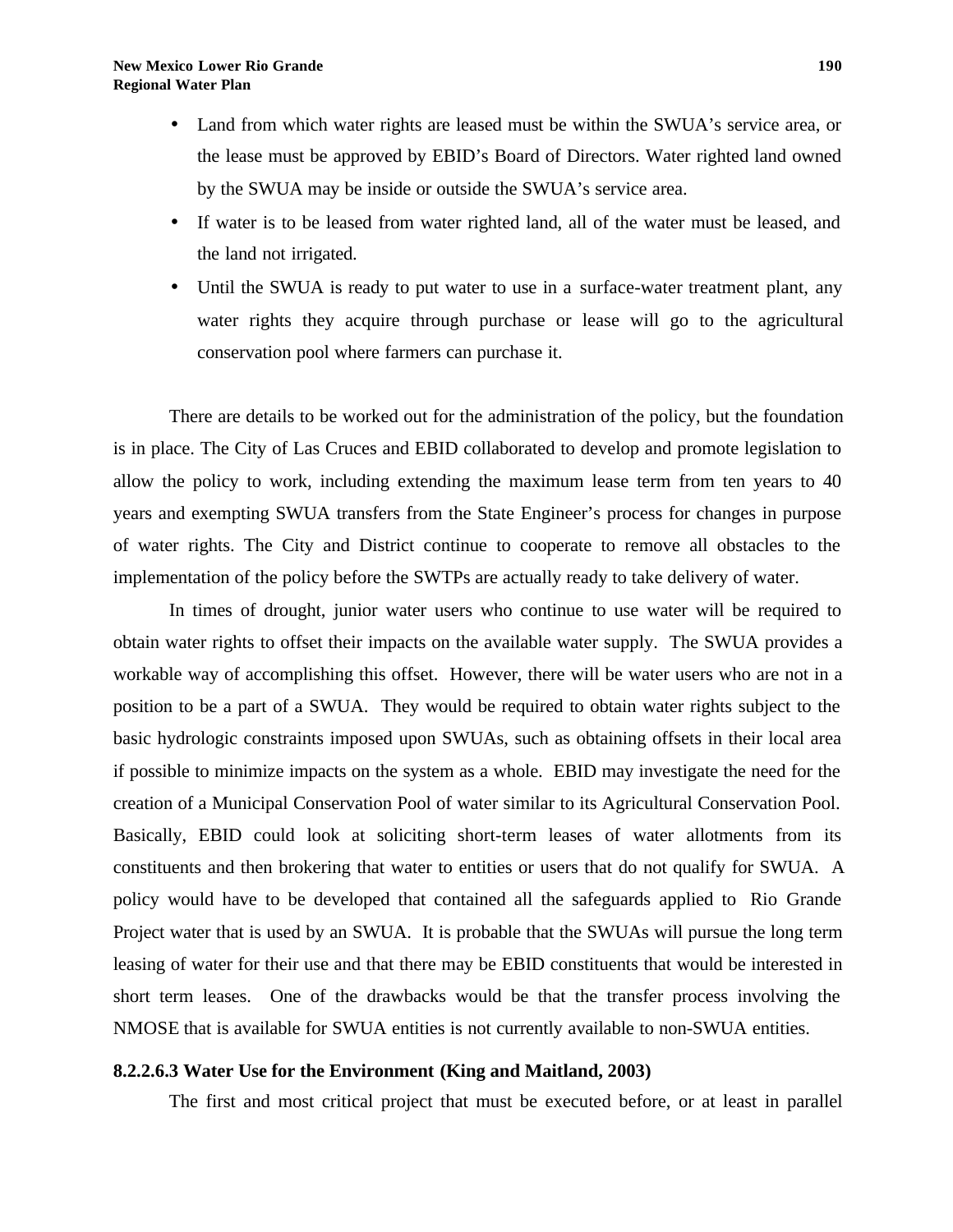with, physical restoration projects is the development and negotiation of the rules and institutional framework under which water can be acquired, transferred, managed, and accounted for restoration projects. The details of this framework will have profound effects on what is feasible and how projects are executed.

Several issues must be addressed, and several agencies will necessarily need to be involved. The irrigation districts are the logical place to begin negotiations, because the government agencies will be much more likely to cooperate with a unified district environmentalist proposal than a divided one. Experience suggests that it is not productive to try to satisfy everyone at the same time, so choosing single entities to initiate the process will be most productive.

A logical starting point would be for an environmental group to approach one of the districts to jointly develop a policy creating a class of water use for environmental use paralleling that developed by EBID and the City of Las Cruces for transfers to municipal use. This policy should cover the acquisition of water rights, on a permanent basis, through sale, donation, or reclassification, and transfer of water on a temporary basis. Criteria for suitability and classification of land for restoration should be discussed. The details for accounting for the water, land appurtenance, application of water to land that is not irrigable or is owned by the federal government along the river, consumptive use, and transfers from one part of a given district to another must be addressed.

The other agencies involved in water regulation and management will obviously have to be addressed. Parallel negotiations to develop the institutional means to acquire, manage water for restoration with the state regulatory agencies (New Mexico Office of the State Engineer), and federal agencies involved in river management and administration of water compacts and contracts (BoR, the International Boundary and Water Commission, Fish and Wildlife Service, Army Corps of Engineers) should be undertaken when negotiation with the irrigation districts is making progress.

While the development of the institutional infrastructure for restoration will not in itself immediately put water for use in restoration projects, it is the most important step in the longterm restoration of the river. Irrigators, regulators, and water managers are accustomed and required by statute to follow a uniform set of rules for the allocation and management of water that ensures equity in distribution and protection of individual property rights. Any collaborative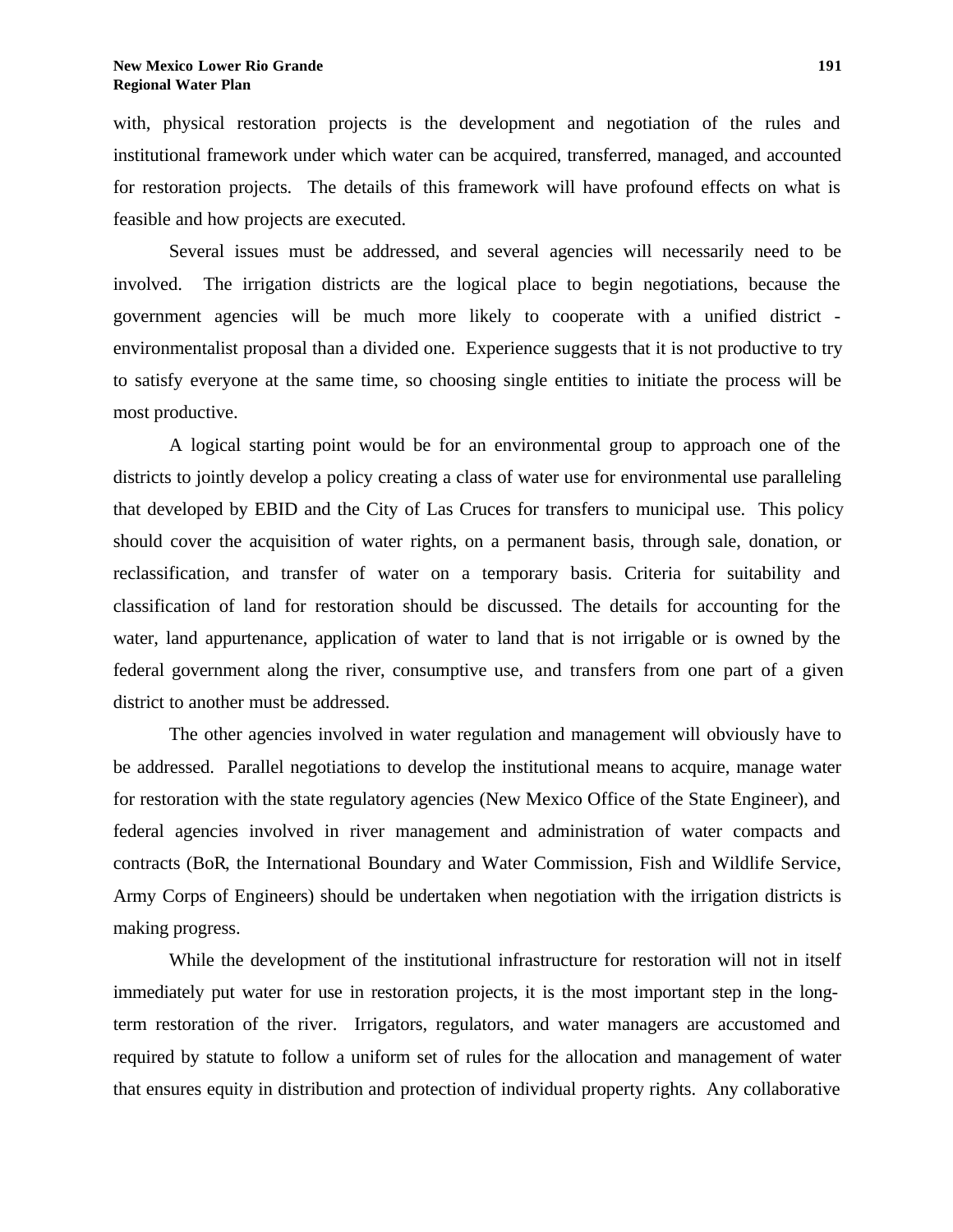restoration effort will have to maintain these qualities. Other projects may certainly be attempted in parallel, but until the institutional arrangements are made to allow water to be put to use for river restoration, the projects will be highly contentious and limited in scope.

Estimating the cost for developing the institutional framework for applying water to river restoration is very difficult to estimate. Legal costs will likely be the largest component of such an effort, and technical evaluation will also be necessary. As the districts are all rather fully committed to fighting legal battles on multiple fronts (including with each other), a grant to help them defray the legal and technical costs of negotiation would certainly make them more receptive to an institutional framework proposal. A pilot project could probably be launched for as little as \$10,000, but it is not unreasonable that total costs of such a negotiation could run up to \$100,000 or more, if issues are difficult to resolve. In any case, it is a necessary investment.

Returning to the example of EBID and the City of Las Cruces, that negotiation process and resulting policy on SWUAs can provide a model for the development of a policy on Environmental Water Users Associations (EWUA), to coin an acronym. In fact, the EWUA could be classified as a specific type of SWUA. While there are many issues to address, a starting point for negotiations between irrigators and environmentalists could be a policy mirroring that for SWUAs. Allowing EWUAs to acquire water through purchase, lease, or from transfer through an environmental pool would provide access to surface water for restoration activities through the market or by donation. A first cut at an organizational structure is presented in Figure 8.5. Presumably, many of the same restrictions on water use and service area discussed for SWUAs in Section 8.2.2.6 would apply to EWUAs. Several issues come to mind that would have to be addressed in negotiations and with legislation. For example:

- 1. The EWUA does not have a defined service area, so the location of leased of water rights would have to be addressed.
- 2. Some sort of definitive statement that river restoration is a beneficial use of water would need to be made by the participating District and probably the appropriate state if the EWUA is to receive water or water rights.
- 3. Much of the land that would be preferred for restoration activities is not suitable for water use under current agricultural criteria. Some modified criteria for environmental water would have to be developed.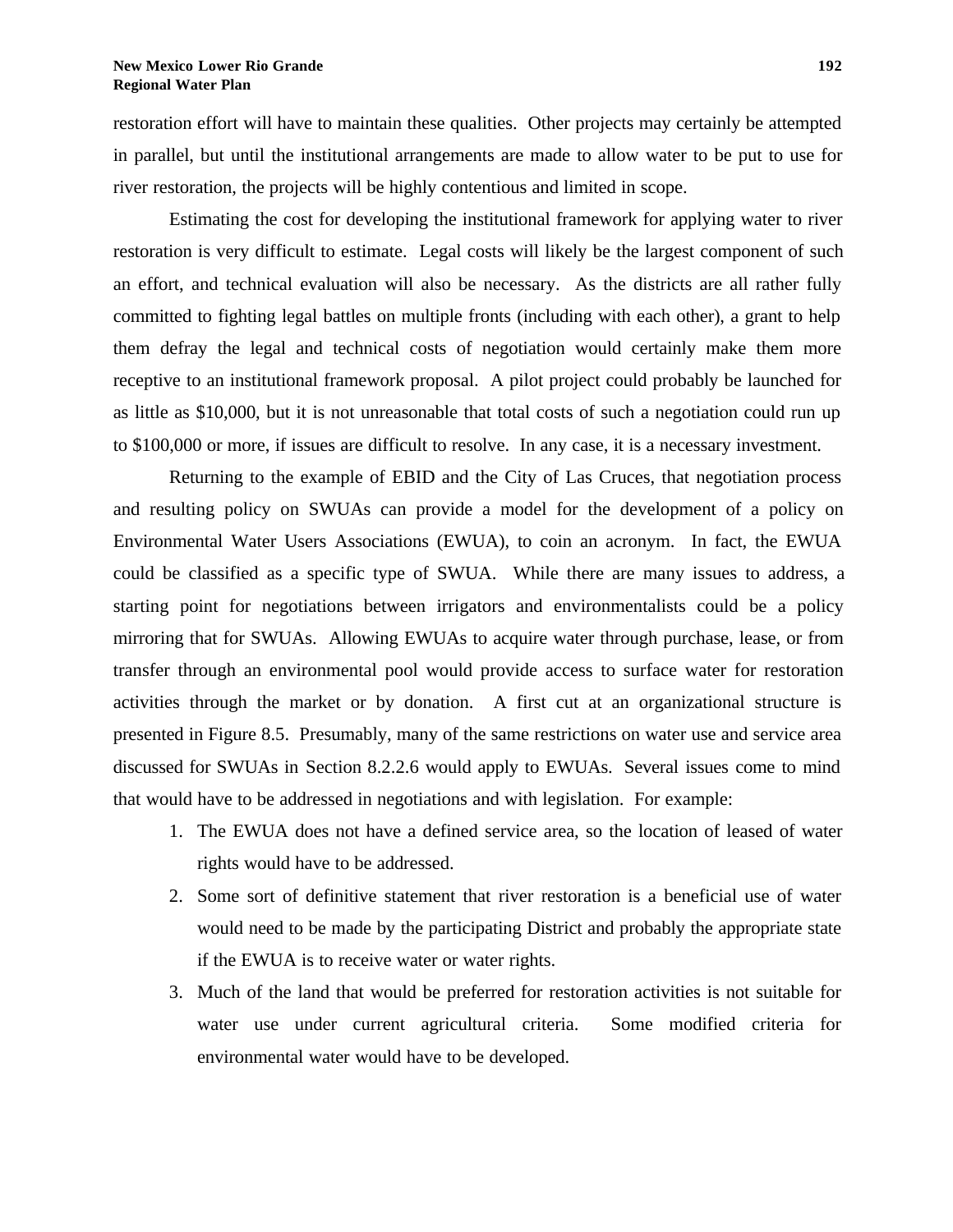Once the institutional details are worked out, many projects are possible for obtaining water for river restoration.

## **Purchase of Water Rights**

If an EWUA has the financial resources and the institutional framework has been implemented to facilitate it, outright purchase of water rights is the simplest and most flexible method of obtaining water rights. Most irrigators are strong proponents of private property rights, including water. Purchase of the water right for restoration with a willing buyer and a willing seller is likely the most acceptable method to irrigators for acquisition of water.

As the institutional framework now stands, land would have to be purchased or already owned by an environmental group or its members if they are to purchase water rights. The going price of water righted land varies widely, depending on parcel size, parcel location, quality of land for agriculture, existing permanent crops and other improvements, zoning, and general trends in the real estate market. Currently in EBID, water righted agricultural land in parcels of a few dozen acres or larger sells for \$4,000-\$5,000 per acre in the northern Rincon Valley near Arrey and Garfield, \$5,500-\$6,000 per acre in the vicinity of Hatch and Rincon, over \$10,000 per acre in the Las Cruces area, \$6,000 per acre south of La Mesa, and about \$8,000 in the Anthony, New Mexico area. Parcel size is a major factor as well, with a 5 acre lot in Mesilla Park selling for \$25,000 per acre.

The drawback, of course, is the price. While McGuckin (2001) suggested an average return of \$45.45 per AF delivered to an EBID farm, one must consider the opportunity cost to a water rights holder. Growing competition for water, particularly due to the rapid urban growth in the area, has made the price of water rights escalate rapidly. In EBID, the City of Las Cruces is acquiring rights for water on a 40-year lease basis that amounts to an outright purchase for the water right. The City pays \$1,000 per acre for small tract (flat rate, less than two acres) water rights, which would be \$333/AF in a full allocation of three feet. They pay a sliding scale for farm rate water rights, going from \$607 per AF for a two acre parcel to \$1,000 per AF for a parcel that is 20 acres or larger. They assume a 3 acre-foot allotment in calculating the total price, so a two acre parcel would receive \$1,821 per acre, and twenty acres or larger would receive \$3,000 per acre. Note that the price of water approaches the lower end of land prices in EBID. Values between two and 20 acres are linearly interpolated. Of course, if the allocation is short due to drought, the City's allocation will be reduced in the same proportion as the farmers'.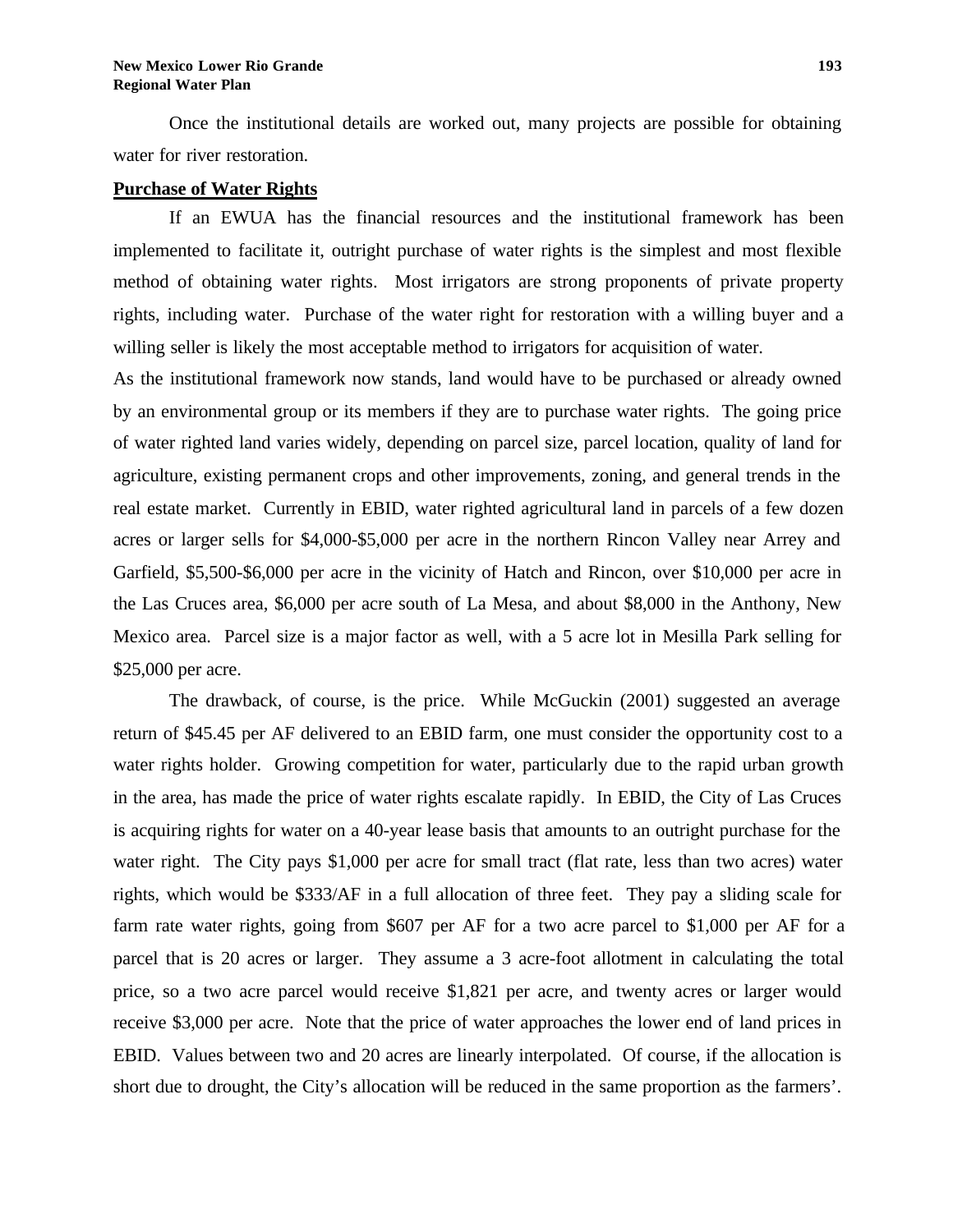Since Las Cruces has no surface water treatment capacity on line yet, they have not used any of the water.

The lease amounts to a purchase because at the term of the lease, the City has the option to extend the lease or purchase the water right for no additional compensation. Basically, the City controls the water rights until the City can work out the details of land to which the rights can be appurtenant if the City owns them, because the City is not buying the land from which the water rights come.

The City of Las Cruces also purchased water righted land, and maintains the rights appurtenant to those lands. The infamous Kmart parking lot in downtown Las Cruces is an example of water righted land whose water has been going to the Conservation Pool for many years, and will continue to do so until Las Cruces has surface water treatment capability. The City of Las Cruces' preference would be to lease water as described above, so that they do not have to pay for land as well. The problem is that currently, the only way to own District water rights is to have land to which the rights are appurtenant.

# **Leases of Water**

Leases offer much the same advantages as purchase. They are a contractual agreement between a willing lessor and a willing lessee to convey the use of property. Long term leases are a multiple year lease, as opposed to an annual transfer of water. As stated previously, the City of Las Cruces has a long term lease program building water rights for the time when their surfacewater treatment plants go online, but in this case it really amounts to a sale.

In 1999, EPCWID#1 commissioned a study of water prices in the western United States by Business Valuation Services. Adjusting various complicated contract terms and details for sales and leases to common dollars per acre-foot per year, that study showed the transactions provided in Table 8.6.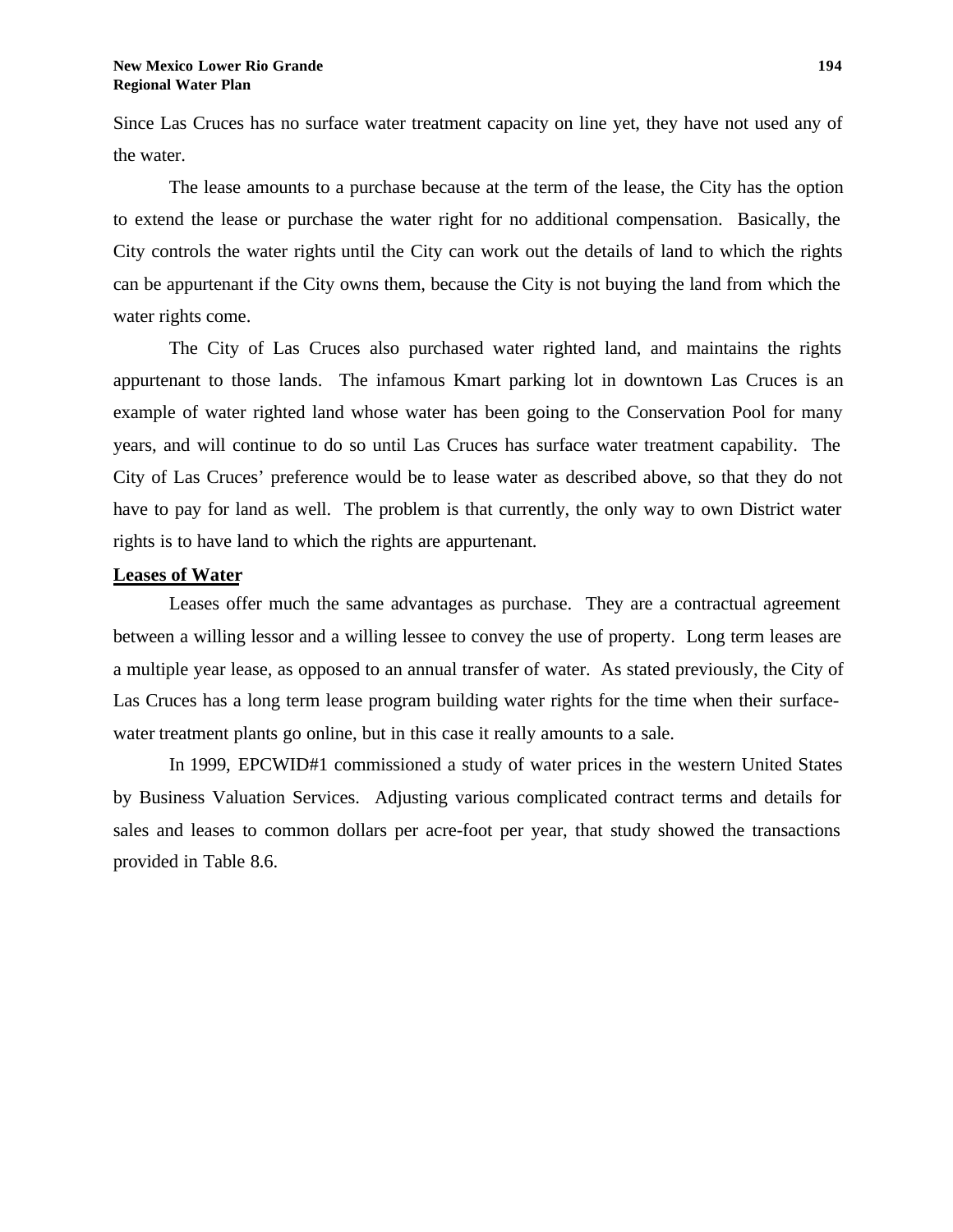| <b>TABLE 8.6: WATER PRICES IN THE WESTERN UNITED STATES BY BUSINESS</b><br><b>VALUATION SERVICES (1999)</b> |                                                |                      |                |          |             |                      |                        |  |
|-------------------------------------------------------------------------------------------------------------|------------------------------------------------|----------------------|----------------|----------|-------------|----------------------|------------------------|--|
| <b>To</b>                                                                                                   | <b>From</b>                                    | $\frac{\sqrt{2}}{2}$ | <b>Purpose</b> | Quantity | Year        | Lease/<br><b>Buy</b> | <b>Term</b><br>(years) |  |
| City of<br>Westminster (CO)                                                                                 | Irrigator                                      | 1,026.67             | Municipal      | 22.5     | 1997        | Buy                  |                        |  |
| Residential<br>Developer (UT)                                                                               | Irrigators                                     | 480.00               | M&I            | 15       | 1999        | Buy                  |                        |  |
| <b>Town of Taos</b><br>(NM)                                                                                 | Irrigators                                     | 382.00               | Municipal      | 98       | 1997        | Buy                  |                        |  |
| San Diego<br>County Water<br>Authority (CA)                                                                 | Imperial<br>Irrigation<br>District             | 249.00               | M&I, Ag        | 130000   | 1997/<br>98 | Transfer             | 45                     |  |
| Santa Fe County<br>Utility (NM)                                                                             | 4<br>individuals                               | 244.90               | M&I            | 588      | 1997/<br>98 | Buy                  |                        |  |
| City of Fort<br>Collins (CO)                                                                                | 3 irrigators                                   | 165.82               | Municipal      | 30.25    | 1997/<br>98 | Buy                  |                        |  |
| <b>City of Boulder</b><br>(CO)                                                                              | Irrigator                                      | 140.00               | M&I            | 25.5     | 1998        | Buy                  |                        |  |
| <b>City of Boulder</b><br>(CO)                                                                              | 2 irrigators                                   | 114.71               | Municipal      | 39.44    | 1997/<br>98 | Buy                  |                        |  |
| Lower Colorado<br><b>River Authority</b>                                                                    | Garwood<br>Irrigation<br>Co.                   | 89.11                | M&I            | 101000   | 1998        | Buy                  |                        |  |
| City of<br>Brownsville (TX)                                                                                 | <b>Brownsvill</b><br>e Irrigation<br>Dist.     | 85.20                | Municipal      | 1152     | 1998        | Buy                  |                        |  |
| North Alamo<br>Water Supply<br>Corp. (TX)                                                                   | Hidalgo<br>County<br>Irrigation<br>Dist.       | 76.80                | Municipal      | 68       | 1997/<br>98 | Buy                  |                        |  |
| <b>Bexar Municipal</b><br><b>Water District</b><br>(TX)                                                     | <b>BMACWC</b><br>ID                            | 56.00                | Municipal      | 6000     | 1997        | Lease                | 20                     |  |
| Sacramento<br>County Water<br>Agency (CA)                                                                   | <b>Browns</b><br>Valley<br>Irrigation<br>Dist. | 50.00                | Municipal      | 4000     | 1997        | Lease                | $\mathbf{1}$           |  |
| Sacramento<br><b>County Water</b><br>Agency (CA)                                                            | <b>Browns</b><br>Valley<br>Irrigation<br>Dist. | 50.00                | M&I            | 3000     | 1999        | Lease                | $\mathbf{1}$           |  |
| <b>Martindale Water</b><br>Supply Corp.<br>(TX)                                                             | Green<br>Valley<br>Farms                       | 45.00                | M&I            | 396      | 1999        | Lease                | 5                      |  |
| Sandy City (UT)                                                                                             | Irrigators                                     | 34.73                | M&I            | 492.66   | 1999        | Buy                  |                        |  |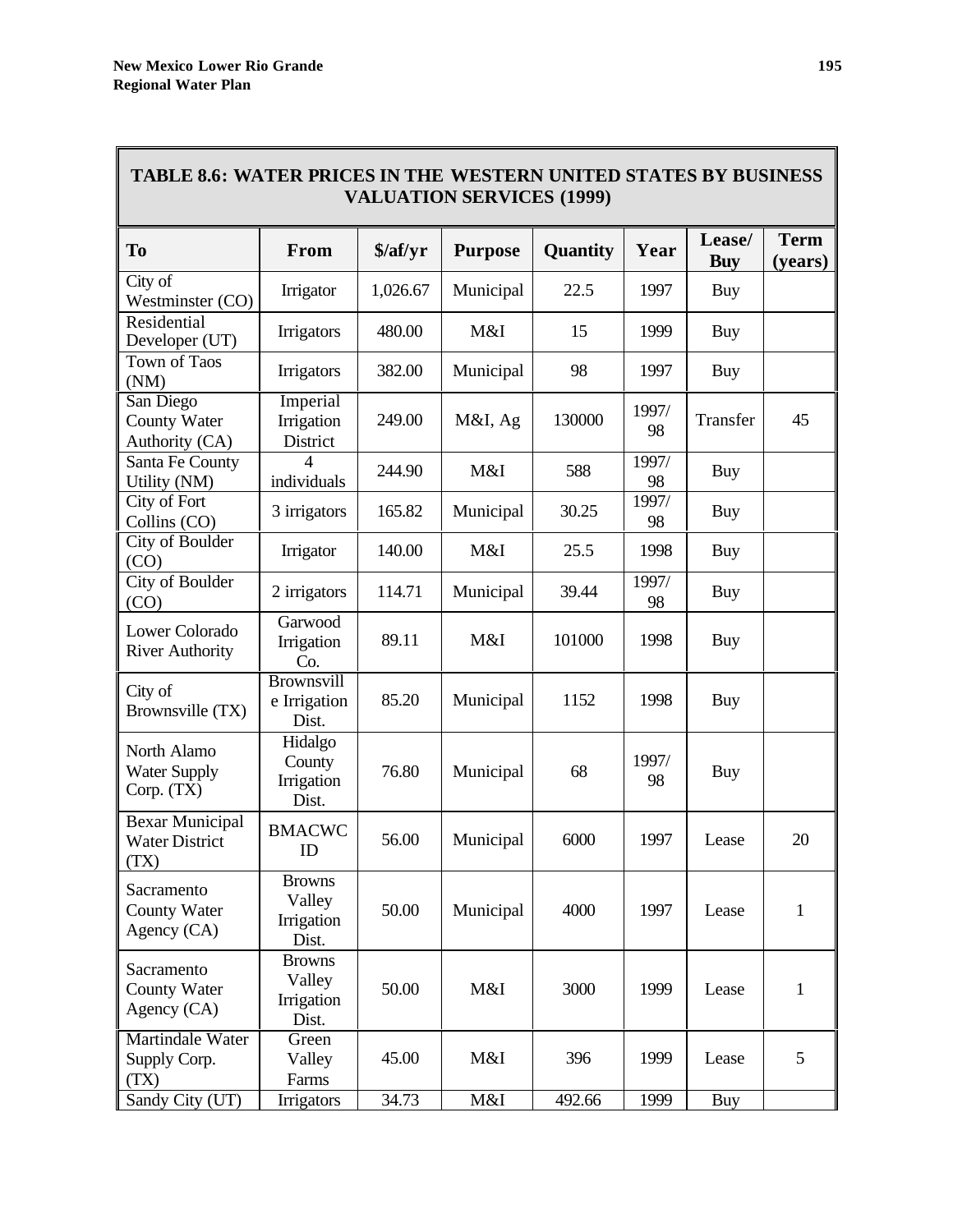| TABLE 8.6: WATER PRICES IN THE WESTERN UNITED STATES BY BUSINESS<br><b>VALUATION SERVICES (1999)</b> |                   |                      |                |          |      |            |             |  |
|------------------------------------------------------------------------------------------------------|-------------------|----------------------|----------------|----------|------|------------|-------------|--|
|                                                                                                      |                   |                      |                |          |      |            |             |  |
| <b>To</b>                                                                                            | <b>From</b>       | $\frac{\sqrt{2}}{2}$ | <b>Purpose</b> | Quantity | Year | Lease/     | <b>Term</b> |  |
|                                                                                                      |                   |                      |                |          |      | <b>Buy</b> | (years)     |  |
| San Antonio (TX)                                                                                     | <b>Irrigators</b> | 34.00                | Municipal      | 550      | 1999 | Buy        |             |  |
| San Antonio                                                                                          |                   |                      |                |          |      |            |             |  |
| Water System                                                                                         | <b>Irrigators</b> | 30.00                | M&I            | 2219.8   | 1999 | Lease      |             |  |
| (TX)                                                                                                 |                   |                      |                |          |      |            |             |  |
| San Antonio (TX)                                                                                     | Irrigators        | 25.00                | Municipal      | 588      | 1999 | Lease      | 3           |  |
| San Antonio                                                                                          |                   |                      |                |          |      |            |             |  |
| Water System                                                                                         | <b>Irrigators</b> | 25.00                | M&I            | 1126     | 1999 | Lease      | 3           |  |
| (TX)                                                                                                 |                   |                      |                |          |      |            |             |  |

# **TABLE 8.6: WATER PRICES IN THE WESTERN UNITED STATES BY BUSINESS**

# **Passive Use of Water for Restoration**

One major consideration in planning restoration activities is that not all restoration needs to have water allocated to it. If a restoration project can be implemented without impairing other water rights, most farmers would not object. Of course, it would have to be demonstrated that the quantity, timing, and quality of water deliveries are not impaired, and developing acceptable methods based on the best available science would be a valuable contribution to the field of river restoration.

This passive use of water, in which water need not even be allocated or diverted, could occur in the river channel as improvements are made along its course. Various forms of this approach are being analyzed in an EIS process being conducted under the supervision of the IBWC for restoration of varying degrees in the canalized sections of the river. The alternatives are not being well received by the irrigators, at least in EBID, because the alternatives other than no action will increase riparian depletions along the river, and there is no way for the IBWC to offset these depletions other than taking it from the Rio Grande Project water supply. This appears to many farmers in the Rio Grande Project to be a government taking of their water right. Unfortunately from a river restoration perspective, the river has been engineered and manicured for many decades to minimize riparian evapotranspiration, maximize flood conveyance capacity to protect property, and convey water as efficiently as possible to the diversion points of the Rio Grande Project. The river is maintained in an incised, relatively straight channel, and the overbank between the flood control levies is kept mowed except for a bank stabilizing fringe of native and exotic trees at the edge of the main channel. Any significant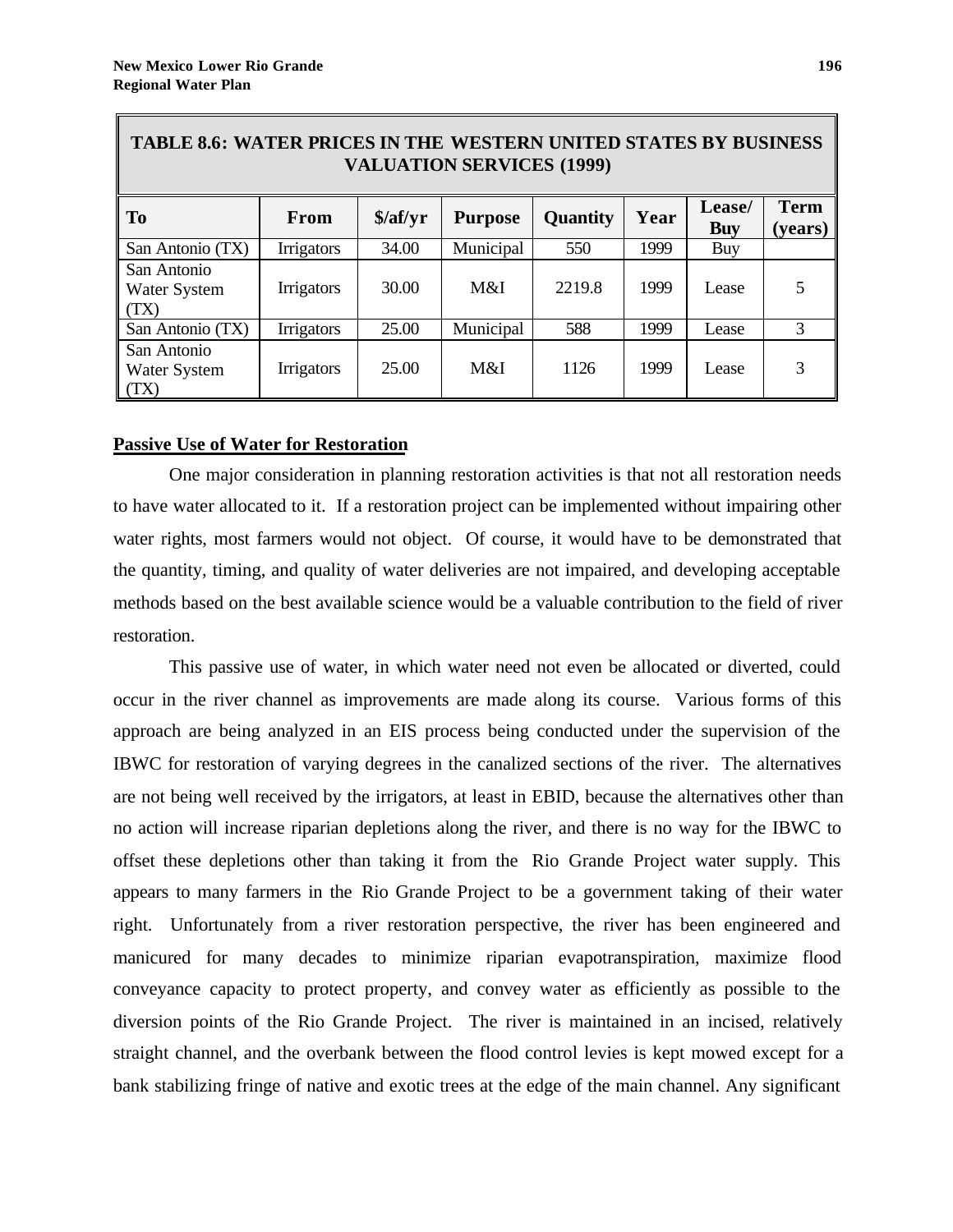attempt to restore the river to a more natural stream will result in increased depletions, so before any such project is attempted, some way of addressing the institutional issues discussed in this chapter and offsetting depletions with acquired or conserved water will be necessary if farmer cooperation or approval is expected.

On the other hand, the drain system of EBID represents an opportunity for creation of riparian habitat. The drains represent about four times the length of the river in the study area. They are generally more heavily vegetated than the river. The flow velocities are much lower than in the river channel, and their flow tends to continue through the non-irrigation season. Since the drains already are fairly heavily vegetated, largely by the high consumptive use exotic species salt cedar, riparian restoration projects could be implemented in the drains without increasing the depletion to the system. The drainage system of EBID is in many respects the most viable riparian habitat in the study area.

This approach is the basis for a collaborative project among EBID, the City of Las Cruces, and the Southwest Environment Center (SWEC). Using a parcel of land owned by the New Mexico Game and Fish Department, the cooperating organizations are developing a Bosque Park at the confluence of the Picacho Drain and the Rio Grande. The site, shown in October of 2001, has large stands of heavy salt cedar that are to be removed and replaced with a more open canopy of native vegetation species. Work by Bawazir (2000) at the Bosque del Apache indicates that the difference in evapotranspiration between a dense salt cedar stand and a restored cottonwood stand with less dense canopy was more than one foot. The reduction in evapotranspiration due to the change in vegetation at the Bosque Park allows restoration of native vegetation and even some open water and wetlands without increasing net depletion. EBID agreed to this particular project as a pilot to explore the possibility of restoration within existing frameworks.

There are drawbacks to restoration in the drains. In times of drought the drains may dry out for months or even a year at a time. This could cause the loss of plant materials and habitat. One possible solution would be to hold some water rights, either by ownership, donation, or lease, which could be applied to the drain to keep it alive in times of drought. Basically, this amounts to irrigating the drain when the water table drops below the drain invert.

While the rights-of-ways are narrow enough to present some restoration problems (typically 75 to 100 feet, including maintenance roads), they also present an opportunity for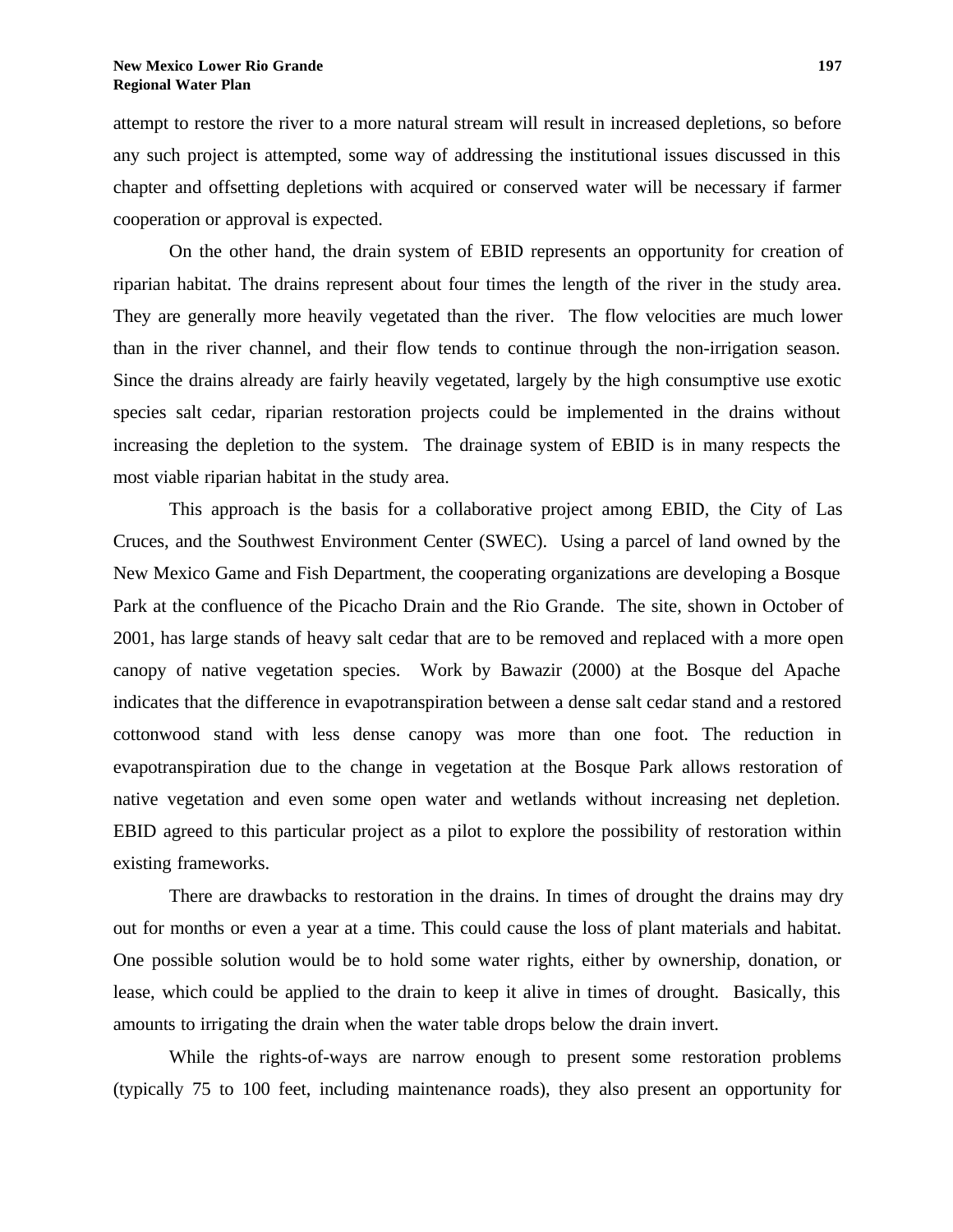farmer collaboration. Much of the extensive length of drains is adjacent to private farm land. The width of the drains as riparian habitat could be widened, at least in sections, by implementing a conservation easement program. Under such a program, either incentive based or purely voluntary, farmers could set aside frontage along drains to provide extra width to the riparian zone. Environmental groups could assist in planning and construction of restoration corridors along the drains and conservation rights-of-way, and farmers would receive the benefit of the improved habitat literally right in their own back yards.

The depletion within the drain right-of-way could generally be maintained as unchanged, and the conservation right of way would already be water righted. The cost to the farmer would be the loss of potentially productive farm land, and so some sort of an incentive program would likely be necessary. A logical place to start on this concept would be to do a comprehensive survey of irrigated land owners along the drains to see what the level of interest would be in such a program, what the spatial distribution of interest along the drains would be, and what sort of incentives would be necessary to motivate irrigators to participate. EBID and EPCWID#1 have geographical information systems that could perform a spatial query to identify all land owners along suitable drains who could then be surveyed. Agreements with the districts would also need to be negotiated to allow restoration in the drain rights-of-ways while maintaining the function and maintenance access to the drains.

The feasibility of restoring habitat in the drains would have to be carefully evaluated and planned. In the agricultural areas, the depth of the water surface below the surrounding land generally runs from about six feet to as much as ten feet. Generally the drains need to be as deep as they are to avoid elevated ground water in local agricultural lands. The interaction of riparian vegetation with the ground-water table is a critical element of restoration planning, so depth to ground water in the drainage and conservation rights-of-ways would also have to be evaluated

## **8.2.2.7 Las Cruces Sustainable Water Project**

By making use of the above SWUA process, surface water will be available to augment the ground water supply for a number of communities in the Mesilla-Rincon basin. This surface water will need to be treated to meet drinking water standards. The Las Cruces-El Paso Sustainable Water Project described three regional surface-water treatment plants that could be constructed; one each at Hatch, Las Cruces and Anthony.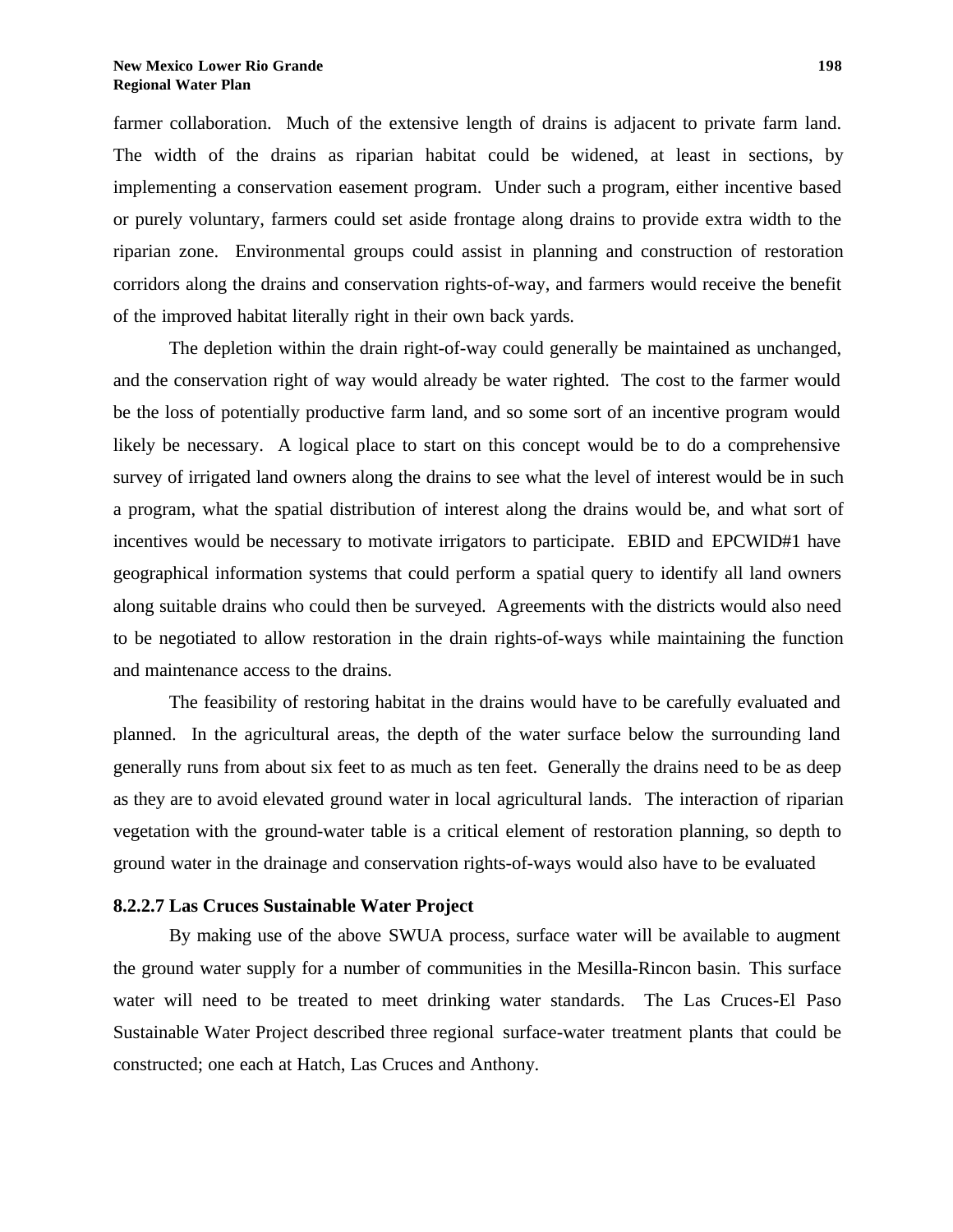## **8.2.2.7.1 Hatch Area Water Treatment Plant**

The proposed Hatch Area SWTP would be located approximately 0.5 mile east of Hatch, New Mexico. The Plant would serve Doña Ana County's North Planning Area, which includes the communities of Hatch, Salem, Garfield and Rincon, as well as a potential spaceport. The SWTP would have an initial capacity of 3.5 MGD possibly beginning around 2007 and increase to 4.5 MGD around 2015. If the proposed spaceport is not constructed, then the capacity would be 1.0 MGD initially and 2.0 MGD in 2010.

## **8.2.2.7.2 Las Cruces Area SWTP**

The Las Cruces area SWTP would be located on the Rio Grande at Interstate-10 (I-10). The plant would serve Doña Ana County's Central Planning Area, which will include the City of Las Cruces and possibly some mutual domestic water users. The SWTP would have an initial capacity of 20.0 MGD beginning around 2005 and increase to 27.0 MGD for Phase 2, and increase to 34.0 MGD in Phase 3 (year 2020 to 2030).

## **8.2.2.7.3 Anthony Area SWTP**

The Anthony area SWTP would be located on the Rio Grande about midway between the communities of Anthony, New Mexico and Chamberino, New Mexico. The plant would serve Doña Ana County's South Planning Area, which will include the communities of Anthony (New Mexico), Vado, Berino, Chamberino and La Mesa. The SWTP would have an initial capacity of 4.0 MGD beginning around 2005 and increase to 8.0 MGD in Phase 2, and increase to 16.0 MGD in Phase 3.

## **8.2.2.8 Importation of Water**

Water from other Regions outside of the Lower Rio Grande may be imported into the region. Even though this option would be extremely difficult to implement and expensive, some possibilities were put on the table for discussion. These potential importation schemes included importing water from the Gila River Central Arizona Project (up to 18,000 ac-ft/yr); importing water from the Nutt-Hockett Basin and importing water from the Salt Basin in southern Otero County. Imported water could also be used in an ASR program for immediate or drought use.

The aquifers providing water to wells in the Nutt-Hocket Basin consist of alluvium which has saturated thicknesses ranging from about 250 to 700 feet. The upper portion of the underlying Uvas Basalt is also reported to provide water production to wells. Well yields range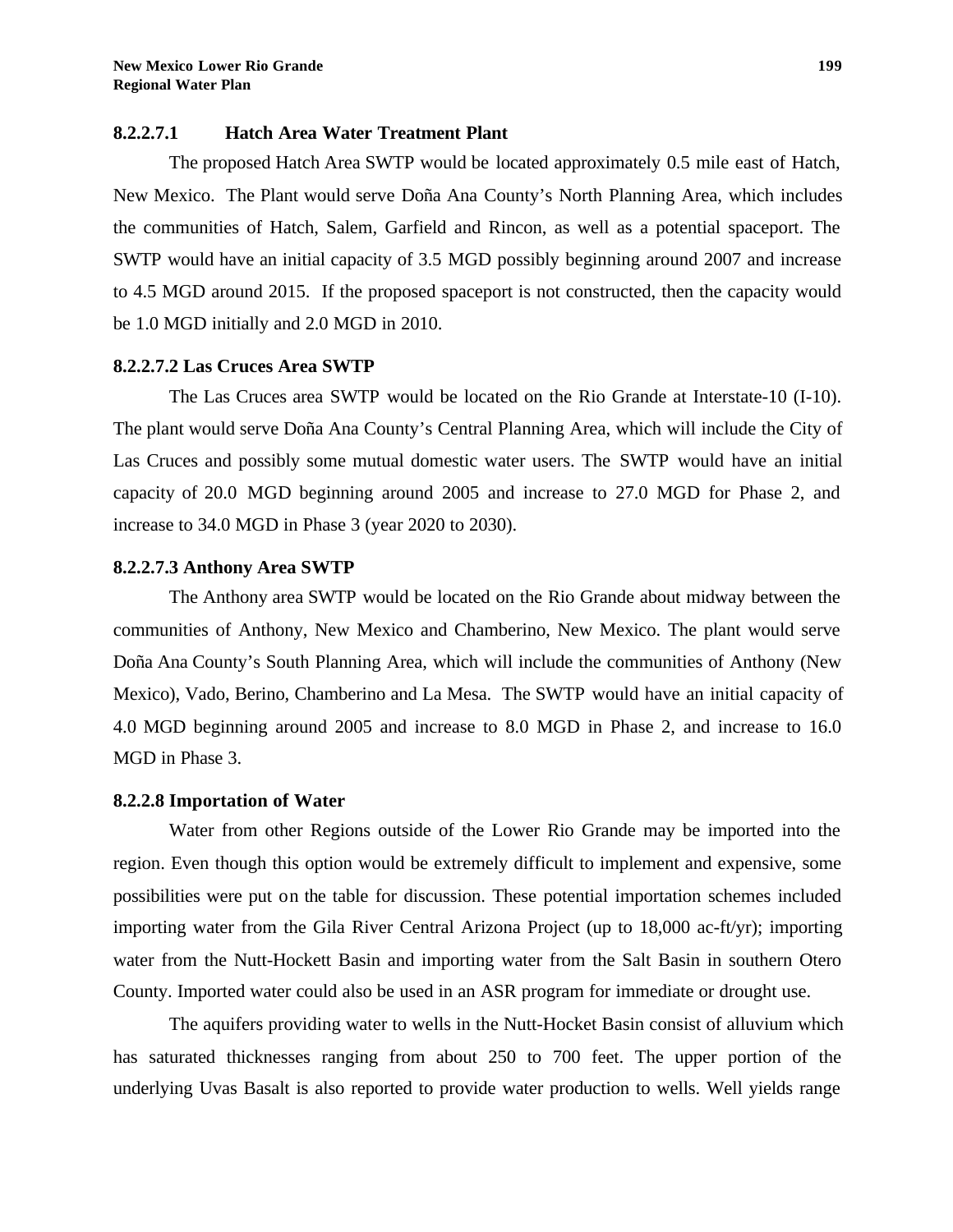from hundreds up to 1,500 gpm in a well completed in 1997. The ground water does appear to flow towards the Rio Grande/Rincon Basin. Current work by John Shomaker and Associates, Inc., in the Nutt-Hocket Basin, indicates that there were drawdowns of up to 80 feet in some areas of the Basin between 1975 and 1997. Although there have been relatively large drawdowns in portions of the Nutt-Hocket Basin, this does not preclude the Nutt-Hocket Basin from potentially providing a valuable alternative water source assuming that the water importer purchased the water rights. Exportation of water from the Nutt-Hocket Basin would have no greater impact on either the ground water system within the basin, or the Rio Grande, than water consumptively used within the Nutt-Hocket Basin.

## **8.2.2.9 Summary of Water Development Alternatives**

The following Table summarizes the applicable Water Development Alternatives by Basin.

| <b>TABLE 8.4 - SUMMARY OF WATER DEVELOPMENT ALTERNATIVES BY BASIN</b> |                                                   |                                                                                                                                        |  |  |  |  |
|-----------------------------------------------------------------------|---------------------------------------------------|----------------------------------------------------------------------------------------------------------------------------------------|--|--|--|--|
| <b>Alternative</b><br>No.                                             | <b>Alternative</b>                                | <b>Description and Place of Use</b>                                                                                                    |  |  |  |  |
| <b>MESILLA/RINCON BASIN</b>                                           |                                                   |                                                                                                                                        |  |  |  |  |
| 1                                                                     | Watershed<br>Management                           | Removal of invasive plants along Rio Grande                                                                                            |  |  |  |  |
| $\overline{2}$                                                        | Brackish Water<br>Desalination                    | In conjunction with deep aquifer development                                                                                           |  |  |  |  |
| 3                                                                     | Aquifer Storage<br>and Recovery                   | Off-river ASR for excess flows below Caballo Reservoir                                                                                 |  |  |  |  |
| $\overline{A}$                                                        | <b>Storm Water</b><br>Capture Aquifer<br>Recharge | Add shallow aquifer ASR to existing flood control dams                                                                                 |  |  |  |  |
| 5                                                                     | Reclaimed<br>Water Re-use                         | Reclaimed water on NMSU, City of Las Cruces green<br>spaces, golf courses. Doña Ana County and La Mesa WWTP<br>develop reclaimed water |  |  |  |  |
| 6                                                                     | Residential<br>Conservation                       | Per capita reduction goal of 8 to 45 GPCD in Basin*                                                                                    |  |  |  |  |
| 7                                                                     | Agricultural<br>Conservation                      | Compensate farmers for conservation; savings used in EBID<br>lease program                                                             |  |  |  |  |
| 8                                                                     | Agricultural<br>Water Lease                       | Las Cruces, Anthony and Hatch participate in EBID lease                                                                                |  |  |  |  |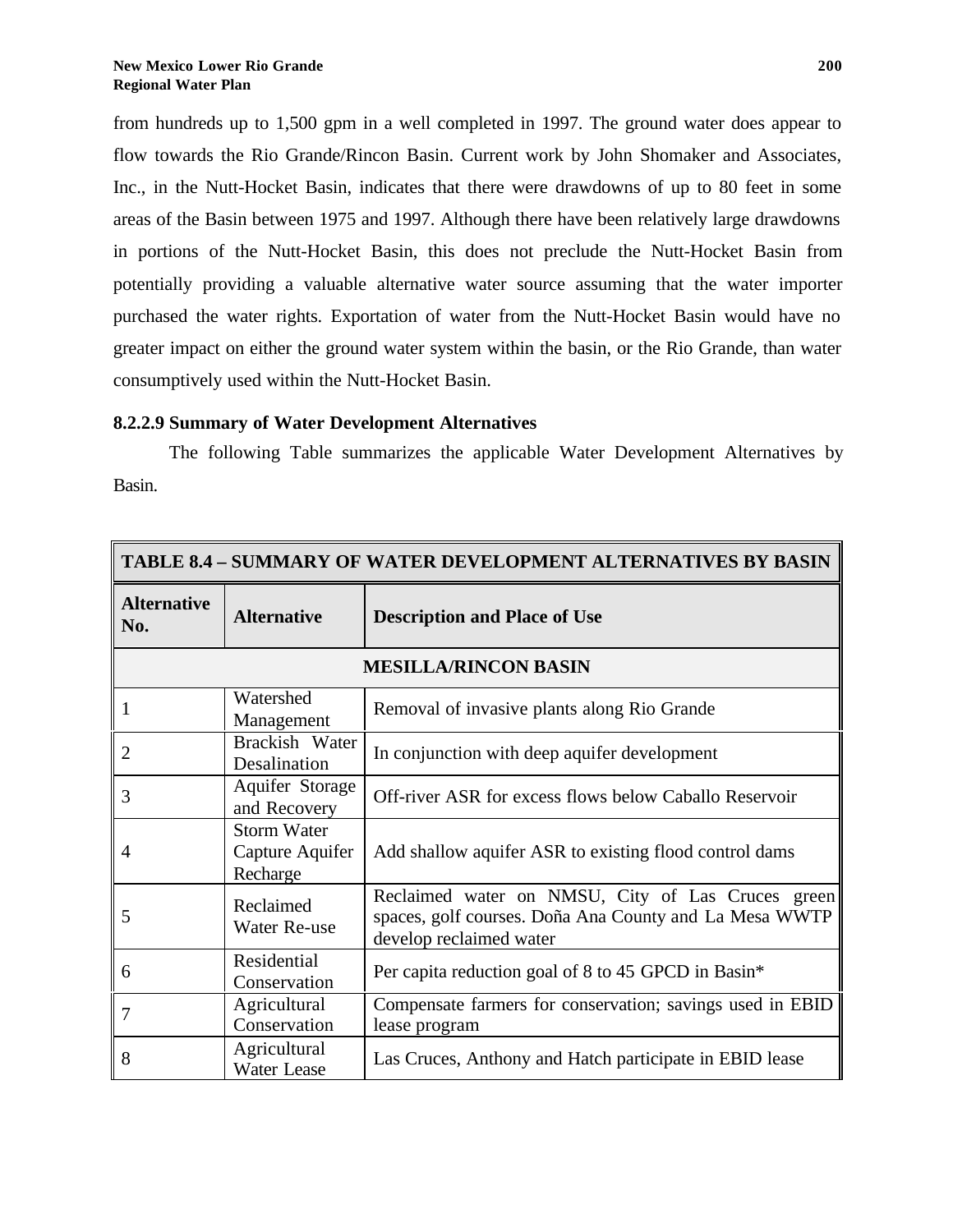$\overline{\phantom{a}}$  and  $\overline{\phantom{a}}$  and  $\overline{\phantom{a}}$  and  $\overline{\phantom{a}}$  and  $\overline{\phantom{a}}$  and  $\overline{\phantom{a}}$  and  $\overline{\phantom{a}}$  and  $\overline{\phantom{a}}$  and  $\overline{\phantom{a}}$  and  $\overline{\phantom{a}}$  and  $\overline{\phantom{a}}$  and  $\overline{\phantom{a}}$  and  $\overline{\phantom{a}}$  and  $\overline{\phantom{a}}$  a

| <b>TABLE 8.4 - SUMMARY OF WATER DEVELOPMENT ALTERNATIVES BY BASIN</b> |                                               |                                                                                                                  |  |  |  |
|-----------------------------------------------------------------------|-----------------------------------------------|------------------------------------------------------------------------------------------------------------------|--|--|--|
| <b>Alternative</b><br>No.                                             | <b>Alternative</b>                            | <b>Description and Place of Use</b>                                                                              |  |  |  |
|                                                                       |                                               | <b>MESILLA/RINCON BASIN</b>                                                                                      |  |  |  |
| 9                                                                     | Water<br>Importation                          | Import water from other Regions for use, ASR or compact<br>obligations on Rio Grande, trade with EBID up-stream. |  |  |  |
| 10                                                                    | <b>Water Metering</b>                         | Quantification of water used.                                                                                    |  |  |  |
|                                                                       |                                               | <b>JORNADA BASIN</b>                                                                                             |  |  |  |
| $\mathbf{1}$                                                          | Rainfall<br>Augmentation                      | Cloud seeding in upper elevations of San Andreas and<br>Organs                                                   |  |  |  |
| $\overline{2}$                                                        | Reclaimed<br>Water Re-use                     | CLC use reclaimed water on green spaces; return flow<br>credits                                                  |  |  |  |
| 3                                                                     | Residential<br>Conservation                   | Per capita reduction goal of 10 GPCD in Basin                                                                    |  |  |  |
| 4                                                                     | Water<br>Storm<br>Capture Aquifer<br>Recharge | San Andreas Mtns./ASR                                                                                            |  |  |  |
| 5                                                                     | Brackish Water<br>Desalination                | In conjunction with deep aquifer development                                                                     |  |  |  |
| 6                                                                     | Water<br>Importation                          | Import water from other Regions for use, ASR.                                                                    |  |  |  |
| 7                                                                     | <b>Water Metering</b>                         | Quantification of water used.                                                                                    |  |  |  |
|                                                                       |                                               | <b>HUECO BOLSON</b>                                                                                              |  |  |  |
| $\mathbf{1}$                                                          | Brackish Water<br>Desalination                | In conjunction with deep aquifer development                                                                     |  |  |  |
| $\overline{2}$                                                        | Water<br>Importation                          | Import water from Salt Basin for use and ASR to re-charge<br>Basin; import Rio Grande water for ASR.             |  |  |  |
| 3                                                                     | Retire<br>Agricultural<br><b>Water Rights</b> | About 900 ac-ft/yr use for M&I                                                                                   |  |  |  |
| $\overline{4}$                                                        | Reclaimed<br>Water Re-use                     | Use for ASR to re-charge ground water                                                                            |  |  |  |
| 5                                                                     | Residential<br>Conservation                   | Per capita reduction goal of 17 GPCD in Basin                                                                    |  |  |  |
| 6                                                                     | <b>Water Metering</b>                         | Quantification of water used.                                                                                    |  |  |  |

\*This is based on an estimated 10% reduction.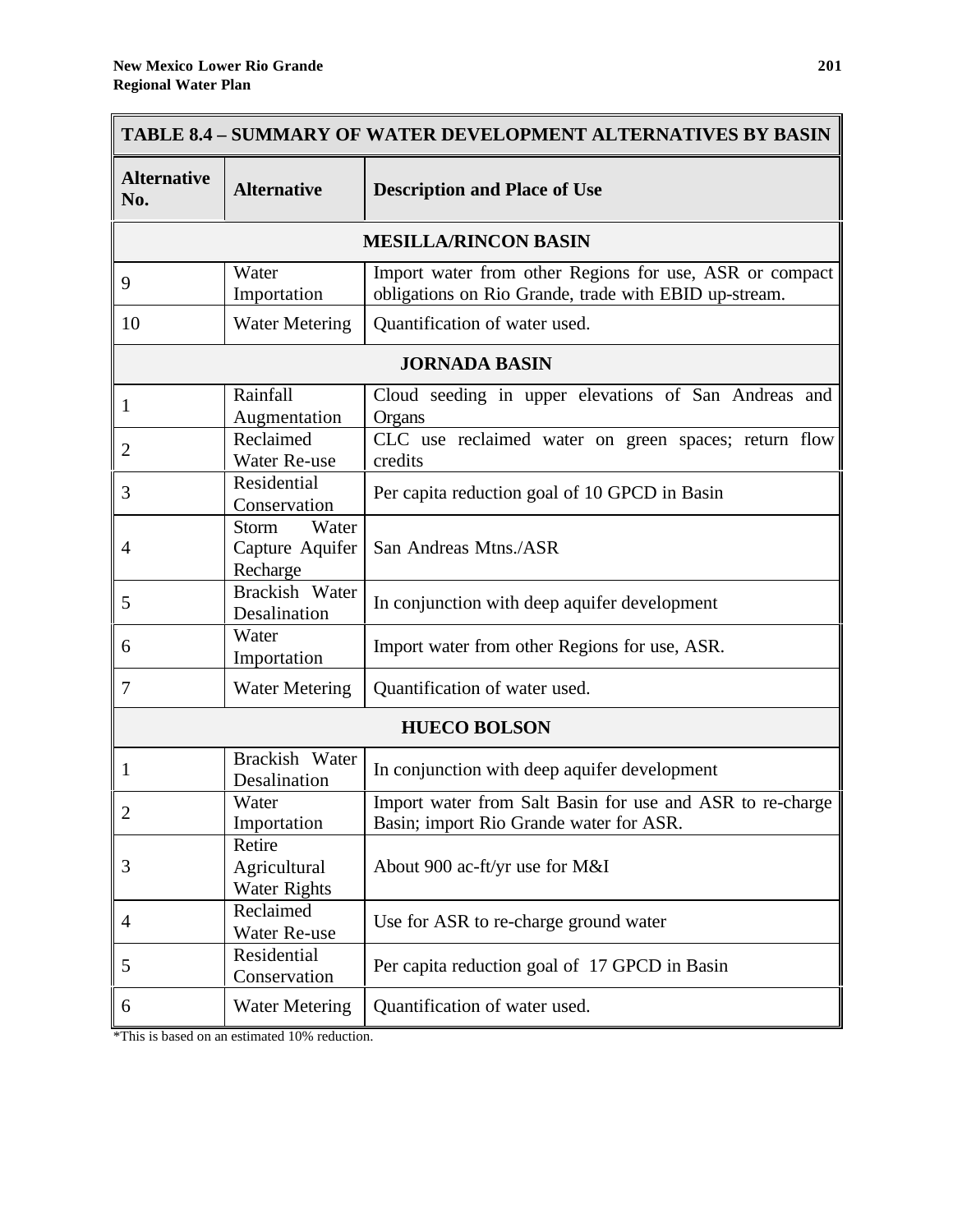## **8.3 Drought Contingency Plan**

Drought is a natural climatic condition which has occurred many times in the past and which will occur again. The purpose of a drought plan is to provide a management framework for dealing with drought. In addition, it may be used to manage water emergencies that result in temporary loss or reduction in service due to non-climate related factors.

The specific purposes of a drought contingency plan are as follows.

- To provide contingency plans to manage drought and emergency conditions.
- To continue to deliver a cost effective, adequate, safe and reliable supply of high quality water.
- To assist in implementing the Lower Rio Grande Valley 40-Year Water Plan which identifies the need to plan for periods of critical water shortages as a result of drought.
- To identify successful public information strategies which will motivate the community to reduce normal consumption to drought allowances.
- To recommend a programmed response for each stage which would most effectively reduce water consumption to the available supply with the least adverse impact on the residents of the Lower Rio Grande Regional Water planning area.

An example Drought Contingency Plan is provided in Appendix I. However, the water management entities in the Lower Rio Grande are encouraged to develop their own drought contingency plan that is designed to meet their individual needs. Some of the larger entities (City of Las Cruces, NMSU, and EBID) already have plans in place. A copy of the Drought Contingency Plan for the City of Las Cruces is also included in Appendix I.

# **8.4 Evaluation of Water Management and Water Supply Alternatives**

The evaluation of the water management and water supply alternatives was performed by the public, the consultant team and the LRGWUO Technical Committee during several meetings. Initial meetings with the public, the consultant team and the LRGWUO Technical Committee, held in June and July 2001, developed the alternatives and the screening criteria for selection of the "short list" alternatives that are presented in Tables 8.5 and 8.6. Additional meetings were held by the consultant team with the LRGWUO Technical Committee on July 28 and October 23, 2003 to review the alternatives and their respective rankings. The feasibility of each of the alternatives was based on the criteria outlined in the ISC Regional Water Planning Handbook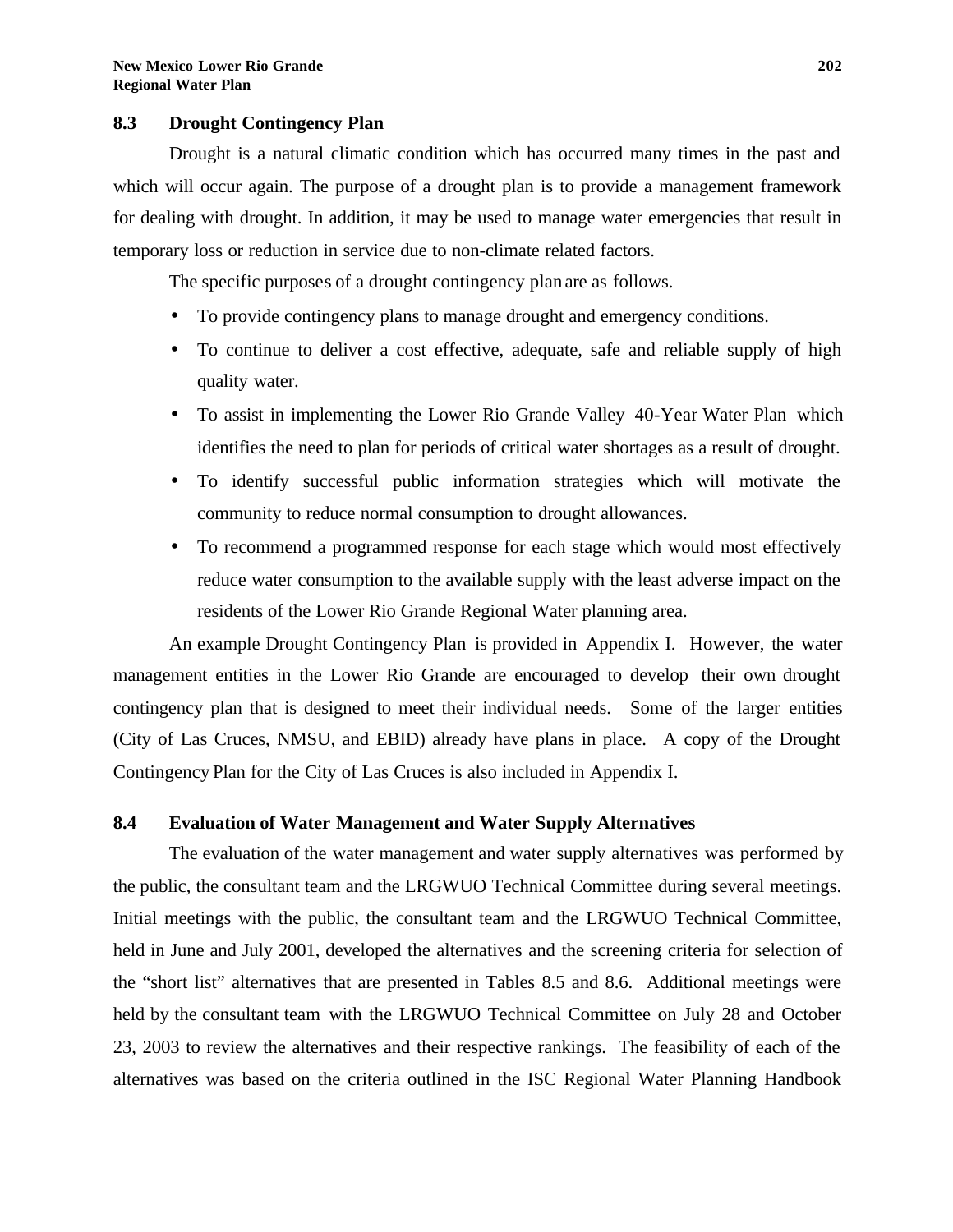(modified June 24, 1999) and include technical, political, legal and financial. A system of high, medium and low feasibility was used where low indicates an alternative that would be the most difficult or most costly to implement. Alternatives were also evaluated on their social and cultural impacts and on their physical, hydrological and environmental impacts. For the impacts, low implies minimal impacts and high indicates that if the alternative was selected for implementation, the consequences could be quite significant.

The Committee reviewed the impacts of the alternatives on the area benefiting from the source of the water supply but also where the supply might be coming from. For example, importing water from outside the Mesilla Basin from the Salt Basin may not have a significant environmental effect on the Mesilla Basin, but that importation may have serious consequences on future potable supplies in the Salt Basin itself, so this alternative would be ranked as having a high impact.

The evaluations were assessed by basin/ bolson and not for the whole Planning Region due to the complexity of the Region described in Section 8.1. However, since grant/ funding requests, etc., for projects within the Planning area are administered by the LRGWUO, the prioritization of "short list" projects (see Section 8.4.5) has been addressed for the Planning Region as a whole. A list and brief description of the "no go" alternatives is presented in Section 8.4.4.

## **8.4.1 Evaluation of Water Management Alternatives**

The following Tables summarize the evaluation of Water Management Alternatives for each basin/ bolson.

| <b>TABLE 8.5: EVALUATION OF WATER MANAGEMENT ALTERNATIVES</b>                           |      |      |      |                                   |                                        |                            |
|-----------------------------------------------------------------------------------------|------|------|------|-----------------------------------|----------------------------------------|----------------------------|
| <b>Feasibility (Low = Most Difficult to Implement)</b><br><b>Social and</b>             |      |      |      |                                   |                                        | Physical,<br>Hydrological, |
| <b>Alternative</b><br><b>Political</b><br><b>Financial</b><br><b>Technical</b><br>Legal |      |      |      | <b>Cultural</b><br><b>Impacts</b> | <b>Environmental</b><br><b>Impacts</b> |                            |
| <b>MESILLA / RINCON BASIN</b>                                                           |      |      |      |                                   |                                        |                            |
| Public<br>Education                                                                     | High | High | High | High                              | Low                                    | Low                        |
| Residential<br>Conservation                                                             | High | High | High | High                              | Low                                    | Low                        |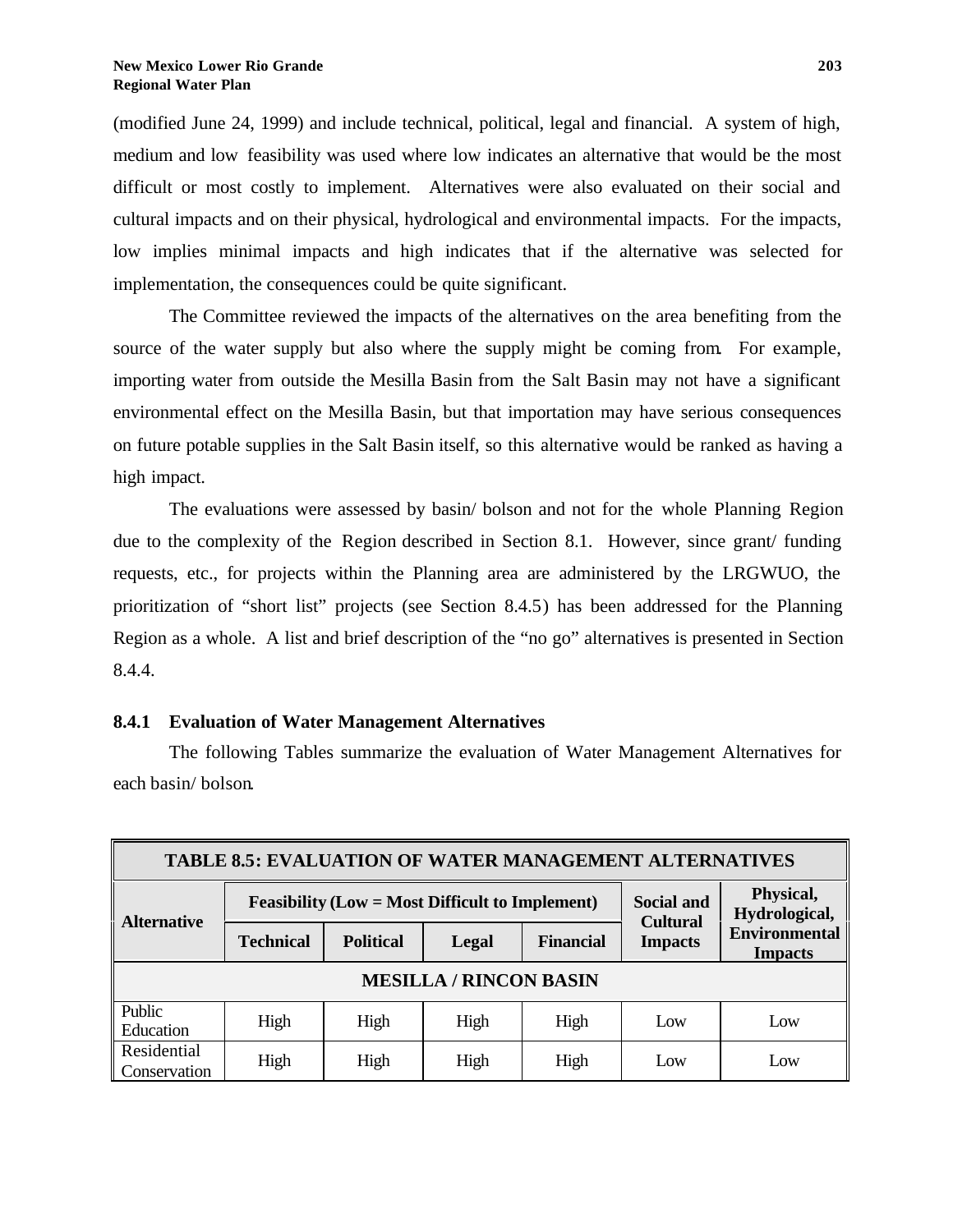| <b>TABLE 8.5: EVALUATION OF WATER MANAGEMENT ALTERNATIVES</b> |                  |                                                        |                                      |                            |                |                                        |  |
|---------------------------------------------------------------|------------------|--------------------------------------------------------|--------------------------------------|----------------------------|----------------|----------------------------------------|--|
| <b>Alternative</b>                                            |                  | <b>Feasibility (Low = Most Difficult to Implement)</b> | <b>Social and</b><br><b>Cultural</b> | Physical,<br>Hydrological, |                |                                        |  |
|                                                               | <b>Technical</b> | <b>Political</b>                                       | Legal                                | <b>Financial</b>           | <b>Impacts</b> | <b>Environmental</b><br><b>Impacts</b> |  |
| Agricultural<br>Conservation                                  | High             | High                                                   | High                                 | Medium                     | Low            | Medium                                 |  |
| Reclaimed<br>Waste Water<br>Re-use                            | High             | High                                                   | Low                                  | Medium                     | Low            | Low                                    |  |
| <b>JORNADA BASIN</b>                                          |                  |                                                        |                                      |                            |                |                                        |  |
| Public<br>Education                                           | High             | High                                                   | High                                 | High                       | Low            | Low                                    |  |
| Residential<br>Conservation                                   | High             | High                                                   | High                                 | High                       | Low            | Low                                    |  |
| Agricultural<br>Conservation                                  | High             | High                                                   | High                                 | Medium                     | Low            | Medium                                 |  |
| Reclaimed<br>Waste Water<br>Re-use                            | High             | High                                                   | Low                                  | Medium                     | Low            | Low                                    |  |
| <b>HUECO BOLSON</b>                                           |                  |                                                        |                                      |                            |                |                                        |  |
| Public<br>Education                                           | High             | High                                                   | High                                 | High                       | Low            | Low                                    |  |
| Residential<br>Conservation                                   | High             | High                                                   | High                                 | High                       | Low            | Low                                    |  |
| Reclaimed<br>Waste Water<br>Re-use                            | High             | High                                                   | High                                 | Low                        | Low            | Low                                    |  |

# **8.4.2 Evaluation of Water Development Alternatives**

The following tables summarize the evaluation of Water Development Alternatives for each basin/ bolson.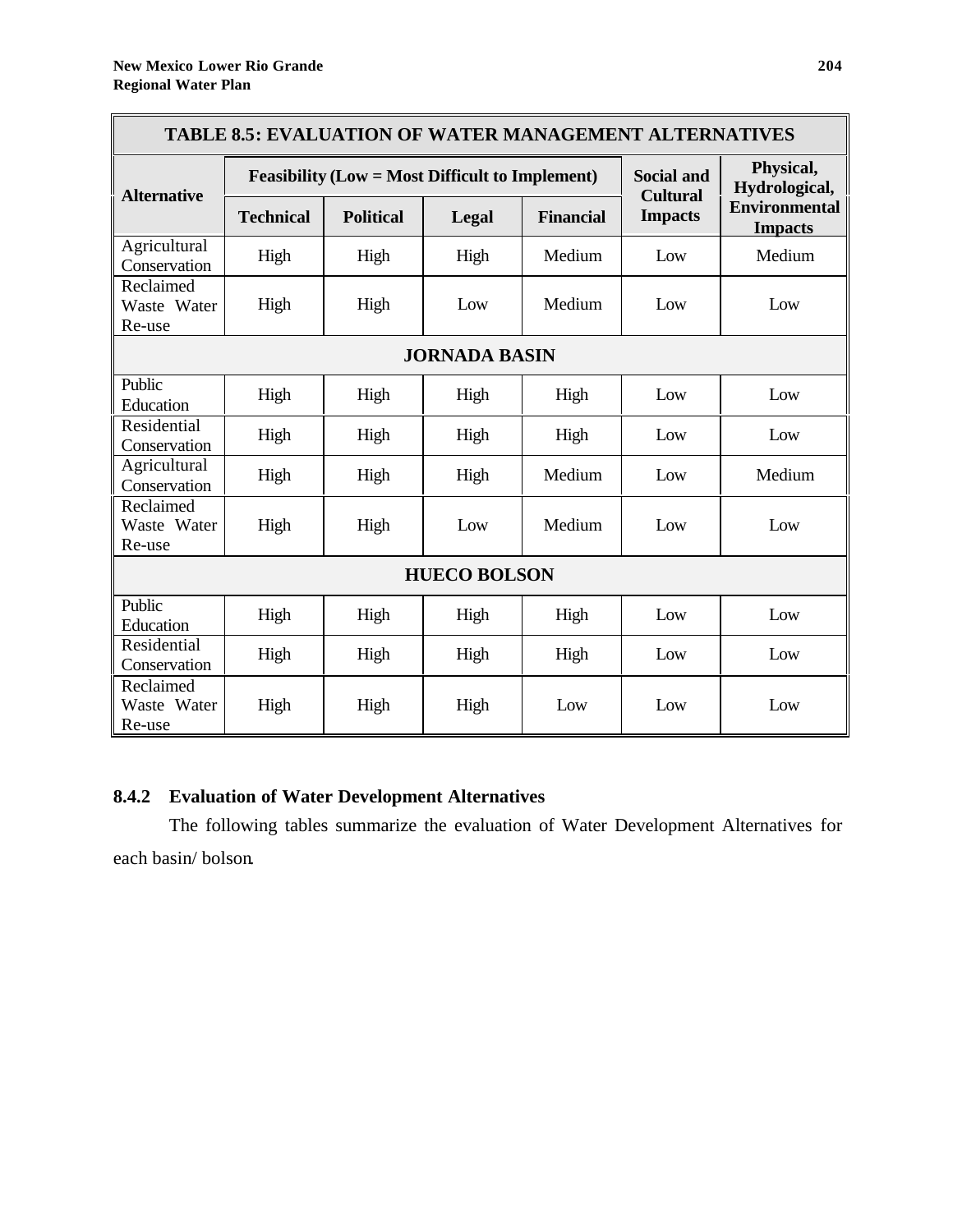| <b>TABLE 8.6: EVALUATION OF WATER DEVELOPMENT ALTERNATIVES</b>              |                  |                                                        |                                      |                            |                |                                        |
|-----------------------------------------------------------------------------|------------------|--------------------------------------------------------|--------------------------------------|----------------------------|----------------|----------------------------------------|
| <b>Alternative</b>                                                          |                  | <b>Feasibility (Low = Most Difficult to Implement)</b> | <b>Social and</b><br><b>Cultural</b> | Physical,<br>Hydrological, |                |                                        |
|                                                                             | <b>Technical</b> | <b>Political</b>                                       | Legal                                | <b>Financial</b>           | <b>Impacts</b> | <b>Environmental</b><br><b>Impacts</b> |
|                                                                             |                  |                                                        | <b>MESILLA/RINCON BASIN</b>          |                            |                |                                        |
| <b>Brackish</b><br>Water<br>Desalination                                    | High             | High                                                   | High                                 | Low                        | Low            | Low                                    |
| Water<br>Importation                                                        | High             | Medium                                                 | Low                                  | Low                        | Low            | High                                   |
| Aquifer<br>Storage<br>and<br>Recovery                                       | Medium           | High                                                   | Medium                               | Medium                     | Low            | Low                                    |
| Water<br>Storm<br>Capture                                                   | High             | High                                                   | Medium                               | Medium                     | Low            | Medium                                 |
| Watershed<br>Management                                                     | High             | High                                                   | High                                 | High                       | Low            | Low                                    |
| Water<br>Metering<br>of<br>Surface<br>and<br>Ground-Water<br><b>Systems</b> | High             | Medium                                                 | Medium                               | Medium                     | Medium         | Low                                    |
| Agricultural<br>Water<br>Lease<br>(SWUA)                                    | High             | High                                                   | Medium                               | Medium                     | Low            | Low                                    |
| Environmental<br>Water<br>Lease<br>(EWUA)                                   | High             | High                                                   | Medium                               | Medium                     | Low            | Low                                    |
|                                                                             |                  |                                                        | <b>JORNADA BASIN</b>                 |                            |                |                                        |
| <b>Brackish</b><br>Water<br>Desalination                                    | Low              | High                                                   | High                                 | Low                        | Low            | Medium                                 |
| Water<br>Importation                                                        | High             | Medium                                                 | Low                                  | Low                        | Low            | High                                   |
| Aquifer<br>Storage<br>and<br>Recovery                                       | High             | High                                                   | Medium                               | Medium                     | Low            | Low                                    |
| Water<br>Storm<br>Capture                                                   | High             | High                                                   | Medium                               | Medium                     | Low            | Medium                                 |
| Watershed<br>Management                                                     | High             | High                                                   | High                                 | High                       | Low            | Low                                    |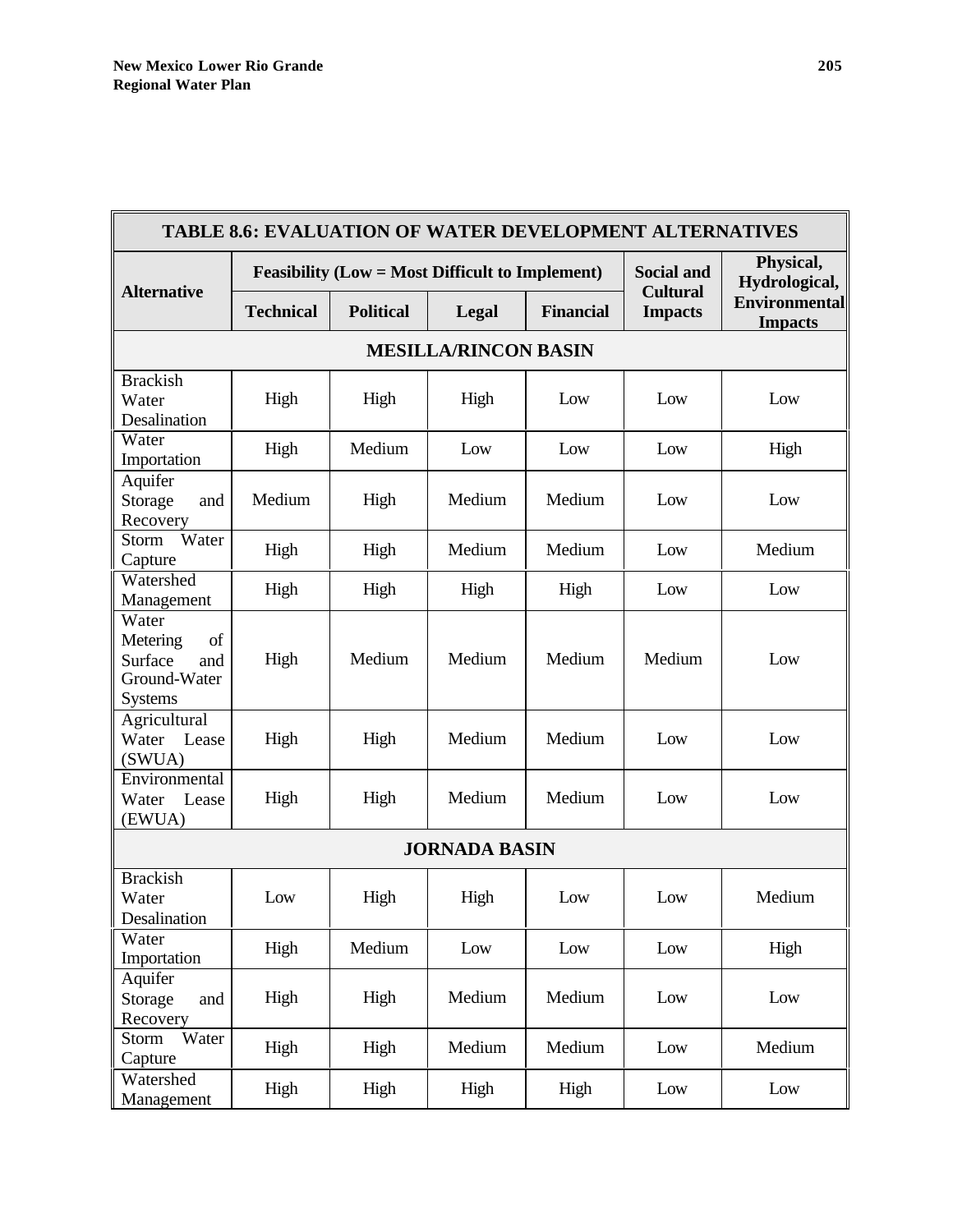| <b>TABLE 8.6: EVALUATION OF WATER DEVELOPMENT ALTERNATIVES</b> |                                                        |                  |        |                  |                                      |                                        |
|----------------------------------------------------------------|--------------------------------------------------------|------------------|--------|------------------|--------------------------------------|----------------------------------------|
| <b>Alternative</b>                                             | <b>Feasibility (Low = Most Difficult to Implement)</b> |                  |        |                  | <b>Social and</b><br><b>Cultural</b> | Physical,<br>Hydrological,             |
|                                                                | <b>Technical</b>                                       | <b>Political</b> | Legal  | <b>Financial</b> | <b>Impacts</b>                       | <b>Environmental</b><br><b>Impacts</b> |
| <b>HUECO</b>                                                   |                                                        |                  |        |                  |                                      |                                        |
| <b>Brackish</b><br>Water<br>Desalination                       | High                                                   | High             | High   | High             | Low                                  | Medium                                 |
| Water<br>Importation                                           | High                                                   | Medium           | Medium | Low              | Medium                               | High                                   |
| Aquifer<br>Storage<br>and<br>Recovery                          | Medium                                                 | High             | High   | Low              | Low                                  | Low                                    |
| Retire<br>Agricultural<br><b>Water Rights</b>                  | High                                                   | Medium           | High   | High             | Medium                               | Low                                    |

## **8.4.3 Recommended Actions**

The following actions are recommended to provide the additional water supply needed for the planning period, by basin.

## **8.4.3.1 Water Management Alternatives**

Water Management Alternatives for the Planning Region include water conservation and public education and a Region-wide public educational and water conservation programs should be developed. The following Water Management Alternatives are recommended to provide the additional water supply needed for the planning period, by basin.

# **8.4.3.2 Water Development Alternatives**

## **8.4.3.2.1 Mesilla-Rincon Basin**

Water Development Alternatives include watershed management through the removal of high water use invasive vegetation along the Rio Grande, storm-water capture, and ASR. The EBID water lease program, in conjunction with the El Paso-Las Cruces Sustainable Water Project will be used as the basis to convert surface water currently used to meet agricultural demands to municipal and industrial uses by the communities of Hatch, Salem/Ogaz, Garfield, Rincon, Doña Ana, City of Las Cruces, Anthony (NM), Berino, Chamberino, Vado and Las Mesa and for environmental demands.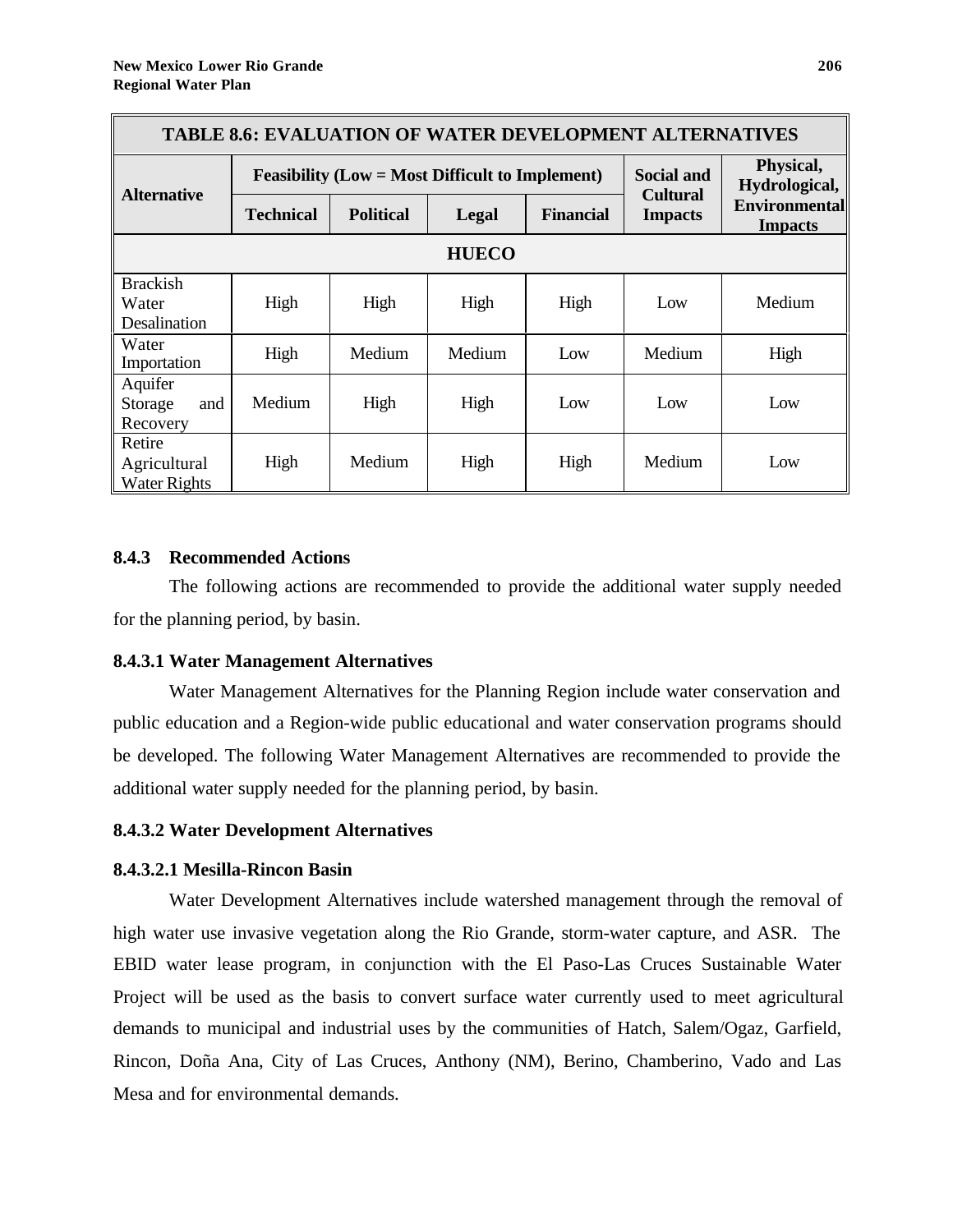A reclaimed water program should be developed by NMSU for golf course and turf irrigation. The City of Las Cruces should use reclaimed water on parks, school playing fields and golf courses (Sonoma Ranch and Las Cruces Country Club). The La Mesa WWTP can provide reclaimed water to green spaces in the area. These reclaimed water use alternatives will require significant financial investments for the necessary infrastructure. Water metering has been implemented in some areas where participating entities have the authority to do so; however, there is a need for a comprehensive metering program throughout the basin.

## **8.4.3.2.2 Jornada Basin**

The Water Development Alternatives include additional ground-water use by the City of Las Cruces, storm-water capture, ASR and, at some point in the future, desalination of deeper brackish ground water may be required. Waste water reclamation and re-use is also recommended for the public schools with large turf irrigation requirements.

## **8.4.3.2.3 Hueco Bolson**

The Water Development Alternatives include desalination of deeper brackish ground water; storm-water capture, ASR and importation of Salt Basin water for aquifer recharge. Waste water reclamation and re-use is also recommended for turf irrigation requirements on public properties. Retirement of some agricultural water rights, and their conversion to municipal use may also be considered. Importation of Rio Grande water is not considered feasible.

# **8.4.4 Alternatives Considered but not Recommended for Further Study or Implementation**

The following alternatives were considered but were not recommended for further study or implementation.

- Ground-water Mining this has too high of a potential to cause salt water intrusion to well fields that presently have TDS levels below 1000 parts per million.
- Cloud Seeding this has not been demonstrated to be a viable option for this region and has serious political ramifications (Mexico).
- Expanding well fields in the Jornada to the north to spread the pumping impacts out over the entire ground-water basin - this would significantly increase the length of conveyance systems since the water is primarily for use within the City of Las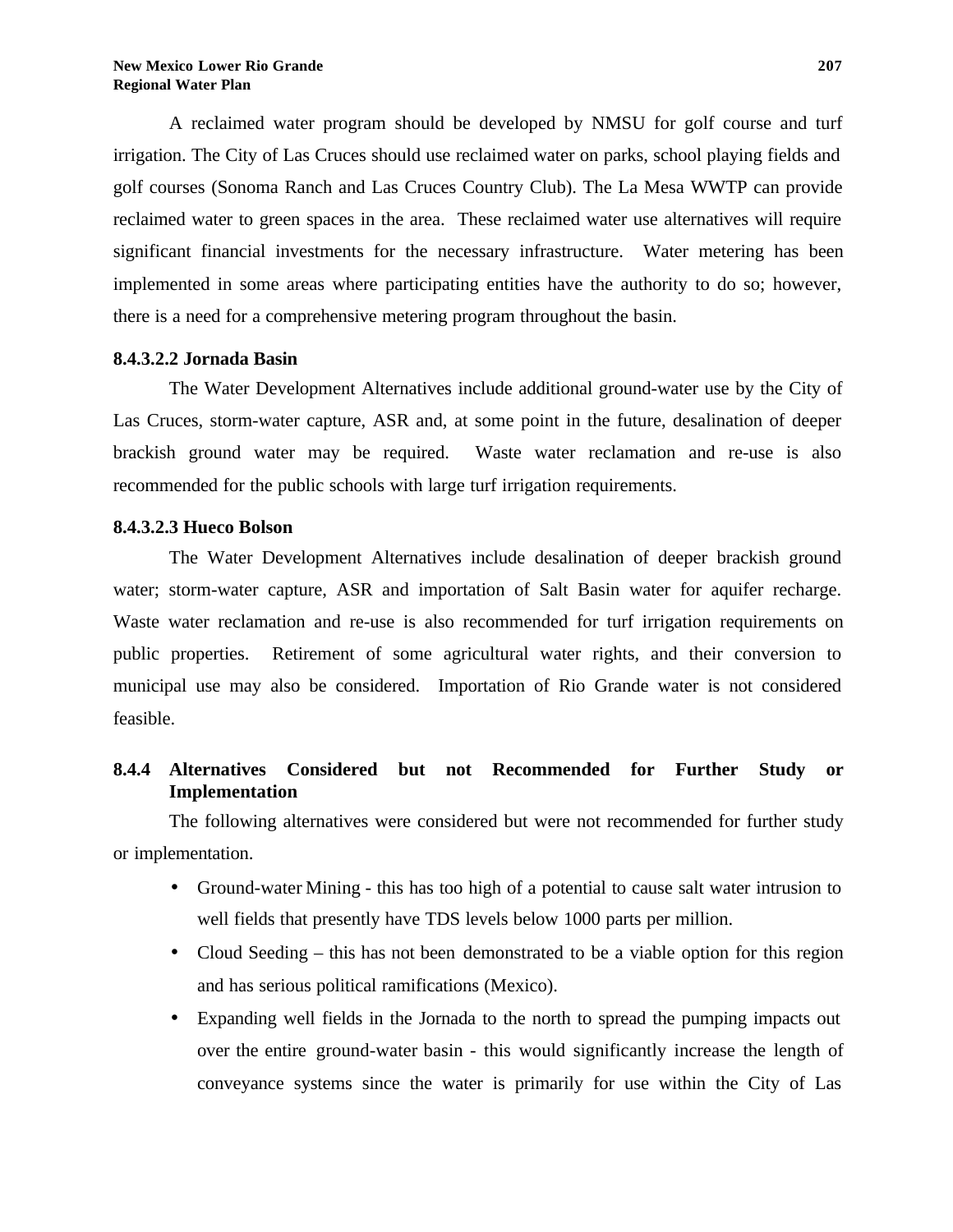Cruces, it would also have the same long term effect as water mining since there is a higher concentration of brackish water in the north portion of the Jornada Basin.

# **8.4.5 Recommended Implementation Schedule**

|                |                                                                               |                                                                                                                             | <b>TABLE 8.7: RECOMMENDED IMPLEMENTATION SCHEDULE BY BASIN</b>                                                                                                                                                                                                                                      |
|----------------|-------------------------------------------------------------------------------|-----------------------------------------------------------------------------------------------------------------------------|-----------------------------------------------------------------------------------------------------------------------------------------------------------------------------------------------------------------------------------------------------------------------------------------------------|
| <b>Ranking</b> | <b>Alternative</b>                                                            | Implementation<br><b>Schedule</b>                                                                                           | <b>Reference</b>                                                                                                                                                                                                                                                                                    |
| $\mathbf{1}$   | Metering                                                                      | On-going                                                                                                                    | Section 8.2.1.5.2                                                                                                                                                                                                                                                                                   |
| $\overline{2}$ | Re-Use                                                                        | On-going                                                                                                                    | Section 8.2.1.3                                                                                                                                                                                                                                                                                     |
| 3              | Special Water<br><b>Users</b><br>Association-<br><b>EBID Surface</b><br>Water | City of Las Cruces-<br>2010<br>Village Hatch-2010<br>Doña Ana MWCA-<br>2005                                                 | Section 8.2.2.7, El Paso - Las<br><b>Cruces Sustainable Water</b><br>Project, Water Resources<br>Technical Report, Vol. 1, p. 1-<br>13.                                                                                                                                                             |
| $\overline{4}$ | Agricultural<br>Conservation                                                  | On-going                                                                                                                    | Section 8.2.1.5                                                                                                                                                                                                                                                                                     |
| 5              | Residential<br>Conservation                                                   | On-going                                                                                                                    | Section 8.2.1.4                                                                                                                                                                                                                                                                                     |
| 6              | Watershed<br>Management                                                       | On-going                                                                                                                    | Section 8.2.2.1                                                                                                                                                                                                                                                                                     |
| 7              | <b>Aquifer Storage</b><br>and Recover<br>(ASR)                                | Develop Plans - On<br>going should be<br>complete by 2005 to<br>2007<br>Funding $-2008$ to<br>2010<br>Begin Projects - 2010 | Section 8.2.2.4/ ASR studies are<br>currently being prepared by John<br>Shomaker & Associates, Inc,<br>Aquifer Storage and Recovery<br>Assessment, Nutt-Hockett Basin,<br>Dona Ana, Luna, and Sierra<br>Counties, and Mesilla, Jornada,<br>Hueco, Corralitos Basin, Dona<br>Ana County, New Mexico. |
| 8              | <b>Brackish Water</b><br>Desalination                                         | Develop Plans -2004<br>to 2005<br>Funding $-2005$ to<br>2006<br>Begin Projects $-2007$                                      | Section 8.2.2.3                                                                                                                                                                                                                                                                                     |
| 9              | <b>Storm Water</b><br>Capture                                                 | On-going/Future                                                                                                             | Section 8.2.2.8                                                                                                                                                                                                                                                                                     |
| 10             | Water<br>Importation                                                          | Develop $Plan - 2005$<br>to 2008<br>Funding $-$ by 2008<br>Begin Project - 2008                                             | Section 8.2.2.9                                                                                                                                                                                                                                                                                     |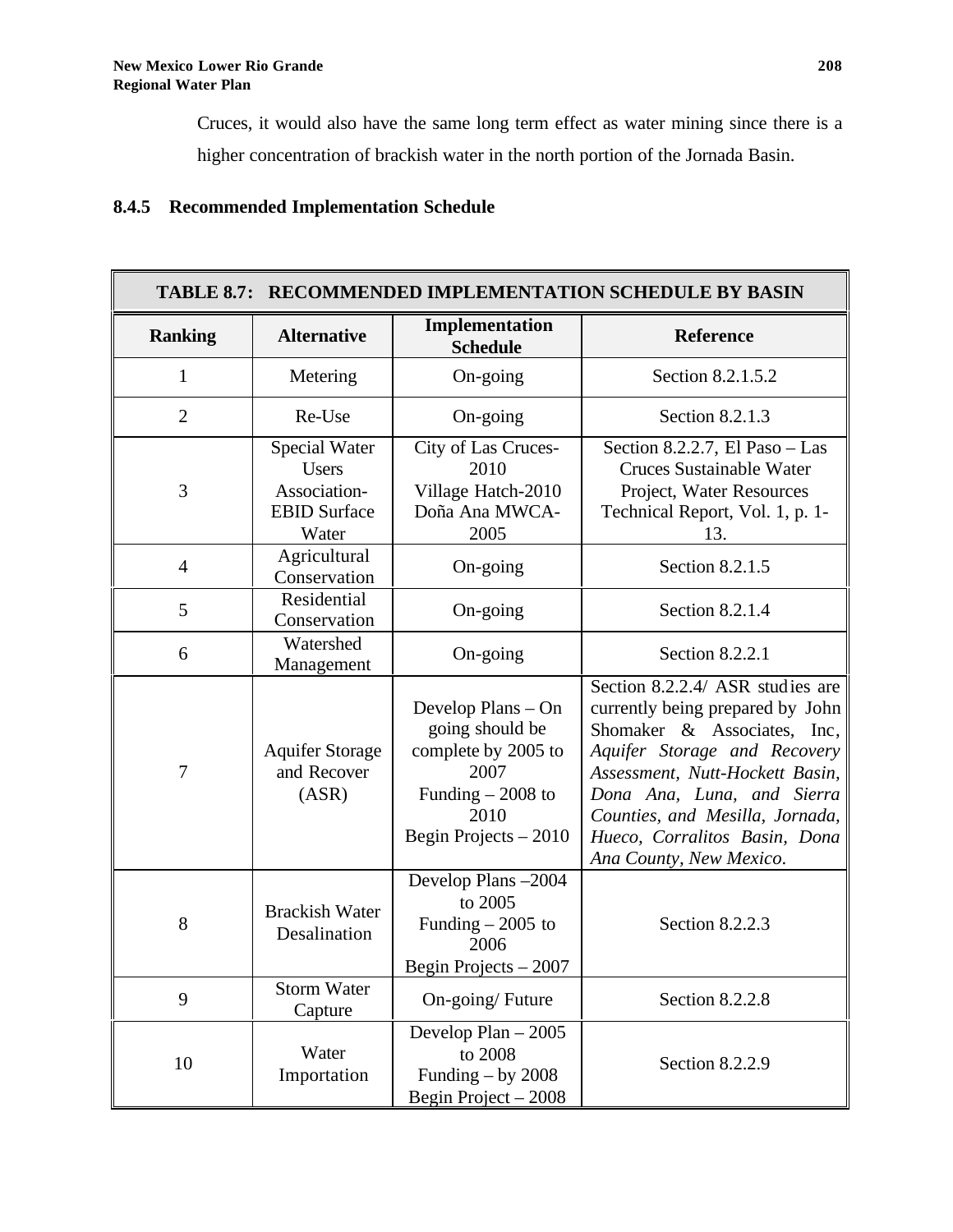# **REFERENCES CITED**

- [AGI] American Geological Institute, 1976, Dictionary of Geologic Terms, Revised Edition: New York, Anchor Books, 472 p.
- Anderholm, S.K., 1990, Water quality and geochemistry of the Mesilla Basin, *in* Geohydrology and simulation of ground-water flow in the Mesilla Basin, Doña Ana County, New Mexico, and El Paso County, Texas, by Frenzel and Kaehler: U.S. Geological Survey Open-File Report 88-305, pp. 104-123.
- Anderholm, S.K., Radell, M.J., and Richey, S.F. 1995: Water-Quality Assessment of the Rio Grande Valley Study Unit, Colorado, New Mexico, and Texas – Analysis of Selected Nutrient, Suspended Sediment, and Pesticide Data: U.S. Geological Survey Water-Resources Investigations Report 94-4061: Albuquerque, New Mexico.Blaney, Harry F., and Eldon G Hanson, 1965, Consumptive Use and Water Requirements in New Mexico, Technical Report No. 32, New Mexico State Engineer Office.
- Bawazir, A. S. December 2000: Saltcedar and Cottonwood Riparian Evapotranspiration in the Middle Rio Grande. Civil Engineering Doctoral dissertation, New Mexico State University.
- Bulloch, Jr., H. Edward and Neher, Raymond E. 1980: Soil Survey of Doña Ana County Area, New Mexico: Published by the United States Department of Agriculture, Soil Conservation Service in cooperation with the United States Department of the Interior, Bureau of Land Management New Mexico Agricultural Experiment Bureau of Business & Economic Research, June 2001, Doña Ana County 2000 Census Tracts, University of New Mexico.
- Campbell, Paul R., 1996, Population Projections for States by Age, Sex, Race, and Hispanic Origin: 1995 to 2025, Population Projections Branch, Population Division, U.S. Bureau of the Census.
- Chapin, C.E., and Seager, W.R., 1975, Evolution of the Rio Grande rift in the Socorro and Las Cruces areas: New Mexico Geological Society, Guidebook  $26<sup>th</sup>$  field conference, pp. 297-321.
- Conover, C.S., 1954, Ground-water conditions in the Rincon and Mesilla Valleys and adjacent areas in New Mexico: U.S. Geological Survey Water-Supply Paper 1230, 200 p.
- Creel, B.J., Sammis, T.W., Kennedy, J.F., Sitze, D.O., Asare, D., Monger, H.C., and Samani, Z.A., 1998, Ground-water aquifer sensitivity assessment and management practices evaluation for pesticides in the Mesilla Valley of New Mexico: WRRI Technical Completion Report No. 305, 57 p.
- Dane, C.H., and Bachman, G.O., 1965, Geologic map of New Mexico: U.S. Geological Survey.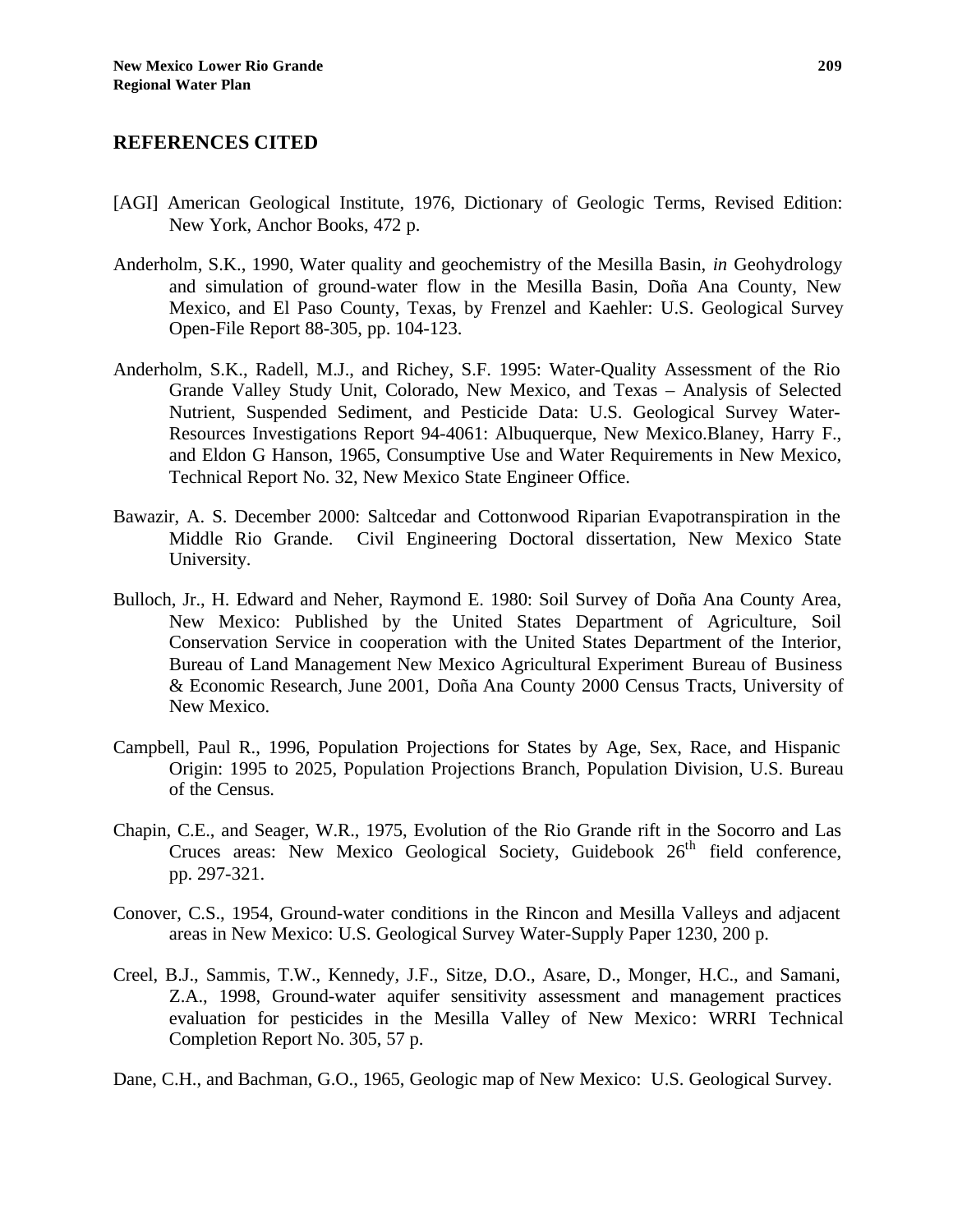- Department of Interior, Legal and Institutional Framework for Rio Grande Project Water Supply and Use, 1995, The Upper Colorado Region of BoR.
- Elephant Butte Irrigation District, 1998, General Data and Information, pg 28.
- El Paso Las Cruces Sustainable Water Project, Water Resources Technical Report, Vol. 1, p. 1- 13.
- Earp, D.E., and Koschal, G.J., 1986, A field investigation of effects of septic tank density on ground-water quality in New Mexico: New Mexico Environmental Improvement Division Report EID/GWH 86/3, 83 p., plus appendices.
- Ellis, S.R. 1991: National Water-Quality Assessment Program The Rio Grande Valley: U.S. Geological Survey Open-File Report 91-160: Albuquerque, New Mexico.
- Fetter, C.W., 1989, *Applied Hydrogeology, Third Edition*: New York, Macmillan College Publishing Company, 691 p.
- Frenzel, P.F., 1992, Simulation of ground-water flow in the Mesilla Basin, Doña Ana County, New Mexico, and El Paso County, Texas, Supplement to Open-File Report 88-305: U.S. Geological Survey Water Resources Investigations Report 91-4155, 152 p.
- Frenzel, P.F., and Kaehler, C.A., 1990, Geohydrology and simulation of ground-water flow in the Mesilla Basin, Doña Ana County, New Mexico, and El Paso County, Texas, *with a section on* Water quality and geochemistry, by S.K. Anderholm: U.S. Geological Survey Open-File Report 88-305, 179 p.
- Geological Society of America, 1983, Decade of North American Geology 1983 Geologic Time Scale, United States Geological Society of America.
- Giles, Leland H., and Robert B. Grossman, 1979, The Desert Project Soil Monograph: Soils and Landscapes of the Desert Region Astride the Rio Grande Valley Near Las Cruces, New Mexico, U.S. Department of Agriculture- Soil Conservation Service.
- Giles, Leland H. and Robert B. Grossman, 1981, Soils and Geomorphology in the Basin and Range Province Area of Southern New Mexico – Guidebook to the Depsert Project, New Mexico Bureau of Mines and Mineral Resource.
- Gorelick, S.M., Freeze, R.A., Donohue, D., and Keely, J.F., 1993, *Groundwater Contamination: Optimal Capture and Containment*: Lewis Publishers, Boca Raton, 385 p.
- Hamilton, S.L., and Maddock III, T., 1993, Application of a ground-water flow model to the Mesilla Basin, New Mexico and Texas: Department of Hydrology and Water Resources, University of Arizona.
- Hawley, J.W., 1984, Hydrogeologic cross-sections of the Mesilla Bolson area, Doña Ana County, New Mexico and El Paso County, Texas: New Mexico Bureau of Mines and Mineral Resources, Open-File Report 190, 9 p., 12 plates.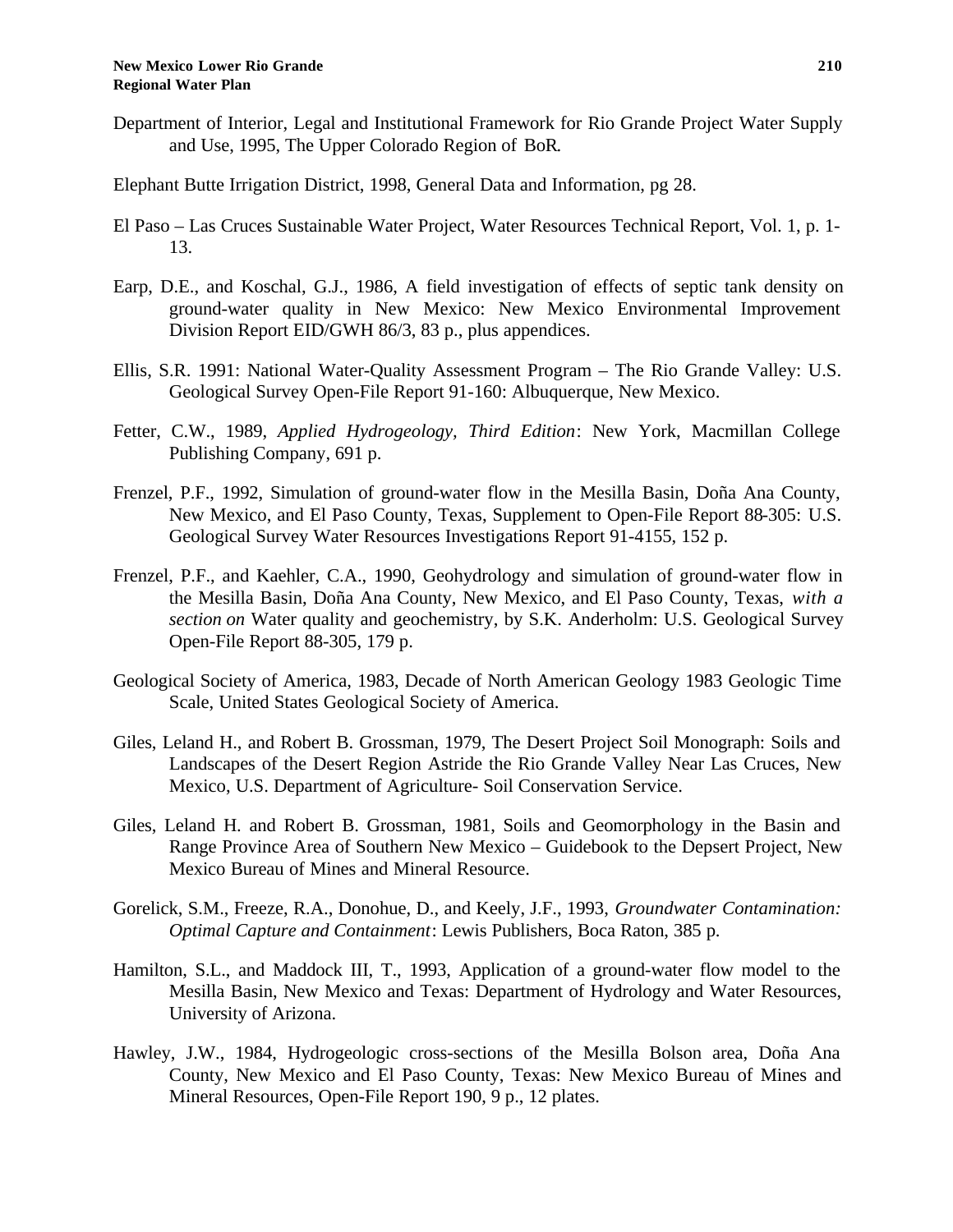- Hawley, J.W., Kottlowski, F.E., Strain, W.S., Seager, W.R., King, W.E., and LeMone, D.V., 1969, The Santa Fe Group in the south-central New Mexico border region, in Border stratigraphy symposium: New Mexico Bureau of Mines and Mineral Resources Circular 104, pp. 52-76.
- Hawley, J.W., and Seager, W.R., 1978, New Mexico-Texas State line to Elephant Butte Reservoir *in* Guidebook to Rio Grande rift in New Mexico and Colorado: New Mexico Bureau of Mines and Mineral Resources, Circular 163, p. 81.
- Hawley, J.W., and Lozinsky, R.P., 1992, Hydrogeologic framework of the Mesilla Basin in New Mexico and western Texas: New Mexico Bureau of Mines and Mineral Resources open file report 323.
- Hawley, J.W., Hibbs, B.J., Kennedy, J.F., Creel, B.J., Remmenga, M.D., Johnson, M., Lee, M.M., Dinterman, P., 2000, Trans-International Boundary Aquifers in Southwestern New Mexico: Technical Completion Report, Interagency contract number X-996350-01-3, 126 p.
- Healy, Denis F. 1997: Water-Quality Assessment of the Rio Grande Valley, Colorado, New Mexico, and Texas – Summary and analysis of water-quality data for the basic-fixed-site network, 1993-95: U.S. Geological Survey Water-Resources Investigations Report 97- 4212: Albuquerque, New Mexico.
- Hill, Raymond A., Development of the Rio Grande Compact of 1938, published by Raymond A. Hill 1968, page 60, 72.
- Jacquez, R., and Samani, Z., 1992, Geohydrological investigation of Mountain View, Buena Vista, Bright Star and Dominquez Dairies: Jacquez and Associates, Las Cruces, NM; report to the New Mexico Environment Department.
- JSAI, unpublished Letter Report, January 1999.
- JSAI, unpublished Letter Reports, December 1998.
- Kelley, V.C., 1952, Tectonics of the Rio Grande depression of central New Mexico: New Mexico Geological Society, Guidebook 3<sup>rd</sup> field conference, p. 92-104.
- Kelley, V.C., 1955, Regional tectonics of south-central New Mexico: New Mexico Geological Society, Guidebook  $6<sup>th</sup>$  field conference, p. 96-104.
- Kelley, V.C., and Silver, C., 1952, Geology of the Caballo Mountains: Albuquerque, University of New Mexico Publications in Geology, no. 4, 286 p.
- Kernodle, J.M., 1992, Results of simulations by a preliminary numerical model of land subsidence in the El Paso, Texas, area: U.S. Geological Survey Water-Resources Investigations Report 92-4037, 35 p.
- King, W.E., Hawley, J.W., Taylor, A.M., and Wilson, R.P., 1971, Geology and ground-water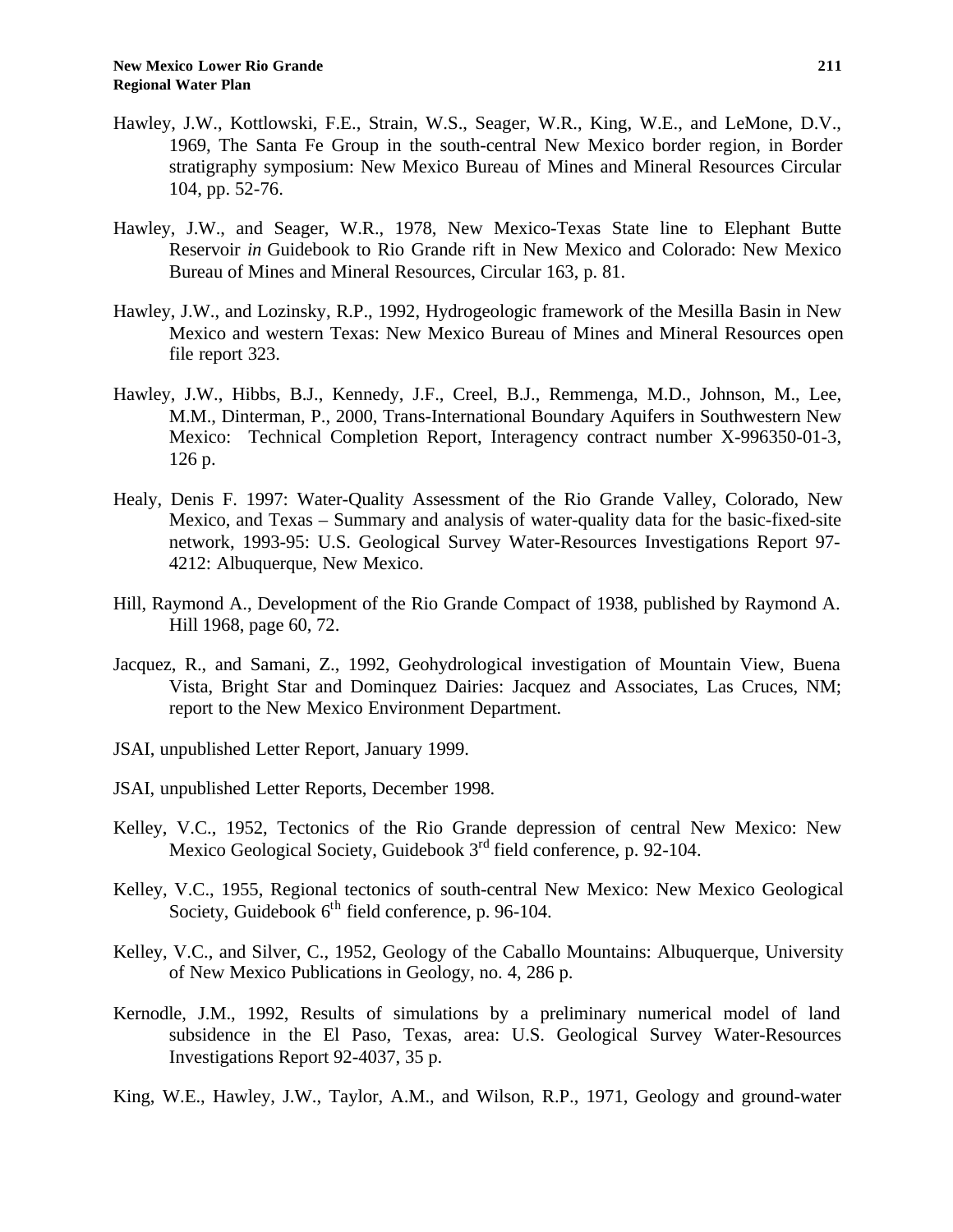resources of central and western Doña Ana County, New Mexico: New Mexico State Bureau of Mines and Mineral Resources Hydrologic Report 1, 64 p.

- King, W.E., and Hawley, J.W., 1975, Geology and ground-water resources of the Las Cruces area, New Mexico, *in* Guidebook of the Las Cruces Country: New Mexico Geological Society,  $26<sup>th</sup>$  Field Conference, p. 195-204.
- King, J. P. and J. Maitland, 2003, Water for River Restoration: Potential for Collaboration between Agricultural and Environmental Water Users in the Rio Grande Project Area, Report prepared for Chihuahuan Desert Program, p. 96-126.
- Knowles, D.B., and Kennedy, R.A., 1958, Ground-water resources of the Hueco Bolson, northeast of El Paso, Texas: U.S. Geological Survey Water-Supply Paper 1426, 186 p.
- Koogle & Pouls Engineering, Inc., and Beaumont, E. C., 1964, Water supply exploration report at the site of Bell, Aerosystems test facility in Doña Ana and Otero Counties, New Mexico: consultants report for the Ralph M. Parsons Company.
- Kottlowski, F.E., 1953, Tertiary-Quaternary sediments of the Rio Grande valley in southern New Mexico—road log, Las Cruces to Caballo, *in* Guidebook of southwestern New Mexico: New Mexico Geological Society, Fourth Field Conference, p. 144-148.
- Kottlowski, F.E., 1975, Stratigraphy of the San Andres Mountains in south-central New Mexico, *in* Guidebook of Las Cruces Country: New Mexico Geological Society, 26<sup>th</sup> Field Conference, p. 95-104.
- Kottlowski, F.E., Flower, R.H., Thompson, M.L., and Foster, R.W., 1956, Stratigraphic studies of the San Andres Mountains, New Mexico: New Mexico Bureau of Mines and Mineral Resources Memoir 1, 132 p.
- Landsford, Robert., et al, Source of Irrigation Water and Cropland Acreage in New Mexico, 1994-1996, Technical Report No. 29, October 1997, Agricultural Experiment Station, New Mexico State University, Table 13, 45.
- Levings, Gary W., Healy, Denis F., Richey, Steven F., and Carter, Lisa F. 1998: Water Quality in the Rio Grande Valley, Colorado, New Mexico, and Texas, 1992-95: U.S. Geological Survey Circular 1162.
- Lee Wilson and Associates, Inc., 1986, Exhibit 1 of the City of El Paso in support of its applications to appropriate ground water in New Mexico: unpublished consultant's report prepared for the El Paso Water Utilities Public Service Board.
- Leggat, E.R., Lowry, M.E., and Hood, J.W., 1962, Ground-water resources of the lower Mesilla Valley, Texas and New Mexico: Texas Water Commission Bulletin 6203, 191 p.
- Leggat, E.R., and Davis, M.E., 1966, Analog model study of the Hueco Bolson near El Paso, Texas: Texas Water Development Board Report 28, 26 p.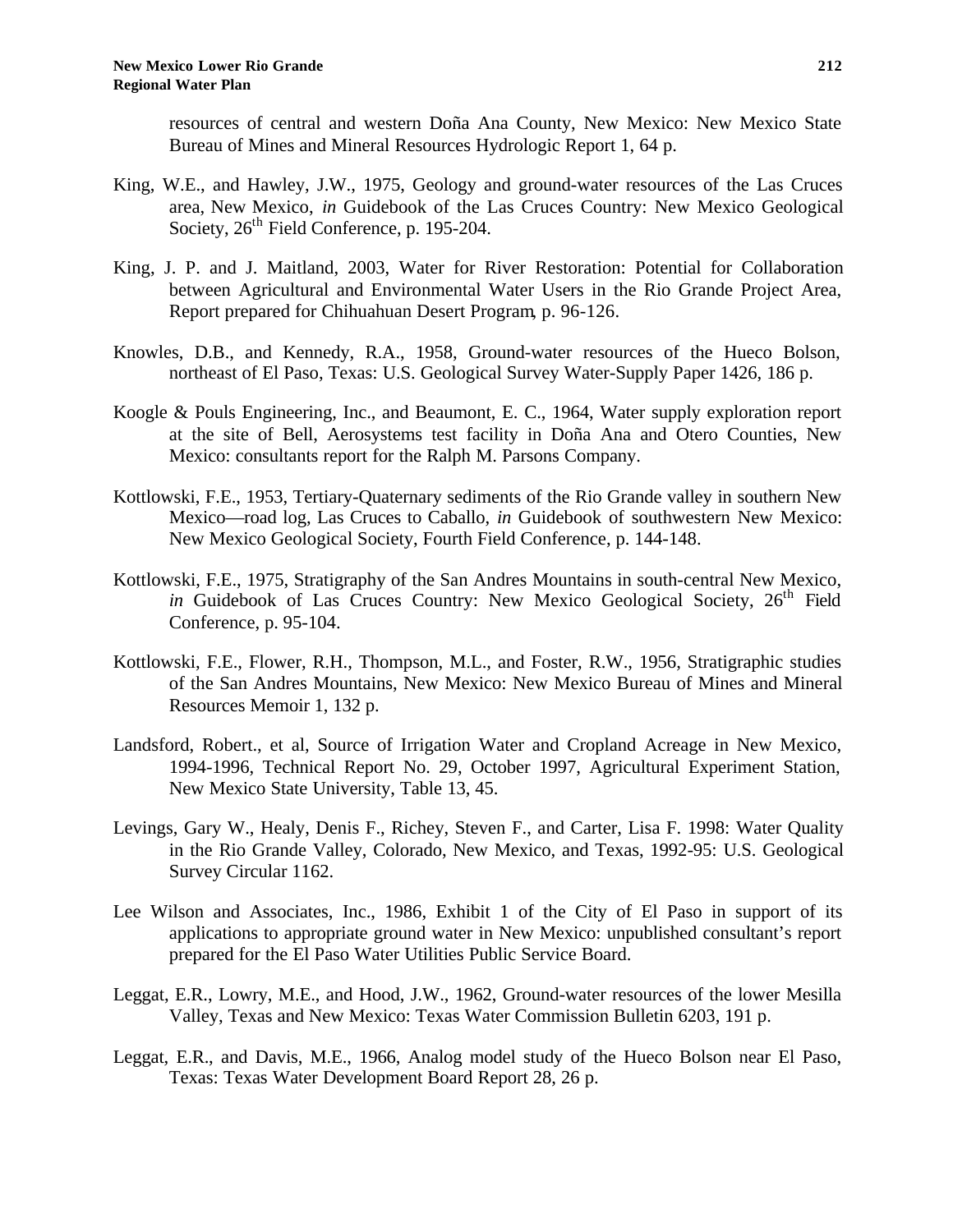- Littlefield, Douglas R., 1987, Interstate Water Conflicts, Compromises, and Compacts, Ph.D. Thesis, UMI Dissertation Services, Ann Arbor, Michigan, pg 153.
- Luo, W., December 1994, Calibrating the SCS Blaney-Criddle Crop Coefficients for the Middle Rio Grande Basin, New Mexico. Civil Engineering Masters thesis, New Mexico State University.
- Mack, P.D.C., 1985, Correlation and provenance of facies within the upper Santa Fe Group in the subsurface of the Mesilla Valley, southern New Mexico: Las Cruces, New Mexico State University, unpublished M.S. thesis, 137 p.
- McLean, J.S., 1970, Saline ground-water resources of the Tularosa Basin, New Mexico, U.S. Department of the Interior Research and Development Progress Report No. 561, 126 p.
- Meyer, W.R., 1976, Digital model for simulated effects of ground-water pumping in the Hueco Bolson, El Paso area, Texas, New Mexico, and Mexico: U.S. Geological Survey Water Resources Investigations Report 58-75, 31 p.
- Miyamoto, S., "Consumptive Use of Irrigated Pecans," Journal of the American Horticultural Society, Vol. 108(5) 1983, pgs 676-681.
- Natural Services Conservation Services, New Mexico Basin Outlook Report, May 1, 1977 published by the U.S. Department of Agriculture.
- New Mexico Agricultural Statistic Bulletin, 1999, New Mexico Department of Agriculture, pgs 5-7.
- New Mexico Agricultural Statistic Bulletin, 1997, New Mexico Department of Agriculture, pgs 5-7.
- New Mexico Environment Department Web Site (NMED), www.nmenv.state.nm.us , 2000.
- New Mexico State University Weather Bulletin No.9.
- New Mexico State University (NMSU), New Mexico Water Resources Research Institute (WRRI), Elephant Butte Irrigation District (EBID), Doña Ana County, and City of Las Cruces, 1994, Doña Ana County Regional Water Plan: on behalf of the New Mexico Public Entities Committee for the New Mexico Interstate Stream Commission, 152 p.
- New Mexico Texas Water Commission, El Paso-Las Cruces Regional Sustainable Water Project, Central Planning Area Surface WTP Siting Study for a Las Cruces Plant and a Leaseburg Plant, Report by Boyle Engineering and Parsons Engineering Science, January 2000, 22 pages.
- New Mexico Texas Water Commission, El Paso-Las Cruces Regional Sustainable Water Project, Siting Study for Phase I Facility for Doña Ana County, Report by Boyle Engineering and Parsons Engineering Science, March 2000, 126 pages.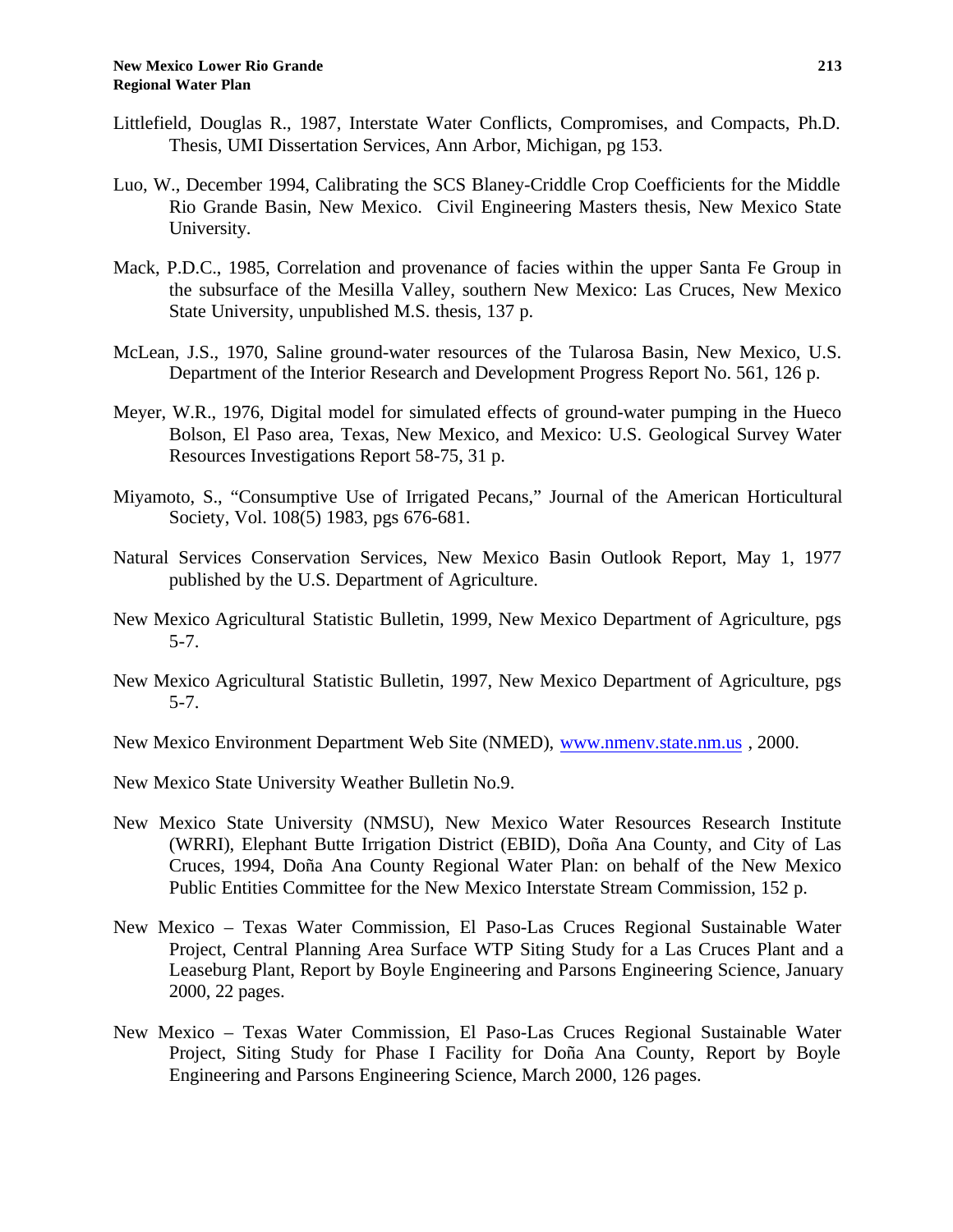- Nickerson, E.L., 1986, Selected geohydrologic data for the Mesilla Basin, Doña Ana County, New Mexico, and El Paso County, Texas: U.S. Geological Survey Water Resources Investigations Report 86-75, 59 p.
- Nickerson, E.L., 1989, Aquifer tests in the flood-plain alluvium and Santa Fe Group at the Rio Grande near Canutillo, El Paso County, Texas: U.S. Geological Survey Water Resources Investigations Report 89-4011, 30 p.
- Nickerson, E.L., 1995, Selected hydrologic data for the Mesilla Ground-Water Basin, 1987 through 1992 Water Years, Doña Ana County, New Mexico, and El Paso County, Texas: U.S. Geological Survey, Open File Report 95-111, 123 p.
- Nickerson, E.L., and Myers, R.G., 1993, Geohydrology of the Mesilla Ground-Water Basin, Doña Ana County, New Mexico, and El Paso County, Texas: U.S. Geological Survey Water Resources Investigations Report 92-4156, 89 p.
- Orr, B.R., and Risser, D.W., 1992, Geohydrology and potential effects of development of freshwater resources in the northern part of the Hueco Bolson, Doña Ana and Otero Counties, New Mexico, and El Paso County, Texas: U.S. Geological Survey Water Resources Investigations Report 91-4082, 92 p.
- Ortiz, D., Lange, K., and Beal, L., 2000, Water resources data, New Mexico, water year 1999: U.S. Geological Survey, Water-Data Report NM-99-1
- Peach, James T.; Williams, James D., 2000, Projections Of The Population Of New Mexico Counties By Age And Sex: 1980 To 2020; General Planning Miscellaneous Reports; State Data Center Program At New Mexico State University Approx. 112 p.
- Peery, R. L., and Finch, S. T., Jr., April 2002: Aquifer storage and recovery assessment, Mesilla and Jornada Basins, Doña Ana County, New Mexico: John Shomaker & Associates, Inc. consultant's report to the Lower Rio Grande Water Users Organization.
- Reiter, M., Shearer, C., and Edwards, C.L., 1978, Geothermal anomalies along the Rio Grande rift in New Mexico: Geology, v. 6, no. 2, p. 85-88.
- Seager, W.R., Kottlowski, F.E., and Hawley, J.W., 1976, Geology of Doña Ana Mountains, New Mexico: New Mexico Bureau of Mines and Mineral Resources, Circular 147, 36 p.
- Seager, W.R., Hawley, J.W., Kottlowski, F.E., and Kelley, S.A., 1987, Geology of the east half of the Las Cruces and northeast El Paso 1 x 2 sheets, New Mexico: Socorro, New Mexico Bureau of Mines and Mineral Resources Geologic Map 57, scale 1:25,000, 5 sheets.
- Shomaker, J.W., 1989, Well report, City of Las Cruces Well 40, consultant's report to the City of Las Cruces, 23 p., 8 appendices.
- Shomaker, J.W., and Finch, S.T., Jr., 1996, Multilayer ground-water flow model of southern Jornada del Muerto Basin, Doña Ana County, New Mexico, and predicted effects of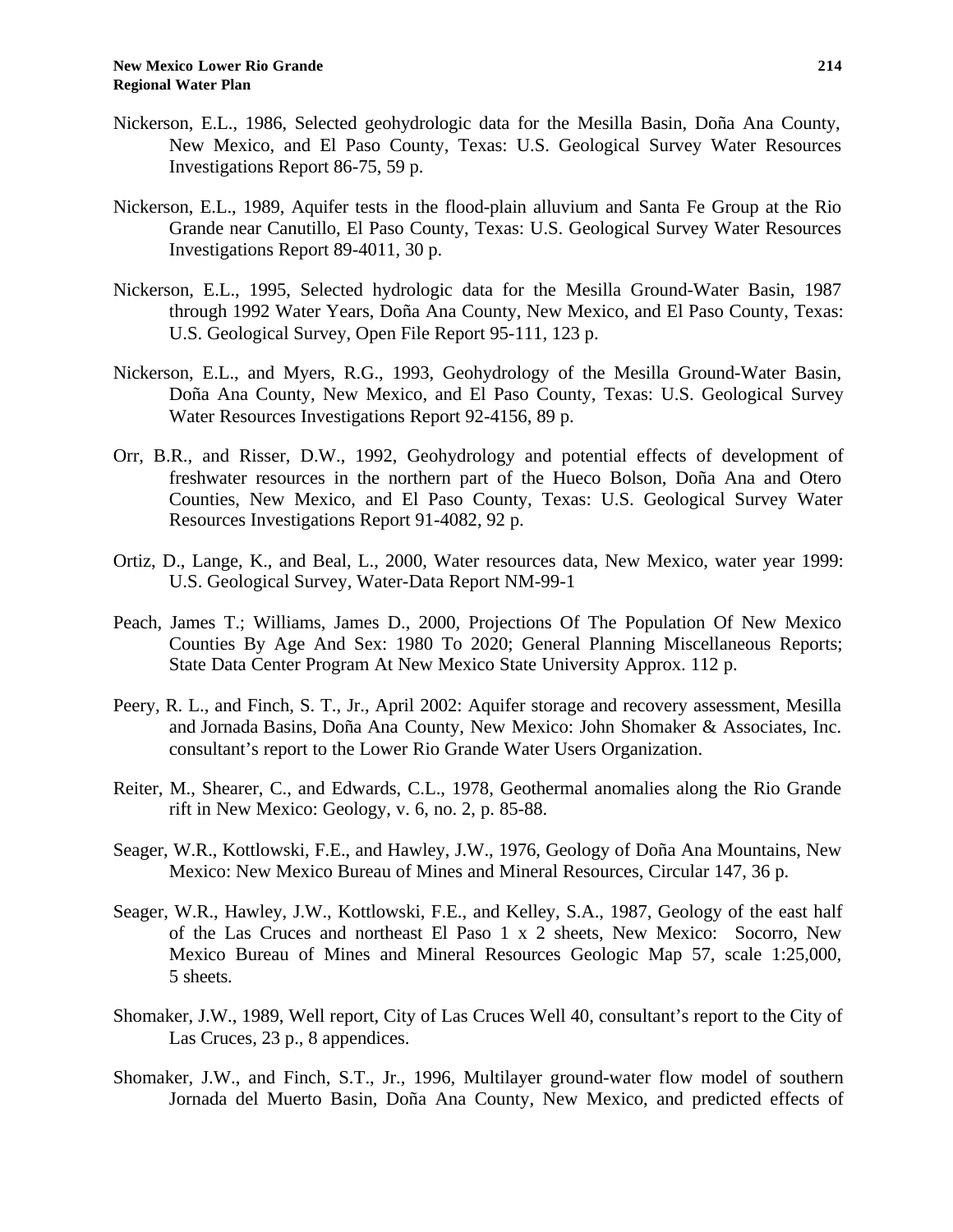pumping wells LRG-430-S-29 and –S-30: Albuquerque, New Mexico, John Shomaker & Associates, Inc., 26 p., 5 tables, 20 figures.

- Soil Conservation Service, 1947, Physical Land Conditions in the Rio Grande Watershed of Southern New Mexico. Washington.
- Sorenson, Earl F.,"Water Use by Categories in New Mexico Counties and River Basins, and Irrigated and Dry Cropland Acreage in 1975", New Mexico State Engineer, Technical Report 41, 1977.
- Sorenson, Earl F.,"Water Use by Categories in New Mexico Counties and River Basins, and Irrigated and Dry Cropland Acreage in 1980", New Mexico State Engineer, Technical Report 41, 1982.
- Stephens, D.B. & Associates, 1996, Water quality of domestic wells in Doña Ana County: consultant's report to The New Mexico Border Health Office, Las Cruces, New Mexico, 50 p., 9 plates and 10 appendices.
- Strain, W.S., 1966, Blancan mammalian fauna and Pleistocene formations, Hudspeth County, Texas: Texas Memorial Museum Bulletin 10, 55 p.
- Strain, W.S., 1969, Cenozoic rocks in the Mesilla and Hueco Bolsons, in Delaware Basin Exploration (Guadalupe Mountains, Hueco Mountains, Franklin Mountains, geology of the Carlsbad Caverns): West Texas Geological Society Publication 68-55a, p. 83-84.
- Texas Water Development Board and New Mexico Water Resource Research Institute, 1997, Trans boundary aquifers of the El Paso/Ciudad Juarez/Las Cruces Region: prepared for the U.S. Environmental Protection Agency, Region VI.
- United States Census Bureau Census 2000 Website, www.census.gov 2003.

United States Geological Survey Circular No. 1162.

United States Geological Survey Open- File Report 91-160:1991.

- United States Geological Survey water level database, 2000, Doña Ana County.
- United States Geological Survey water quality database, 2000, Doña Ana County.

United States Geological Survey WRI Report No. 97-4242.

United States Geological Survey WRI Report No. 94-4061.

- Weeden, C.A., Jr., and Maddock, T., 1999, Simulation of ground-water flow in the Rincon Valley area and Mesilla Basin, New Mexico and Texas: University of Arizona Department of Hydrology and Water Resources publication no. 99-020.
- Wilson, Brian C., P.E., "Water Use in New Mexico 1985", New Mexico State Engineer Office, Technical Report No 46, November 1986.